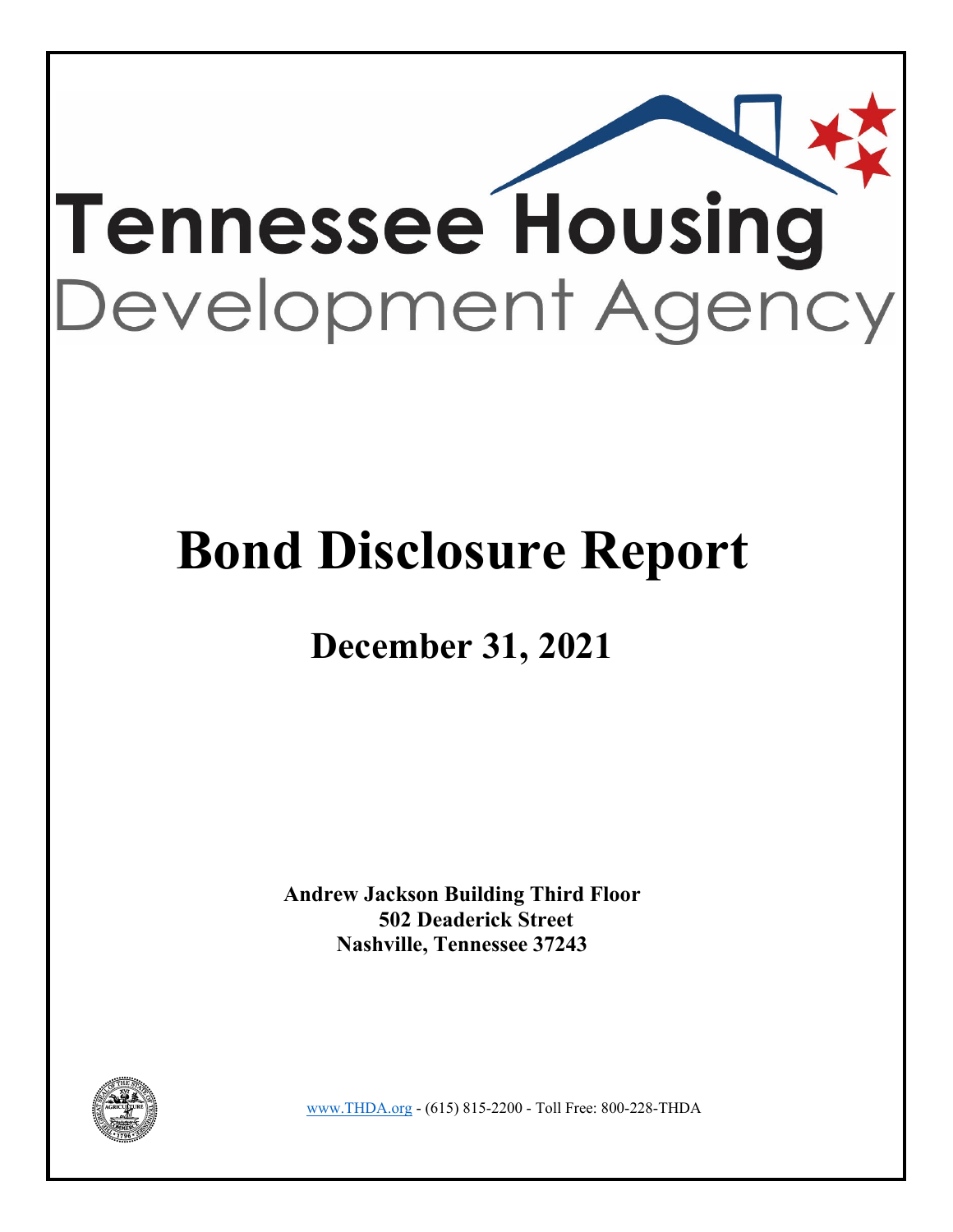### **TENNESSEE HOUSING DEVELOPMENT AGENCY DISCLOSURE REPORT TABLE OF CONTENTS**

### *Information as of December 31, 2021*

| Homeownership Program (1985 Resolution)              |                |
|------------------------------------------------------|----------------|
| <b>General Information</b>                           | 3              |
| Bonds by maturity date within bond series            | 5              |
| Investments by fund with bond series                 | $\overline{7}$ |
| Reserve fund and equity                              | $\overline{8}$ |
| <b>Disclaimer</b>                                    | 9              |
|                                                      |                |
| <b>Housing Finance Program (2009 Resolution)</b>     |                |
| <b>General Information</b>                           | 10             |
| Mortgage information per bond issue                  | 13             |
| Loan portfolio characteristics                       | 15             |
| Delinquency statistics                               | 18             |
| Delinquency & Foreclosure statistics                 |                |
| Per Bond Issue                                       | 20             |
| <b>REO</b>                                           | 21             |
| Bonds by maturity date within bond series            | 22             |
| Investments by fund with bond series                 | 24             |
| Reserve fund and equity                              | 26             |
| <b>Disclaimer</b>                                    | 27             |
|                                                      |                |
| <b>Residential Finance Program (2013 Resolution)</b> |                |
| <b>General Information</b>                           | 28             |
| Mortgage information per bond issue                  | 43             |
| Loan portfolio characteristics                       | 58             |
| <b>Delinquency statistics</b>                        | 61             |
| Delinquency & Foreclosure statistics                 |                |
| Per Bond Issue                                       | 63             |
| <b>REO</b>                                           | 65             |
| Bonds by maturity date within bond series            | 67             |
| Investments by fund with bond series                 | 104            |
| Reserve fund and equity                              | 132            |
| <b>Disclaimer</b>                                    | 135            |
|                                                      |                |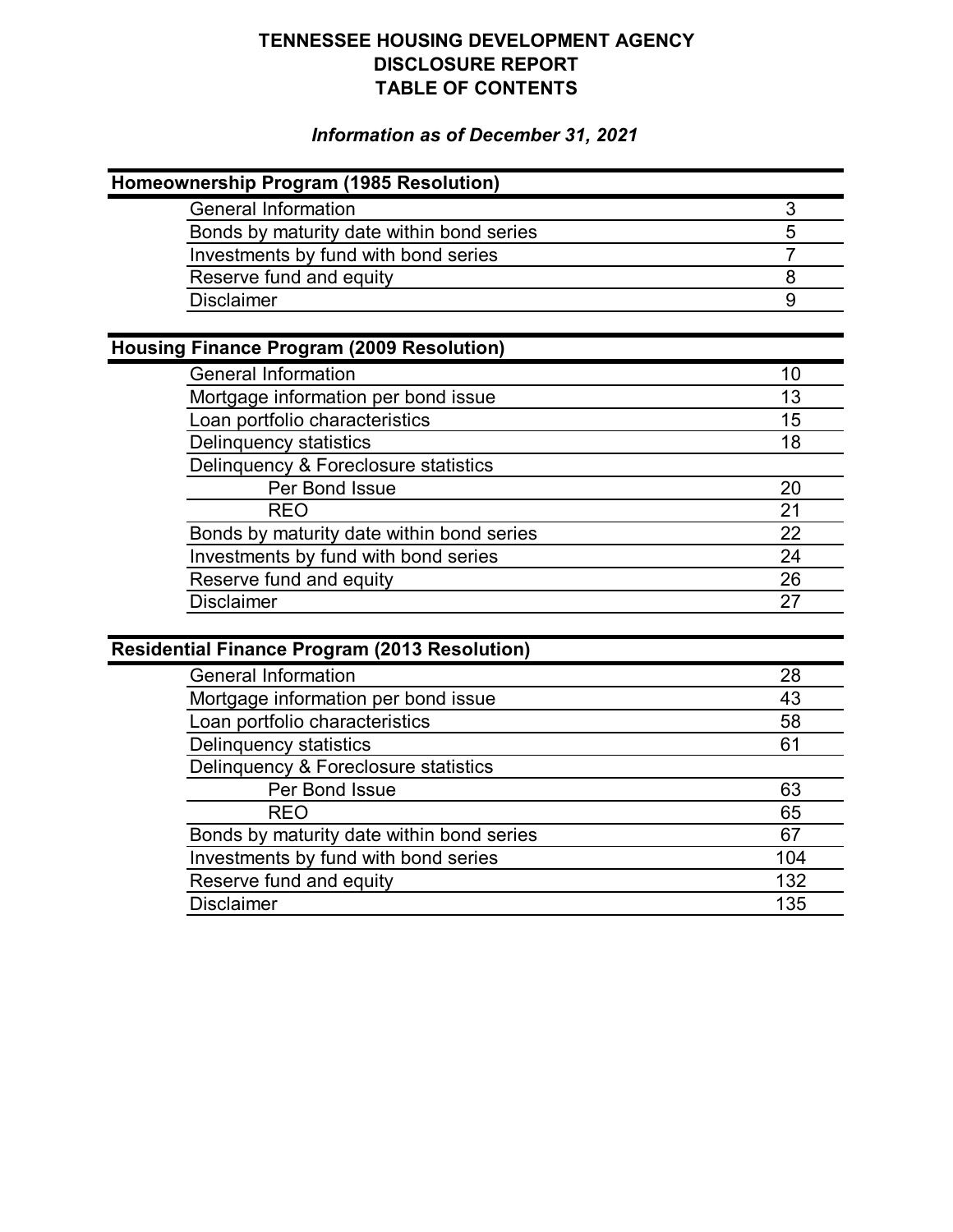#### **General Information :**

| <b>Bonds Outstanding:</b>               | 51,455,000.00 |
|-----------------------------------------|---------------|
| <b>Outstanding Principal Balance:</b>   | 0.00          |
| <b>Current Outstanding Commitments:</b> | (0.00)        |
| Current Uncommitted Lendable Funds:     | (0.00)        |
| Average Original Loan Amount:           |               |
| <b>Total Number of Loans:</b>           |               |
| Outstanding:                            |               |

### **1985 Resolution** Date Created: **1/6/2022 7:51 AM** Page: 1-001

#### **Trustee :**

|                             | Name: U.S Bank N.A.                    |
|-----------------------------|----------------------------------------|
|                             | Address: 333 Commerce Place, 8th Floor |
|                             | City: Nashville, TN 37201              |
|                             | Telephone: 615-251-0737                |
| Contact Person: Connie Jaco |                                        |

#### **Program Administrator :**

|                              | Name: Tennessee Housing Development Agency |
|------------------------------|--------------------------------------------|
|                              | Address: 502 Deaderick Street, 3rd Floor   |
|                              | City: Nashville, TN 37243                  |
|                              | Telephone: 615-815-2012                    |
| Contact Person: Trent Ridley |                                            |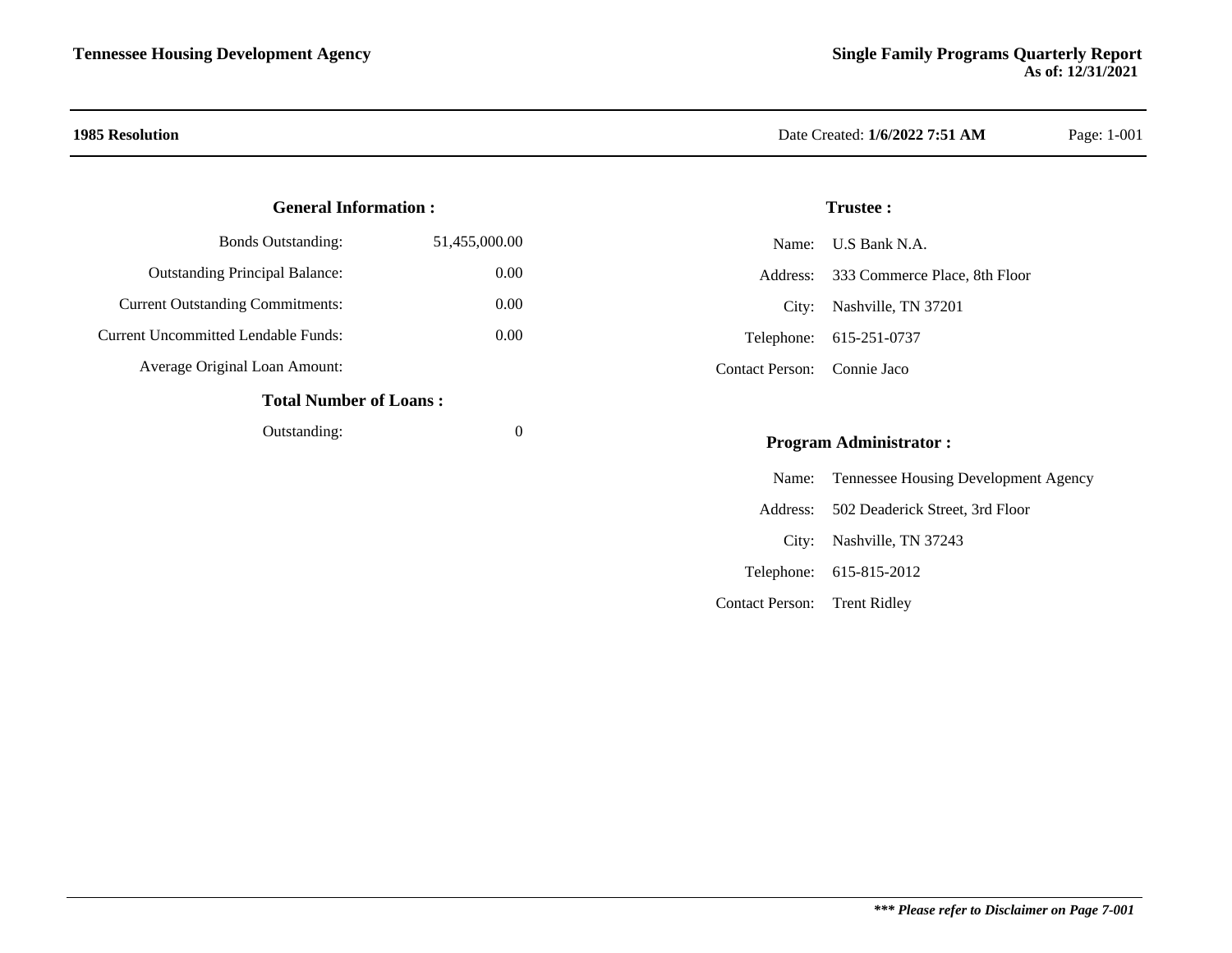#### **1985 Resolution**

Date Created: **1/6/2022 7:51 AM**

Page: 1-002

#### **General Information for each Bond Issue:**

| <b>Bond Issue</b> | <b>Series Date</b> Series Sold |                       | <b>Bonds</b>  | Loans       | Principal   | Commitments | Uncommitted | <b>Average Original</b> |
|-------------------|--------------------------------|-----------------------|---------------|-------------|-------------|-------------|-------------|-------------------------|
|                   |                                |                       | Outstanding   | Outstanding | Outstanding |             | Funds       | Loan Amount             |
| Bond Issue 2012-1 |                                | 03/01/2012 03/01/2012 | 26,580,000.00 | 0           | 0.00        | 0.00        | 0.00        | 0.00 <sub>1</sub>       |
| Bond Issue 2012-2 | 09/01/2012                     | 09/01/2012            | 24,875,000.00 |             | 0.00        | 0.00        | $0.00\,$    | $0.00\,$                |
| <b>Totals:</b>    |                                |                       | 51,455,000.00 |             | 0.00        | 0.00        | 0.00        |                         |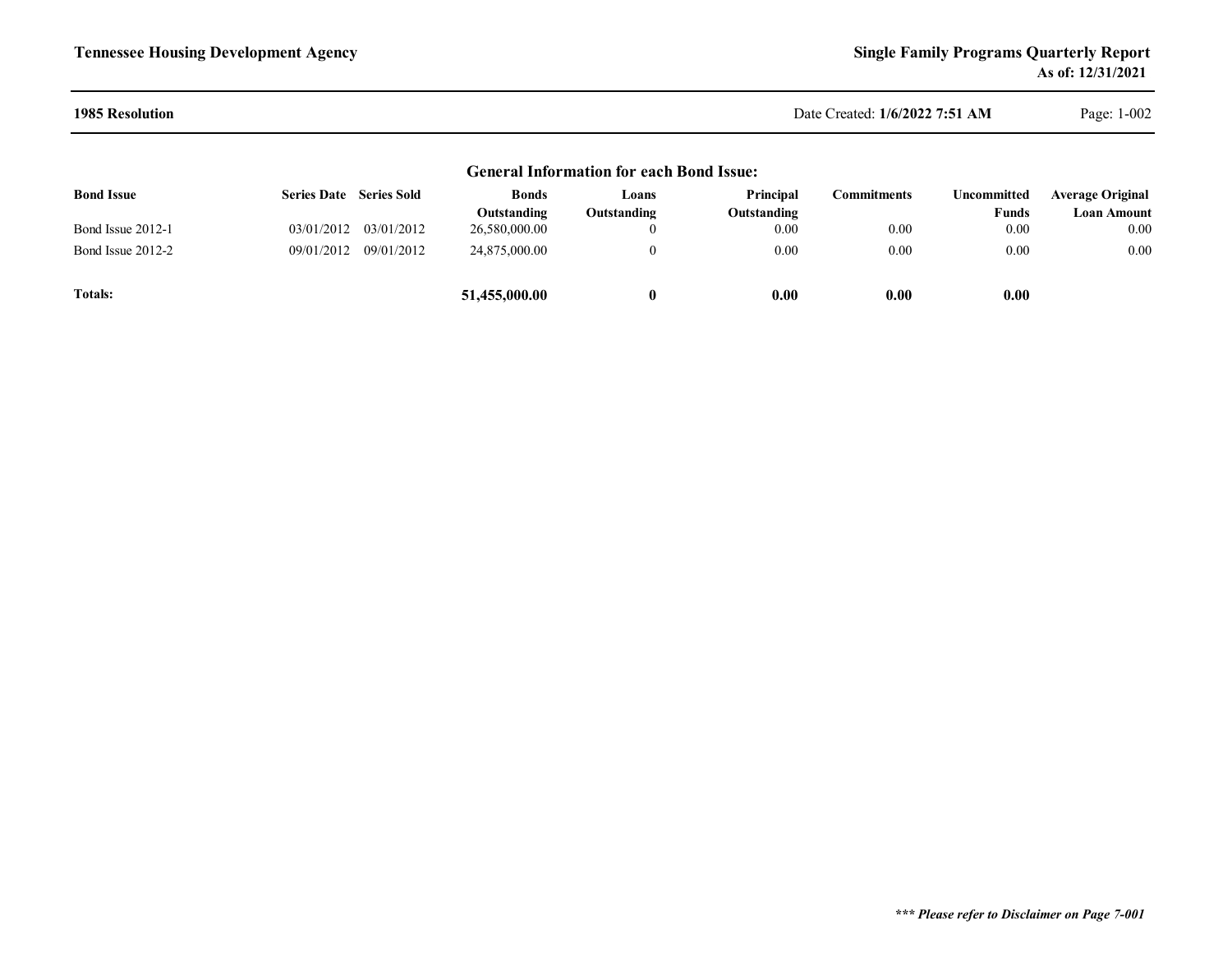#### **1985 Resolution**

#### Date Created: **1/6/2022 7:51 AM**

Page: 4-001

|                   |                 |                  |                 | <b>Bonds by Maturity</b> |                |                 |               |              |
|-------------------|-----------------|------------------|-----------------|--------------------------|----------------|-----------------|---------------|--------------|
| <b>Bond Issue</b> | <b>Maturity</b> | <b>Bond Type</b> | <b>Interest</b> | Original                 | Principal      | Principal       | Principal     | <b>CUSIP</b> |
| Bond Issue 2012-1 | Date            |                  | Rate            | Amount                   | <b>Matured</b> | <b>Redeemed</b> | Outstanding   |              |
|                   | 1/1/2013        | Serial Bonds     | $0.8\,$         | 1,220,000.00             | 610,000.00     | 610,000.00      | 0.00          | 88045RXD9    |
|                   | 7/1/2013        | Serial Bonds     | 0.85            | 1,705,000.00             | 845,000.00     | 860,000.00      | 0.00          | 88045RXJ6    |
|                   | 1/1/2014        | Serial Bonds     | 1.05            | 1,710,000.00             | 610,000.00     | 1,100,000.00    | 0.00          | 88045RXE7    |
|                   | 7/1/2014        | Serial Bonds     | 1.1             | 1,720,000.00             | 420,000.00     | 1,300,000.00    | 0.00          | 88045RXK3    |
|                   | 1/1/2015        | Serial Bonds     | 1.3             | 1,730,000.00             | 0.00           | 1,730,000.00    | 0.00          | 88045RXF4    |
|                   | 7/1/2015        | Serial Bonds     | 1.35            | 1,740,000.00             | 0.00           | 1,740,000.00    | 0.00          | 88045RXL1    |
|                   | 1/1/2016        | Serial Bonds     | 1.5             | 1,750,000.00             | 0.00           | 1,750,000.00    | 0.00          | 88045RXG2    |
|                   | 7/1/2016        | Serial Bonds     | 1.55            | 1,765,000.00             | 295,000.00     | 1,470,000.00    | $0.00\,$      | 88045RXM9    |
|                   | 1/1/2017        | Serial Bonds     | 1.9             | 1,780,000.00             | 0.00           | 1,780,000.00    | 0.00          | 88045RXH0    |
|                   | 7/1/2017        | Serial Bonds     | 1.95            | 1,800,000.00             | 790,000.00     | 1,010,000.00    | 0.00          | 88045RXN7    |
|                   | 1/1/2018        | Serial Bonds     | 1.9             | 1,895,000.00             | 495,000.00     | 1,400,000.00    | 0.00          | 88045RXQ0    |
|                   | 7/1/2018        | Serial Bonds     | 1.95            | 1,915,000.00             | 310,000.00     | 1,605,000.00    | $0.00\,$      | 88045RXU1    |
|                   | 1/1/2019        | Serial Bonds     | 2.15            | 1,940,000.00             | 405,000.00     | 1,535,000.00    | 0.00          | 88045RXR8    |
|                   | 7/1/2019        | Serial Bonds     | 2.2             | 1,965,000.00             | 455,000.00     | 1,510,000.00    | 0.00          | 88045RXV9    |
|                   | 1/1/2020        | Serial Bonds     | 2.45            | 1,980,000.00             | 340,000.00     | 1,640,000.00    | 0.00          | 88045RXS6    |
|                   | 7/1/2020        | Serial Bonds     | 2.45            | 2,020,000.00             | 230,000.00     | 1,790,000.00    | 0.00          | 88045RXW7    |
|                   | 1/1/2021        | Serial Bonds     | 2.65            | 2,040,000.00             | 0.00           | 2,040,000.00    | 0.00          | 88045RXT4    |
|                   | 7/1/2021        | Serial Bonds     | 2.65            | 2,070,000.00             | 0.00           | 2,070,000.00    | 0.00          | 88045RXX5    |
|                   | 1/1/2022        | Serial Bonds     | 2.8             | 2,100,000.00             | 0.00           | 2,100,000.00    | 0.00          | 88045RXY3    |
|                   | 7/1/2022        | Serial Bonds     | $2.8\,$         | 2,130,000.00             | 0.00           | 2,130,000.00    | 0.00          | 88045RYA4    |
|                   | 1/1/2023        | Serial Bonds     | $\mathfrak{Z}$  | 2,155,000.00             | 0.00           | 1,000,000.00    | 1,155,000.00  | 88045RXZ0    |
|                   | 7/1/2023        | Serial Bonds     | $\mathfrak{Z}$  | 2,190,000.00             | 0.00           | 1,015,000.00    | 1,175,000.00  | 88045RYB2    |
|                   | 7/1/2027        | Term Bonds       | 3.5             | 18,920,000.00            | 0.00           | 9,090,000.00    | 9,830,000.00  | 88045RYC0    |
|                   | 7/1/2029        | Term Bonds       | 3.65            | 10,560,000.00            | 0.00           | 5,095,000.00    | 5,465,000.00  | 88045RYD8    |
|                   | 7/1/2037        | Term Bonds       | 4.5             | 28,980,000.00            | 0.00           | 28,580,000.00   | 400,000.00    | 88045RYE6    |
|                   | 1/1/2038        | Term Bonds       | 4.5             | 10,365,000.00            | 0.00           | 10,210,000.00   | 155,000.00    | 88045RXP2    |
|                   | 7/1/2042        | Term Bonds       | $4.2\,$         | 22,965,000.00            | 0.00           | 14,565,000.00   | 8,400,000.00  | 88045RYF3    |
|                   |                 |                  |                 | 133,110,000.00           | 5,805,000.00   | 100,725,000.00  | 26,580,000.00 |              |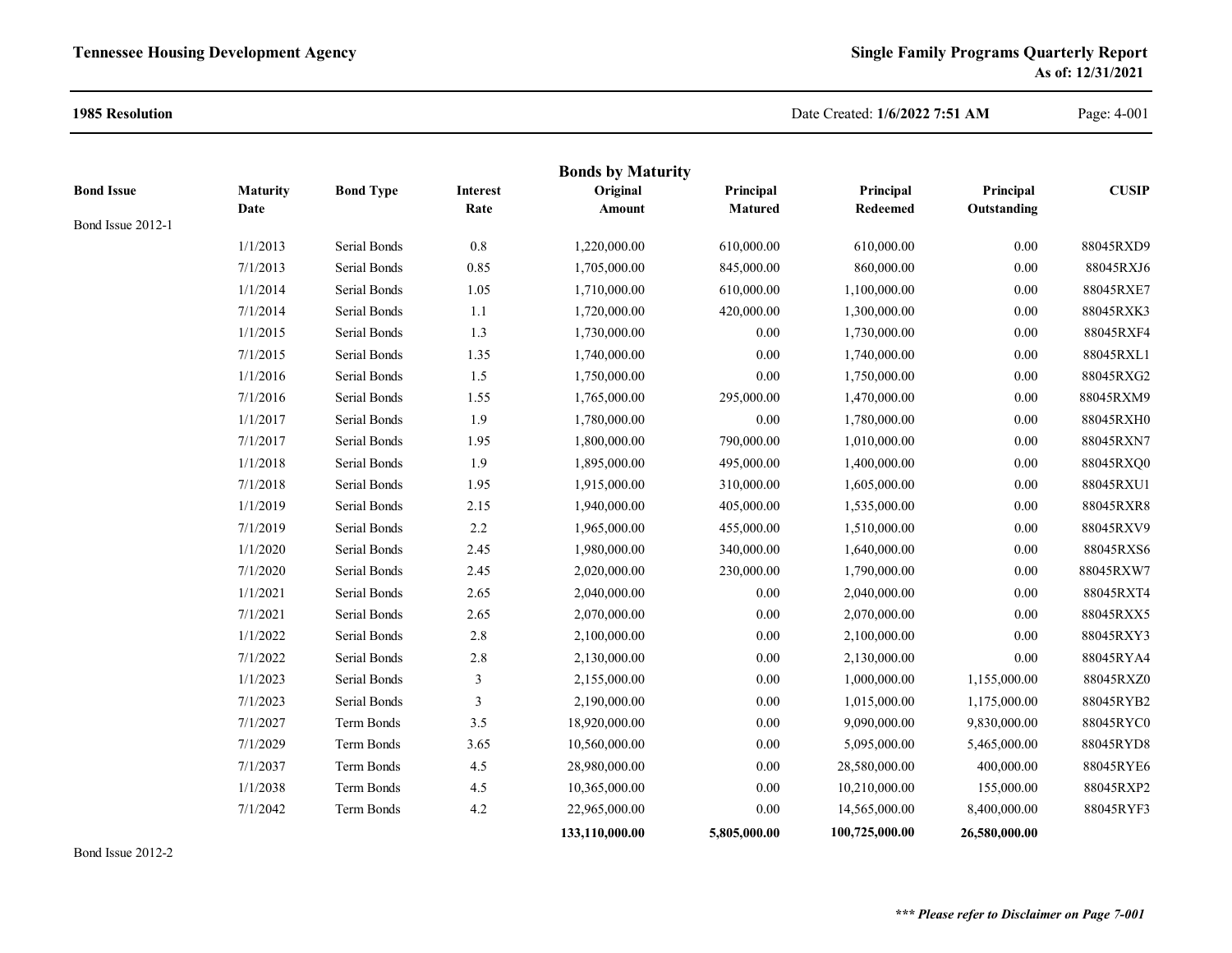| <b>1985 Resolution</b> |          |              |                |               |              | Date Created: 1/6/2022 7:51 AM |               | Page: 4-002 |
|------------------------|----------|--------------|----------------|---------------|--------------|--------------------------------|---------------|-------------|
|                        | 7/1/2013 | Serial Bonds | 0.5            | 920,000.00    | 920,000.00   | 0.00                           | 0.00          | 88045RYH9   |
|                        | 1/1/2014 | Serial Bonds | $0.7\,$        | 1,235,000.00  | 450,000.00   | 785,000.00                     | $0.00\,$      | 88045RYQ9   |
|                        | 7/1/2014 | Serial Bonds | $0.8\,$        | 1,245,000.00  | 540,000.00   | 705,000.00                     | 0.00          | 88045RYJ5   |
|                        | 1/1/2015 | Serial Bonds | 0.95           | 1,250,000.00  | 0.00         | 1,250,000.00                   | $0.00\,$      | 88045RYR7   |
|                        | 7/1/2015 | Serial Bonds | 1.05           | 1,255,000.00  | 0.00         | 1,255,000.00                   | $0.00\,$      | 88045RYK2   |
|                        | 1/1/2016 | Serial Bonds | 1.4            | 1,265,000.00  | 0.00         | 1,265,000.00                   | 0.00          | 88045RYS5   |
|                        | 7/1/2016 | Serial Bonds | 1.5            | 1,265,000.00  | 310,000.00   | 955,000.00                     | 0.00          | 88045RYL0   |
|                        | 1/1/2017 | Serial Bonds | 1.65           | 1,275,000.00  | 0.00         | 1,275,000.00                   | $0.00\,$      | 88045RYT3   |
|                        | 7/1/2017 | Serial Bonds | 1.75           | 1,285,000.00  | 140,000.00   | 1,145,000.00                   | 0.00          | 88045RYM8   |
|                        | 1/1/2018 | Serial Bonds | $\overline{c}$ | 1,300,000.00  | 310,000.00   | 990,000.00                     | 0.00          | 88045RYU0   |
|                        | 7/1/2018 | Serial Bonds | 2.1            | 1,310,000.00  | 230,000.00   | 1,080,000.00                   | $0.00\,$      | 88045RYN6   |
|                        | 1/1/2019 | Serial Bonds | 2.3            | 750,000.00    | 160,000.00   | 590,000.00                     | 0.00          | 88045RYP1   |
|                        | 1/1/2019 | Serial Bonds | 1.85           | 575,000.00    | 125,000.00   | 450,000.00                     | 0.00          | 88045RYV8   |
|                        | 7/1/2019 | Serial Bonds | 1.9            | 1,340,000.00  | 620,000.00   | 720,000.00                     | 0.00          | 88045RYZ9   |
|                        | 1/1/2020 | Serial Bonds | 2.1            | 1,350,000.00  | 300,000.00   | 1,050,000.00                   | 0.00          | 88045RYW6   |
|                        | 7/1/2020 | Serial Bonds | 2.15           | 1,370,000.00  | 15,000.00    | 1,355,000.00                   | 0.00          | 88045RZA3   |
|                        | 1/1/2021 | Serial Bonds | 2.35           | 1,390,000.00  | 255,000.00   | 1,135,000.00                   | $0.00\,$      | 88045RYX4   |
|                        | 7/1/2021 | Serial Bonds | 2.35           | 1,405,000.00  | 0.00         | 1,405,000.00                   | 0.00          | 88045RZB1   |
|                        | 1/1/2022 | Serial Bonds | 2.5            | 840,000.00    | 0.00         | 840,000.00                     | 0.00          | 88045RYY2   |
|                        | 1/1/2022 | Serial Bonds | $2.5\,$        | 590,000.00    | $0.00\,$     | 590,000.00                     | $0.00\,$      | 88045RZC9   |
|                        | 7/1/2022 | Serial Bonds | $2.5\,$        | 1,445,000.00  | 0.00         | 1,445,000.00                   | 0.00          | 88045RZJ4   |
|                        | 1/1/2023 | Serial Bonds | 2.7            | 1,465,000.00  | $0.00\,$     | 660,000.00                     | 805,000.00    | 88045RZD7   |
|                        | 7/1/2023 | Serial Bonds | 2.7            | 1,490,000.00  | 0.00         | 675,000.00                     | 815,000.00    | 88045RZK1   |
|                        | 1/1/2024 | Serial Bonds | 2.75           | 1,510,000.00  | 0.00         | 685,000.00                     | 825,000.00    | 88045RZL9   |
|                        | 7/1/2024 | Serial Bonds | 2.75           | 1,535,000.00  | 0.00         | 700,000.00                     | 835,000.00    | 88045RZE5   |
|                        | 7/1/2028 | Term Bonds   | 3.1            | 13,235,000.00 | $0.00\,$     | 6,125,000.00                   | 7,110,000.00  | 88045RZF2   |
|                        | 1/1/2031 | Term Bonds   | 3.3            | 8,735,000.00  | 0.00         | 4,045,000.00                   | 4,690,000.00  | 88045RZM7   |
|                        | 7/1/2038 | Term Bonds   | 4              | 26,575,000.00 | 0.00         | 26,420,000.00                  | 155,000.00    | 88045RZG0   |
|                        | 7/1/2043 | Term Bonds   | $3.8\,$        | 18,420,000.00 | 0.00         | 8,780,000.00                   | 9,640,000.00  | 88045RZH8   |
|                        |          |              |                | 97,625,000.00 | 4,375,000.00 | 68,375,000.00                  | 24,875,000.00 |             |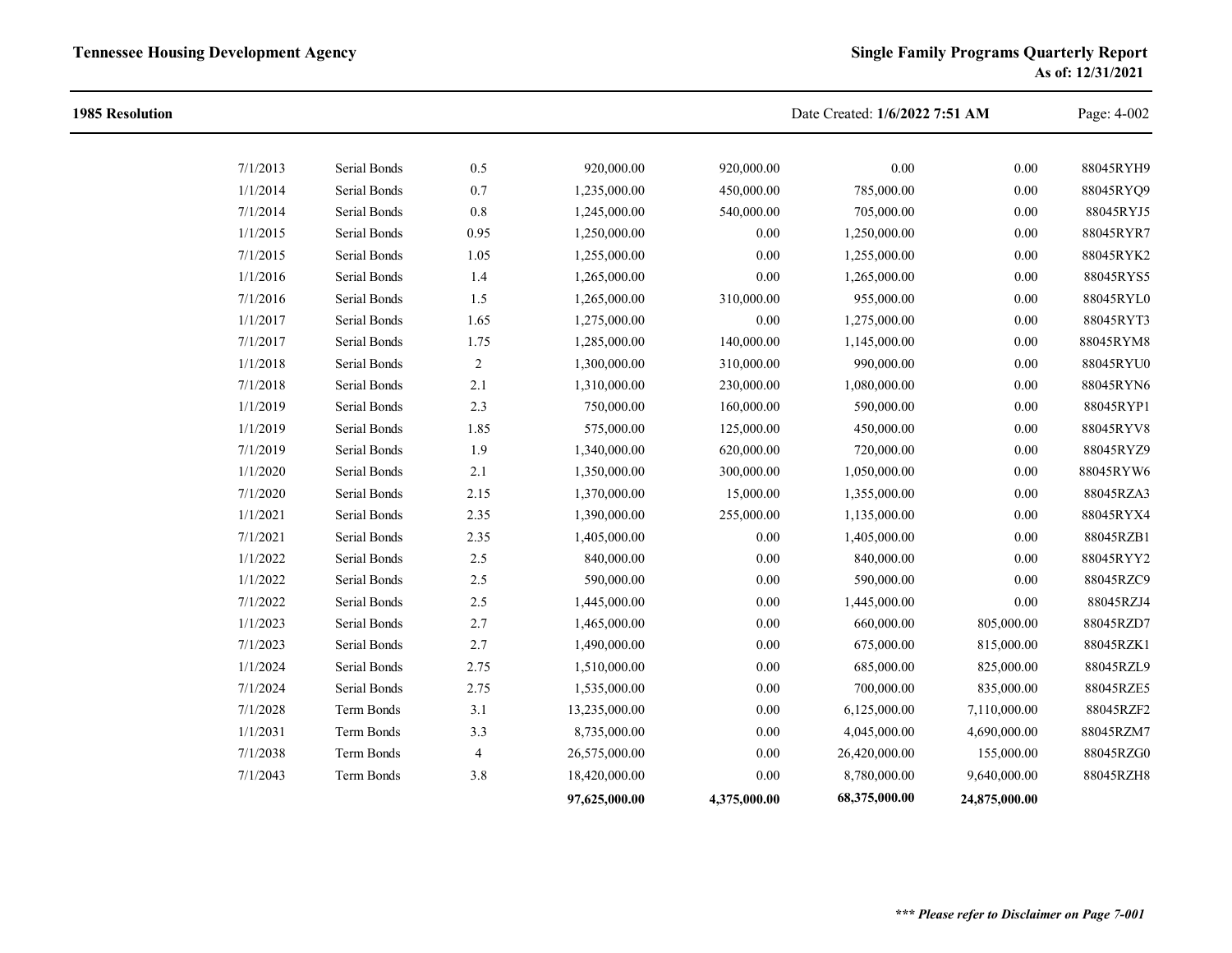| <b>Resolution</b>                        | <b>1985 BOND RESOLUTION</b>          |                                                                                     | Date Run: 01/06/2022 |          | Page: 5-001 |
|------------------------------------------|--------------------------------------|-------------------------------------------------------------------------------------|----------------------|----------|-------------|
| Fund                                     | <b>Investment Type</b>               | <b>Outstanding Investments</b><br>(By funds over \$100,000)<br>Investment<br>Amount | Yield                | Maturity |             |
| 2012-1 RF                                | <b>FHLB</b>                          | 1,900,000.00                                                                        | 0.035%               | 1/3/2022 |             |
| 2012-1 RF                                | <b>FHLB</b>                          | 13,180,000.00                                                                       | 0.035%               | 1/3/2022 |             |
| 2012-1 RF                                | <b>FHLB</b>                          | 12,000,000.00                                                                       | 0.035%               | 1/3/2022 |             |
|                                          | <b>FHLB Total</b>                    | 27,080,000.00                                                                       |                      |          |             |
|                                          | 2012-1 RF Total                      | 27,080,000.00                                                                       |                      |          |             |
|                                          | Bond Issue 2012-1 Total              | 27,080,000.00                                                                       |                      |          |             |
| 2012-2 RF                                | <b>FHLB</b>                          | 1,300,000.00                                                                        | 0.035%               | 1/3/2022 |             |
| 2012-2 RF                                | <b>FHLB</b>                          | 10,375,000.00                                                                       | 0.035%               | 1/3/2022 |             |
| 2012-2 RF                                | <b>FHLB</b>                          | 10,000,000.00                                                                       | 0.035%               | 1/3/2022 |             |
| 2012-2 Rf                                | <b>FHLB</b>                          | 3,620,000.00                                                                        | 0.035%               | 1/3/2022 |             |
|                                          | <b>FHLB Total</b>                    | 25,295,000.00                                                                       |                      |          |             |
|                                          | 2012-2 RF Total                      | 25,295,000.00                                                                       |                      |          |             |
|                                          | Bond Issue 2012-2 Total              | 37,295,000.00                                                                       |                      |          |             |
| <b>Investment Summary</b>                |                                      |                                                                                     |                      |          |             |
| <b>Revenue Fund</b>                      |                                      | 53,635,000.00                                                                       |                      |          |             |
| <b>Total Investments 1985 Resolution</b> |                                      | \$53,635,000.00                                                                     |                      |          |             |
|                                          | Demand Deposits at December 31, 2021 |                                                                                     |                      |          |             |
| 1985 A - L RF                            | 1st American US Govt Obligation MMKT | 1,094,848.67                                                                        | 0.599%               |          |             |
| 1985 A - L DSRF                          | 1st American US Govt Obligation MMKT | 13,572,012.98                                                                       | 0.599%               |          |             |
| 2012-1 RF                                | 1st American US Govt Obligation MMKT | 110,416.73                                                                          | 0.599%               |          |             |
| 2012-2 RF                                | 1st American US Govt Obligation MMKT | 29,249.02                                                                           | 0.599%               |          |             |
|                                          | <b>US Govt Oblig MMKT Total</b>      | \$14,806,527.40                                                                     |                      |          |             |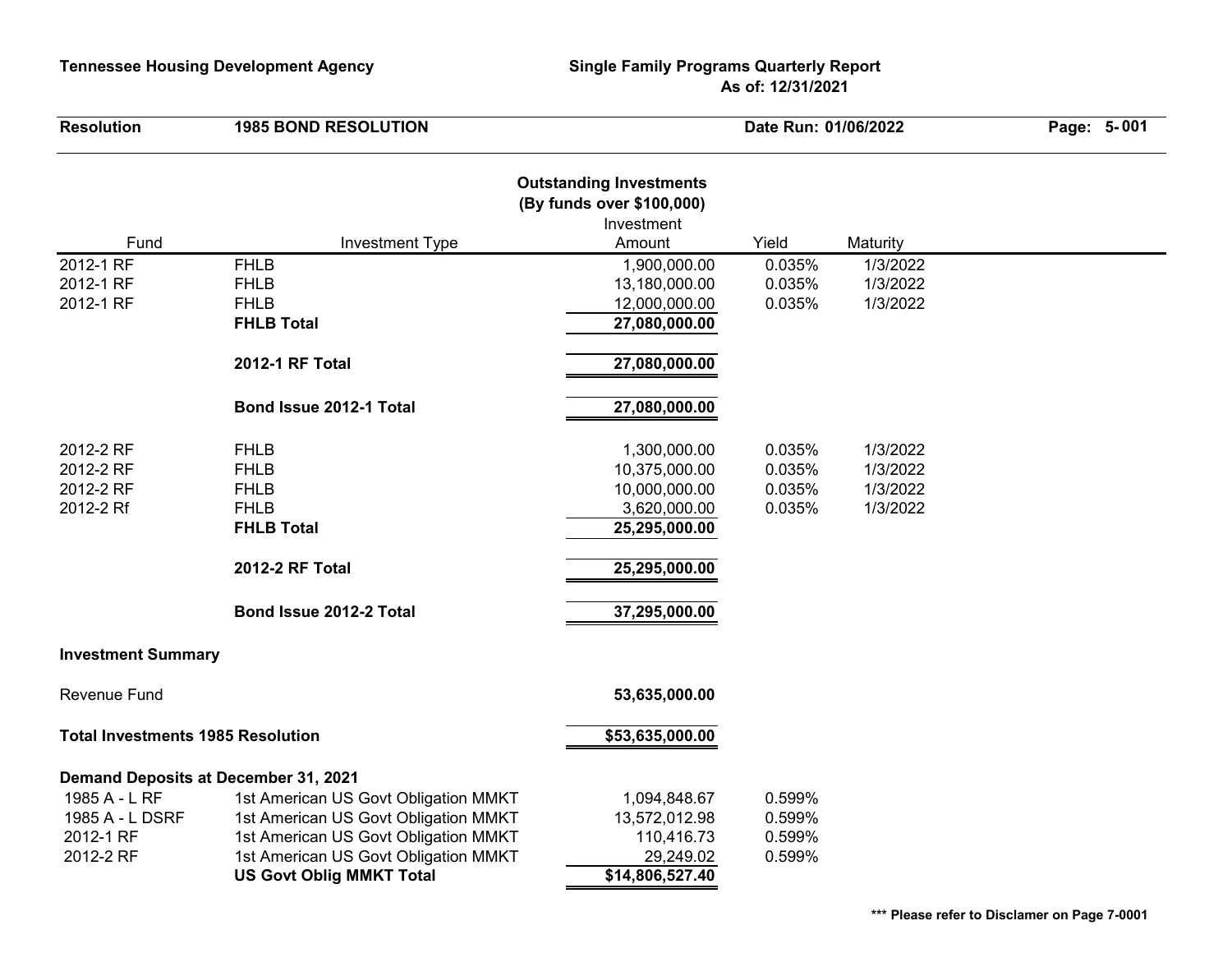### **Single Family Programs Quarterly Report As of: 12/31/2021**

| <b>Resolution 1985 BOND RESOLUTION</b> | Date Run: | 2/2/2022 | Page: 6-001 |
|----------------------------------------|-----------|----------|-------------|
|                                        |           |          |             |

|                                                 | <b>Reserve Funds</b> |                          | <b>Equity</b>     |                  |     |                      |    |                         |
|-------------------------------------------------|----------------------|--------------------------|-------------------|------------------|-----|----------------------|----|-------------------------|
| <b>Bond Issue</b>                               |                      | Original<br>Amount       | Current<br>Amount | Total<br>Assets  |     | Total<br>Liabilities |    | Surplus or<br>(Deficit) |
| Issue A - L                                     | \$                   | 51,013,837 \$            | 13,572,013        | \$<br>14,632,220 | -\$ | 4,518                | \$ | 14,627,702              |
| <b>Issue 2012-1</b>                             |                      | -                        | ۰                 | 27, 165, 390     |     | 27,101,929           |    | 63,460                  |
| <b>Issue 2012-2</b>                             |                      | $\overline{\phantom{0}}$ | ۰                 | 25,325,422       |     | 25,299,683           |    | 25,740                  |
| <b>General Escrow Fund</b>                      |                      | ۰                        | ۰                 | 6,172,070        |     | 10,008               |    | 6,162,062               |
| Total for the 1985 Resolution \$ 101,019,876 \$ |                      |                          | 13,572,013 \$     | 73,295,102 \$    |     | 52,416,138           | \$ | 20,878,964              |

Issue A through L have been combined for accounting purposes.

**These bonds are on parity with all other issues in the 1985 Resolution. In some issues, prepayments have been used to cross call bonds from another issue. This has created a deficit in some issues. See Assets, Liabilities and Equity for the 1985 Resolution combined.**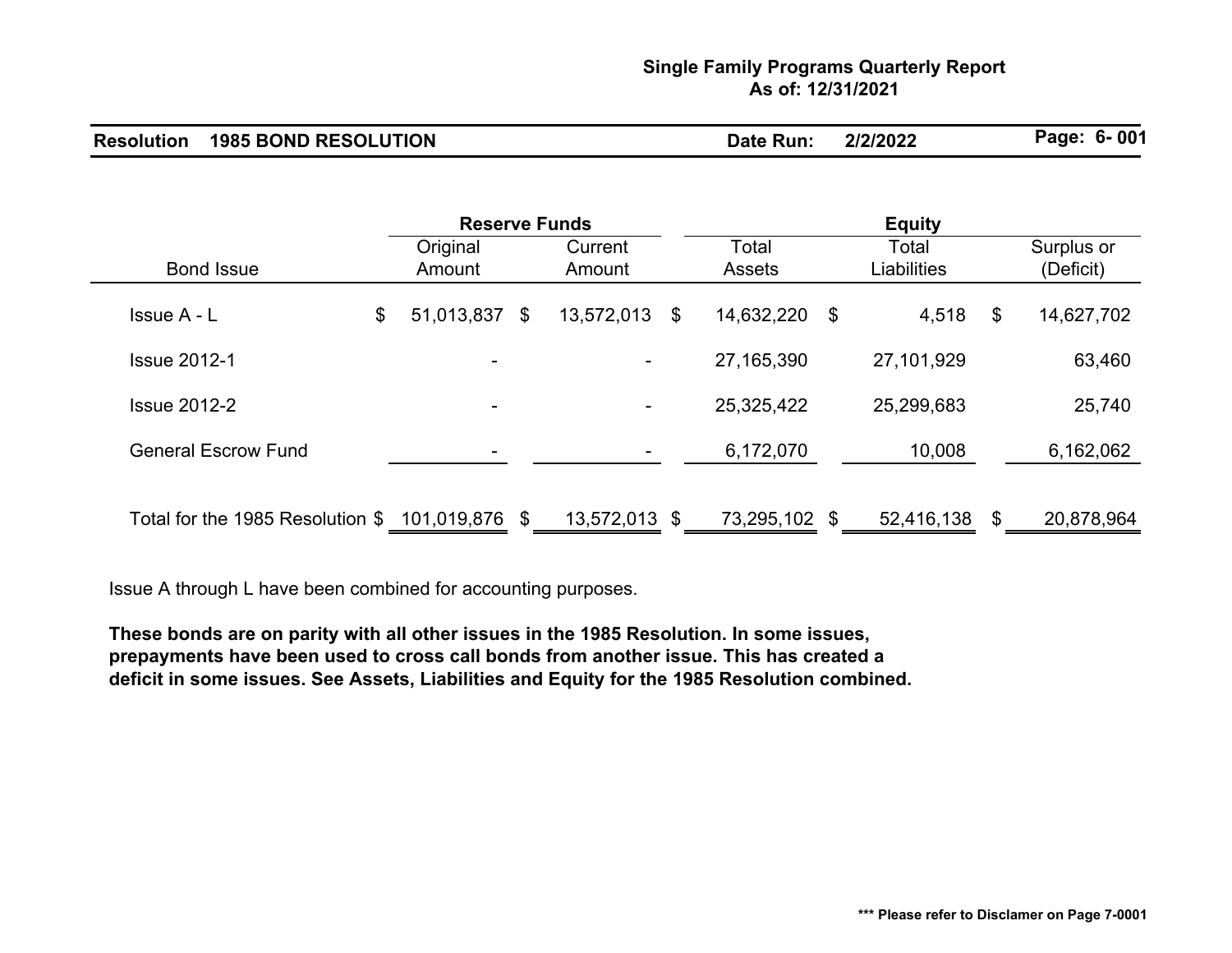**1985 Resolution** Date Created: **1/6/2022 7:51 AM** Page: 7-001

#### **DISCLAIMER**

All information contained herein is obtained from sources believed to be accurate and reliable. The information contained herein speaks only as of its date, is subject to change without notice and the availability of this information shall not, under any circumstances, create any implication that there have been no changes in such information since such date. Because of the possibility of human and mechanical error as well as other factors, however, such information is provided "as is" without warranty of any kind and, in particular, no representation or warranty, express or implied, is made nor to be inferred as to the accuracy, timeliness or completeness of any such information. Under no circumstances shall TENNESSEE HOUSING DEVELOPMENT AGENCY ("THDA") be liable to any person or entity for (a) any loss or damage in whole or part caused by, resulting from, or relating to any error, whether or not due to negligence or other circumstances involved in procuring, collecting, compiling, interpreting, analyzing, editing, transcribing, transmitting, communicating or delivering any such information, or (b) any direct, indirect, special, consequential or incidental damages, fees or costs, whatsoever, even if THDA is advised in advance of the possibility of such damages, fees or costs, resulting from the use of, or inability to use, any such information.

#### **THIS IS NOT AN OFFERING DOCUMENT**

The following information relates to bond issues of THDA that have been sold and distributed in underwritten public offerings described in the related official statements. Each viewer of the information contained in this Quarterly Report acknowledges all of the following:

- (i) THDA is not now by this document offering any bonds or other securities, nor soliciting an offer to buy any securities,
- (ii) This information is not to be construed as any description of THDA or its programs in conjunction with any offering of bonds or securities of THDA. Such offerings are only made pursuant to the appropriate official statements of THDA. Nor shall anyone assume from the availability of the information contained in this Quarterly Report that the affairs of THDA (or its programs) have not changed since the date of this information,
- (iii) No representation is made as to the propriety or legality of any secondary market trading of the bonds or other securities of THDA by anyone in any jurisdiction, and
- (iv) THDA does not hereby obligate itself in any manner to periodically or otherwise update this information.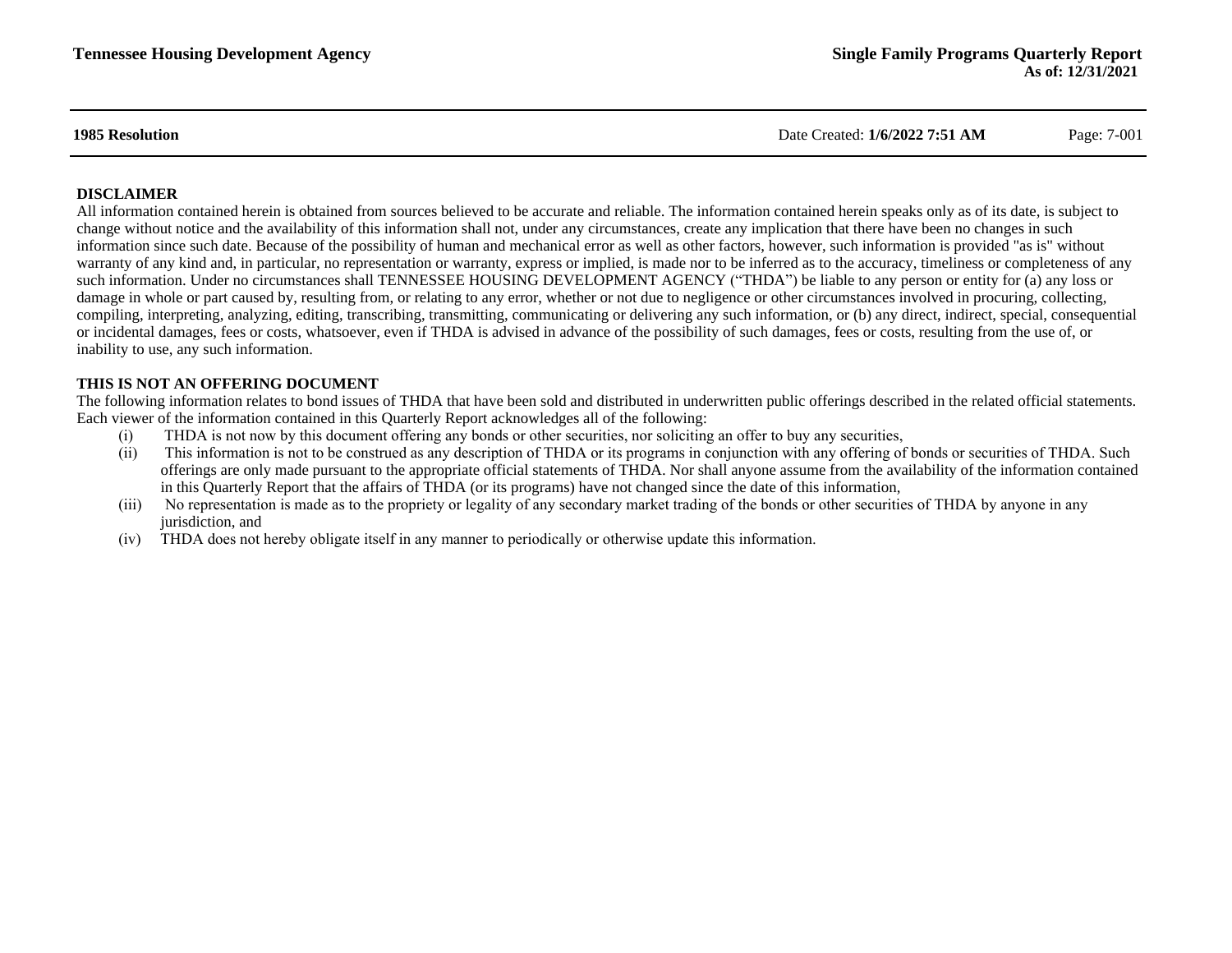#### **General Information :**

| <b>Total Number of Loans:</b>           |                  |  |  |  |
|-----------------------------------------|------------------|--|--|--|
| Average Original Loan Amount:           | 92,871.51        |  |  |  |
| Current Uncommitted Lendable Funds:     | 0.00             |  |  |  |
| <b>Current Outstanding Commitments:</b> | 0.00             |  |  |  |
| <b>Outstanding Principal Balance:</b>   | 51, 353, 981. 69 |  |  |  |
| <b>Bonds Outstanding:</b>               | 53,755,000.00    |  |  |  |

#### **Total Number of Loans :**

| Outstanding: | 740 |
|--------------|-----|
|              |     |

### **2009 Resolution** Date Created: **1/6/2022 8:06 AM** Page: 1-001

#### **Trustee :**

|                             | Name: U.S Bank N.A.                    |
|-----------------------------|----------------------------------------|
|                             | Address: 333 Commerce Place, 8th Floor |
|                             | City: Nashville, TN 37201              |
|                             | Telephone: 615-251-0737                |
| Contact Person: Connie Jaco |                                        |

#### **Program Administrator :**

|                              | Name: Tennessee Housing Development Agency |
|------------------------------|--------------------------------------------|
|                              | Address: 502 Deaderick Street, 3rd Floor   |
|                              | City: Nashville, TN 37243                  |
|                              | Telephone: 615-815-2012                    |
| Contact Person: Trent Ridley |                                            |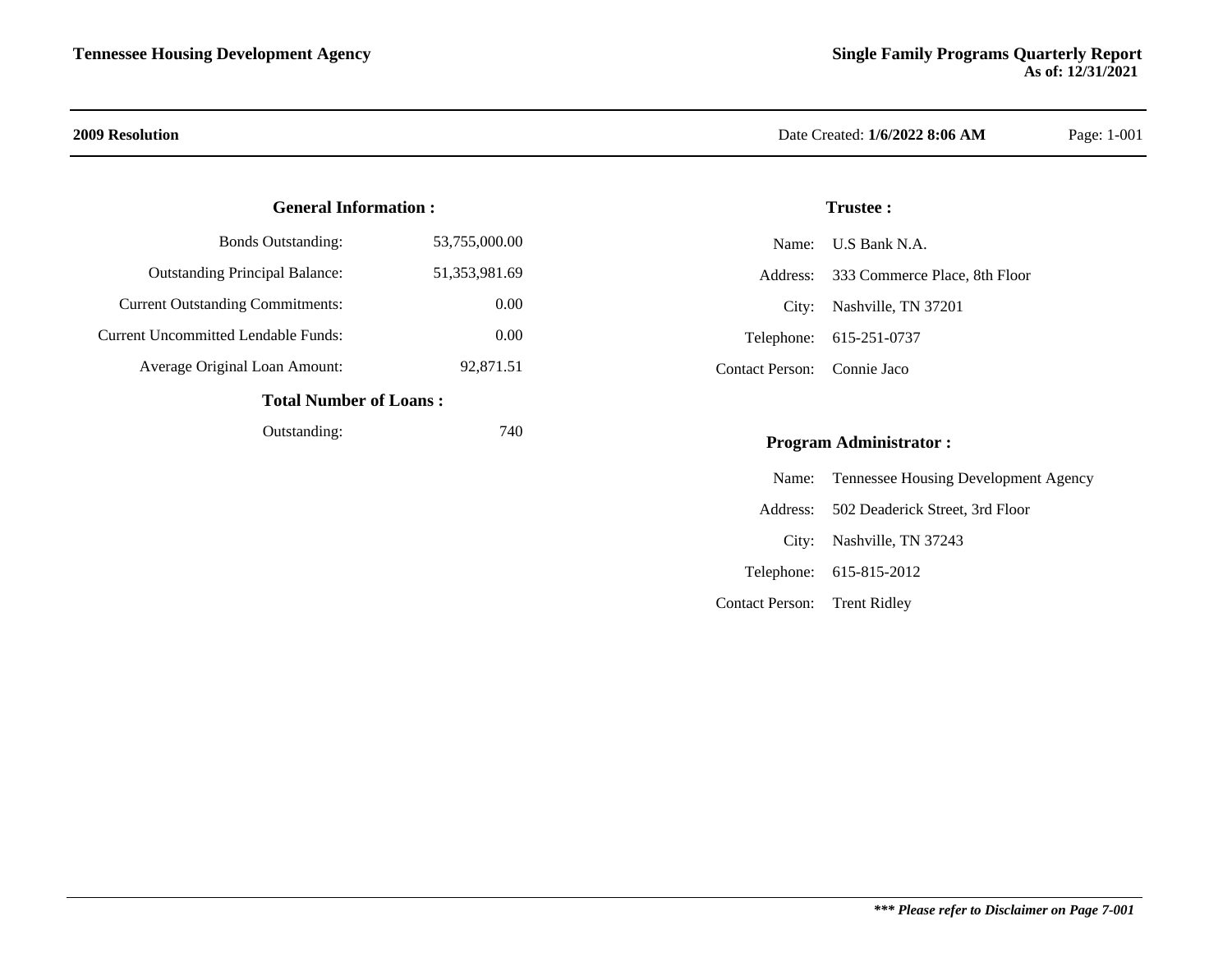#### **2009 Resolution**

 Date Created: **1/6/2022 8:06 AM**Page: 1-002

| <b>General Information for each Bond Issue:</b> |                                |            |                             |                      |                          |                     |                      |                                        |
|-------------------------------------------------|--------------------------------|------------|-----------------------------|----------------------|--------------------------|---------------------|----------------------|----------------------------------------|
| <b>Bond Issue</b>                               | <b>Series Date</b> Series Sold |            | <b>Bonds</b><br>Outstanding | Loans<br>Outstanding | Principal<br>Outstanding | C <b>ommitments</b> | Uncommitted<br>Funds | <b>Average Original</b><br>Loan Amount |
| Bond Issue 2009-A                               | 12/23/2009                     | 12/23/2009 | 0.00                        | 80                   | 6,002,944.06             | 0.00                | 0.00                 | 98,609.20                              |
| Bond Issue 2015-A                               | 05/28/2015                     | 05/28/2015 | 53,755,000.00               | 660                  | 45.351.037.63            | 0.00                | 0.00                 | 92,176.04                              |
| <b>Totals:</b>                                  |                                |            | 53,755,000.00               | 740                  | 51,353,981.69            | 0.00                | 0.00                 | 92,871.51                              |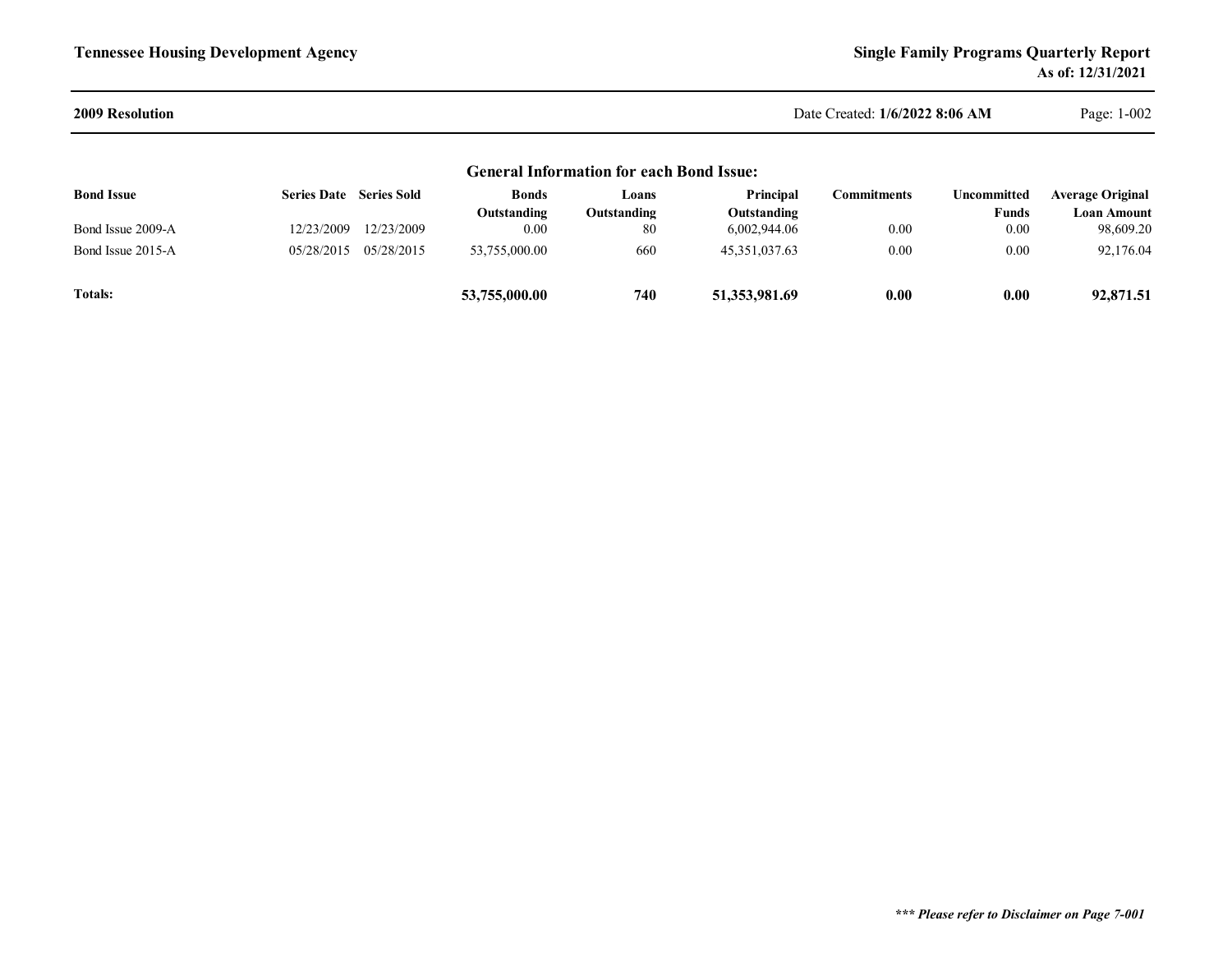#### **CERTAIN LOANS IN BOND ISSUE 2015-A ARE COMPRISED OF THE FOLLOWING BLENDED COMPONENTS:**

|        | <b>Bond Issue:</b> |      |                     |               |                 |            |
|--------|--------------------|------|---------------------|---------------|-----------------|------------|
|        |                    |      |                     | $2015-A(1)$   | 2019-4 (2010-B) |            |
|        |                    |      | (Original Proceeds) |               | $(0%$ Pool)     |            |
|        | $0.00\%$           | 0.00 | 97.74%              | 14,039,417.37 | 2.26%           | 324,333.49 |
| TOTALS |                    | 0.00 |                     | 14,039,417.37 |                 | 324,333.49 |
|        |                    |      |                     |               |                 |            |

| <b>TOTAL LOANS CONTAINING BLENDED COMPONENTS IN BOND ISSUE 2011-C:</b> | 14,363,750.86 |
|------------------------------------------------------------------------|---------------|
|------------------------------------------------------------------------|---------------|

**(1) - Loans from 2011-A were transferred to Issue 2015-A on 05/01/2015 as a result of an economic refunding.**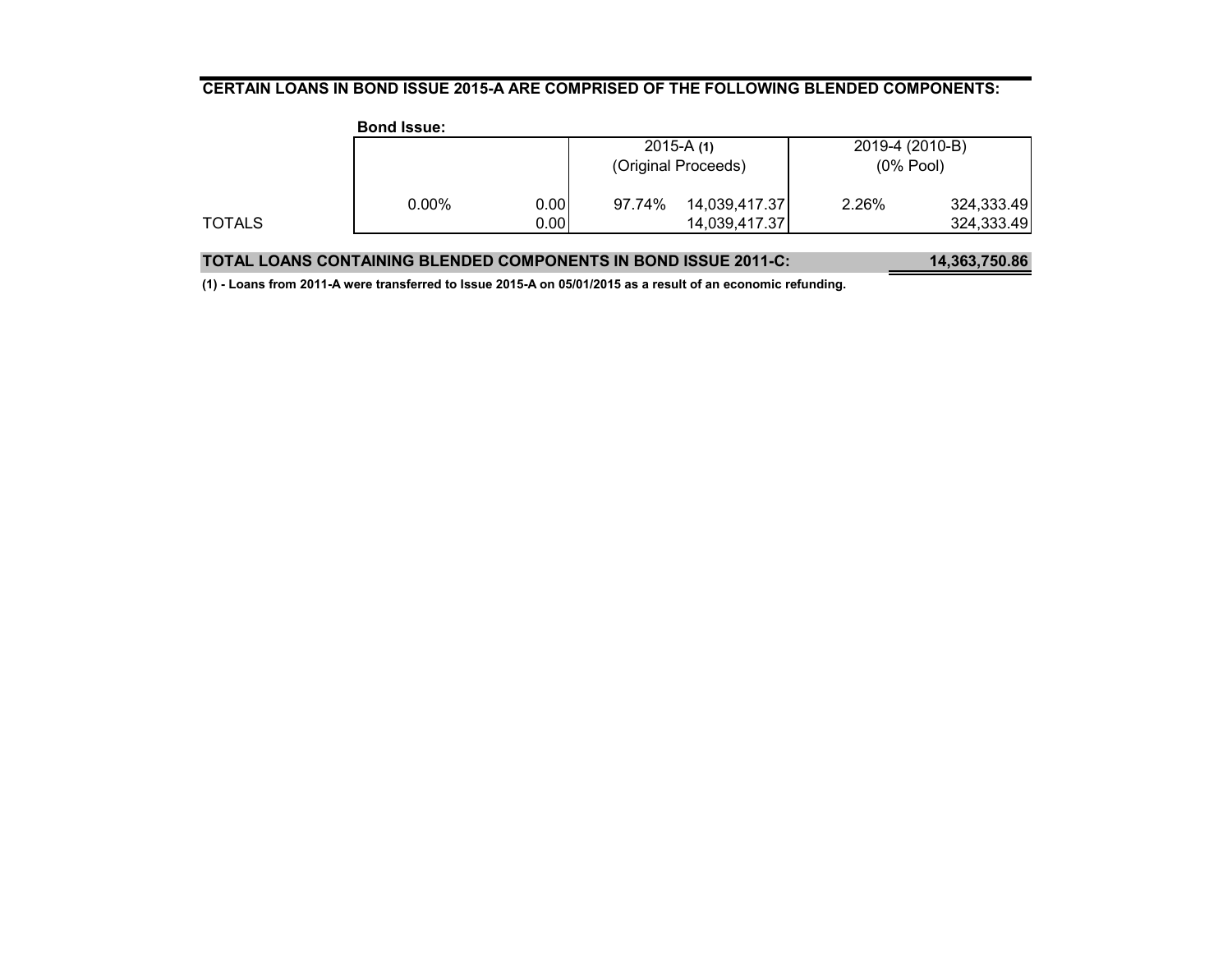| 2009 Resolution          |          |                                       |                           | Date Created: 1/6/2022 8:06 AM | Page: 1-003                   |
|--------------------------|----------|---------------------------------------|---------------------------|--------------------------------|-------------------------------|
|                          |          | Loans by Interest Rate by Bond Issue: |                           |                                |                               |
| <b>Bond Issue 2009-A</b> | Rate     | <b>Number</b><br>of Loans             | % of Loans<br>Outstanding | Principal<br>Outstanding       | % of Principal<br>Outstanding |
|                          | 5.60%    | 32                                    | 40.00 %                   | 2,293,390.01                   | 38.20%                        |
|                          | 5.00%    | 16                                    | $20.00~\%$                | 1,151,381.13                   | 19.18%                        |
|                          | 4.98%    | 6                                     | 7.50 %                    | 399,131.70                     | 6.65 %                        |
|                          | 5.58%    | $\sqrt{5}$                            | 6.25 %                    | 367,206.20                     | 6.12%                         |
|                          | 5.30%    | $\overline{4}$                        | $5.00\ \%$                | 343,585.12                     | 5.72 %                        |
|                          | 2.88%    | 3                                     | 3.75 %                    | 305,586.97                     | 5.09 %                        |
|                          | $0.00\%$ | $\overline{4}$                        | $5.00\ \%$                | 253,067.33                     | 4.22 %                        |
|                          | 5.28%    | $\mathfrak{Z}$                        | 3.75 %                    | 236,726.34                     | 3.94 %                        |
|                          | 3.88%    | $\mathfrak{Z}$                        | 3.75 %                    | 195,620.64                     | 3.26 %                        |
|                          | 4.25%    | $\mathbf{1}$                          | 1.25 %                    | 134,167.86                     | 2.24 %                        |
|                          | Other    | $\mathfrak{Z}$                        | 3.75 %                    | 323,080.76                     | 5.38 %                        |
|                          |          | 80                                    | 100.00 %                  | 6,002,944.06                   | 100.00 %                      |
| <b>Bond Issue 2015-A</b> | Rate     | <b>Number</b><br>of Loans             | % of Loans<br>Outstanding | Principal<br>Outstanding       | % of Principal<br>Outstanding |
|                          | 5.35%    | 176                                   | 26.67 %                   | 13,681,155.41                  | 30.17 %                       |
|                          | 5.60%    | 69                                    | 10.45 %                   | 4,700,646.78                   | 10.37 %                       |
|                          | 4.75%    | 48                                    | 7.27 %                    | 3,716,474.88                   | 8.19%                         |
|                          | 5.58%    | $47\,$                                | 7.12 %                    | 3,151,700.90                   | 6.95 %                        |
|                          | 5.00%    | $42\,$                                | 6.36 %                    | 3,098,350.93                   | 6.83 %                        |
|                          | 4.85%    | 31                                    | 4.70 %                    | 2,464,103.70                   | 5.43 %                        |
|                          | 5.20%    | 26                                    | 3.94 %                    | 1,879,234.28                   | 4.14 %                        |
|                          | 6.75%    | 48                                    | 7.27 %                    | 1,556,715.44                   | 3.43 %                        |
|                          | 2.88%    | 18                                    | 2.73 %                    | 1,539,060.28                   | 3.39 %                        |
|                          | 4.55%    | 14                                    | 2.12 %                    | 1,234,804.58                   | 2.72 %                        |
|                          | Other    | 141                                   | 21.36 %                   | 8,328,790.45                   | 18.37 %                       |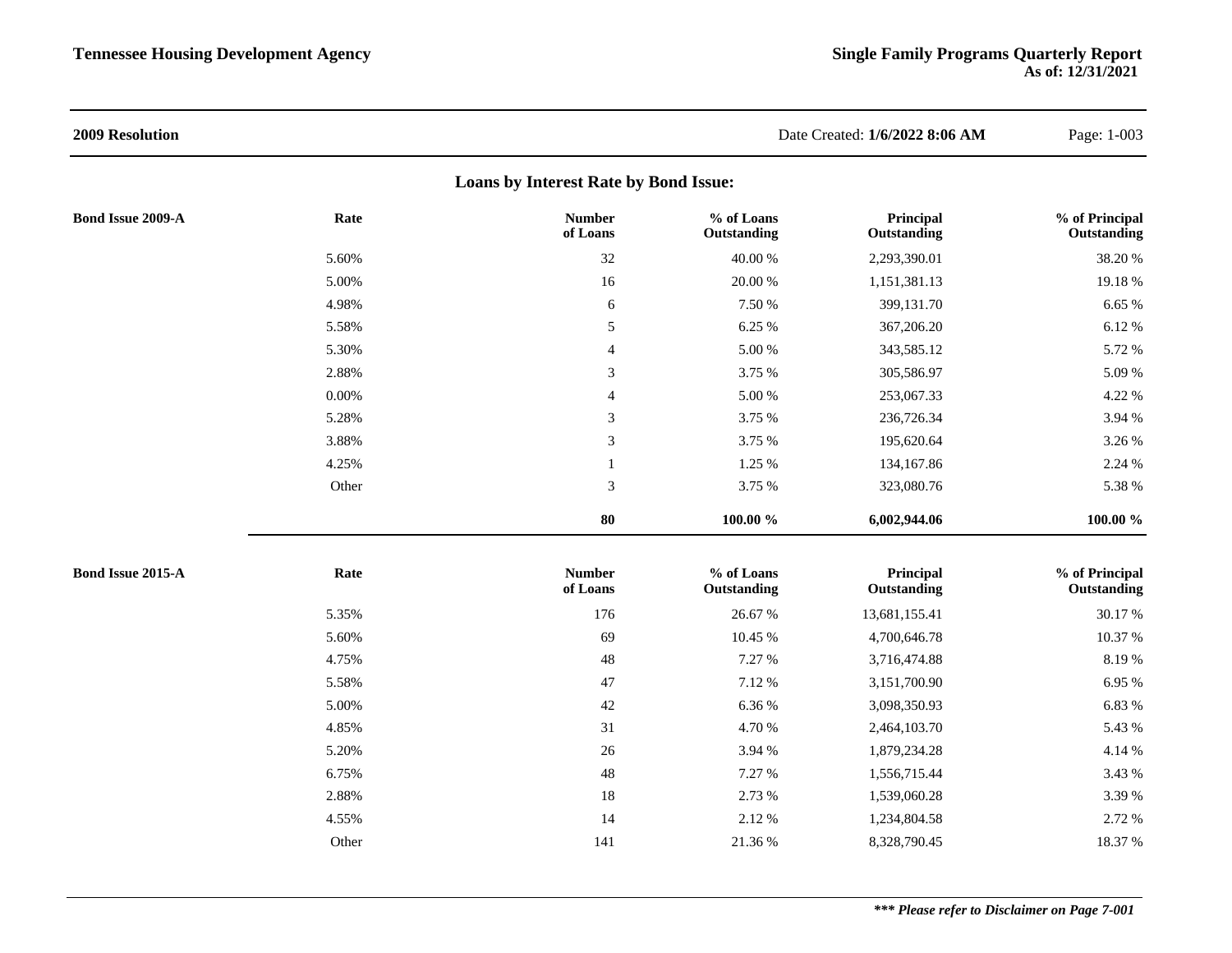| <b>2009 Resolution</b>                       | Date Created: 1/6/2022 8:06 AM      | Page: 1-004 |  |  |  |  |
|----------------------------------------------|-------------------------------------|-------------|--|--|--|--|
| <b>Loans by Interest Rate by Bond Issue:</b> |                                     |             |  |  |  |  |
| <b>Bond Issue 2015-A</b>                     | 100.00 $\%$<br>660<br>45,351,037.63 | 100.00 %    |  |  |  |  |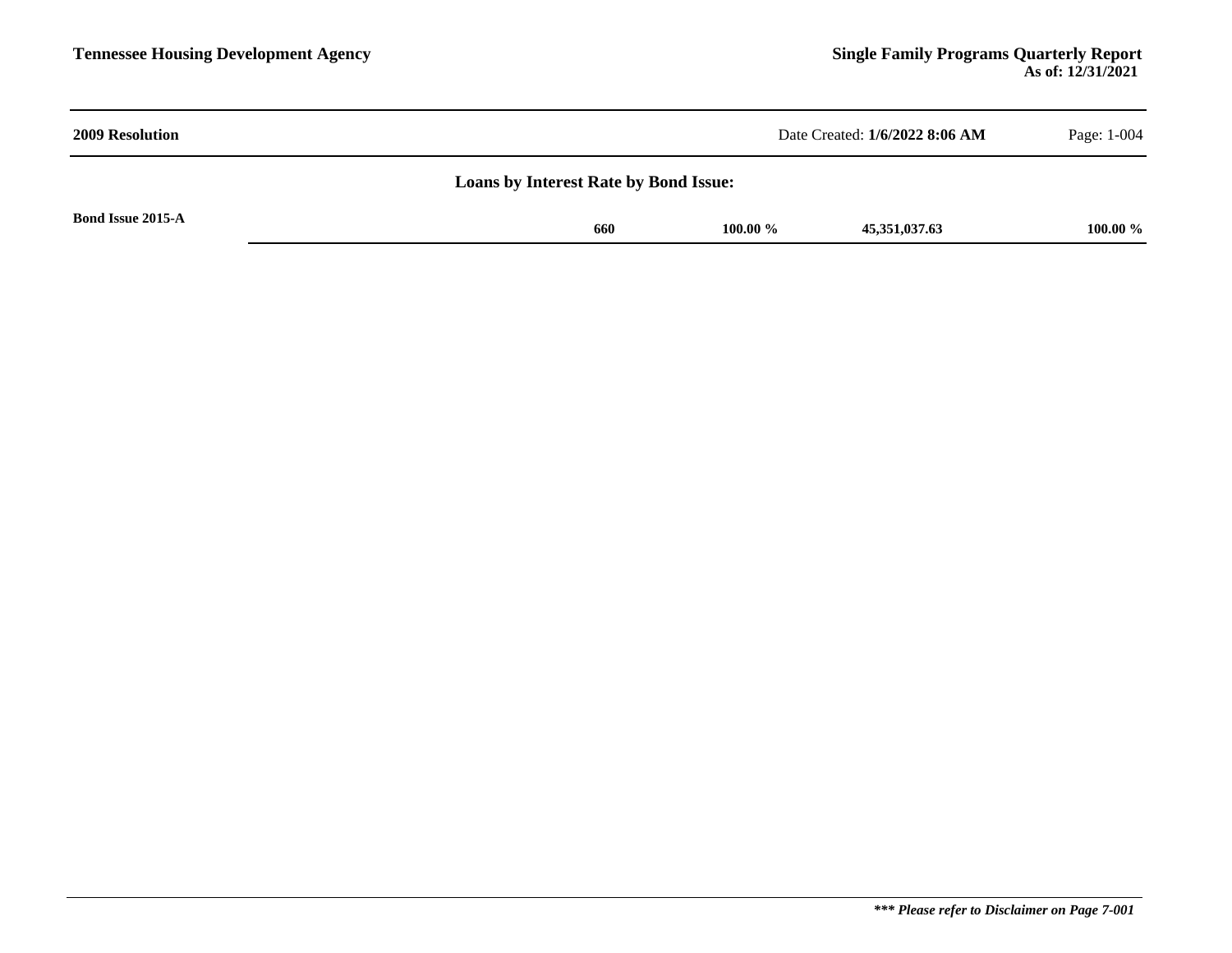| <b>2009 Resolution</b> |                                                                            | Date Created: 1/6/2022 8:06 AM |                          | Page: 2-001                   |
|------------------------|----------------------------------------------------------------------------|--------------------------------|--------------------------|-------------------------------|
|                        | Loans Portfolio Characteristics as a % of Loans Outstanding: Interest Rate |                                |                          |                               |
| <b>Interest Rate</b>   | <b>Number</b><br>of Loans                                                  | % of Loans<br>Outstanding      | Principal<br>Outstanding | % of Principal<br>Outstanding |
| 5.35%                  | 176                                                                        | 23.78 %                        | 13,681,155.41            | 26.64 %                       |
| 5.60%                  | 101                                                                        | 13.65 %                        | 6,994,036.79             | 13.62 %                       |
| 5.00%                  | 58                                                                         | 7.84 %                         | 4,249,732.06             | 8.28 %                        |
| 4.75%                  | 49                                                                         | 6.62 %                         | 3,840,866.67             | 7.48 %                        |
| 5.58%                  | 52                                                                         | 7.03 %                         | 3,518,907.10             | 6.85 %                        |
| 4.85%                  | 31                                                                         | 4.19%                          | 2,464,103.70             | 4.80 %                        |
| 5.20%                  | 26                                                                         | 3.51 %                         | 1,879,234.28             | 3.66 %                        |
| 2.88%                  | 21                                                                         | 2.84 %                         | 1,844,647.25             | 3.59 %                        |
| 6.75%                  | 48                                                                         | 6.49 %                         | 1,556,715.44             | 3.03 %                        |
| 4.98%                  | 20                                                                         | 2.70 %                         | 1,317,429.15             | 2.57 %                        |
| Other                  | 158                                                                        | 21.35 %                        | 10,007,153.84            | 19.49 %                       |
|                        | 740                                                                        | 100.00 %                       | 51,353,981.69            | 100.00 %                      |

### **Loans Portfolio Characteristics as a % of Loans Outstanding: Servicer**

| <b>Servicer</b>                   | <b>Number</b><br>of Loans | % of Loans<br>Outstanding | <b>Principal</b><br>Outstanding | % of Principal<br>Outstanding |
|-----------------------------------|---------------------------|---------------------------|---------------------------------|-------------------------------|
| VOLUNTEER MORTGAGE LOAN SERVICING | 740                       | 100.00 %                  | 51,353,981.69                   | 100.00 %                      |
|                                   | 740                       | 100.00 %                  | 51,353,981.69                   | $100.00 \%$                   |

#### *\*\*\* Please refer to Disclaimer on Page 7-001*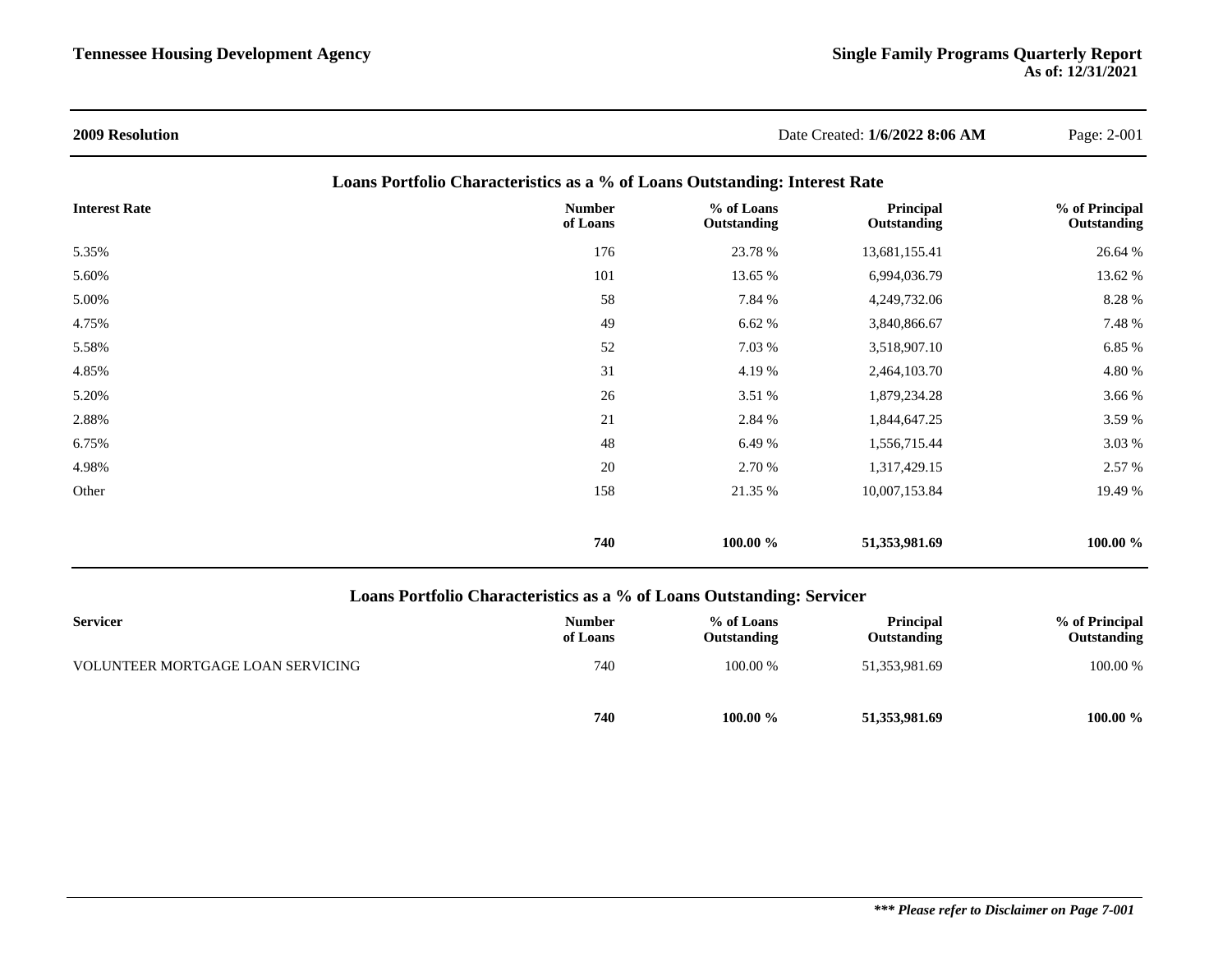| <b>2009 Resolution</b>                                                         |                                                                              | Date Created: 1/6/2022 8:06 AM |                          |                               |  |  |
|--------------------------------------------------------------------------------|------------------------------------------------------------------------------|--------------------------------|--------------------------|-------------------------------|--|--|
| Loans Portfolio Characteristics as a % of Loans Outstanding: Amortization Type |                                                                              |                                |                          |                               |  |  |
| <b>Amortization Type</b>                                                       | <b>Number</b><br>of Loans                                                    | % of Loans<br>Outstanding      | Principal<br>Outstanding | % of Principal<br>Outstanding |  |  |
| <b>Fixed Rate Mortgage</b>                                                     | 725                                                                          | 97.97 %                        | 50,555,609.84            | 98.45 %                       |  |  |
| Principal Only Due                                                             | 15                                                                           | 2.03 %                         | 798,371.85               | 1.55 %                        |  |  |
|                                                                                | 740                                                                          | $100.00 \%$                    | 51,353,981.69            | 100.00 %                      |  |  |
|                                                                                | Loans Portfolio Characteristics as a % of Loans Outstanding: Type of Housing |                                |                          |                               |  |  |
|                                                                                |                                                                              |                                |                          |                               |  |  |

| <b>Type of Housing</b>   | <b>Number</b><br>of Loans | % of Loans<br>Outstanding | <b>Principal</b><br>Outstanding | % of Principal<br>Outstanding |
|--------------------------|---------------------------|---------------------------|---------------------------------|-------------------------------|
| Single Family            | 574                       | 77.57 %                   | 38,239,988.58                   | 74.46 %                       |
| Other                    | 108                       | 14.59 %                   | 9,721,808.54                    | 18.93 %                       |
| <b>Manufactured Home</b> | 51                        | 6.89%                     | 2,878,044.72                    | 5.60 %                        |
| Condominium              |                           | 0.95%                     | 514,139.85                      | 1.00 %                        |
|                          | 740                       | $100.00 \%$               | 51,353,981.69                   | $100.00 \%$                   |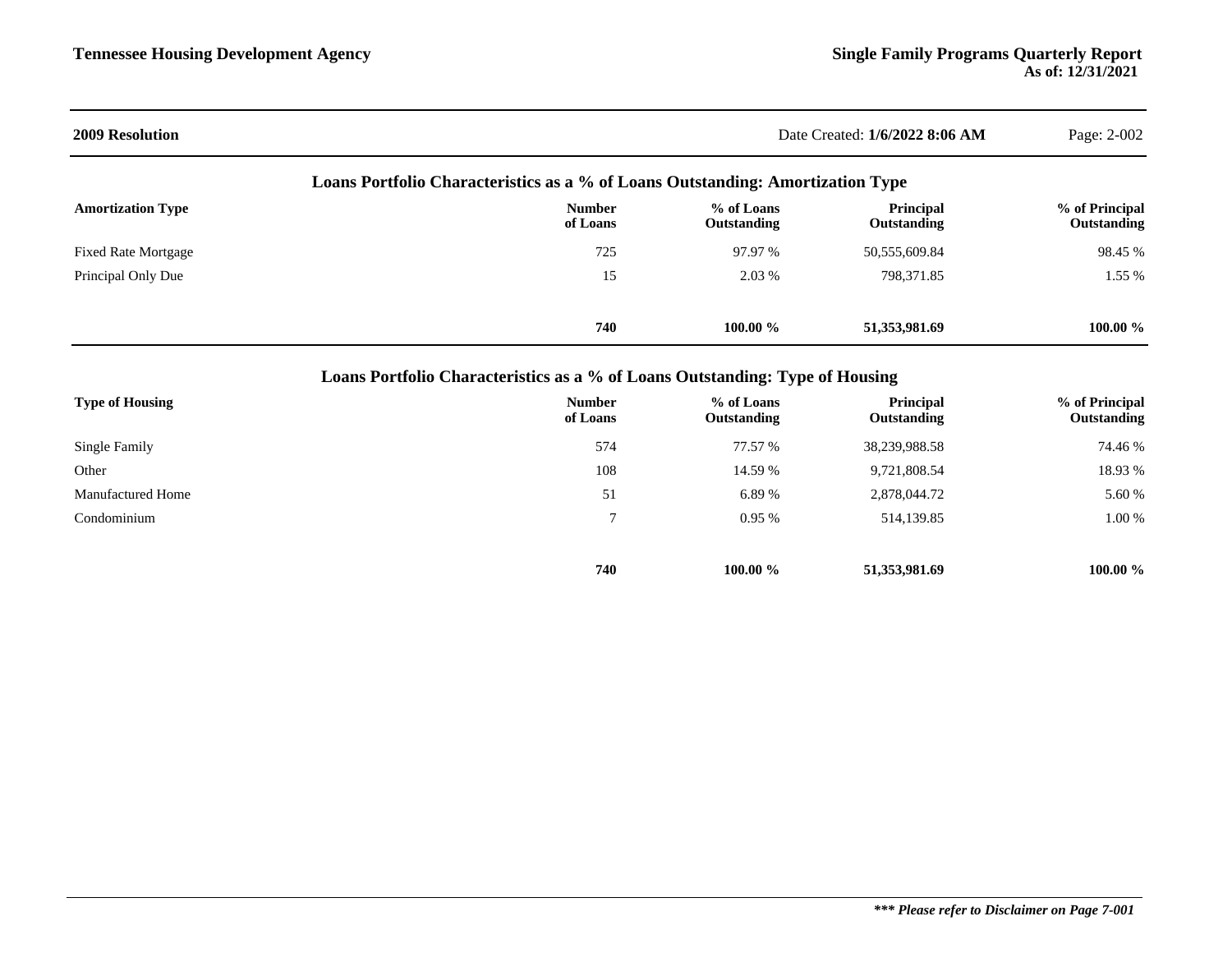|                           |                           |                          | Page: 2-003                                                                                              |
|---------------------------|---------------------------|--------------------------|----------------------------------------------------------------------------------------------------------|
|                           |                           |                          |                                                                                                          |
| <b>Number</b><br>of Loans | % of Loans<br>Outstanding | Principal<br>Outstanding | % of Principal<br>Outstanding                                                                            |
| 683                       | 92.30 %                   | 48,109,303.40            | 93.68%                                                                                                   |
| 33                        | 4.46 %                    | 1,972,718.79             | 3.84 %                                                                                                   |
| 20                        | 2.70 %                    | 1,060,067.73             | 2.06 %                                                                                                   |
| 4                         | 0.54%                     | 211,891.77               | 0.41%                                                                                                    |
| 740                       | 100.00 $\%$               | 51,353,981.69            | 100.00 $\%$                                                                                              |
|                           |                           |                          | Date Created: 1/6/2022 8:06 AM<br>Loans Portfolio Characteristics as a % of Loans Outstanding: Loan Type |

### **Loans Portfolio Characteristics as a % of Loans Outstanding: New / Existing Housing**

| <b>New / Existing Housing</b> | <b>Number</b><br>of Loans | % of Loans<br>Outstanding | <b>Principal</b><br>Outstanding | % of Principal<br>Outstanding |
|-------------------------------|---------------------------|---------------------------|---------------------------------|-------------------------------|
| Existing                      | 660                       | 89.19 %                   | 45, 129, 121. 28                | 87.88%                        |
| <b>New</b>                    | 80                        | 10.81 %                   | 6,224,860.41                    | 12.12 %                       |
|                               |                           |                           |                                 |                               |
|                               | 740                       | 100.00 %                  | 51,353,981.69                   | 100.00 %                      |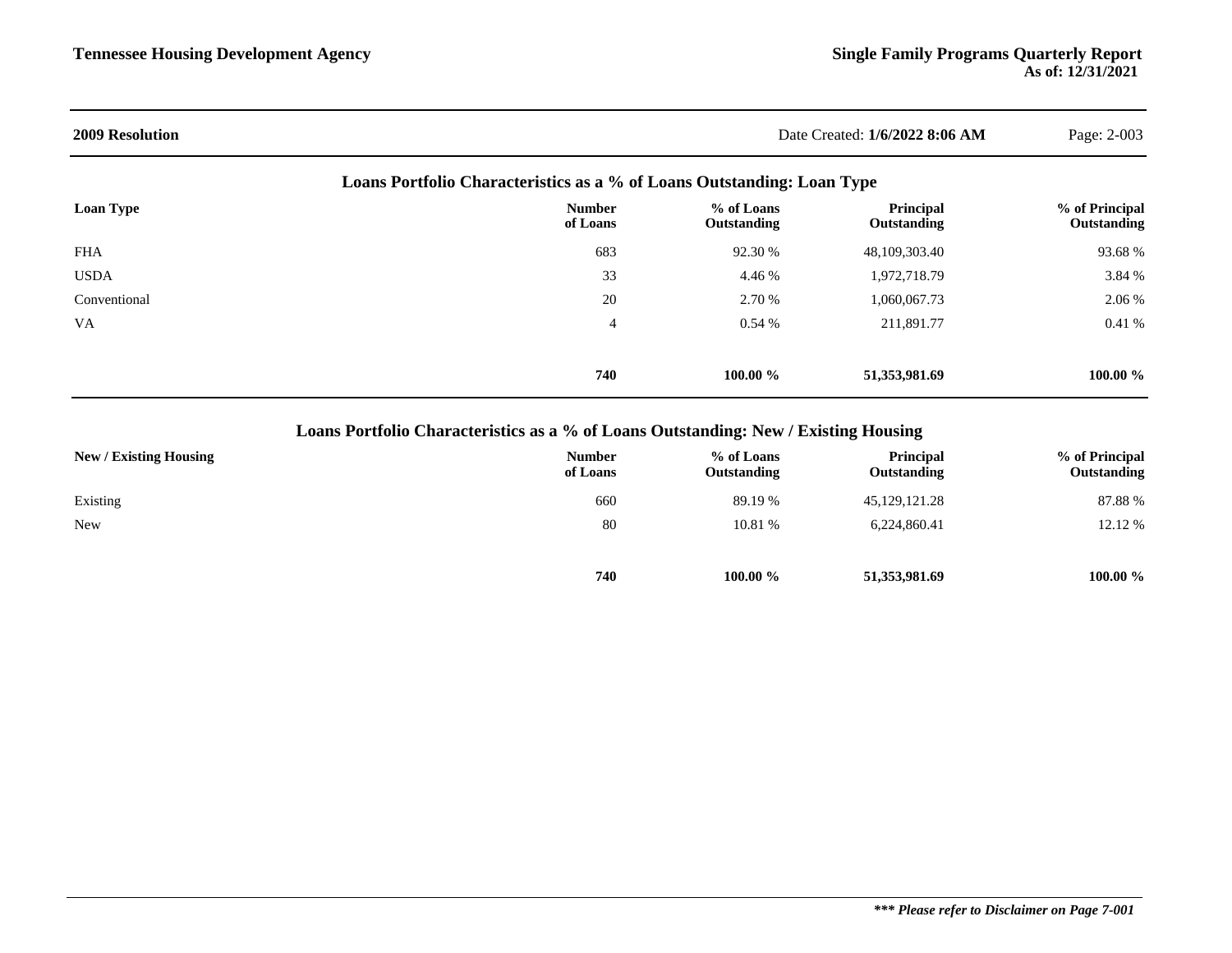| <b>2009 Resolution</b>    | Date Created: 1/6/2022 8:06 AM | Page: 3-001                      |                          |                               |
|---------------------------|--------------------------------|----------------------------------|--------------------------|-------------------------------|
|                           | <b>Delinquency Statistics</b>  |                                  |                          |                               |
| <b>Delinquency Status</b> | <b>Number</b><br>of Loans      | % of Loans<br><b>Outstanding</b> | Principal<br>Outstanding | % of Principal<br>Outstanding |
| 60 Days:                  | 17                             | 2.30 %                           | 1,208,091.41             | 2.35 %                        |
| 90 Days:                  | 65                             | 8.78%                            | 4,803,348.12             | 9.35 %                        |
| In Foreclosure:           | $\mathbf{0}$                   | 0.00 %                           | 0.00                     | $0.00\%$                      |
|                           |                                |                                  |                          |                               |

### **REO Statistics**

| Total Number of REO Loans:                    |      |  |
|-----------------------------------------------|------|--|
| Total Outstanding Balance At Time of Default: | 0.00 |  |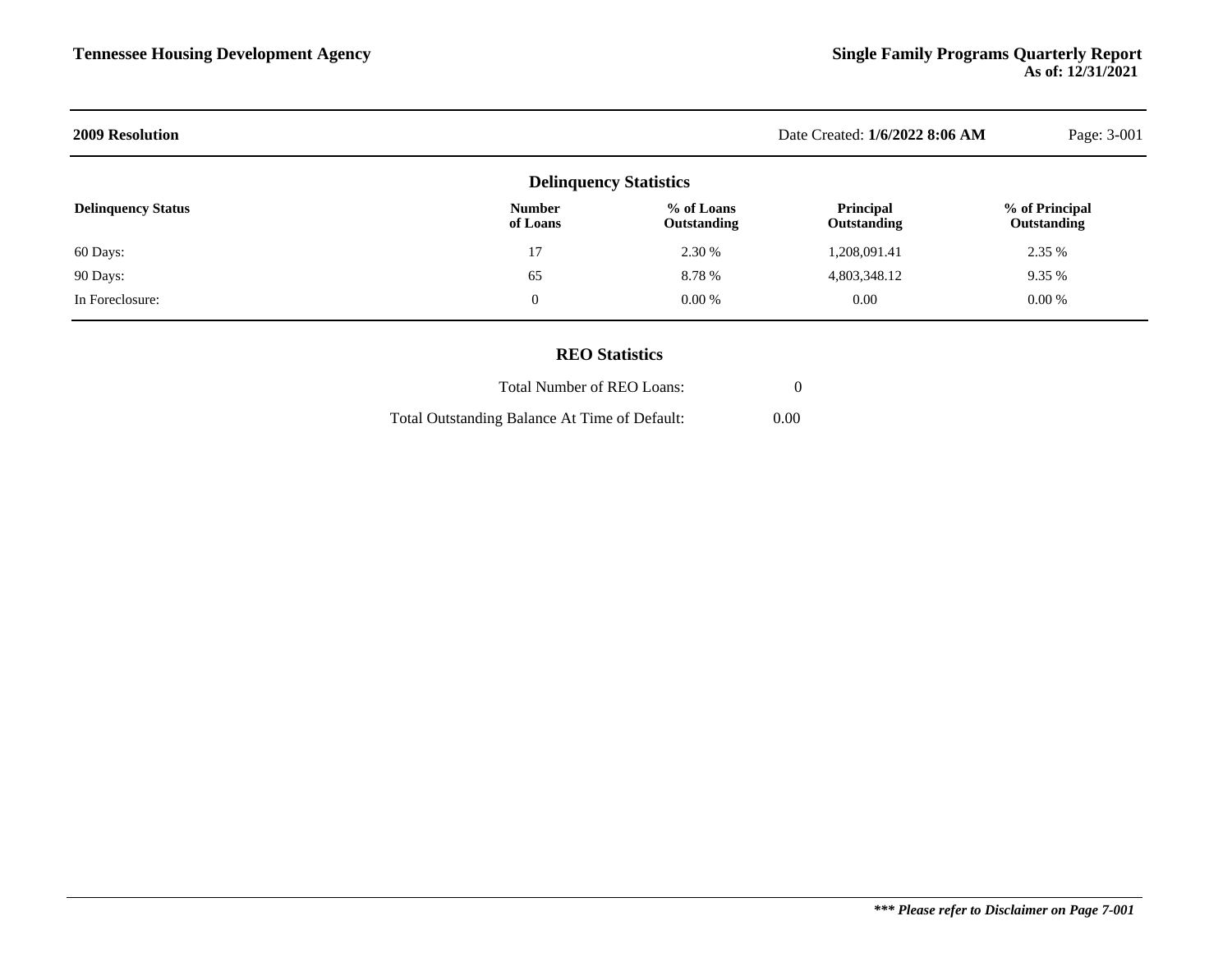| <b>2009 Resolution</b>                     |                  |                     |                           |                           | Date Created: 1/6/2022 8:06 AM  | Page: 3-002                   |  |  |  |  |
|--------------------------------------------|------------------|---------------------|---------------------------|---------------------------|---------------------------------|-------------------------------|--|--|--|--|
| <b>Delinquency Statistics by Loan Type</b> |                  |                     |                           |                           |                                 |                               |  |  |  |  |
| <b>Delinquency Status</b>                  | <b>Loan Type</b> |                     | <b>Number</b><br>of Loans | % of Loans<br>Outstanding | Principal<br><b>Outstanding</b> | % of Principal<br>Outstanding |  |  |  |  |
| 60-89 Days Past Due                        |                  |                     |                           |                           |                                 |                               |  |  |  |  |
|                                            | <b>FHA</b>       |                     | $16\,$                    | 2.16 %                    | 1,175,376.31                    | 2.29 %                        |  |  |  |  |
|                                            | <b>USDA</b>      |                     | 1                         | 0.14%                     | 32,715.10                       | 0.06%                         |  |  |  |  |
|                                            | Conventional     |                     | $\boldsymbol{0}$          | $0.00\ \%$                | $0.00\,$                        | $0.00\ \%$                    |  |  |  |  |
|                                            | VA               |                     | $\boldsymbol{0}$          | $0.00\ \%$                | $0.00\,$                        | $0.00\ \%$                    |  |  |  |  |
|                                            |                  | <b>Grand Total:</b> | 17                        | 2.30 %                    | 1,208,091.41                    | $2.35\%$                      |  |  |  |  |
| 90 Days or More Past Due                   |                  |                     |                           |                           |                                 |                               |  |  |  |  |
|                                            | <b>FHA</b>       |                     | 60                        | 8.11 %                    | 4,453,266.15                    | 8.67%                         |  |  |  |  |
|                                            | VA               |                     | $\sqrt{2}$                | 0.27 %                    | 171,190.11                      | 0.33 %                        |  |  |  |  |
|                                            | Conventional     |                     | $\sqrt{2}$                | 0.27 %                    | 98,504.46                       | 0.19%                         |  |  |  |  |
|                                            | <b>USDA</b>      |                     | 1                         | 0.14%                     | 80,387.40                       | 0.16%                         |  |  |  |  |
|                                            |                  | <b>Grand Total:</b> | 65                        | 8.79 %                    | 4,803,348.12                    | 9.35%                         |  |  |  |  |
| In Foreclosure                             |                  |                     |                           |                           |                                 |                               |  |  |  |  |
|                                            | Conventional     |                     | $\boldsymbol{0}$          | 0.00 %                    | 0.00                            | 0.00 %                        |  |  |  |  |
|                                            | <b>FHA</b>       |                     | $\boldsymbol{0}$          | 0.00 %                    | 0.00                            | 0.00 %                        |  |  |  |  |
|                                            | <b>USDA</b>      |                     | $\mathbf{0}$              | 0.00 %                    | 0.00                            | $0.00\ \%$                    |  |  |  |  |
|                                            | VA               |                     | $\mathbf{0}$              | $0.00\ \%$                | $0.00\,$                        | $0.00\ \%$                    |  |  |  |  |
|                                            |                  | <b>Grand Total:</b> | $\bf{0}$                  | $0.00 \%$                 | 0.00                            | $0.00 \%$                     |  |  |  |  |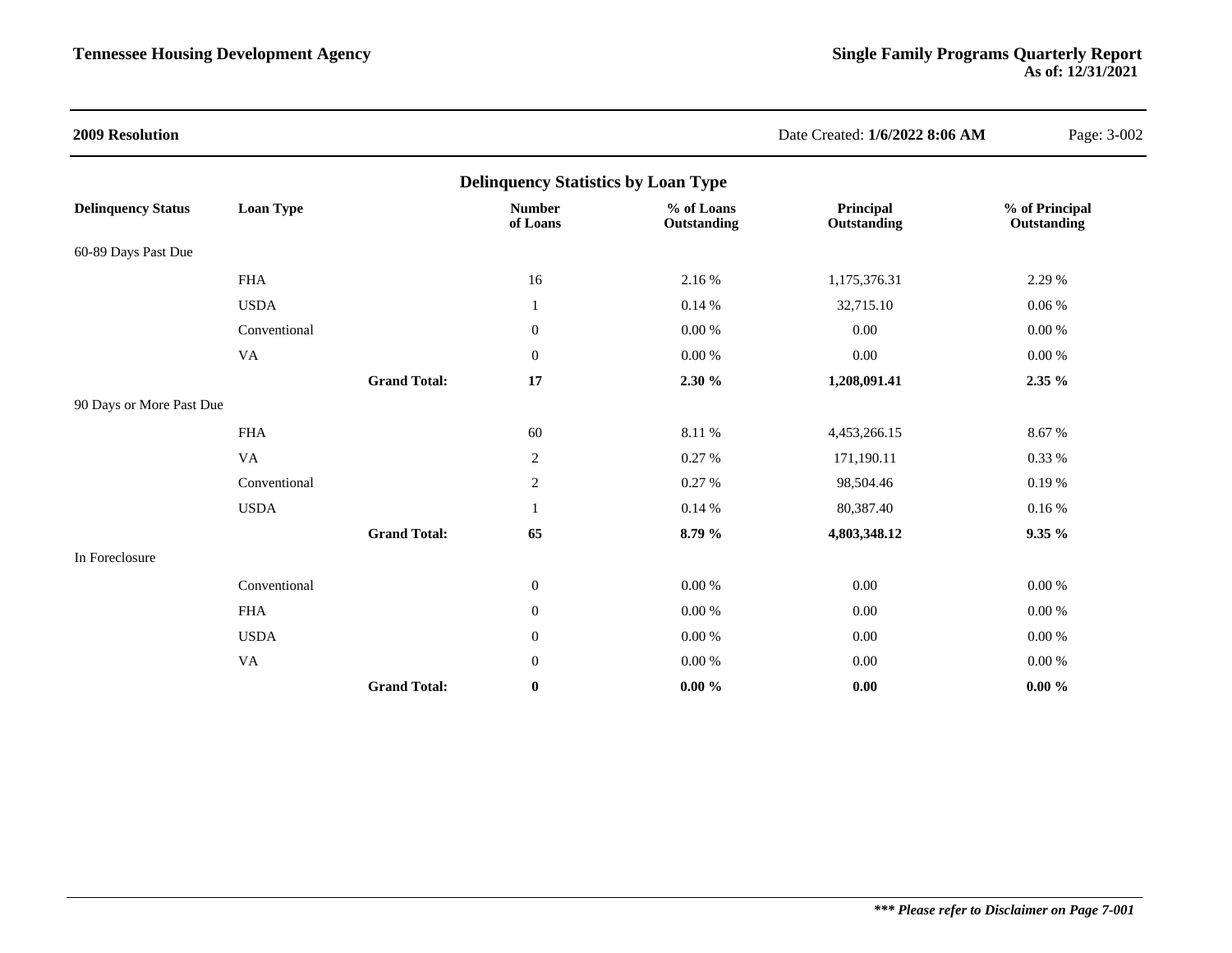#### **2009 Resolution** Date Created: **1/6/2022 8:06 AM** Page: 3-003

| <b>Delinquency/Foreclosure Statistics by Bond Issue</b> |                           |                                        |                           |                                 |                           |                                 |  |  |  |
|---------------------------------------------------------|---------------------------|----------------------------------------|---------------------------|---------------------------------|---------------------------|---------------------------------|--|--|--|
|                                                         | 60-89 Days Past Due       |                                        | 90 or More Days Past Due  |                                 |                           | In Foreclosure                  |  |  |  |
| <b>Bond Issue</b>                                       | <b>Number</b><br>of Loans | <b>Principal</b><br><b>Outstanding</b> | <b>Number</b><br>of Loans | Principal<br><b>Outstanding</b> | <b>Number</b><br>of Loans | <b>Principal</b><br>Outstanding |  |  |  |
| Bond Issue 2009-A                                       |                           | 103,371.00                             |                           | 540,581.37                      | $\theta$                  | 0.00                            |  |  |  |
| Bond Issue 2015-A                                       | 16                        | 1.104.720.41                           | 56                        | 4,262,766.75                    | $\overline{0}$            | 0.00                            |  |  |  |
|                                                         | 17                        | 1.208.091.41                           | 65                        | 4,803,348.12                    | $\bf{0}$                  | 0.00                            |  |  |  |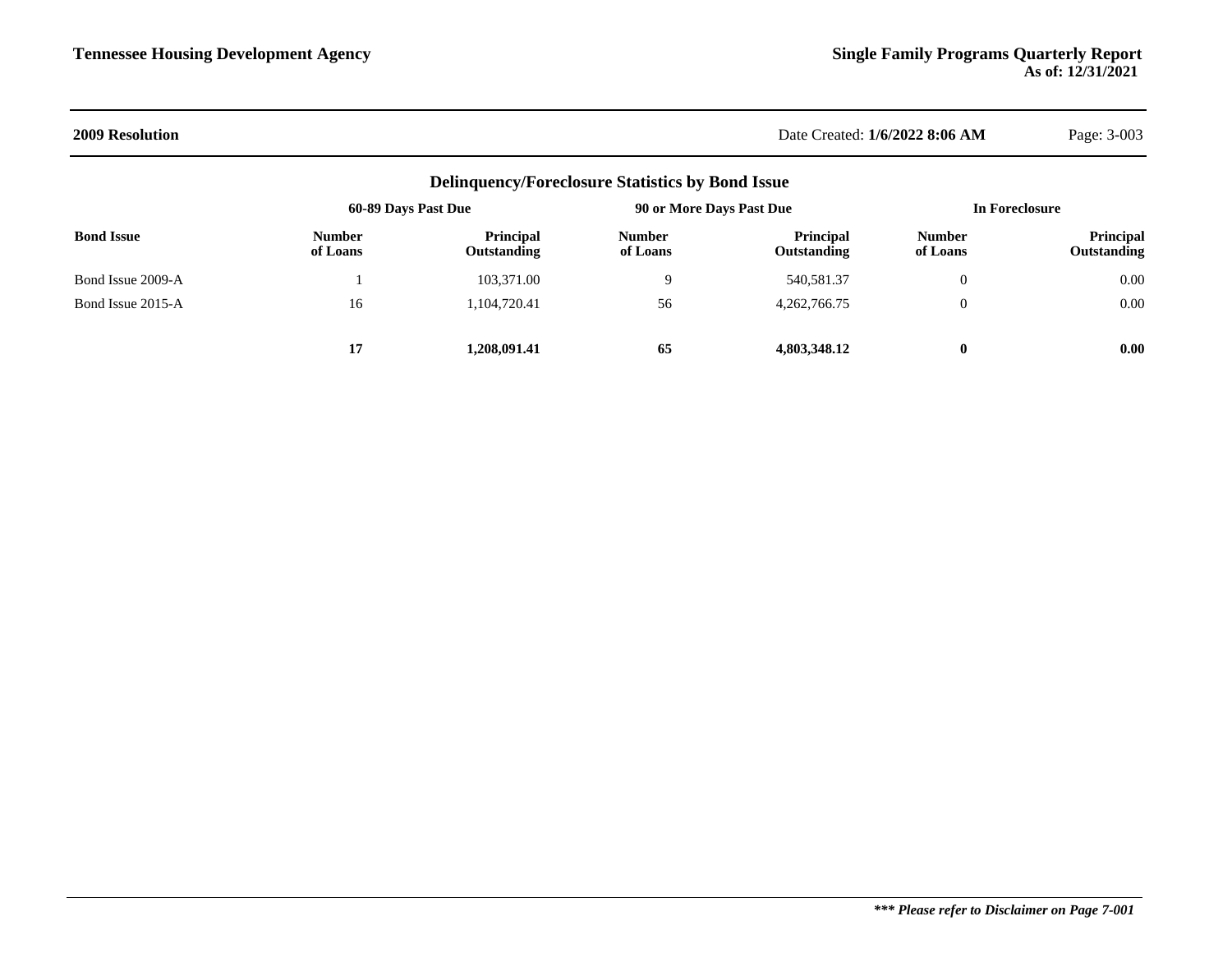| <b>2009 Resolution</b>           |                                     |                                                               | Date Created: 1/6/2022 8:06 AM | Page: 3-004 |
|----------------------------------|-------------------------------------|---------------------------------------------------------------|--------------------------------|-------------|
|                                  | <b>REO Statistics by Bond Issue</b> |                                                               |                                |             |
| <b>Bond Issue</b>                | Number of<br>Loans                  | <b>Total Outstanding Balance</b><br><b>At Time of Default</b> |                                |             |
| Bond Issue 2009-A                | $\mathbf{0}$                        | 0.00                                                          |                                |             |
| Bond Issue 2015-A                | $\theta$                            | 0.00                                                          |                                |             |
| <b>Total for the Resolution:</b> | $\bf{0}$                            | 0.00                                                          |                                |             |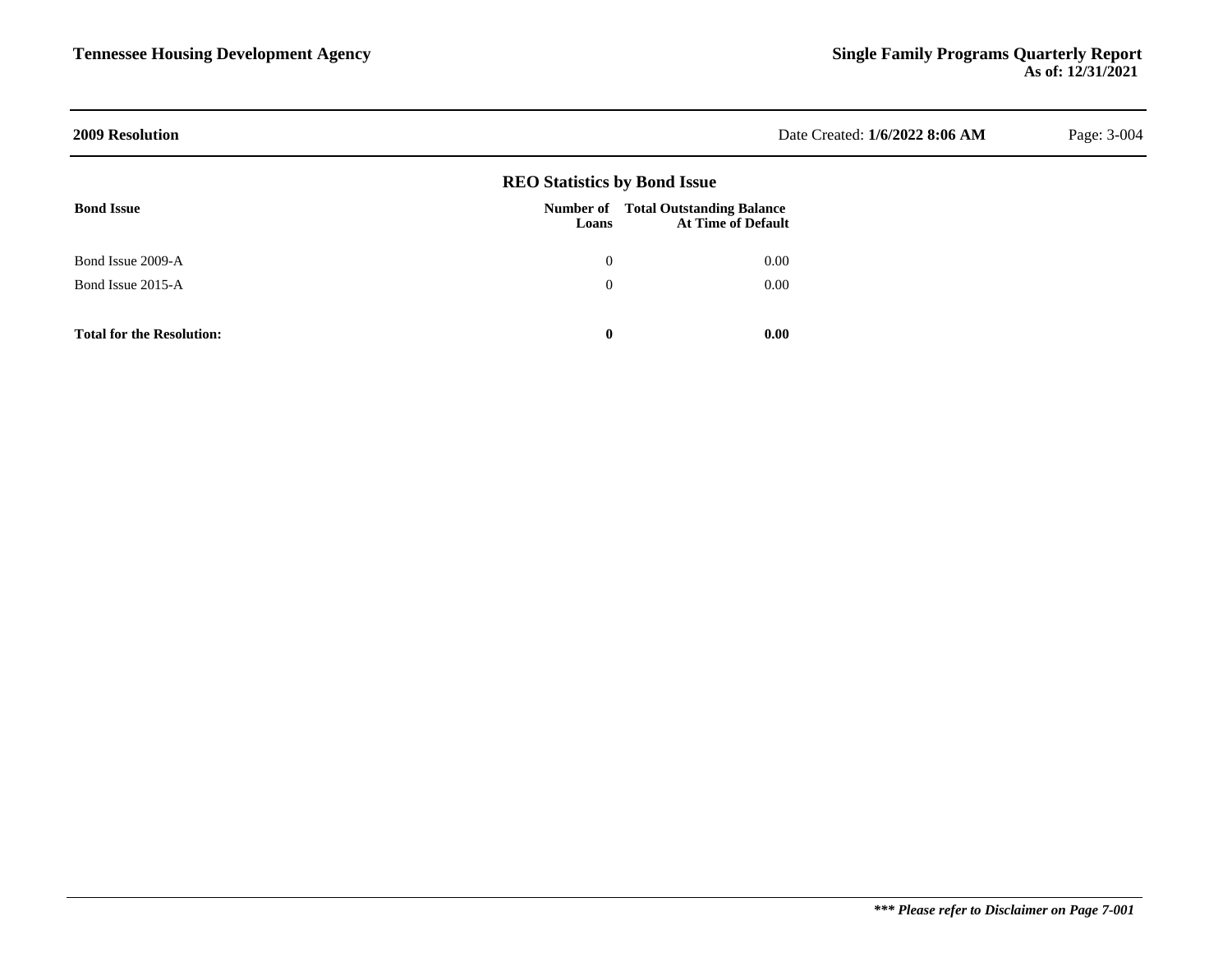#### **2009 Resolution**

### Date Created: **1/6/2022 8:06 AM**

Page: 4-001

|                   |                 |                  |                 | <b>Bonds by Maturity</b> |            |              |              |              |
|-------------------|-----------------|------------------|-----------------|--------------------------|------------|--------------|--------------|--------------|
| <b>Bond Issue</b> | <b>Maturity</b> | <b>Bond Type</b> | <b>Interest</b> | Original                 | Principal  | Principal    | Principal    | <b>CUSIP</b> |
| Bond Issue 2015-A | Date            |                  | Rate            | Amount                   | Matured    | Redeemed     | Outstanding  |              |
|                   | 1/1/2016        | Serial Bonds     | 0.3             | 165,000.00               | 165,000.00 | 0.00         | $0.00\,$     | 88045RZQ8    |
|                   | 7/1/2016        | Serial Bonds     | 0.4             | 165,000.00               | $0.00\,$   | 165,000.00   | $0.00\,$     | 88045RZR6    |
|                   | 1/1/2017        | Serial Bonds     | 0.75            | 180,000.00               | $0.00\,$   | 180,000.00   | 0.00         | 88045RZS4    |
|                   | 7/1/2017        | Serial Bonds     | 0.85            | 180,000.00               | $0.00\,$   | 180,000.00   | 0.00         | 88045RZT2    |
|                   | 1/1/2018        | Serial Bonds     | 1.15            | 180,000.00               | 75,000.00  | 105,000.00   | $0.00\,$     | 88045RZU9    |
|                   | 7/1/2018        | Serial Bonds     | 1.25            | 180,000.00               | 35,000.00  | 145,000.00   | $0.00\,$     | 88045RZV7    |
|                   | 1/1/2019        | Serial Bonds     | 1.5             | 190,000.00               | 105,000.00 | 85,000.00    | $0.00\,$     | 88045RZW5    |
|                   | 7/1/2019        | Serial Bonds     | 1.6             | 190,000.00               | 95,000.00  | 95,000.00    | 0.00         | 88045RZX3    |
|                   | 1/1/2020        | Serial Bonds     | 1.7             | 190,000.00               | 95,000.00  | 95,000.00    | $0.00\,$     | 88045RZY1    |
|                   | 7/1/2020        | Serial Bonds     | 1.8             | 2,385,000.00             | $0.00\,$   | 2,385,000.00 | 0.00         | 88045RZZ8    |
|                   | 1/1/2021        | Serial Bonds     | 2.05            | 2,410,000.00             | $0.00\,$   | 2,410,000.00 | 0.00         | 88045RA28    |
|                   | 7/1/2021        | Serial Bonds     | 2.15            | 2,455,000.00             | $0.00\,$   | 2,455,000.00 | $0.00\,$     | 88045RA36    |
|                   | 1/1/2022        | Serial Bonds     | 2.25            | 2,490,000.00             | $0.00\,$   | 2,490,000.00 | 0.00         | 88045RA44    |
|                   | 7/1/2022        | Serial Bonds     | 2.35            | 2,520,000.00             | $0.00\,$   | 2,520,000.00 | 0.00         | 88045RA51    |
|                   | 1/1/2023        | Serial Bonds     | 2.55            | 2,550,000.00             | $0.00\,$   | 1,385,000.00 | 1,165,000.00 | 88045RA69    |
|                   | 7/1/2023        | Serial Bonds     | $2.6\,$         | 2,585,000.00             | $0.00\,$   | 1,405,000.00 | 1,180,000.00 | 88045RA77    |
|                   | 1/1/2024        | Serial Bonds     | 2.7             | 2,620,000.00             | $0.00\,$   | 1,420,000.00 | 1,200,000.00 | 88045RA85    |
|                   | 7/1/2024        | Serial Bonds     | 2.75            | 2,660,000.00             | $0.00\,$   | 1,440,000.00 | 1,220,000.00 | 88045RA93    |
|                   | 1/1/2025        | Serial Bonds     | $2.8\,$         | 2,705,000.00             | $0.00\,$   | 1,480,000.00 | 1,225,000.00 | 88045RB27    |
|                   | 7/1/2025        | Serial Bonds     | $2.8\,$         | 2,765,000.00             | $0.00\,$   | 1,505,000.00 | 1,260,000.00 | 88045RB35    |
|                   | 1/1/2026        | Serial Bonds     | 2.95            | 2,815,000.00             | $0.00\,$   | 1,540,000.00 | 1,275,000.00 | 88045RB43    |
|                   | 7/1/2026        | Serial Bonds     | 2.95            | 2,870,000.00             | $0.00\,$   | 1,565,000.00 | 1,305,000.00 | 88045RB50    |
|                   | 1/1/2027        | Serial Bonds     | 3.1             | 2,930,000.00             | $0.00\,$   | 1,585,000.00 | 1,345,000.00 | 88045RB84    |
|                   | 7/1/2027        | Serial Bonds     | 3.1             | 2,990,000.00             | $0.00\,$   | 1,630,000.00 | 1,360,000.00 | 88045RB92    |
|                   | 1/1/2028        | Serial Bonds     | 3.25            | 3,055,000.00             | $0.00\,$   | 1,660,000.00 | 1,395,000.00 | 88045RC26    |
|                   | 7/1/2028        | Serial Bonds     | 3.25            | 3,115,000.00             | $0.00\,$   | 1,690,000.00 | 1,425,000.00 | 88045RC34    |
|                   | 1/1/2029        | Serial Bonds     | 3.4             | 3,180,000.00             | $0.00\,$   | 1,715,000.00 | 1,465,000.00 | 88045RC42    |
|                   | 7/1/2029        | Serial Bonds     | 3.4             | 3,250,000.00             | 0.00       | 1,765,000.00 | 1,485,000.00 | 88045RC59    |
|                   | 7/1/2031        | Term Bonds       | 3.55            | 13,695,000.00            | 0.00       | 7,980,000.00 | 5,715,000.00 | 88045RC67    |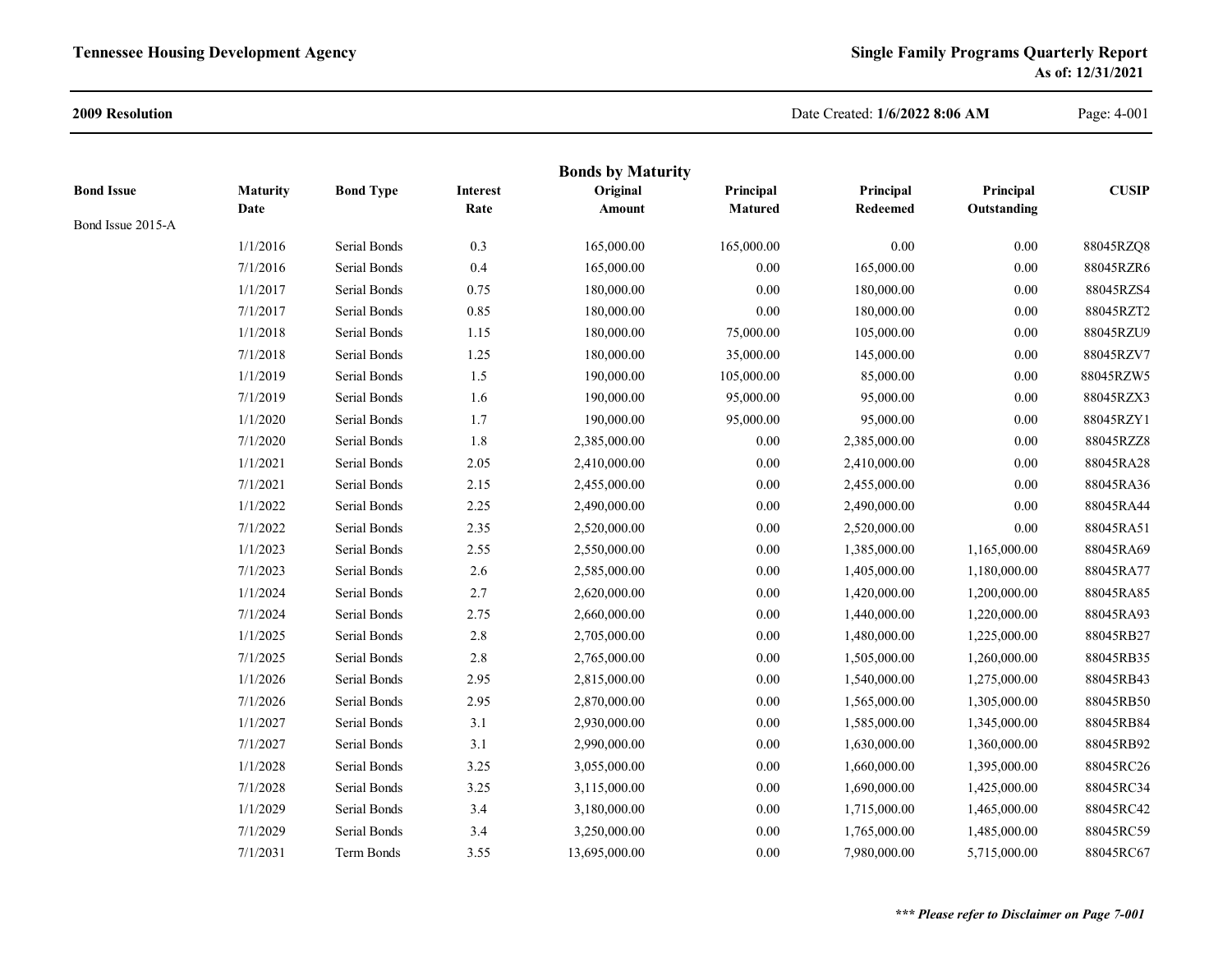| <b>2009 Resolution</b> |          |            |      |                |            | Date Created: 1/6/2022 8:06 AM |               | Page: 4-001 |
|------------------------|----------|------------|------|----------------|------------|--------------------------------|---------------|-------------|
|                        | 1/1/2035 | Term Bonds | 3.85 | 27,065,000.00  | 0.00       | 17,745,000.00                  | 9,320,000.00  | 88045RB68   |
|                        | 7/1/2045 | Term Bonds | 3.5  | 69,120,000.00  | 0.00       | 48,705,000.00                  | 20,415,000.00 | 88045RB76   |
|                        |          |            |      | 163,850,000.00 | 570,000.00 | 109,525,000.00                 | 53,755,000.00 |             |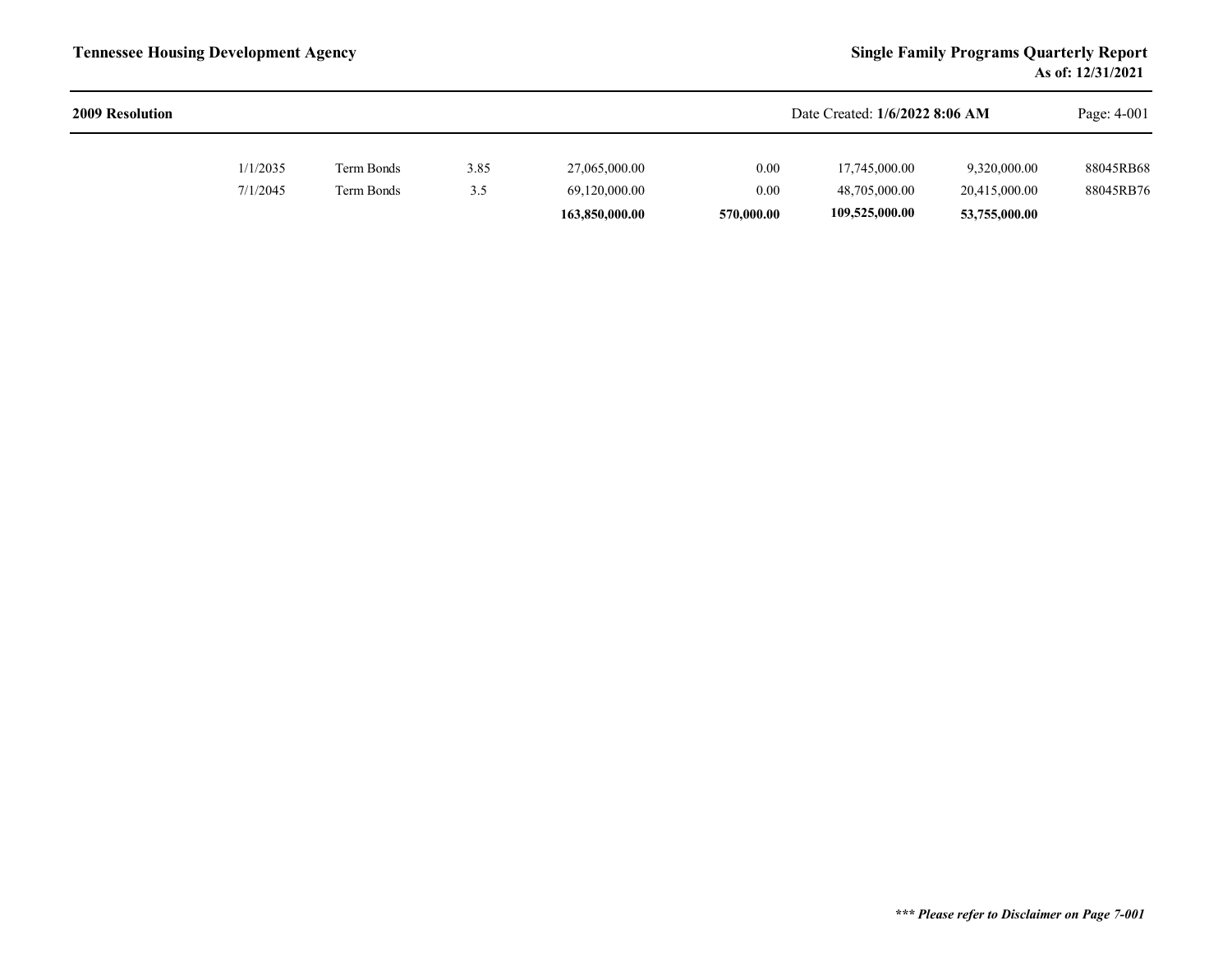| <b>Resolution</b>                                                  | <b>2009 BOND RESOLUTION</b>                                                                  |                                                                                          | Date Run: 01/06/2022                           |                                                               |  |
|--------------------------------------------------------------------|----------------------------------------------------------------------------------------------|------------------------------------------------------------------------------------------|------------------------------------------------|---------------------------------------------------------------|--|
| Fund                                                               |                                                                                              | <b>Outstanding Investments</b><br>(By funds over \$100,000)<br>Investment<br>Amount      | Yield                                          |                                                               |  |
|                                                                    | <b>Investment Type</b><br><b>FHLB</b>                                                        |                                                                                          |                                                | Maturity                                                      |  |
| 2015-A RF                                                          | <b>FHLB Total</b>                                                                            | 1,965,000.00<br>1,965,000.00                                                             | 0.035%                                         | 1/3/2022                                                      |  |
| 2015-A RF<br>2015-A RF                                             | <b>US Treasury</b><br><b>US Treasury</b><br><b>US Treasury Total</b>                         | 625,000.00<br>800,000.00<br>1,425,000.00                                                 | 0.030%<br>0.030%                               | 2/1/2022<br>2/1/2022                                          |  |
|                                                                    | 2015-A RF Total                                                                              | 3,390,000.00                                                                             |                                                |                                                               |  |
| 2015-A BRF<br>2015-A BRF<br>2015-A BRF<br>2015-A BRF<br>2015-A BRF | <b>FHLB</b><br><b>FHLB</b><br><b>FHLB</b><br><b>FHLB</b><br><b>FHLB</b><br><b>FHLB Total</b> | 500,000.00<br>1,000,000.00<br>700,000.00<br>1,000,000.00<br>2,000,000.00<br>5,200,000.00 | 0.400%<br>0.520%<br>0.500%<br>0.600%<br>0.750% | 3/12/2024<br>6/30/2024<br>9/30/2024<br>3/28/2025<br>9/30/2025 |  |
| 2015-A BRF                                                         | <b>FHLMC</b><br><b>FHLMC Total</b>                                                           | 390,000.00<br>390,000.00                                                                 | 0.200%                                         | 12/15/2022                                                    |  |
| 2015-A BRF                                                         | <b>FNMA</b><br><b>FNMA Total</b>                                                             | 500,000.00<br>500,000.00                                                                 | 0.375%                                         | 6/14/2024                                                     |  |
|                                                                    | 2015-A BRF Total                                                                             | 6,090,000.00                                                                             |                                                |                                                               |  |
|                                                                    | Bond Issue 2015-A Total                                                                      | 9,480,000.00                                                                             |                                                |                                                               |  |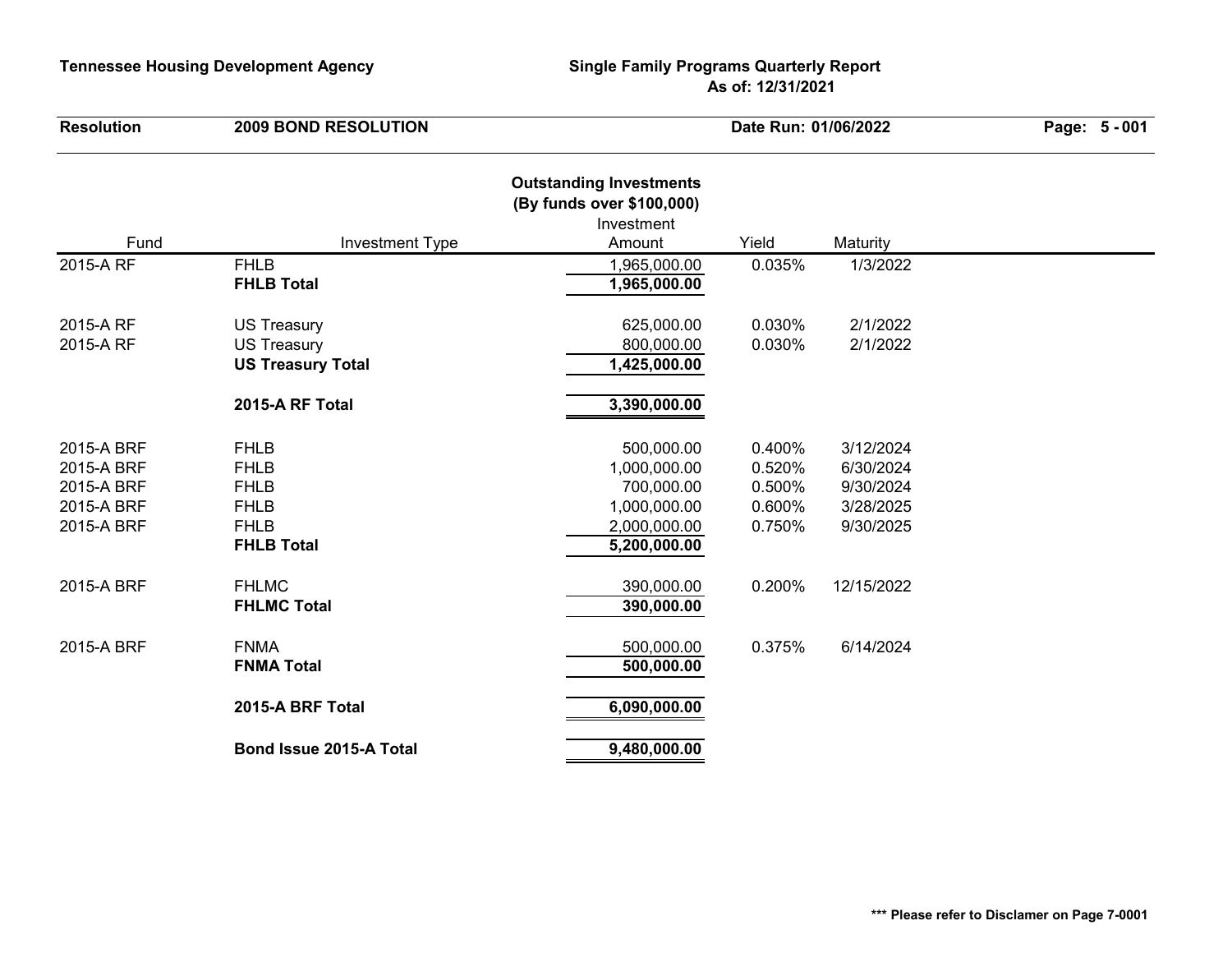| <b>Resolution</b>                        | <b>2009 BOND RESOLUTION</b>          |                                                                                     | Date Run: 01/06/2022 |          | Page: 5 - 002 |
|------------------------------------------|--------------------------------------|-------------------------------------------------------------------------------------|----------------------|----------|---------------|
| Fund                                     | Investment Type                      | <b>Outstanding Investments</b><br>(By funds over \$100,000)<br>Investment<br>Amount | Yield                | Maturity |               |
| <b>Investment Summary</b>                |                                      |                                                                                     |                      |          |               |
| <b>Revenue Fund</b>                      |                                      | 3,390,000.00                                                                        |                      |          |               |
| Debt Service Reserve Fund                |                                      | 6,090,000.00                                                                        |                      |          |               |
| <b>Total Investments 2009 Resolution</b> |                                      | \$9,480,000.00                                                                      |                      |          |               |
|                                          | Demand Deposits at December 31, 2021 |                                                                                     |                      |          |               |
| 2009-A RF                                | 1st American US Govt Obligation MMKT | 237,805.03                                                                          | 0.599%               |          |               |
| 2015-A RF                                | 1st American US Govt Obligation MMKT | 470,837.14                                                                          | 0.599%               |          |               |
| 2015-A BRF                               | 1st American US Govt Obligation MMKT | 523,551.24                                                                          | 0.599%               |          |               |
|                                          | <b>US Govt Oblig MMKT Total</b>      | \$1,232,193.41                                                                      |                      |          |               |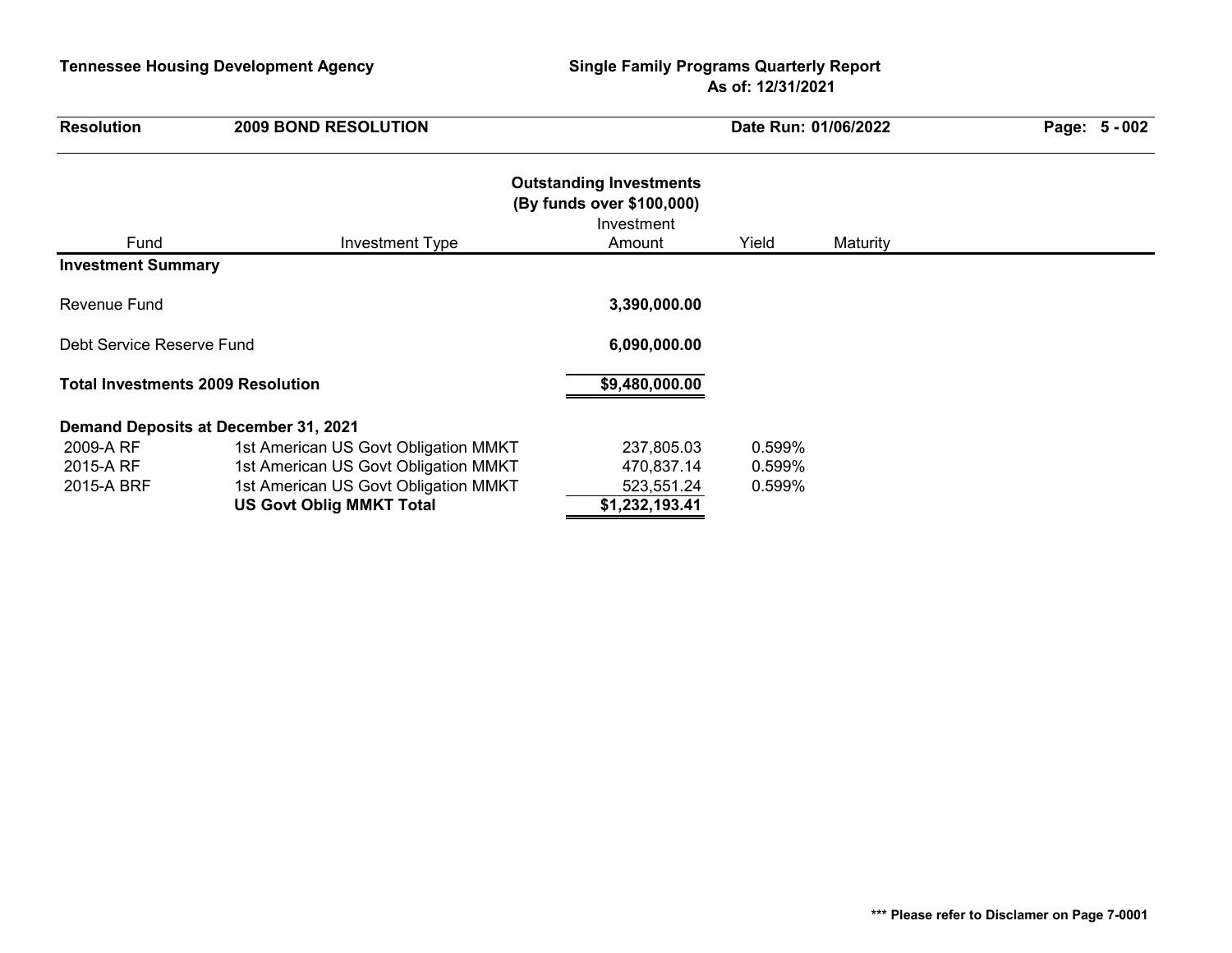| <b>Resolution</b><br>2009<br><b>Bond</b><br>Resolution | Kun.<br>Jat | רחרורור<br>BUZZ | $o-00''$<br>Page |
|--------------------------------------------------------|-------------|-----------------|------------------|
|--------------------------------------------------------|-------------|-----------------|------------------|

|                               |                 | <b>Reserve Funds</b> |               | <b>Equity</b> |                  |
|-------------------------------|-----------------|----------------------|---------------|---------------|------------------|
|                               | Original        | Current              | Total         | Total         | Surplus or       |
| <b>Notes</b>                  | Amount          | Amount               | <b>Assets</b> | Liabilities   | (Deficit)        |
|                               |                 |                      |               |               |                  |
| Issue 2009-A                  | 3,029,703       | $\sim$               | 6,292,433     | 4,540         | 6,287,894        |
| $Is sue 2015-A$               | 4,817,448       | 6,621,821            | 61,955,393    | 55,718,907    | 6,236,487        |
| Total for the 2009 Resolution | 24,873,855<br>S | 6,621,821            | 68,247,827    | 55,723,446    | 12,524,380<br>\$ |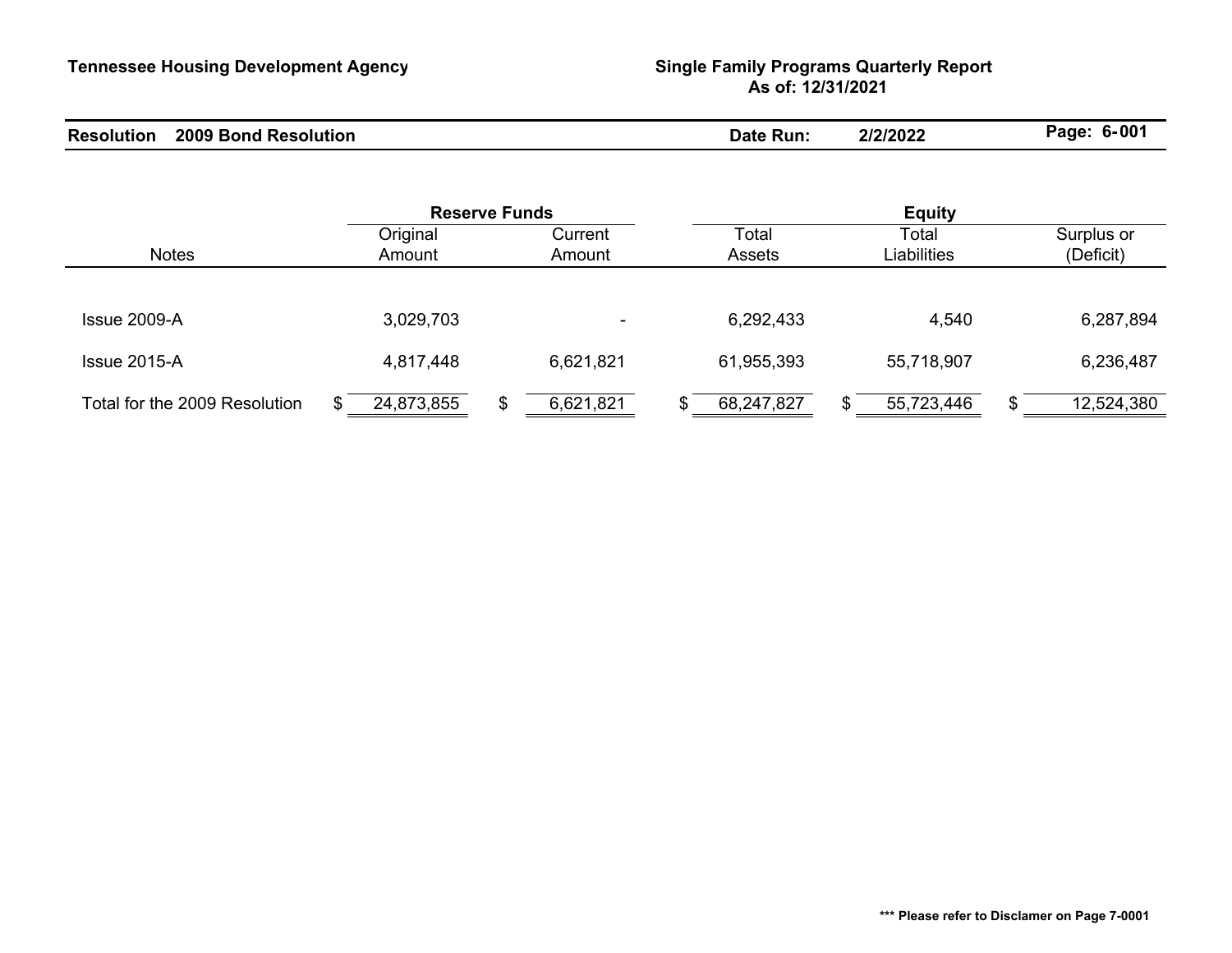**2009 Resolution** Date Created: **1/6/2022 8:06 AM** Page: 7-001

#### **DISCLAIMER**

All information contained herein is obtained from sources believed to be accurate and reliable. The information contained herein speaks only as of its date, is subject to change without notice and the availability of this information shall not, under any circumstances, create any implication that there have been no changes in such information since such date. Because of the possibility of human and mechanical error as well as other factors, however, such information is provided "as is" without warranty of any kind and, in particular, no representation or warranty, express or implied, is made nor to be inferred as to the accuracy, timeliness or completeness of any such information. Under no circumstances shall TENNESSEE HOUSING DEVELOPMENT AGENCY ("THDA") be liable to any person or entity for (a) any loss or damage in whole or part caused by, resulting from, or relating to any error, whether or not due to negligence or other circumstances involved in procuring, collecting, compiling, interpreting, analyzing, editing, transcribing, transmitting, communicating or delivering any such information, or (b) any direct, indirect, special, consequential or incidental damages, fees or costs, whatsoever, even if THDA is advised in advance of the possibility of such damages, fees or costs, resulting from the use of, or inability to use, any such information.

#### **THIS IS NOT AN OFFERING DOCUMENT**

The following information relates to bond issues of THDA that have been sold and distributed in underwritten public offerings described in the related official statements. Each viewer of the information contained in this Quarterly Report acknowledges all of the following:

- (i) THDA is not now by this document offering any bonds or other securities, nor soliciting an offer to buy any securities,
- (ii) This information is not to be construed as any description of THDA or its programs in conjunction with any offering of bonds or securities of THDA. Such offerings are only made pursuant to the appropriate official statements of THDA. Nor shall anyone assume from the availability of the information contained in this Quarterly Report that the affairs of THDA (or its programs) have not changed since the date of this information,
- (iii) No representation is made as to the propriety or legality of any secondary market trading of the bonds or other securities of THDA by anyone in any jurisdiction, and
- (iv) THDA does not hereby obligate itself in any manner to periodically or otherwise update this information.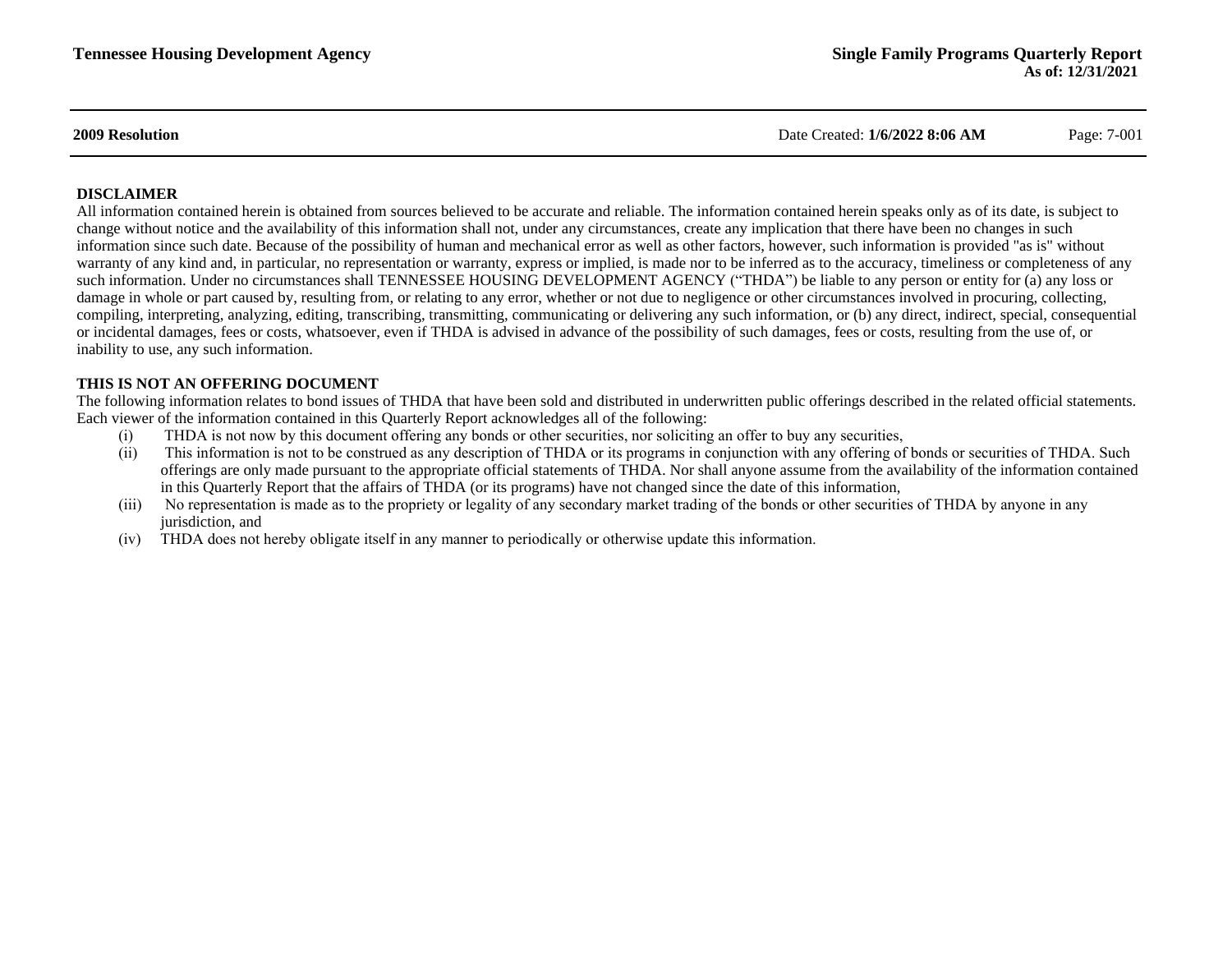#### **General Information :**

| Total Number of Loope.                     |                  |  |  |  |  |  |
|--------------------------------------------|------------------|--|--|--|--|--|
| Average Original Loan Amount:              | 122,202.87       |  |  |  |  |  |
| <b>Current Uncommitted Lendable Funds:</b> | 9,577,000.00     |  |  |  |  |  |
| <b>Current Outstanding Commitments:</b>    | 28,496,775.00    |  |  |  |  |  |
| <b>Outstanding Principal Balance:</b>      | 2,566,335,206.96 |  |  |  |  |  |
| <b>Bonds Outstanding:</b>                  | 2,728,210,000.00 |  |  |  |  |  |

#### **Total Number of Loans :**

Outstanding: 23,986

#### **2013 Resolution** Date Created: **1/6/2022 8:16 AM** Page: 1-001

#### **Trustee :**

|                             | Name: U.S Bank N.A.                    |
|-----------------------------|----------------------------------------|
|                             | Address: 333 Commerce Place, 8th Floor |
|                             | City: Nashville, TN 37201              |
|                             | Telephone: 615-251-0737                |
| Contact Person: Connie Jaco |                                        |

#### **Program Administrator :**

|                              | Name: Tennessee Housing Development Agency |
|------------------------------|--------------------------------------------|
|                              | Address: 502 Deaderick Street, 3rd Floor   |
|                              | City: Nashville, TN 37243                  |
|                              | Telephone: 615-815-2012                    |
| Contact Person: Trent Ridley |                                            |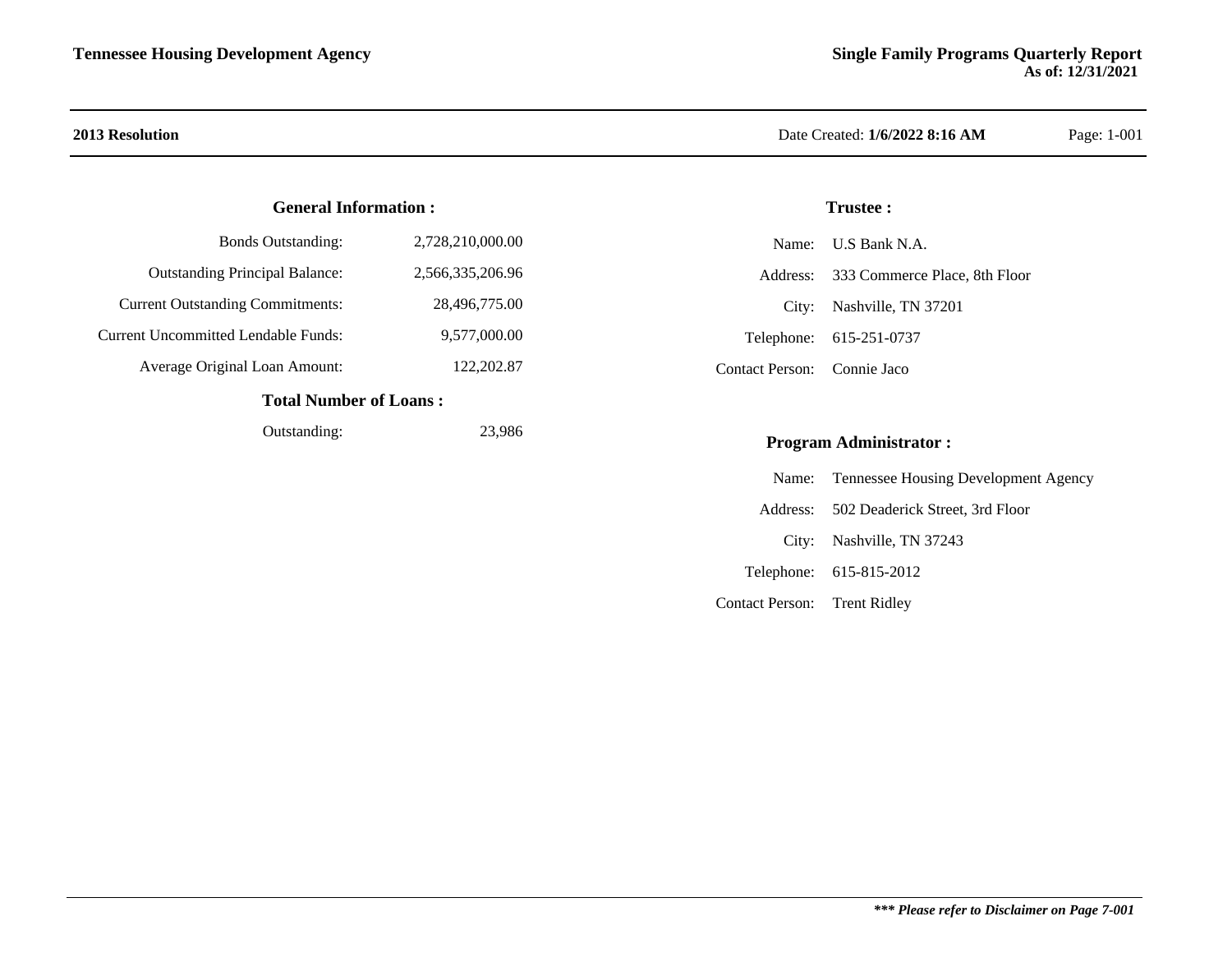**2013 Resolution** Date Created: **1/6/2022 8:16 AM** Page: 1-002

| <b>General Information for each Bond Issue:</b> |                                |                       |                             |                      |                          |                    |              |                                                           |  |
|-------------------------------------------------|--------------------------------|-----------------------|-----------------------------|----------------------|--------------------------|--------------------|--------------|-----------------------------------------------------------|--|
| <b>Bond Issue</b>                               | <b>Series Date Series Sold</b> |                       | <b>Bonds</b><br>Outstanding | Loans<br>Outstanding | Principal<br>Outstanding | <b>Commitments</b> | <b>Funds</b> | <b>Uncommitted</b> Average Original<br><b>Loan Amount</b> |  |
| 2013 Old 1974 Res Loans                         |                                | 06/30/2014 06/30/2014 | 0.00                        | 960                  | 17,691,238.00            | 0.00               | $0.00\,$     | 52,950.99                                                 |  |
| Bond Issue 2013-1                               |                                | 05/30/2013 05/30/2013 | 39,825,000.00               | 1,100                | 55,715,593.11            | 0.00               | 0.00         | 80,346.64                                                 |  |
| Bond Issue 2013-2                               |                                | 11/19/2013 11/19/2013 | 32,195,000.00               | 392                  | 29,038,821.10            | 0.00               | $0.00\,$     | 98,646.13                                                 |  |
| Bond Issue 2014-1                               |                                | 05/29/2014 05/29/2014 | 44,265,000.00               | 635                  | 47,146,036.06            | 0.00               | 0.00         | 98,245.38                                                 |  |
| Bond Issue 2014-2                               |                                | 11/20/2014 11/20/2014 | 54,225,000.00               | 598                  | 51,468,027.20            | 0.00               | 0.00         | 106,772.33                                                |  |
| Bond Issue 2015-1                               |                                | 06/11/2015 06/11/2015 | 58,590,000.00               | 636                  | 58,164,552.27            | 0.00               | 0.00         | 110,664.02                                                |  |
| Bond Issue 2015-2                               |                                | 10/01/2015 10/01/2015 | 72,695,000.00               | 782                  | 71,069,791.28            | 0.00               | 0.00         | 109,740.82                                                |  |
| Bond Issue 2016-1                               |                                | 05/18/2016 05/18/2016 | 62,650,000.00               | 543                  | 54, 127, 105. 57         | 0.00               | $0.00\,$     | 118,161.51                                                |  |
| Bond Issue 2016-2                               |                                | 10/18/2016 09/14/2016 | 65,515,000.00               | 571                  | 58,260,939.32            | 0.00               | 0.00         | 119,719.74                                                |  |
| Bond Issue 2016-3                               |                                | 11/17/2016 10/06/2016 | 17,110,000.00               | 355                  | 25,208,498.02            | 0.00               | 0.00         | 101,360.77                                                |  |
| Bond Issue 2017-1                               |                                | 03/30/2017 02/22/2017 | 44,160,000.00               | 605                  | 61,963,024.03            | 0.00               | 0.00         | 115,935.07                                                |  |
| Bond Issue 2017-2                               |                                | 06/27/2017 05/17/2017 | 97,525,000.00               | 926                  | 92,642,233.28            | 0.00               | 0.00         | 113,759.04                                                |  |
| Bond Issue 2017-3                               |                                | 09/28/2017 08/23/2017 | 66,010,000.00               | 523                  | 57, 104, 386. 15         | 0.00               | $0.00\,$     | 118,222.85                                                |  |
| Bond Issue 2017-4                               |                                | 12/19/2017 11/08/2017 | 67,735,000.00               | 562                  | 57,421,805.42            | 0.00               | 0.00         | 113,652.27                                                |  |
| Bond Issue 2018-1                               |                                | 03/29/2018 02/27/2018 | 66,040,000.00               | 645                  | 74,071,234.66            | 0.00               | $0.00\,$     | 125,455.26                                                |  |
| Bond Issue 2018-2                               |                                | 06/12/2018 05/08/2018 | 108,925,000.00              | 904                  | 100,988,857.80           | 0.00               | 0.00         | 121,501.51                                                |  |
| Bond Issue 2018-3                               |                                | 09/06/2018 08/16/2018 | 111,395,000.00              | 853                  | 105,456,526.96           | 0.00               | 0.00         | 131,742.04                                                |  |
| Bond Issue 2018-4                               |                                | 11/15/2018 10/03/2018 | 160,975,000.00              | 1,318                | 155,277,386.24           | 0.00               | 0.00         | 126,682.95                                                |  |
| Bond Issue 2019-1                               |                                | 03/21/2019 02/12/2019 | 137,450,000.00              | 962                  | 120,996,821.67           | 0.00               | 0.00         | 131,812.93                                                |  |
| Bond Issue 2019-2                               |                                | 06/27/2019 06/04/2019 | 163,410,000.00              | 1,182                | 143,574,098.84           | 0.00               | $0.00\,$     | 130,915.68                                                |  |
| Bond Issue 2019-3                               |                                | 09/30/2019 09/04/2019 | 130,545,000.00              | 783                  | 116,206,010.95           | 0.00               | 0.00         | 154,977.83                                                |  |
| Bond Issue 2019-4                               |                                | 12/11/2019 11/06/2019 | 171,895,000.00              | 1,178                | 163, 177, 798. 29        | 0.00               | $0.00\,$     | 148,636.03                                                |  |
| Bond Issue 2020-1                               |                                | 03/25/2020 02/25/2020 | 183,185,000.00              | 1,054                | 171,328,093.12           | 0.00               | 0.00         | 168,014.23                                                |  |
|                                                 |                                |                       |                             |                      |                          |                    |              |                                                           |  |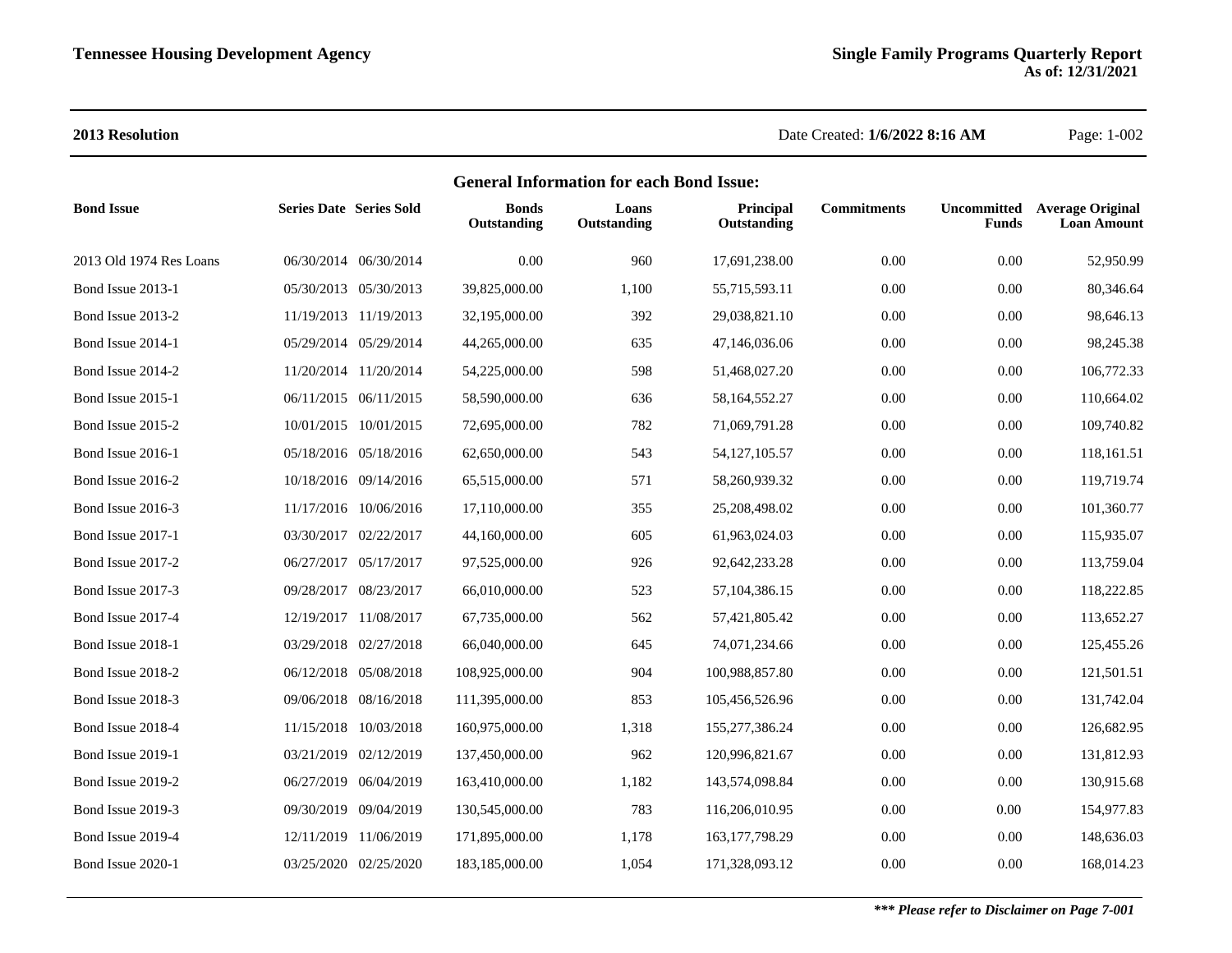#### **2013 Resolution** Date Created: **1/6/2022 8:16 AM** Page: 1-003

#### **General Information for each Bond Issue:**

| <b>Bond Issue</b> | <b>Series Date Series Sold</b> |            | <b>Bonds</b><br>Outstanding | Loans<br>Outstanding | <b>Principal</b><br>Outstanding | Commitments   | <b>Uncommitted</b><br><b>Funds</b> | <b>Average Original</b><br><b>Loan Amount</b> |
|-------------------|--------------------------------|------------|-----------------------------|----------------------|---------------------------------|---------------|------------------------------------|-----------------------------------------------|
| Bond Issue 2020-2 | 05/28/2020 05/06/2020          |            | 74,505,000.00               | 2,155                | 98.167.237.77                   | 0.00          | 0.00                               | 76.634.16                                     |
| Bond Issue 2020-3 | 06/30/2020 07/16/2020          |            | 137,795,000.00              | 714                  | 122,862,161.52                  | 0.00          | 0.00                               | 176,450.29                                    |
| Bond Issue 2020-4 | 09/29/2020                     | 10/28/2020 | 140,875,000.00              | 881                  | 148,500,432.89                  | 0.00          | 2,000.00                           | 172,291.58                                    |
| Bond Issue 2021-1 | 04/28/2021                     | 03/23/2021 | 148,725,000.00              | 856                  | 155.583.711.94                  | 0.00          | 427.00                             | 183,846.50                                    |
| Bond Issue 2021-2 | 09/30/2021                     | 08/24/2021 | 99.990.000.00               | 486                  | 94.912.896.92                   | 6.663.788.00  | 536.00                             | 195,690.69                                    |
| Bond Issue 2021-3 | 12/16/2021                     | 11/17/2021 | 170,000,000.00              | 827                  | 58.209.886.58                   | 18,854,540.00 | 12,540,460.00                      | 97,426.35                                     |
|                   |                                |            |                             |                      |                                 |               |                                    |                                               |
| <b>Totals:</b>    |                                |            | 2,728,210,000.00            | 23,986               | 2,566,335,206.96                | 25,518,864.00 | 12,543,423,00                      | 122,202.87                                    |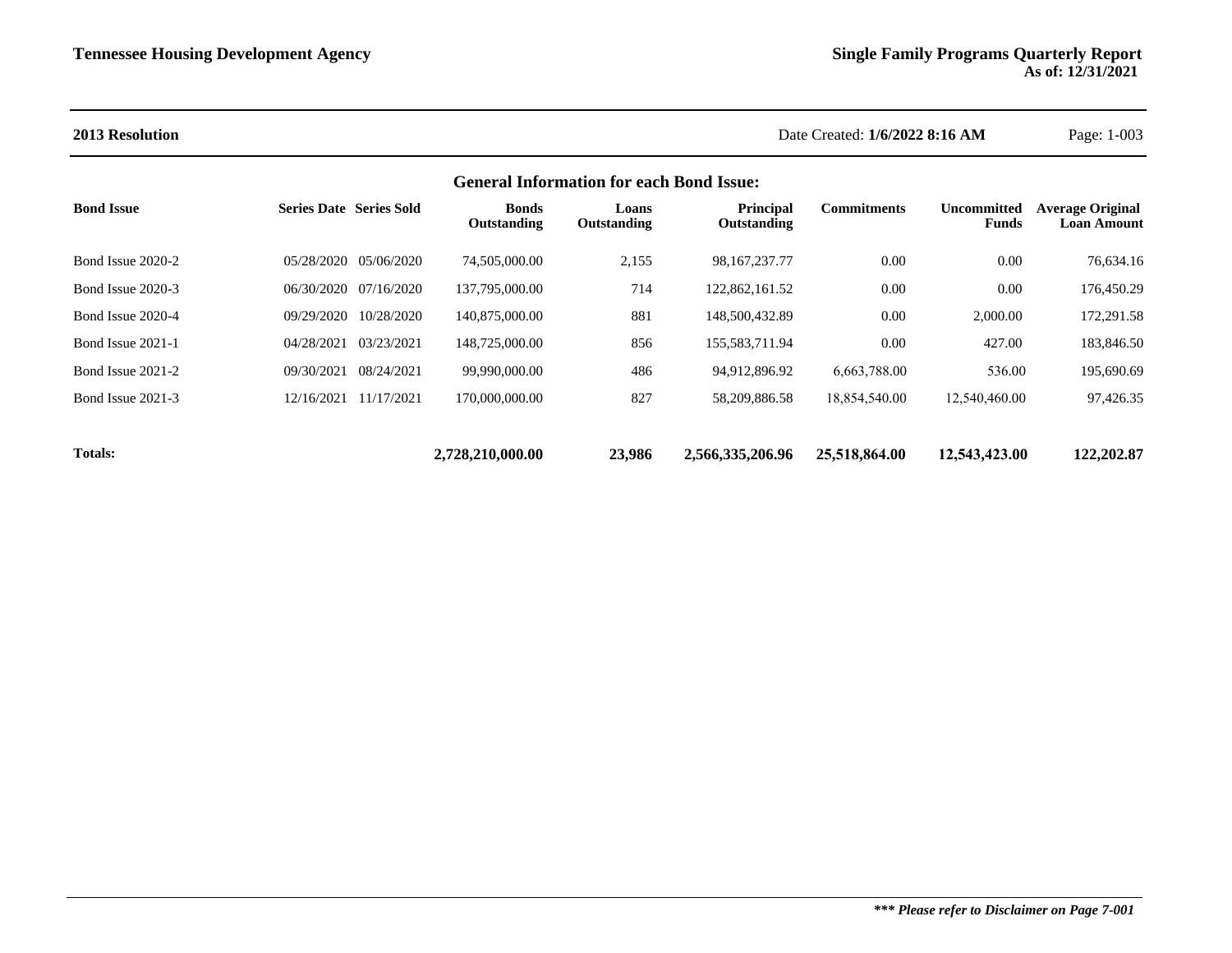*NOTE (ADDENDUM) TO PAGES 1-002, 1-004, 1-006 AND 1-008* **2013 BOND RESOLUTION**

#### **CERTAIN LOANS IN BOND ISSUE 2013-1 ARE COMPRISED OF THE FOLLOWING BLENDED COMPONENTS:**

|        | <b>Bond Issue:</b> |      |        |                     |                          |              |
|--------|--------------------|------|--------|---------------------|--------------------------|--------------|
|        |                    |      |        | 2013-1              | $2020 - 2(2010 - 1)$ (1) |              |
|        |                    |      |        | (Original Proceeds) | $(0%$ Pool)              |              |
|        | $0.00\%$           | 0.00 | 93.42% | 32,384,535.28       | 6.58%                    | 2,280,991.67 |
| TOTALS |                    | 0.00 |        | 32,384,535.28       |                          | 2,280,991.67 |

#### **TOTAL LOANS CONTAINING BLENDED COMPONENTS IN BOND ISSUE 2013-1: 34,665,526.95**

**(1) - 2010-1 \$9,600,000 0% proceeds blended with 2013-1 proceeds. 2010-1 loans were transferred to 2020-2 on 5/28/2020.**

#### **CERTAIN LOANS IN BOND ISSUE 2013-2 ARE COMPRISED OF THE FOLLOWING BLENDED COMPONENTS:**

|        | <b>Bond Issue:</b>       |              |                     |               |                       |            |
|--------|--------------------------|--------------|---------------------|---------------|-----------------------|------------|
|        | $2020 - 2(2010 - 1)$ (1) |              |                     | 2013-2        | 2019-4 (2010-B) $(2)$ |            |
|        | $(0\%$ Pool)             |              | (Original Proceeds) |               | $(0\%$ Pool)          |            |
|        | 5.14%                    | 1,039,925.29 | 90.70%              | 18,350,432.59 | 4.16%                 | 841,651.59 |
| TOTALS |                          | 1,039,925.29 |                     | 18,350,432.59 |                       | 841,651.59 |

#### **TOTAL LOANS CONTAINING BLENDED COMPONENTS IN BOND ISSUE 2013-2: 20,232,009.47**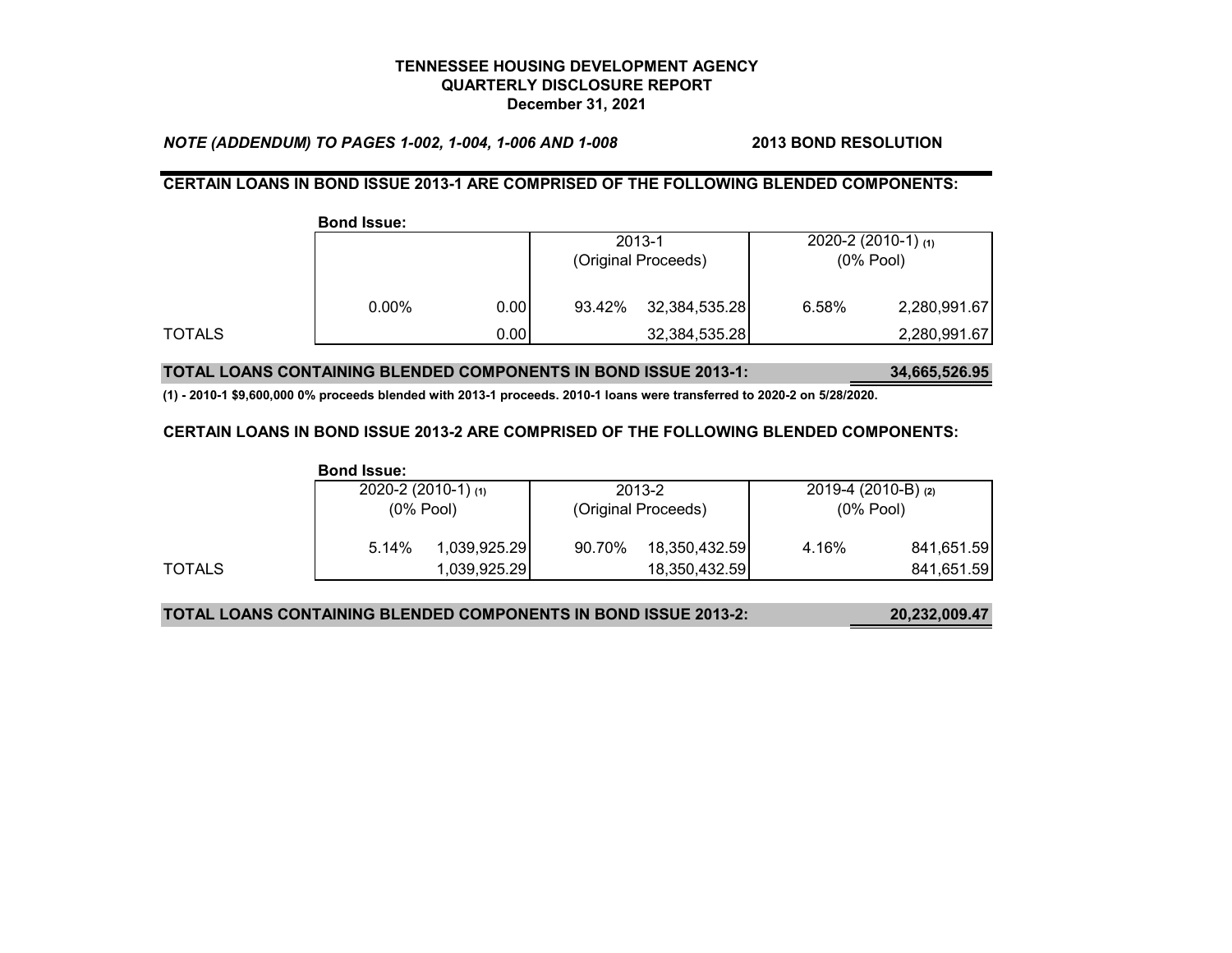#### *NOTE (ADDENDUM) TO PAGES 1-002, 1-004, 1-006 AND 1-008* **2013 BOND RESOLUTION**

|                     | <b>Bond Issue:</b> |       |                     |              |                              |            |
|---------------------|--------------------|-------|---------------------|--------------|------------------------------|------------|
|                     |                    |       | 2013-2 (2004-2) (4) |              | 2020-2 (2011-1) (2001-1) (3) |            |
|                     |                    |       | (Original Proceeds) |              | $(0%$ Pool)                  |            |
| Program:            |                    |       |                     |              |                              |            |
| Great Rate (5.10%)  | $0.00\%$           | 0.00  | 90.27%              | 3,597,470.75 | 9.73%                        | 387,763.27 |
| Great Start (6.10%) | $0.00\%$           | 0.00  | 91.73%              | 1,814,201.19 | 8.27%                        | 163,560.93 |
| Great Rate (5.60%)  | $0.00\%$           | 0.001 | 99.12%              | 1,801,877.63 | 0.88%                        | 15,997.30  |
| Great Start (6.60%) | $0.00\%$           | 0.00  | 99.25%              | 1,018,246.01 | 0.75%                        | 7,694.55   |
| <b>TOTALS</b>       |                    | 0.00  |                     | 8,231,795.58 |                              | 575,016.05 |

#### **TOTAL LOANS CONTAINING BLENDED COMPONENTS IN BOND ISSUE 2004-2: 8,806,811.63**

**(1) - 2010-1 \$4,444,488 0% proceeds blended with 2013-2 proceeds. 2010-1 loans were transferred to 2020-2 on 5/28/2020.**

**(2) - 2010-B \$3,600,000 0% proceeds blended with 2013-2 proceeds. 2010-B loans were transferred to 2019-4 on 12/11/2019.**

- **(3) 2001-1 and 2002-2 Loans were transferred to Issue 2011-1 on 12/01/2011 as a result of an economic refunding. 2011-1 loans were transferred to 2020-2 on 5/28/2020.**
- **(4) 2004-2 Loans were transferred to Issue 2013-2 on 01/01/2014 as a result of an economic refunding. 2004-2 received 0% patricipation proceeds from 2001-1 which was refunded by 2011-1.**

#### **CERTAIN LOANS IN BOND ISSUE 2014-2 ARE COMPRISED OF THE FOLLOWING BLENDED COMPONENTS:**

|        | POIN 19946.                              |              |                               |               |                                        |              |  |  |  |  |
|--------|------------------------------------------|--------------|-------------------------------|---------------|----------------------------------------|--------------|--|--|--|--|
|        | $2020 - 2(2011 - 1)$ (1)<br>$(0\%$ Pool) |              | 2014-2<br>(Original Proceeds) |               | 2020-2 $(2011-B)$ $(2)$<br>$(0%$ Pool) |              |  |  |  |  |
|        |                                          |              |                               |               |                                        |              |  |  |  |  |
|        | 7.33%                                    | 3,086,634.31 | 87.69%                        | 36,925,915.74 | 4.98%                                  | 2,097,058.51 |  |  |  |  |
| TOTALS |                                          | 3,086,634.31 |                               | 36,925,915.74 |                                        | 2,097,058.51 |  |  |  |  |

**Bond Issue:**

#### **TOTAL LOANS CONTAINING BLENDED COMPONENTS IN BOND ISSUE 2014-2: 42,109,608.55**

**(1) - 2011-1 \$8,200,000 0% proceeds blended with 2014-2 proceeds. 2011-1 loans were transferred to 2020-2 on 5/28/2020.**

**(2) - 2011-B \$5,575,000 0% proceeds blended with 2014-2 proceeds. 2011-B loans were transferred to 2020-2 on 5/28/2020.**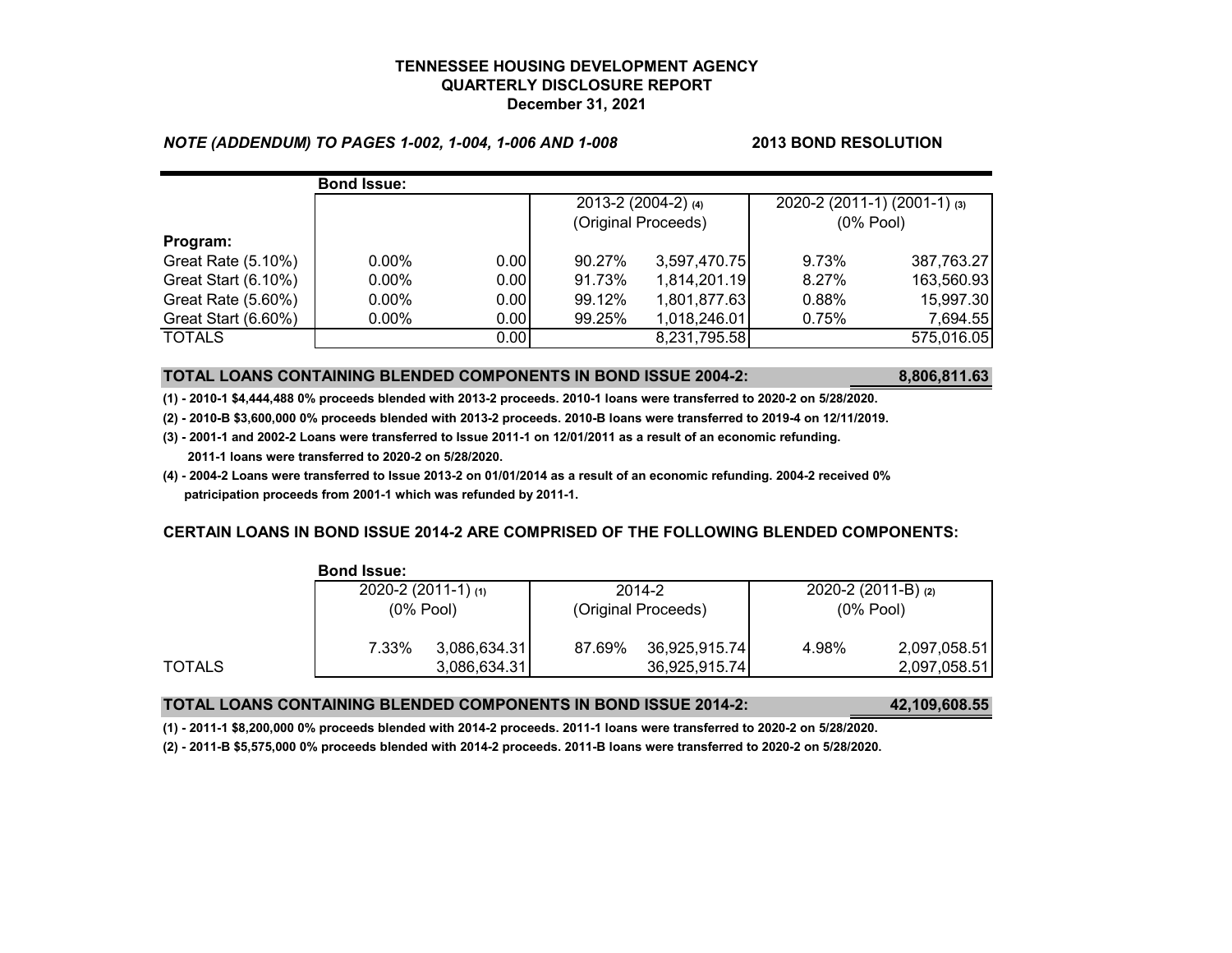*NOTE (ADDENDUM) TO PAGES 1-002, 1-004, 1-006 AND 1-008* **2013 BOND RESOLUTION**

#### **CERTAIN LOANS IN BOND ISSUE 2015-1 ARE COMPRISED OF THE FOLLOWING BLENDED COMPONENTS:**

|        | <b>Bond Issue:</b> |      |                     |               |              |              |
|--------|--------------------|------|---------------------|---------------|--------------|--------------|
|        |                    |      |                     | 2015-1        | 2015-A $(3)$ |              |
|        | $(0%$ Pool)        |      | (Original Proceeds) |               | $(0%$ Pool)  |              |
|        |                    | 0.00 | 88.42%              | 44,287,139.41 | 11.58%       | 5,800,102.63 |
| TOTALS |                    | 0.00 |                     | 44,287,139.41 |              | 5,800,102.63 |

#### **TOTAL LOANS CONTAINING BLENDED COMPONENTS IN BOND ISSUE 2015-1: 50,087,242.04**

**(3) - 2015-A \$15,275,843.20 0% proceeds blended with 2015-1 proceeds.**

#### **CERTAIN LOANS IN BOND ISSUE 2015-2 ARE COMPRISED OF THE FOLLOWING BLENDED COMPONENTS:**

|        | <b>Bond Issue:</b> |                          |        |                     |               |                 |
|--------|--------------------|--------------------------|--------|---------------------|---------------|-----------------|
|        |                    | $2020 - 2(2010 - 1)$ (1) | 2015-2 |                     | $2013 - 2(2)$ |                 |
|        |                    | $(0\%$ Pool)             |        | (Original Proceeds) |               | $(0%$ Pool)     |
|        | 2.52%              | 1,407,693.94             | 90.02% | 50,285,955.65       | 7.46%         | 4, 167, 220.94  |
| TOTALS |                    | 1,407,693.94             |        | 50,285,955.65       |               | 4, 167, 220. 94 |

#### **TOTAL LOANS CONTAINING BLENDED COMPONENTS IN BOND ISSUE 2015-2: 55,860,870.53**

**(1) - 2010-1 \$3,370,000 required yield compliance recycling 0% proceeds blended with 2015-2 proceeds. 2010-1 loans were transferred to 2020-2 on 5/28/2020.**

**(2) - 2013-2 \$10,000,000 0% proceeds blended with 2015-2 proceeds.**

#### **CERTAIN LOANS IN BOND ISSUE 2016-1 ARE COMPRISED OF THE FOLLOWING BLENDED COMPONENTS:**

|        | PUIN IVUUVI |                     |               |               |              |  |  |  |  |
|--------|-------------|---------------------|---------------|---------------|--------------|--|--|--|--|
|        |             | 2016-1              |               | $2014 - 2(1)$ |              |  |  |  |  |
|        | $(0%$ Pool) | (Original Proceeds) |               | $(0%$ Pool)   |              |  |  |  |  |
|        | 0.00        | 90.02%              | 36,200,657.98 | 19.49%        | 8,763,517.88 |  |  |  |  |
| TOTALS | 0.00        |                     | 36,200,657.98 |               | 8,763,517.88 |  |  |  |  |

#### **Bond Issue:**

#### **TOTAL LOANS CONTAINING BLENDED COMPONENTS IN BOND ISSUE 2016-1: 44,964,175.86**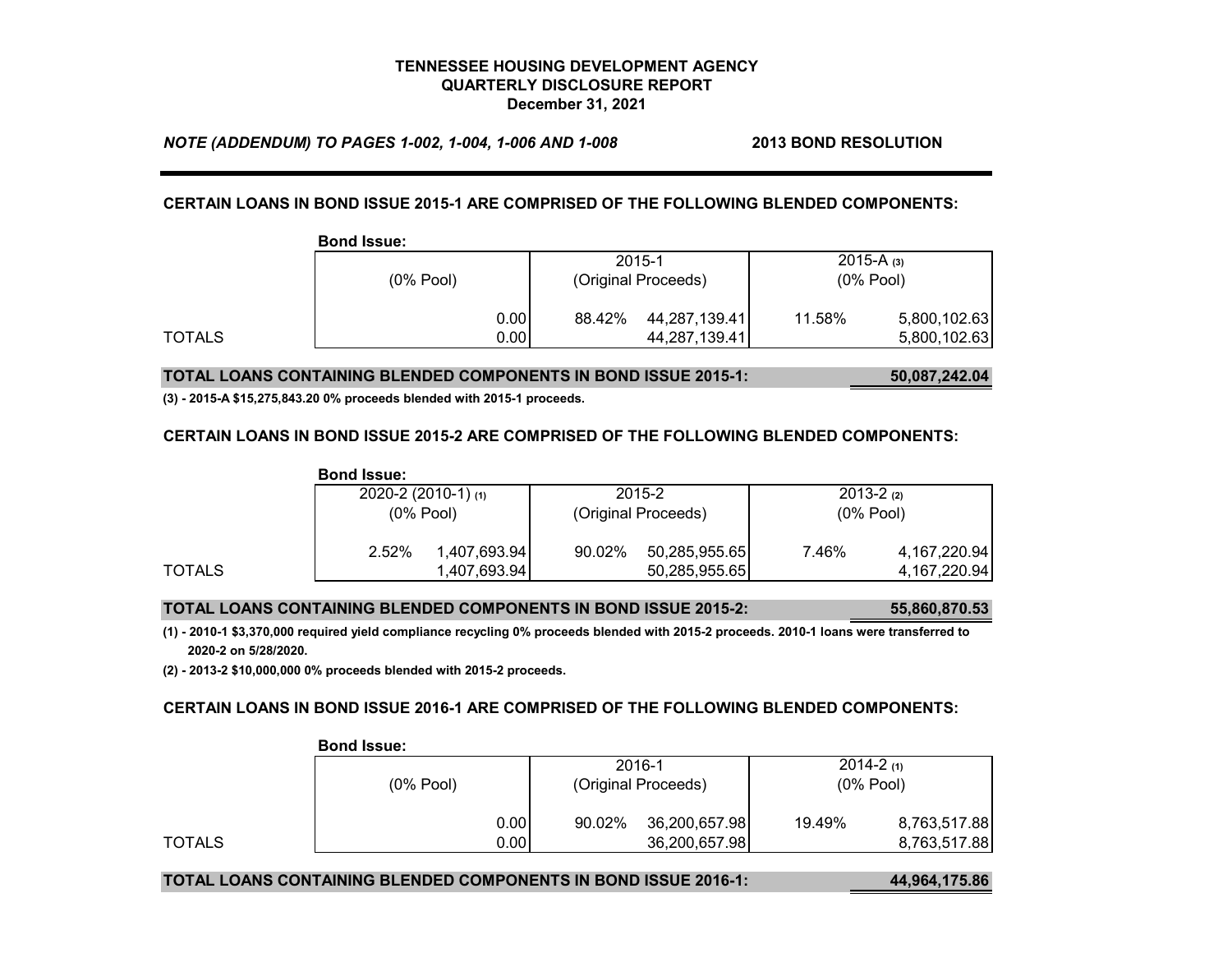*NOTE (ADDENDUM) TO PAGES 1-002, 1-004, 1-006 AND 1-008* **2013 BOND RESOLUTION**

**(1) - 2014-2 \$18,000,000 0% proceeds blended with 2016-1 proceeds.**

#### **CERTAIN LOANS IN BOND ISSUE 2016-2 ARE COMPRISED OF THE FOLLOWING BLENDED COMPONENTS:**

|        | <b>Bond Issue:</b> |              |        |                                |                                |                              |
|--------|--------------------|--------------|--------|--------------------------------|--------------------------------|------------------------------|
|        | $(0\%$ Pool)       |              |        | 2016-2<br>(Original Proceeds)  | $2015 - 1$ (1)<br>$(0\%$ Pool) |                              |
| TOTALS |                    | 0.00<br>0.00 | 94.35% | 45,427,081.61<br>45,427,081.61 | 5.65%                          | 2,720,328.68<br>2,720,328.68 |

### **TOTAL LOANS CONTAINING BLENDED COMPONENTS IN BOND ISSUE 2016-2: 48,147,410.29**

**(1) - 2015-1 \$5,300,000 0% proceeds blended with 2016-2 proceeds.**

#### **CERTAIN LOANS IN BOND ISSUE 2017-1 ARE COMPRISED OF THE FOLLOWING BLENDED COMPONENTS:**

|        | <b>Bond Issue:</b> |            |                     |               |               |            |
|--------|--------------------|------------|---------------------|---------------|---------------|------------|
|        | $2011 - 1$ (1)     |            |                     | 2017-1        | $2015 - 2(2)$ |            |
|        | $(0\%$ Pool)       |            | (Original Proceeds) |               | $(0%$ Pool)   |            |
|        | 0.85%              | 445,672.00 | 97.80%              | 51,278,495.96 | 1.35%         | 707,832.00 |
| TOTALS |                    | 445,672.00 |                     | 51,278,495.96 |               | 707,832.00 |

#### **TOTAL LOANS CONTAINING BLENDED COMPONENTS IN BOND ISSUE 2017-1: 52,431,999.96**

**(1) - 2011-1 \$850,000 required yield compliance recycling 0% proceeds blended with 2017-1proceeds.**

**(2) - 2015-2 \$1,350,000 0% proceeds blended with 2017-1 proceeds.**

**Bond Issue:**

#### **CERTAIN LOANS IN BOND ISSUE 2017-2 ARE COMPRISED OF THE FOLLOWING BLENDED COMPONENTS:**

|        | DUIIU ISSUG. |                     |               |             |               |
|--------|--------------|---------------------|---------------|-------------|---------------|
|        |              |                     | 2017-2        |             | $2015 - 2(1)$ |
|        | $(0%$ Pool)  | (Original Proceeds) |               | $(0%$ Pool) |               |
|        | 0.00         | 92.14%              | 72,324,984.67 | 7.86%       | 6,168,828.80  |
| TOTALS | 0.00         |                     | 72,324,984.67 |             | 6,168,828.80  |

#### **TOTAL LOANS CONTAINING BLENDED COMPONENTS IN BOND ISSUE 2017-2: 78,493,813.47**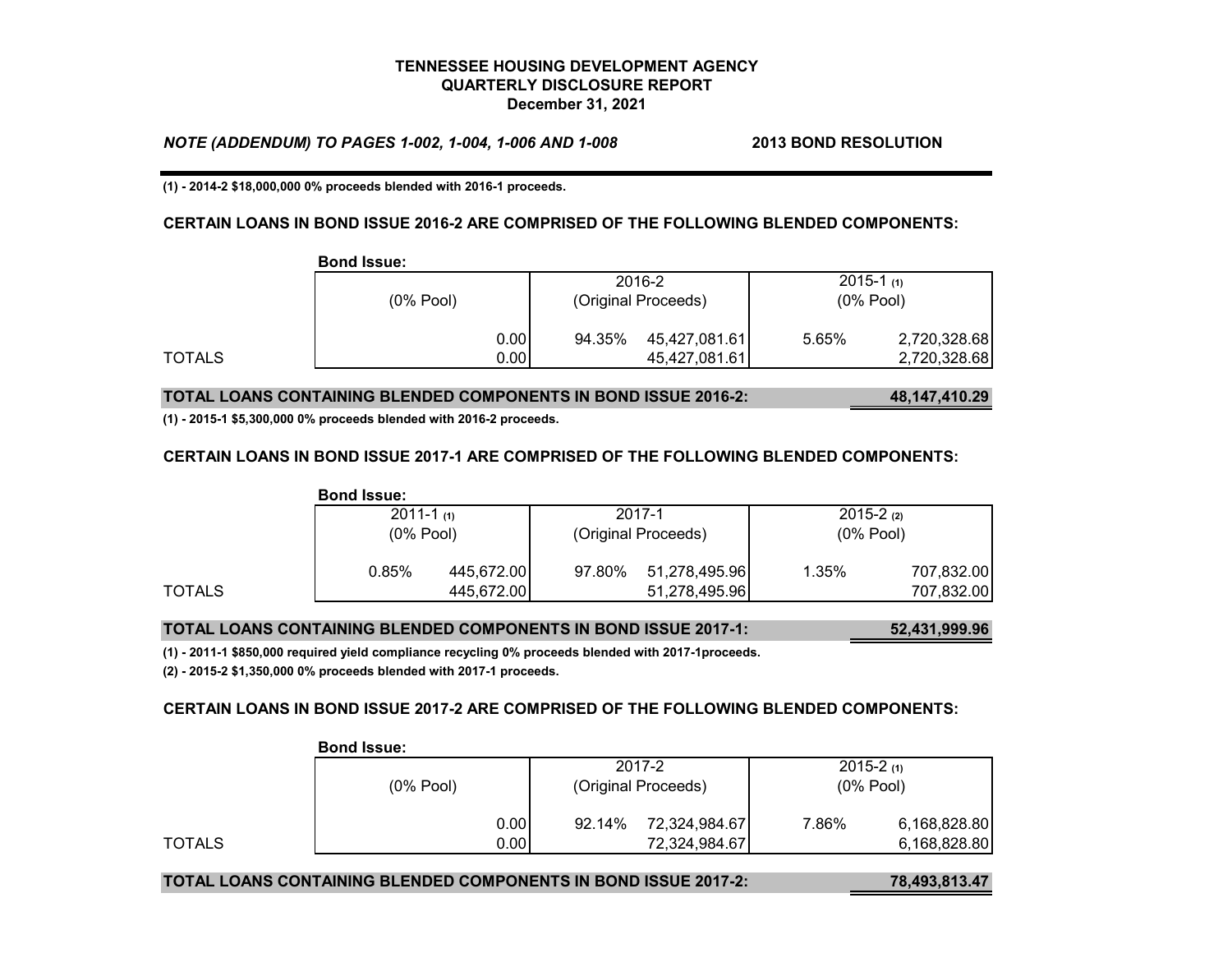*NOTE (ADDENDUM) TO PAGES 1-002, 1-004, 1-006 AND 1-008* **2013 BOND RESOLUTION**

**(1) - 2015-2 \$10,200,000 0% proceeds blended with 2017-2 proceeds.**

#### **CERTAIN LOANS IN BOND ISSUE 2017-3 ARE COMPRISED OF THE FOLLOWING BLENDED COMPONENTS:**

|        | <b>Bond Issue:</b> |      |                               |               |                                |               |
|--------|--------------------|------|-------------------------------|---------------|--------------------------------|---------------|
|        | $(0\%$ Pool)       |      | 2017-3<br>(Original Proceeds) |               | $2016 - 1$ (1)<br>$(0\%$ Pool) |               |
|        |                    |      |                               |               |                                |               |
|        |                    | 0.00 | 70.94%                        | 40,509,851.53 | 29.06%                         | 16,594,534.62 |
| TOTALS |                    | 0.00 |                               | 40,509,851.53 |                                | 16,594,534.62 |

#### **TOTAL LOANS CONTAINING BLENDED COMPONENTS IN BOND ISSUE 2017-3: 57,104,386.15**

**(1) - 2016-1 \$26,300,000 0% proceeds blended with 2017-3 proceeds.**

#### **CERTAIN LOANS IN BOND ISSUE 2017-4 ARE COMPRISED OF THE FOLLOWING BLENDED COMPONENTS:**

|        | <b>Bond Issue:</b> |      |                     |               |              |               |
|--------|--------------------|------|---------------------|---------------|--------------|---------------|
|        |                    |      |                     | 2017-4        |              | $2016 - 2(1)$ |
|        | $(0%$ Pool)        |      | (Original Proceeds) |               | $(0\%$ Pool) |               |
|        |                    | 0.00 | 82.29%              | 41,740,901.32 | 17.71%       | 8,983,246.59  |
| TOTALS |                    | 0.00 |                     | 41,740,901.32 |              | 8,983,246.59  |

#### **TOTAL LOANS CONTAINING BLENDED COMPONENTS IN BOND ISSUE 2017-4: 50,724,147.91**

**(1) - 2016-2 \$13,400,000 0% proceeds blended with 2017-4 proceeds.**

#### **CERTAIN LOANS IN BOND ISSUE 2018-1 ARE COMPRISED OF THE FOLLOWING BLENDED COMPONENTS:**

|        | <b>Bond Issue:</b> |      |                     |               |             |               |
|--------|--------------------|------|---------------------|---------------|-------------|---------------|
|        |                    |      |                     | 2018-1        |             | $2017 - 2(1)$ |
|        | $(0%$ Pool)        |      | (Original Proceeds) |               | $(0%$ Pool) |               |
|        |                    | 0.00 | 68.52%              | 47,474,950.22 | 31.48%      | 21,811,316.89 |
| TOTALS |                    | 0.00 |                     | 47,474,950.22 |             | 21,811,316.89 |

#### **TOTAL LOANS CONTAINING BLENDED COMPONENTS IN BOND ISSUE 2018-1: 69,286,267.11**

**(1) - 2017-2 \$32,300,000 0% proceeds blended with 2018-1 proceeds.**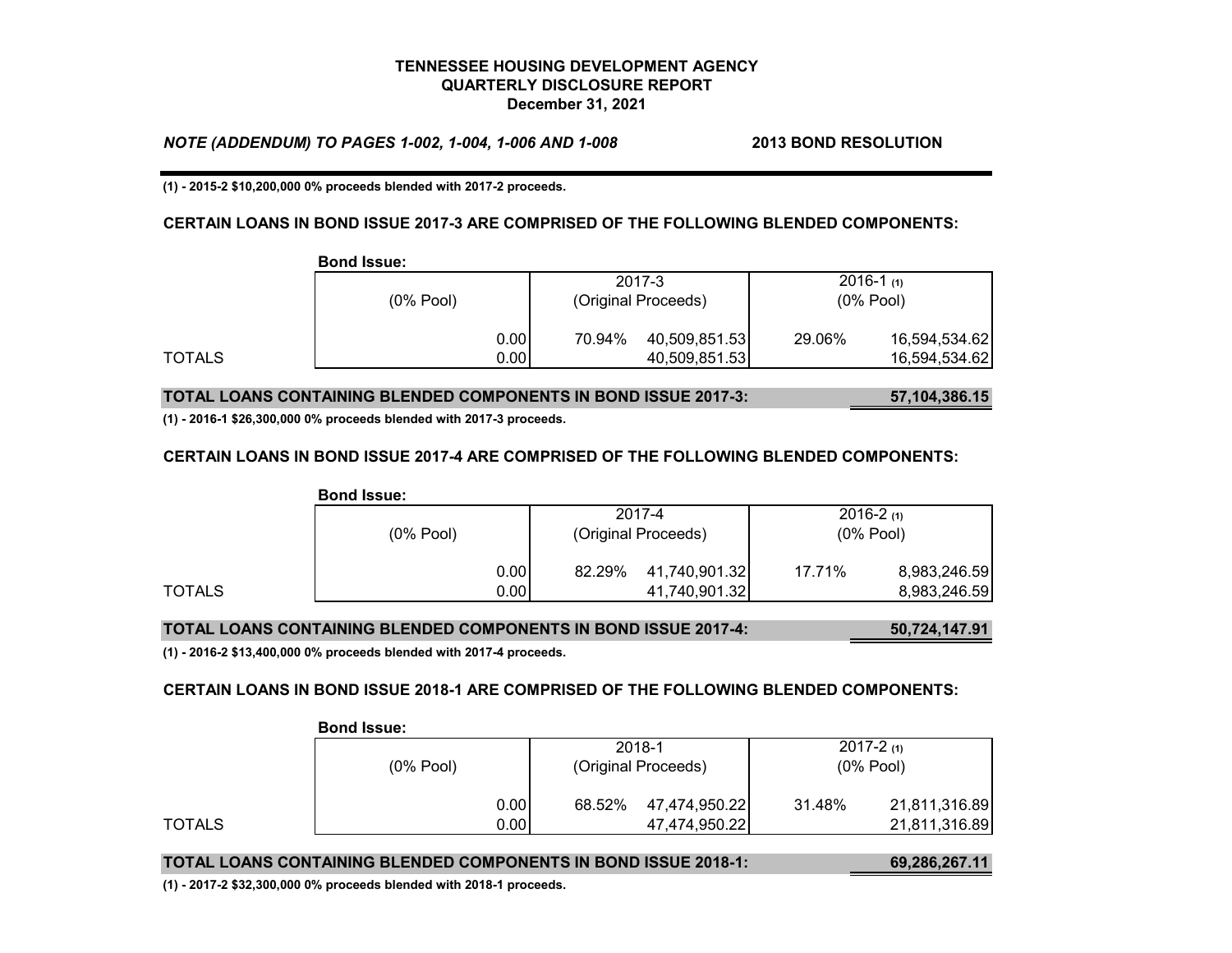*NOTE (ADDENDUM) TO PAGES 1-002, 1-004, 1-006 AND 1-008* **2013 BOND RESOLUTION**

#### **CERTAIN LOANS IN BOND ISSUE 2018-2 ARE COMPRISED OF THE FOLLOWING BLENDED COMPONENTS:**

|        | <b>Bond Issue:</b> |      |                     |               |             |               |
|--------|--------------------|------|---------------------|---------------|-------------|---------------|
|        |                    |      |                     | 2018-2        |             | $2017 - 3(1)$ |
|        | $(0\%$ Pool)       |      | (Original Proceeds) |               | $(0%$ Pool) |               |
|        |                    | 0.00 | 76.17%              | 71,090,379.31 | 23.83%      | 22,240,826.30 |
| TOTALS |                    | 0.00 |                     | 71,090,379.31 |             | 22,240,826.30 |

#### **TOTAL LOANS CONTAINING BLENDED COMPONENTS IN BOND ISSUE 2018-2: 93,331,205.61**

**(1) - 2017-3 \$34.200,000 0% proceeds blended with 2018-2 proceeds.**

#### **CERTAIN LOANS IN BOND ISSUE 2018-3 ARE COMPRISED OF THE FOLLOWING BLENDED COMPONENTS:**

|        | <b>Bond Issue:</b> |      |                     |               |             |                  |
|--------|--------------------|------|---------------------|---------------|-------------|------------------|
|        |                    |      |                     | 2018-3        |             | $2017-4(1)$      |
|        | $(0%$ Pool)        |      | (Original Proceeds) |               | $(0%$ Pool) |                  |
|        |                    | 0.00 | 83.74%              | 88,309,295.68 | 16.26%      | 17,147,231.28    |
| TOTALS |                    | 0.00 |                     | 88,309,295.68 |             | 17, 147, 231. 28 |

#### **TOTAL LOANS CONTAINING BLENDED COMPONENTS IN BOND ISSUE 2018-3: 105,456,526.96**

**(1) - 2017-4 \$24,700,000 0% proceeds blended with 2018-3 proceeds.**

#### **CERTAIN LOANS IN BOND ISSUE 2018-4 ARE COMPRISED OF THE FOLLOWING BLENDED COMPONENTS:**

|        | <b>Bond Issue:</b> |                          |                         |  |
|--------|--------------------|--------------------------|-------------------------|--|
|        |                    | 2018-4                   | $2018-1$ (1)            |  |
|        | $(0\%$ Pool)       | (Original Proceeds)      | $(0%$ Pool)             |  |
|        | 0.00               | 124,979,410.07<br>86.66% | 19,238,695.25<br>13.34% |  |
| TOTALS | 0.00               | 124,979,410.07           | 19,238,695.25           |  |

#### **TOTAL LOANS CONTAINING BLENDED COMPONENTS IN BOND ISSUE 2018-4: 144,218,105.32**

**(1) - 2018-1 \$28,200,000 0% proceeds blended with 2018-4 proceeds.**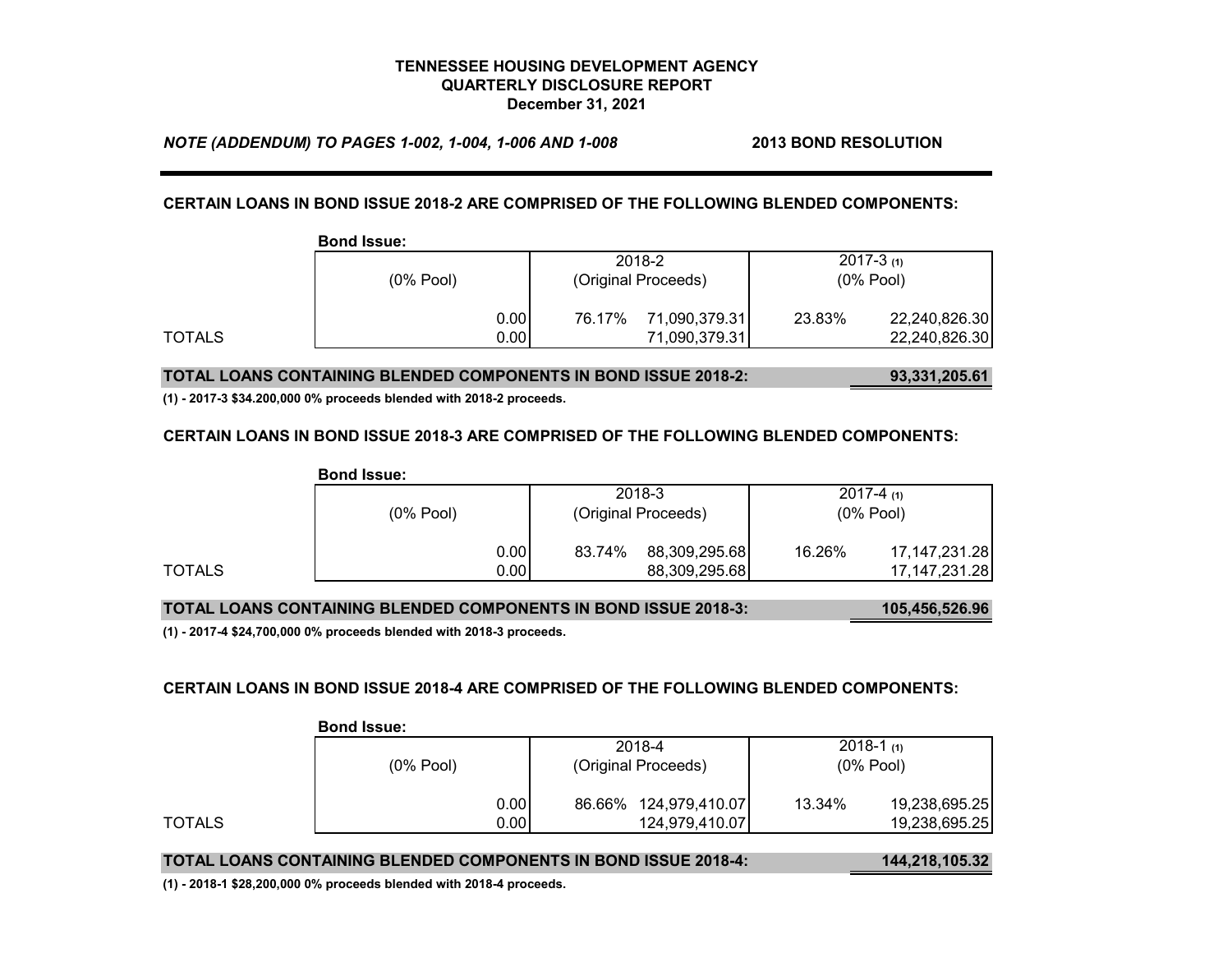*NOTE (ADDENDUM) TO PAGES 1-002, 1-004, 1-006 AND 1-008* **2013 BOND RESOLUTION**

**CERTAIN LOANS IN BOND ISSUE 2019-1 ARE COMPRISED OF THE FOLLOWING BLENDED COMPONENTS:**

|        | <b>Bond Issue:</b> |                          |        |                     |        |               |  |
|--------|--------------------|--------------------------|--------|---------------------|--------|---------------|--|
|        |                    | $2020 - 2(2011 - 1)$ (1) |        | 2019-1              |        | $2018 - 2(1)$ |  |
|        |                    | $(0%$ Pool)              |        | (Original Proceeds) |        | $(0\%$ Pool)  |  |
|        | 1.00%              | 1,209,968.22             | 77.70% | 94,014,530.44       | 21.30% | 25,772,323.02 |  |
| TOTALS |                    | 1,209,968.22             |        | 94,014,530.44       |        | 25,772,323.02 |  |

**TOTAL LOANS CONTAINING BLENDED COMPONENTS IN BOND ISSUE 2019-1: 120,996,821.67**

**(1) - 2011-1 \$1,550,000 0% proceeds blended with 2019-1 proceeds. 2011-1 loans were transferred to 2020-2 on 5/28/2020.**

**(2) - 2018-2 \$35,500,000 0% proceeds blended with 2019-1 proceeds.**

## **CERTAIN LOANS IN BOND ISSUE 2019-2 ARE COMPRISED OF THE FOLLOWING BLENDED COMPONENTS:**

|        | <b>Bond Issue:</b> |      |                       |                         |  |
|--------|--------------------|------|-----------------------|-------------------------|--|
|        |                    |      | 2019-2                | $2018-3(1)$             |  |
|        | $(0%$ Pool)        |      | (Original Proceeds)   | $(0%$ Pool)             |  |
|        |                    | 0.00 | 78.69% 117,313,644.39 | 16,789,744.26<br>12.52% |  |
| TOTALS |                    | 0.00 | 117,313,644.39        | 16,789,744.26           |  |

# **TOTAL LOANS CONTAINING BLENDED COMPONENTS IN BOND ISSUE 2019-2: 134,103,388.65**

**(1) - 2018-3 \$42,930,000 0% proceeds blended with 2019-2 proceeds.**

### **CERTAIN LOANS IN BOND ISSUE 2019-3 ARE COMPRISED OF THE FOLLOWING BLENDED COMPONENTS:**

|        | PONG ROUGH.  |      |        |                     |        |               |  |
|--------|--------------|------|--------|---------------------|--------|---------------|--|
|        |              |      | 2019-3 |                     |        | $2018-4(1)$   |  |
|        | $(0\%$ Pool) |      |        | (Original Proceeds) |        | $(0%$ Pool)   |  |
|        |              | 0.00 | 82.75% | 96,160,474.06       | 17.25% | 20,045,536.89 |  |
| TOTALS |              | 0.00 |        | 96,160,474.06       |        | 20,045,536.89 |  |

# **Bond Issue:**

**TOTAL LOANS CONTAINING BLENDED COMPONENTS IN BOND ISSUE 2019-3: 116,206,010.95**

**(1) - 2018-4 \$42,930,000 0% proceeds blended with 2019-3 proceeds.**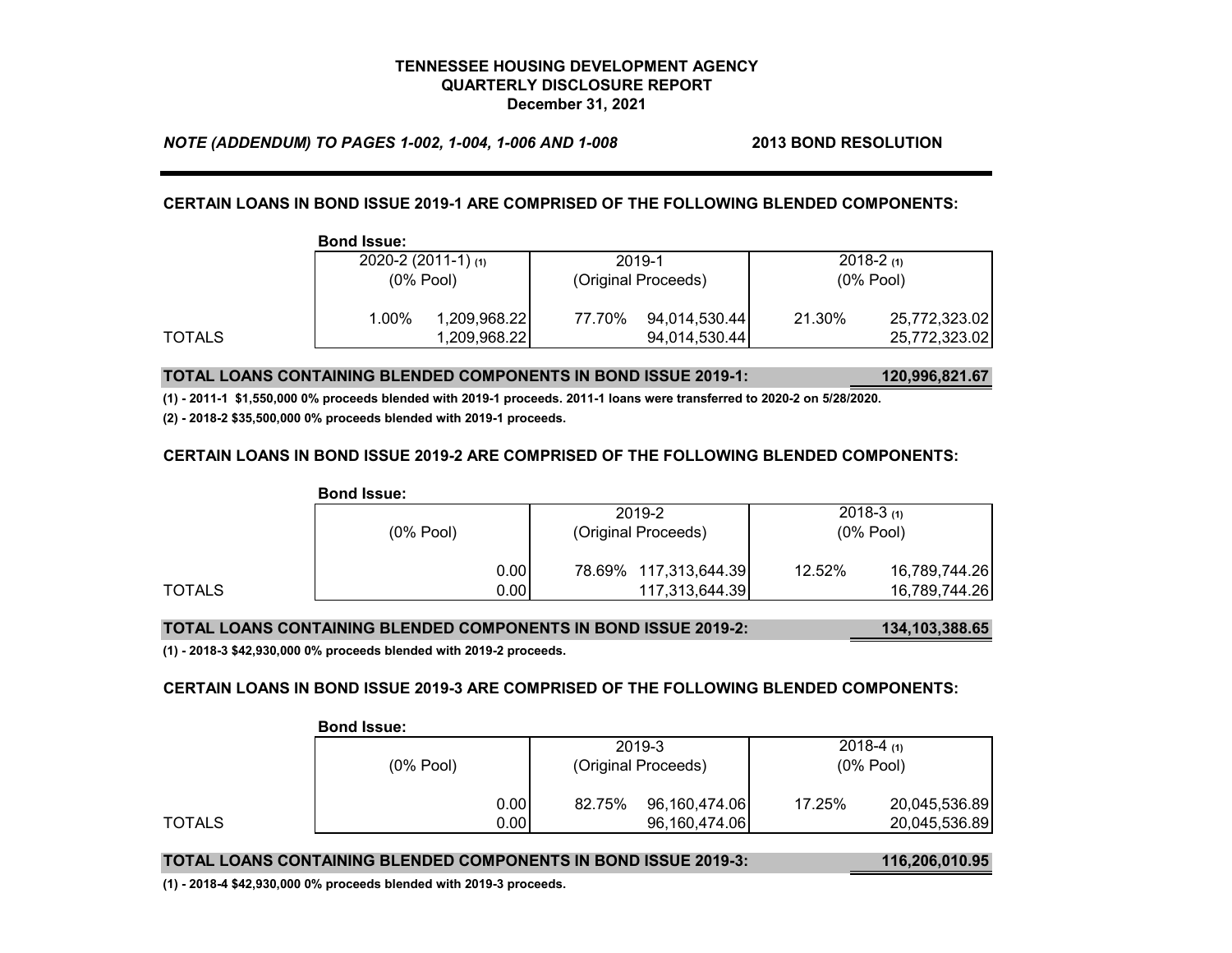*NOTE (ADDENDUM) TO PAGES 1-002, 1-004, 1-006 AND 1-008* **2013 BOND RESOLUTION**

# **CERTAIN LOANS IN BOND ISSUE 2019-4 ARE COMPRISED OF THE FOLLOWING BLENDED COMPONENTS:**

|        | <b>Bond Issue:</b> |      |        |                       |              |               |
|--------|--------------------|------|--------|-----------------------|--------------|---------------|
|        |                    |      | 2019-4 |                       |              | $2019-1$ (1)  |
|        | $(0%$ Pool)        |      |        | (Original Proceeds)   | $(0\%$ Pool) |               |
|        |                    | 0.00 |        | 74.83% 106,781,317.08 | 25.17%       | 35,917,222.38 |
| TOTALS |                    | 0.00 |        | 106,781,317.08        |              | 35,917,222.38 |

#### **TOTAL LOANS CONTAINING BLENDED COMPONENTS IN BOND ISSUE 2019-4: 142,698,539.46**

**(1) - 2019-1 \$43,030,000 0% proceeds blended with 2019-4 proceeds.**

#### **CERTAIN LOANS IN BOND ISSUE 2020-2 ARE COMPRISED OF THE FOLLOWING BLENDED COMPONENTS:**

|                     | <b>Bond Issue:</b>            |           |                              |      |                          |            |
|---------------------|-------------------------------|-----------|------------------------------|------|--------------------------|------------|
|                     | 2020-2 (2010-1) (1999-1B) (1) |           | 2020-2 (2010-1) (2000-2) (1) |      | 2013 Old 74 Res (1997-3) |            |
|                     | $(0%$ Pool)                   |           | (Original Proceeds)          |      | $(0%$ Pool)              |            |
| Program:            |                               |           |                              |      |                          |            |
| Great Rate (6.25%)  | $0.55\%$                      | 25,395.87 | 83.72%                       | 0.00 | 15.73%                   | 726,321.97 |
| Great Rate (7.30%)  | 0.91%                         | 13,981.97 | 99.09%                       | 0.00 | $0.00\%$                 | 0.00       |
| Great Start (7.25%) | $0.00\%$                      | 0.00      | 92.06%                       | 0.00 | 7.94%                    | 42,161.09  |
| Great Rate (6.50%)  | 12.93%                        | 15,844.19 | 87.07%                       | 0.00 | $0.00\%$                 | 0.00       |
| <b>TOTALS</b>       |                               | 55,222.03 |                              | 0.00 |                          | 768,483.06 |

#### **TOTAL LOANS CONTAINING BLENDED COMPONENTS IN BOND ISSUE 2020-2 (2010-1): 823,705.09**

**(1) - 1999-1 and 2000-2 Loans were transferred to Issue 2010-1 on 11/01/2010 as a result of an economic refunding. 2010-1 loans were transferred to 2020-2 5/28/2020.**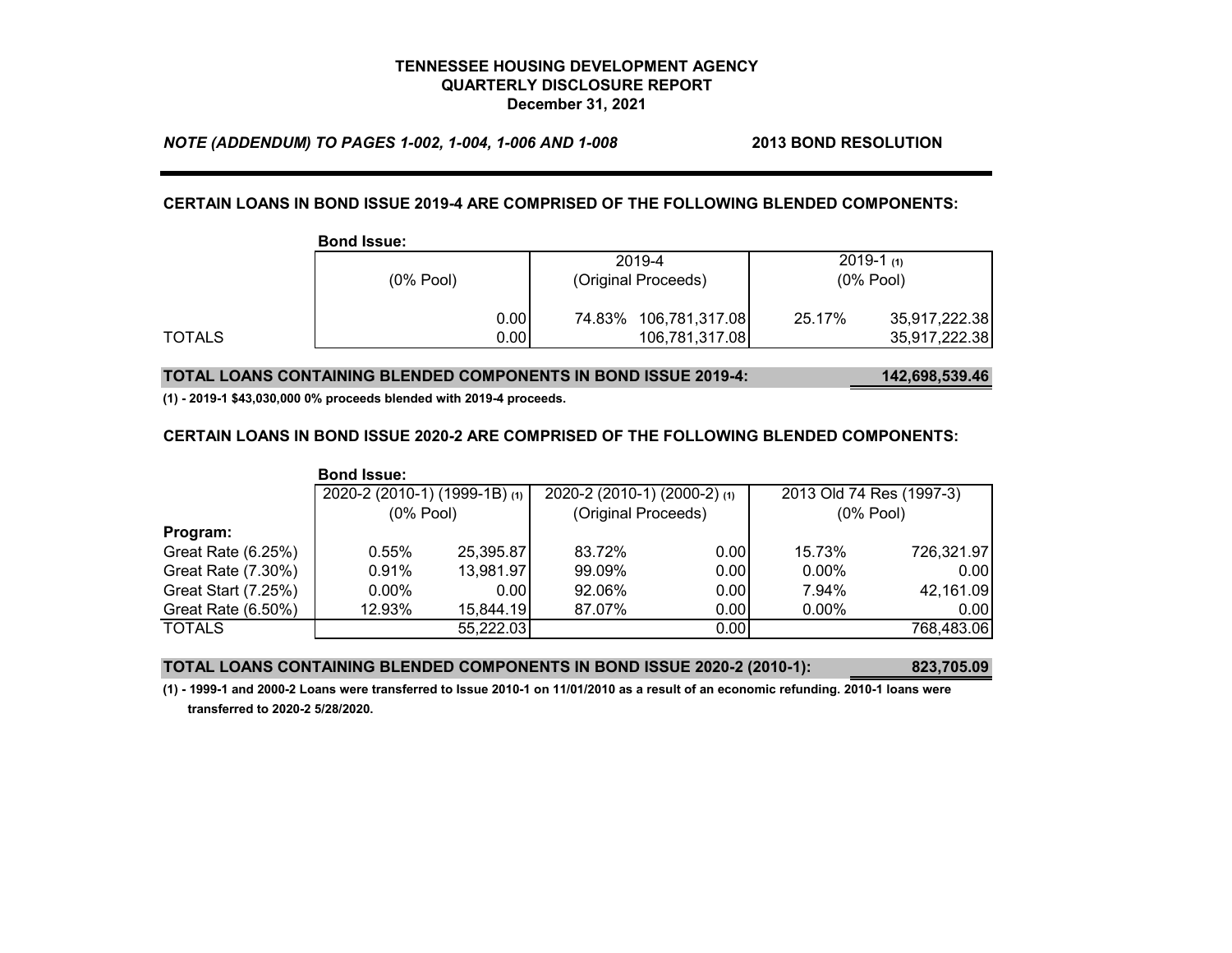## *NOTE (ADDENDUM) TO PAGES 1-002, 1-004, 1-006 AND 1-008* **2013 BOND RESOLUTION**

|                      | <b>Bond Issue:</b>       |           |         |                              |                              |            |
|----------------------|--------------------------|-----------|---------|------------------------------|------------------------------|------------|
|                      | 2013 Old 74 Res (1997-3) |           |         | 2020-2 (2011-1) (2002-2) (2) | 2020-2 (2011-1) (2001-1) (2) |            |
|                      | $(0%$ Pool)              |           |         | (Original Proceeds)          | $(0%$ Pool)                  |            |
| Program:             |                          |           |         |                              |                              |            |
| Great Rate (5.40%)   | 4.70%                    | 90,774.68 | 90.00%  | 1,738,238.52                 | 5.30%                        | 102,362.93 |
| Great Start (6.40%)  | 0.57%                    | 7,542.08  | 91.43%  | 1,209,776.32                 | 8.00%                        | 105,853.77 |
| Great Rate (6.00%)   | $0.00\%$                 | 0.00      | 100.00% | 1,091,915.41                 | $0.00\%$                     | 0.001      |
| Great Rate (5.625%)  | $0.00\%$                 | 0.00      | 93.75%  | 779,675.35                   | 6.25%                        | 51,978.36  |
| Great Start (6.625%) | $0.00\%$                 | 0.00      | 94.64%  | 385,745.96                   | 5.36%                        | 21,846.98  |
| Great Start (7.00%)  | $0.00\%$                 | 0.00      | 100.00% | 98,666.79                    | $0.00\%$                     | 0.00       |
| <b>TOTALS</b>        |                          | 98,316.76 |         | 5,304,018.34                 |                              | 282,042.05 |

### **TOTAL LOANS CONTAINING BLENDED COMPONENTS IN BOND ISSUE 2020-2 (2002-2): 5,684,377.15**

**(2) - 2001-1 and 2002-2 Loans were transferred to Issue 2011-1 on 12/01/2011 as a result of an economic refunding. 2011-1 loans were transferred to 2020-2 on 5/28/2020.**

### **CERTAIN LOANS IN BOND ISSUE 2020-2 ARE COMPRISED OF THE FOLLOWING BLENDED COMPONENTS:**

|        | <b>Bond Issue:</b> |      |                 |                     |                 |            |
|--------|--------------------|------|-----------------|---------------------|-----------------|------------|
|        |                    |      | 2020-2 (2011-A) |                     | 2019-4 (2010-B) |            |
|        |                    |      |                 | (Original Proceeds) | $(0%$ Pool)     |            |
|        | $0.00\%$           | 0.00 | 97.74%          | 6,993,931.63        | 2.26%           | 161,571.00 |
| TOTALS |                    | 0.00 |                 | 6,993,931.63        |                 | 161,571.00 |

## **TOTAL LOANS CONTAINING BLENDED COMPONENTS IN BOND ISSUE 2020-2 (2011-A): 7,155,502.63**

**2011-A loans were transferred to 2020-2 on 5/28/2020. 2010-B loans were transferred to 2019-4 on 12/11/2019.**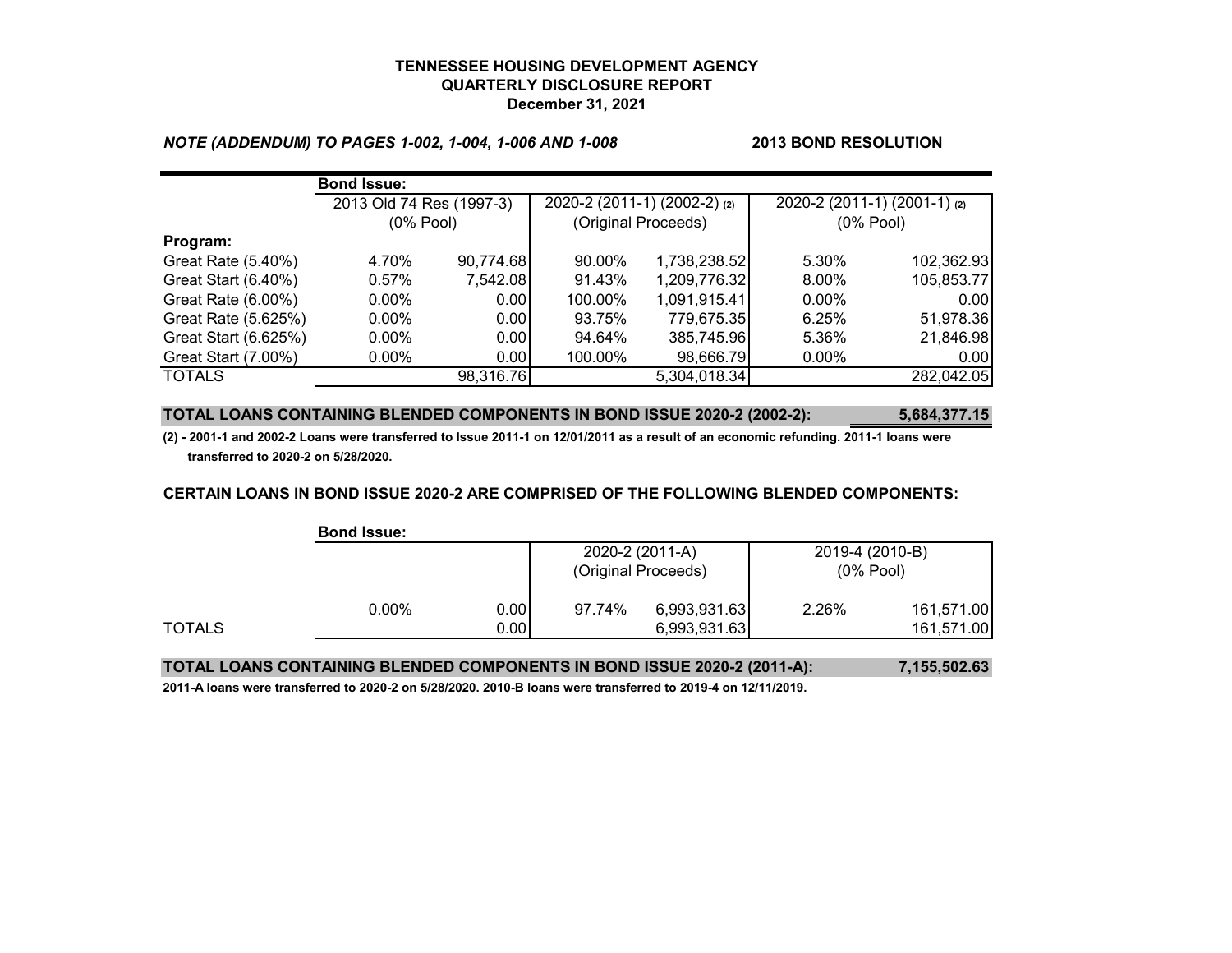*NOTE (ADDENDUM) TO PAGES 1-002, 1-004, 1-006 AND 1-008* **2013 BOND RESOLUTION**

# **CERTAIN LOANS IN BOND ISSUE 2020-2 ARE COMPRISED OF THE FOLLOWING BLENDED COMPONENTS:**

|        | <b>Bond Issue:</b> |      |        |                     |                 |            |
|--------|--------------------|------|--------|---------------------|-----------------|------------|
|        |                    |      |        | 2020-2 (2011-C)     | 2019-4 (2010-B) |            |
|        |                    |      |        | (Original Proceeds) | $(0%$ Pool)     |            |
|        | $0.00\%$           | 0.00 | 97.85% | 20,244,334.84       | 2.15%           | 445,449.46 |
| TOTALS |                    | 0.00 |        | 20,244,334.84       |                 | 445,449.46 |

## **TOTAL LOANS CONTAINING BLENDED COMPONENTS IN BOND ISSUE 2020-2 (2011-C): 20,689,784.30**

**2011-Cloans were transferred to 2020-2 on 5/28/2020. 2010-B loans were transferred to 2019-4 on 12/11/2019.**

### **CERTAIN LOANS IN BOND ISSUE 2020-3 ARE COMPRISED OF THE FOLLOWING BLENDED COMPONENTS:**

|        | <b>Bond Issue:</b> |               |                     |               |             |               |
|--------|--------------------|---------------|---------------------|---------------|-------------|---------------|
|        |                    |               |                     | 2020-3        |             | $2019-3(1)$   |
|        | $(0\%$ Pool)       |               | (Original Proceeds) |               | $(0%$ Pool) |               |
|        |                    | 0.001         | 76.51%              | 94,001,839.78 | 23.49%      | 28,860,321.74 |
| TOTALS |                    | $0.00$ $\mid$ |                     | 94,001,839.78 |             | 28,860,321.74 |

# **TOTAL LOANS CONTAINING BLENDED COMPONENTS IN BOND ISSUE 2019-4: 122,862,161.52**

**(1) - 2019-3 \$43,030,000 0% proceeds blended with 2020-3 proceeds.**

### **CERTAIN LOANS IN BOND ISSUE 2020-4 ARE COMPRISED OF THE FOLLOWING BLENDED COMPONENTS:**

|        | <b>Bond Issue:</b> |      |  |                       |             |               |
|--------|--------------------|------|--|-----------------------|-------------|---------------|
|        |                    |      |  | 2020-4                |             | $2019-2(1)$   |
|        | $(0%$ Pool)        |      |  | (Original Proceeds)   | $(0%$ Pool) |               |
|        |                    | 0.00 |  | 76.51% 110,573,422.33 | 25.54%      | 37,927,010.56 |
| TOTALS |                    | 0.00 |  | 110,573,422.33        |             | 37,927,010.56 |

**TOTAL LOANS CONTAINING BLENDED COMPONENTS IN BOND ISSUE 2019-4: 148,500,432.89**

**(1) - 2019-2 \$40,500,000 0% proceeds blended with 2020-4 proceeds.**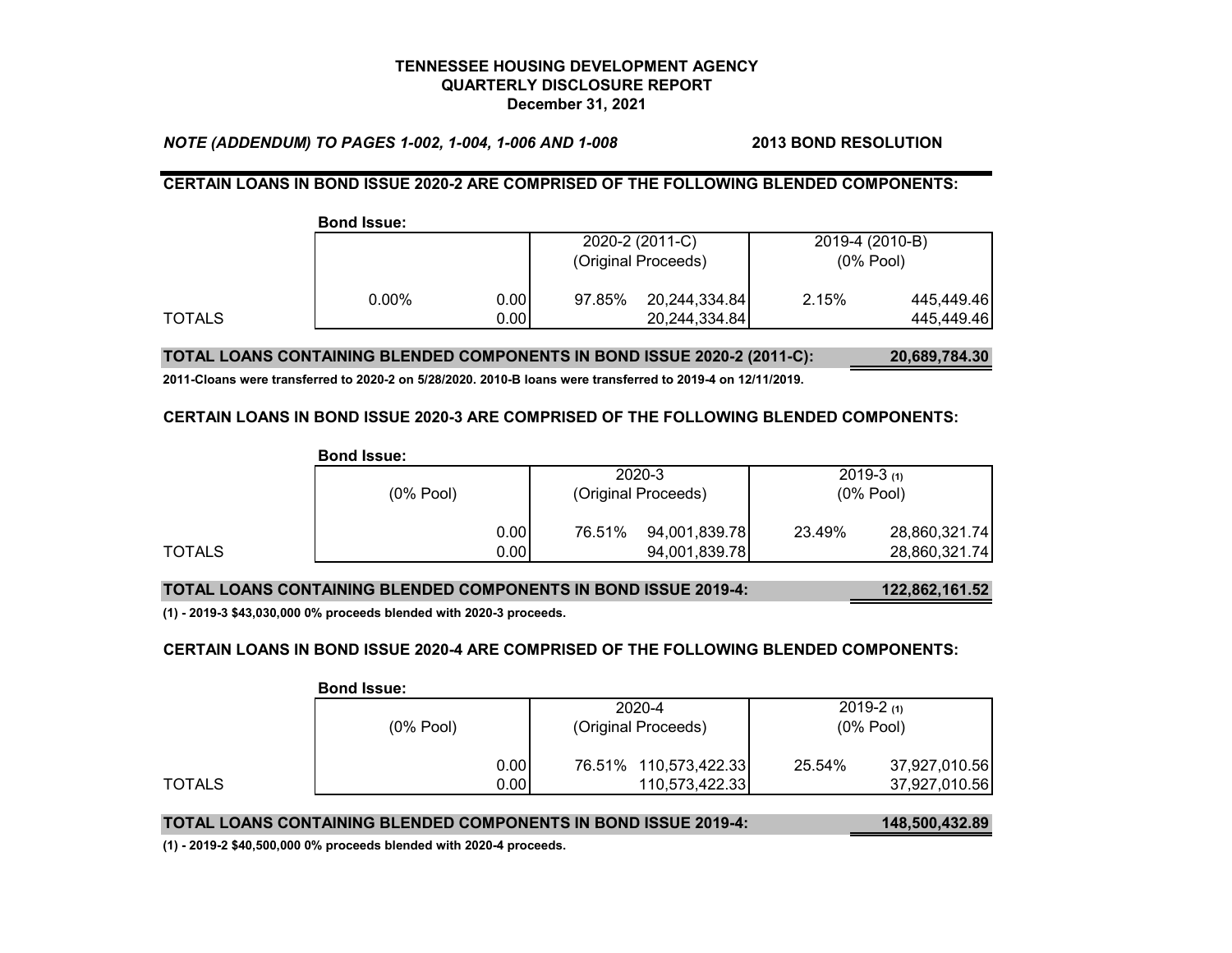*NOTE (ADDENDUM) TO PAGES 1-002, 1-004, 1-006 AND 1-008* **2013 BOND RESOLUTION**

# **CERTAIN LOANS IN BOND ISSUE 2021-1 ARE COMPRISED OF THE FOLLOWING BLENDED COMPONENTS:**

|        | <b>Bond Issue:</b> |                       |                         |  |
|--------|--------------------|-----------------------|-------------------------|--|
|        |                    | $2021 - 1$            | $2019-4(1)$             |  |
|        | $(0%$ Pool)        | (Original Proceeds)   | $(0%$ Pool)             |  |
|        | 0.00               | 75.08% 116,812,250.92 | 24.92%<br>38,771,461.02 |  |
| TOTALS | 0.00               | 116,812,250.92        | 38,771,461.02           |  |

### **TOTAL LOANS CONTAINING BLENDED COMPONENTS IN BOND ISSUE 2019-4: 155,583,711.94**

**(1) - 2019-4 \$39,000,000 0% proceeds blended with 2021-1 proceeds.**

### **CERTAIN LOANS IN BOND ISSUE 2021-2 ARE COMPRISED OF THE FOLLOWING BLENDED COMPONENTS:**

|        | <b>Bond Issue:</b> |               |                     |               |             |               |
|--------|--------------------|---------------|---------------------|---------------|-------------|---------------|
|        |                    |               |                     | 2021-2        |             | $2020-3(1)$   |
|        | $(0\%$ Pool)       |               | (Original Proceeds) |               | $(0%$ Pool) |               |
|        |                    | 0.00          | 60.74%              | 57,650,093.59 | 39.26%      | 37,262,803.33 |
| TOTALS |                    | $0.00$ $\mid$ |                     | 57,650,093.59 |             | 37,262,803.33 |

# **TOTAL LOANS CONTAINING BLENDED COMPONENTS IN BOND ISSUE 2019-4: 94,912,896.92**

**(1) - 2020-3 \$39,950,000 0% proceeds blended with 2021-2 proceeds.**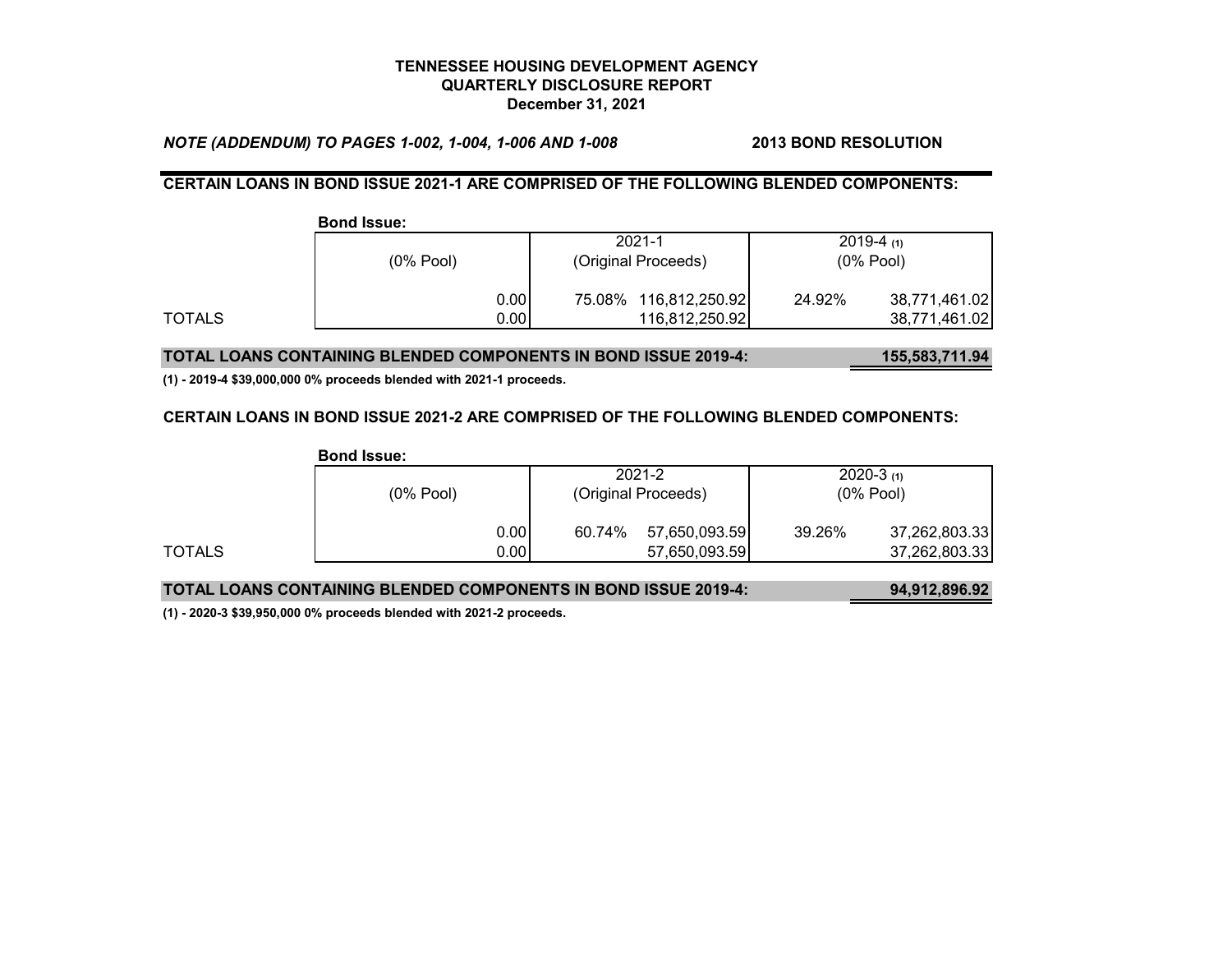*NOTE (ADDENDUM) TO PAGES 1-002, 1-004, 1-006 AND 1-008* **2013 BOND RESOLUTION**

## **CERTAIN LOANS IN BOND ISSUE 2021-3 ARE COMPRISED OF THE FOLLOWING BLENDED COMPONENTS:**

|                     | <b>Bond Issue:</b> |       |        |                              |                              |             |
|---------------------|--------------------|-------|--------|------------------------------|------------------------------|-------------|
|                     |                    |       |        | 2021-3 (2012-1,2003-1) (3,4) | 2020-2 (2011-1) (2001-1) (2) |             |
|                     |                    |       |        | (Original Proceeds)          |                              | $(0%$ Pool) |
| Program:            |                    |       |        |                              |                              |             |
| Great Rate (5.25%)  | $0.00\%$           | 0.001 | 95.45% | 1,421,989.01                 | 4.55%                        | 67,784.70   |
| Great Start (6.25%) | $0.00\%$           | 0.00  | 96.15% | 1,452,285.33                 | 3.85%                        | 58,151.83   |
| Great Rate (5.40%)  | $0.00\%$           | 0.001 | 98.18% | 306,153.93                   | 1.82%                        | 5,675.29    |
| Great Start (5.75%) | $0.00\%$           | 0.00  | 88.46% | 469,009.94                   | 11.54%                       | 61,184.43   |
| Great Rate (4.75%)  | $0.00\%$           | 0.00  | 86.36% | 342,671.85                   | 13.64%                       | 54,122.79   |
| Great Start (6.40%) | $0.00\%$           | 0.00  | 98.46% | 0.00                         | 1.54%                        | 0.00        |
| <b>TOTALS</b>       |                    | 0.00  |        | 3,992,110.05                 |                              | 246,919.05  |

#### **TOTAL LOANS CONTAINING BLENDED COMPONENTS IN BOND ISSUE 2003-1: 4,239,029.10**

**(2) - 2001-1 and 2002-2 Loans were transferred to Issue 2011-1 on 12/01/2011 as a result of an economic refunding. 2011-1 loans were transferred to 2020-2 on 5/28/2020.**

**(3) - 2003-1 Loans were transferred to Issue 2012-1 on 09/01/2012 as a result of an economic refunding.**

**(4) - 2012-1 Loans were transferred to Issue 2021-3 on 12/16/2021 as a result of an economic refunding.**

**Bond Issue:**

### **CERTAIN LOANS IN BOND ISSUE 2021-3 ARE COMPRISED OF THE FOLLOWING BLENDED COMPONENTS:**

|        | DUIIU ISSUG. |      |                        |               |                          |            |
|--------|--------------|------|------------------------|---------------|--------------------------|------------|
|        |              |      | $2021-3(2012-2)$ (1,2) |               | $2020 - 2(2010 - 1)$ (1) |            |
|        |              |      | (Original Proceeds)    |               | $(0\%$ Pool)             |            |
|        | $0.00\%$     | 0.00 | 99.27%                 | 20,038,003.28 | 0.73%                    | 147,350.13 |
| TOTALS |              | 0.00 |                        | 20,038,003.28 |                          | 147,350.13 |

### **TOTAL LOANS CONTAINING BLENDED COMPONENTS IN BOND ISSUE 2012-2: 20,185,353.41**

**(1) - 2010-1 \$550,000 0% proceeds blended with 2012-2 proceeds. 2010-1 loans were transferred to 2020-2 on 5/28/2020.**

**(2) - 2012-2 Loans were transferred to Issue 2021-3 on 12/16/2021 as a result of an economic refunding.**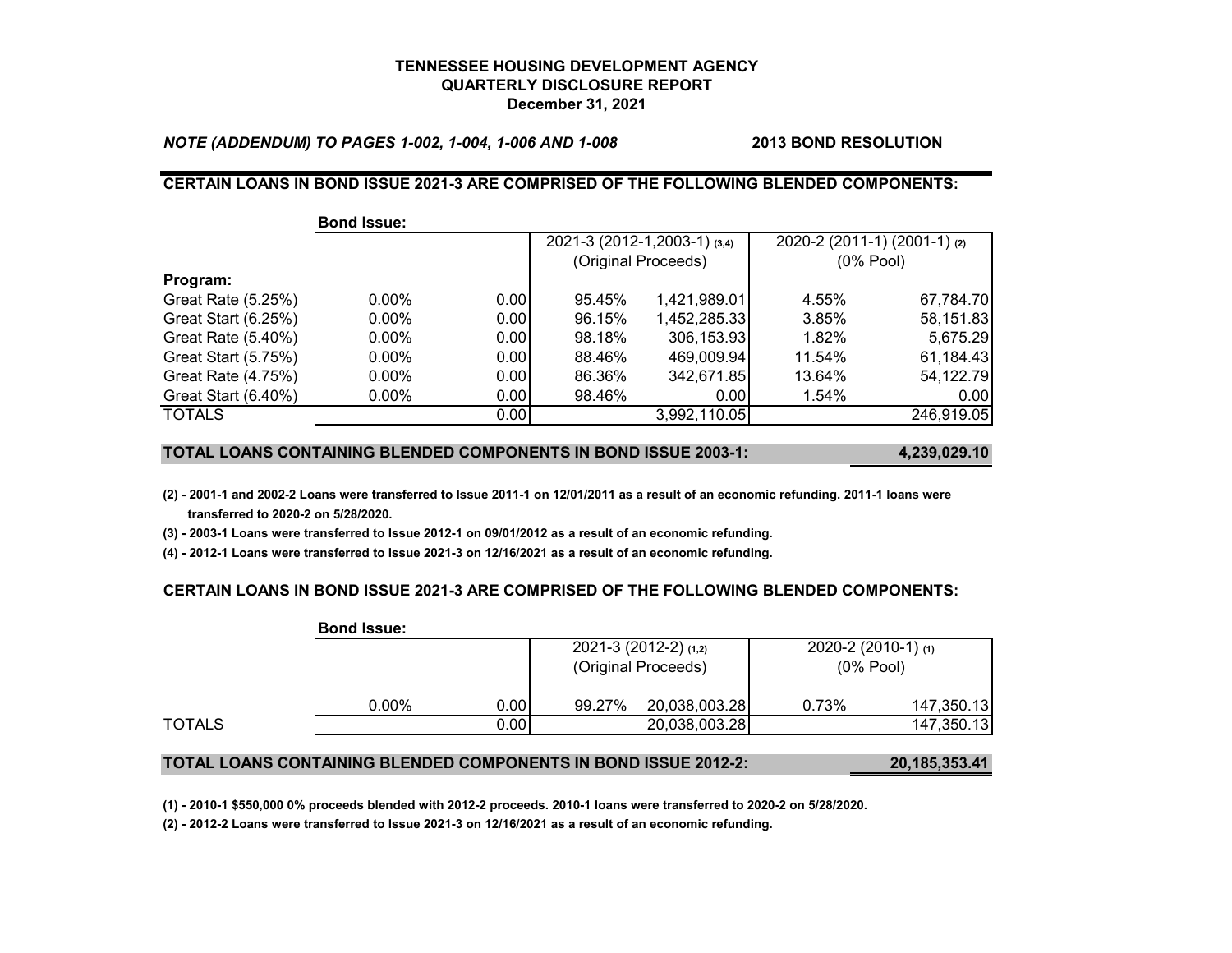| 2013 Resolution          |       |                                              |                           | Date Created: 1/6/2022 8:16 AM | Page: 1-004                   |
|--------------------------|-------|----------------------------------------------|---------------------------|--------------------------------|-------------------------------|
|                          |       | <b>Loans by Interest Rate by Bond Issue:</b> |                           |                                |                               |
| 2013 Old 1974 Res Loans  | Rate  | <b>Number</b><br>of Loans                    | % of Loans<br>Outstanding | Principal<br>Outstanding       | % of Principal<br>Outstanding |
|                          | 7.30% | 91                                           | 9.48 %                    | 2,802,609.34                   | 15.84 %                       |
|                          | 6.15% | 34                                           | 3.54 %                    | 2,307,053.94                   | 13.04 %                       |
|                          | 7.50% | 183                                          | 19.06%                    | 2,218,966.30                   | 12.54 %                       |
|                          | 7.40% | 137                                          | 14.27 %                   | 1,641,835.21                   | 9.28 %                        |
|                          | 7.00% | 79                                           | 8.23 %                    | 1,237,118.04                   | 6.99%                         |
|                          | 6.50% | 76                                           | 7.92 %                    | 963,899.23                     | 5.45 %                        |
|                          | 5.50% | 113                                          | 11.77 %                   | 904,366.32                     | 5.11 %                        |
|                          | 5.55% | 12                                           | 1.25 %                    | 748,736.80                     | 4.23 %                        |
|                          | 8.25% | 49                                           | 5.10 %                    | 556,619.26                     | 3.15 %                        |
|                          | 5.85% | $\tau$                                       | 0.73%                     | 550,071.31                     | 3.11 %                        |
|                          | Other | 179                                          | 18.65 %                   | 3,759,962.25                   | 21.25 %                       |
|                          |       | 960                                          | 100.00 %                  | 17,691,238.00                  | 100.00 %                      |
| <b>Bond Issue 2013-1</b> | Rate  | <b>Number</b><br>of Loans                    | % of Loans<br>Outstanding | Principal<br>Outstanding       | % of Principal<br>Outstanding |
|                          | 4.20% | 317                                          | 28.82 %                   | 28,734,532.62                  | 51.57 %                       |
|                          | 3.60% | 46                                           | 4.18%                     | 3,893,230.94                   | 6.99%                         |
|                          | 0.00% | 107                                          | 9.73 %                    | 3,678,821.61                   | 6.60%                         |
|                          | 4.95% | 52                                           | 4.73 %                    | 2,612,190.22                   | 4.69%                         |
|                          | 4.65% | 38                                           | 3.45 %                    | 2,058,332.95                   | 3.69%                         |
|                          | 5.50% | 239                                          | 21.73 %                   | 2,042,005.90                   | 3.67 %                        |
|                          | 3.00% | 40                                           | 3.64 %                    | 1,836,025.08                   | 3.30 %                        |
|                          | 5.95% | $27\,$                                       | 2.45 %                    | 1,428,389.27                   | 2.56 %                        |
|                          | 6.75% | 43                                           | 3.91 %                    | 1,300,803.57                   | 2.33 %                        |
|                          | 6.00% | 20                                           | 1.82 %                    | 1,237,608.49                   | 2.22 %                        |
|                          | Other | 171                                          | 15.55 %                   | 6,893,652.46                   | 12.37 %                       |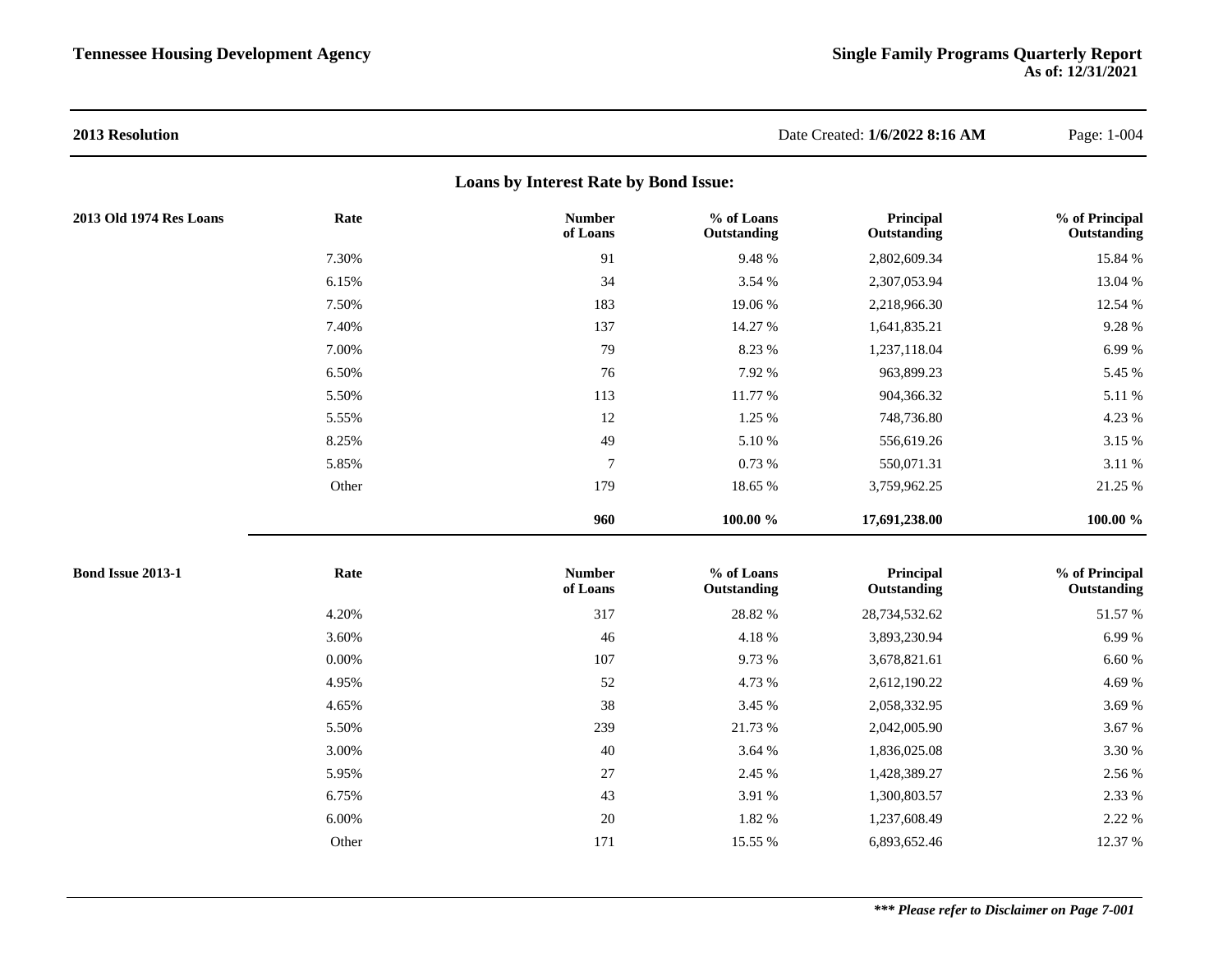| 2013 Resolution          |       |                                       |                           | Date Created: 1/6/2022 8:16 AM | Page: 1-005                   |
|--------------------------|-------|---------------------------------------|---------------------------|--------------------------------|-------------------------------|
|                          |       | Loans by Interest Rate by Bond Issue: |                           |                                |                               |
| <b>Bond Issue 2013-1</b> |       | 1,100                                 | 100.00 %                  | 55,715,593.11                  | 100.00 %                      |
| Bond Issue 2013-2        | Rate  | <b>Number</b><br>of Loans             | % of Loans<br>Outstanding | Principal<br>Outstanding       | % of Principal<br>Outstanding |
|                          | 4.45% | 105                                   | 26.79 %                   | 9,680,399.21                   | 33.34 %                       |
|                          | 4.20% | 61                                    | 15.56 %                   | 5,736,616.82                   | 19.75 %                       |
|                          | 5.10% | 91                                    | 23.21 %                   | 5,148,712.70                   | 17.73 %                       |
|                          | 5.60% | 36                                    | 9.18%                     | 1,832,668.23                   | 6.31 %                        |
|                          | 6.10% | 34                                    | 8.67%                     | 1,708,850.31                   | 5.88 %                        |
|                          | 4.60% | 13                                    | 3.32 %                    | 1,251,731.46                   | 4.31 %                        |
|                          | 3.60% | 14                                    | 3.57 %                    | 1,144,146.75                   | 3.94 %                        |
|                          | 6.60% | $17\,$                                | 4.34 %                    | 886,774.63                     | 3.05 %                        |
|                          | 4.50% | $\overline{\mathcal{L}}$              | 1.02 %                    | 286,415.08                     | 0.99%                         |
|                          | 3.95% | $\sqrt{3}$                            | 0.77 %                    | 260,695.54                     | 0.90%                         |
|                          | Other | 14                                    | 3.57 %                    | 1,101,810.37                   | 3.79 %                        |
|                          |       | 392                                   | 100.00 %                  | 29,038,821.10                  | $100.00 \%$                   |
| Bond Issue 2014-1        | Rate  | <b>Number</b><br>of Loans             | % of Loans<br>Outstanding | Principal<br>Outstanding       | % of Principal<br>Outstanding |
|                          | 3.99% | 330                                   | 51.97 %                   | 30,426,882.11                  | 64.54 %                       |
|                          | 4.99% | 94                                    | 14.80 %                   | 5,208,549.17                   | 11.05 %                       |
|                          | 4.45% | 49                                    | 7.72 %                    | 4,402,581.31                   | 9.34 %                        |
|                          | 5.99% | 47                                    | 7.40 %                    | 2,626,070.18                   | 5.57 %                        |
|                          | 3.49% | 14                                    | 2.20 %                    | 1,323,278.84                   | 2.81 %                        |
|                          | 2.88% | $\boldsymbol{7}$                      | 1.10 %                    | 498,231.42                     | 1.06 %                        |
|                          | 3.75% | 3                                     | 0.47%                     | 336,903.86                     | 0.71 %                        |
|                          | 3.95% | 3                                     | 0.47 %                    | 261,572.38                     | 0.55 %                        |
|                          | 4.13% | 3                                     | 0.47%                     | 242,145.95                     | 0.51%                         |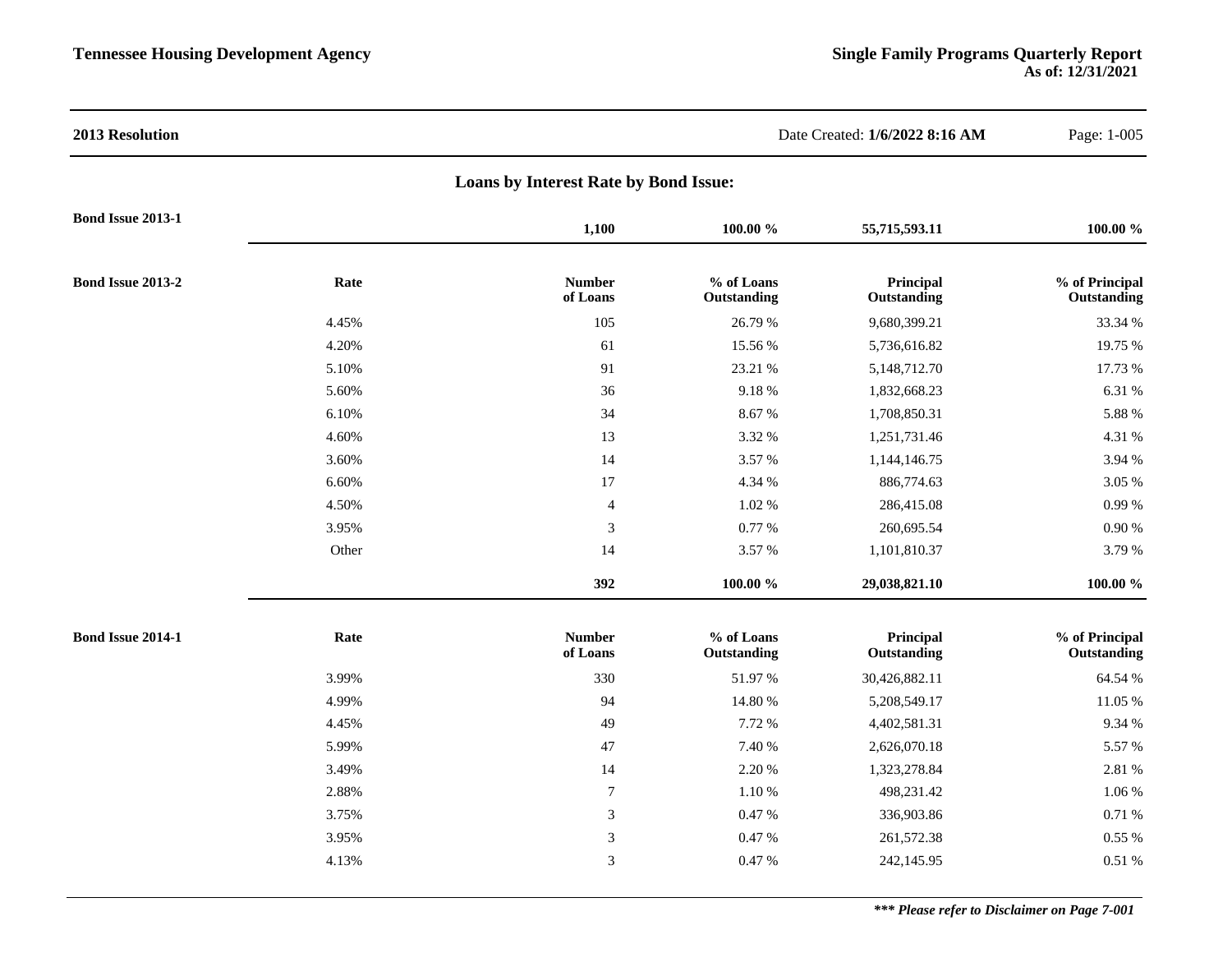| 2013 Resolution          |       |                                       |                           | Date Created: 1/6/2022 8:16 AM | Page: 1-006                   |
|--------------------------|-------|---------------------------------------|---------------------------|--------------------------------|-------------------------------|
|                          |       | Loans by Interest Rate by Bond Issue: |                           |                                |                               |
| Bond Issue 2014-1        | Rate  | <b>Number</b><br>of Loans             | % of Loans<br>Outstanding | Principal<br>Outstanding       | % of Principal<br>Outstanding |
|                          | 6.50% | $32\,$                                | 5.04 %                    | 216,885.08                     | 0.46 %                        |
|                          | Other | 53                                    | 8.35 %                    | 1,602,935.76                   | 3.40 %                        |
|                          |       | 635                                   | 100.00 %                  | 47,146,036.06                  | $100.00 \%$                   |
| <b>Bond Issue 2014-2</b> | Rate  | <b>Number</b><br>of Loans             | % of Loans<br>Outstanding | Principal<br>Outstanding       | % of Principal<br>Outstanding |
|                          | 3.99% | 381                                   | 63.71 %                   | 36,674,295.07                  | 71.26 %                       |
|                          | 4.99% | 105                                   | 17.56 %                   | 6,118,941.17                   | 11.89 %                       |
|                          | 4.20% | 32                                    | 5.35 %                    | 3,057,429.06                   | 5.94 %                        |
|                          | 5.99% | 51                                    | 8.53 %                    | 2,878,826.37                   | 5.59 %                        |
|                          | 3.88% | $\boldsymbol{7}$                      | 1.17 %                    | 805,050.30                     | 1.56 %                        |
|                          | 3.49% | 9                                     | 1.51 %                    | 733,197.57                     | 1.42 %                        |
|                          | 2.88% | 6                                     | 1.00 %                    | 552,563.37                     | 1.07%                         |
|                          | 3.13% | $\mathfrak{Z}$                        | $0.50\ \%$                | 245,052.48                     | 0.48 %                        |
|                          | 3.00% | $\mathbf{1}$                          | 0.17 %                    | 184,345.45                     | 0.36 %                        |
|                          | 3.63% | 1                                     | 0.17%                     | 103,483.81                     | 0.20%                         |
|                          | Other | $\overline{2}$                        | 0.33 %                    | 114,842.55                     | 0.22 %                        |
|                          |       | 598                                   | 100.00 %                  | 51,468,027.20                  | $100.00~\%$                   |
| <b>Bond Issue 2015-1</b> | Rate  | <b>Number</b><br>of Loans             | % of Loans<br>Outstanding | Principal<br>Outstanding       | % of Principal<br>Outstanding |
|                          | 4.10% | 312                                   | 49.06%                    | 32,096,338.89                  | 55.18%                        |
|                          | 3.99% | 163                                   | 25.63 %                   | 15,430,856.07                  | 26.53 %                       |
|                          | 5.30% | 85                                    | 13.36 %                   | 4,988,012.60                   | 8.58 %                        |
|                          | 6.30% | 43                                    | 6.76 %                    | 2,532,060.67                   | 4.35 %                        |
|                          | 3.60% | 12                                    | 1.89 %                    | 1,283,823.39                   | 2.21 %                        |
|                          |       |                                       |                           |                                |                               |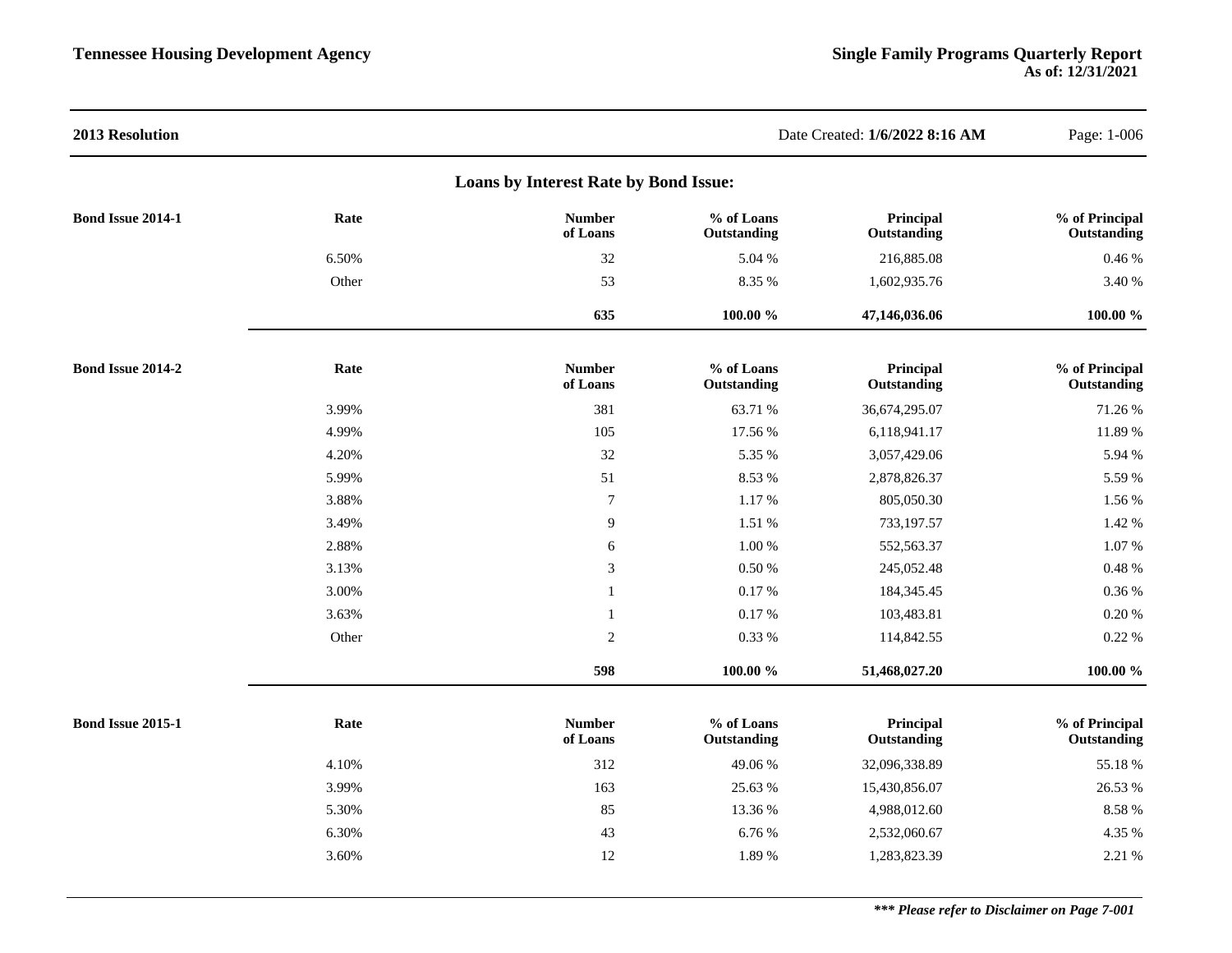| 2013 Resolution          |       |                                       |                           | Date Created: 1/6/2022 8:16 AM | Page: 1-007                   |
|--------------------------|-------|---------------------------------------|---------------------------|--------------------------------|-------------------------------|
|                          |       | Loans by Interest Rate by Bond Issue: |                           |                                |                               |
| <b>Bond Issue 2015-1</b> | Rate  | <b>Number</b><br>of Loans             | % of Loans<br>Outstanding | Principal<br>Outstanding       | % of Principal<br>Outstanding |
|                          | 3.49% | $\sqrt{5}$                            | 0.79%                     | 547,286.11                     | 0.94 %                        |
|                          | 4.99% | 5                                     | 0.79%                     | 284,487.54                     | 0.49 %                        |
|                          | 3.75% | $\overline{2}$                        | 0.31 %                    | 198,669.66                     | 0.34 %                        |
|                          | 3.50% | $\overline{2}$                        | 0.31 %                    | 181,763.83                     | 0.31 %                        |
|                          | 3.88% | $\overline{2}$                        | 0.31 %                    | 173,022.67                     | 0.30 %                        |
|                          | Other | 5                                     | 0.79%                     | 448,230.84                     | 0.77 %                        |
|                          |       | 636                                   | 100.00 %                  | 58, 164, 552. 27               | $100.00 \%$                   |
| <b>Bond Issue 2015-2</b> | Rate  | <b>Number</b><br>of Loans             | % of Loans<br>Outstanding | Principal<br>Outstanding       | % of Principal<br>Outstanding |
|                          | 4.10% | 430                                   | 54.99 %                   | 44,333,748.39                  | 62.38 %                       |
|                          | 3.99% | 95                                    | 12.15 %                   | 9,814,120.57                   | 13.81 %                       |
|                          | 5.80% | 79                                    | 10.10%                    | 4,929,498.39                   | 6.94 %                        |
|                          | 5.40% | $71\,$                                | 9.08%                     | 4,271,505.07                   | 6.01 %                        |
|                          | 6.80% | 31                                    | 3.96 %                    | 2,042,771.44                   | 2.87 %                        |
|                          | 6.40% | $25\,$                                | 3.20 %                    | 1,554,586.42                   | 2.19 %                        |
|                          | 3.60% | $\,8\,$                               | 1.02 %                    | 678,091.88                     | 0.95 %                        |
|                          | 5.30% | $10\,$                                | 1.28 %                    | 621,658.99                     | 0.87 %                        |
|                          | 3.88% | 3                                     | $0.38~\%$                 | 341,545.76                     | 0.48 %                        |
|                          | 4.75% | 3                                     | $0.38~\%$                 | 276,408.21                     | 0.39%                         |
|                          | Other | 27                                    | 3.45 %                    | 2,205,856.16                   | 3.10 %                        |
|                          |       | 782                                   | $100.00 \%$               | 71,069,791.28                  | $100.00 \%$                   |
| Bond Issue 2016-1        | Rate  | <b>Number</b><br>of Loans             | % of Loans<br>Outstanding | Principal<br>Outstanding       | % of Principal<br>Outstanding |
|                          | 3.99% | 385                                   | 70.90 %                   | 42,540,608.65                  | 78.59 %                       |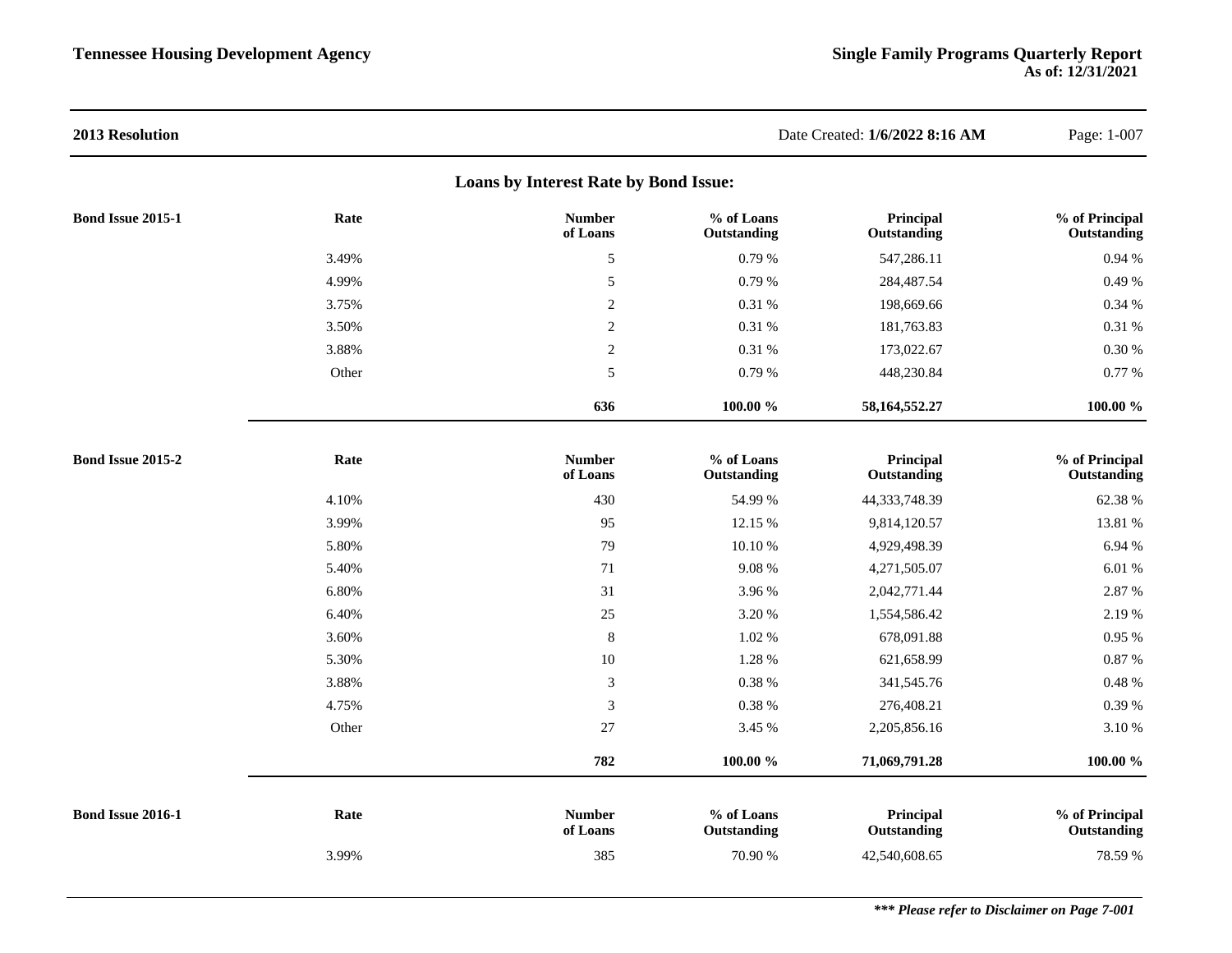| 2013 Resolution          |       |                                       |                           | Date Created: 1/6/2022 8:16 AM | Page: 1-008                   |
|--------------------------|-------|---------------------------------------|---------------------------|--------------------------------|-------------------------------|
|                          |       | Loans by Interest Rate by Bond Issue: |                           |                                |                               |
| <b>Bond Issue 2016-1</b> | Rate  | <b>Number</b><br>of Loans             | % of Loans<br>Outstanding | Principal<br>Outstanding       | % of Principal<br>Outstanding |
|                          | 5.40% | 56                                    | 10.31 %                   | 3,880,449.72                   | 7.17%                         |
|                          | 5.50% | 42                                    | 7.73 %                    | 2,504,438.92                   | 4.63 %                        |
|                          | 3.49% | $\,8\,$                               | 1.47 %                    | 1,094,144.62                   | 2.02 %                        |
|                          | 6.50% | 14                                    | 2.58 %                    | 1,015,840.13                   | 1.88 %                        |
|                          | 6.40% | 11                                    | 2.03 %                    | 759,452.63                     | 1.40 %                        |
|                          | 3.13% | 3                                     | 0.55%                     | 344,023.34                     | 0.64%                         |
|                          | 5.90% | $\sqrt{5}$                            | 0.92%                     | 316,153.10                     | 0.58 %                        |
|                          | 3.00% | $\sqrt{2}$                            | 0.37 %                    | 278,510.42                     | $0.51~\%$                     |
|                          | 5.80% | $\overline{\mathcal{L}}$              | 0.74%                     | 278,134.08                     | 0.51%                         |
|                          | Other | 13                                    | 2.39 %                    | 1,115,349.96                   | 2.06 %                        |
|                          |       | 543                                   | $100.00\,\,\%$            | 54,127,105.57                  | $100.00~\%$                   |
| Bond Issue 2016-2        | Rate  | <b>Number</b><br>of Loans             | % of Loans<br>Outstanding | Principal<br>Outstanding       | % of Principal<br>Outstanding |
|                          | 3.99% | 201                                   | 35.20 %                   | 23,073,195.25                  | 39.60 %                       |
|                          | 3.75% | 202                                   | 35.38 %                   | 22,879,995.92                  | 39.27 %                       |
|                          | 5.40% | 109                                   | 19.09 %                   | 7,213,506.07                   | 12.38 %                       |
|                          | 6.40% | 19                                    | 3.33 %                    | 1,293,461.56                   | 2.22 %                        |
|                          | 3.25% | 6                                     | 1.05 %                    | 639,102.32                     | 1.10 %                        |
|                          | 5.90% | 9                                     | 1.58 %                    | 579,024.54                     | 0.99 %                        |
|                          | 4.63% | 5                                     | $0.88~\%$                 | 550,858.98                     | 0.95 %                        |
|                          | 2.88% | $\overline{4}$                        | $0.70~\%$                 | 302,936.52                     | 0.52 %                        |
|                          | 3.13% | 1                                     | $0.18~\%$                 | 301,602.68                     | 0.52 %                        |
|                          | 3.38% | $\overline{2}$                        | $0.35~\%$                 | 279,947.62                     | 0.48%                         |
|                          | Other | 13                                    | 2.28 %                    | 1,147,307.86                   | 1.97 %                        |
|                          |       | 571                                   | 100.00 %                  | 58,260,939.32                  | 100.00 %                      |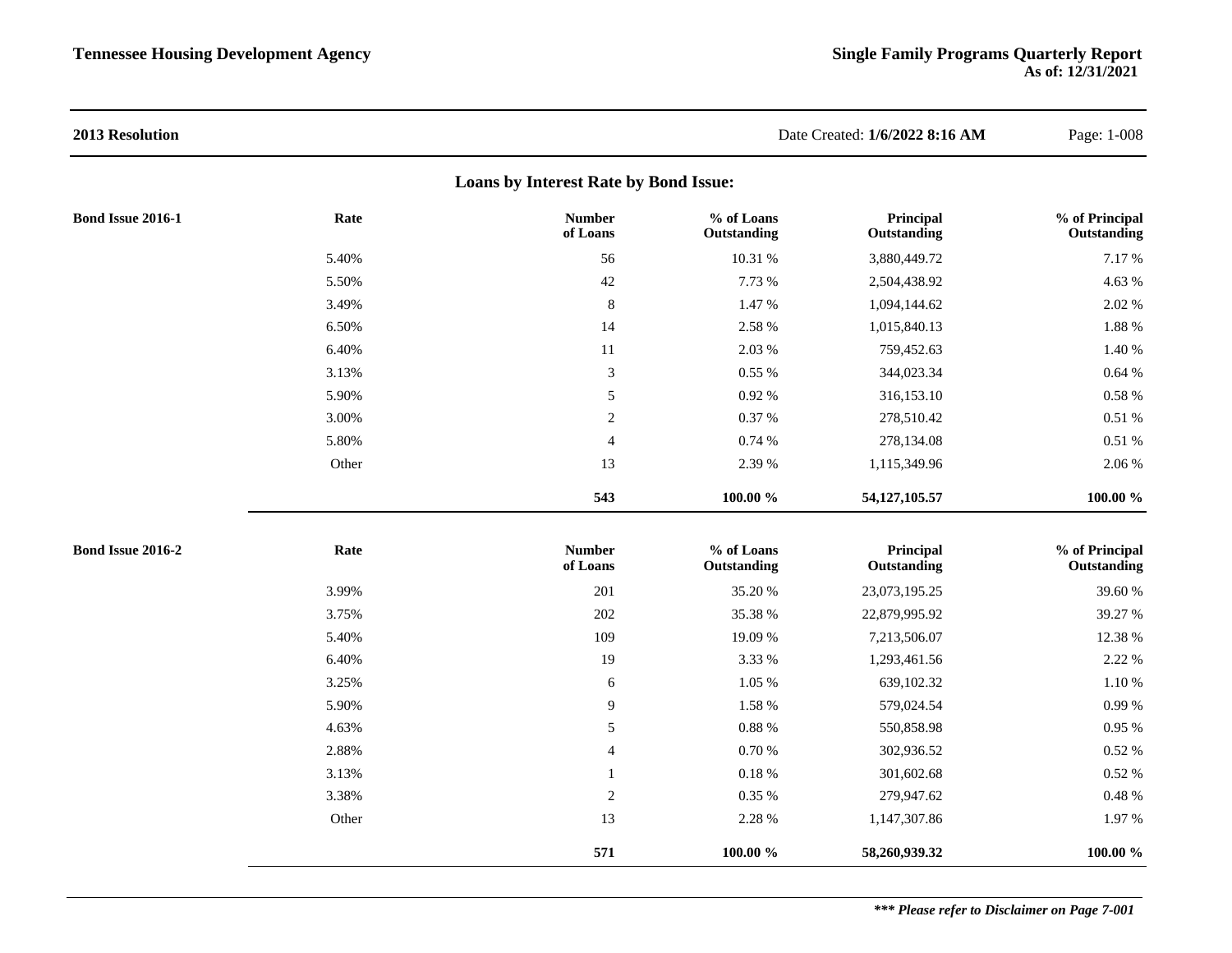# **Loans by Interest Rate by Bond Issue:**

#### **Bond Issue 2016-2**

| <b>Bond Issue 2016-3</b> | Rate     | <b>Number</b><br>of Loans | % of Loans<br>Outstanding | Principal<br>Outstanding | % of Principal<br>Outstanding |
|--------------------------|----------|---------------------------|---------------------------|--------------------------|-------------------------------|
|                          | 5.70%    | 136                       | 38.31 %                   | 10,091,897.67            | 40.03 %                       |
|                          | 5.40%    | 121                       | 34.08 %                   | 8,281,275.97             | 32.85 %                       |
|                          | 6.70%    | 22                        | 6.20 %                    | 1,439,684.63             | 5.71 %                        |
|                          | 6.40%    | 19                        | 5.35 %                    | 1,286,716.60             | 5.10 %                        |
|                          | 6.20%    | 9                         | 2.54 %                    | 672,690.78               | 2.67 %                        |
|                          | $0.00\%$ | 15                        | 4.23 %                    | 571,183.93               | 2.27 %                        |
|                          | 6.00%    | 5                         | 1.41%                     | 481,899.50               | 1.91 %                        |
|                          | 5.90%    | 5                         | 1.41 %                    | 290,955.87               | 1.15 %                        |
|                          | 3.75%    | 2                         | 0.56%                     | 222,000.22               | 0.88%                         |
|                          | 5.45%    | 3                         | 0.85 %                    | 211,743.87               | 0.84%                         |
|                          | Other    | 18                        | 5.07 %                    | 1,658,448.98             | 6.58 %                        |
|                          |          | 355                       | 100.00 %                  | 25,208,498.02            | 100.00 %                      |

| <b>Bond Issue 2017-1</b> | Rate<br><b>Number</b><br>of Loans | % of Loans<br>Outstanding | Principal<br>Outstanding | % of Principal<br>Outstanding |
|--------------------------|-----------------------------------|---------------------------|--------------------------|-------------------------------|
|                          | 4.63%                             | 165<br>27.27 %            | 17,720,711.86            | 28.60 %                       |
|                          | 4.38%                             | 125<br>20.66 %            | 14,664,675.38            | 23.67 %                       |
|                          | 4.13%                             | 87<br>14.38 %             | 10,026,815.68            | 16.18%                        |
|                          | 3.75%                             | 70<br>11.57 %             | 8,144,049.28             | 13.14 %                       |
|                          | 6.80%                             | 45<br>7.44 %              | 3,028,222.21             | 4.89 %                        |
|                          | 5.80%                             | 31<br>5.12 %              | 1,894,047.41             | 3.06 %                        |
|                          | 5.99%                             | 23<br>3.80 %              | 1,594,671.64             | 2.57 %                        |
|                          | 3.88%                             | $\mathcal{I}$<br>1.16%    | 726,601.27               | 1.17 %                        |
|                          | 6.15%                             | 8<br>1.32 %               | 583,800.72               | 0.94 %                        |
|                          | 6.30%                             | 6<br>0.99%                | 491,172.83               | 0.79%                         |
|                          | Other                             | 38<br>6.28 %              | 3,088,255.75             | 4.98 %                        |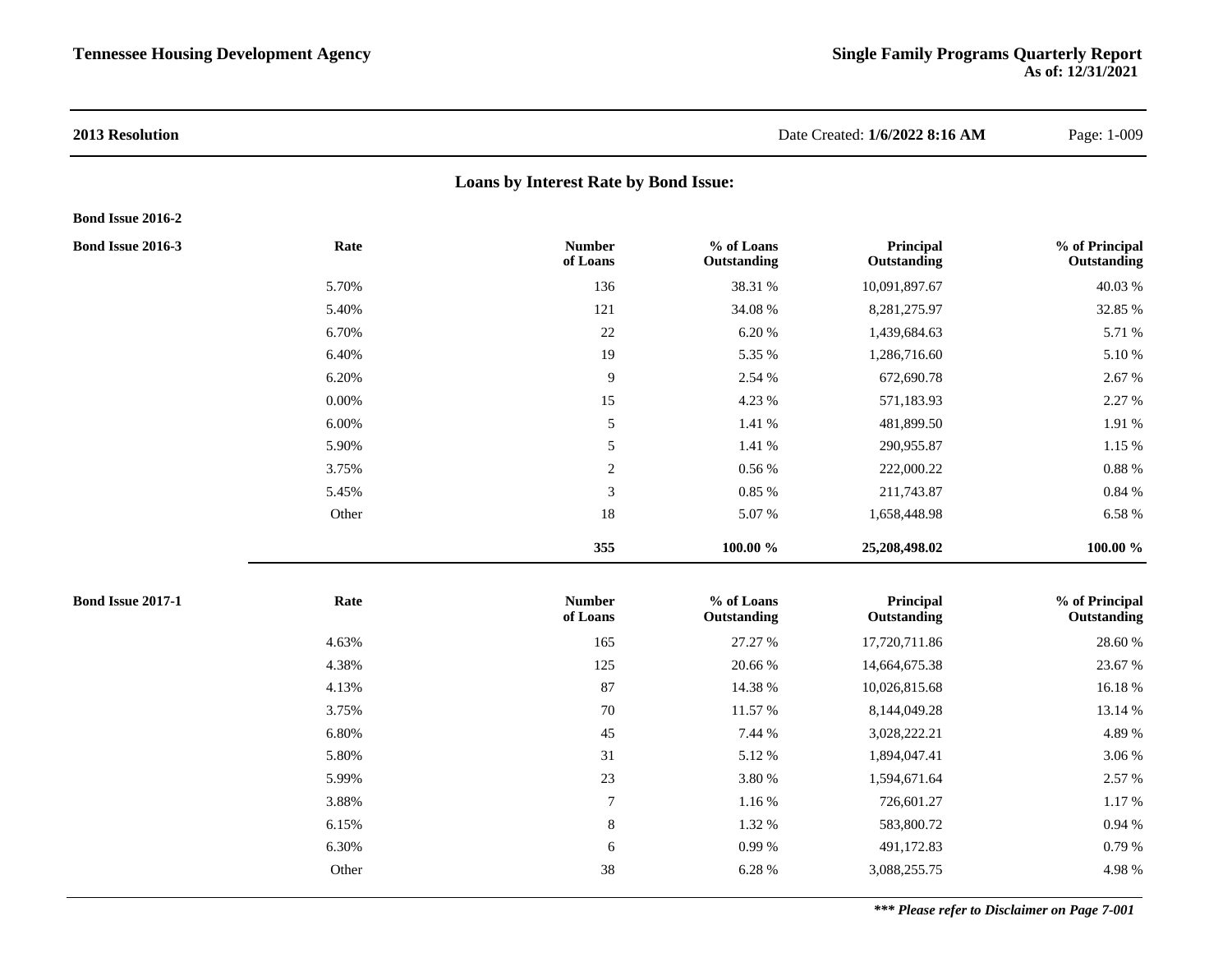| 2013 Resolution          |       |                                       |                           | Date Created: 1/6/2022 8:16 AM | Page: 1-010                   |
|--------------------------|-------|---------------------------------------|---------------------------|--------------------------------|-------------------------------|
|                          |       | Loans by Interest Rate by Bond Issue: |                           |                                |                               |
| <b>Bond Issue 2017-1</b> |       | 605                                   | 100.00 %                  | 61,963,024.03                  | 100.00 %                      |
| <b>Bond Issue 2017-2</b> | Rate  | <b>Number</b><br>of Loans             | % of Loans<br>Outstanding | Principal<br>Outstanding       | % of Principal<br>Outstanding |
|                          | 4.63% | 670                                   | 72.35 %                   | 72,584,201.98                  | 78.35 %                       |
|                          | 5.45% | 69                                    | 7.45 %                    | 4,863,035.25                   | 5.25 %                        |
|                          | 6.00% | 56                                    | 6.05 %                    | 3,960,795.62                   | 4.28 %                        |
|                          | 4.13% | 18                                    | 1.94 %                    | 1,949,909.72                   | 2.10 %                        |
|                          | 4.25% | 13                                    | $1.40\ \%$                | 1,291,462.44                   | 1.39 %                        |
|                          | 6.45% | 16                                    | 1.73 %                    | 975,120.39                     | $1.05~\%$                     |
|                          | 5.75% | 15                                    | 1.62 %                    | 973,810.64                     | $1.05~\%$                     |
|                          | 7.00% | 13                                    | 1.40 %                    | 947,998.48                     | 1.02 %                        |
|                          | 5.95% | $\,8\,$                               | $0.86~\%$                 | 624,414.74                     | $0.67~\%$                     |
|                          | 3.75% | $\overline{4}$                        | 0.43%                     | 476,535.54                     | 0.51%                         |
|                          | Other | 44                                    | 4.75 %                    | 3,994,948.48                   | 4.31 %                        |
|                          |       | 926                                   | $100.00 \%$               | 92,642,233.28                  | $100.00 \%$                   |
| <b>Bond Issue 2017-3</b> | Rate  | <b>Number</b><br>of Loans             | % of Loans<br>Outstanding | Principal<br>Outstanding       | % of Principal<br>Outstanding |
|                          | 4.63% | 492                                   | 94.07%                    | 53,169,596.88                  | 93.11 %                       |
|                          | 4.13% | 15                                    | 2.87 %                    | 1,414,450.93                   | 2.48 %                        |
|                          | 2.88% | $\ensuremath{\mathfrak{Z}}$           | 0.57 %                    | 447,340.96                     | $0.78\ \%$                    |
|                          | 4.50% | $\sqrt{2}$                            | $0.38~\%$                 | 342,513.55                     | $0.60\ \%$                    |
|                          | 3.50% | $\mathbf{1}$                          | 0.19%                     | 254,357.87                     | $0.45~\%$                     |
|                          | 3.13% | $\sqrt{2}$                            | $0.38~\%$                 | 224,426.85                     | $0.39\ \%$                    |
|                          | 3.75% | $\mathbf{1}$                          | 0.19%                     | 185,867.14                     | 0.33 %                        |
|                          | 4.38% | $\mathbf{1}$                          | 0.19%                     | 184,522.12                     | 0.32 %                        |
|                          | 4.25% | 1                                     | 0.19%                     | 170,098.24                     | $0.30\ \%$                    |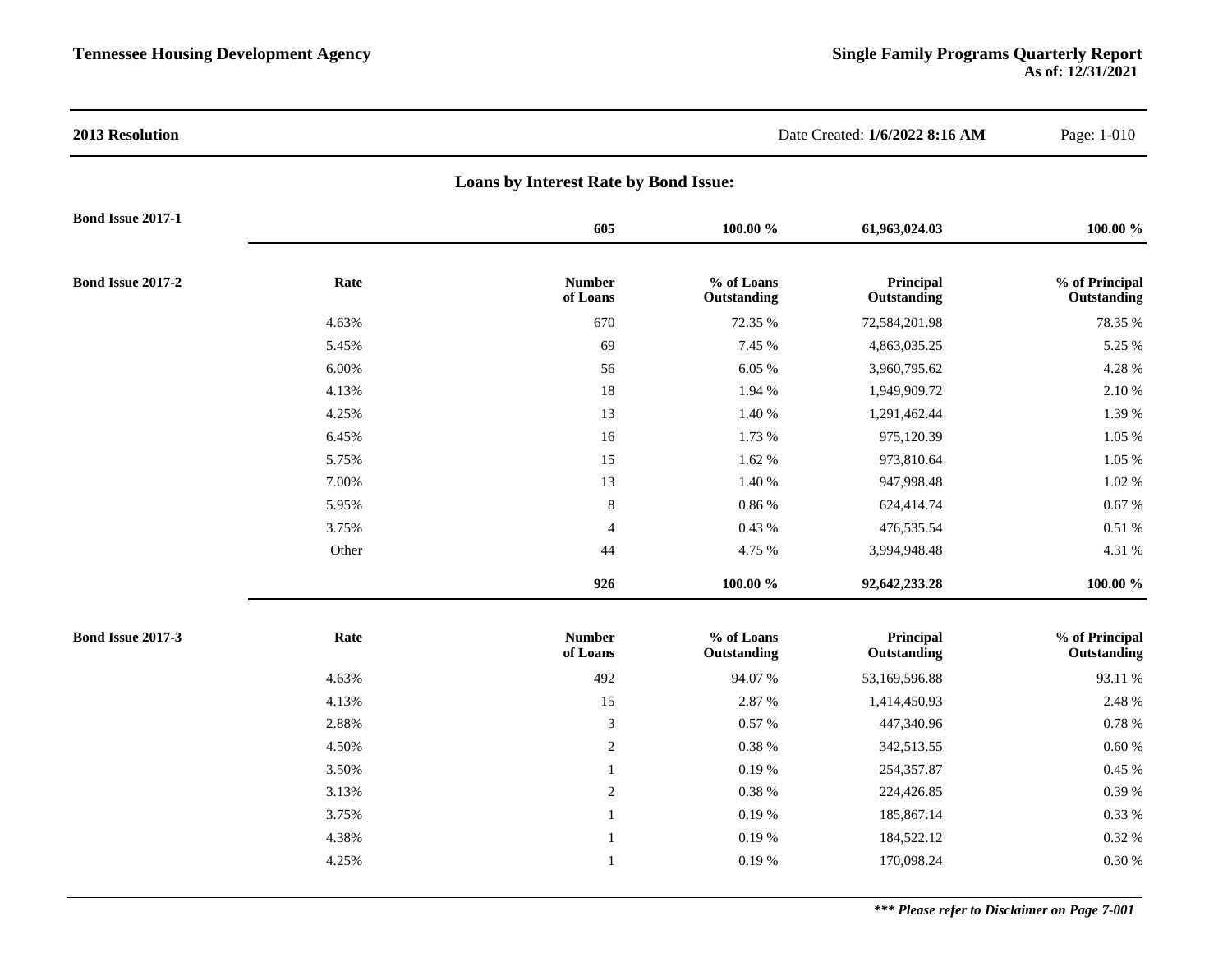| 2013 Resolution          |       |                                       |                           | Date Created: 1/6/2022 8:16 AM | Page: 1-011                   |
|--------------------------|-------|---------------------------------------|---------------------------|--------------------------------|-------------------------------|
|                          |       | Loans by Interest Rate by Bond Issue: |                           |                                |                               |
| <b>Bond Issue 2017-3</b> | Rate  | <b>Number</b><br>of Loans             | % of Loans<br>Outstanding | Principal<br>Outstanding       | % of Principal<br>Outstanding |
|                          | 3.88% | $\mathbf{1}$                          | 0.19%                     | 169,128.47                     | $0.30\ \%$                    |
|                          | Other | $\overline{4}$                        | 0.76 %                    | 542,083.14                     | $0.95~\%$                     |
|                          |       | 523                                   | $100.00~\%$               | 57, 104, 386. 15               | $100.00~\%$                   |
| Bond Issue 2017-4        | Rate  | <b>Number</b><br>of Loans             | % of Loans<br>Outstanding | Principal<br>Outstanding       | % of Principal<br>Outstanding |
|                          | 4.25% | 230                                   | 40.93%                    | 25,914,564.44                  | 45.13 %                       |
|                          | 4.63% | 209                                   | 37.19 %                   | 21,991,124.32                  | 38.30 %                       |
|                          | 5.80% | 56                                    | 9.96%                     | 3,710,244.56                   | 6.46 %                        |
|                          | 6.80% | 23                                    | 4.09%                     | 1,393,563.58                   | 2.43 %                        |
|                          | 3.75% | 10                                    | 1.78 %                    | 1,073,790.94                   | 1.87 %                        |
|                          | 5.45% | $\overline{9}$                        | 1.60 %                    | 699,078.80                     | 1.22 %                        |
|                          | 3.50% | 6                                     | 1.07%                     | 585,439.12                     | 1.02 %                        |
|                          | 3.88% | $\overline{4}$                        | 0.71 %                    | 562,032.64                     | 0.98%                         |
|                          | 6.30% | $\,8\,$                               | 1.42 %                    | 535,550.60                     | 0.93 %                        |
|                          | 2.88% | $\sqrt{2}$                            | 0.36 %                    | 466,643.22                     | $0.81~\%$                     |
|                          | Other | 5                                     | 0.89%                     | 489,773.20                     | 0.85 %                        |
|                          |       | 562                                   | 100.00 %                  | 57,421,805.42                  | $100.00 \%$                   |
| Bond Issue 2018-1        | Rate  | <b>Number</b><br>of Loans             | % of Loans<br>Outstanding | Principal<br>Outstanding       | % of Principal<br>Outstanding |
|                          | 4.25% | 244                                   | 37.83 %                   | 29,114,033.79                  | 39.31 %                       |
|                          | 4.50% | 191                                   | 29.61 %                   | 23,644,908.09                  | 31.92 %                       |
|                          | 4.63% | 111                                   | 17.21 %                   | 12,956,186.93                  | 17.49 %                       |
|                          | 5.99% | 34                                    | 5.27 %                    | 2,376,957.57                   | 3.21 %                        |
|                          | 4.00% | 12                                    | 1.86 %                    | 1,418,190.48                   | 1.91 %                        |
|                          |       |                                       |                           |                                |                               |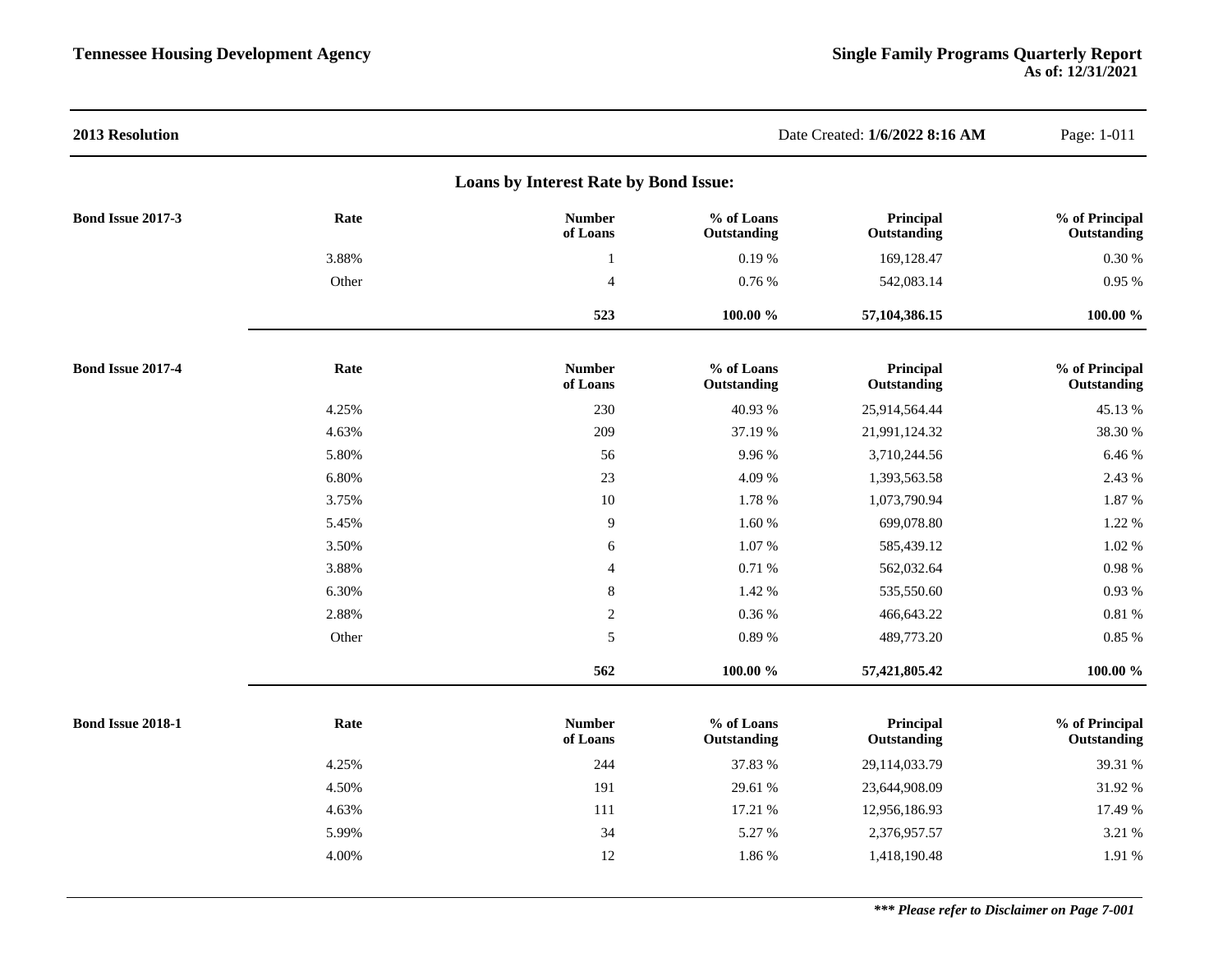| 2013 Resolution          |       |                                       |                           | Date Created: 1/6/2022 8:16 AM | Page: 1-012                   |
|--------------------------|-------|---------------------------------------|---------------------------|--------------------------------|-------------------------------|
|                          |       | Loans by Interest Rate by Bond Issue: |                           |                                |                               |
| <b>Bond Issue 2018-1</b> | Rate  | <b>Number</b><br>of Loans             | % of Loans<br>Outstanding | Principal<br>Outstanding       | % of Principal<br>Outstanding |
|                          | 5.80% | 16                                    | 2.48 %                    | 1,194,763.49                   | 1.61 %                        |
|                          | 3.75% | 6                                     | 0.93 %                    | 624,787.63                     | 0.84 %                        |
|                          | 6.80% | $\tau$                                | 1.09 %                    | 444,880.78                     | 0.60%                         |
|                          | 6.99% | $\,8\,$                               | 1.24 %                    | 426,579.77                     | 0.58 %                        |
|                          | 3.63% | 3                                     | 0.47%                     | 314,456.65                     | 0.42 %                        |
|                          | Other | 13                                    | 2.02 %                    | 1,555,489.48                   | 2.10 %                        |
|                          |       | 645                                   | 100.00 %                  | 74,071,234.66                  | $100.00 \%$                   |
| <b>Bond Issue 2018-2</b> | Rate  | <b>Number</b><br>of Loans             | % of Loans<br>Outstanding | Principal<br>Outstanding       | % of Principal<br>Outstanding |
|                          | 4.63% | 729                                   | 80.64 %                   | 84,910,534.61                  | 84.08 %                       |
|                          | 5.80% | 46                                    | 5.09 %                    | 3,268,740.10                   | 3.24 %                        |
|                          | 5.20% | 46                                    | 5.09 %                    | 3,245,692.63                   | 3.21 %                        |
|                          | 4.13% | $23\,$                                | 2.54 %                    | 2,846,592.69                   | 2.82 %                        |
|                          | 4.50% | 14                                    | 1.55 %                    | 1,319,255.70                   | 1.31 %                        |
|                          | 4.88% | $7\phantom{.0}$                       | 0.77%                     | 809,718.07                     | 0.80%                         |
|                          | 5.50% | $10\,$                                | 1.11 %                    | 743,463.54                     | 0.74 %                        |
|                          | 4.25% | $\sqrt{5}$                            | $0.55~\%$                 | 720,299.49                     | 0.71 %                        |
|                          | 2.88% | $\boldsymbol{7}$                      | 0.77%                     | 696,635.90                     | 0.69%                         |
|                          | 3.13% | 3                                     | 0.33 %                    | 536,311.48                     | $0.53~\%$                     |
|                          | Other | 14                                    | 1.55 %                    | 1,891,613.59                   | 1.87 %                        |
|                          |       | 904                                   | $100.00 \%$               | 100,988,857.80                 | $100.00 \%$                   |
| Bond Issue 2018-3        | Rate  | <b>Number</b><br>of Loans             | % of Loans<br>Outstanding | Principal<br>Outstanding       | % of Principal<br>Outstanding |
|                          | 4.63% | 788                                   | 92.38 %                   | 96,917,105.02                  | 91.90%                        |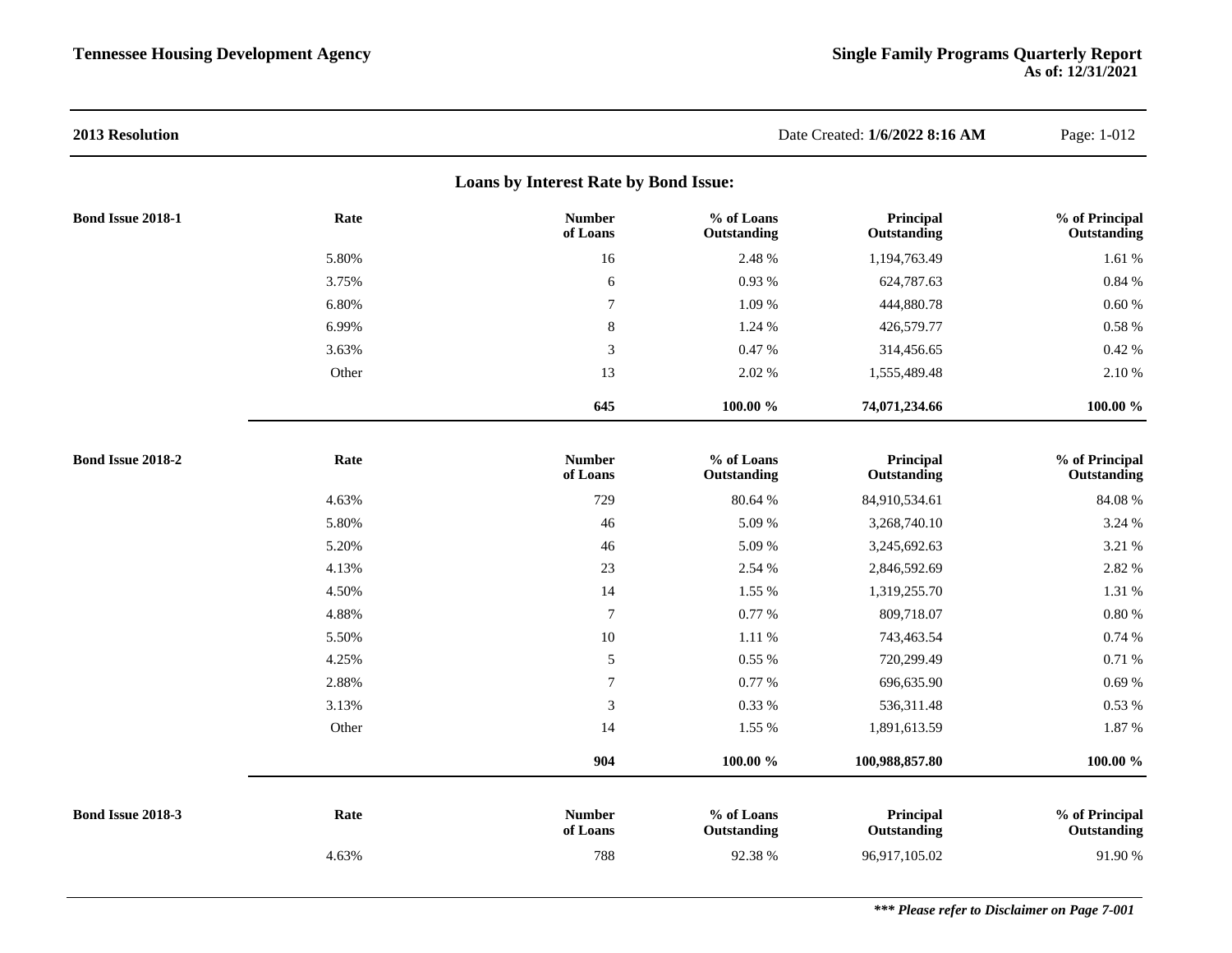| 2013 Resolution   |          |                                       |                           | Date Created: 1/6/2022 8:16 AM | Page: 1-013                   |
|-------------------|----------|---------------------------------------|---------------------------|--------------------------------|-------------------------------|
|                   |          | Loans by Interest Rate by Bond Issue: |                           |                                |                               |
| Bond Issue 2018-3 | Rate     | <b>Number</b><br>of Loans             | % of Loans<br>Outstanding | Principal<br>Outstanding       | % of Principal<br>Outstanding |
|                   | 4.13%    | 34                                    | 3.99%                     | 4,197,674.45                   | 3.98%                         |
|                   | 4.50%    | $\overline{9}$                        | $1.06~\%$                 | 1,208,306.51                   | $1.15~\%$                     |
|                   | 2.88%    | $\sqrt{5}$                            | $0.59\ \%$                | 671,681.01                     | $0.64~\%$                     |
|                   | 3.00%    | $\mathfrak{Z}$                        | 0.35 %                    | 523,718.66                     | $0.50\;\%$                    |
|                   | 3.75%    | $\mathfrak{Z}$                        | $0.35~\%$                 | 450,046.80                     | 0.43%                         |
|                   | 3.25%    | $\sqrt{2}$                            | 0.23%                     | 293,540.47                     | $0.28~\%$                     |
|                   | 3.13%    | $\sqrt{2}$                            | 0.23%                     | 250,605.56                     | $0.24\ \%$                    |
|                   | 3.88%    | $\overline{2}$                        | 0.23 %                    | 244,836.47                     | 0.23%                         |
|                   | 3.50%    | $\mathbf{1}$                          | $0.12~\%$                 | 176,960.98                     | $0.17~\%$                     |
|                   | Other    | $\overline{4}$                        | 0.47%                     | 522,051.03                     | $0.50\;\%$                    |
|                   |          | 853                                   | $100.00~\%$               | 105,456,526.96                 | 100.00 %                      |
| Bond Issue 2018-4 | Rate     | <b>Number</b><br>of Loans             | % of Loans<br>Outstanding | Principal<br>Outstanding       | % of Principal<br>Outstanding |
|                   | 4.88%    | 681                                   | 51.67%                    | 83,603,894.39                  | 53.84 %                       |
|                   | 4.63%    | 409                                   | 31.03%                    | 51,459,655.20                  | 33.14 %                       |
|                   | 5.20%    | 56                                    | 4.25 %                    | 4,129,935.43                   | 2.66 %                        |
|                   | 5.80%    | 55                                    | 4.17%                     | 3,794,904.15                   | 2.44 %                        |
|                   | 4.38%    | 29                                    | 2.20 %                    | 3,506,049.87                   | 2.26 %                        |
|                   | 4.13%    | 16                                    | 1.21 %                    | 1,777,344.29                   | 1.14 %                        |
|                   | 3.88%    | $\overline{9}$                        | $0.68~\%$                 | 1,496,494.94                   | $0.96\;\%$                    |
|                   | 2.88%    | $\,8\,$                               | 0.61%                     | 1,340,136.74                   | $0.86\;\%$                    |
|                   | 5.50%    | 17                                    | 1.29 %                    | 1,338,581.14                   | $0.86\;\%$                    |
|                   | $0.00\%$ | 21                                    | 1.59 %                    | 944,672.55                     | $0.61~\%$                     |
|                   | Other    | 17                                    | 1.29 %                    | 1,885,717.54                   | 1.21 %                        |
|                   |          | 1,318                                 | 100.00 %                  | 155,277,386.24                 | 100.00 %                      |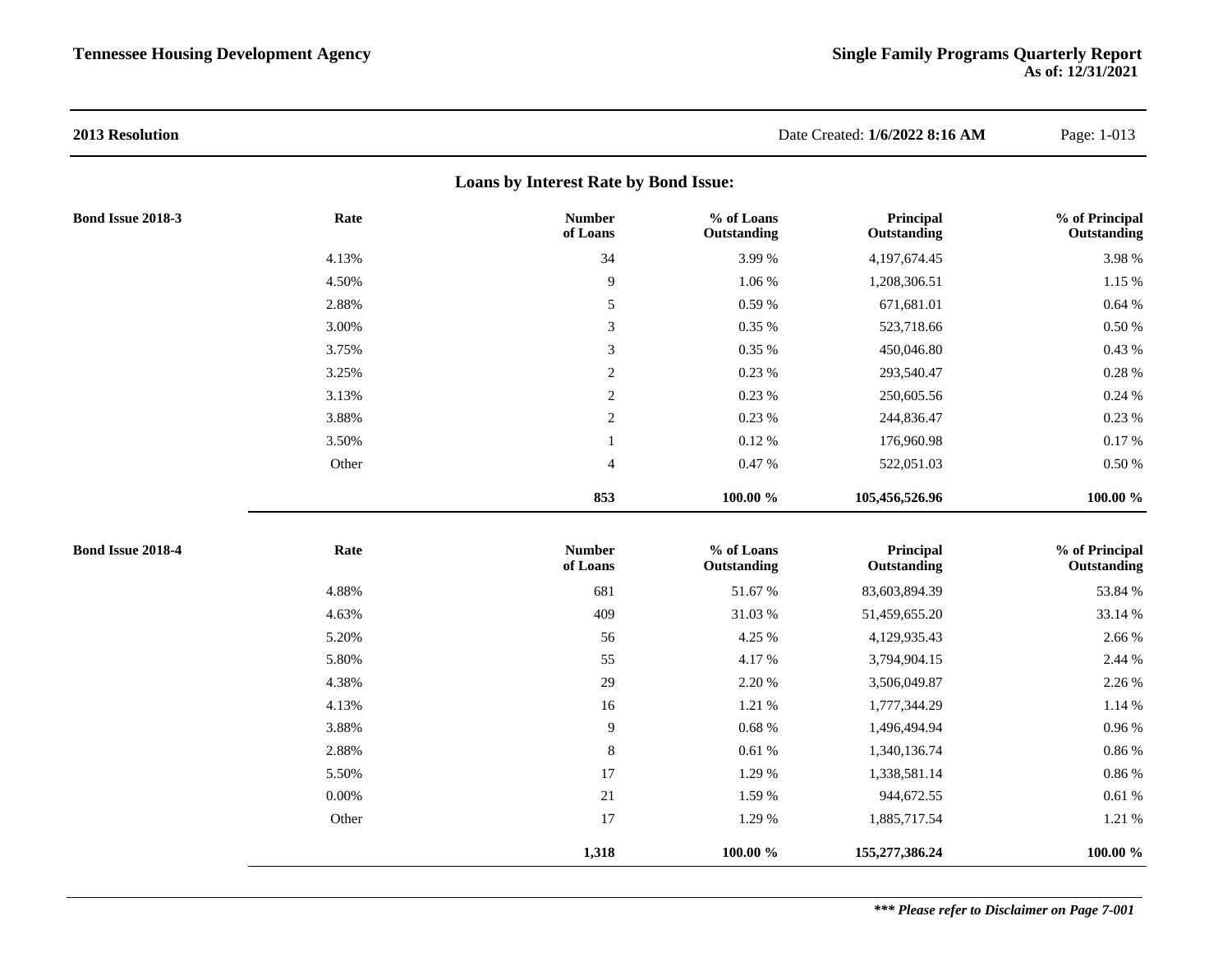# **Loans by Interest Rate by Bond Issue:**

### **Bond Issue 2018-4**

| <b>Bond Issue 2019-1</b> | Rate  | <b>Number</b><br>of Loans | % of Loans<br>Outstanding | Principal<br>Outstanding | % of Principal<br>Outstanding |
|--------------------------|-------|---------------------------|---------------------------|--------------------------|-------------------------------|
|                          | 4.88% | 648                       | 67.36 %                   | 80,239,886.54            | 66.32 %                       |
|                          | 4.50% | 247                       | 25.68 %                   | 31,836,582.23            | 26.31 %                       |
|                          | 4.38% | 24                        | 2.49 %                    | 2,880,414.12             | 2.38 %                        |
|                          | 3.50% | 16                        | 1.66 %                    | 2,386,435.42             | 1.97%                         |
|                          | 4.00% | 11                        | 1.14 %                    | 1,463,213.01             | 1.21 %                        |
|                          | 3.13% | 7                         | 0.73%                     | 968,684.25               | $0.80\ \%$                    |
|                          | 2.88% | $\overline{4}$            | 0.42%                     | 599,175.32               | $0.50~\%$                     |
|                          | 3.00% |                           | 0.10%                     | 152,260.53               | 0.13 %                        |
|                          | 3.38% |                           | $0.10\ \%$                | 149,744.06               | 0.12%                         |
|                          | 3.25% |                           | $0.10 \%$                 | 134,879.05               | 0.11%                         |
|                          | Other | 2                         | 0.21%                     | 185,547.14               | $0.15\%$                      |
|                          |       | 962                       | 100.00 %                  | 120,996,821.67           | 100.00 %                      |
|                          |       |                           |                           |                          |                               |

| <b>Bond Issue 2019-2</b> | Rate  | <b>Number</b><br>of Loans | % of Loans<br>Outstanding | Principal<br>Outstanding | % of Principal<br>Outstanding |
|--------------------------|-------|---------------------------|---------------------------|--------------------------|-------------------------------|
|                          | 4.50% | 507                       | 42.89 %                   | 64,269,071.44            | 44.76 %                       |
|                          | 3.88% | 427                       | 36.13 %                   | 58,875,278.70            | 41.01 %                       |
|                          | 3.38% | 27                        | 2.28 %                    | 4,201,951.74             | 2.93 %                        |
|                          | 5.35% | 43                        | 3.64 %                    | 3,359,034.22             | 2.34 %                        |
|                          | 4.00% | 24                        | 2.03 %                    | 3,088,775.39             | 2.15 %                        |
|                          | 3.50% | 9                         | 0.76%                     | 1,551,984.19             | 1.08 %                        |
|                          | 4.75% | 20                        | 1.69 %                    | 1,420,619.74             | 0.99%                         |
|                          | 3.00% | $\mathbf{r}$              | 0.59%                     | 1,394,489.87             | 0.97%                         |
|                          | 5.58% | 15                        | 1.27 %                    | 1,069,564.33             | 0.74%                         |
|                          | 6.75% | 44                        | 3.72 %                    | 841,865.84               | 0.59%                         |
|                          | Other | 59                        | 4.99 %                    | 3,501,463.38             | 2.44 %                        |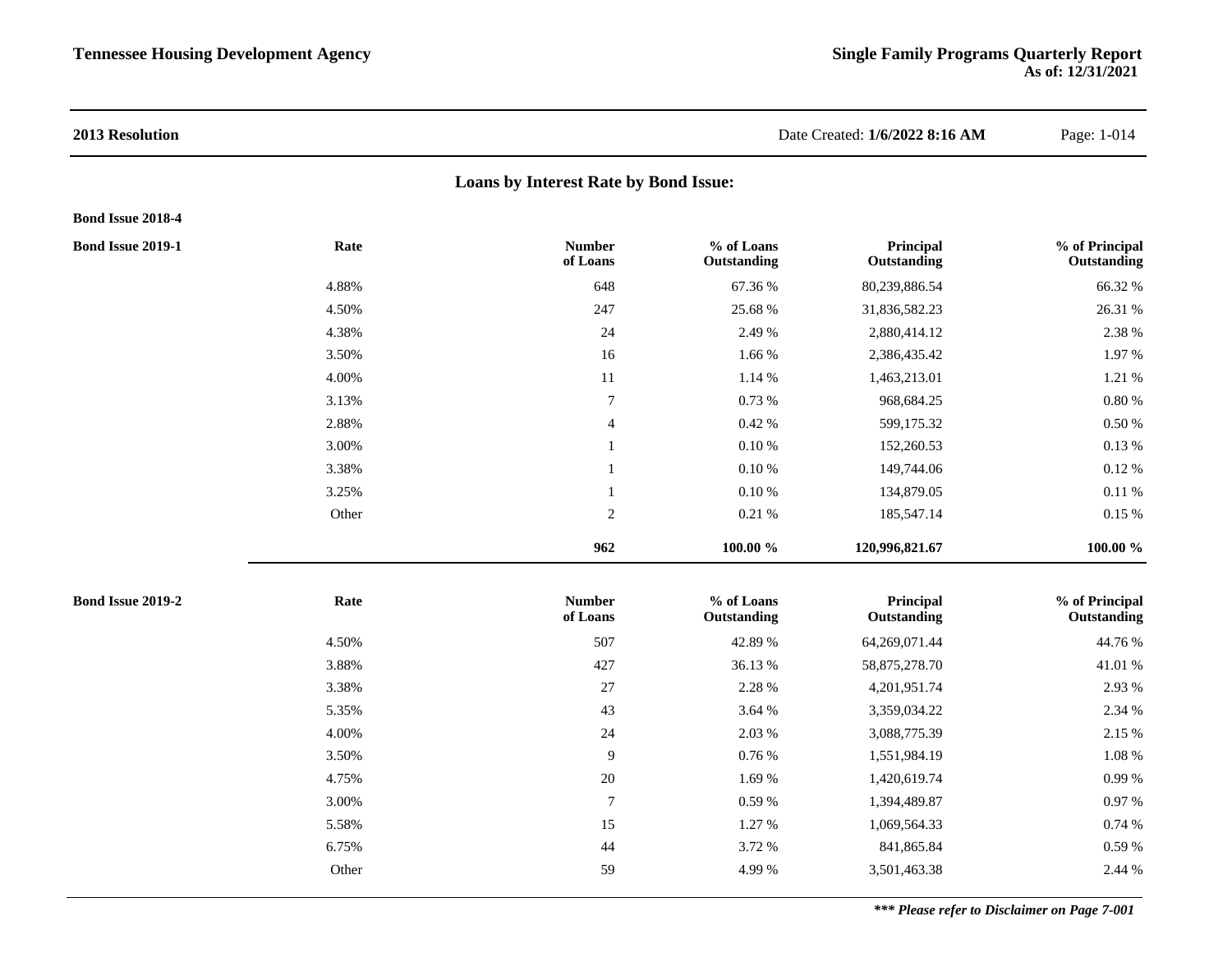| 2013 Resolution          |       |                                       |                           | Date Created: 1/6/2022 8:16 AM | Page: 1-015                   |
|--------------------------|-------|---------------------------------------|---------------------------|--------------------------------|-------------------------------|
|                          |       | Loans by Interest Rate by Bond Issue: |                           |                                |                               |
| Bond Issue 2019-2        |       | 1,182                                 | 100.00 %                  | 143,574,098.84                 | 100.00 %                      |
| Bond Issue 2019-3        | Rate  | <b>Number</b><br>of Loans             | % of Loans<br>Outstanding | Principal<br>Outstanding       | % of Principal<br>Outstanding |
|                          | 3.88% | 544                                   | 69.48%                    | 80,309,695.12                  | 69.11 %                       |
|                          | 3.50% | 192                                   | 24.52 %                   | 28,689,774.54                  | 24.69 %                       |
|                          | 3.38% | 24                                    | 3.07%                     | 3,565,964.04                   | 3.07%                         |
|                          | 4.00% | $11\,$                                | 1.40 %                    | 1,621,552.14                   | 1.40 %                        |
|                          | 3.00% | $\,8\,$                               | 1.02 %                    | 990,690.95                     | $0.85~\%$                     |
|                          | 3.13% | $\sqrt{2}$                            | 0.26%                     | 589,594.99                     | $0.51~\%$                     |
|                          | 3.75% | 1                                     | 0.13%                     | 230,421.20                     | $0.20~\%$                     |
|                          | 4.50% | $\mathbf{1}$                          | 0.13%                     | 208,317.97                     | $0.18~\%$                     |
|                          |       | 783                                   | 100.00 %                  | 116,206,010.95                 | 100.00 %                      |
| <b>Bond Issue 2019-4</b> | Rate  | <b>Number</b><br>of Loans             | % of Loans<br>Outstanding | Principal<br>Outstanding       | % of Principal<br>Outstanding |
|                          | 3.50% | 839                                   | 71.22 %                   | 131,757,938.64                 | 80.75 %                       |
|                          | 5.20% | 100                                   | 8.49%                     | 7,284,373.57                   | 4.46 %                        |
|                          | 4.55% | 83                                    | 7.05 %                    | 6,306,069.52                   | 3.86 %                        |
|                          | 3.75% | 29                                    | 2.46 %                    | 4,722,813.39                   | 2.89 %                        |
|                          | 3.00% | 23                                    | 1.95 %                    | 3,998,138.74                   | 2.45 %                        |
|                          | 4.80% | 46                                    | 3.90 %                    | 3,404,275.99                   | 2.09 %                        |
|                          | 2.75% | 6                                     | 0.51 %                    | 1,261,745.97                   | 0.77%                         |
|                          | 3.88% | $\,8\,$                               | $0.68~\%$                 | 1,158,853.84                   | 0.71%                         |
|                          | 3.95% | 17                                    | 1.44 %                    | 1,075,666.36                   | 0.66%                         |
|                          | 2.88% | $\overline{7}$                        | $0.59~\%$                 | 589,452.74                     | $0.36~\%$                     |
|                          | Other | $20\,$                                | 1.70 %                    | 1,618,469.53                   | $0.99\ \%$                    |
|                          |       | 1,178                                 | 100.00 %                  | 163, 177, 798. 29              | 100.00 %                      |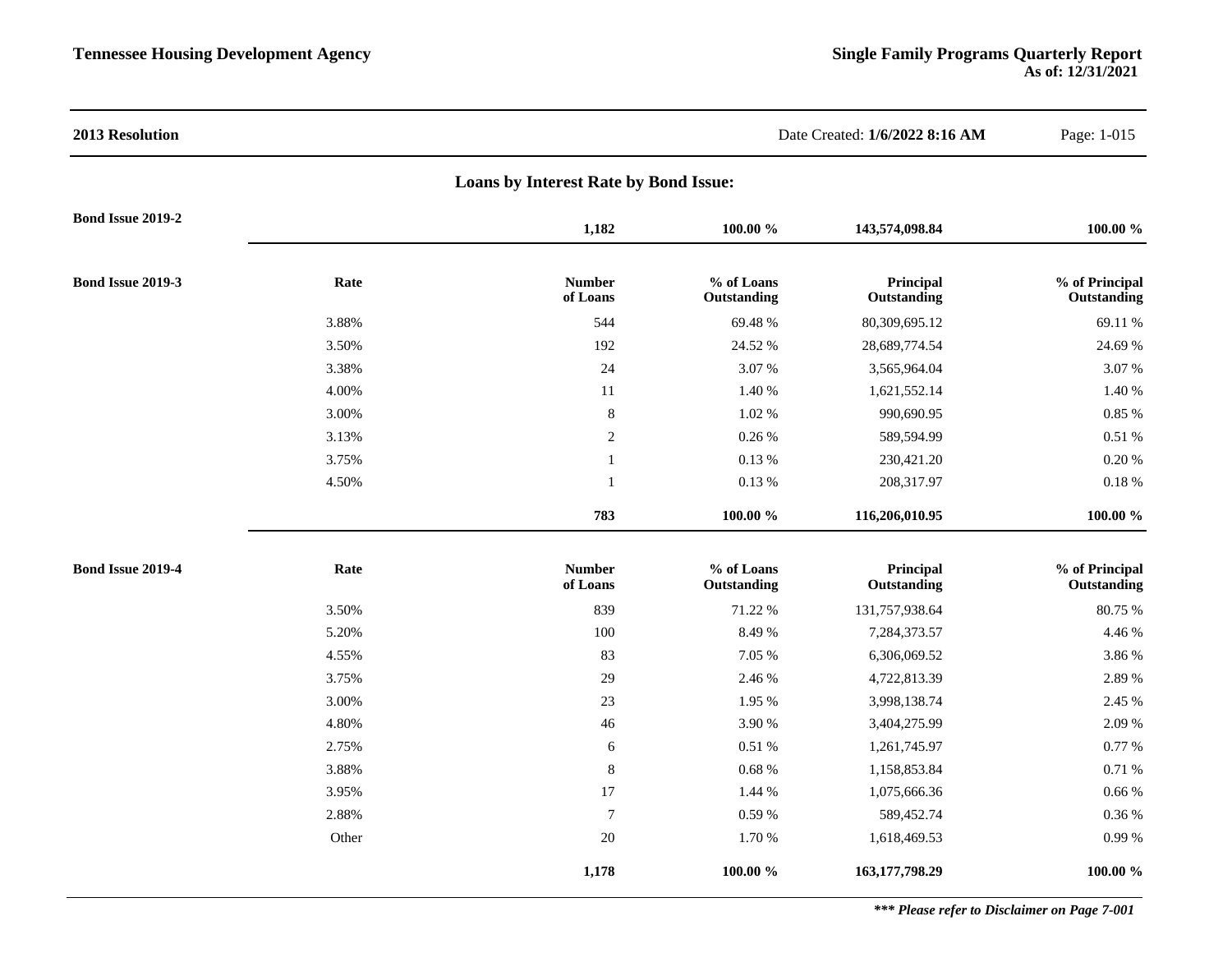| 2013 Resolution          |          |                                       |                           | Date Created: 1/6/2022 8:16 AM | Page: 1-016                   |
|--------------------------|----------|---------------------------------------|---------------------------|--------------------------------|-------------------------------|
|                          |          | Loans by Interest Rate by Bond Issue: |                           |                                |                               |
| Bond Issue 2019-4        |          |                                       |                           |                                |                               |
| <b>Bond Issue 2020-1</b> | Rate     | <b>Number</b><br>of Loans             | % of Loans<br>Outstanding | Principal<br>Outstanding       | % of Principal<br>Outstanding |
|                          | 3.75%    | 716                                   | 67.93 %                   | 114,712,490.14                 | 66.95 %                       |
|                          | 4.00%    | 185                                   | 17.55 %                   | 30,747,541.18                  | 17.95 %                       |
|                          | 3.50%    | 115                                   | 10.91 %                   | 19,807,318.13                  | 11.56 %                       |
|                          | 3.25%    | 35                                    | 3.32 %                    | 5,504,211.57                   | 3.21 %                        |
|                          | 3.00%    | $\overline{c}$                        | 0.19%                     | 327,878.14                     | 0.19%                         |
|                          | 2.88%    | $\mathbf{1}$                          | 0.09%                     | 228,653.96                     | 0.13%                         |
|                          |          | 1,054                                 | 100.00 %                  | 171,328,093.12                 | 100.00 %                      |
| Bond Issue 2020-2        | Rate     | <b>Number</b><br>of Loans             | % of Loans<br>Outstanding | Principal<br>Outstanding       | % of Principal<br>Outstanding |
|                          | 4.55%    | 370                                   | 17.17 %                   | 29,482,443.81                  | 30.03 %                       |
|                          | $0.00\%$ | 231                                   | 10.72 %                   | 6,939,396.62                   | 7.07 %                        |
|                          | 4.85%    | 86                                    | 3.99%                     | 6,812,659.97                   | 6.94 %                        |
|                          | 6.25%    | 213                                   | 9.88 %                    | 6,810,505.27                   | 6.94 %                        |
|                          | 5.35%    | 85                                    | 3.94 %                    | 6,588,943.06                   | 6.71 %                        |
|                          | 5.90%    | 144                                   | 6.68%                     | 5,327,741.86                   | 5.43 %                        |
|                          | 6.00%    | 113                                   | 5.24 %                    | 4,368,071.79                   | 4.45 %                        |
|                          | 6.88%    | 97                                    | 4.50 %                    | 2,785,243.66                   | 2.84 %                        |
|                          | 6.10%    | 105                                   | 4.87 %                    | 2,360,707.10                   | 2.40 %                        |
|                          | 3.95%    | 33                                    | 1.53 %                    | 2,294,050.69                   | 2.34 %                        |
|                          | Other    | 678                                   | 31.46 %                   | 24,397,473.94                  | 24.85 %                       |
|                          |          | 2,155                                 | 100.00 %                  | 98, 167, 237. 77               | 100.00 %                      |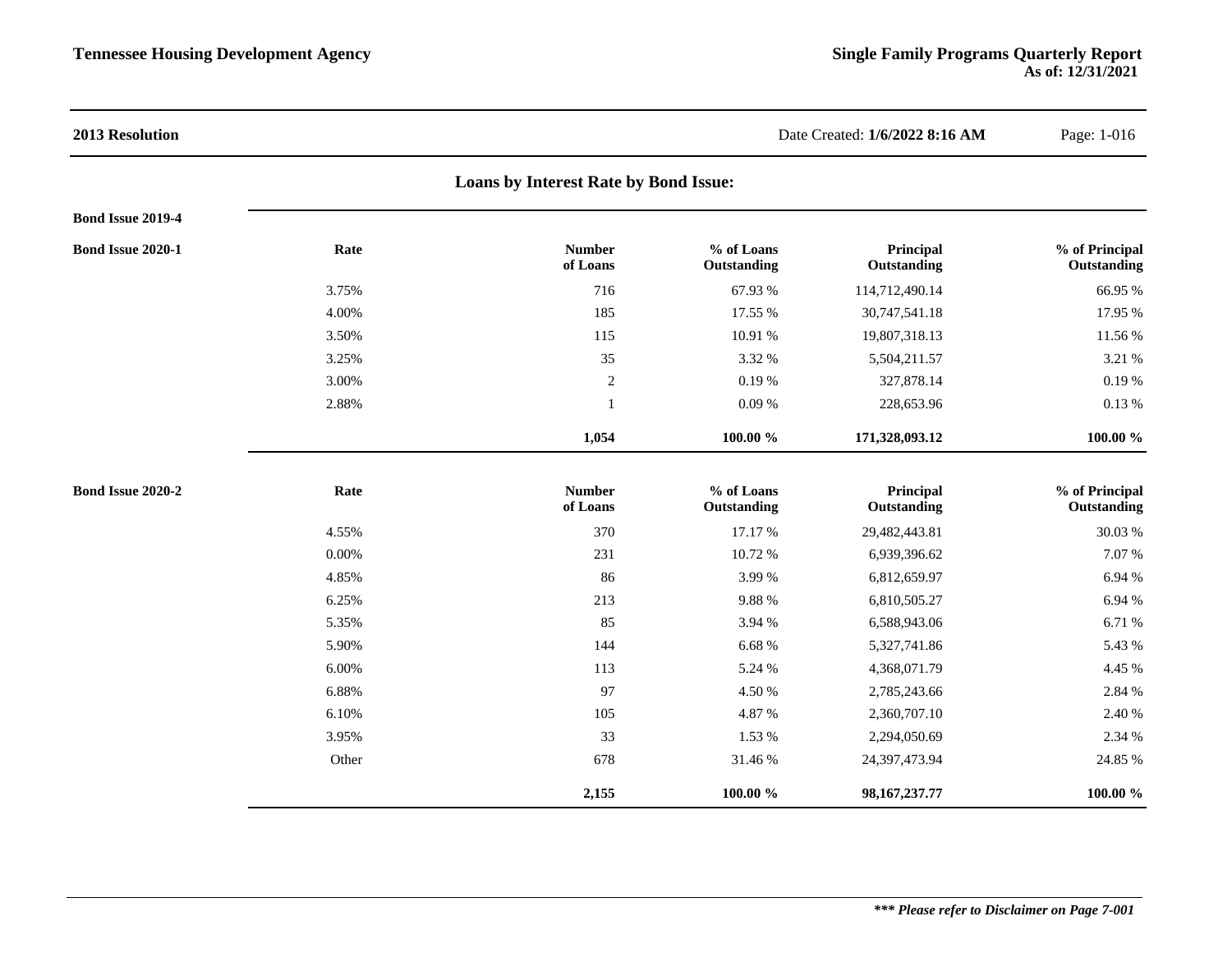| 2013 Resolution                       |       |                           |                           | Date Created: 1/6/2022 8:16 AM | Page: 1-017                   |  |  |  |  |
|---------------------------------------|-------|---------------------------|---------------------------|--------------------------------|-------------------------------|--|--|--|--|
| Loans by Interest Rate by Bond Issue: |       |                           |                           |                                |                               |  |  |  |  |
| Bond Issue 2020-3                     | Rate  | <b>Number</b><br>of Loans | % of Loans<br>Outstanding | Principal<br>Outstanding       | % of Principal<br>Outstanding |  |  |  |  |
|                                       | 4.00% | 510                       | 71.43 %                   | 87,560,714.93                  | 71.27 %                       |  |  |  |  |
|                                       | 3.50% | 151                       | 21.15 %                   | 25,160,374.00                  | 20.48 %                       |  |  |  |  |
|                                       | 3.75% | 33                        | 4.62 %                    | 6,762,951.36                   | 5.50 %                        |  |  |  |  |
|                                       | 3.00% | 19                        | 2.66 %                    | 3,193,849.19                   | 2.60 %                        |  |  |  |  |
|                                       | 2.88% | -1                        | 0.14%                     | 184,272.04                     | 0.15%                         |  |  |  |  |
|                                       |       | 714                       | $100.00~\%$               | 122,862,161.52                 | $100.00 \%$                   |  |  |  |  |
| Bond Issue 2020-4                     | Rate  | <b>Number</b><br>of Loans | % of Loans<br>Outstanding | Principal<br>Outstanding       | % of Principal<br>Outstanding |  |  |  |  |
|                                       | 2.75% | 538                       | 61.07%                    | 92,449,427.68                  | 62.26 %                       |  |  |  |  |
|                                       | 3.00% | 193                       | 21.91 %                   | 31,153,081.38                  | 20.98 %                       |  |  |  |  |
|                                       | 3.50% | 99                        | 11.24 %                   | 14,949,060.66                  | 10.07%                        |  |  |  |  |
|                                       | 4.00% | 26                        | 2.95 %                    | 5,298,405.86                   | 3.57 %                        |  |  |  |  |
|                                       | 2.25% | 15                        | 1.70 %                    | 2,783,019.33                   | 1.87 %                        |  |  |  |  |
|                                       | 2.50% | $\,8\,$                   | 0.91 %                    | 1,409,193.42                   | 0.95 %                        |  |  |  |  |
|                                       | 3.75% | $\overline{2}$            | 0.23 %                    | 458,244.56                     | 0.31%                         |  |  |  |  |
|                                       |       | 881                       | $100.00~\%$               | 148,500,432.89                 | $100.00 \%$                   |  |  |  |  |
| Bond Issue 2021-1                     | Rate  | <b>Number</b><br>of Loans | % of Loans<br>Outstanding | Principal<br>Outstanding       | % of Principal<br>Outstanding |  |  |  |  |
|                                       | 3.00% | 503                       | 58.76%                    | 90,621,092.68                  | 58.25 %                       |  |  |  |  |
|                                       | 2.75% | 313                       | 36.57 %                   | 56,862,157.23                  | 36.55 %                       |  |  |  |  |
|                                       | 2.50% | 29                        | 3.39 %                    | 5,754,352.53                   | 3.70 %                        |  |  |  |  |
|                                       | 2.25% | 11                        | 1.29 %                    | 2,346,109.50                   | 1.51 %                        |  |  |  |  |
|                                       |       | 856                       | 100.00 %                  | 155,583,711.94                 | 100.00 %                      |  |  |  |  |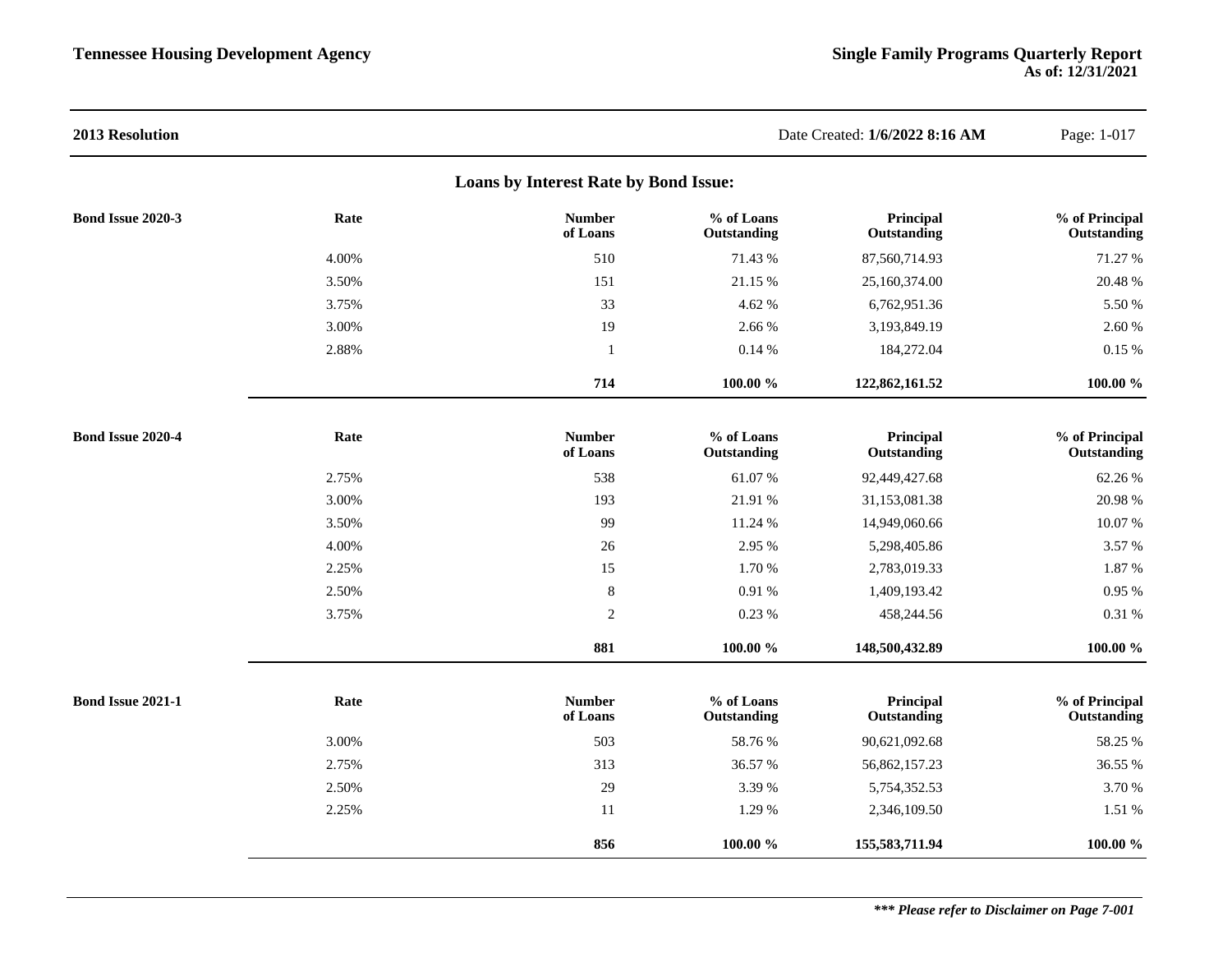| 2013 Resolution          |       |                                       |                           | Date Created: 1/6/2022 8:16 AM | Page: 1-018                   |
|--------------------------|-------|---------------------------------------|---------------------------|--------------------------------|-------------------------------|
|                          |       | Loans by Interest Rate by Bond Issue: |                           |                                |                               |
| Bond Issue 2021-1        |       |                                       |                           |                                |                               |
| Bond Issue 2021-2        | Rate  | <b>Number</b><br>of Loans             | % of Loans<br>Outstanding | Principal<br>Outstanding       | % of Principal<br>Outstanding |
|                          | 3.00% | 457                                   | 94.03 %                   | 88,655,060.33                  | 93.41 %                       |
|                          | 2.50% | 23                                    | 4.73 %                    | 4,876,341.21                   | 5.14 %                        |
|                          | 2.75% | 6                                     | 1.23 %                    | 1,381,495.38                   | 1.46 %                        |
|                          |       | 486                                   | 100.00 %                  | 94,912,896.92                  | 100.00 %                      |
| <b>Bond Issue 2021-3</b> | Rate  | <b>Number</b><br>of Loans             | % of Loans<br>Outstanding | Principal<br>Outstanding       | % of Principal<br>Outstanding |
|                          | 4.20% | 316                                   | 38.21 %                   | 27,499,112.68                  | 47.24 %                       |
|                          | 4.55% | 88                                    | 10.64 %                   | 7,200,615.83                   | 12.37 %                       |
|                          | 5.25% | 85                                    | 10.28 %                   | 3,775,719.65                   | 6.49 %                        |
|                          | 4.65% | 77                                    | 9.31 %                    | 3,714,812.19                   | 6.38 %                        |
|                          | 3.60% | 39                                    | 4.72 %                    | 2,857,396.02                   | 4.91 %                        |
|                          | 6.25% | 56                                    | 6.77 %                    | 2,655,381.06                   | 4.56 %                        |
|                          | 5.65% | 42                                    | 5.08 %                    | 2,145,477.49                   | 3.69%                         |
|                          | 2.88% | 15                                    | 1.81 %                    | 1,305,783.25                   | 2.24 %                        |
|                          | 3.75% | $\overline{7}$                        | 0.85 %                    | 872,578.31                     | 1.50 %                        |
|                          | 5.35% | 13                                    | 1.57 %                    | 591,386.72                     | 1.02 %                        |
|                          | Other | 89                                    | 10.76 %                   | 5,591,623.38                   | 9.61 %                        |
|                          |       | 827                                   | 100.00 %                  | 58,209,886.58                  | 100.00 %                      |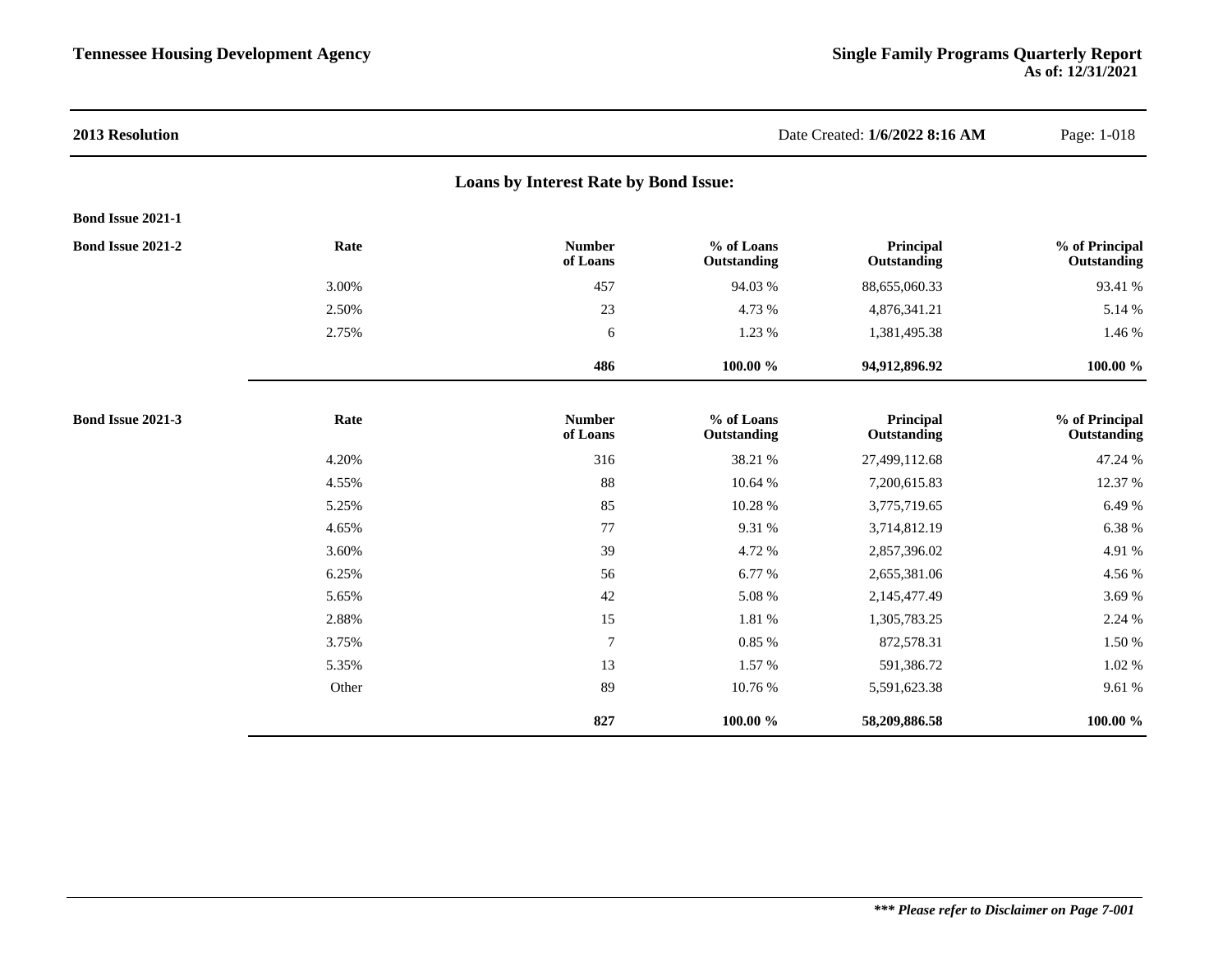| <b>2013 Resolution</b>                                                     |                           | Date Created: 1/6/2022 8:16 AM |                          | Page: 2-001                   |  |  |  |  |
|----------------------------------------------------------------------------|---------------------------|--------------------------------|--------------------------|-------------------------------|--|--|--|--|
| Loans Portfolio Characteristics as a % of Loans Outstanding: Interest Rate |                           |                                |                          |                               |  |  |  |  |
| <b>Interest Rate</b>                                                       | <b>Number</b><br>of Loans | % of Loans<br>Outstanding      | Principal<br>Outstanding | % of Principal<br>Outstanding |  |  |  |  |
| 4.63%                                                                      | 3,594                     | 14.98 %                        | 413,542,255.77           | 16.11 %                       |  |  |  |  |
| 3.50%                                                                      | 1,451                     | 6.05 %                         | 227,336,912.24           | 8.86%                         |  |  |  |  |
| 3.00%                                                                      | 1,281                     | 5.34 %                         | 225,654,639.69           | 8.79 %                        |  |  |  |  |
| 4.88%                                                                      | 1,356                     | 5.65 %                         | 166,222,091.52           | 6.48 %                        |  |  |  |  |
| 3.75%                                                                      | 1,101                     | 4.59 %                         | 163, 122, 583. 35        | 6.36 %                        |  |  |  |  |
| 3.99%                                                                      | 1,557                     | 6.49 %                         | 158,239,133.62           | 6.17 %                        |  |  |  |  |
| 2.75%                                                                      | 875                       | 3.65 %                         | 152,320,827.65           | 5.94 %                        |  |  |  |  |
| 3.88%                                                                      | 1,054                     | 4.39 %                         | 147,854,080.08           | 5.76 %                        |  |  |  |  |
| 4.00%                                                                      | 807                       | 3.36 %                         | 133,715,095.72           | 5.21 %                        |  |  |  |  |
| 4.50%                                                                      | 984                       | 4.10 %                         | 123,831,105.46           | 4.83 %                        |  |  |  |  |
| Other                                                                      | 9,926                     | 41.38%                         | 654,496,481.86           | 25.50 %                       |  |  |  |  |
|                                                                            | 23,986                    | 100.00 %                       | 2,566,335,206.96         | 100.00 %                      |  |  |  |  |

# **Loans Portfolio Characteristics as a % of Loans Outstanding: Servicer**

| <b>Servicer</b>                   | <b>Number</b><br>of Loans | % of Loans<br><b>Outstanding</b> | <b>Principal</b><br>Outstanding | % of Principal<br>Outstanding |
|-----------------------------------|---------------------------|----------------------------------|---------------------------------|-------------------------------|
| VOLUNTEER MORTGAGE LOAN SERVICING | 23.986                    | 100.00 %                         | 2,566,335,206.96                | 100.00 %                      |
|                                   | 23,986                    | 100.00 %                         | 2,566,335,206.96                | 100.00 %                      |

# *\*\*\* Please refer to Disclaimer on Page 7-001*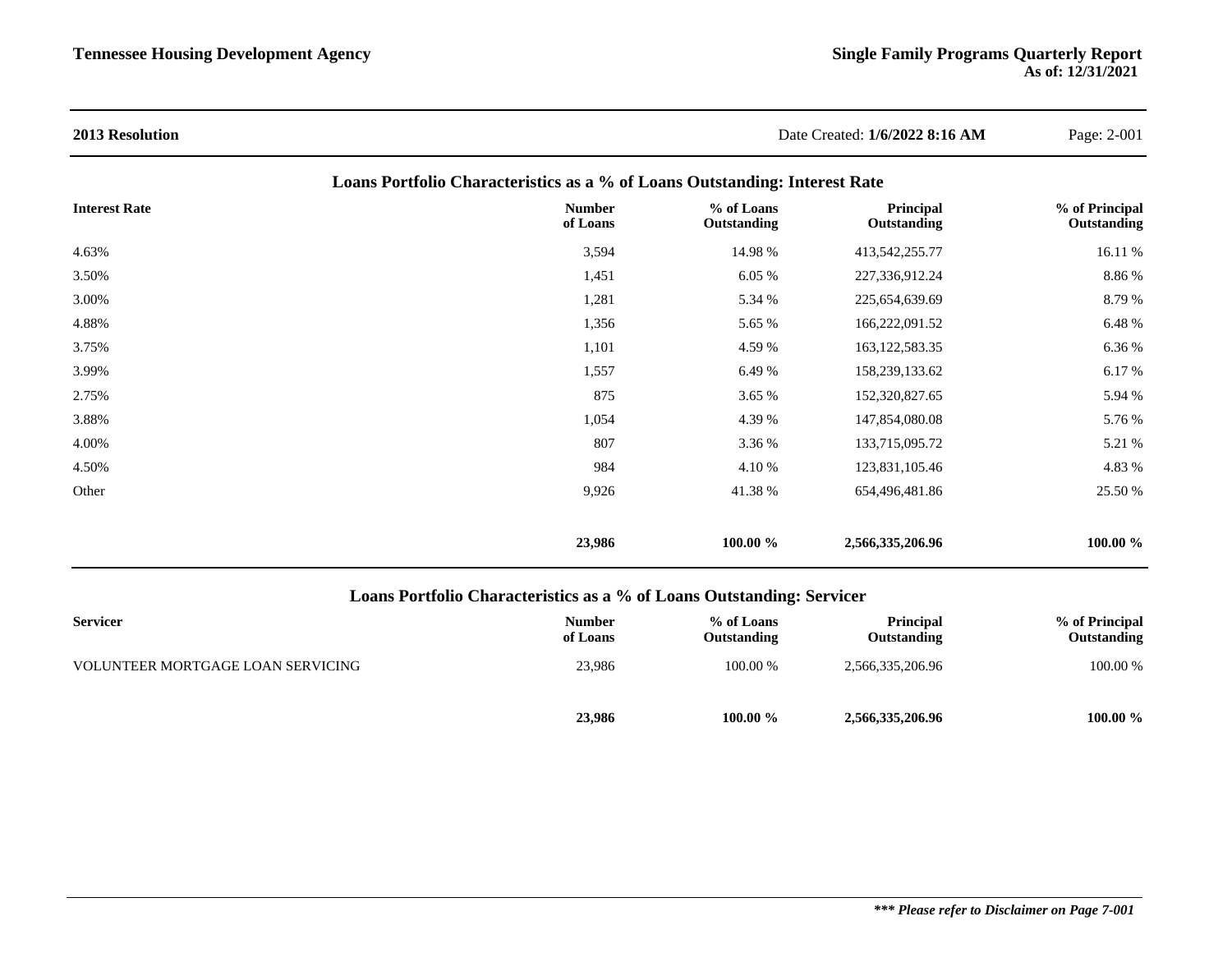| <b>2013 Resolution</b>                                                         |                           | Date Created: 1/6/2022 8:16 AM |                          |                               |  |  |  |  |
|--------------------------------------------------------------------------------|---------------------------|--------------------------------|--------------------------|-------------------------------|--|--|--|--|
| Loans Portfolio Characteristics as a % of Loans Outstanding: Amortization Type |                           |                                |                          |                               |  |  |  |  |
| <b>Amortization Type</b>                                                       | <b>Number</b><br>of Loans | % of Loans<br>Outstanding      | Principal<br>Outstanding | % of Principal<br>Outstanding |  |  |  |  |
| <b>Fixed Rate Mortgage</b>                                                     | 23,596                    | 98.37 %                        | 2,553,464,043.82         | 99.50 %                       |  |  |  |  |
| Principal Only Due                                                             | 383                       | 1.60 %                         | 12,596,531.14            | 0.49%                         |  |  |  |  |
| No Payment Due                                                                 | 6                         | 0.03%                          | 162,481.09               | 0.01%                         |  |  |  |  |
| Adjustable                                                                     |                           | $0.00\%$                       | 112,150.91               | 0.00%                         |  |  |  |  |
|                                                                                | 23,986                    | 100.00 %                       | 2,566,335,206.96         | 100.00 %                      |  |  |  |  |

**Loans Portfolio Characteristics as a % of Loans Outstanding: Type of Housing**

| <b>Type of Housing</b>   | <b>Number</b><br>of Loans | % of Loans<br>Outstanding | Principal<br>Outstanding | % of Principal<br>Outstanding |
|--------------------------|---------------------------|---------------------------|--------------------------|-------------------------------|
| Single Family            | 19,522                    | 81.39 %                   | 2,043,392,556.40         | 79.62 %                       |
| Other                    | 2,723                     | 11.35 %                   | 346,915,450.96           | 13.52 %                       |
| <b>Manufactured Home</b> | 1,214                     | 5.06 %                    | 108,078,357.32           | 4.21 %                        |
| Condominium              | 493                       | 2.06 %                    | 63,143,078.61            | 2.46 %                        |
| 2 to 4 Family            | 34                        | $0.14\%$                  | 4,805,763.67             | 0.19%                         |
|                          |                           |                           |                          |                               |
|                          | 23,986                    | 100.00 %                  | 2,566,335,206.96         | 100.00 %                      |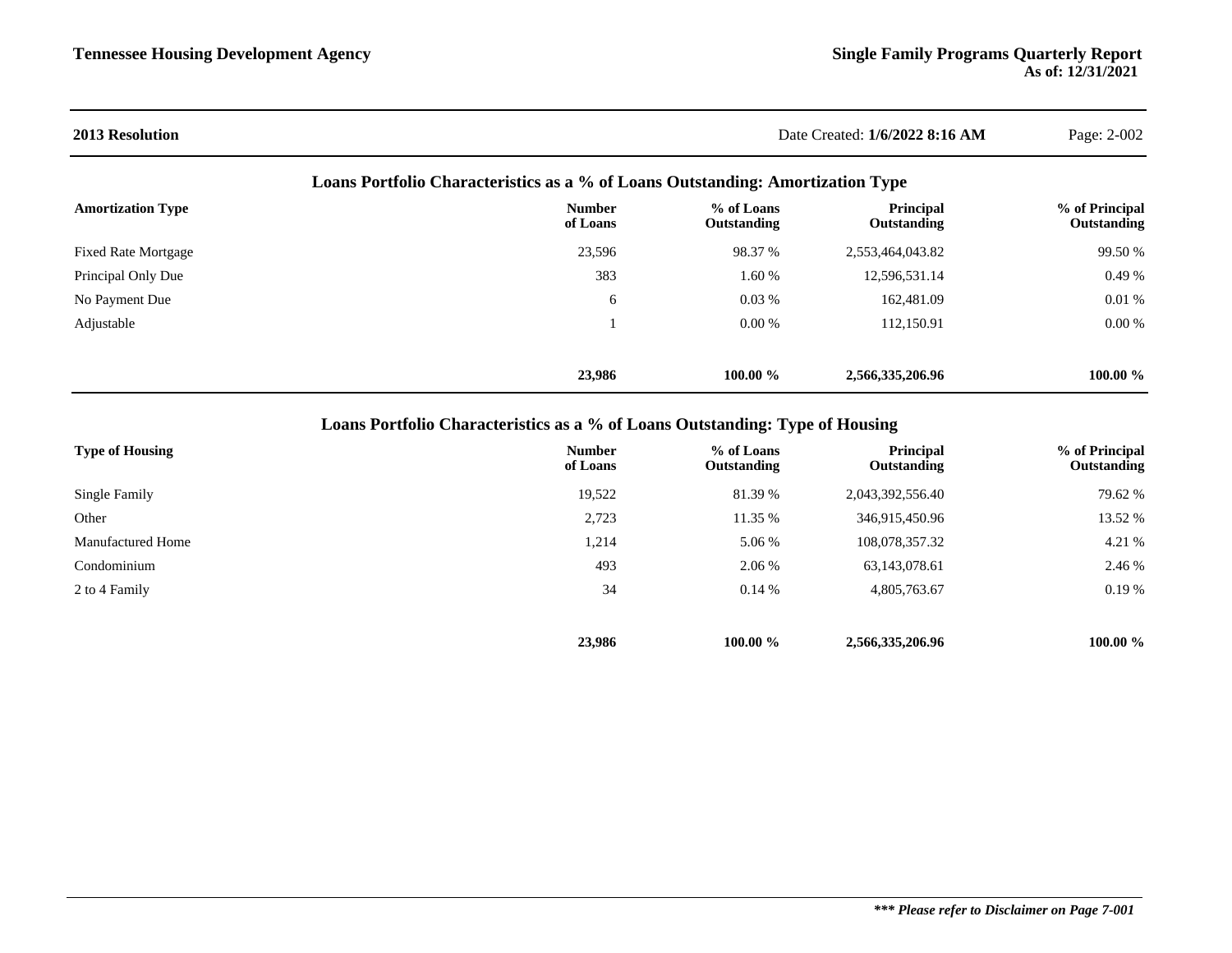| <b>2013 Resolution</b> | Date Created: 1/6/2022 8:16 AM |                                                                        |                          | Page: 2-003                   |  |
|------------------------|--------------------------------|------------------------------------------------------------------------|--------------------------|-------------------------------|--|
|                        |                                | Loans Portfolio Characteristics as a % of Loans Outstanding: Loan Type |                          |                               |  |
| Loan Type              | <b>Number</b><br>of Loans      | % of Loans<br>Outstanding                                              | Principal<br>Outstanding | % of Principal<br>Outstanding |  |
| <b>FHA</b>             | 20,630                         | 86.01 %                                                                | 2,285,819,946.43         | 89.07 %                       |  |
| <b>USDA</b>            | 1,482                          | 6.18 %                                                                 | 137,991,795.93           | 5.38 %                        |  |
| Conventional           | 1,331                          | 5.55 %                                                                 | 77,277,504.90            | 3.01 %                        |  |
| <b>VA</b>              | 543                            | 2.26 %                                                                 | 65,245,959.70            | 2.54 %                        |  |
|                        | 23,986                         | $100.00 \%$                                                            | 2,566,335,206.96         | $100.00 \%$                   |  |

**Loans Portfolio Characteristics as a % of Loans Outstanding: New / Existing Housing**

| New / Existing Housing | <b>Number</b><br>of Loans | % of Loans<br>Outstanding | <b>Principal</b><br>Outstanding | % of Principal<br>Outstanding |
|------------------------|---------------------------|---------------------------|---------------------------------|-------------------------------|
| Existing               | 21,546                    | 89.83 %                   | 2, 261, 983, 141. 35            | 88.14 %                       |
| <b>New</b>             | 2,289                     | 9.54 %                    | 274,628,126.15                  | 10.70 %                       |
| Proposed               | 142                       | $0.59\%$                  | 29, 163, 972, 12                | 1.14 %                        |
| Unknown                | 9                         | 0.04%                     | 559,967.34                      | 0.02%                         |
|                        | 23,986                    | $100.00 \%$               | 2,566,335,206.96                | $100.00 \%$                   |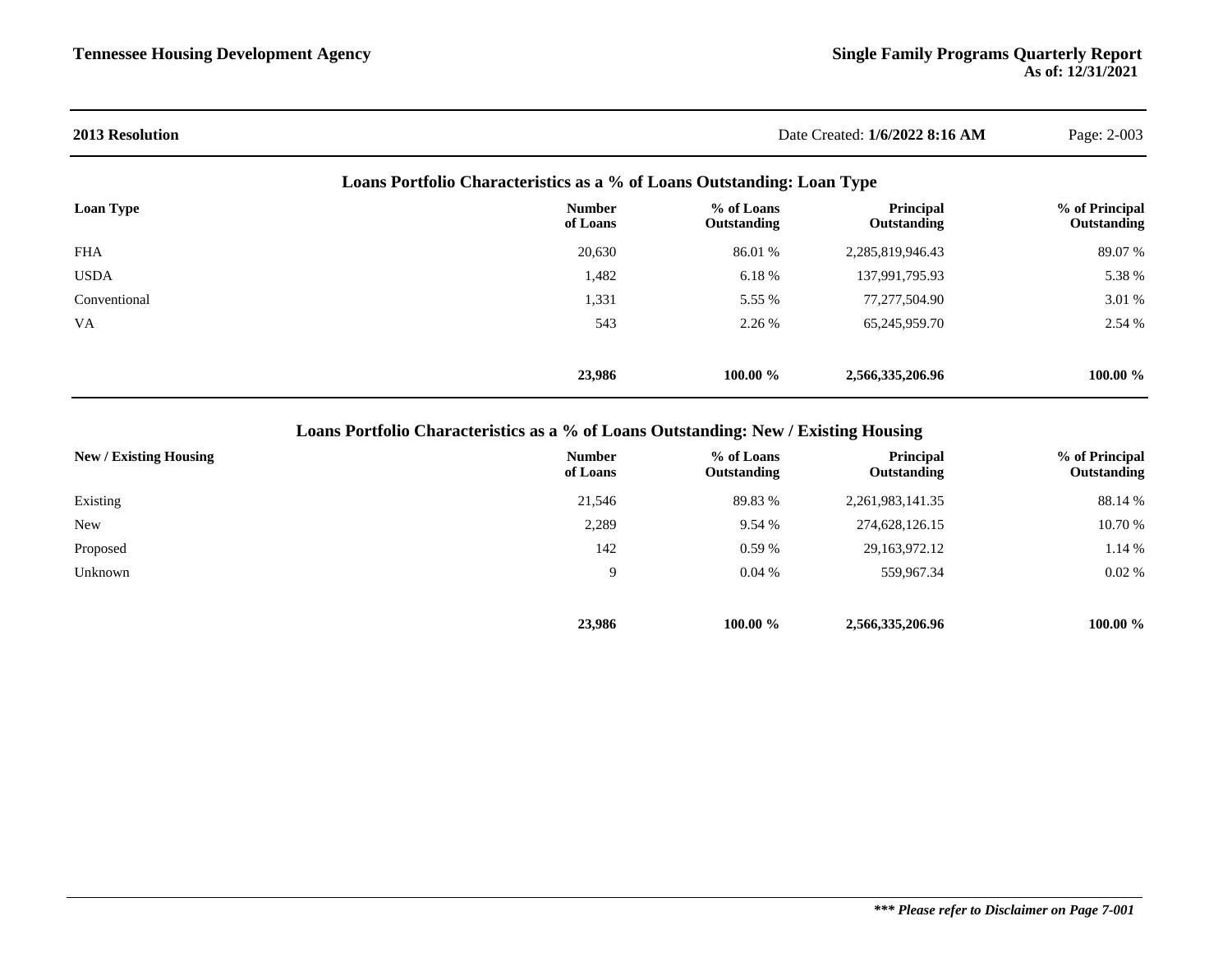| <b>2013 Resolution</b>    | Date Created: 1/6/2022 8:16 AM | Page: 3-001               |                          |                               |
|---------------------------|--------------------------------|---------------------------|--------------------------|-------------------------------|
|                           | <b>Delinquency Statistics</b>  |                           |                          |                               |
| <b>Delinquency Status</b> | <b>Number</b><br>of Loans      | % of Loans<br>Outstanding | Principal<br>Outstanding | % of Principal<br>Outstanding |
| 60 Days:                  | 391                            | 1.63 %                    | 43,454,998.83            | 1.69 %                        |
| 90 Days:                  | 2,221                          | 9.26%                     | 255,504,538.52           | 9.96 %                        |
| In Foreclosure:           | 31                             | $0.13\%$                  | 3, 207, 532. 56          | $0.12\%$                      |

# **REO Statistics**

| Total Number of REO Loans:                    | 11           |
|-----------------------------------------------|--------------|
| Total Outstanding Balance At Time of Default: | 1.058.965.51 |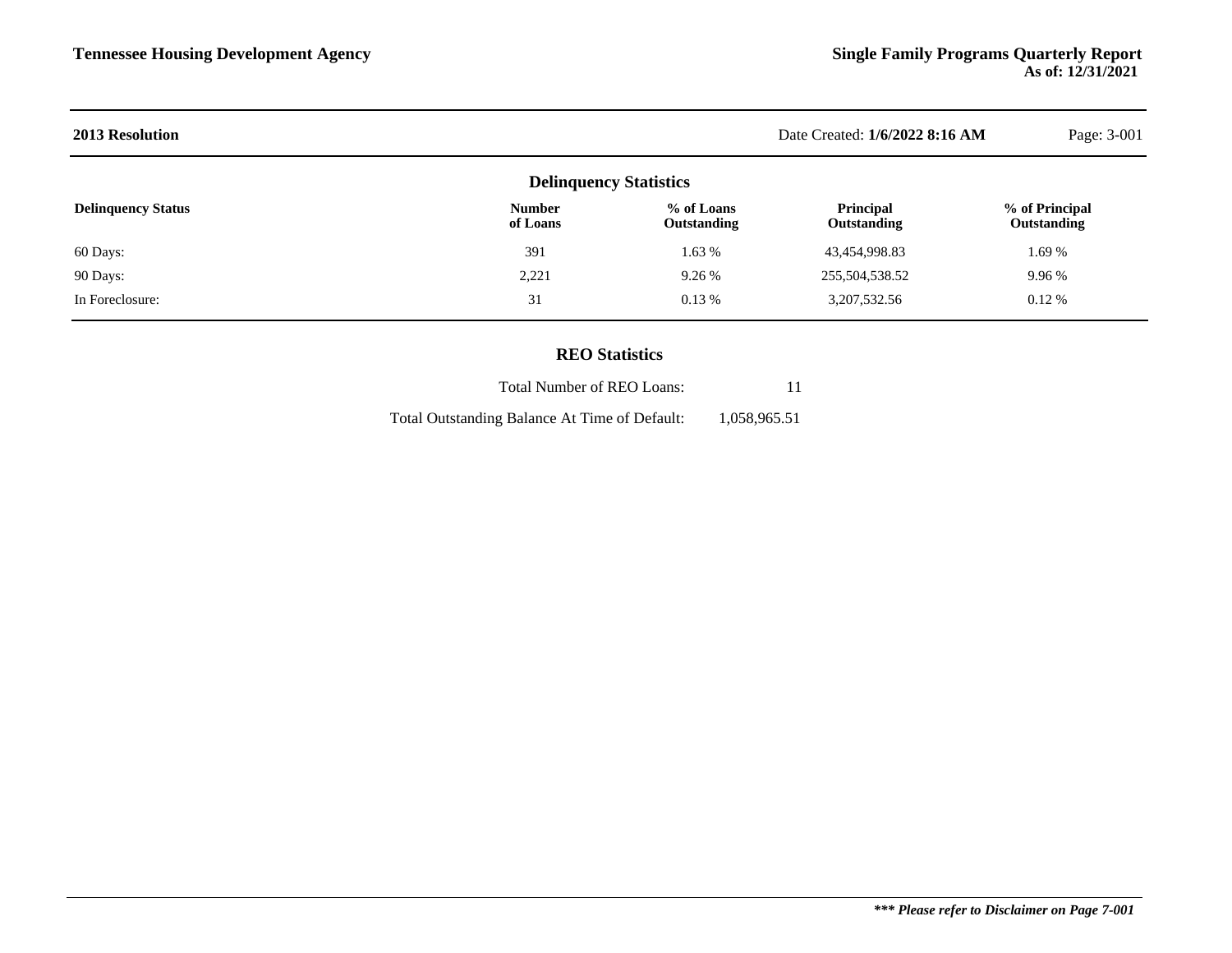| 2013 Resolution           |                                            |                     |                           |                           | Date Created: 1/6/2022 8:16 AM | Page: 3-002                   |  |  |  |  |  |
|---------------------------|--------------------------------------------|---------------------|---------------------------|---------------------------|--------------------------------|-------------------------------|--|--|--|--|--|
|                           | <b>Delinquency Statistics by Loan Type</b> |                     |                           |                           |                                |                               |  |  |  |  |  |
| <b>Delinquency Status</b> | Loan Type                                  |                     | <b>Number</b><br>of Loans | % of Loans<br>Outstanding | Principal<br>Outstanding       | % of Principal<br>Outstanding |  |  |  |  |  |
| 60-89 Days Past Due       |                                            |                     |                           |                           |                                |                               |  |  |  |  |  |
|                           | <b>FHA</b>                                 |                     | 354                       | 1.48 %                    | 40,272,997.02                  | 1.57 %                        |  |  |  |  |  |
|                           | <b>USDA</b>                                |                     | 20                        | 0.08%                     | 2,008,711.30                   | 0.08%                         |  |  |  |  |  |
|                           | Conventional                               |                     | 12                        | $0.05~\%$                 | 608,036.84                     | 0.02%                         |  |  |  |  |  |
|                           | VA                                         |                     | $\mathfrak{S}$            | 0.02%                     | 565,253.67                     | 0.02%                         |  |  |  |  |  |
|                           |                                            | <b>Grand Total:</b> | 391                       | 1.63%                     | 43,454,998.83                  | 1.69 $%$                      |  |  |  |  |  |
| 90 Days or More Past Due  |                                            |                     |                           |                           |                                |                               |  |  |  |  |  |
|                           | <b>FHA</b>                                 |                     | 2,017                     | 8.41 %                    | 238,009,820.67                 | 9.27 %                        |  |  |  |  |  |
|                           | <b>USDA</b>                                |                     | 103                       | 0.43 %                    | 9,130,288.63                   | 0.36 %                        |  |  |  |  |  |
|                           | Conventional                               |                     | 76                        | 0.32 %                    | 5,355,428.77                   | 0.21%                         |  |  |  |  |  |
|                           | VA                                         |                     | 25                        | 0.10%                     | 3,009,000.45                   | 0.12%                         |  |  |  |  |  |
|                           |                                            | <b>Grand Total:</b> | 2,221                     | 9.26%                     | 255,504,538.52                 | 9.96 %                        |  |  |  |  |  |
| In Foreclosure            |                                            |                     |                           |                           |                                |                               |  |  |  |  |  |
|                           | <b>FHA</b>                                 |                     | 25                        | 0.10%                     | 2,569,356.04                   | 0.10%                         |  |  |  |  |  |
|                           | <b>USDA</b>                                |                     | $\sqrt{3}$                | 0.01%                     | 311,236.04                     | 0.01%                         |  |  |  |  |  |
|                           | VA                                         |                     | $\overline{2}$            | 0.01%                     | 276,145.21                     | 0.01%                         |  |  |  |  |  |
|                           | Conventional                               |                     | 1                         | $0.00\ \%$                | 50,795.27                      | $0.00\ \%$                    |  |  |  |  |  |
|                           |                                            | <b>Grand Total:</b> | 31                        | $0.12 \%$                 | 3,207,532.56                   | $0.12 \%$                     |  |  |  |  |  |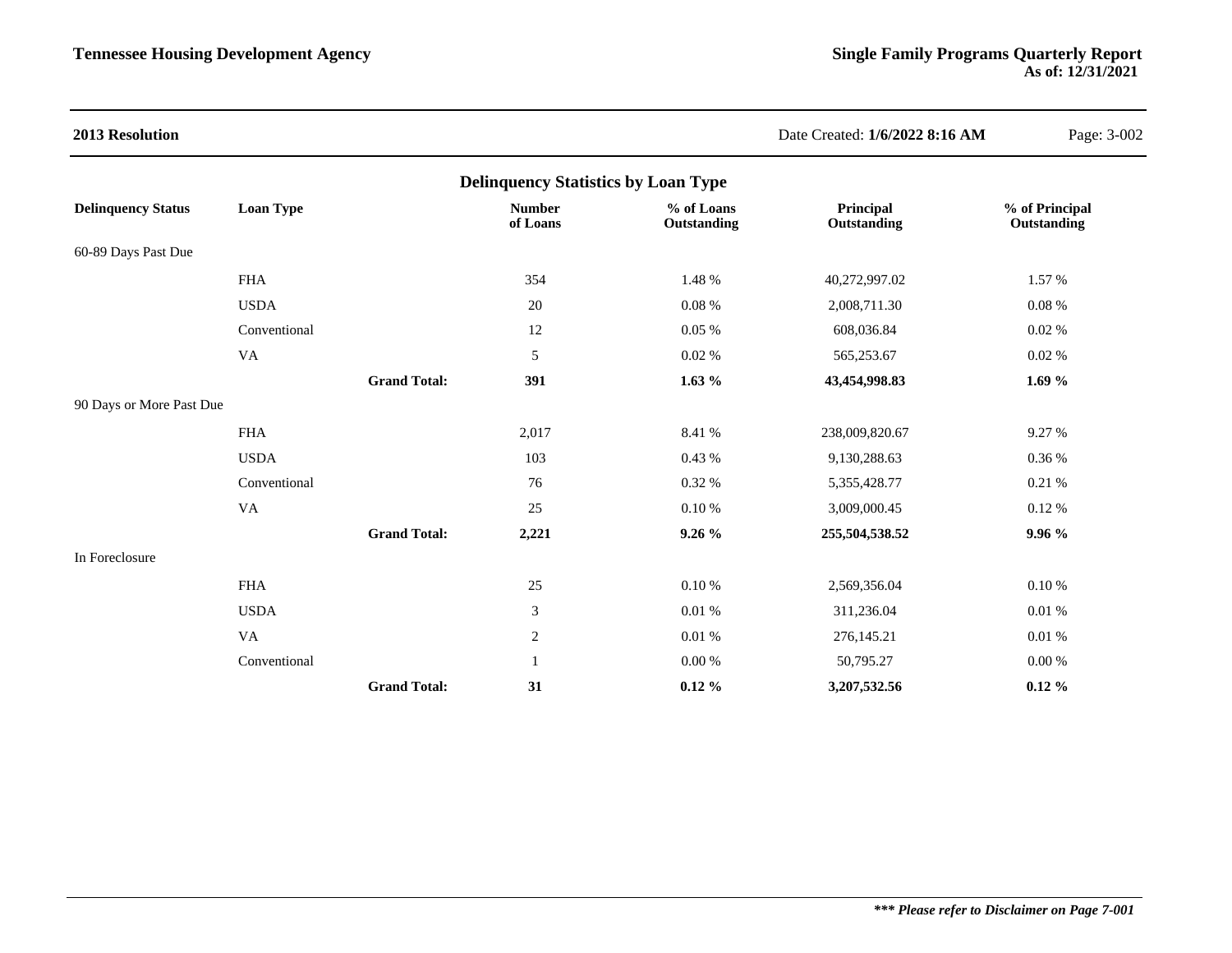|                         |                           | <b>Delinquency/Foreclosure Statistics by Bond Issue</b> |                           |                          |                           |                          |  |
|-------------------------|---------------------------|---------------------------------------------------------|---------------------------|--------------------------|---------------------------|--------------------------|--|
|                         | 60-89 Days Past Due       |                                                         | 90 or More Days Past Due  |                          | <b>In Foreclosure</b>     |                          |  |
| <b>Bond Issue</b>       | <b>Number</b><br>of Loans | Principal<br>Outstanding                                | <b>Number</b><br>of Loans | Principal<br>Outstanding | <b>Number</b><br>of Loans | Principal<br>Outstanding |  |
| 2013 Old 1974 Res Loans | 11                        | 369,184.26                                              | 75                        | 1,598,506.36             | $\boldsymbol{0}$          | 0.00                     |  |
| Bond Issue 2013-1       | 22                        | 1,395,538.96                                            | 77                        | 5,778,784.18             | 2                         | 176,399.06               |  |
| Bond Issue 2013-2       | $\,8\,$                   | 610,991.39                                              | 42                        | 3,352,033.04             | $\boldsymbol{0}$          | 0.00                     |  |
| Bond Issue 2014-1       | $18\,$                    | 1,702,374.81                                            | 54                        | 4,778,353.97             |                           | 75,199.82                |  |
| Bond Issue 2014-2       | 13                        | 1,271,903.97                                            | 53                        | 5,506,037.27             | $\boldsymbol{0}$          | 0.00                     |  |
| Bond Issue 2015-1       | 15                        | 1,787,187.19                                            | 78                        | 7,925,414.91             | $\mathbf{0}$              | 0.00                     |  |
| Bond Issue 2015-2       | 17                        | 1,566,462.81                                            | 88                        | 8,570,334.51             | 3                         | 231,586.39               |  |
| Bond Issue 2016-1       | 10                        | 964,164.72                                              | 47                        | 4,896,219.80             | $\mathbf{1}$              | 44,141.01                |  |
| Bond Issue 2016-2       | 13                        | 1,331,074.41                                            | 57                        | 6,339,462.82             | $\overline{c}$            | 190,031.88               |  |
| Bond Issue 2016-3       | $\,8\,$                   | 485,262.98                                              | 27                        | 2,197,028.19             | 2                         | 144,869.43               |  |
| Bond Issue 2017-1       | 14                        | 1,403,991.00                                            | 81                        | 8,725,239.51             | $\boldsymbol{0}$          | 0.00                     |  |
| Bond Issue 2017-2       | 12                        | 1,518,970.24                                            | 113                       | 12,677,077.38            | 1                         | 153,252.95               |  |
| Bond Issue 2017-3       | $\overline{7}$            | 842,892.07                                              | 59                        | 7,149,947.16             | $\mathbf{1}$              | 79,508.03                |  |
| Bond Issue 2017-4       | 9                         | 895,707.12                                              | 63                        | 6,751,331.64             | 3                         | 359,490.95               |  |
| Bond Issue 2018-1       | 14                        | 1,596,650.29                                            | 76                        | 9,229,660.52             | $\boldsymbol{0}$          | 0.00                     |  |
| Bond Issue 2018-2       | 11                        | 1,352,722.18                                            | 103                       | 13,080,502.19            | $\overline{4}$            | 677,824.29               |  |
| Bond Issue 2018-3       | 16                        | 2,344,714.00                                            | 102                       | 13,972,584.04            | 1                         | 51,754.78                |  |
| Bond Issue 2018-4       | 17                        | 1,946,642.91                                            | 179                       | 24,005,957.45            | $\overline{c}$            | 217,888.25               |  |
| Bond Issue 2019-1       | 21                        | 2,470,616.21                                            | 123                       | 16,889,101.01            | $\overline{c}$            | 268,323.22               |  |
| Bond Issue 2019-2       | 15                        | 1,784,734.23                                            | 122                       | 16,877,814.42            | 1                         | 88,661.47                |  |
| Bond Issue 2019-3       | 13                        | 2,138,866.13                                            | 81                        | 12,769,981.61            | 1                         | 124,729.40               |  |
| Bond Issue 2019-4       | 21                        | 3,456,670.81                                            | 118                       | 17,415,482.61            | 2                         | 163,888.97               |  |
| Bond Issue 2020-1       | 14                        | 2,399,981.90                                            | 69                        | 11,240,186.39            | $\boldsymbol{0}$          | 0.00                     |  |
| Bond Issue 2020-2       | 30                        | 1,469,457.49                                            | 164                       | 9,271,593.16             | $\overline{2}$            | 159,982.66               |  |
| Bond Issue 2020-3       | $\tau$                    | 1,083,545.81                                            | 54                        | 9,899,085.31             | $\mathbf{0}$              | 0.00                     |  |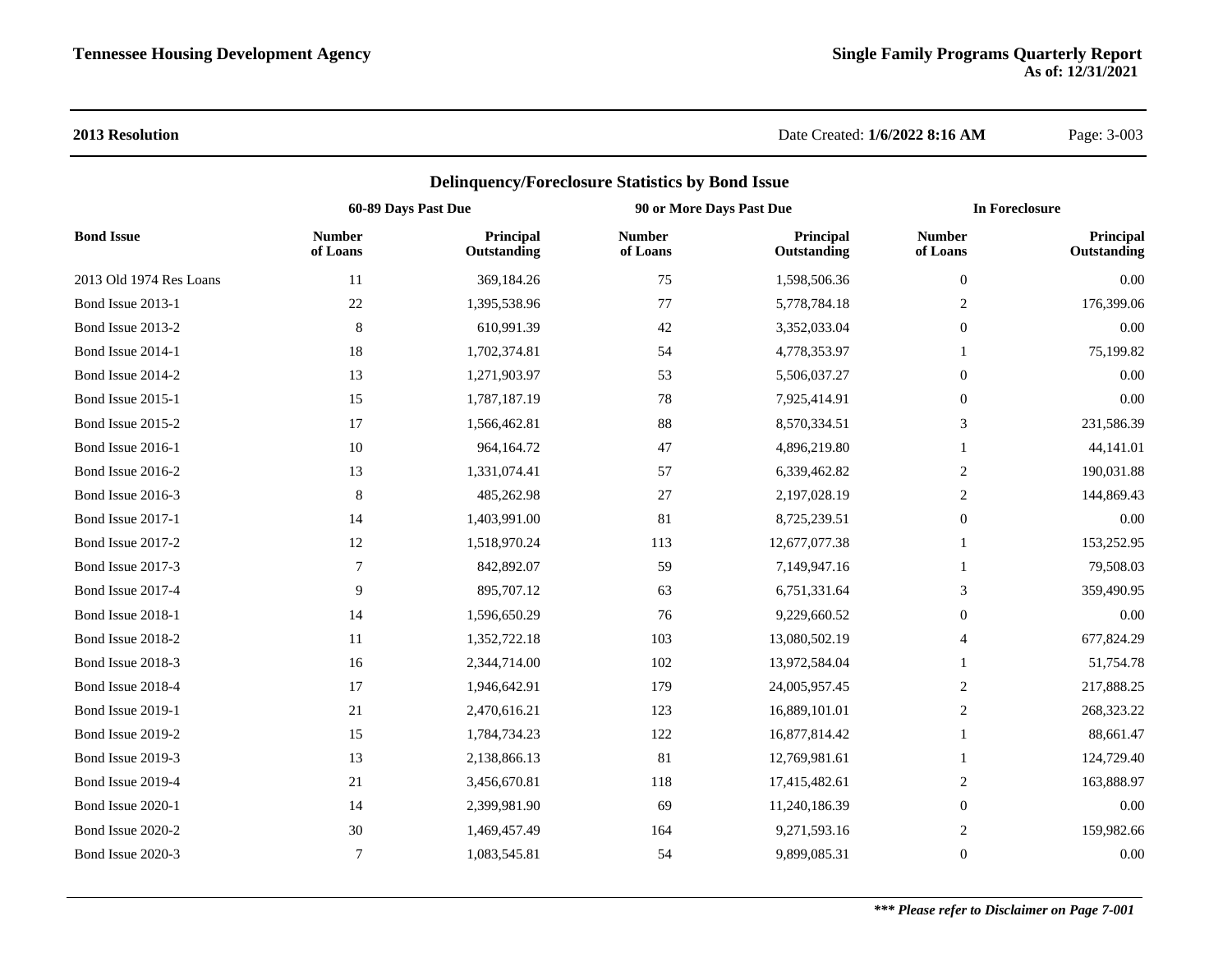| <b>Delinquency/Foreclosure Statistics by Bond Issue</b><br>90 or More Days Past Due<br>60-89 Days Past Due<br><b>Bond Issue</b><br><b>Principal</b><br><b>Principal</b><br><b>Number</b><br><b>Number</b><br>of Loans<br>of Loans<br>Outstanding<br>Outstanding<br>Bond Issue 2020-4<br>12<br>2,424,674.60<br>35<br>6,254,590.16<br>8<br>Bond Issue 2021-1<br>1,671,192.16<br>13<br>2,645,183.15<br>Bond Issue 2021-2<br>208,867.00<br>$\mathbf{0}$<br>0.00<br>Bond Issue 2021-3<br>959.957.18<br>68<br>5.707.045.76<br>14<br>391<br>43.454.998.83<br>2.221<br>255,504,538.52 |  | In Foreclosure |                           |                                 |
|-------------------------------------------------------------------------------------------------------------------------------------------------------------------------------------------------------------------------------------------------------------------------------------------------------------------------------------------------------------------------------------------------------------------------------------------------------------------------------------------------------------------------------------------------------------------------------|--|----------------|---------------------------|---------------------------------|
|                                                                                                                                                                                                                                                                                                                                                                                                                                                                                                                                                                               |  |                | <b>Number</b><br>of Loans | <b>Principal</b><br>Outstanding |
|                                                                                                                                                                                                                                                                                                                                                                                                                                                                                                                                                                               |  |                | $\theta$                  | 0.00                            |
|                                                                                                                                                                                                                                                                                                                                                                                                                                                                                                                                                                               |  |                | $\boldsymbol{0}$          | 0.00                            |
|                                                                                                                                                                                                                                                                                                                                                                                                                                                                                                                                                                               |  |                | $\boldsymbol{0}$          | 0.00                            |
|                                                                                                                                                                                                                                                                                                                                                                                                                                                                                                                                                                               |  |                | $\theta$                  | 0.00                            |
|                                                                                                                                                                                                                                                                                                                                                                                                                                                                                                                                                                               |  |                | 31                        | 3.207.532.56                    |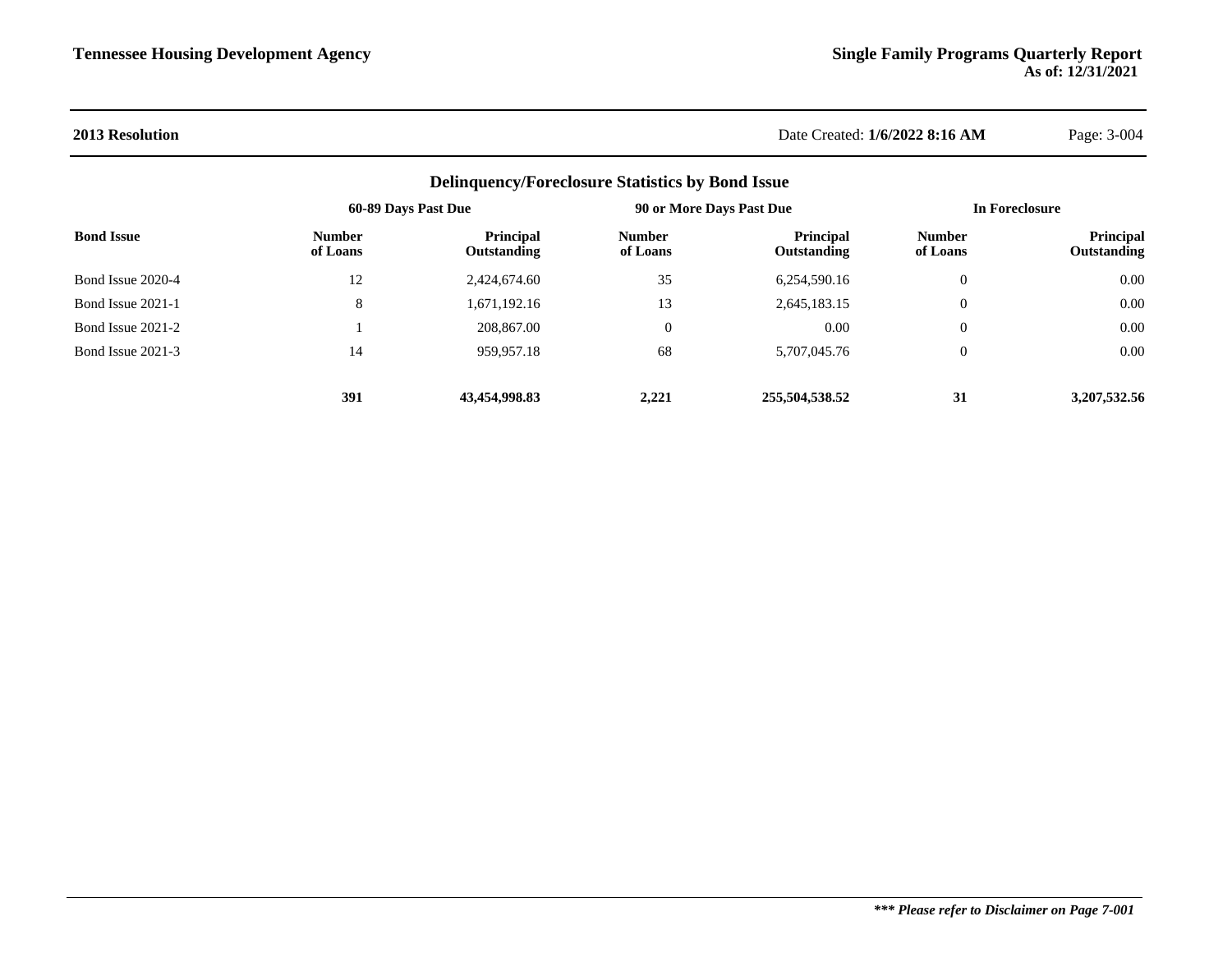| 2013 Resolution                     |                  |                                                                         | Date Created: 1/6/2022 8:16 AM | Page: 3-005 |  |  |  |  |  |  |
|-------------------------------------|------------------|-------------------------------------------------------------------------|--------------------------------|-------------|--|--|--|--|--|--|
| <b>REO Statistics by Bond Issue</b> |                  |                                                                         |                                |             |  |  |  |  |  |  |
| <b>Bond Issue</b>                   | Loans            | <b>Number of</b> Total Outstanding Balance<br><b>At Time of Default</b> |                                |             |  |  |  |  |  |  |
| 2013 Old 1974 Res Loans             | $\boldsymbol{0}$ | 0.00                                                                    |                                |             |  |  |  |  |  |  |
| Bond Issue 2013-1                   | $\boldsymbol{0}$ | $0.00\,$                                                                |                                |             |  |  |  |  |  |  |
| Bond Issue 2013-2                   | $\boldsymbol{0}$ | 0.00                                                                    |                                |             |  |  |  |  |  |  |
| Bond Issue 2014-1                   | $\mathbf{1}$     | 66,284.99                                                               |                                |             |  |  |  |  |  |  |
| Bond Issue 2014-2                   | $\mathbf{0}$     | 0.00                                                                    |                                |             |  |  |  |  |  |  |
| Bond Issue 2015-1                   | $\boldsymbol{0}$ | 0.00                                                                    |                                |             |  |  |  |  |  |  |
| Bond Issue 2015-2                   | 1                | 59,209.52                                                               |                                |             |  |  |  |  |  |  |
| Bond Issue 2016-1                   | $\mathbf{0}$     | 0.00                                                                    |                                |             |  |  |  |  |  |  |
| Bond Issue 2016-2                   | $\boldsymbol{0}$ | 0.00                                                                    |                                |             |  |  |  |  |  |  |
| Bond Issue 2016-3                   | $\boldsymbol{0}$ | 0.00                                                                    |                                |             |  |  |  |  |  |  |
| Bond Issue 2017-1                   | $\boldsymbol{0}$ | 0.00                                                                    |                                |             |  |  |  |  |  |  |
| Bond Issue 2017-2                   | 1                | 86,855.54                                                               |                                |             |  |  |  |  |  |  |
| Bond Issue 2017-3                   | $\overline{2}$   | 180,917.54                                                              |                                |             |  |  |  |  |  |  |
| Bond Issue 2017-4                   | $\boldsymbol{0}$ | 0.00                                                                    |                                |             |  |  |  |  |  |  |
| Bond Issue 2018-1                   | -1               | 96,673.29                                                               |                                |             |  |  |  |  |  |  |
| Bond Issue 2018-2                   | $\mathbf{1}$     | 157,404.67                                                              |                                |             |  |  |  |  |  |  |
| Bond Issue 2018-3                   | $\mathbf{1}$     | 84,815.87                                                               |                                |             |  |  |  |  |  |  |
| Bond Issue 2018-4                   | $\mathbf{1}$     | 148,009.34                                                              |                                |             |  |  |  |  |  |  |
| Bond Issue 2019-1                   | $\boldsymbol{0}$ | 0.00                                                                    |                                |             |  |  |  |  |  |  |
| Bond Issue 2019-2                   | $\boldsymbol{0}$ | 0.00                                                                    |                                |             |  |  |  |  |  |  |
| Bond Issue 2019-3                   | $\boldsymbol{0}$ | 0.00                                                                    |                                |             |  |  |  |  |  |  |
| Bond Issue 2019-4                   | $\mathbf{1}$     | 122,378.76                                                              |                                |             |  |  |  |  |  |  |
| Bond Issue 2020-1                   | $\mathbf{0}$     | 0.00                                                                    |                                |             |  |  |  |  |  |  |
| Bond Issue 2020-2                   | -1               | 56,415.99                                                               |                                |             |  |  |  |  |  |  |
| Bond Issue 2020-3                   | $\boldsymbol{0}$ | 0.00                                                                    |                                |             |  |  |  |  |  |  |
| Bond Issue 2020-4                   | $\mathbf{0}$     | 0.00                                                                    |                                |             |  |  |  |  |  |  |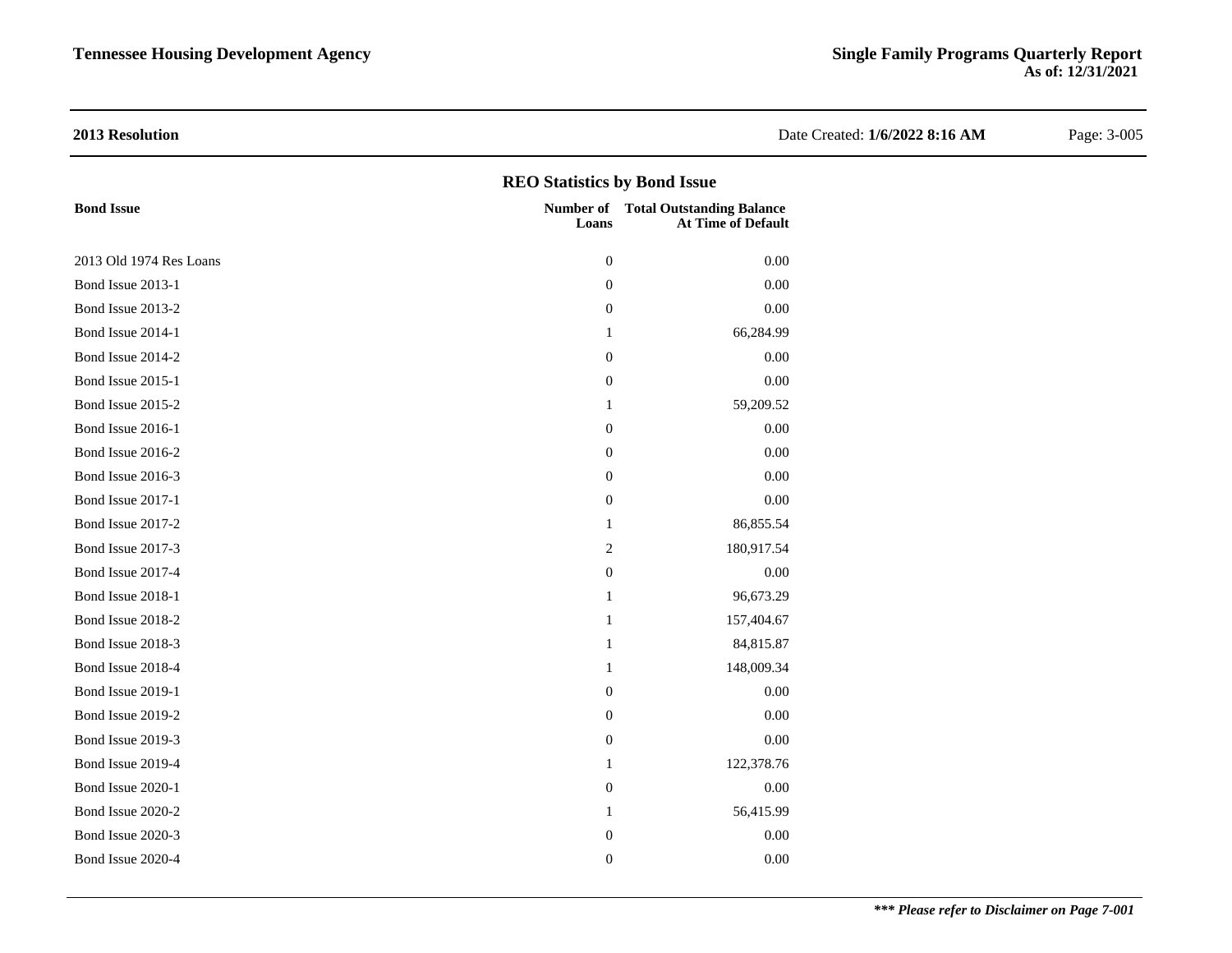| <b>2013 Resolution</b>           |                                     |                                                               | Date Created: 1/6/2022 8:16 AM | Page: 3-006 |
|----------------------------------|-------------------------------------|---------------------------------------------------------------|--------------------------------|-------------|
|                                  | <b>REO Statistics by Bond Issue</b> |                                                               |                                |             |
| <b>Bond Issue</b>                | Number of<br>Loans                  | <b>Total Outstanding Balance</b><br><b>At Time of Default</b> |                                |             |
| Bond Issue 2021-1                | $\mathbf{0}$                        | 0.00                                                          |                                |             |
| Bond Issue 2021-2                | $\overline{0}$                      | $0.00\,$                                                      |                                |             |
| Bond Issue 2021-3                | $\overline{0}$                      | $0.00\,$                                                      |                                |             |
| <b>Total for the Resolution:</b> | 11                                  | 1,058,965.51                                                  |                                |             |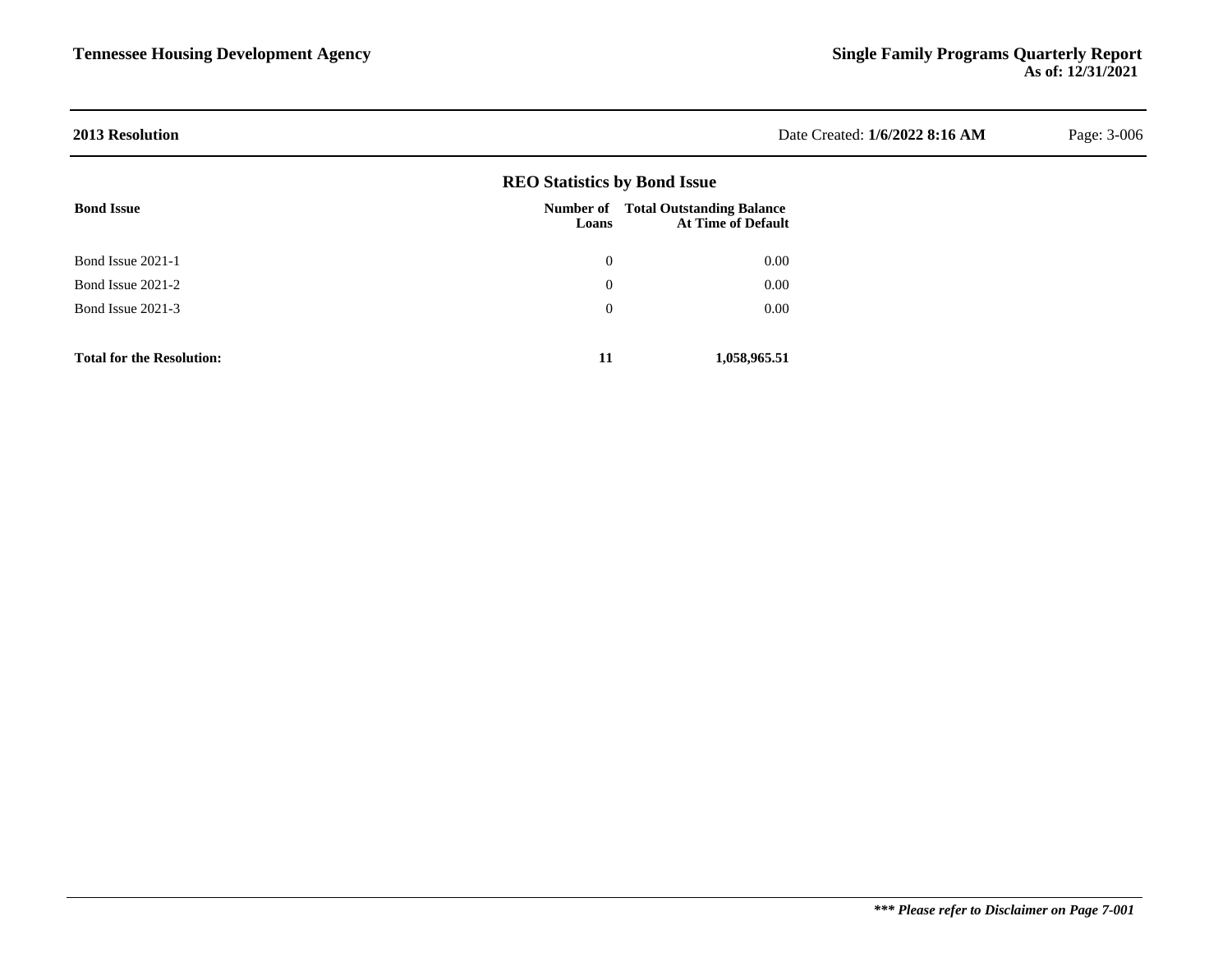|                   | <b>Bonds by Maturity</b> |                  |                         |                    |                             |                       |                          |              |
|-------------------|--------------------------|------------------|-------------------------|--------------------|-----------------------------|-----------------------|--------------------------|--------------|
| <b>Bond Issue</b> | <b>Maturity</b><br>Date  | <b>Bond Type</b> | <b>Interest</b><br>Rate | Original<br>Amount | Principal<br><b>Matured</b> | Principal<br>Redeemed | Principal<br>Outstanding | <b>CUSIP</b> |
| Bond Issue 2013-1 |                          |                  |                         |                    |                             |                       |                          |              |
|                   | 1/1/2014                 | Serial Bonds     | 0.4000                  | 2,440,000.00       | 450,000.00                  | 1,990,000.00          | 0.00                     | 880461AA6    |
|                   | 7/1/2014                 | Serial Bonds     | 0.5000                  | 2,440,000.00       | 635,000.00                  | 1,805,000.00          | 0.00                     | 880461AB4    |
|                   | 1/1/2015                 | Serial Bonds     | 0.8750                  | 2,445,000.00       | 0.00                        | 2,445,000.00          | 0.00                     | 880461AC2    |
|                   | 7/1/2015                 | Serial Bonds     | 0.9500                  | 2,460,000.00       | 0.00                        | 2,460,000.00          | 0.00                     | 880461AD0    |
|                   | 1/1/2016                 | Serial Bonds     | 1.2500                  | 2,470,000.00       | 0.00                        | 2,470,000.00          | 0.00                     | 880461AE8    |
|                   | 7/1/2016                 | Serial Bonds     | 1.3500                  | 2,485,000.00       | 500,000.00                  | 1,985,000.00          | 0.00                     | 880461AF5    |
|                   | 1/1/2017                 | Serial Bonds     | 1.4000                  | 2,505,000.00       | 0.00                        | 2,505,000.00          | 0.00                     | 880461AG3    |
|                   | 7/1/2017                 | Serial Bonds     | 1.5000                  | 2,520,000.00       | 345,000.00                  | 2,175,000.00          | 0.00                     | 880461AH1    |
|                   | 1/1/2018                 | Serial Bonds     | 1.9000                  | 2,540,000.00       | 260,000.00                  | 2,280,000.00          | 0.00                     | 880461AJ7    |
|                   | 7/1/2018                 | Serial Bonds     | 1.9000                  | 2,565,000.00       | 650,000.00                  | 1,915,000.00          | 0.00                     | 880461AK4    |
|                   | 1/1/2019                 | Serial Bonds     | 2.1500                  | 2,590,000.00       | 390,000.00                  | 2,200,000.00          | 0.00                     | 880461AL2    |
|                   | 7/1/2019                 | Serial Bonds     | 2.1500                  | 460,000.00         | 85,000.00                   | 375,000.00            | 0.00                     | 880461AM0    |
|                   | 7/1/2019                 | Serial Bonds     | 1.7500                  | 2,160,000.00       | 1,180,000.00                | 980,000.00            | 0.00                     | 880461AU2    |
|                   | 1/1/2020                 | Serial Bonds     | 1.9500                  | 2,650,000.00       | 430,000.00                  | 2,220,000.00          | 0.00                     | 880461AV0    |
|                   | 7/1/2020                 | Serial Bonds     | 2.0000                  | 2,675,000.00       | 435,000.00                  | 2,240,000.00          | 0.00                     | 880461AW8    |
|                   | 1/1/2021                 | Serial Bonds     | 2.2500                  | 2,705,000.00       | 0.00                        | 2,705,000.00          | 0.00                     | 880461AX6    |
|                   | 7/1/2021                 | Serial Bonds     | 2.3000                  | 2,735,000.00       | 0.00                        | 2,735,000.00          | 0.00                     | 880461AY4    |
|                   | 1/1/2022                 | Serial Bonds     | 2.5500                  | 2,765,000.00       | 0.00                        | 2,765,000.00          | 0.00                     | 880461AZ1    |
|                   | 7/1/2022                 | Serial Bonds     | 2.5500                  | 2,800,000.00       | 0.00                        | 2,800,000.00          | 0.00                     | 880461BA5    |
|                   | 1/1/2023                 | Serial Bonds     | 2.6500                  | 2,840,000.00       | 0.00                        | 1,300,000.00          | 1,540,000.00             | 880461BB3    |
|                   | 7/1/2023                 | Serial Bonds     | 2.6500                  | 2,105,000.00       | 0.00                        | 975,000.00            | 1,130,000.00             | 880461BC1    |
|                   | 7/1/2023                 | Serial Bonds     | 2.6500                  | 770,000.00         | 0.00                        | 360,000.00            | 410,000.00               | 880461AT5    |
|                   | 1/1/2024                 | Serial Bonds     | 2.8500                  | 2,915,000.00       | 0.00                        | 1,345,000.00          | 1,570,000.00             | 880461AN8    |
|                   | 7/1/2024                 | Serial Bonds     | 2.8500                  | 2,955,000.00       | 0.00                        | 1,365,000.00          | 1,590,000.00             | 880461AP3    |
|                   | 1/1/2025                 | Serial Bonds     | 3.0000                  | 3,000,000.00       | 0.00                        | 1,380,000.00          | 1,620,000.00             | 880461AQ1    |
|                   |                          |                  |                         |                    |                             |                       |                          |              |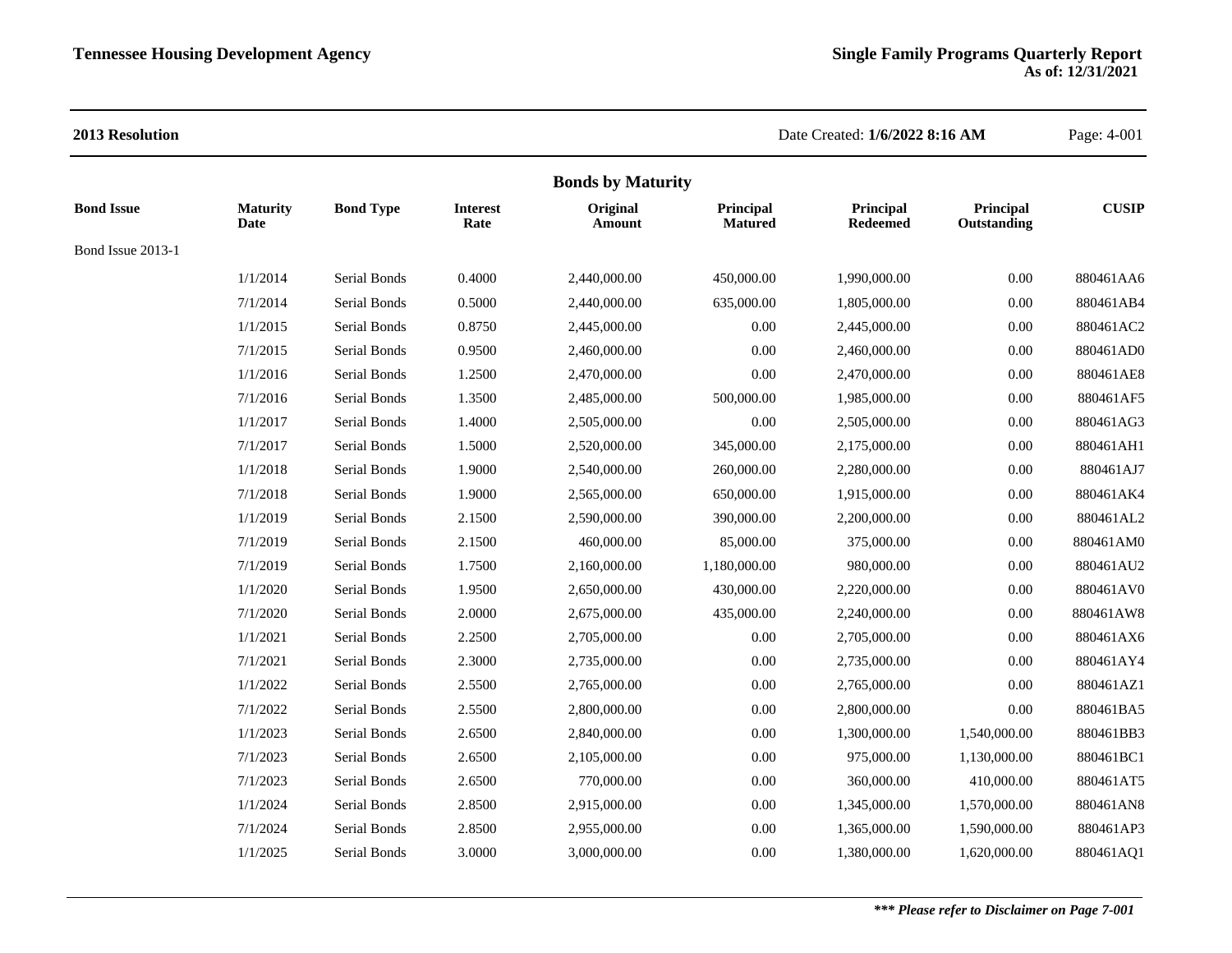| 2013 Resolution   |                         |                  |                         |                          |                             | Date Created: 1/6/2022 8:16 AM |                          | Page: 4-002  |
|-------------------|-------------------------|------------------|-------------------------|--------------------------|-----------------------------|--------------------------------|--------------------------|--------------|
|                   |                         |                  |                         | <b>Bonds by Maturity</b> |                             |                                |                          |              |
| <b>Bond Issue</b> | <b>Maturity</b><br>Date | <b>Bond Type</b> | <b>Interest</b><br>Rate | Original<br>Amount       | Principal<br><b>Matured</b> | Principal<br><b>Redeemed</b>   | Principal<br>Outstanding | <b>CUSIP</b> |
| Bond Issue 2013-1 | 7/1/2025                | Serial Bonds     | 3.0000                  | 3,045,000.00             | 0.00                        | 1,395,000.00                   | 1,650,000.00             | 880461AS7    |
|                   | 1/1/2026                | Serial Bonds     | 3.1250                  | 3,090,000.00             | 0.00                        | 1,420,000.00                   | 1,670,000.00             | 880461BF4    |
|                   | 1/1/2031                | Term Bonds       | 3.6000                  | 32,210,000.00            | $0.00\,$                    | 23,330,000.00                  | 8,880,000.00             | 880461AR9    |
|                   | 7/1/2038                | Term Bonds       | 3.0000                  | 64,840,000.00            | $0.00\,$                    | 58,660,000.00                  | 6,180,000.00             | 880461BD9    |
|                   | 7/1/2043                | Term Bonds       | 4.0000                  | 51,725,000.00            | 0.00                        | 38,140,000.00                  | 13,585,000.00            | 880461BE7    |
|                   |                         |                  |                         | 215,905,000.00           | 5,360,000.00                | 170,720,000.00                 | 39,825,000.00            |              |
| Bond Issue 2013-2 |                         |                  |                         |                          |                             |                                |                          |              |
|                   | 7/1/2014                | Serial Bonds     | 0.4500                  | 1,545,000.00             | 1,545,000.00                | 0.00                           | 0.00                     | 880461BG2    |
|                   | 1/1/2015                | Serial Bonds     | 0.6000                  | 1,545,000.00             | 0.00                        | 1,545,000.00                   | 0.00                     | 880461BH0    |
|                   | 7/1/2015                | Serial Bonds     | 0.7500                  | 1,550,000.00             | 0.00                        | 1,550,000.00                   | 0.00                     | 880461BJ6    |
|                   | 1/1/2016                | Serial Bonds     | 1.1500                  | 1,560,000.00             | 0.00                        | 1,560,000.00                   | 0.00                     | 880461BK3    |
|                   | 7/1/2016                | Serial Bonds     | 1.2500                  | 1,565,000.00             | 325,000.00                  | 1,240,000.00                   | 0.00                     | 880461BL1    |
|                   | 1/1/2017                | Serial Bonds     | 1.6000                  | 1,570,000.00             | 0.00                        | 1,570,000.00                   | 0.00                     | 880461BM9    |
|                   | 7/1/2017                | Serial Bonds     | 1.7000                  | 1,580,000.00             | 240,000.00                  | 1,340,000.00                   | 0.00                     | 880461BN7    |
|                   | 1/1/2018                | Serial Bonds     | 1.6500                  | 1,590,000.00             | 375,000.00                  | 1,215,000.00                   | 0.00                     | 880461CF3    |
|                   | 7/1/2018                | Serial Bonds     | 1.7500                  | 1,610,000.00             | 565,000.00                  | 1,045,000.00                   | 0.00                     | 880461BQ0    |
|                   | 1/1/2019                | Serial Bonds     | 2.1500                  | 1,625,000.00             | 390,000.00                  | 1,235,000.00                   | 0.00                     | 880461BR8    |
|                   | 7/1/2019                | Serial Bonds     | 2.3000                  | 1,645,000.00             | 585,000.00                  | 1,060,000.00                   | 0.00                     | 880461BS6    |
|                   | 1/1/2020                | Serial Bonds     | 2.6500                  | 1,660,000.00             | 350,000.00                  | 1,310,000.00                   | 0.00                     | 880461BT4    |
|                   | 7/1/2020                | Serial Bonds     | 2.7500                  | 1,690,000.00             | 165,000.00                  | 1,525,000.00                   | 0.00                     | 880461BU1    |
|                   | 1/1/2021                | Serial Bonds     | 3.0000                  | 1,715,000.00             | 0.00                        | 1,715,000.00                   | 0.00                     | 880461BV9    |
|                   | 7/1/2021                | Serial Bonds     | 3.0000                  | 1,745,000.00             | $0.00\,$                    | 1,745,000.00                   | 0.00                     | 880461BW7    |
|                   | 1/1/2022                | Serial Bonds     | 3.2500                  | 1,770,000.00             | $0.00\,$                    | 1,770,000.00                   | 0.00                     | 880461BX5    |
|                   | 7/1/2022                | Serial Bonds     | 3.2500                  | 1,805,000.00             | $0.00\,$                    | 1,805,000.00                   | 0.00                     | 880461BY3    |
|                   | 1/1/2023                | Serial Bonds     | 3.4500                  | 1,835,000.00             | 0.00                        | 530,000.00                     | 1,305,000.00             | 880461BZ0    |
|                   | 7/1/2023                | Serial Bonds     | 3.4500                  | 1,865,000.00             | $0.00\,$                    | 540,000.00                     | 1,325,000.00             | 880461CA4    |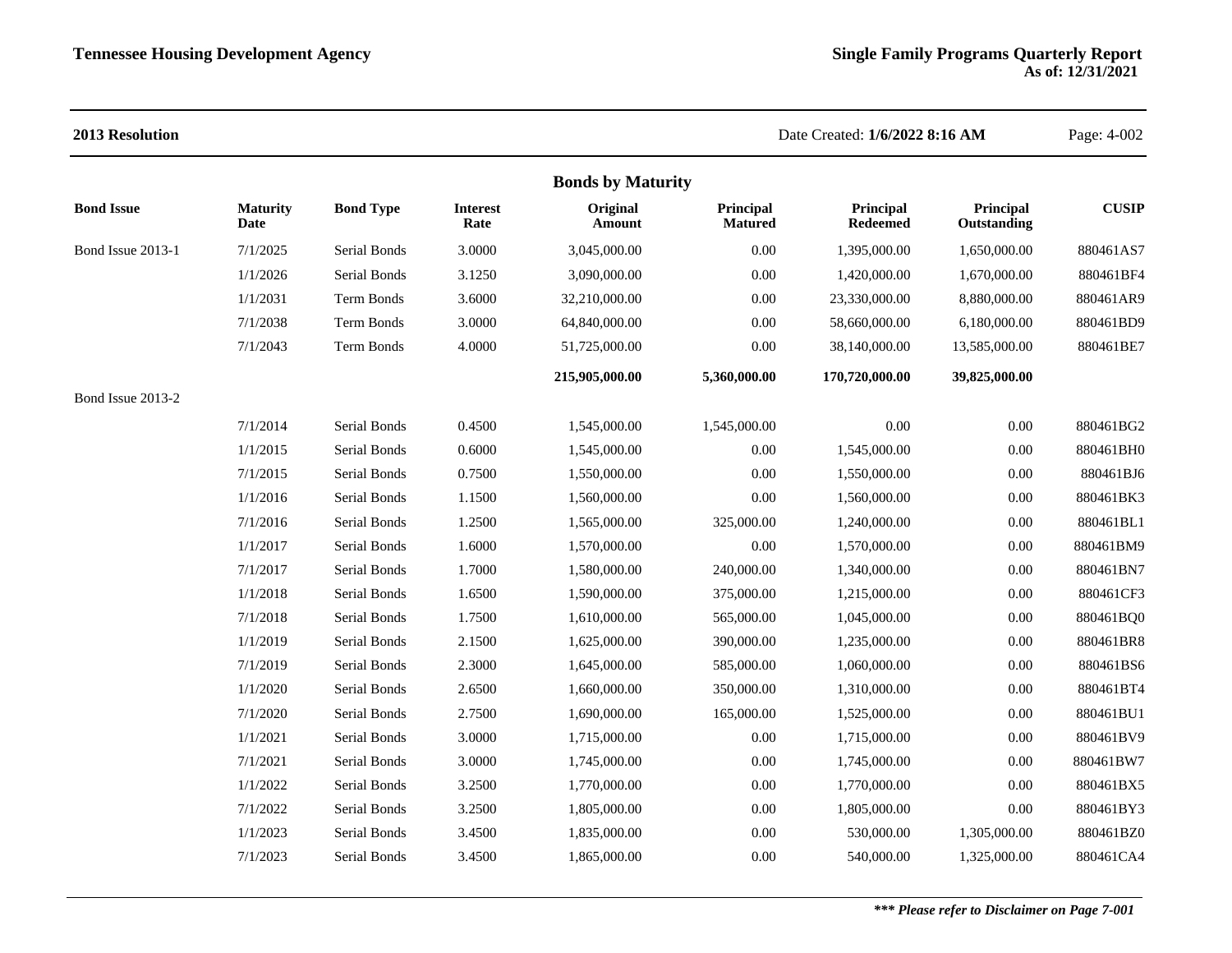| 2013 Resolution   |                          |                  |                         |                    |                             | Date Created: 1/6/2022 8:16 AM |                          | Page: 4-003  |  |
|-------------------|--------------------------|------------------|-------------------------|--------------------|-----------------------------|--------------------------------|--------------------------|--------------|--|
|                   | <b>Bonds by Maturity</b> |                  |                         |                    |                             |                                |                          |              |  |
| <b>Bond Issue</b> | <b>Maturity</b><br>Date  | <b>Bond Type</b> | <b>Interest</b><br>Rate | Original<br>Amount | Principal<br><b>Matured</b> | Principal<br><b>Redeemed</b>   | Principal<br>Outstanding | <b>CUSIP</b> |  |
| Bond Issue 2013-2 | 1/1/2024                 | Serial Bonds     | 3.6000                  | 1,900,000.00       | 0.00                        | 545,000.00                     | 1,355,000.00             | 880461CB2    |  |
|                   | 7/1/2024                 | Serial Bonds     | 3.6000                  | 1,935,000.00       | 0.00                        | 540,000.00                     | 1,395,000.00             | 880461CC0    |  |
|                   | 7/1/2028                 | Term Bonds       | 4.2000                  | 17,095,000.00      | 0.00                        | 8,165,000.00                   | 8,930,000.00             | 880461CD8    |  |
|                   | 1/1/2033                 | Term Bonds       | 4.6500                  | 22,795,000.00      | 0.00                        | 10,960,000.00                  | 11,835,000.00            | 880461CG1    |  |
|                   | 7/1/2043                 | Term Bonds       | 4.0000                  | 25,720,000.00      | 0.00                        | 22,350,000.00                  | 3,370,000.00             | 880461CE6    |  |
|                   | 7/1/2043                 | Term Bonds       | 4.0000                  | 20,385,000.00      | 0.00                        | 17,705,000.00                  | 2,680,000.00             | 880461BP2    |  |
|                   |                          |                  |                         | 121,300,000.00     | 4,540,000.00                | 84,565,000.00                  | 32,195,000.00            |              |  |
| Bond Issue 2014-1 |                          |                  |                         |                    |                             |                                |                          |              |  |
|                   | 1/1/2015                 | Serial Bonds     | 0.3200                  | 1,000,000.00       | 1,000,000.00                | 0.00                           | $0.00\,$                 | 880461CH9    |  |
|                   | 7/1/2015                 | Serial Bonds     | 0.4400                  | 1,255,000.00       | 0.00                        | 1,255,000.00                   | $0.00\,$                 | 880461CJ5    |  |
|                   | 7/1/2015                 | Serial Bonds     | 0.3500                  | 1,070,000.00       | 1,040,000.00                | 30,000.00                      | $0.00\,$                 | 880461CP1    |  |
|                   | 1/1/2016                 | Serial Bonds     | 0.6000                  | 2,330,000.00       | 0.00                        | 2,330,000.00                   | $0.00\,$                 | 880461CK2    |  |
|                   | 7/1/2016                 | Serial Bonds     | 0.7500                  | 1,190,000.00       | 170,000.00                  | 1,020,000.00                   | 0.00                     | 880461CL0    |  |
|                   | 7/1/2016                 | Serial Bonds     | 0.5500                  | 1,155,000.00       | 1,095,000.00                | 60,000.00                      | $0.00\,$                 | 880461CQ9    |  |
|                   | 1/1/2017                 | Serial Bonds     | 1.1000                  | 2,360,000.00       | 0.00                        | 2,360,000.00                   | $0.00\,$                 | 880461CM8    |  |
|                   | 7/1/2017                 | Serial Bonds     | 0.9000                  | 2,300,000.00       | 565,000.00                  | 1,735,000.00                   | 0.00                     | 880461CR7    |  |
|                   | 1/1/2018                 | Serial Bonds     | 1.2000                  | 2,460,000.00       | 345,000.00                  | 2,115,000.00                   | 0.00                     | 880461CS5    |  |
|                   | 7/1/2018                 | Serial Bonds     | 1.3000                  | 2,485,000.00       | 645,000.00                  | 1,840,000.00                   | 0.00                     | 880461CT3    |  |
|                   | 1/1/2019                 | Serial Bonds     | 1.6000                  | 2,510,000.00       | 1,345,000.00                | 1,165,000.00                   | $0.00\,$                 | 880461CU0    |  |
|                   | 7/1/2019                 | Serial Bonds     | 1.7000                  | 2,540,000.00       | 1,840,000.00                | 700,000.00                     | 0.00                     | 880461CV8    |  |
|                   | 1/1/2020                 | Serial Bonds     | 1.9500                  | 2,575,000.00       | 510,000.00                  | 2,065,000.00                   | 0.00                     | 880461CW6    |  |
|                   | 7/1/2020                 | Serial Bonds     | 2.0500                  | 2,615,000.00       | 180,000.00                  | 2,435,000.00                   | $0.00\,$                 | 880461CX4    |  |
|                   | 1/1/2021                 | Serial Bonds     | 2.3000                  | 2,655,000.00       | 0.00                        | 2,655,000.00                   | 0.00                     | 880461CY2    |  |
|                   | 7/1/2021                 | Serial Bonds     | 2.4000                  | 2,655,000.00       | 0.00                        | 2,655,000.00                   | 0.00                     | 880461CZ9    |  |
|                   | 1/1/2022                 | Serial Bonds     | 2.6500                  | 2,700,000.00       | 0.00                        | 2,700,000.00                   | 0.00                     | 880461DA3    |  |
|                   | 7/1/2022                 | Serial Bonds     | 2.7000                  | 2,745,000.00       | 0.00                        | 2,745,000.00                   | $0.00\,$                 | 880461DB1    |  |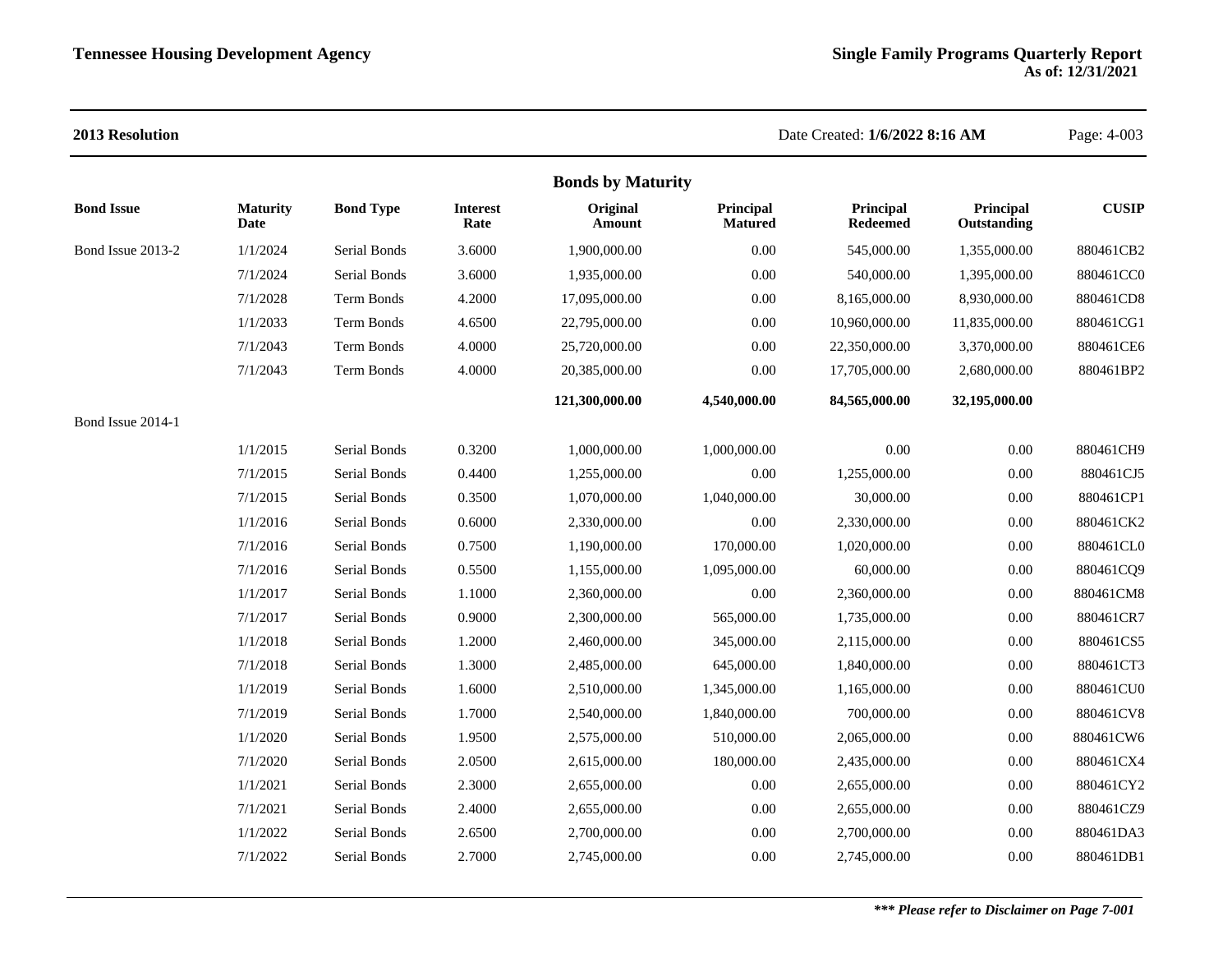|                   |                         |                  |                         | <b>Bonds by Maturity</b> |                             |                              |                          |              |
|-------------------|-------------------------|------------------|-------------------------|--------------------------|-----------------------------|------------------------------|--------------------------|--------------|
| <b>Bond Issue</b> | <b>Maturity</b><br>Date | <b>Bond Type</b> | <b>Interest</b><br>Rate | Original<br>Amount       | Principal<br><b>Matured</b> | Principal<br><b>Redeemed</b> | Principal<br>Outstanding | <b>CUSIP</b> |
| Bond Issue 2014-1 | 1/1/2023                | Serial Bonds     | 3.0000                  | 2,790,000.00             | 0.00                        | 775,000.00                   | 2,015,000.00             | 880461DC9    |
|                   | 7/1/2023                | Serial Bonds     | 3.0000                  | 2,835,000.00             | 0.00                        | 785,000.00                   | 2,050,000.00             | 880461DD7    |
|                   | 1/1/2024                | Serial Bonds     | 3.0500                  | 2,775,000.00             | 0.00                        | 765,000.00                   | 2,010,000.00             | 880461DE5    |
|                   | 7/1/2024                | Serial Bonds     | 3.0500                  | 2,725,000.00             | 0.00                        | 750,000.00                   | 1,975,000.00             | 880461DF2    |
|                   | 1/1/2025                | Serial Bonds     | 3.2000                  | 2,705,000.00             | 0.00                        | 745,000.00                   | 1,960,000.00             | 880461DG0    |
|                   | 7/1/2025                | Serial Bonds     | 3.2000                  | 2,750,000.00             | 0.00                        | 750,000.00                   | 2,000,000.00             | 880461DH8    |
|                   | 7/1/2029                | Term Bonds       | 3.7000                  | 24,170,000.00            | 0.00                        | 12,735,000.00                | 11,435,000.00            | 880461DJ4    |
|                   | 1/1/2034                | Term Bonds       | 4.0000                  | 32,615,000.00            | 0.00                        | 17,455,000.00                | 15,160,000.00            | 880461DK1    |
|                   | 7/1/2039                | Term Bonds       | 4.0000                  | 20,195,000.00            | 0.00                        | 17,190,000.00                | 3,005,000.00             | 880461DL9    |
|                   | 7/1/2039                | Term Bonds       | 4.0000                  | 17,840,000.00            | 0.00                        | 15,185,000.00                | 2,655,000.00             | 880461CN6    |
|                   |                         |                  |                         | 150,000,000.00           | 8,735,000.00                | 97,000,000.00                | 44,265,000.00            |              |
| Bond Issue 2014-2 |                         |                  |                         |                          |                             |                              |                          |              |
|                   | 7/1/2015                | Serial Bonds     | 0.2500                  | 395,000.00               | 395,000.00                  | 0.00                         | 0.00                     | 880461DT2    |
|                   | 1/1/2016                | Serial Bonds     | 0.2900                  | 1,205,000.00             | 0.00                        | 1,205,000.00                 | 0.00                     | 880461DU9    |
|                   | 7/1/2016                | Serial Bonds     | 0.4000                  | 850,000.00               | 105,000.00                  | 745,000.00                   | 0.00                     | 880461DP0    |
|                   | 7/1/2016                | Serial Bonds     | 0.4000                  | 360,000.00               | 350,000.00                  | 10,000.00                    | 0.00                     | 880461DV7    |
|                   | 1/1/2017                | Serial Bonds     | 0.6000                  | 1,220,000.00             | 0.00                        | 1,220,000.00                 | 0.00                     | 880461DW5    |
|                   | 7/1/2017                | Serial Bonds     | 0.7000                  | 965,000.00               | 0.00                        | 965,000.00                   | 0.00                     | 880461DQ8    |
|                   | 7/1/2017                | Serial Bonds     | 0.7000                  | 265,000.00               | 0.00                        | 265,000.00                   | 0.00                     | 880461DX3    |
|                   | 1/1/2018                | Serial Bonds     | 0.9500                  | 1,240,000.00             | 520,000.00                  | 720,000.00                   | 0.00                     | 880461DY1    |
|                   | 7/1/2018                | Serial Bonds     | 1.0500                  | 1,250,000.00             | 365,000.00                  | 885,000.00                   | 0.00                     | 880461DZ8    |
|                   | 1/1/2019                | Serial Bonds     | 1.3000                  | 105,000.00               | 105,000.00                  | 0.00                         | 0.00                     | 880461EA2    |
|                   | 1/1/2019                | Serial Bonds     | 1.3000                  | 1,155,000.00             | 940,000.00                  | 215,000.00                   | 0.00                     | 880461DR6    |
|                   | 7/1/2019                | Serial Bonds     | 1.4000                  | 2,100,000.00             | 1,705,000.00                | 395,000.00                   | 0.00                     | 880461DS4    |
|                   | 1/1/2020                | Serial Bonds     | 1.7000                  | 1,290,000.00             | 1,060,000.00                | 230,000.00                   | 0.00                     | 880461EB0    |
|                   | 7/1/2020                | Serial Bonds     | 1.8000                  | 1.305.000.00             | 0.00                        | 1,305,000.00                 | 0.00                     | 880461EC8    |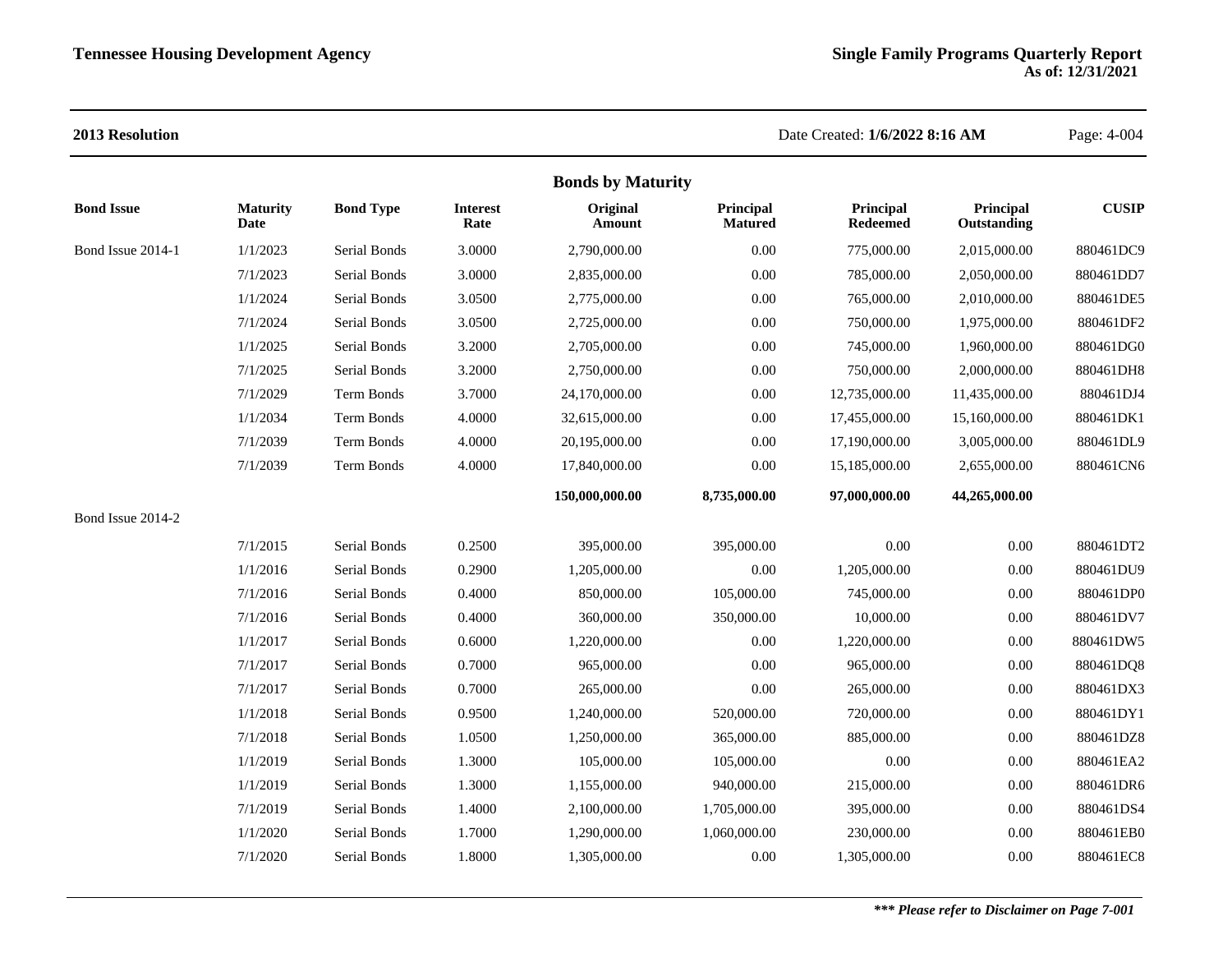| <b>Bonds by Maturity</b> |                         |                  |                         |                    |                             |                              |                          |              |  |  |  |
|--------------------------|-------------------------|------------------|-------------------------|--------------------|-----------------------------|------------------------------|--------------------------|--------------|--|--|--|
| <b>Bond Issue</b>        | <b>Maturity</b><br>Date | <b>Bond Type</b> | <b>Interest</b><br>Rate | Original<br>Amount | Principal<br><b>Matured</b> | Principal<br><b>Redeemed</b> | Principal<br>Outstanding | <b>CUSIP</b> |  |  |  |
| Bond Issue 2014-2        | 1/1/2021                | Serial Bonds     | 1.9000                  | 1,325,000.00       | 0.00                        | 1,325,000.00                 | 0.00                     | 880461ED6    |  |  |  |
|                          | 7/1/2021                | Serial Bonds     | 2.0000                  | 1,345,000.00       | 0.00                        | 1,345,000.00                 | 0.00                     | 880461EE4    |  |  |  |
|                          | 1/1/2022                | Serial Bonds     | 2.2000                  | 1,360,000.00       | 0.00                        | 1,360,000.00                 | $0.00\,$                 | 880461EF1    |  |  |  |
|                          | 7/1/2022                | Serial Bonds     | 2.3000                  | 1,385,000.00       | 0.00                        | 1,385,000.00                 | 0.00                     | 880461EG9    |  |  |  |
|                          | 1/1/2023                | Serial Bonds     | 2.4500                  | 1,410,000.00       | 0.00                        | 250,000.00                   | 1,160,000.00             | 880461EH7    |  |  |  |
|                          | 7/1/2023                | Serial Bonds     | 2.5000                  | 1,435,000.00       | 0.00                        | 255,000.00                   | 1,180,000.00             | 880461EJ3    |  |  |  |
|                          | 1/1/2024                | Serial Bonds     | 2.6000                  | 1,460,000.00       | 0.00                        | 260,000.00                   | 1,200,000.00             | 880461EK0    |  |  |  |
|                          | 7/1/2024                | Serial Bonds     | 2.6500                  | 1,485,000.00       | 0.00                        | 265,000.00                   | 1,220,000.00             | 880461EL8    |  |  |  |
|                          | 1/1/2025                | Serial Bonds     | 2.7000                  | 1,515,000.00       | 0.00                        | 275,000.00                   | 1,240,000.00             | 880461EM6    |  |  |  |
|                          | 7/1/2025                | Serial Bonds     | 2.7500                  | 1,540,000.00       | 0.00                        | 280,000.00                   | 1,260,000.00             | 880461EN4    |  |  |  |
|                          | 7/1/2029                | Term Bonds       | 3.0500                  | 13,550,000.00      | 0.00                        | 6,360,000.00                 | 7,190,000.00             | 880461EP9    |  |  |  |
|                          | 7/1/2034                | Term Bonds       | 3.4000                  | 20,410,000.00      | 0.00                        | 9,630,000.00                 | 10,780,000.00            | 880461EQ7    |  |  |  |
|                          | 7/1/2039                | Term Bonds       | 3.5500                  | 14,760,000.00      | 0.00                        | 6,965,000.00                 | 7,795,000.00             | 880461ER5    |  |  |  |
|                          | 1/1/2045                | Term Bonds       | 4.0000                  | 29,000,000.00      | 0.00                        | 22,575,000.00                | 6,425,000.00             | 880461ES3    |  |  |  |
|                          | 7/1/2045                | Term Bonds       | 3.6500                  | 16,430,000.00      | 0.00                        | 7,865,000.00                 | 8,565,000.00             | 880461ET1    |  |  |  |
|                          | 7/1/2045                | Term Bonds       | 4.0000                  | 27,885,000.00      | 0.00                        | 21,675,000.00                | 6,210,000.00             | 880461DN5    |  |  |  |
|                          |                         |                  |                         | 150,000,000.00     | 5,545,000.00                | 90,230,000.00                | 54,225,000.00            |              |  |  |  |
| Bond Issue 2015-1        |                         |                  |                         |                    |                             |                              |                          |              |  |  |  |
|                          | 1/1/2016                | Serial Bonds     | 0.5000                  | 470,000.00         | 470,000.00                  | 0.00                         | 0.00                     | 880461EX2    |  |  |  |
|                          | 7/1/2016                | Serial Bonds     | 0.5000                  | 1,800,000.00       | 565,000.00                  | 1,235,000.00                 | 0.00                     | 880461EV6    |  |  |  |
|                          | 1/1/2017                | Serial Bonds     | 0.8000                  | 195,000.00         | 20,000.00                   | 175,000.00                   | 0.00                     | 880461EW4    |  |  |  |
|                          | 1/1/2017                | Serial Bonds     | 0.8000                  | 1,610,000.00       | 260,000.00                  | 1,350,000.00                 | 0.00                     | 880461EY0    |  |  |  |
|                          | 7/1/2017                | Serial Bonds     | 0.9000                  | 1,820,000.00       | 635,000.00                  | 1,185,000.00                 | $0.00\,$                 | 880461EZ7    |  |  |  |
|                          | 1/1/2018                | Serial Bonds     | 1.3000                  | 1,830,000.00       | 445,000.00                  | 1,385,000.00                 | 0.00                     | 880461FK9    |  |  |  |
|                          | 7/1/2018                | Serial Bonds     | 1.4000                  | 1,845,000.00       | 510,000.00                  | 1,335,000.00                 | 0.00                     | 880461FA1    |  |  |  |
|                          | 1/1/2019                | Serial Bonds     | 1.7000                  | 1,860,000.00       | 1,570,000.00                | 290,000.00                   | 0.00                     | 880461FL7    |  |  |  |
|                          |                         |                  |                         |                    |                             |                              |                          |              |  |  |  |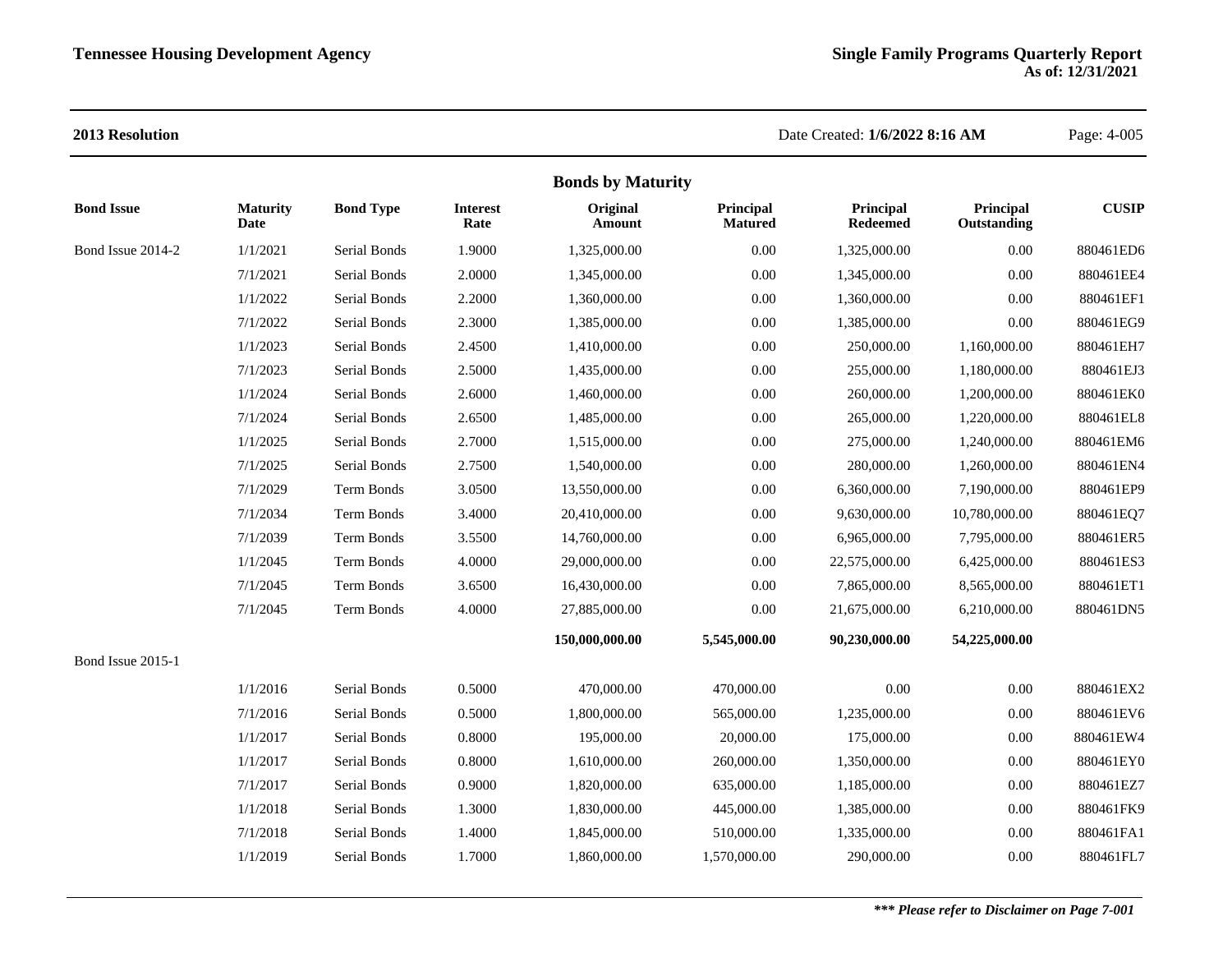| <b>Bonds by Maturity</b> |                         |                  |                         |                    |                             |                              |                          |              |  |  |  |
|--------------------------|-------------------------|------------------|-------------------------|--------------------|-----------------------------|------------------------------|--------------------------|--------------|--|--|--|
| <b>Bond Issue</b>        | <b>Maturity</b><br>Date | <b>Bond Type</b> | <b>Interest</b><br>Rate | Original<br>Amount | Principal<br><b>Matured</b> | Principal<br><b>Redeemed</b> | Principal<br>Outstanding | <b>CUSIP</b> |  |  |  |
| Bond Issue 2015-1        | 7/1/2019                | Serial Bonds     | 1.7500                  | 1,880,000.00       | 1,680,000.00                | 200,000.00                   | 0.00                     | 880461FB9    |  |  |  |
|                          | 1/1/2020                | Serial Bonds     | 1.9000                  | 1,900,000.00       | 510,000.00                  | 1,390,000.00                 | 0.00                     | 880461FM5    |  |  |  |
|                          | 7/1/2020                | Serial Bonds     | 2.0000                  | 1,920,000.00       | 0.00                        | 1,920,000.00                 | $0.00\,$                 | 880461FC7    |  |  |  |
|                          | 1/1/2021                | Serial Bonds     | 2.2500                  | 1,940,000.00       | 0.00                        | 1,940,000.00                 | 0.00                     | 880461FN3    |  |  |  |
|                          | 7/1/2021                | Serial Bonds     | 2.3500                  | 1,965,000.00       | 0.00                        | 1,965,000.00                 | 0.00                     | 880461FD5    |  |  |  |
|                          | 1/1/2022                | Serial Bonds     | 2.4500                  | 1,990,000.00       | $0.00\,$                    | 1,990,000.00                 | 0.00                     | 880461FP8    |  |  |  |
|                          | 7/1/2022                | Serial Bonds     | 2.5500                  | 2,020,000.00       | 0.00                        | 2,020,000.00                 | 0.00                     | 880461FE3    |  |  |  |
|                          | 1/1/2023                | Serial Bonds     | 2.7500                  | 2,045,000.00       | $0.00\,$                    | 215,000.00                   | 1,830,000.00             | 880461FQ6    |  |  |  |
|                          | 7/1/2023                | Serial Bonds     | 2.8000                  | 2,080,000.00       | 0.00                        | 225,000.00                   | 1,855,000.00             | 880461FF0    |  |  |  |
|                          | 1/1/2024                | Serial Bonds     | 2.9000                  | 2,110,000.00       | 0.00                        | 230,000.00                   | 1,880,000.00             | 880461FR4    |  |  |  |
|                          | 7/1/2024                | Serial Bonds     | 2.9000                  | 2,140,000.00       | 0.00                        | 230,000.00                   | 1,910,000.00             | 880461FG8    |  |  |  |
|                          | 1/1/2025                | Serial Bonds     | 3.0500                  | 2,175,000.00       | 0.00                        | 235,000.00                   | 1,940,000.00             | 880461FS2    |  |  |  |
|                          | 7/1/2025                | Serial Bonds     | 3.0500                  | 2,210,000.00       | 0.00                        | 235,000.00                   | 1,975,000.00             | 880461FH6    |  |  |  |
|                          | 1/1/2026                | Serial Bonds     | 3.1500                  | 2,245,000.00       | 0.00                        | 240,000.00                   | 2,005,000.00             | 880461FT0    |  |  |  |
|                          | 7/1/2026                | Serial Bonds     | 3.1500                  | 2,285,000.00       | $0.00\,$                    | 245,000.00                   | 2,040,000.00             | 880461FJ2    |  |  |  |
|                          | 1/1/2027                | Serial Bonds     | 3.2500                  | 2,325,000.00       | 0.00                        | 245,000.00                   | 2,080,000.00             | 880461FY9    |  |  |  |
|                          | 7/1/2027                | Serial Bonds     | 3.2500                  | 2,370,000.00       | 0.00                        | 250,000.00                   | 2,120,000.00             | 880461FZ6    |  |  |  |
|                          | 1/1/2028                | Serial Bonds     | 3.4000                  | 2,415,000.00       | 0.00                        | 255,000.00                   | 2,160,000.00             | 880461GA0    |  |  |  |
|                          | 7/1/2028                | Serial Bonds     | 3.4000                  | 2,465,000.00       | 0.00                        | 260,000.00                   | 2,205,000.00             | 880461GB8    |  |  |  |
|                          | 1/1/2029                | Serial Bonds     | 3.5500                  | 2,515,000.00       | 0.00                        | 265,000.00                   | 2,250,000.00             | 880461GC6    |  |  |  |
|                          | 7/1/2029                | Serial Bonds     | 3.5500                  | 2,565,000.00       | 0.00                        | 275,000.00                   | 2,290,000.00             | 880461GD4    |  |  |  |
|                          | 1/1/2030                | Serial Bonds     | 3.6500                  | 2,620,000.00       | $0.00\,$                    | 275,000.00                   | 2,345,000.00             | 880461GF9    |  |  |  |
|                          | 7/1/2030                | Serial Bonds     | 3.6500                  | 2,670,000.00       | 0.00                        | 290,000.00                   | 2,380,000.00             | 880461FU7    |  |  |  |
|                          | 7/1/2032                | Term Bonds       | 3.8500                  | 11,245,000.00      | $0.00\,$                    | 7,600,000.00                 | 3,645,000.00             | 880461GE2    |  |  |  |
|                          | 7/1/2035                | Term Bonds       | 3.9500                  | 18,740,000.00      | $0.00\,$                    | 12,710,000.00                | 6,030,000.00             | 880461FV5    |  |  |  |
|                          | 1/1/2038                | Term Bonds       | 4.0500                  | 12,835,000.00      | 0.00                        | 8,760,000.00                 | 4,075,000.00             | 880461FX1    |  |  |  |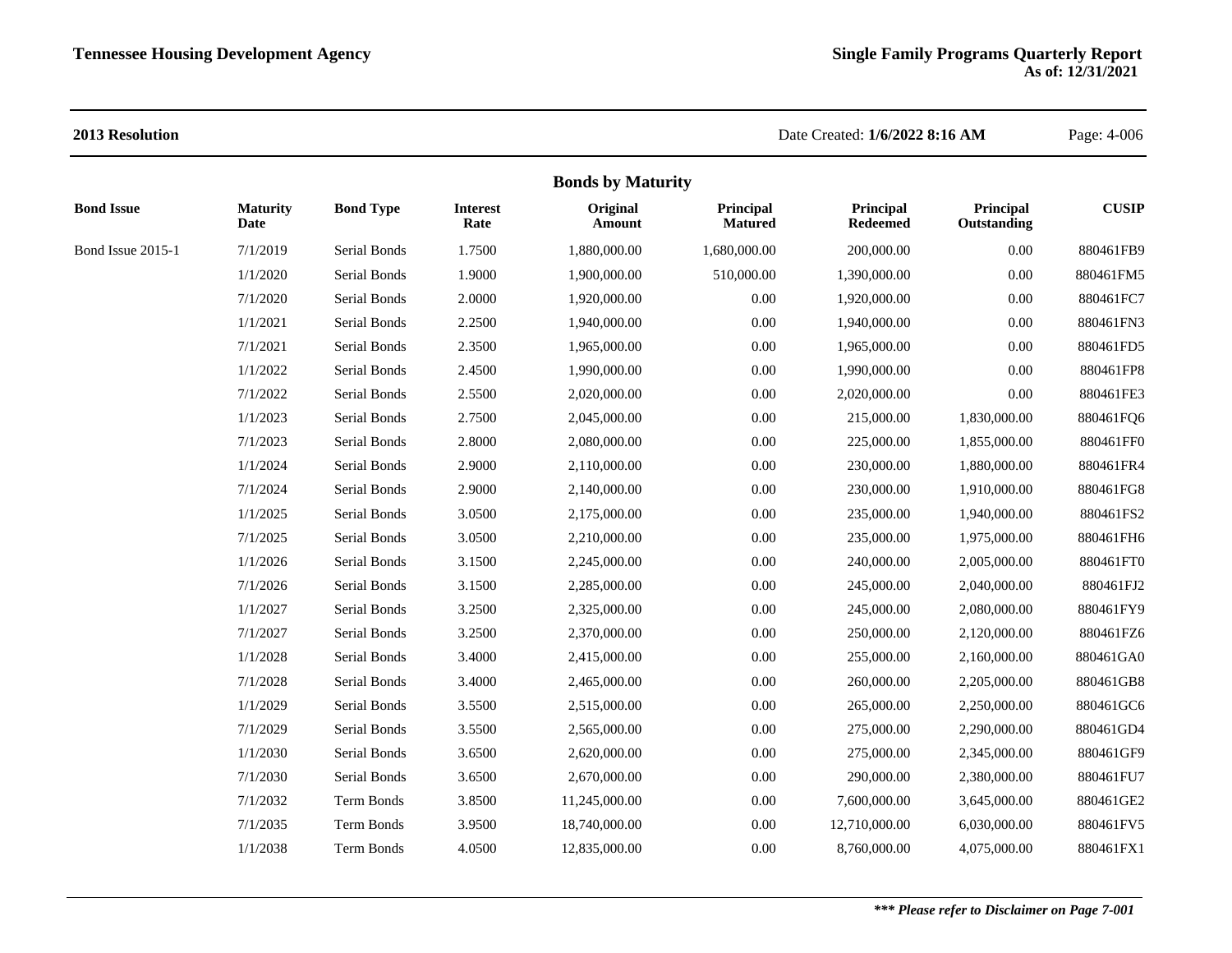| 2013 Resolution   |                         |                  |                         |                          |                             | Date Created: 1/6/2022 8:16 AM |                          | Page: 4-007  |
|-------------------|-------------------------|------------------|-------------------------|--------------------------|-----------------------------|--------------------------------|--------------------------|--------------|
|                   |                         |                  |                         | <b>Bonds by Maturity</b> |                             |                                |                          |              |
| <b>Bond Issue</b> | <b>Maturity</b><br>Date | <b>Bond Type</b> | <b>Interest</b><br>Rate | Original<br>Amount       | Principal<br><b>Matured</b> | Principal<br><b>Redeemed</b>   | Principal<br>Outstanding | <b>CUSIP</b> |
| Bond Issue 2015-1 | 7/1/2045                | Term Bonds       | 4.0000                  | 25,400,000.00            | 0.00                        | 18,855,000.00                  | 6,545,000.00             | 880461EU8    |
|                   | 7/1/2045                | Term Bonds       | 4.0000                  | 19,500,000.00            | 0.00                        | 14,470,000.00                  | 5,030,000.00             | 880461FW3    |
|                   |                         |                  |                         | 150,000,000.00           | 6,665,000.00                | 84,745,000.00                  | 58,590,000.00            |              |
| Bond Issue 2015-2 |                         |                  |                         |                          |                             |                                |                          |              |
|                   | 7/1/2016                | Serial Bonds     | 0.4000                  | 1,615,000.00             | 1,615,000.00                | 0.00                           | 0.00                     | 880461GH5    |
|                   | 1/1/2017                | Serial Bonds     | 0.6000                  | 2,135,000.00             | 0.00                        | 2,135,000.00                   | 0.00                     | 880461GX0    |
|                   | 7/1/2017                | Serial Bonds     | 0.8000                  | 2,140,000.00             | 575,000.00                  | 1,565,000.00                   | 0.00                     | 880461GJ1    |
|                   | 1/1/2018                | Serial Bonds     | 1.0000                  | 2,150,000.00             | 755,000.00                  | 1,395,000.00                   | 0.00                     | 880461GY8    |
|                   | 7/1/2018                | Serial Bonds     | 1.1000                  | 2,165,000.00             | 625,000.00                  | 1,540,000.00                   | 0.00                     | 880461GK8    |
|                   | 1/1/2019                | Serial Bonds     | 1.3750                  | 2,175,000.00             | 1,960,000.00                | 215,000.00                     | 0.00                     | 880461GZ5    |
|                   | 7/1/2019                | Serial Bonds     | 1.5000                  | 2,195,000.00             | 1,975,000.00                | 220,000.00                     | 0.00                     | 880461GL6    |
|                   | 1/1/2020                | Serial Bonds     | 1.7000                  | 2,210,000.00             | 1,990,000.00                | 220,000.00                     | 0.00                     | 880461HA9    |
|                   | 7/1/2020                | Serial Bonds     | 1.8000                  | 2,230,000.00             | 130,000.00                  | 2,100,000.00                   | 0.00                     | 880461GM4    |
|                   | 1/1/2021                | Serial Bonds     | 2.0000                  | 2,250,000.00             | 0.00                        | 2,250,000.00                   | 0.00                     | 880461HB7    |
|                   | 7/1/2021                | Serial Bonds     | 2.1500                  | 2,275,000.00             | 0.00                        | 2,275,000.00                   | 0.00                     | 880461GN2    |
|                   | 1/1/2022                | Serial Bonds     | 2.3000                  | 2,300,000.00             | 0.00                        | 2,300,000.00                   | $0.00\,$                 | 880461HC5    |
|                   | 7/1/2022                | Serial Bonds     | 2.3750                  | 2,330,000.00             | 0.00                        | 2,330,000.00                   | 0.00                     | 880461GP7    |
|                   | 1/1/2023                | Serial Bonds     | 2.5000                  | 2,360,000.00             | 0.00                        | 230,000.00                     | 2,130,000.00             | 880461HD3    |
|                   | 7/1/2023                | Serial Bonds     | 2.6000                  | 2,390,000.00             | 0.00                        | 230,000.00                     | 2,160,000.00             | 880461GQ5    |
|                   | 1/1/2024                | Serial Bonds     | 2.7000                  | 2,425,000.00             | 0.00                        | 230,000.00                     | 2,195,000.00             | 880461HE1    |
|                   | 7/1/2024                | Serial Bonds     | 2.7000                  | 2,455,000.00             | $0.00\,$                    | 230,000.00                     | 2,225,000.00             | 880461GR3    |
|                   | 1/1/2025                | Serial Bonds     | 2.8500                  | 2,490,000.00             | 0.00                        | 230,000.00                     | 2,260,000.00             | 880461HF8    |
|                   | 7/1/2025                | Serial Bonds     | 2.9000                  | 2,530,000.00             | 0.00                        | 240,000.00                     | 2,290,000.00             | 880461GS1    |
|                   | 1/1/2026                | Serial Bonds     | 3.0000                  | 2,570,000.00             | 0.00                        | 240,000.00                     | 2,330,000.00             | 880461HG6    |
|                   | 7/1/2026                | Serial Bonds     | 3.0500                  | 2,610,000.00             | 0.00                        | 250,000.00                     | 2,360,000.00             | 880461GT9    |
|                   | 1/1/2027                | Serial Bonds     | 3.1500                  | 2,650,000.00             | 0.00                        | 260,000.00                     | 2,390,000.00             | 880461HH4    |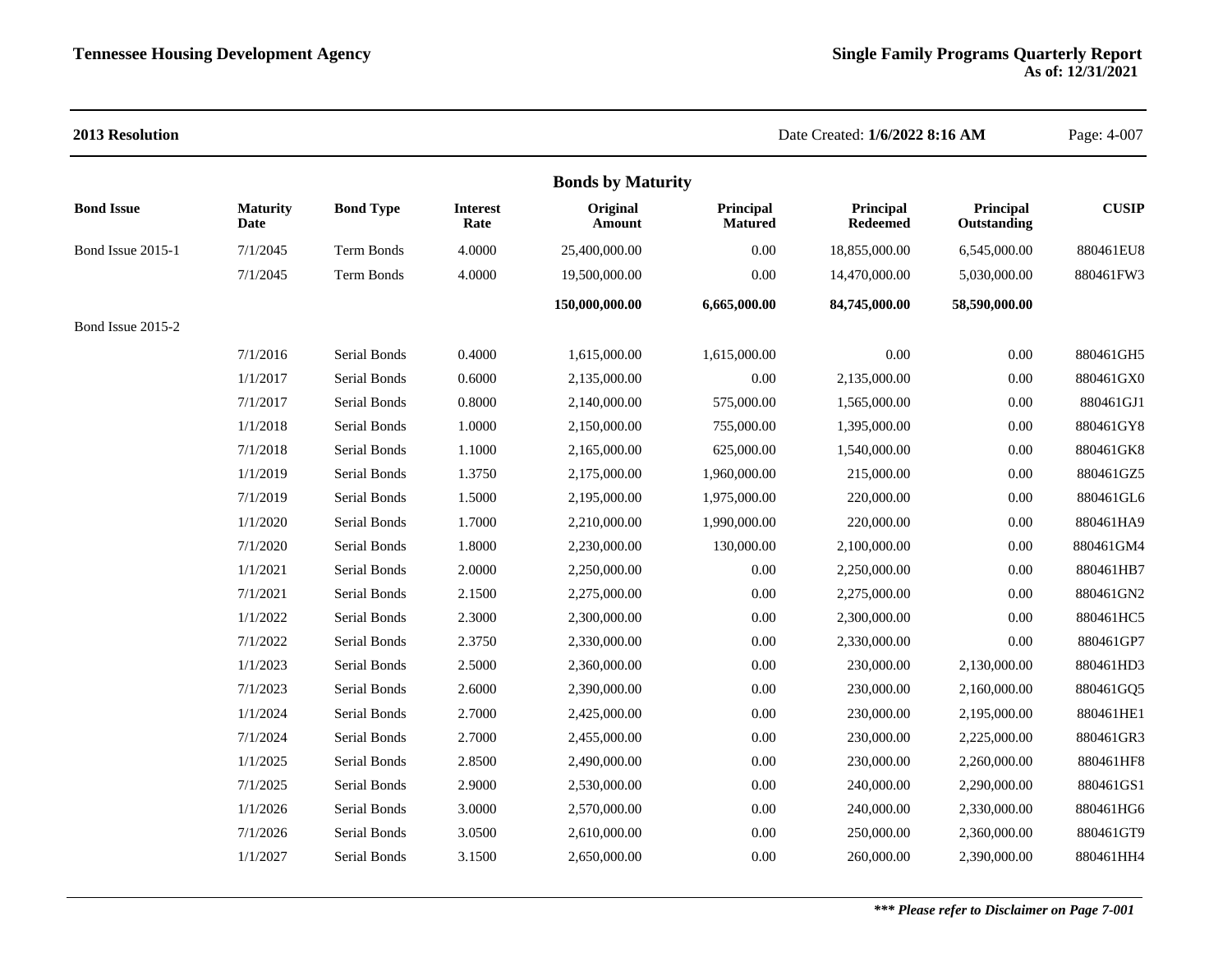|                          |                         |                   |                         | <b>Bonds by Maturity</b> |                             |                              |                          |              |
|--------------------------|-------------------------|-------------------|-------------------------|--------------------------|-----------------------------|------------------------------|--------------------------|--------------|
| <b>Bond Issue</b>        | <b>Maturity</b><br>Date | <b>Bond Type</b>  | <b>Interest</b><br>Rate | Original<br>Amount       | Principal<br><b>Matured</b> | Principal<br><b>Redeemed</b> | Principal<br>Outstanding | <b>CUSIP</b> |
| Bond Issue 2015-2        | 7/1/2027                | Serial Bonds      | 3.2000                  | 2,695,000.00             | 0.00                        | 250,000.00                   | 2,445,000.00             | 880461GU6    |
|                          | 1/1/2028                | Serial Bonds      | 3.3000                  | 2,735,000.00             | $0.00\,$                    | 250,000.00                   | 2,485,000.00             | 880461HL5    |
|                          | 7/1/2028                | Serial Bonds      | 3.3000                  | 2,790,000.00             | 0.00                        | 250,000.00                   | 2,540,000.00             | 880461HM3    |
|                          | 1/1/2029                | Serial Bonds      | 3.4500                  | 2,845,000.00             | $0.00\,$                    | 250,000.00                   | 2,595,000.00             | 880461HN1    |
|                          | 7/1/2029                | Serial Bonds      | 3.4500                  | 2,900,000.00             | 0.00                        | 250,000.00                   | 2,650,000.00             | 880461HP6    |
|                          | 1/1/2030                | Serial Bonds      | 3.5500                  | 2,955,000.00             | 0.00                        | 265,000.00                   | 2,690,000.00             | 880461HQ4    |
|                          | 7/1/2030                | Serial Bonds      | 3.5500                  | 3,010,000.00             | 0.00                        | 265,000.00                   | 2,745,000.00             | 880461GV4    |
|                          | 7/1/2035                | <b>Term Bonds</b> | 3.8750                  | 33,655,000.00            | 0.00                        | 21,420,000.00                | 12,235,000.00            | 880461GW2    |
|                          | 1/1/2038                | Term Bonds        | 3.9500                  | 15,195,000.00            | 0.00                        | 9,755,000.00                 | 5,440,000.00             | 880461HJ0    |
|                          | 1/1/2046                | <b>Term Bonds</b> | 4.0000                  | 12,500,000.00            | 0.00                        | 8,780,000.00                 | 3,720,000.00             | 880461HK7    |
|                          | 1/1/2046                | <b>Term Bonds</b> | 4.0000                  | 43,070,000.00            | 0.00                        | 30,260,000.00                | 12,810,000.00            | 880461GG7    |
|                          |                         |                   |                         | 175,000,000.00           | 9,625,000.00                | 92,680,000.00                | 72,695,000.00            |              |
| <b>Bond Issue 2016-1</b> |                         |                   |                         |                          |                             |                              |                          |              |
|                          | 1/1/2017                | Serial Bonds      | 0.6250                  | 680,000.00               | 680,000.00                  | 0.00                         | 0.00                     | 880461HS0    |
|                          | 7/1/2017                | Serial Bonds      | 0.7500                  | 1,540,000.00             | 0.00                        | 1,540,000.00                 | 0.00                     | 880461HT8    |
|                          | 1/1/2018                | Serial Bonds      | 0.8500                  | 1,550,000.00             | 465,000.00                  | 1,085,000.00                 | 0.00                     | 880461HU5    |
|                          | 7/1/2018                | Serial Bonds      | 0.9000                  | 1,560,000.00             | 670,000.00                  | 890,000.00                   | 0.00                     | 880461HV3    |
|                          | 1/1/2019                | Serial Bonds      | 1.0000                  | 1,570,000.00             | 1,500,000.00                | 70,000.00                    | 0.00                     | 880461HW1    |
|                          | 7/1/2019                | Serial Bonds      | 1.1000                  | 1,580,000.00             | 1,500,000.00                | 80,000.00                    | 0.00                     | 880461HX9    |
|                          | 1/1/2020                | Serial Bonds      | 1.2000                  | 1,595,000.00             | 1,515,000.00                | 80,000.00                    | 0.00                     | 880461HY7    |
|                          | 7/1/2020                | Serial Bonds      | 1.3000                  | 1,605,000.00             | 765,000.00                  | 840,000.00                   | 0.00                     | 880461HZ4    |
|                          | 1/1/2021                | Serial Bonds      | 1.4000                  | 1,620,000.00             | 0.00                        | 1,620,000.00                 | 0.00                     | 880461JA7    |
|                          | 7/1/2021                | Serial Bonds      | 1.5000                  | 1,635,000.00             | 0.00                        | 1,635,000.00                 | $0.00\,$                 | 880461JB5    |
|                          | 1/1/2022                | Serial Bonds      | 1.6500                  | 1,650,000.00             | 0.00                        | 1,650,000.00                 | 0.00                     | 880461JC3    |
|                          | 7/1/2022                | Serial Bonds      | 1.7500                  | 1,670,000.00             | 0.00                        | 1,670,000.00                 | 0.00                     | 880461JD1    |
|                          | 1/1/2023                | Serial Bonds      | 1.8500                  | 1,690,000.00             | 0.00                        | 95,000.00                    | 1,595,000.00             | 880461JE9    |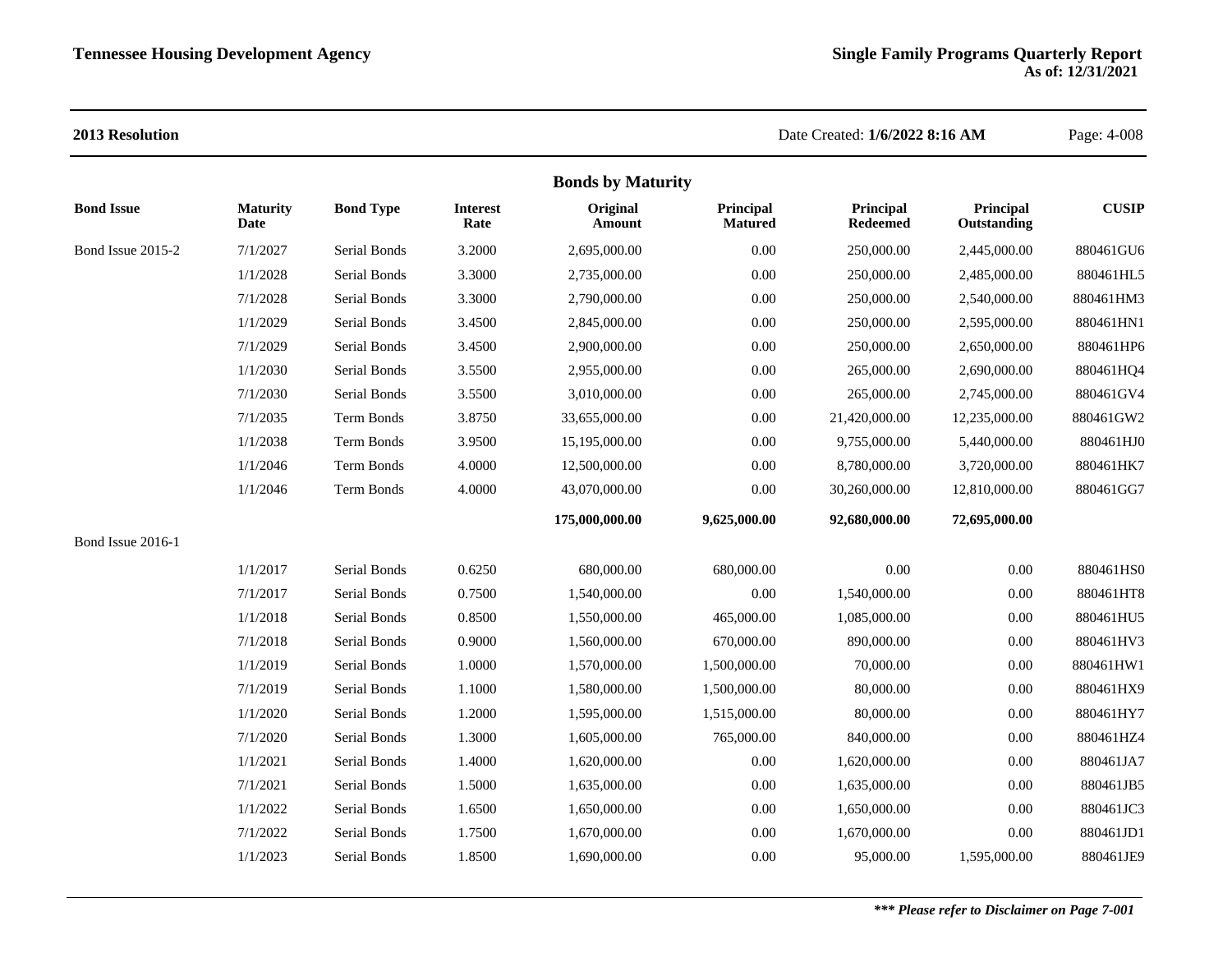|                   |                         |                  |                         | <b>Bonds by Maturity</b> |                             |                              |                          |              |
|-------------------|-------------------------|------------------|-------------------------|--------------------------|-----------------------------|------------------------------|--------------------------|--------------|
| <b>Bond Issue</b> | <b>Maturity</b><br>Date | <b>Bond Type</b> | <b>Interest</b><br>Rate | Original<br>Amount       | Principal<br><b>Matured</b> | Principal<br><b>Redeemed</b> | Principal<br>Outstanding | <b>CUSIP</b> |
| Bond Issue 2016-1 | 7/1/2023                | Serial Bonds     | 1.9500                  | 1,710,000.00             | 0.00                        | 95,000.00                    | 1,615,000.00             | 880461JF6    |
|                   | 1/1/2024                | Serial Bonds     | 2.0000                  | 1,730,000.00             | 0.00                        | 95,000.00                    | 1,635,000.00             | 880461JG4    |
|                   | 7/1/2024                | Serial Bonds     | 2.0500                  | 1,750,000.00             | 0.00                        | 95,000.00                    | 1,655,000.00             | 880461JH2    |
|                   | 1/1/2025                | Serial Bonds     | 2.2000                  | 1,775,000.00             | 0.00                        | 105,000.00                   | 1,670,000.00             | 880461JJ8    |
|                   | 7/1/2025                | Serial Bonds     | 2.2500                  | 1,800,000.00             | 0.00                        | 110,000.00                   | 1,690,000.00             | 880461JK5    |
|                   | 1/1/2026                | Serial Bonds     | 2.3500                  | 1,825,000.00             | 0.00                        | 110,000.00                   | 1,715,000.00             | 880461JL3    |
|                   | 7/1/2026                | Serial Bonds     | 2.4000                  | 1,855,000.00             | 0.00                        | 110,000.00                   | 1,745,000.00             | 880461JM1    |
|                   | 1/1/2027                | Serial Bonds     | 2.5000                  | 1,880,000.00             | 0.00                        | 110,000.00                   | 1,770,000.00             | 880461JN9    |
|                   | 7/1/2027                | Serial Bonds     | 2.5500                  | 1,910,000.00             | 0.00                        | 110,000.00                   | 1,800,000.00             | 880461JP4    |
|                   | 1/1/2028                | Serial Bonds     | 2.6000                  | 1,940,000.00             | 0.00                        | 105,000.00                   | 1,835,000.00             | 880461JU3    |
|                   | 7/1/2028                | Serial Bonds     | 2.6000                  | 1,975,000.00             | 0.00                        | 110,000.00                   | 1,865,000.00             | 880461JV1    |
|                   | 1/1/2029                | Serial Bonds     | 2.7000                  | 2,010,000.00             | 0.00                        | 110,000.00                   | 1,900,000.00             | 880461JW9    |
|                   | 7/1/2029                | Serial Bonds     | 2.7000                  | 2,045,000.00             | 0.00                        | 115,000.00                   | 1,930,000.00             | 880461JX7    |
|                   | 1/1/2030                | Serial Bonds     | 2.8500                  | 2,085,000.00             | 0.00                        | 120,000.00                   | 1,965,000.00             | 880461JY5    |
|                   | 7/1/2030                | Serial Bonds     | 2.8500                  | 2,120,000.00             | 0.00                        | 120,000.00                   | 2,000,000.00             | 880461JZ2    |
|                   | 1/1/2031                | Serial Bonds     | 2.9500                  | 2,160,000.00             | 0.00                        | 120,000.00                   | 2,040,000.00             | 880461KA5    |
|                   | 7/1/2031                | Serial Bonds     | 2.9500                  | 2,195,000.00             | 0.00                        | 125,000.00                   | 2,070,000.00             | 880461JQ2    |
|                   | 7/1/2036                | Term Bonds       | 3.2500                  | 24,390,000.00            | 0.00                        | 12,575,000.00                | 11,815,000.00            | 880461JR0    |
|                   | 7/1/2038                | Term Bonds       | 3.3750                  | 8,400,000.00             | 0.00                        | 4,380,000.00                 | 4,020,000.00             | 880461JS8    |
|                   | 1/1/2047                | Term Bonds       | 3.5000                  | 24,060,000.00            | 0.00                        | 15,335,000.00                | 8,725,000.00             | 880461HR2    |
|                   | 1/1/2047                | Term Bonds       | 3.5000                  | 15,440,000.00            | 0.00                        | 9,845,000.00                 | 5,595,000.00             | 880461JT6    |
|                   |                         |                  |                         | 125,000,000.00           | 7,095,000.00                | 55,255,000.00                | 62,650,000.00            |              |
| Bond Issue 2016-2 |                         |                  |                         |                          |                             |                              |                          |              |
|                   | 7/1/2017                | Serial Bonds     | 0.7200                  | 900,000.00               | 240,000.00                  | 660,000.00                   | 0.00                     | 880461KC1    |
|                   | 1/1/2018                | Serial Bonds     | 0.7600                  | 1,075,000.00             | 490,000.00                  | 585,000.00                   | 0.00                     | 880461KD9    |
|                   | 7/1/2018                | Serial Bonds     | 0.9500                  | 1,080,000.00             | 610,000.00                  | 470,000.00                   | 0.00                     | 880461KE7    |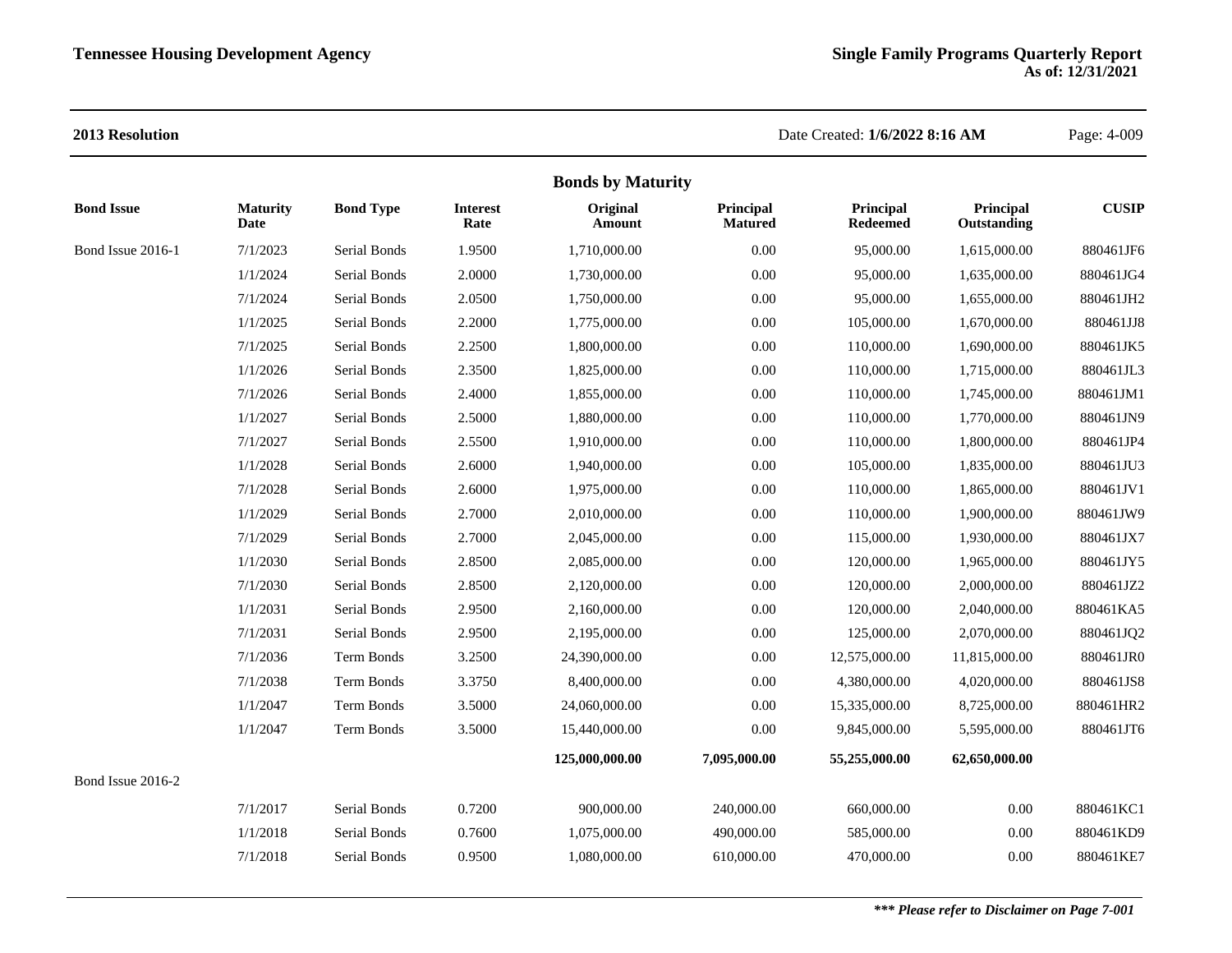|                   |                                |                  |                         | <b>Bonds by Maturity</b> |                             |                              |                          |              |
|-------------------|--------------------------------|------------------|-------------------------|--------------------------|-----------------------------|------------------------------|--------------------------|--------------|
| <b>Bond Issue</b> | <b>Maturity</b><br><b>Date</b> | <b>Bond Type</b> | <b>Interest</b><br>Rate | Original<br>Amount       | Principal<br><b>Matured</b> | Principal<br><b>Redeemed</b> | Principal<br>Outstanding | <b>CUSIP</b> |
| Bond Issue 2016-2 | 1/1/2019                       | Serial Bonds     | 0.9500                  | 1,085,000.00             | 1,050,000.00                | 35,000.00                    | 0.00                     | 880461KF4    |
|                   | 7/1/2019                       | Serial Bonds     | 1.0000                  | 1,100,000.00             | 1,055,000.00                | 45,000.00                    | 0.00                     | 880461KG2    |
|                   | 1/1/2020                       | Serial Bonds     | 1.1000                  | 1,105,000.00             | 1,060,000.00                | 45,000.00                    | 0.00                     | 880461KH0    |
|                   | 7/1/2020                       | Serial Bonds     | 1.1500                  | 1,115,000.00             | 270,000.00                  | 845,000.00                   | 0.00                     | 880461KJ6    |
|                   | 1/1/2021                       | Serial Bonds     | 1.2500                  | 1,130,000.00             | 0.00                        | 1,130,000.00                 | 0.00                     | 880461KK3    |
|                   | 7/1/2021                       | Serial Bonds     | 1.3000                  | 1,140,000.00             | 0.00                        | 1,140,000.00                 | 0.00                     | 880461KL1    |
|                   | 1/1/2022                       | Serial Bonds     | 1.5500                  | 1,150,000.00             | 0.00                        | 1,150,000.00                 | 0.00                     | 880461KM9    |
|                   | 7/1/2022                       | Serial Bonds     | 1.6000                  | 1,160,000.00             | 0.00                        | 1,160,000.00                 | $0.00\,$                 | 880461KN7    |
|                   | 1/1/2023                       | Serial Bonds     | 1.7000                  | 1,175,000.00             | 0.00                        | 50,000.00                    | 1,125,000.00             | 880461KP2    |
|                   | 7/1/2023                       | Serial Bonds     | 1.7500                  | 1,190,000.00             | 0.00                        | 55,000.00                    | 1,135,000.00             | 880461KQ0    |
|                   | 1/1/2024                       | Serial Bonds     | 1.9500                  | 1,200,000.00             | 0.00                        | 60,000.00                    | 1,140,000.00             | 880461KR8    |
|                   | 7/1/2024                       | Serial Bonds     | 2.0000                  | 1,225,000.00             | 0.00                        | 60,000.00                    | 1,165,000.00             | 880461KS6    |
|                   | 1/1/2025                       | Serial Bonds     | 2.1000                  | 1,240,000.00             | 0.00                        | 65,000.00                    | 1,175,000.00             | 880461KT4    |
|                   | 7/1/2025                       | Serial Bonds     | 2.1500                  | 1,250,000.00             | 0.00                        | 65,000.00                    | 1,185,000.00             | 880461KU1    |
|                   | 1/1/2026                       | Serial Bonds     | 2.2500                  | 1,270,000.00             | 0.00                        | 65,000.00                    | 1,205,000.00             | 880461KV9    |
|                   | 7/1/2026                       | Serial Bonds     | 2.3000                  | 1,290,000.00             | 0.00                        | 65,000.00                    | 1,225,000.00             | 880461KW7    |
|                   | 1/1/2027                       | Serial Bonds     | 2.3500                  | 1,310,000.00             | 0.00                        | 65,000.00                    | 1,245,000.00             | 880461KX5    |
|                   | 7/1/2027                       | Serial Bonds     | 2.4500                  | 1,330,000.00             | 0.00                        | 65,000.00                    | 1,265,000.00             | 880461KY3    |
|                   | 1/1/2028                       | Serial Bonds     | 2.5500                  | 1,355,000.00             | 0.00                        | 65,000.00                    | 1,290,000.00             | 880461KZ0    |
|                   | 7/1/2028                       | Serial Bonds     | 2.6000                  | 1,370,000.00             | 0.00                        | 65,000.00                    | 1,305,000.00             | 880461LA4    |
|                   | 1/1/2029                       | Serial Bonds     | 2.6500                  | 1,395,000.00             | 0.00                        | 70,000.00                    | 1,325,000.00             | 880461LH9    |
|                   | 7/1/2029                       | Serial Bonds     | 2.6500                  | 1,425,000.00             | 0.00                        | 70,000.00                    | 1,355,000.00             | 880461LG1    |
|                   | 1/1/2030                       | Serial Bonds     | 2.7000                  | 1,445,000.00             | 0.00                        | 75,000.00                    | 1,370,000.00             | 880461LJ5    |
|                   | 7/1/2030                       | Serial Bonds     | 2.7500                  | 1,475,000.00             | 0.00                        | 80,000.00                    | 1,395,000.00             | 880461LK2    |
|                   | 1/1/2031                       | Serial Bonds     | 2.8000                  | 1,505,000.00             | 0.00                        | 80,000.00                    | 1,425,000.00             | 880461LL0    |
|                   | 7/1/2031                       | Serial Bonds     | 2.8500                  | 1,530,000.00             | 0.00                        | 80,000.00                    | 1,450,000.00             | 880461LB2    |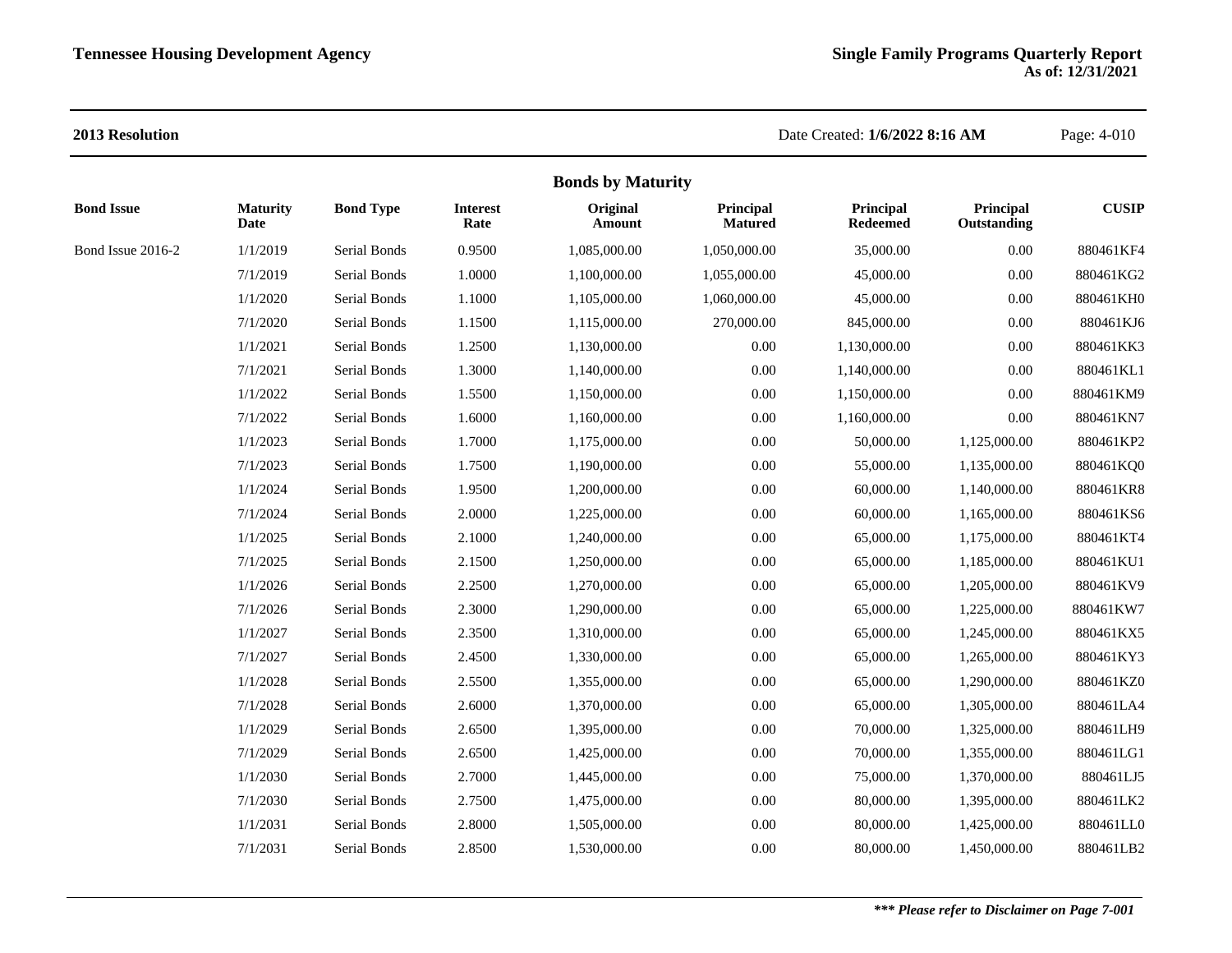|                   |                         |                  |                         | <b>Bonds by Maturity</b> |                             |                              |                          |              |
|-------------------|-------------------------|------------------|-------------------------|--------------------------|-----------------------------|------------------------------|--------------------------|--------------|
| <b>Bond Issue</b> | <b>Maturity</b><br>Date | <b>Bond Type</b> | <b>Interest</b><br>Rate | Original<br>Amount       | Principal<br><b>Matured</b> | Principal<br><b>Redeemed</b> | Principal<br>Outstanding | <b>CUSIP</b> |
| Bond Issue 2016-2 | 1/1/2032                | Serial Bonds     | 2.9000                  | 1,555,000.00             | 0.00                        | 80,000.00                    | 1,475,000.00             | 880461LM8    |
|                   | 7/1/2032                | Serial Bonds     | 2.9500                  | 1,590,000.00             | 0.00                        | 80,000.00                    | 1,510,000.00             | 880461LN6    |
|                   | 7/1/2036                | Term Bonds       | 3.1000                  | 13,910,000.00            | 0.00                        | 6,660,000.00                 | 7,250,000.00             | 880461LC0    |
|                   | 7/1/2041                | Term Bonds       | 3.2500                  | 12,235,000.00            | 0.00                        | 5,860,000.00                 | 6,375,000.00             | 880461LD8    |
|                   | 7/1/2046                | Term Bonds       | 3.3500                  | 12,670,000.00            | 0.00                        | 6,245,000.00                 | 6,425,000.00             | 880461LE6    |
|                   | 1/1/2047                | Term Bonds       | 3.5000                  | 24,615,000.00            | 0.00                        | 14,305,000.00                | 10,310,000.00            | 880461KB3    |
|                   | 1/1/2047                | Term Bonds       | 3.5000                  | 22,405,000.00            | 0.00                        | 13,015,000.00                | 9,390,000.00             | 880461LF3    |
|                   |                         |                  |                         | 125,000,000.00           | 4,775,000.00                | 54,710,000.00                | 65,515,000.00            |              |
| Bond Issue 2016-3 |                         |                  |                         |                          |                             |                              |                          |              |
|                   | 7/1/2017                | Serial Bonds     | 1.0000                  | 1,635,000.00             | 1,635,000.00                | 0.00                         | 0.00                     | 880461LP1    |
|                   | 1/1/2018                | Serial Bonds     | 1.1500                  | 1,835,000.00             | 505,000.00                  | 1,330,000.00                 | 0.00                     | 880461LQ9    |
|                   | 7/1/2018                | Serial Bonds     | 1.2500                  | 1,845,000.00             | 315,000.00                  | 1,530,000.00                 | 0.00                     | 880461LR7    |
|                   | 1/1/2019                | Serial Bonds     | 1.4610                  | 1,860,000.00             | 1,490,000.00                | 370,000.00                   | 0.00                     | 880461LS5    |
|                   | 7/1/2019                | Serial Bonds     | 1.5610                  | 1,875,000.00             | 1,490,000.00                | 385,000.00                   | 0.00                     | 880461LT3    |
|                   | 1/1/2020                | Serial Bonds     | 1.7450                  | 1,890,000.00             | 1,505,000.00                | 385,000.00                   | 0.00                     | 880461LU0    |
|                   | 7/1/2020                | Serial Bonds     | 1.8450                  | 1,910,000.00             | 920,000.00                  | 990,000.00                   | 0.00                     | 880461LV8    |
|                   | 1/1/2021                | Serial Bonds     | 1.9450                  | 1,925,000.00             | 0.00                        | 1,925,000.00                 | 0.00                     | 880461LW6    |
|                   | 7/1/2021                | Serial Bonds     | 2.0450                  | 1,945,000.00             | 0.00                        | 1,945,000.00                 | 0.00                     | 880461LX4    |
|                   | 1/1/2022                | Serial Bonds     | 2.1290                  | 1,970,000.00             | 0.00                        | 1,970,000.00                 | 0.00                     | 880461LY2    |
|                   | 7/1/2022                | Serial Bonds     | 2.2290                  | 1,990,000.00             | 0.00                        | 1,990,000.00                 | 0.00                     | 880461LZ9    |
|                   | 1/1/2023                | Serial Bonds     | 2.3290                  | 2,015,000.00             | 0.00                        | 435,000.00                   | 1,580,000.00             | 880461MA3    |
|                   | 7/1/2023                | Serial Bonds     | 2.3790                  | 2,040,000.00             | 0.00                        | 440,000.00                   | 1,600,000.00             | 880461MB1    |
|                   | 1/1/2024                | Serial Bonds     | 2.4540                  | 2,065,000.00             | 0.00                        | 440,000.00                   | 1,625,000.00             | 880461MC9    |
|                   | 7/1/2024                | Serial Bonds     | 2.5540                  | 2,095,000.00             | 0.00                        | 450,000.00                   | 1,645,000.00             | 880461MD7    |
|                   | 1/1/2025                | Serial Bonds     | 2.6040                  | 2,125,000.00             | 0.00                        | 460,000.00                   | 1,665,000.00             | 880461ME5    |
|                   | 7/1/2025                | Serial Bonds     | 2.6540                  | 2,155,000.00             | 0.00                        | 465,000.00                   | 1,690,000.00             | 880461MF2    |
|                   |                         |                  |                         |                          |                             |                              |                          |              |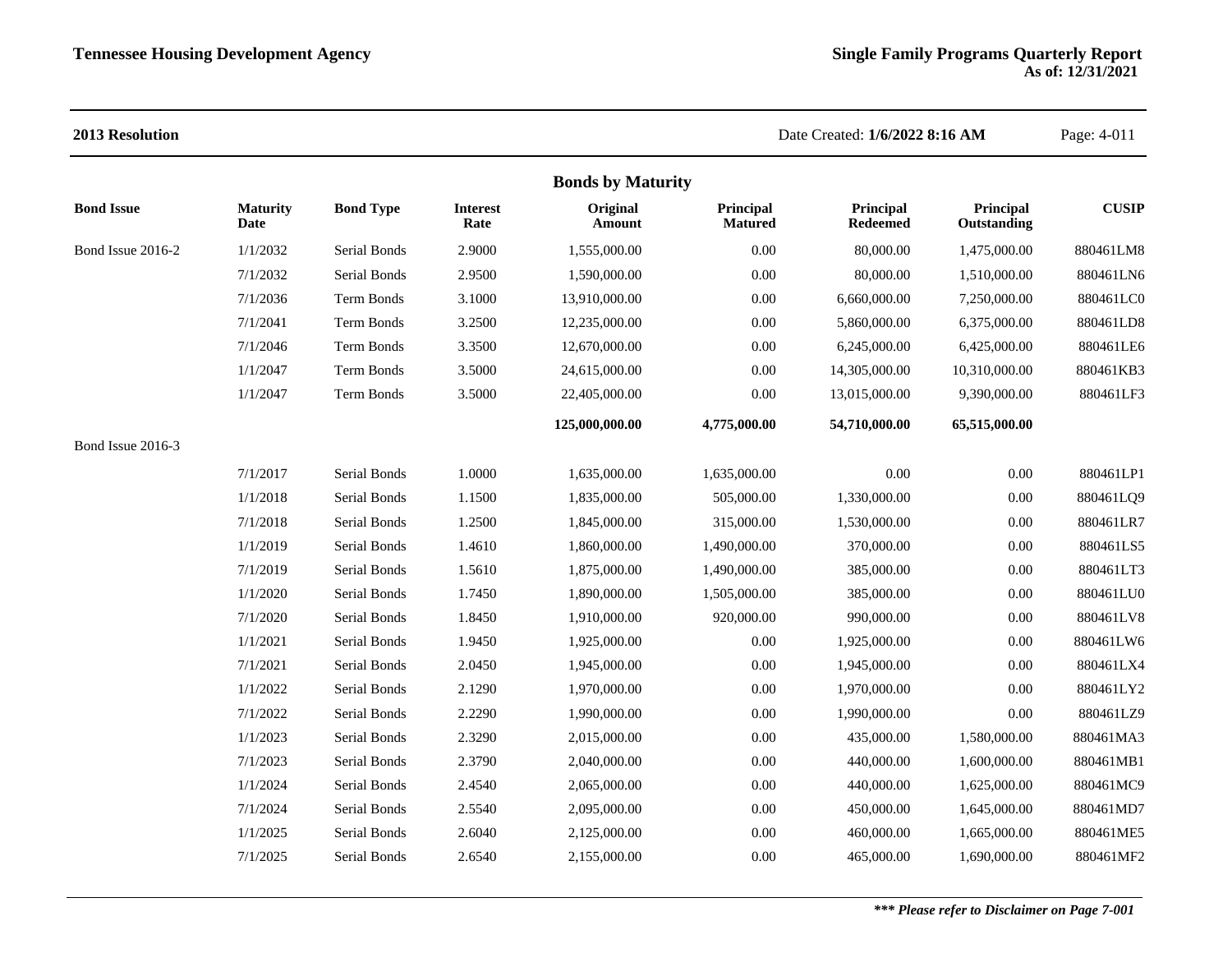| 2013 Resolution   |                         |                  |                         |                          |                             | Date Created: 1/6/2022 8:16 AM |                          | Page: 4-012  |
|-------------------|-------------------------|------------------|-------------------------|--------------------------|-----------------------------|--------------------------------|--------------------------|--------------|
|                   |                         |                  |                         | <b>Bonds by Maturity</b> |                             |                                |                          |              |
| <b>Bond Issue</b> | <b>Maturity</b><br>Date | <b>Bond Type</b> | <b>Interest</b><br>Rate | Original<br>Amount       | Principal<br><b>Matured</b> | Principal<br><b>Redeemed</b>   | Principal<br>Outstanding | <b>CUSIP</b> |
| Bond Issue 2016-3 | 1/1/2026                | Serial Bonds     | 2.7040                  | 2,185,000.00             | 0.00                        | 470,000.00                     | 1,715,000.00             | 880461MG0    |
|                   | 7/1/2026                | Serial Bonds     | 2.8040                  | 2,220,000.00             | 0.00                        | 480,000.00                     | 1,740,000.00             | 880461MH8    |
|                   | 1/1/2027                | Serial Bonds     | 2.8540                  | 2,255,000.00             | 0.00                        | 500,000.00                     | 1,755,000.00             | 880461MJ4    |
|                   | 7/1/2027                | Serial Bonds     | 2.9540                  | 2,290,000.00             | 0.00                        | 2,290,000.00                   | 0.00                     | 880461MK1    |
|                   | 1/1/2028                | Serial Bonds     | 3.0040                  | 2,330,000.00             | 0.00                        | 2,330,000.00                   | 0.00                     | 880461ML9    |
|                   | 7/1/2031                | Term Bonds       | 3.5000                  | 17,545,000.00            | 0.00                        | 15,450,000.00                  | 2,095,000.00             | 880461MM7    |
|                   |                         |                  |                         | 62,000,000.00            | 7,860,000.00                | 37,030,000.00                  | 17,110,000.00            |              |
| Bond Issue 2017-1 |                         |                  |                         |                          |                             |                                |                          |              |
|                   | 1/1/2018                | Serial Bonds     | 0.9500                  | 825,000.00               | 285,000.00                  | 540,000.00                     | 0.00                     | 880461MN5    |
|                   | 7/1/2018                | Serial Bonds     | 1.0500                  | 950,000.00               | 550,000.00                  | 400,000.00                     | 0.00                     | 880461MP0    |
|                   | 1/1/2019                | Serial Bonds     | 1.2500                  | 960,000.00               | 945,000.00                  | 15,000.00                      | 0.00                     | 880461MQ8    |
|                   | 7/1/2019                | Serial Bonds     | 1.3500                  | 965,000.00               | 950,000.00                  | 15,000.00                      | 0.00                     | 880461MR6    |
|                   | 1/1/2020                | Serial Bonds     | 1.4500                  | 975,000.00               | 960,000.00                  | 15,000.00                      | 0.00                     | 880461MS4    |
|                   | 7/1/2020                | Serial Bonds     | 1.5500                  | 980,000.00               | 0.00                        | 980,000.00                     | 0.00                     | 880461MT2    |
|                   | 1/1/2021                | Serial Bonds     | 1.7000                  | 990,000.00               | 0.00                        | 990,000.00                     | 0.00                     | 880461MU9    |
|                   | 7/1/2021                | Serial Bonds     | 1.8000                  | 1,005,000.00             | 0.00                        | 1,005,000.00                   | 0.00                     | 880461MV7    |
|                   | 1/1/2022                | Serial Bonds     | 1.9500                  | 1,015,000.00             | 0.00                        | 1,015,000.00                   | 0.00                     | 880461MW5    |
|                   | 7/1/2022                | Serial Bonds     | 2.0000                  | 1,025,000.00             | 0.00                        | 1,025,000.00                   | 0.00                     | 880461MX3    |
|                   | 1/1/2023                | Serial Bonds     | 2.2500                  | 1,040,000.00             | 0.00                        | 25,000.00                      | 1,015,000.00             | 880461MY1    |
|                   | 7/1/2023                | Serial Bonds     | 2.3000                  | 1,050,000.00             | 0.00                        | 30,000.00                      | 1,020,000.00             | 880461MZ8    |
|                   | 1/1/2024                | Serial Bonds     | 2.4500                  | 1,065,000.00             | 0.00                        | 30,000.00                      | 1,035,000.00             | 880461NA2    |
|                   | 7/1/2024                | Serial Bonds     | 2.5000                  | 1,080,000.00             | 0.00                        | 30,000.00                      | 1,050,000.00             | 880461NB0    |
|                   | 1/1/2025                | Serial Bonds     | 2.7500                  | 1,095,000.00             | 0.00                        | 35,000.00                      | 1,060,000.00             | 880461NC8    |
|                   | 7/1/2025                | Serial Bonds     | 2.8000                  | 1,115,000.00             | 0.00                        | 35,000.00                      | 1,080,000.00             | 880461ND6    |
|                   | 1/1/2026                | Serial Bonds     | 2.9500                  | 1,130,000.00             | 0.00                        | 35,000.00                      | 1,095,000.00             | 880461NE4    |
|                   | 7/1/2026                | Serial Bonds     | 2.9500                  | 1,145,000.00             | 0.00                        | 35,000.00                      | 1,110,000.00             | 880461NF1    |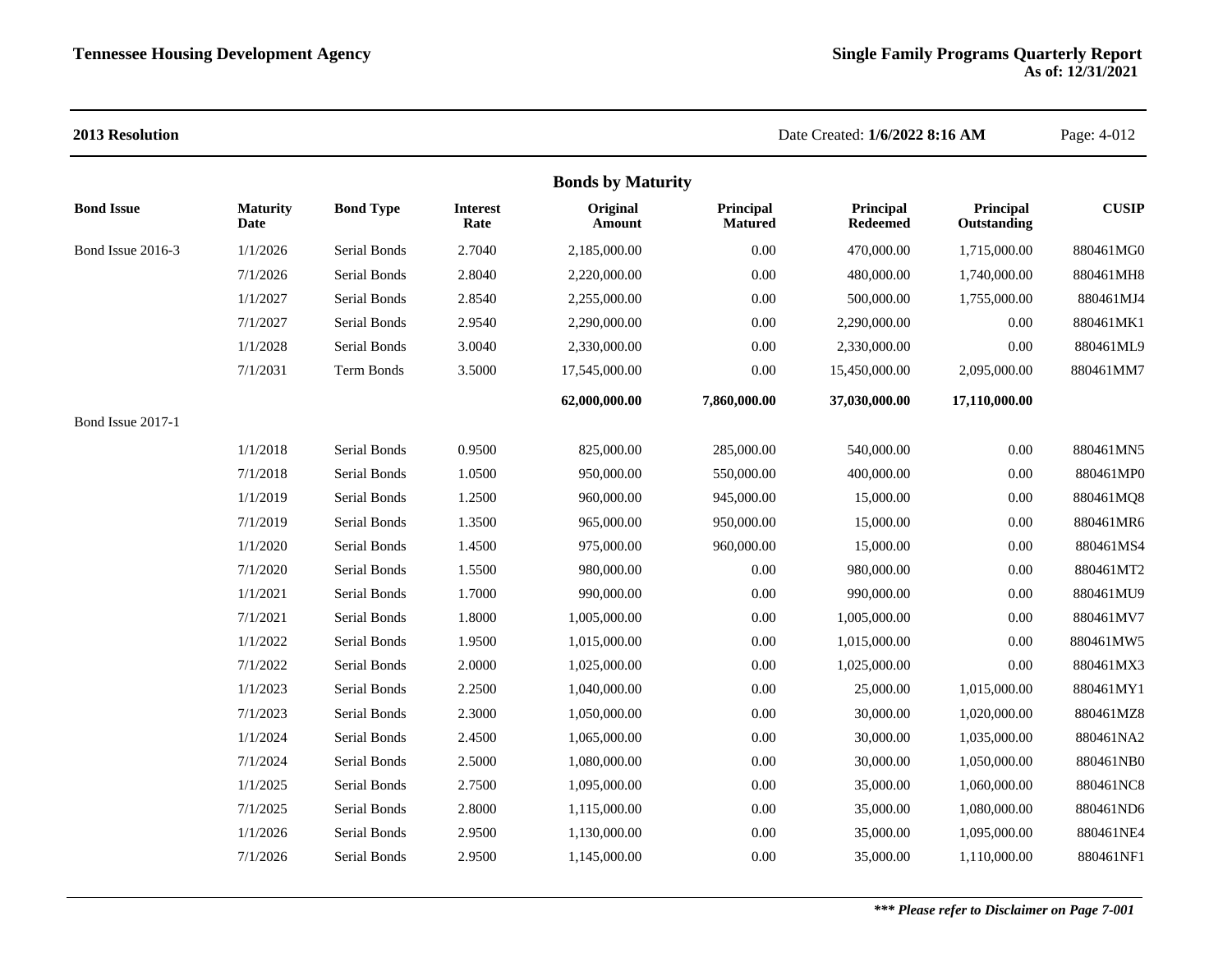### **2013 Resolution** Date Created: **1/6/2022 8:16 AM** Page: 4-013 **Bonds by Maturity Bond Issue Maturity Date Bond Type Interest Rate Original Amount Principal Matured Principal Redeemed Principal Outstanding CUSIP** Bond Issue 2017-1 1/1/2027 Serial Bonds 3.0500 1,165,000.00 0.00 35,000.00 1,130,000.00 880461NG9 7/1/2027 Serial Bonds 3.0500 1,185,000.00 0.00 50,000.00 1,135,000.00 880461NH7 1/1/2028 Serial Bonds 3.1500 1,205,000.00 0.00 50,000.00 1,155,000.00 880461NM6 7/1/2028 Serial Bonds 3.1500 1,225,000.00 0.00 50,000.00 1,175,000.00 880461NN4 7/1/2032 Term Bonds 3.6250 10,740,000.00 0.00 7,315,000.00 3,425,000.00 880461NJ3 7/1/2039 Term Bonds 4.0000 22,370,000.00 0.00 15,350,000.00 7,020,000.00 880461NK0 7/1/2042 Term Bonds 4.0000 43,700,000.00 0.00 23,045,000.00 20,655,000.00 880461NL8 **100,000,000.00 3,690,000.00 52,150,000.00 44,160,000.00** Bond Issue 2017-2 1/1/2018 Serial Bonds 0.9000 1,340,000.00 1,340,000.00 0.00 0.00 880461NQ7 7/1/2018 Serial Bonds 1.0000 2,660,000.00 470,000.00 2,190,000.00 0.00 880461NR5 1/1/2019 Serial Bonds 1.1000 2,680,000.00 2,570,000.00 110,000.00 0.00 880461NS3 7/1/2019 Serial Bonds 1.1500 2,700,000.00 2,585,000.00 115,000.00 0.00 880461NT1 1/1/2020 Serial Bonds 1.2500 2,725,000.00 2,610,000.00 115,000.00 0.00 880461NU8 7/1/2020 Serial Bonds 1.3500 2,745,000.00 1,210,000.00 1,535,000.00 0.00 880461NV6 1/1/2021 Serial Bonds 1.4500 2,775,000.00 0.00 2,775,000.00 0.00 880461NW4 7/1/2021 Serial Bonds 1.5500 2,800,000.00 0.00 2,800,000.00 0.00 880461NX2 1/1/2022 Serial Bonds 1.6500 2,830,000.00 0.00 2,830,000.00 0.00 880461NY0 7/1/2022 Serial Bonds 1.7500 2,865,000.00 0.00 2,865,000.00 0.00 880461NZ7 1/1/2023 Serial Bonds 1.8500 2,895,000.00 0.00 130,000.00 2,765,000.00 880461PA0 7/1/2023 Serial Bonds 1.9000 2,930,000.00 0.00 130,000.00 2,800,000.00 880461PB8 1/1/2024 Serial Bonds 2.0500 2,970,000.00 0.00 130,000.00 2,840,000.00 880461PC6 7/1/2024 Serial Bonds 2.1500 3,010,000.00 0.00 130,000.00 2,880,000.00 880461PD4 1/1/2025 Serial Bonds 2.2500 3,050,000.00 0.00 135,000.00 2,915,000.00 880461PE2 7/1/2025 Serial Bonds 2.4000 3,095,000.00 0.00 135,000.00 2,960,000.00 880461PF9 1/1/2026 Serial Bonds 2.5500 3,140,000.00 0.00 135,000.00 3,005,000.00 880461PG7

### *\*\*\* Please refer to Disclaimer on Page 7-001*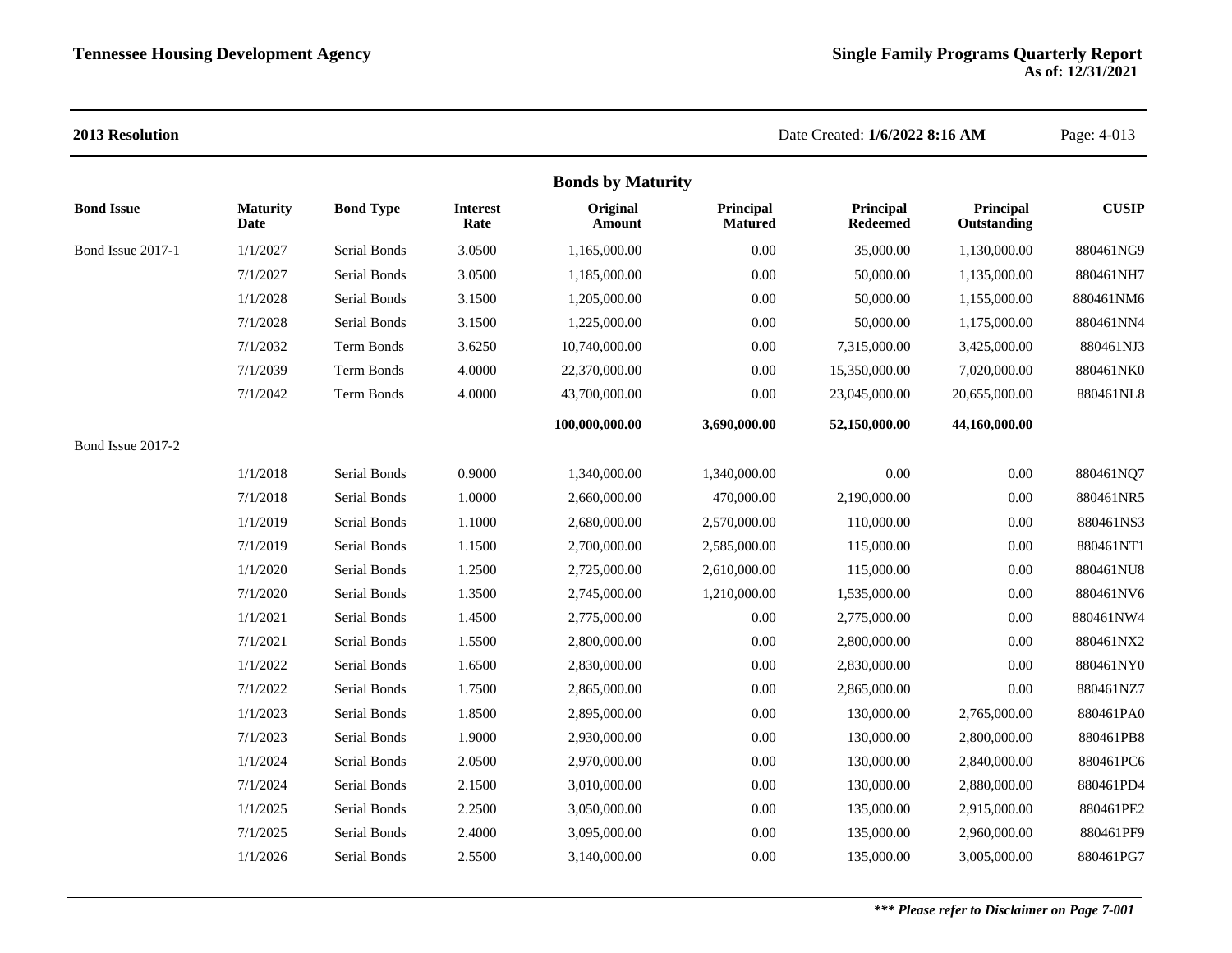|                   |                         |                     |                         | <b>Bonds by Maturity</b> |                             |                              |                          |              |
|-------------------|-------------------------|---------------------|-------------------------|--------------------------|-----------------------------|------------------------------|--------------------------|--------------|
| <b>Bond Issue</b> | <b>Maturity</b><br>Date | <b>Bond Type</b>    | <b>Interest</b><br>Rate | Original<br>Amount       | Principal<br><b>Matured</b> | Principal<br><b>Redeemed</b> | Principal<br>Outstanding | <b>CUSIP</b> |
| Bond Issue 2017-2 | 7/1/2026                | Serial Bonds        | 2.6000                  | 3,190,000.00             | 0.00                        | 135,000.00                   | 3,055,000.00             | 880461PH5    |
|                   | 1/1/2027                | Serial Bonds        | 2.7000                  | 3,240,000.00             | 0.00                        | 140,000.00                   | 3,100,000.00             | 880461PJ1    |
|                   | 7/1/2027                | Serial Bonds        | 2.8000                  | 3,290,000.00             | 0.00                        | 140,000.00                   | 3,150,000.00             | 880461PK8    |
|                   | 1/1/2028                | Serial Bonds        | 2.8500                  | 3.345,000.00             | 0.00                        | 140,000.00                   | 3,205,000.00             | 880461PL6    |
|                   | 7/1/2028                | Serial Bonds        | 2.9500                  | 3,400,000.00             | 0.00                        | 150,000.00                   | 3,250,000.00             | 880461PM4    |
|                   | 1/1/2029                | Serial Bonds        | 3.0000                  | 3,455,000.00             | 0.00                        | 150,000.00                   | 3,305,000.00             | 880461PN2    |
|                   | 7/1/2029                | Serial Bonds        | 3.0500                  | 3,525,000.00             | 0.00                        | 160,000.00                   | 3,365,000.00             | 880461PP7    |
|                   | 1/1/2030                | Serial Bonds        | 3.1500                  | 3,595,000.00             | 0.00                        | 160,000.00                   | 3,435,000.00             | 880461PQ5    |
|                   | 7/1/2032                | Term Bonds          | 3.3500                  | 19,085,000.00            | 0.00                        | 8,885,000.00                 | 10,200,000.00            | 880461PR3    |
|                   | 7/1/2036                | Term Bonds          | 3.7000                  | 33,465,000.00            | 0.00                        | 15,615,000.00                | 17,850,000.00            | 880461PS1    |
|                   | 1/1/2042                | <b>Term Bonds</b>   | 4.0000                  | 23,110,000.00            | 0.00                        | 11,875,000.00                | 11,235,000.00            | 880461NP9    |
|                   | 1/1/2042                | Term Bonds          | 4.0000                  | 25,090,000.00            | 0.00                        | 12,880,000.00                | 12,210,000.00            | 880461PT9    |
|                   |                         |                     |                         | 175,000,000.00           | 10,785,000.00               | 66,690,000.00                | 97,525,000.00            |              |
| Bond Issue 2017-3 |                         |                     |                         |                          |                             |                              |                          |              |
|                   | 7/1/2018                | Serial Bonds        | 0.8000                  | 530,000.00               | 315,000.00                  | 215,000.00                   | 0.00                     | 880461PU6    |
|                   | 1/1/2019                | Serial Bonds        | 0.9000                  | 655,000.00               | 655,000.00                  | 0.00                         | 0.00                     | 880461PV4    |
|                   | 7/1/2019                | Serial Bonds        | 1.0000                  | 660,000.00               | 660,000.00                  | 0.00                         | 0.00                     | 880461PW2    |
|                   | 1/1/2020                | <b>Serial Bonds</b> | 1.0500                  | 670,000.00               | 670,000.00                  | 0.00                         | 0.00                     | 880461PX0    |
|                   | 7/1/2020                | <b>Serial Bonds</b> | 1.1500                  | 670,000.00               | 170,000.00                  | 500,000.00                   | 0.00                     | 880461PY8    |
|                   | 1/1/2021                | Serial Bonds        | 1.3000                  | 680,000.00               | 0.00                        | 680,000.00                   | 0.00                     | 880461PZ5    |
|                   | 7/1/2021                | Serial Bonds        | 1.3500                  | 685,000.00               | 0.00                        | 685,000.00                   | 0.00                     | 880461QA9    |
|                   | 1/1/2022                | Serial Bonds        | 1.4500                  | 695,000.00               | 0.00                        | 695,000.00                   | 0.00                     | 880461QB7    |
|                   | 7/1/2022                | Serial Bonds        | 1.4500                  | 705,000.00               | 0.00                        | 705,000.00                   | 0.00                     | 880461QC5    |
|                   | 1/1/2023                | Serial Bonds        | 1.7000                  | 710,000.00               | 0.00                        | 0.00                         | 710,000.00               | 880461QD3    |
|                   | 7/1/2023                | Serial Bonds        | 1.8000                  | 720,000.00               | 0.00                        | 0.00                         | 720,000.00               | 880461QE1    |
|                   | 1/1/2024                | Serial Bonds        | 1.9000                  | 730,000.00               | 0.00                        | 0.00                         | 730,000.00               | 880461QF8    |
|                   |                         |                     |                         |                          |                             |                              |                          |              |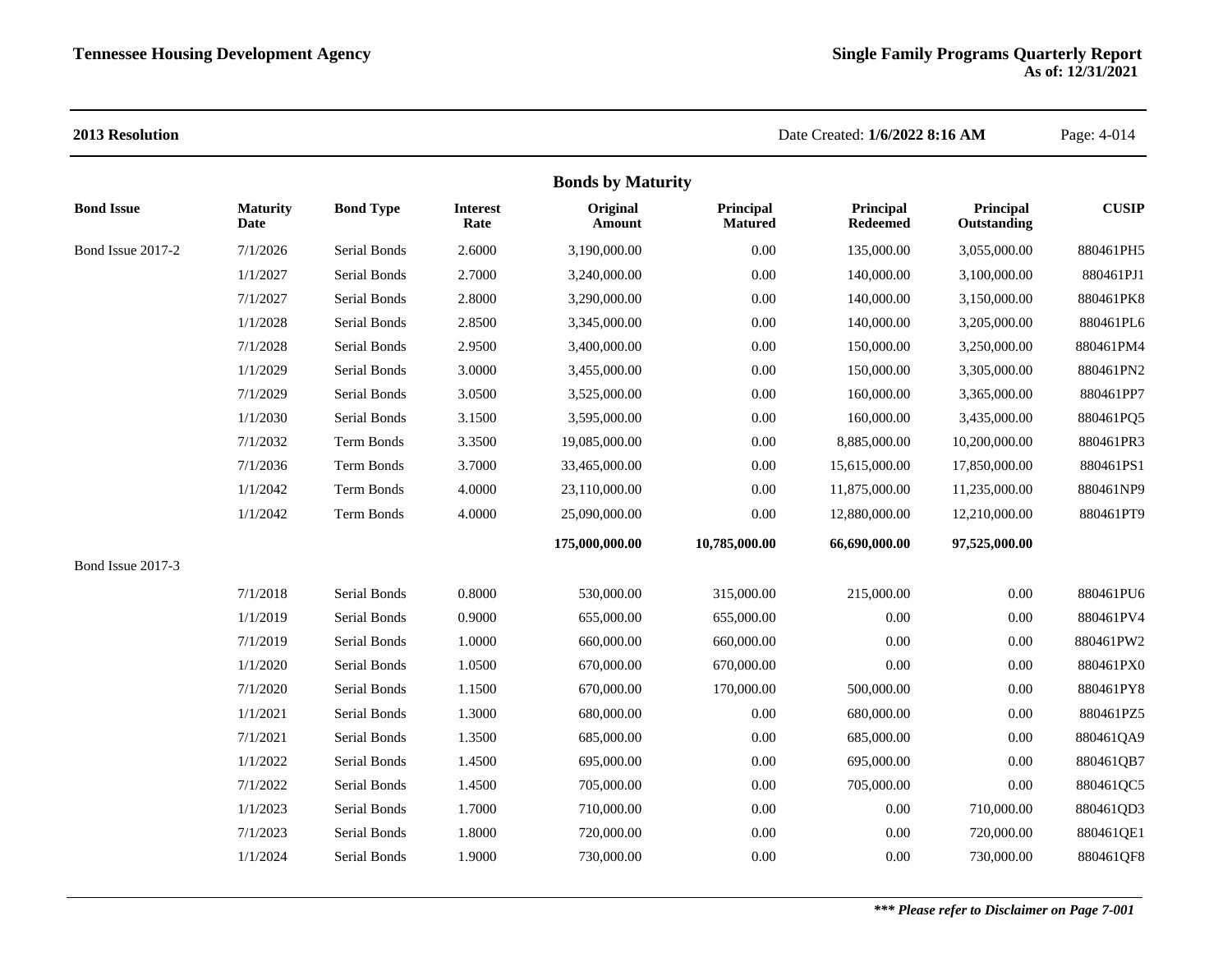|                   |                         |                     |                         | <b>Bonds by Maturity</b> |                             |                              |                          |              |
|-------------------|-------------------------|---------------------|-------------------------|--------------------------|-----------------------------|------------------------------|--------------------------|--------------|
| <b>Bond Issue</b> | <b>Maturity</b><br>Date | <b>Bond Type</b>    | <b>Interest</b><br>Rate | Original<br>Amount       | Principal<br><b>Matured</b> | Principal<br><b>Redeemed</b> | Principal<br>Outstanding | <b>CUSIP</b> |
| Bond Issue 2017-3 | 7/1/2024                | Serial Bonds        | 1.9500                  | 735,000.00               | 0.00                        | 0.00                         | 735,000.00               | 880461QG6    |
|                   | 1/1/2025                | Serial Bonds        | 2.0500                  | 750,000.00               | 0.00                        | 0.00                         | 750,000.00               | 880461QH4    |
|                   | 7/1/2025                | Serial Bonds        | 2.1000                  | 760,000.00               | 0.00                        | 0.00                         | 760,000.00               | 880461QJ0    |
|                   | 1/1/2026                | Serial Bonds        | 2.3000                  | 775,000.00               | 0.00                        | 0.00                         | 775,000.00               | 880461QK7    |
|                   | 7/1/2026                | Serial Bonds        | 2.3500                  | 785,000.00               | 0.00                        | 0.00                         | 785,000.00               | 880461QL5    |
|                   | 1/1/2027                | Serial Bonds        | 2.4500                  | 795,000.00               | 0.00                        | 0.00                         | 795,000.00               | 880461QM3    |
|                   | 7/1/2027                | Serial Bonds        | 2.5000                  | 810,000.00               | 0.00                        | 0.00                         | 810,000.00               | 880461QN1    |
|                   | 1/1/2028                | <b>Serial Bonds</b> | 2.6000                  | 820,000.00               | 0.00                        | 0.00                         | 820,000.00               | 880461QP6    |
|                   | 7/1/2028                | Serial Bonds        | 2.6500                  | 840,000.00               | 0.00                        | 0.00                         | 840,000.00               | 880461QQ4    |
|                   | 1/1/2029                | <b>Serial Bonds</b> | 2.7500                  | 855,000.00               | 0.00                        | 0.00                         | 855,000.00               | 880461QR2    |
|                   | 7/1/2029                | Serial Bonds        | 2.8000                  | 870,000.00               | 0.00                        | 0.00                         | 870,000.00               | 880461QS0    |
|                   | 1/1/2031                | Term Bonds          | 3.0000                  | 2,720,000.00             | 0.00                        | 675,000.00                   | 2,045,000.00             | 880461QT8    |
|                   | 7/1/2032                | Term Bonds          | 3.1500                  | 2,890,000.00             | 0.00                        | 720,000.00                   | 2,170,000.00             | 880461QU5    |
|                   | 7/1/2037                | Term Bonds          | 3.4000                  | 11,075,000.00            | 0.00                        | 2,765,000.00                 | 8,310,000.00             | 880461QV3    |
|                   | 7/1/2042                | Term Bonds          | 3.6000                  | 13,800,000.00            | 0.00                        | 3,455,000.00                 | 10,345,000.00            | 880461QW1    |
|                   | 7/1/2047                | Term Bonds          | 3.6500                  | 17,260,000.00            | 0.00                        | 4,345,000.00                 | 12,915,000.00            | 880461QX9    |
|                   | 1/1/2048                | Term Bonds          | 3.5000                  | 35,250,000.00            | 0.00                        | 15,980,000.00                | 19,270,000.00            | 880461QY7    |
|                   |                         |                     |                         | 99,900,000.00            | 2,470,000.00                | 31,420,000.00                | 66,010,000.00            |              |
| Bond Issue 2017-4 |                         |                     |                         |                          |                             |                              |                          |              |
|                   | 7/1/2018                | Serial Bonds        | 0.9500                  | 440,000.00               | 440,000.00                  | 0.00                         | 0.00                     | 880461QZ4    |
|                   | 1/1/2019                | Serial Bonds        | 1.1500                  | 1,075,000.00             | 1,065,000.00                | 10,000.00                    | $0.00\,$                 | 880461RA8    |
|                   | 7/1/2019                | Serial Bonds        | 1.2500                  | 1,240,000.00             | 1,230,000.00                | 10,000.00                    | 0.00                     | 880461RB6    |
|                   | 1/1/2020                | Serial Bonds        | 1.3500                  | 1,255,000.00             | 1,245,000.00                | 10,000.00                    | $0.00\,$                 | 880461RC4    |
|                   | 7/1/2020                | Serial Bonds        | 1.4500                  | 1,265,000.00             | 755,000.00                  | 510,000.00                   | 0.00                     | 880461RD2    |
|                   | 1/1/2021                | Serial Bonds        | 1.5000                  | 1,275,000.00             | 0.00                        | 1,275,000.00                 | $0.00\,$                 | 880461RE0    |
|                   | 7/1/2021                | Serial Bonds        | 1.6000                  | 1,290,000.00             | 0.00                        | 1,290,000.00                 | 0.00                     | 880461RF7    |
|                   |                         |                     |                         |                          |                             |                              |                          |              |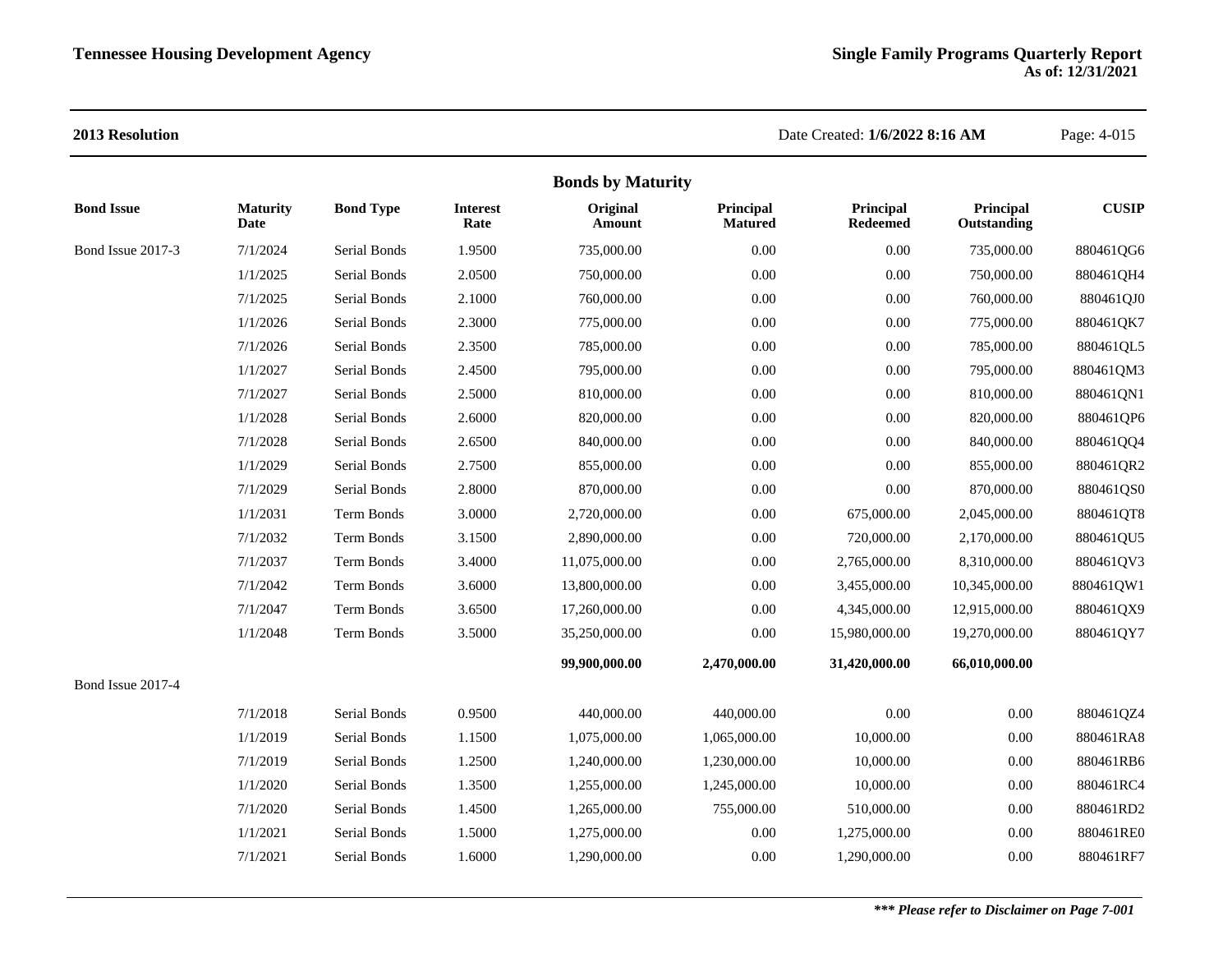|                   |                                |                  |                         | <b>Bonds by Maturity</b> |                             |                       |                          |              |
|-------------------|--------------------------------|------------------|-------------------------|--------------------------|-----------------------------|-----------------------|--------------------------|--------------|
| <b>Bond Issue</b> | <b>Maturity</b><br><b>Date</b> | <b>Bond Type</b> | <b>Interest</b><br>Rate | Original<br>Amount       | Principal<br><b>Matured</b> | Principal<br>Redeemed | Principal<br>Outstanding | <b>CUSIP</b> |
| Bond Issue 2017-4 | 1/1/2022                       | Serial Bonds     | 1.6500                  | 1,305,000.00             | 0.00                        | 1,305,000.00          | 0.00                     | 880461RG5    |
|                   | 7/1/2022                       | Serial Bonds     | 1.7500                  | 1,315,000.00             | 0.00                        | 1,315,000.00          | 0.00                     | 880461RH3    |
|                   | 1/1/2023                       | Serial Bonds     | 1.8000                  | 1,000,000.00             | 0.00                        | 10,000.00             | 990,000.00               | 880461RJ9    |
|                   | 1/1/2023                       | Serial Bonds     | 1.8000                  | 330,000.00               | 0.00                        | 5,000.00              | 325,000.00               | 880461RK6    |
|                   | 7/1/2023                       | Serial Bonds     | 1.9000                  | 1,350,000.00             | $0.00\,$                    | 10,000.00             | 1,340,000.00             | 880461RL4    |
|                   | 1/1/2024                       | Serial Bonds     | 2.0000                  | 1,365,000.00             | 0.00                        | 10,000.00             | 1,355,000.00             | 880461RM2    |
|                   | 7/1/2024                       | Serial Bonds     | 2.0000                  | 1,385,000.00             | 0.00                        | 10,000.00             | 1,375,000.00             | 880461RN0    |
|                   | 1/1/2025                       | Serial Bonds     | 2.1000                  | 1,405,000.00             | 0.00                        | 10,000.00             | 1,395,000.00             | 880461RP5    |
|                   | 7/1/2025                       | Serial Bonds     | 2.2000                  | 1,425,000.00             | 0.00                        | 10,000.00             | 1,415,000.00             | 880461RQ3    |
|                   | 1/1/2026                       | Serial Bonds     | 2.3000                  | 1,445,000.00             | 0.00                        | 10,000.00             | 1,435,000.00             | 880461RR1    |
|                   | 7/1/2026                       | Serial Bonds     | 2.3500                  | 1,465,000.00             | 0.00                        | 10,000.00             | 1,455,000.00             | 880461RS9    |
|                   | 1/1/2027                       | Serial Bonds     | 2.4500                  | 1,490,000.00             | 0.00                        | 15,000.00             | 1,475,000.00             | 880461RT7    |
|                   | 7/1/2027                       | Serial Bonds     | 2.5000                  | 1,515,000.00             | 0.00                        | 15,000.00             | 1,500,000.00             | 880461RU4    |
|                   | 1/1/2028                       | Serial Bonds     | 2.6500                  | 1,540,000.00             | 0.00                        | 15,000.00             | 1,525,000.00             | 880461RV2    |
|                   | 7/1/2028                       | Serial Bonds     | 2.7000                  | 1,565,000.00             | 0.00                        | 15,000.00             | 1,550,000.00             | 880461RW0    |
|                   | 1/1/2029                       | Serial Bonds     | 2.7500                  | 1,590,000.00             | 0.00                        | 15,000.00             | 1,575,000.00             | 880461RX8    |
|                   | 7/1/2029                       | Serial Bonds     | 2.8000                  | 1,620,000.00             | $0.00\,$                    | 15,000.00             | 1,605,000.00             | 880461RY6    |
|                   | 1/1/2030                       | Serial Bonds     | 2.8500                  | 1,650,000.00             | 0.00                        | 15,000.00             | 1,635,000.00             | 880461SD1    |
|                   | 7/1/2030                       | Serial Bonds     | 2.9000                  | 1,680,000.00             | 0.00                        | 15,000.00             | 1,665,000.00             | 880461SE9    |
|                   | 7/1/2032                       | Term Bonds       | 3.0000                  | 7,055,000.00             | 0.00                        | 1,865,000.00          | 5,190,000.00             | 880461RZ3    |
|                   | 7/1/2037                       | Term Bonds       | 3.3500                  | 10,745,000.00            | 0.00                        | 2,845,000.00          | 7,900,000.00             | 880461SA7    |
|                   | 7/1/2040                       | Term Bonds       | 3.4500                  | 21,820,000.00            | 0.00                        | 5,780,000.00          | 16,040,000.00            | 880461SB5    |
|                   | 7/1/2048                       | Term Bonds       | 4.0000                  | 26,000,000.00            | 0.00                        | 11,010,000.00         | 14,990,000.00            | 880461SC3    |
|                   |                                |                  |                         | 99,900,000.00            | 4,735,000.00                | 27,430,000.00         | 67,735,000.00            |              |
| Bond Issue 2018-1 |                                |                  |                         |                          |                             |                       |                          |              |
|                   | 1/1/2019                       | Serial Bonds     | 1.4000                  | 760,000.00               | 760,000.00                  | 0.00                  | 0.00                     | 880461SG4    |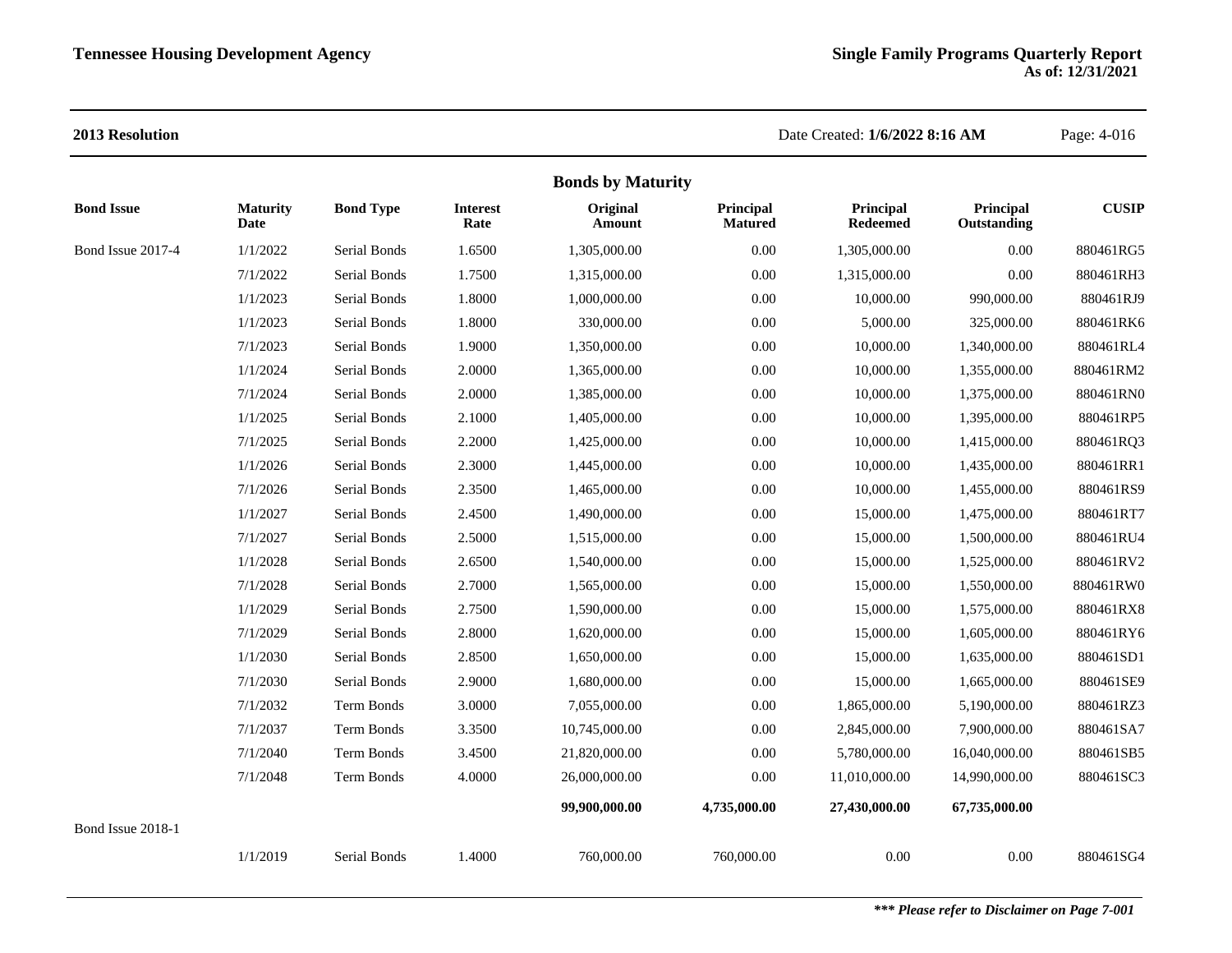|                   |                         |                  |                         | <b>Bonds by Maturity</b>  |                             |                              |                          |              |
|-------------------|-------------------------|------------------|-------------------------|---------------------------|-----------------------------|------------------------------|--------------------------|--------------|
| <b>Bond Issue</b> | <b>Maturity</b><br>Date | <b>Bond Type</b> | <b>Interest</b><br>Rate | Original<br><b>Amount</b> | Principal<br><b>Matured</b> | Principal<br><b>Redeemed</b> | Principal<br>Outstanding | <b>CUSIP</b> |
| Bond Issue 2018-1 | 7/1/2019                | Serial Bonds     | 1.5000                  | 970,000.00                | 970,000.00                  | 0.00                         | 0.00                     | 880461SH2    |
|                   | 1/1/2020                | Serial Bonds     | 1.6250                  | 980,000.00                | 980,000.00                  | 0.00                         | 0.00                     | 880461SJ8    |
|                   | 7/1/2020                | Serial Bonds     | 1.7500                  | 990,000.00                | 0.00                        | 990,000.00                   | $0.00\,$                 | 880461SK5    |
|                   | 1/1/2021                | Serial Bonds     | 1.8500                  | 1,000,000.00              | 0.00                        | 1,000,000.00                 | $0.00\,$                 | 880461SL3    |
|                   | 7/1/2021                | Serial Bonds     | 2.0000                  | 1,010,000.00              | $0.00\,$                    | 1,010,000.00                 | 0.00                     | 880461SM1    |
|                   | 1/1/2022                | Serial Bonds     | 2.0500                  | 1,020,000.00              | 0.00                        | 1,020,000.00                 | 0.00                     | 880461SN9    |
|                   | 7/1/2022                | Serial Bonds     | 2.1500                  | 1,035,000.00              | 0.00                        | 1,035,000.00                 | 0.00                     | 880461SP4    |
|                   | 1/1/2023                | Serial Bonds     | 2.2500                  | 1,045,000.00              | 0.00                        | $0.00\,$                     | 1,045,000.00             | 880461SQ2    |
|                   | 7/1/2023                | Serial Bonds     | 2.3750                  | 1,060,000.00              | 0.00                        | 0.00                         | 1,060,000.00             | 880461SR0    |
|                   | 1/1/2024                | Serial Bonds     | 2.4500                  | 1,075,000.00              | 0.00                        | $0.00\,$                     | 1,075,000.00             | 880461SS8    |
|                   | 7/1/2024                | Serial Bonds     | 2.5500                  | 1,085,000.00              | 0.00                        | $0.00\,$                     | 1,085,000.00             | 880461ST6    |
|                   | 1/1/2025                | Serial Bonds     | 2.6000                  | 1,100,000.00              | 0.00                        | $0.00\,$                     | 1,100,000.00             | 880461SU3    |
|                   | 7/1/2025                | Serial Bonds     | 2.6500                  | 1,115,000.00              | 0.00                        | $0.00\,$                     | 1,115,000.00             | 880461SV1    |
|                   | 1/1/2026                | Serial Bonds     | 2.8000                  | 1,130,000.00              | 0.00                        | $0.00\,$                     | 1,130,000.00             | 880461SW9    |
|                   | 7/1/2026                | Serial Bonds     | 2.8000                  | 1,150,000.00              | 0.00                        | $0.00\,$                     | 1,150,000.00             | 880461SX7    |
|                   | 1/1/2027                | Serial Bonds     | 2.9000                  | 1,170,000.00              | 0.00                        | $0.00\,$                     | 1,170,000.00             | 880461SY5    |
|                   | 7/1/2027                | Serial Bonds     | 2.9500                  | 1,185,000.00              | 0.00                        | $0.00\,$                     | 1,185,000.00             | 880461SZ2    |
|                   | 1/1/2028                | Serial Bonds     | 3.0000                  | 1,205,000.00              | 0.00                        | $0.00\,$                     | 1,205,000.00             | 880461TA6    |
|                   | 7/1/2028                | Serial Bonds     | 3.0500                  | 1,225,000.00              | 0.00                        | 0.00                         | 1,225,000.00             | 880461TB4    |
|                   | 1/1/2029                | Serial Bonds     | 3.1500                  | 1,245,000.00              | 0.00                        | $0.00\,$                     | 1,245,000.00             | 880461TC2    |
|                   | 7/1/2029                | Serial Bonds     | 3.2500                  | 1,270,000.00              | 0.00                        | 0.00                         | 1,270,000.00             | 880461TD0    |
|                   | 1/1/2030                | Serial Bonds     | 3.3000                  | 1,290,000.00              | 0.00                        | 5,000.00                     | 1,285,000.00             | 880461TE8    |
|                   | 7/1/2030                | Serial Bonds     | 3.3500                  | 1,315,000.00              | 0.00                        | 5,000.00                     | 1,310,000.00             | 880461TF5    |
|                   | 1/1/2031                | Serial Bonds     | 3.4500                  | 1,335,000.00              | 0.00                        | 5,000.00                     | 1,330,000.00             | 880461TL2    |
|                   | 7/1/2031                | Serial Bonds     | 3.5000                  | 1,360,000.00              | 0.00                        | 5,000.00                     | 1,355,000.00             | 880461TM0    |
|                   | 7/1/2033                | Term Bonds       | 3.6000                  | 5,695,000.00              | $0.00\,$                    | 2,010,000.00                 | 3,685,000.00             | 880461TG3    |
|                   |                         |                  |                         |                           |                             |                              |                          |              |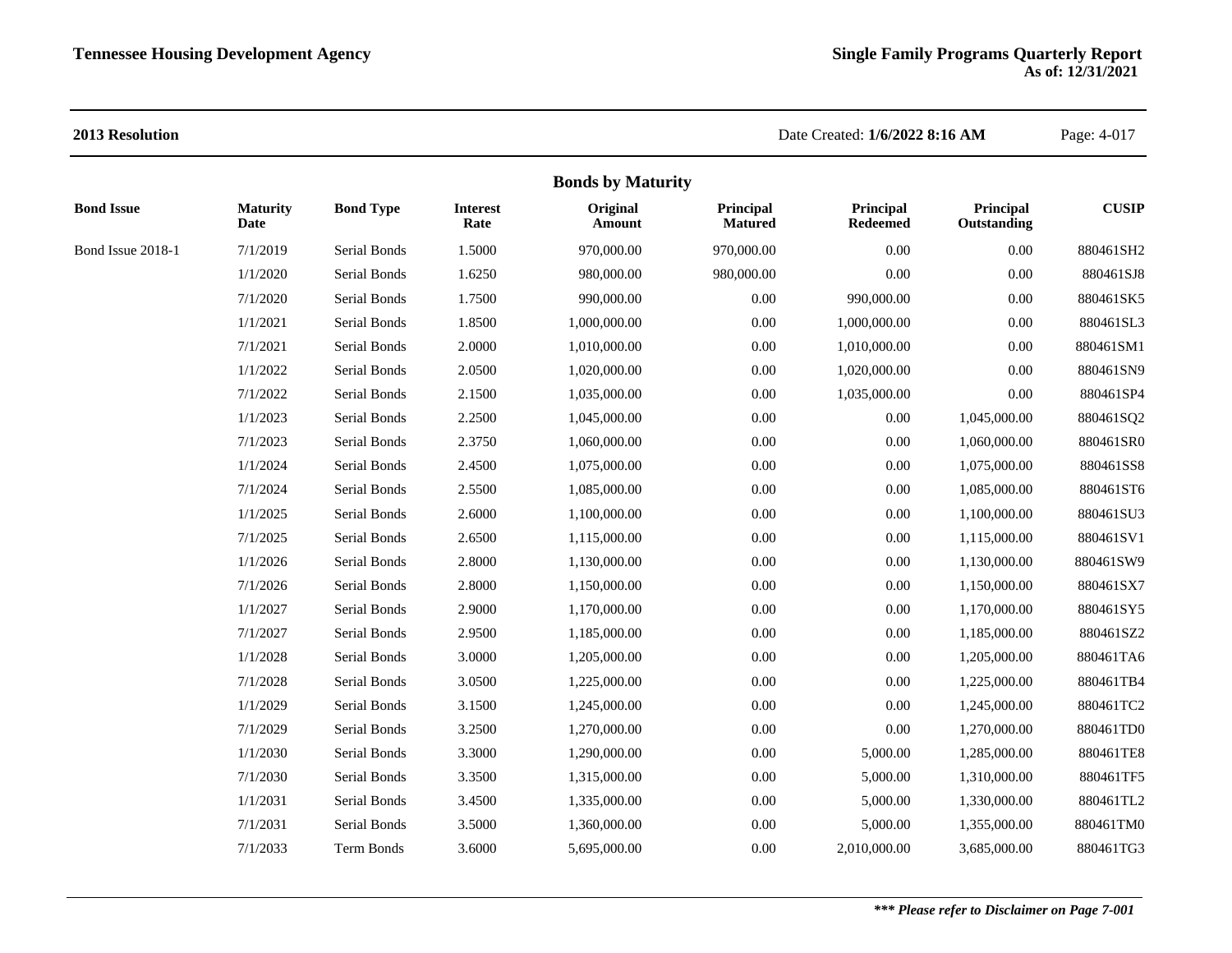| <b>2013 Resolution</b> |                         |                  |                         |                          |                             | Date Created: 1/6/2022 8:16 AM |                          | Page: 4-018  |
|------------------------|-------------------------|------------------|-------------------------|--------------------------|-----------------------------|--------------------------------|--------------------------|--------------|
|                        |                         |                  |                         | <b>Bonds by Maturity</b> |                             |                                |                          |              |
| <b>Bond Issue</b>      | <b>Maturity</b><br>Date | <b>Bond Type</b> | <b>Interest</b><br>Rate | Original<br>Amount       | Principal<br><b>Matured</b> | Principal<br><b>Redeemed</b>   | Principal<br>Outstanding | <b>CUSIP</b> |
| Bond Issue 2018-1      | 7/1/2038                | Term Bonds       | 3.8500                  | 16,360,000.00            | 0.00                        | 5,760,000.00                   | 10,600,000.00            | 880461TH1    |
|                        | 7/1/2042                | Term Bonds       | 3.9000                  | 13,320,000.00            | 0.00                        | 4,695,000.00                   | 8,625,000.00             | 880461TJ7    |
|                        | 1/1/2043                | Term Bonds       | 4.0000                  | 35,400,000.00            | 0.00                        | 13,610,000.00                  | 21,790,000.00            | 880461TK4    |
|                        |                         |                  |                         | 99,900,000.00            | 2,710,000.00                | 31,150,000.00                  | 66,040,000.00            |              |
| Bond Issue 2018-2      |                         |                  |                         |                          |                             |                                |                          |              |
|                        | 1/1/2019                | Serial Bonds     | 1.7500                  | 480,000.00               | 480,000.00                  | 0.00                           | 0.00                     | 880461TN8    |
|                        | 7/1/2019                | Serial Bonds     | 1.8500                  | 1,645,000.00             | 795,000.00                  | 850,000.00                     | 0.00                     | 880461TP3    |
|                        | 1/1/2020                | Serial Bonds     | 1.9500                  | 1,660,000.00             | 1,095,000.00                | 565,000.00                     | 0.00                     | 880461TQ1    |
|                        | 7/1/2020                | Serial Bonds     | 2.0500                  | 1,680,000.00             | 505,000.00                  | 1,175,000.00                   | 0.00                     | 880461TR9    |
|                        | 1/1/2021                | Serial Bonds     | 2.2000                  | 1,695,000.00             | 0.00                        | 1,695,000.00                   | 0.00                     | 880461TS7    |
|                        | 7/1/2021                | Serial Bonds     | 2.2500                  | 1,715,000.00             | 0.00                        | 1,715,000.00                   | 0.00                     | 880461TT5    |
|                        | 1/1/2022                | Serial Bonds     | 2.3000                  | 1,740,000.00             | 0.00                        | 1,740,000.00                   | 0.00                     | 880461TU2    |
|                        | 7/1/2022                | Serial Bonds     | 2.3500                  | 1,760,000.00             | 0.00                        | 1,760,000.00                   | 0.00                     | 880461TV0    |
|                        | 1/1/2023                | Serial Bonds     | 2.4000                  | 1,785,000.00             | $0.00\,$                    | $0.00\,$                       | 1,785,000.00             | 880461TW8    |
|                        | 7/1/2023                | Serial Bonds     | 2.4500                  | 1,805,000.00             | 0.00                        | 0.00                           | 1,805,000.00             | 880461TX6    |
|                        | 1/1/2024                | Serial Bonds     | 2.5500                  | 1,830,000.00             | 0.00                        | 0.00                           | 1,830,000.00             | 880461TY4    |
|                        | 7/1/2024                | Serial Bonds     | 2.6000                  | 1,860,000.00             | 0.00                        | $0.00\,$                       | 1,860,000.00             | 880461TZ1    |
|                        | 1/1/2025                | Serial Bonds     | 2.6500                  | 1,885,000.00             | 0.00                        | 0.00                           | 1,885,000.00             | 880461UA4    |
|                        | 7/1/2025                | Serial Bonds     | 2.7000                  | 1,915,000.00             | 0.00                        | $0.00\,$                       | 1,915,000.00             | 880461UB2    |
|                        | 1/1/2026                | Serial Bonds     | 2.8000                  | 1,940,000.00             | 0.00                        | 0.00                           | 1,940,000.00             | 880461UC0    |
|                        | 7/1/2026                | Serial Bonds     | 2.8500                  | 1,975,000.00             | 0.00                        | 0.00                           | 1,975,000.00             | 880461UD8    |
|                        | 1/1/2027                | Serial Bonds     | 2.9500                  | 2,005,000.00             | 0.00                        | $0.00\,$                       | 2,005,000.00             | 880461UE6    |
|                        | 7/1/2027                | Serial Bonds     | 3.0000                  | 2,035,000.00             | 0.00                        | 0.00                           | 2,035,000.00             | 880461UF3    |
|                        | 1/1/2028                | Serial Bonds     | 3.0000                  | 2,070,000.00             | 0.00                        | 0.00                           | 2,070,000.00             | 880461UG1    |
|                        | 7/1/2028                | Serial Bonds     | 3.0500                  | 2,105,000.00             | 0.00                        | 0.00                           | 2,105,000.00             | 880461UH9    |
|                        | 1/1/2029                | Serial Bonds     | 3.1000                  | 2,140,000.00             | 0.00                        | 0.00                           | 2,140,000.00             | 880461UJ5    |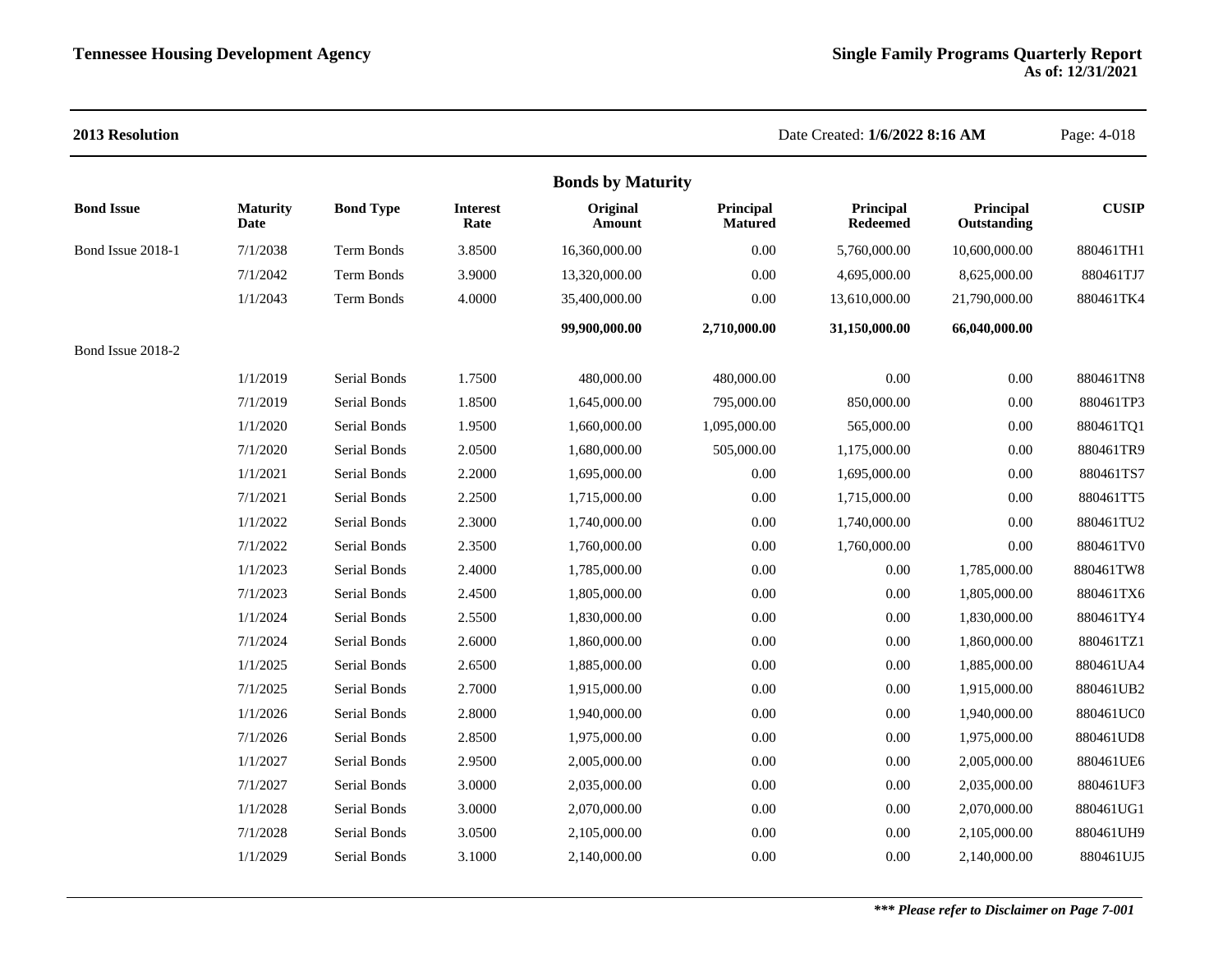|                   |                         |                  |                         | <b>Bonds by Maturity</b> |                             |                       |                          |              |
|-------------------|-------------------------|------------------|-------------------------|--------------------------|-----------------------------|-----------------------|--------------------------|--------------|
| <b>Bond Issue</b> | <b>Maturity</b><br>Date | <b>Bond Type</b> | <b>Interest</b><br>Rate | Original<br>Amount       | Principal<br><b>Matured</b> | Principal<br>Redeemed | Principal<br>Outstanding | <b>CUSIP</b> |
| Bond Issue 2018-2 | 7/1/2029                | Serial Bonds     | 3.1500                  | 2,175,000.00             | 0.00                        | 0.00                  | 2,175,000.00             | 880461UK2    |
|                   | 1/1/2030                | Serial Bonds     | 3.2500                  | 2,215,000.00             | 0.00                        | 0.00                  | 2,215,000.00             | 880461UL0    |
|                   | 7/1/2030                | Serial Bonds     | 3.3000                  | 2,255,000.00             | 0.00                        | 0.00                  | 2,255,000.00             | 880461UM8    |
|                   | 1/1/2031                | Serial Bonds     | 3.3500                  | 2,295,000.00             | 0.00                        | 0.00                  | 2,295,000.00             | 880461UN6    |
|                   | 7/1/2031                | Serial Bonds     | 3.4000                  | 2,335,000.00             | 0.00                        | 0.00                  | 2,335,000.00             | 880461UP1    |
|                   | 7/1/2033                | Term Bonds       | 3.5000                  | 9,795,000.00             | 0.00                        | 3,330,000.00          | 6,465,000.00             | 880461UQ9    |
|                   | 7/1/2038                | Term Bonds       | 3.7000                  | 28,185,000.00            | 0.00                        | 9,600,000.00          | 18,585,000.00            | 880461UR7    |
|                   | 7/1/2042                | Term Bonds       | 3.8500                  | 24,420,000.00            | 0.00                        | 8,320,000.00          | 16,100,000.00            | 880461US5    |
|                   | 1/1/2049                | Term Bonds       | 4.0000                  | 48,600,000.00            | 0.00                        | 17,450,000.00         | 31,150,000.00            | 880461UT3    |
|                   |                         |                  |                         | 160,000,000.00           | 2,875,000.00                | 48,200,000.00         | 108,925,000.00           |              |
| Bond Issue 2018-3 |                         |                  |                         |                          |                             |                       |                          |              |
|                   | 7/1/2019                | Serial Bonds     | 1.5000                  | 785,000.00               | 785,000.00                  | 0.00                  | 0.00                     | 880461UU0    |
|                   | 1/1/2020                | Serial Bonds     | 1.6500                  | 940,000.00               | 940,000.00                  | 0.00                  | 0.00                     | 880461UV8    |
|                   | 7/1/2020                | Serial Bonds     | 1.7500                  | 980,000.00               | 340,000.00                  | 640,000.00            | $0.00\,$                 | 880461UW6    |
|                   | 1/1/2021                | Serial Bonds     | 1.9000                  | 990,000.00               | 0.00                        | 990,000.00            | $0.00\,$                 | 880461UX4    |
|                   | 7/1/2021                | Serial Bonds     | 2.0000                  | 1,000,000.00             | 0.00                        | 1,000,000.00          | 0.00                     | 880461UY2    |
|                   | 1/1/2022                | Serial Bonds     | 2.0500                  | 1,015,000.00             | 0.00                        | 1,015,000.00          | 0.00                     | 880461UZ9    |
|                   | 7/1/2022                | Serial Bonds     | 2.1500                  | 1,025,000.00             | 0.00                        | 1,025,000.00          | 0.00                     | 880461VA3    |
|                   | 1/1/2023                | Serial Bonds     | 2.2000                  | 1,040,000.00             | 0.00                        | 0.00                  | 1,040,000.00             | 880461VB1    |
|                   | 7/1/2023                | Serial Bonds     | 2.2500                  | 1,050,000.00             | 0.00                        | 0.00                  | 1,050,000.00             | 880461VC9    |
|                   | 1/1/2024                | Serial Bonds     | 2.3500                  | 1,065,000.00             | 0.00                        | 0.00                  | 1,065,000.00             | 880461VD7    |
|                   | 7/1/2024                | Serial Bonds     | 2.4000                  | 1,080,000.00             | 0.00                        | 0.00                  | 1,080,000.00             | 880461VE5    |
|                   | 1/1/2025                | Serial Bonds     | 2.5500                  | 1,095,000.00             | 0.00                        | $0.00\,$              | 1,095,000.00             | 880461VF2    |
|                   | 7/1/2025                | Serial Bonds     | 2.6500                  | 1,115,000.00             | 0.00                        | 0.00                  | 1,115,000.00             | 880461VG0    |
|                   | 1/1/2026                | Serial Bonds     | 2.8000                  | 1,125,000.00             | 0.00                        | 0.00                  | 1,125,000.00             | 880461VH8    |
|                   | 1/7/2026                | Serial Bonds     | 2.8500                  | 1,145,000.00             | 0.00                        | 0.00                  | 1,145,000.00             | 880461VJ4    |
|                   |                         |                  |                         |                          |                             |                       |                          |              |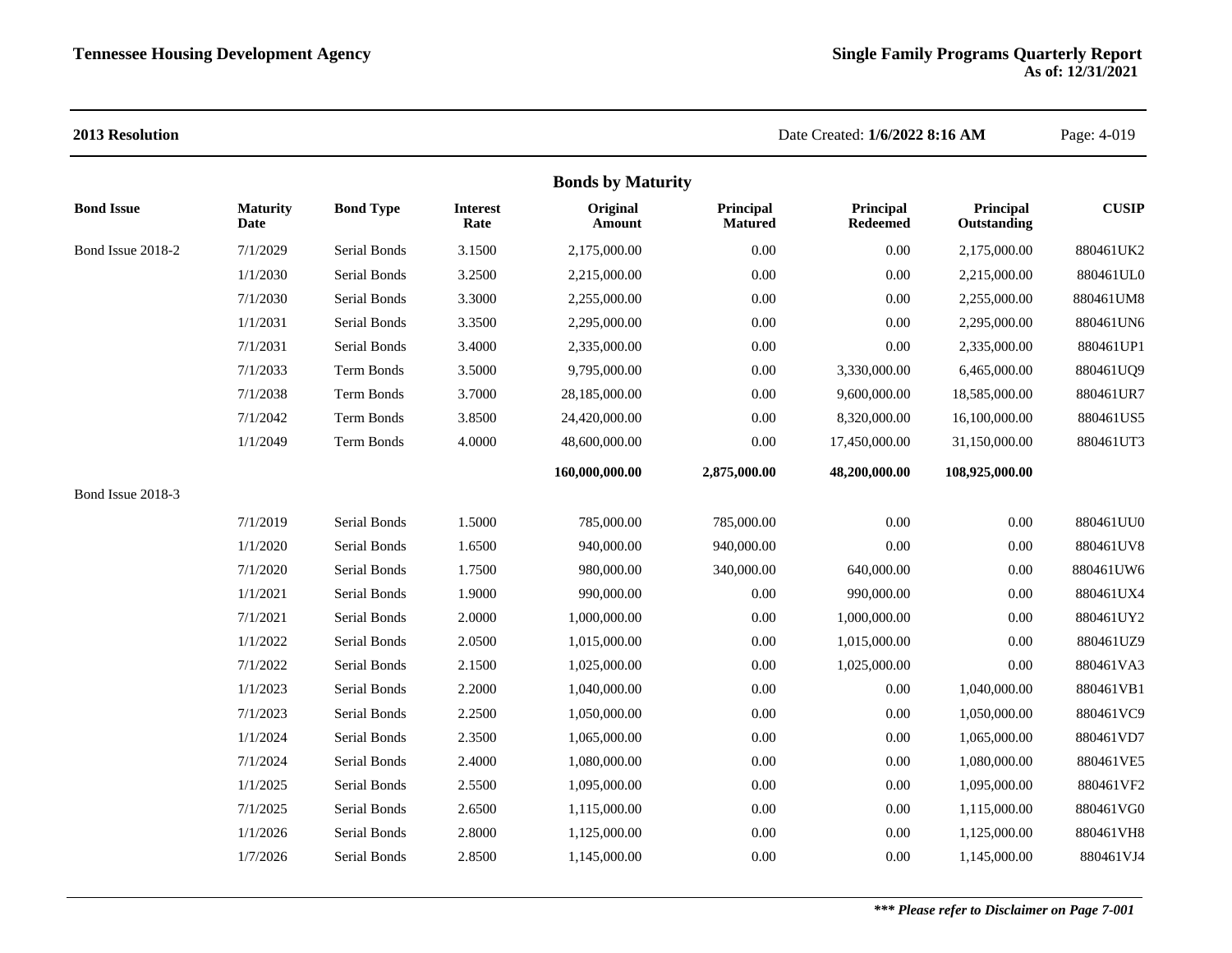|                   |                         |                  |                         | <b>Bonds by Maturity</b> |                             |                       |                          |              |
|-------------------|-------------------------|------------------|-------------------------|--------------------------|-----------------------------|-----------------------|--------------------------|--------------|
| <b>Bond Issue</b> | <b>Maturity</b><br>Date | <b>Bond Type</b> | <b>Interest</b><br>Rate | Original<br>Amount       | Principal<br><b>Matured</b> | Principal<br>Redeemed | Principal<br>Outstanding | <b>CUSIP</b> |
| Bond Issue 2018-3 | 1/1/2027                | Serial Bonds     | 2.9000                  | 1,165,000.00             | 0.00                        | 0.00                  | 1,165,000.00             | 880461VK1    |
|                   | 7/1/2027                | Serial Bonds     | 2.9000                  | 1,185,000.00             | 0.00                        | 0.00                  | 1,185,000.00             | 880461VL9    |
|                   | 1/1/2028                | Serial Bonds     | 3.0000                  | 1,205,000.00             | 0.00                        | 0.00                  | 1,205,000.00             | 880461VM7    |
|                   | 7/1/2028                | Serial Bonds     | 3.0000                  | 1,225,000.00             | 0.00                        | 0.00                  | 1,225,000.00             | 880461VN5    |
|                   | 1/1/2029                | Serial Bonds     | 3.0500                  | 1,245,000.00             | 0.00                        | 0.00                  | 1,245,000.00             | 880461VP0    |
|                   | 7/1/2029                | Serial Bonds     | 3.0500                  | 1,270,000.00             | 0.00                        | 0.00                  | 1,270,000.00             | 880461VQ8    |
|                   | 1/1/2030                | Serial Bonds     | 3.2000                  | 1,290,000.00             | 0.00                        | 0.00                  | 1,290,000.00             | 880461VR6    |
|                   | 7/1/2030                | Serial Bonds     | 3.2000                  | 1,315,000.00             | 0.00                        | 0.00                  | 1,315,000.00             | 880461VS4    |
|                   | 1/1/2031                | Serial Bonds     | 3.3000                  | 1,340,000.00             | 0.00                        | 0.00                  | 1,340,000.00             | 880461VT2    |
|                   | 7/1/2031                | Serial Bonds     | 3.3000                  | 1,365,000.00             | 0.00                        | 0.00                  | 1,365,000.00             | 880461VU9    |
|                   | 7/1/2033                | Term Bonds       | 3.4500                  | 5,740,000.00             | 0.00                        | 1,280,000.00          | 4,460,000.00             | 880461VV7    |
|                   | 7/1/2038                | Term Bonds       | 3.7500                  | 16,540,000.00            | 0.00                        | 3,725,000.00          | 12,815,000.00            | 880461VW5    |
|                   | 7/1/2043                | Term Bonds       | 3.8500                  | 20,335,000.00            | 0.00                        | 4,585,000.00          | 15,750,000.00            | 880461VX3    |
|                   | 1/1/2049                | Term Bonds       | 3.9500                  | 26,830,000.00            | 0.00                        | 6,045,000.00          | 20,785,000.00            | 880461VY1    |
|                   | 7/1/2049                | Term Bonds       | 4.2500                  | 52,400,000.00            | 0.00                        | 16,135,000.00         | 36,265,000.00            | 880461VZ8    |
|                   |                         |                  |                         | 149,900,000.00           | 2,065,000.00                | 36,440,000.00         | 111,395,000.00           |              |
| Bond Issue 2018-4 |                         |                  |                         |                          |                             |                       |                          |              |
|                   | 7/1/2019                | Serial Bonds     | 1.8750                  | 195,000.00               | 120,000.00                  | 75,000.00             | 0.00                     | 880461WA2    |
|                   | 1/1/2020                | Serial Bonds     | 2.0000                  | 1,520,000.00             | 965,000.00                  | 555,000.00            | 0.00                     | 880461WB0    |
|                   | 7/1/2020                | Serial Bonds     | 2.1000                  | 1,540,000.00             | 300,000.00                  | 1,240,000.00          | 0.00                     | 880461WC8    |
|                   | 1/1/2021                | Serial Bonds     | 2.2000                  | 1,555,000.00             | 0.00                        | 1,555,000.00          | $0.00\,$                 | 880461WD6    |
|                   | 7/1/2021                | Serial Bonds     | 2.2500                  | 1,575,000.00             | 0.00                        | 1,575,000.00          | 0.00                     | 880461WE4    |
|                   | 1/1/2022                | Serial Bonds     | 2.3500                  | 1,595,000.00             | 0.00                        | 1,595,000.00          | 0.00                     | 880461WF1    |
|                   | 7/1/2022                | Serial Bonds     | 2.4000                  | 1,615,000.00             | 0.00                        | 1,615,000.00          | 0.00                     | 880461WG9    |
|                   | 1/1/2023                | Serial Bonds     | 2.4500                  | 1,635,000.00             | 0.00                        | 0.00                  | 1,635,000.00             | 880461WH7    |
|                   | 7/1/2023                | Serial Bonds     | 2.5000                  | 1,660,000.00             | 0.00                        | 0.00                  | 1,660,000.00             | 880461WJ3    |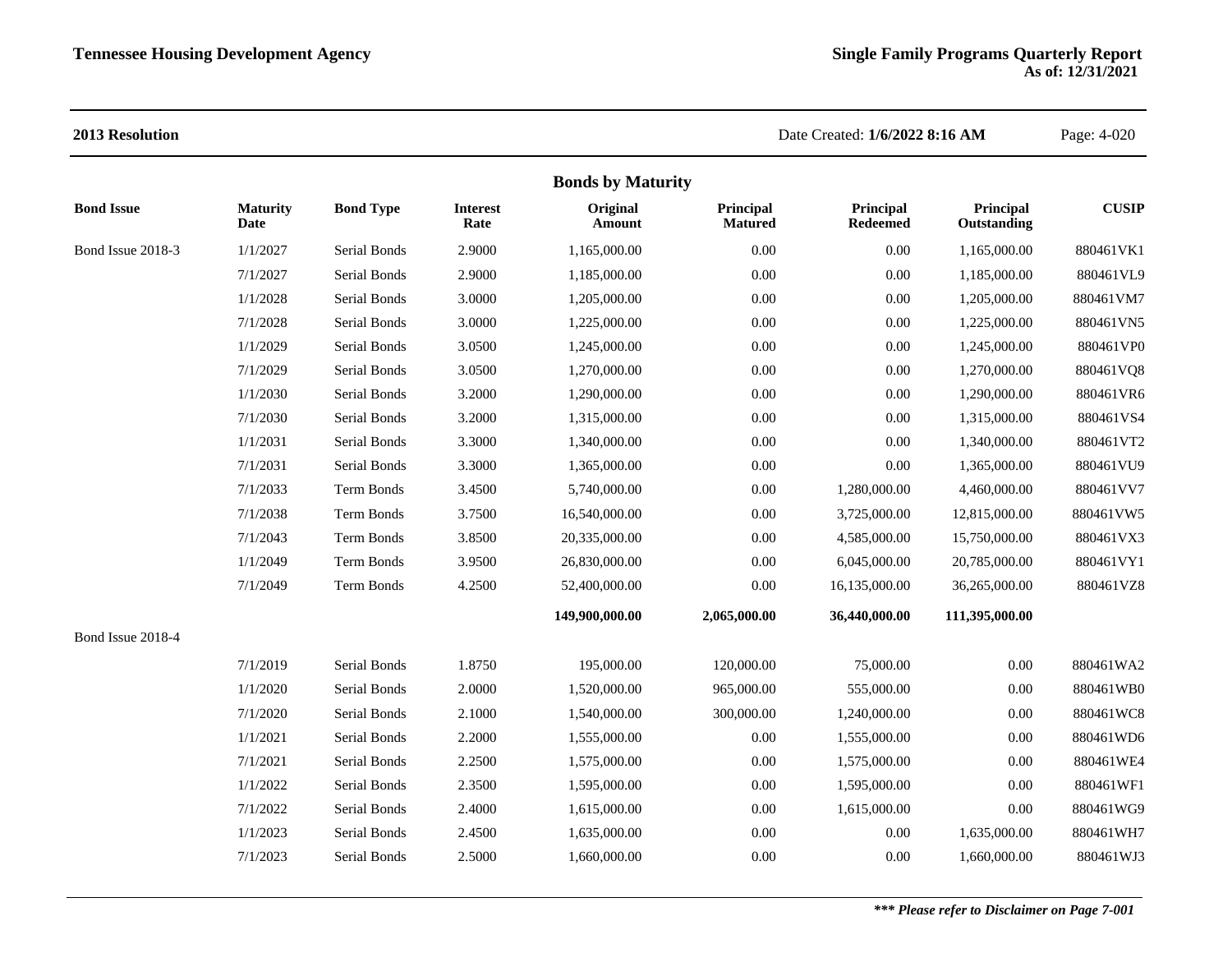| <b>Bonds by Maturity</b> |                         |                  |                         |                    |                             |                              |                          |              |  |
|--------------------------|-------------------------|------------------|-------------------------|--------------------|-----------------------------|------------------------------|--------------------------|--------------|--|
| <b>Bond Issue</b>        | <b>Maturity</b><br>Date | <b>Bond Type</b> | <b>Interest</b><br>Rate | Original<br>Amount | Principal<br><b>Matured</b> | Principal<br><b>Redeemed</b> | Principal<br>Outstanding | <b>CUSIP</b> |  |
| Bond Issue 2018-4        | 1/1/2024                | Serial Bonds     | 2.6000                  | 1.685.000.00       | 0.00                        | 0.00                         | 1,685,000.00             | 880461WK0    |  |
|                          | 7/1/2024                | Serial Bonds     | 2.6500                  | 1,705,000.00       | 0.00                        | 0.00                         | 1,705,000.00             | 880461WL8    |  |
|                          | 1/1/2025                | Serial Bonds     | 2.7500                  | 1,725,000.00       | 0.00                        | $0.00\,$                     | 1,725,000.00             | 880461WM6    |  |
|                          | 7/1/2025                | Serial Bonds     | 2.8000                  | 1,755,000.00       | 0.00                        | $0.00\,$                     | 1,755,000.00             | 880461WN4    |  |
|                          | 1/1/2026                | Serial Bonds     | 2.9000                  | 1,785,000.00       | $0.00\,$                    | 0.00                         | 1,785,000.00             | 880461WP9    |  |
|                          | 7/1/2026                | Serial Bonds     | 2.9500                  | 1,810,000.00       | 0.00                        | 0.00                         | 1,810,000.00             | 880461WQ7    |  |
|                          | 1/1/2027                | Serial Bonds     | 3.0500                  | 1,840,000.00       | 0.00                        | 0.00                         | 1,840,000.00             | 880461WR5    |  |
|                          | 7/1/2027                | Serial Bonds     | 3.1000                  | 1,870,000.00       | 0.00                        | 0.00                         | 1,870,000.00             | 880461WS3    |  |
|                          | 1/1/2028                | Serial Bonds     | 3.1500                  | 1,900,000.00       | $0.00\,$                    | 0.00                         | 1,900,000.00             | 880461WT1    |  |
|                          | 7/1/2028                | Serial Bonds     | 3.2000                  | 1,935,000.00       | 0.00                        | 0.00                         | 1,935,000.00             | 880461WU8    |  |
|                          | 1/1/2029                | Serial Bonds     | 3.2500                  | 1,970,000.00       | 0.00                        | 0.00                         | 1,970,000.00             | 880461WV6    |  |
|                          | 7/1/2029                | Serial Bonds     | 3.3000                  | 2,005,000.00       | 0.00                        | 0.00                         | 2,005,000.00             | 880461WW4    |  |
|                          | 1/1/2030                | Serial Bonds     | 3.3500                  | 2,040,000.00       | $0.00\,$                    | 0.00                         | 2,040,000.00             | 880461WX2    |  |
|                          | 7/1/2030                | Serial Bonds     | 3.4000                  | 2,080,000.00       | $0.00\,$                    | 0.00                         | 2,080,000.00             | 880461WY0    |  |
|                          | 1/1/2031                | Serial Bonds     | 3.5000                  | 2,115,000.00       | 0.00                        | 0.00                         | 2,115,000.00             | 880461WZ7    |  |
|                          | 7/1/2031                | Serial Bonds     | 3.5000                  | 2,155,000.00       | 0.00                        | 0.00                         | 2,155,000.00             | 880461XA1    |  |
|                          | 7/1/2033                | Term Bonds       | 3.6500                  | 9,050,000.00       | $0.00\,$                    | 2,685,000.00                 | 6,365,000.00             | 880461XB9    |  |
|                          | 7/1/2038                | Term Bonds       | 3.9000                  | 26,220,000.00      | $0.00\,$                    | 7,790,000.00                 | 18,430,000.00            | 880461XC7    |  |
|                          | 7/1/2043                | Term Bonds       | 4.0000                  | 26,615,000.00      | 0.00                        | 7,915,000.00                 | 18,700,000.00            | 880461XD5    |  |
|                          | 1/1/2049                | Term Bonds       | 4.0500                  | 33,650,000.00      | 0.00                        | 10,150,000.00                | 23,500,000.00            | 880461XE3    |  |
|                          | 7/1/2049                | Term Bonds       | 4.5000                  | 86,200,000.00      | 0.00                        | 25,890,000.00                | 60,310,000.00            | 880461XF0    |  |
|                          |                         |                  |                         | 225,000,000.00     | 1,385,000.00                | 62,640,000.00                | 160,975,000.00           |              |  |
| Bond Issue 2019-1        |                         |                  |                         |                    |                             |                              |                          |              |  |
|                          | 1/1/2020                | Serial Bonds     | 1.6000                  | 1,480,000.00       | 1,480,000.00                | 0.00                         | 0.00                     | 880461XG8    |  |
|                          | 7/1/2020                | Serial Bonds     | 1.6500                  | 1,695,000.00       | 980,000.00                  | 715,000.00                   | 0.00                     | 880461XH6    |  |
|                          | 1/1/2021                | Serial Bonds     | 1.7500                  | 1,715,000.00       | 0.00                        | 1,715,000.00                 | 0.00                     | 880461XJ2    |  |
|                          |                         |                  |                         |                    |                             |                              |                          |              |  |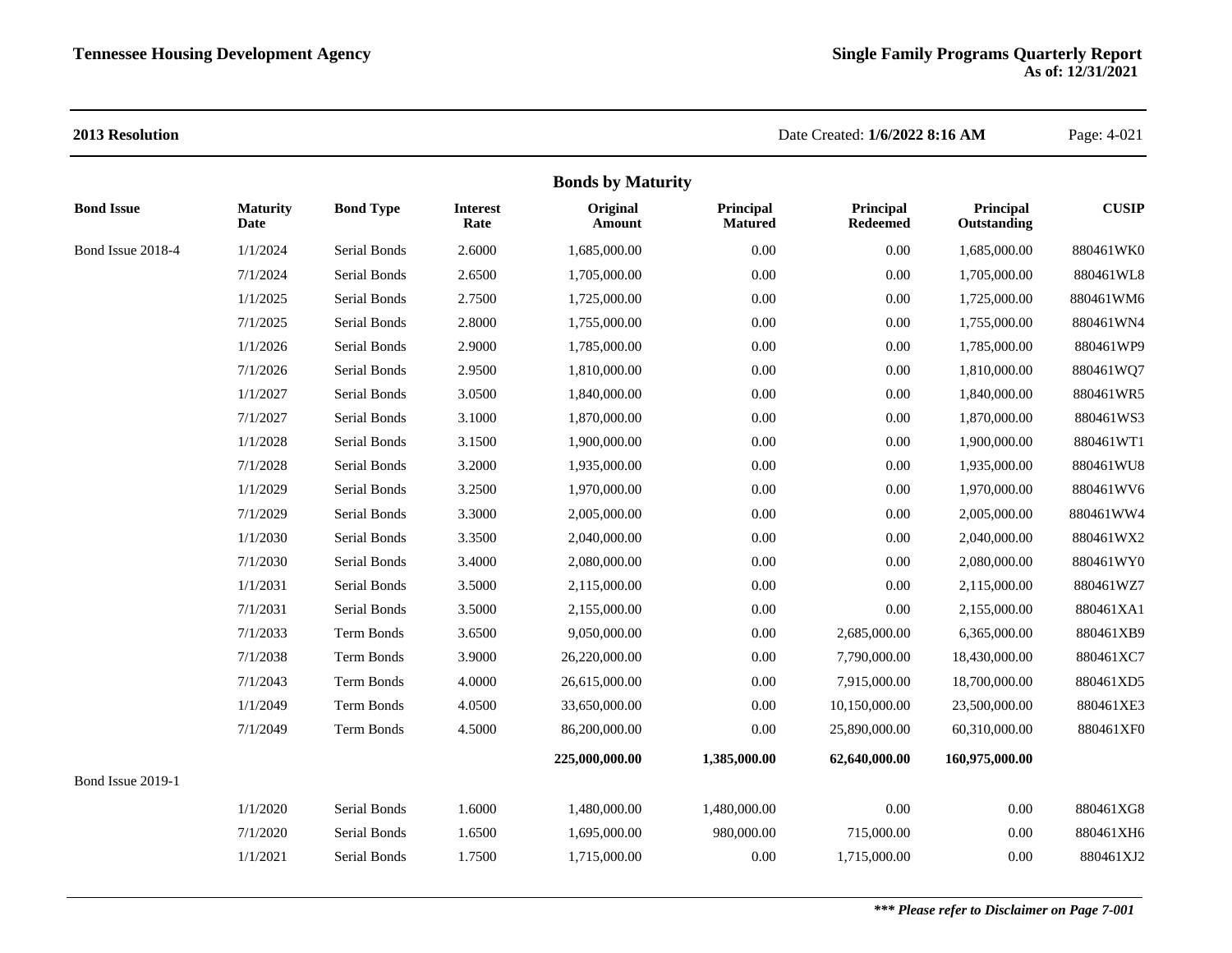|                   |                         |                  |                         | <b>Bonds by Maturity</b> |                             |                              |                          |              |
|-------------------|-------------------------|------------------|-------------------------|--------------------------|-----------------------------|------------------------------|--------------------------|--------------|
| <b>Bond Issue</b> | <b>Maturity</b><br>Date | <b>Bond Type</b> | <b>Interest</b><br>Rate | Original<br>Amount       | Principal<br><b>Matured</b> | Principal<br><b>Redeemed</b> | Principal<br>Outstanding | <b>CUSIP</b> |
| Bond Issue 2019-1 | 7/1/2021                | Serial Bonds     | 1.8000                  | 1,735,000.00             | 0.00                        | 1,735,000.00                 | 0.00                     | 880461XK9    |
|                   | 1/1/2022                | Serial Bonds     | 1.8500                  | 1,755,000.00             | 0.00                        | 1,755,000.00                 | 0.00                     | 880461XL7    |
|                   | 7/1/2022                | Serial Bonds     | 1.9000                  | 1,780,000.00             | 0.00                        | 1,780,000.00                 | 0.00                     | 880461XM5    |
|                   | 1/1/2023                | Serial Bonds     | 1.9500                  | 1,800,000.00             | 0.00                        | $0.00\,$                     | 1,800,000.00             | 880461XN3    |
|                   | 7/1/2023                | Serial Bonds     | 2.0500                  | 1,825,000.00             | 0.00                        | $0.00\,$                     | 1,825,000.00             | 880461XP8    |
|                   | 1/1/2024                | Serial Bonds     | 2.1500                  | 1,850,000.00             | 0.00                        | $0.00\,$                     | 1,850,000.00             | 880461XQ6    |
|                   | 7/1/2024                | Serial Bonds     | 2.2000                  | 1,875,000.00             | 0.00                        | $0.00\,$                     | 1,875,000.00             | 880461XR4    |
|                   | 1/1/2025                | Serial Bonds     | 2.2500                  | 1,900,000.00             | 0.00                        | $0.00\,$                     | 1,900,000.00             | 880461XS2    |
|                   | 7/1/2025                | Serial Bonds     | 2.3000                  | 1,930,000.00             | 0.00                        | $0.00\,$                     | 1,930,000.00             | 880461XT0    |
|                   | 1/1/2026                | Serial Bonds     | 2.4000                  | 1,960,000.00             | 0.00                        | $0.00\,$                     | 1,960,000.00             | 880461XU7    |
|                   | 7/1/2026                | Serial Bonds     | 2.5000                  | 1,990,000.00             | 0.00                        | $0.00\,$                     | 1,990,000.00             | 880461XV5    |
|                   | 1/1/2027                | Serial Bonds     | 2.6000                  | 2,020,000.00             | 0.00                        | $0.00\,$                     | 2,020,000.00             | 880461XW3    |
|                   | 7/1/2027                | Serial Bonds     | 2.6500                  | 2,050,000.00             | 0.00                        | $0.00\,$                     | 2,050,000.00             | 880461XX1    |
|                   | 1/1/2028                | Serial Bonds     | 2.7500                  | 2,085,000.00             | 0.00                        | $0.00\,$                     | 2,085,000.00             | 880461XY9    |
|                   | 7/1/2028                | Serial Bonds     | 2.8000                  | 2,120,000.00             | 0.00                        | 0.00                         | 2,120,000.00             | 880461XZ6    |
|                   | 1/1/2029                | Serial Bonds     | 2.8500                  | 2,155,000.00             | 0.00                        | $0.00\,$                     | 2,155,000.00             | 880461YA0    |
|                   | 7/1/2029                | Serial Bonds     | 2.9000                  | 2,195,000.00             | 0.00                        | $0.00\,$                     | 2,195,000.00             | 880461YB8    |
|                   | 1/1/2030                | Serial Bonds     | 2.9500                  | 2,230,000.00             | 0.00                        | $0.00\,$                     | 2,230,000.00             | 880461YC6    |
|                   | 7/1/2030                | Serial Bonds     | 3.0000                  | 2,270,000.00             | 0.00                        | $0.00\,$                     | 2,270,000.00             | 880461YD4    |
|                   | 1/1/2031                | Serial Bonds     | 3.1000                  | 2,315,000.00             | 0.00                        | $0.00\,$                     | 2,315,000.00             | 880461YE2    |
|                   | 7/1/2031                | Serial Bonds     | 3.1500                  | 2,355,000.00             | 0.00                        | $0.00\,$                     | 2,355,000.00             | 880461YF9    |
|                   | 1/1/2032                | Serial Bonds     | 3.2000                  | 2,400,000.00             | 0.00                        | $0.00\,$                     | 2,400,000.00             | 880461YG7    |
|                   | 7/1/2032                | Serial Bonds     | 3.2500                  | 2,445,000.00             | 0.00                        | $0.00\,$                     | 2,445,000.00             | 880461YH5    |
|                   | 7/1/2034                | Term Bonds       | 3.4000                  | 10,270,000.00            | 0.00                        | 2,325,000.00                 | 7,945,000.00             | 880461YJ1    |
|                   | 7/1/2039                | Term Bonds       | 3.7500                  | 29,735,000.00            | 0.00                        | 6,760,000.00                 | 22,975,000.00            | 880461YK8    |
|                   | 1/1/2044                | Term Bonds       | 3.9000                  | 6,000,000.00             | 0.00                        | 1,365,000.00                 | 4,635,000.00             | 880461YN2    |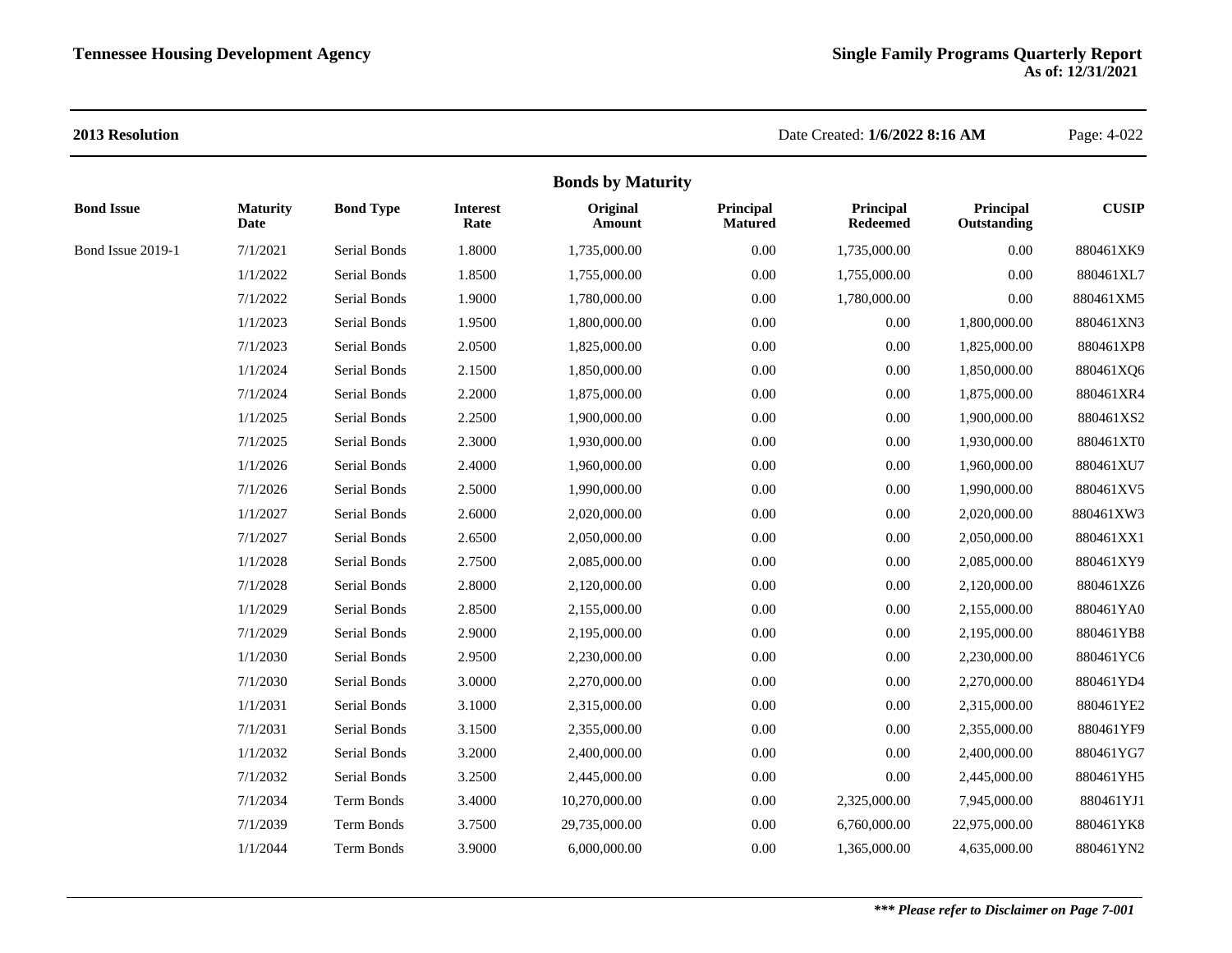| 2013 Resolution   |                          |                  |                         |                    |                             | Date Created: 1/6/2022 8:16 AM |                          | Page: 4-023  |  |
|-------------------|--------------------------|------------------|-------------------------|--------------------|-----------------------------|--------------------------------|--------------------------|--------------|--|
|                   | <b>Bonds by Maturity</b> |                  |                         |                    |                             |                                |                          |              |  |
| <b>Bond Issue</b> | <b>Maturity</b><br>Date  | <b>Bond Type</b> | <b>Interest</b><br>Rate | Original<br>Amount | Principal<br><b>Matured</b> | Principal<br><b>Redeemed</b>   | Principal<br>Outstanding | <b>CUSIP</b> |  |
| Bond Issue 2019-1 | 7/1/2044                 | Term Bonds       | 4.0000                  | 27,180,000.00      | 0.00                        | 6,190,000.00                   | 20,990,000.00            | 880461YL6    |  |
|                   | 1/1/2050                 | Term Bonds       | 4.2500                  | 49,885,000.00      | $0.00\,$                    | 10,750,000.00                  | 39,135,000.00            | 880461YM4    |  |
|                   |                          |                  |                         | 175,000,000.00     | 2,460,000.00                | 35,090,000.00                  | 137,450,000.00           |              |  |
| Bond Issue 2019-2 |                          |                  |                         |                    |                             |                                |                          |              |  |
|                   | 1/1/2020                 | Serial Bonds     | 1.4000                  | 900,000.00         | 900,000.00                  | 0.00                           | $0.00\,$                 | 880461YP7    |  |
|                   | 7/1/2020                 | Serial Bonds     | 1.4500                  | 2,405,000.00       | 1,890,000.00                | 515,000.00                     | 0.00                     | 880461YQ5    |  |
|                   | 1/1/2021                 | Serial Bonds     | 1.5500                  | 2,480,000.00       | $0.00\,$                    | 2,480,000.00                   | 0.00                     | 880461YR3    |  |
|                   | 7/1/2021                 | Serial Bonds     | 1.6000                  | 2,505,000.00       | 0.00                        | 2,505,000.00                   | 0.00                     | 880461YS1    |  |
|                   | 1/1/2022                 | Serial Bonds     | 1.6500                  | 2,530,000.00       | $0.00\,$                    | 2,530,000.00                   | $0.00\,$                 | 880461YT9    |  |
|                   | 7/1/2022                 | Serial Bonds     | 1.6500                  | 2,560,000.00       | 0.00                        | 2,560,000.00                   | 0.00                     | 880461YU6    |  |
|                   | 1/1/2023                 | Serial Bonds     | 1.7000                  | 2,590,000.00       | $0.00\,$                    | $0.00\,$                       | 2,590,000.00             | 880461YV4    |  |
|                   | 7/1/2023                 | Serial Bonds     | 1.7500                  | 2,620,000.00       | 0.00                        | 0.00                           | 2,620,000.00             | 880461YW2    |  |
|                   | 1/1/2024                 | Serial Bonds     | 1.8000                  | 2,655,000.00       | 0.00                        | 0.00                           | 2,655,000.00             | 880461YX0    |  |
|                   | 7/1/2024                 | Serial Bonds     | 1.8000                  | 2,685,000.00       | $0.00\,$                    | $0.00\,$                       | 2,685,000.00             | 880461YY8    |  |
|                   | 1/1/2025                 | Serial Bonds     | 1.8500                  | 2,720,000.00       | 0.00                        | 0.00                           | 2,720,000.00             | 880461YZ5    |  |
|                   | 7/1/2025                 | Serial Bonds     | 1.9000                  | 2,755,000.00       | $0.00\,$                    | $0.00\,$                       | 2,755,000.00             | 880461ZA9    |  |
|                   | 1/1/2026                 | Serial Bonds     | 1.9500                  | 2,790,000.00       | 0.00                        | 0.00                           | 2,790,000.00             | 880461ZB7    |  |
|                   | 7/1/2026                 | Serial Bonds     | 1.9500                  | 2,830,000.00       | 0.00                        | $0.00\,$                       | 2,830,000.00             | 880461ZC5    |  |
|                   | 1/1/2027                 | Serial Bonds     | 2.0000                  | 2,870,000.00       | 0.00                        | $0.00\,$                       | 2,870,000.00             | 880461ZD3    |  |
|                   | 7/1/2027                 | Serial Bonds     | 2.0500                  | 2,910,000.00       | $0.00\,$                    | 0.00                           | 2,910,000.00             | 880461ZE1    |  |
|                   | 1/1/2028                 | Serial Bonds     | 2.1500                  | 2,885,000.00       | $0.00\,$                    | $0.00\,$                       | 2,885,000.00             | 880461ZF8    |  |
|                   | 7/1/2028                 | Serial Bonds     | 2.2000                  | 2,880,000.00       | 0.00                        | 0.00                           | 2,880,000.00             | 880461ZG6    |  |
|                   | 1/1/2029                 | Serial Bonds     | 2.3000                  | 2,915,000.00       | 0.00                        | 0.00                           | 2,915,000.00             | 880461ZH4    |  |
|                   | 7/1/2029                 | Serial Bonds     | 2.3500                  | 2,960,000.00       | 0.00                        | 0.00                           | 2,960,000.00             | 880461ZJ0    |  |
|                   | 1/1/2030                 | Serial Bonds     | 2.4000                  | 2,990,000.00       | $0.00\,$                    | 0.00                           | 2,990,000.00             | 880461ZK7    |  |
|                   | 7/1/2030                 | Serial Bonds     | 2.4500                  | 3,000,000.00       | 0.00                        | 0.00                           | 3,000,000.00             | 880461ZL5    |  |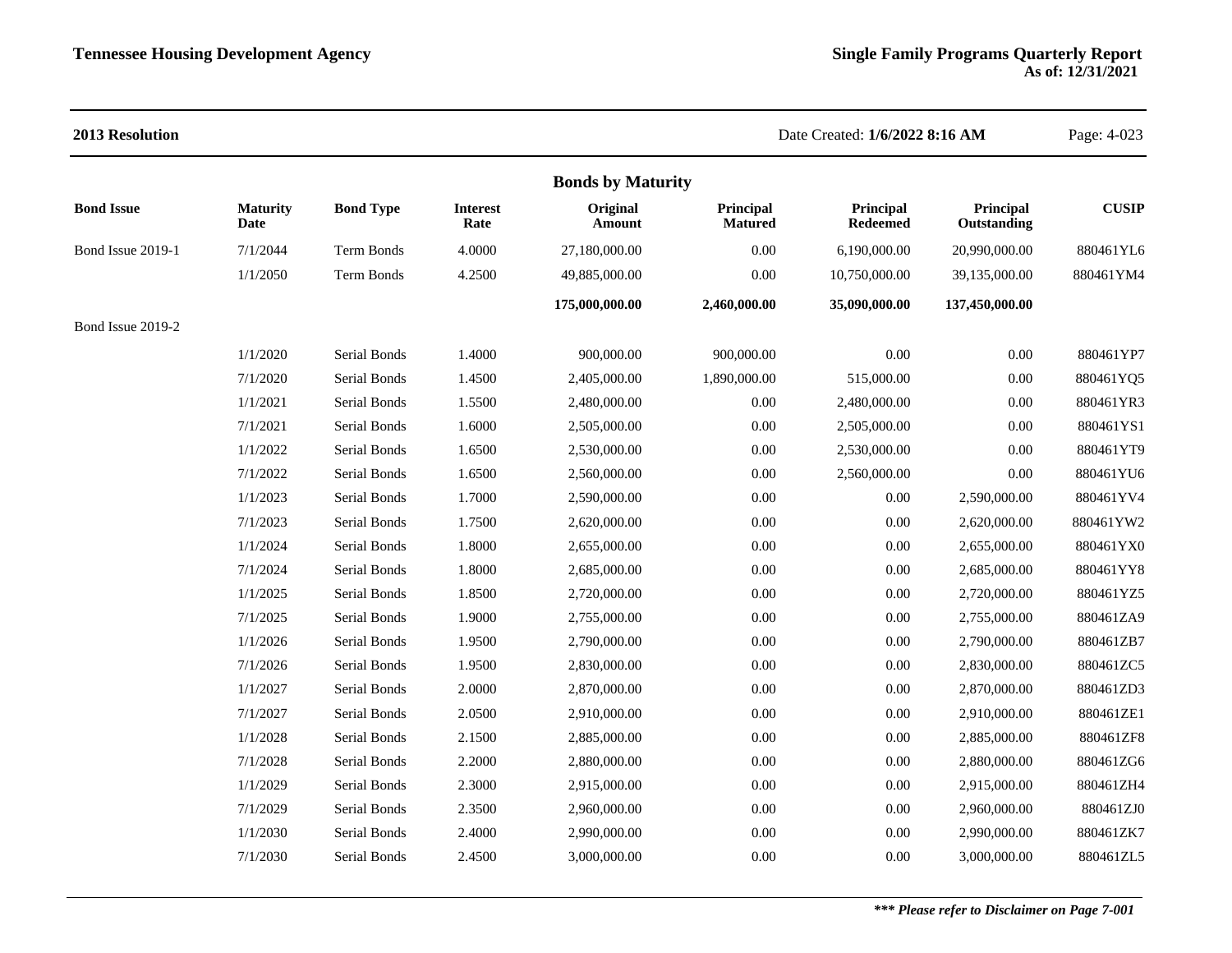| 2013 Resolution   |                         |                  |                         |                          |                             | Date Created: 1/6/2022 8:16 AM |                          | Page: 4-024  |
|-------------------|-------------------------|------------------|-------------------------|--------------------------|-----------------------------|--------------------------------|--------------------------|--------------|
|                   |                         |                  |                         | <b>Bonds by Maturity</b> |                             |                                |                          |              |
| <b>Bond Issue</b> | <b>Maturity</b><br>Date | <b>Bond Type</b> | <b>Interest</b><br>Rate | Original<br>Amount       | Principal<br><b>Matured</b> | Principal<br><b>Redeemed</b>   | Principal<br>Outstanding | <b>CUSIP</b> |
| Bond Issue 2019-2 | 1/1/2031                | Serial Bonds     | 2.5000                  | 3,050,000.00             | 0.00                        | $0.00\,$                       | 3,050,000.00             | 880461ZM3    |
|                   | 7/1/2031                | Serial Bonds     | 2.5500                  | 3,100,000.00             | 0.00                        | 0.00                           | 3,100,000.00             | 880461ZN1    |
|                   | 1/1/2032                | Serial Bonds     | 2.6000                  | 3,155,000.00             | 0.00                        | $0.00\,$                       | 3,155,000.00             | 880461ZP6    |
|                   | 7/1/2032                | Serial Bonds     | 2.6500                  | 3,210,000.00             | $0.00\,$                    | $0.00\,$                       | 3,210,000.00             | 880461ZQ4    |
|                   | 7/1/2034                | Term Bonds       | 2.8000                  | 13,420,000.00            | 0.00                        | 2,555,000.00                   | 10,865,000.00            | 880461ZR2    |
|                   | 7/1/2039                | Term Bonds       | 3.0000                  | 38,270,000.00            | 0.00                        | 7,300,000.00                   | 30,970,000.00            | 880461ZS0    |
|                   | 7/1/2041                | Term Bonds       | 3.1000                  | 14,260,000.00            | 0.00                        | 2,710,000.00                   | 11,550,000.00            | 880461ZT8    |
|                   | 1/1/2048                | Term Bonds       | 4.0000                  | 63,100,000.00            | 0.00                        | 10,645,000.00                  | 52,455,000.00            | 880461ZU5    |
|                   |                         |                  |                         | 200,000,000.00           | 2,790,000.00                | 33,800,000.00                  | 163,410,000.00           |              |
| Bond Issue 2019-3 |                         |                  |                         |                          |                             |                                |                          |              |
|                   | 7/1/2020                | Serial Bonds     | 1.1000                  | 600,000.00               | 600,000.00                  | $0.00\,$                       | 0.00                     | 880461ZV3    |
|                   | 1/1/2021                | Serial Bonds     | 1.1500                  | 980,000.00               | 0.00                        | 980,000.00                     | 0.00                     | 880461ZW1    |
|                   | 7/1/2021                | Serial Bonds     | 1.2000                  | 990,000.00               | $0.00\,$                    | 990,000.00                     | 0.00                     | 880461ZX9    |
|                   | 1/1/2022                | Serial Bonds     | 1.2500                  | 995,000.00               | $0.00\,$                    | 995,000.00                     | $0.00\,$                 | 880461ZY7    |
|                   | 7/1/2022                | Serial Bonds     | 1.3000                  | 1,005,000.00             | 0.00                        | 1,005,000.00                   | 0.00                     | 880461ZZ4    |
|                   | 1/1/2023                | Serial Bonds     | 1.3500                  | 1,020,000.00             | $0.00\,$                    | $0.00\,$                       | 1,020,000.00             | 880461A24    |
|                   | 7/1/2023                | Serial Bonds     | 1.3500                  | 1,030,000.00             | $0.00\,$                    | $0.00\,$                       | 1,030,000.00             | 880461A32    |
|                   | 1/1/2024                | Serial Bonds     | 1.3750                  | 1,040,000.00             | 0.00                        | 0.00                           | 1,040,000.00             | 880461A40    |
|                   | 7/1/2024                | Serial Bonds     | 1.4000                  | 1,055,000.00             | 0.00                        | $0.00\,$                       | 1,055,000.00             | 880461A57    |
|                   | 1/1/2025                | Serial Bonds     | 1.5000                  | 1,060,000.00             | 0.00                        | $0.00\,$                       | 1,060,000.00             | 880461A65    |
|                   | 7/1/2025                | Serial Bonds     | 1.5500                  | 1,075,000.00             | $0.00\,$                    | $0.00\,$                       | 1,075,000.00             | 880461A73    |
|                   | 1/1/2026                | Serial Bonds     | 1.6000                  | 1,090,000.00             | 0.00                        | $0.00\,$                       | 1,090,000.00             | 880461A81    |
|                   | 7/1/2026                | Serial Bonds     | 1.6500                  | 1,105,000.00             | 0.00                        | 0.00                           | 1,105,000.00             | 880461A99    |
|                   | 1/1/2027                | Serial Bonds     | 1.7000                  | 1,115,000.00             | $0.00\,$                    | $0.00\,$                       | 1,115,000.00             | 880461B23    |
|                   | 7/1/2027                | Serial Bonds     | 1.7500                  | 1,130,000.00             | 0.00                        | 0.00                           | 1,130,000.00             | 880461B31    |
|                   | 1/1/2028                | Serial Bonds     | 1.8000                  | 1,145,000.00             | 0.00                        | 0.00                           | 1,145,000.00             | 880461B49    |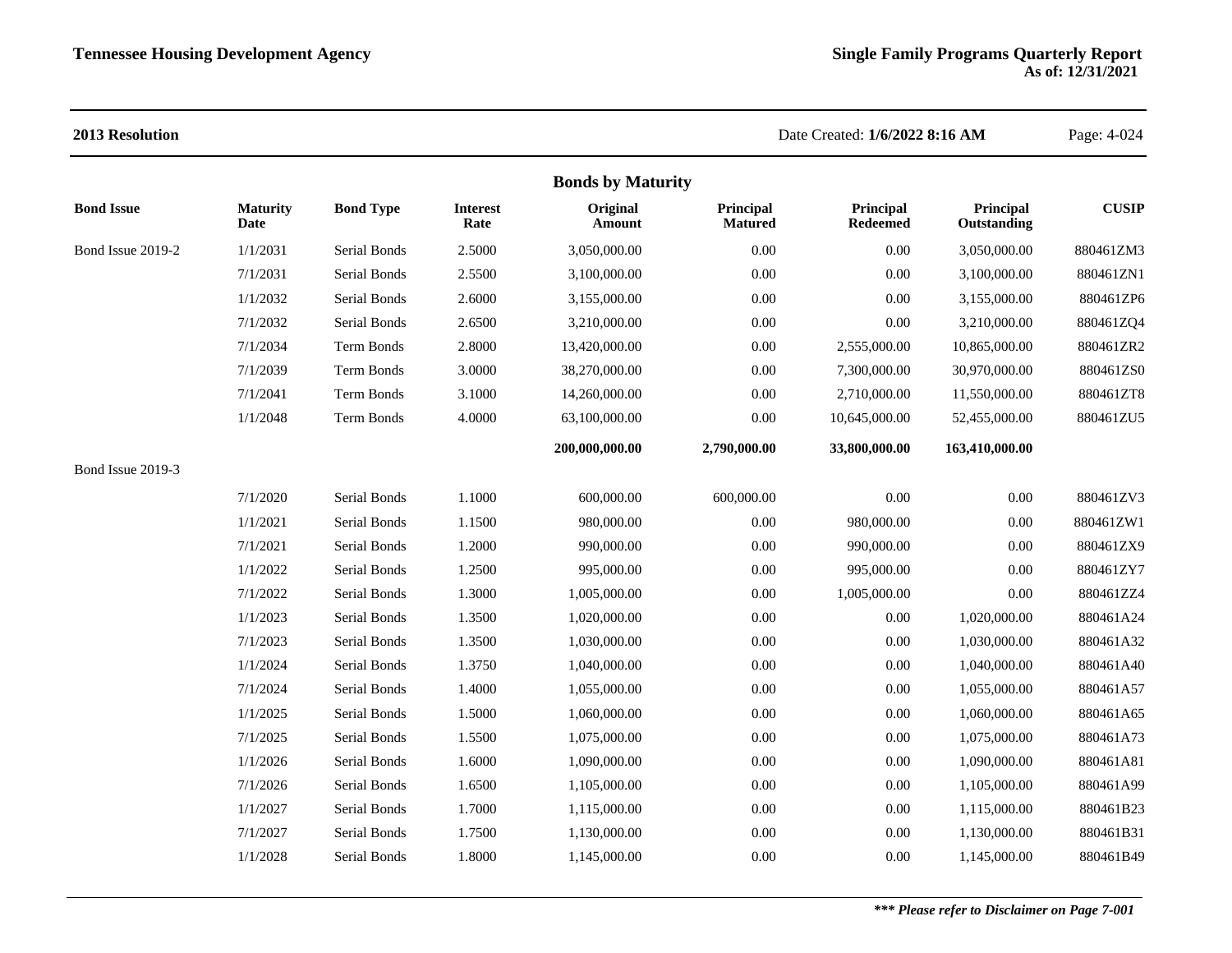|                   |                         |                  |                         | <b>Bonds by Maturity</b> |                             |                              |                          |              |
|-------------------|-------------------------|------------------|-------------------------|--------------------------|-----------------------------|------------------------------|--------------------------|--------------|
| <b>Bond Issue</b> | <b>Maturity</b><br>Date | <b>Bond Type</b> | <b>Interest</b><br>Rate | Original<br>Amount       | Principal<br><b>Matured</b> | Principal<br><b>Redeemed</b> | Principal<br>Outstanding | <b>CUSIP</b> |
| Bond Issue 2019-3 | 7/1/2028                | Serial Bonds     | 1.8500                  | 1,160,000.00             | 0.00                        | 0.00                         | 1,160,000.00             | 880461B56    |
|                   | 1/1/2029                | Serial Bonds     | 1.9000                  | 1,175,000.00             | 0.00                        | 0.00                         | 1,175,000.00             | 880461B64    |
|                   | 7/1/2029                | Serial Bonds     | 1.9500                  | 1,195,000.00             | 0.00                        | 0.00                         | 1,195,000.00             | 880461B72    |
|                   | 1/1/2030                | Serial Bonds     | 2.0000                  | 1,210,000.00             | 0.00                        | 0.00                         | 1,210,000.00             | 880461B80    |
|                   | 7/1/2030                | Serial Bonds     | 2.0500                  | 1,225,000.00             | 0.00                        | 0.00                         | 1,225,000.00             | 880461B98    |
|                   | 1/1/2031                | Serial Bonds     | 2.1000                  | 1,245,000.00             | 0.00                        | 0.00                         | 1,245,000.00             | 880461C22    |
|                   | 7/1/2031                | Serial Bonds     | 2.1500                  | 1,265,000.00             | 0.00                        | 0.00                         | 1,265,000.00             | 880461C30    |
|                   | 1/1/2032                | Serial Bonds     | 2.2500                  | 1,285,000.00             | 0.00                        | 0.00                         | 1,285,000.00             | 880461C48    |
|                   | 7/1/2032                | Serial Bonds     | 2.3000                  | 1,305,000.00             | 0.00                        | 0.00                         | 1,305,000.00             | 880461C55    |
|                   | 7/1/2034                | Term Bonds       | 2.4000                  | 5,440,000.00             | 0.00                        | 610,000.00                   | 4,830,000.00             | 880461C63    |
|                   | 7/1/2039                | Term Bonds       | 2.6000                  | 15,430,000.00            | 0.00                        | 1,750,000.00                 | 13,680,000.00            | 880461C71    |
|                   | 7/1/2044                | Term Bonds       | 2.8000                  | 18,580,000.00            | 0.00                        | 2,110,000.00                 | 16,470,000.00            | 880461C89    |
|                   | 7/1/2049                | Term Bonds       | 2.9500                  | 22,550,000.00            | 0.00                        | 2,560,000.00                 | 19,990,000.00            | 880461C97    |
|                   | 1/1/2050                | Term Bonds       | 3.7500                  | 60,500,000.00            | 530,000.00                  | 7,325,000.00                 | 52,645,000.00            | 880461D39    |
|                   |                         |                  |                         | 150,000,000.00           | 1,130,000.00                | 18,325,000.00                | 130,545,000.00           |              |
| Bond Issue 2019-4 |                         |                  |                         |                          |                             |                              |                          |              |
|                   | 7/1/2020                | Serial Bonds     | 1.2000                  | 730,000.00               | 730,000.00                  | 0.00                         | 0.00                     | 880461D47    |
|                   | 1/1/2021                | Serial Bonds     | 1.2500                  | 1,470,000.00             | 0.00                        | 1,470,000.00                 | 0.00                     | 880461D54    |
|                   | 7/1/2021                | Serial Bonds     | 1.3000                  | 1,650,000.00             | 0.00                        | 1,650,000.00                 | 0.00                     | 880461D62    |
|                   | 1/1/2022                | Serial Bonds     | 1.4000                  | 1,660,000.00             | 0.00                        | 1,660,000.00                 | 0.00                     | 880461D70    |
|                   | 7/1/2022                | Serial Bonds     | 1.4000                  | 1,680,000.00             | 0.00                        | 1,680,000.00                 | 0.00                     | 880461D88    |
|                   | 1/1/2023                | Serial Bonds     | 1.5000                  | 1,695,000.00             | 0.00                        | 0.00                         | 1,695,000.00             | 880461D96    |
|                   | 7/1/2023                | Serial Bonds     | 1.5000                  | 1,710,000.00             | 0.00                        | 0.00                         | 1,710,000.00             | 880461E20    |
|                   | 1/1/2024                | Serial Bonds     | 1.6000                  | 1,725,000.00             | 0.00                        | 0.00                         | 1,725,000.00             | 880461E38    |
|                   | 7/1/2024                | Serial Bonds     | 1.6000                  | 1,745,000.00             | 0.00                        | 0.00                         | 1,745,000.00             | 880461E46    |
|                   | 1/1/2025                | Serial Bonds     | 1.7000                  | 1,760,000.00             | 0.00                        | 0.00                         | 1,760,000.00             | 880461E53    |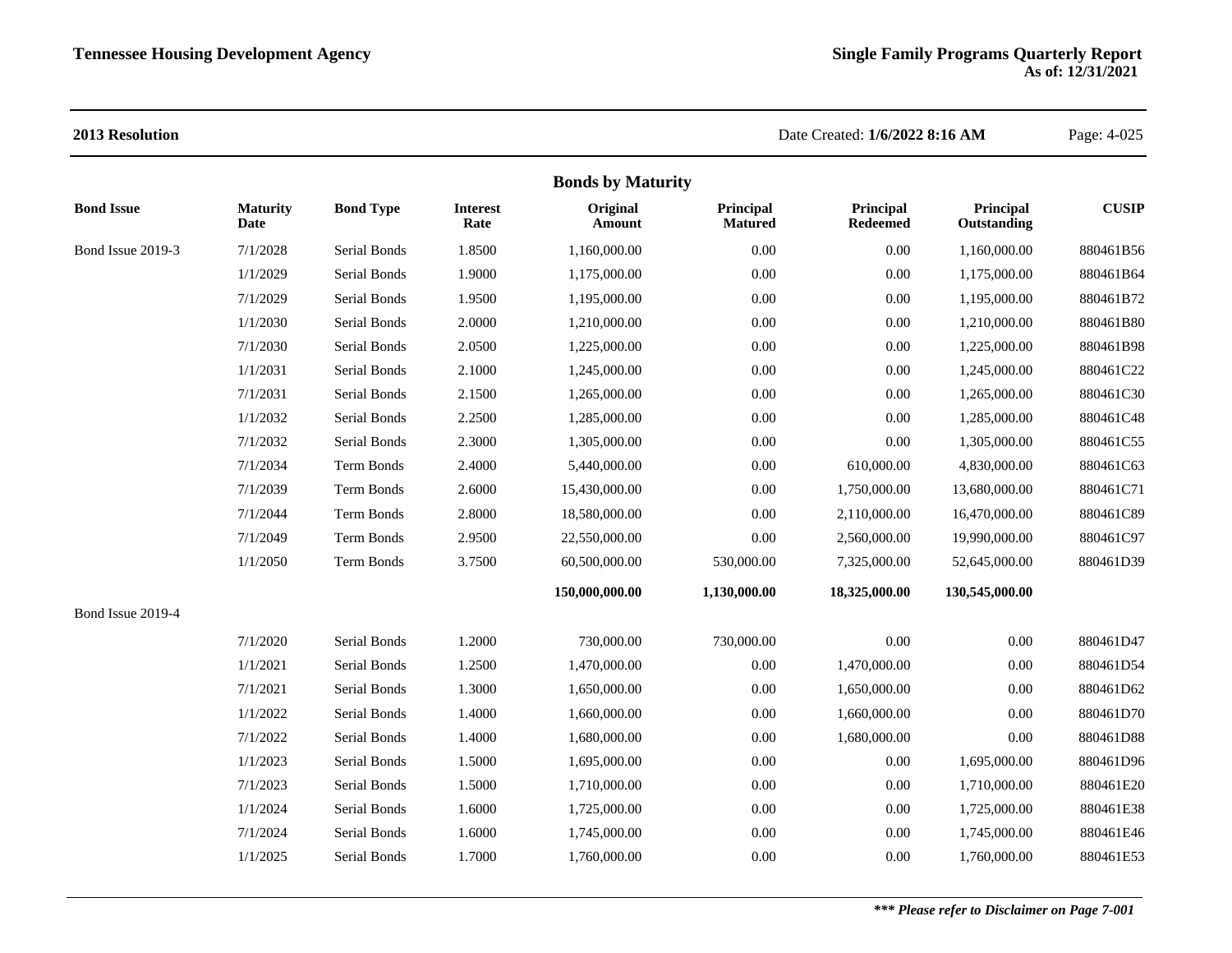| <b>Bonds by Maturity</b> |                         |                  |                         |                    |                             |                              |                          |              |  |
|--------------------------|-------------------------|------------------|-------------------------|--------------------|-----------------------------|------------------------------|--------------------------|--------------|--|
| <b>Bond Issue</b>        | <b>Maturity</b><br>Date | <b>Bond Type</b> | <b>Interest</b><br>Rate | Original<br>Amount | Principal<br><b>Matured</b> | Principal<br><b>Redeemed</b> | Principal<br>Outstanding | <b>CUSIP</b> |  |
| Bond Issue 2019-4        | 7/1/2025                | Serial Bonds     | 1.7000                  | 1,775,000.00       | 0.00                        | $0.00\,$                     | 1,775,000.00             | 880461E61    |  |
|                          | 1/1/2026                | Serial Bonds     | 1.8000                  | 1,800,000.00       | 0.00                        | $0.00\,$                     | 1,800,000.00             | 880461E79    |  |
|                          | 7/1/2026                | Serial Bonds     | 1.8500                  | 1,815,000.00       | 0.00                        | $0.00\,$                     | 1,815,000.00             | 880461E87    |  |
|                          | 1/1/2027                | Serial Bonds     | 1.9000                  | 1,840,000.00       | 0.00                        | $0.00\,$                     | 1,840,000.00             | 880461E95    |  |
|                          | 7/1/2027                | Serial Bonds     | 1.9500                  | 1,860,000.00       | 0.00                        | $0.00\,$                     | 1,860,000.00             | 880461F29    |  |
|                          | 1/1/2028                | Serial Bonds     | 2.0000                  | 1,880,000.00       | 0.00                        | $0.00\,$                     | 1,880,000.00             | 880461F37    |  |
|                          | 7/1/2028                | Serial Bonds     | 2.0500                  | 1,905,000.00       | 0.00                        | $0.00\,$                     | 1,905,000.00             | 880461F45    |  |
|                          | 1/1/2029                | Serial Bonds     | 2.1000                  | 1,925,000.00       | 0.00                        | $0.00\,$                     | 1,925,000.00             | 880461F52    |  |
|                          | 7/1/2029                | Serial Bonds     | 2.1500                  | 1,950,000.00       | 0.00                        | $0.00\,$                     | 1,950,000.00             | 880461F60    |  |
|                          | 1/1/2030                | Serial Bonds     | 2.2000                  | 1,975,000.00       | 0.00                        | 0.00                         | 1,975,000.00             | 880461F78    |  |
|                          | 7/1/2030                | Serial Bonds     | 2.2500                  | 2,000,000.00       | 0.00                        | $0.00\,$                     | 2,000,000.00             | 880461F86    |  |
|                          | 1/1/2031                | Serial Bonds     | 2.3000                  | 2,025,000.00       | 0.00                        | $0.00\,$                     | 2,025,000.00             | 880461F94    |  |
|                          | 7/1/2031                | Serial Bonds     | 2.3500                  | 2,055,000.00       | 0.00                        | 0.00                         | 2,055,000.00             | 880461G28    |  |
|                          | 1/1/2032                | Serial Bonds     | 2.4000                  | 2,085,000.00       | 0.00                        | 0.00                         | 2,085,000.00             | 880461G36    |  |
|                          | 7/1/2032                | Serial Bonds     | 2.4500                  | 2,110,000.00       | 0.00                        | $0.00\,$                     | 2,110,000.00             | 880461G44    |  |
|                          | 7/1/2034                | Term Bonds       | 2.6500                  | 8,755,000.00       | 0.00                        | 1,120,000.00                 | 7,635,000.00             | 880461G51    |  |
|                          | 7/1/2039                | Term Bonds       | 2.9000                  | 24,475,000.00      | 0.00                        | 3,125,000.00                 | 21,350,000.00            | 880461G69    |  |
|                          | 7/1/2044                | Term Bonds       | 3.0500                  | 19,345,000.00      | 0.00                        | 2,475,000.00                 | 16,870,000.00            | 880461G77    |  |
|                          | 7/1/2049                | Term Bonds       | 3.1000                  | 18,600,000.00      | 0.00                        | 2,380,000.00                 | 16,220,000.00            | 880461G85    |  |
|                          | 1/1/2050                | Term Bonds       | 3.5000                  | 84,000,000.00      | 600,000.00                  | 11,215,000.00                | 72,185,000.00            | 880461G93    |  |
|                          |                         |                  |                         | 200,000,000.00     | 1,330,000.00                | 26,775,000.00                | 171,895,000.00           |              |  |
| Bond Issue 2020-1        |                         |                  |                         |                    |                             |                              |                          |              |  |
|                          | 1/1/2021                | Serial Bonds     | 0.8000                  | 1,185,000.00       | 0.00                        | 1,185,000.00                 | 0.00                     | 880461H27    |  |
|                          | 1/1/2021                | Serial Bonds     | 1.3690                  | 1,185,000.00       | 0.00                        | 1,185,000.00                 | 0.00                     | 880461L89    |  |
|                          | 7/1/2021                | Serial Bonds     | 1.3990                  | 1,185,000.00       | 0.00                        | 1,185,000.00                 | 0.00                     | 880461L97    |  |
|                          | 7/1/2021                | Serial Bonds     | 0.8500                  | 1,185,000.00       | 0.00                        | 1,185,000.00                 | 0.00                     | 880461H35    |  |
|                          |                         |                  |                         |                    |                             |                              |                          |              |  |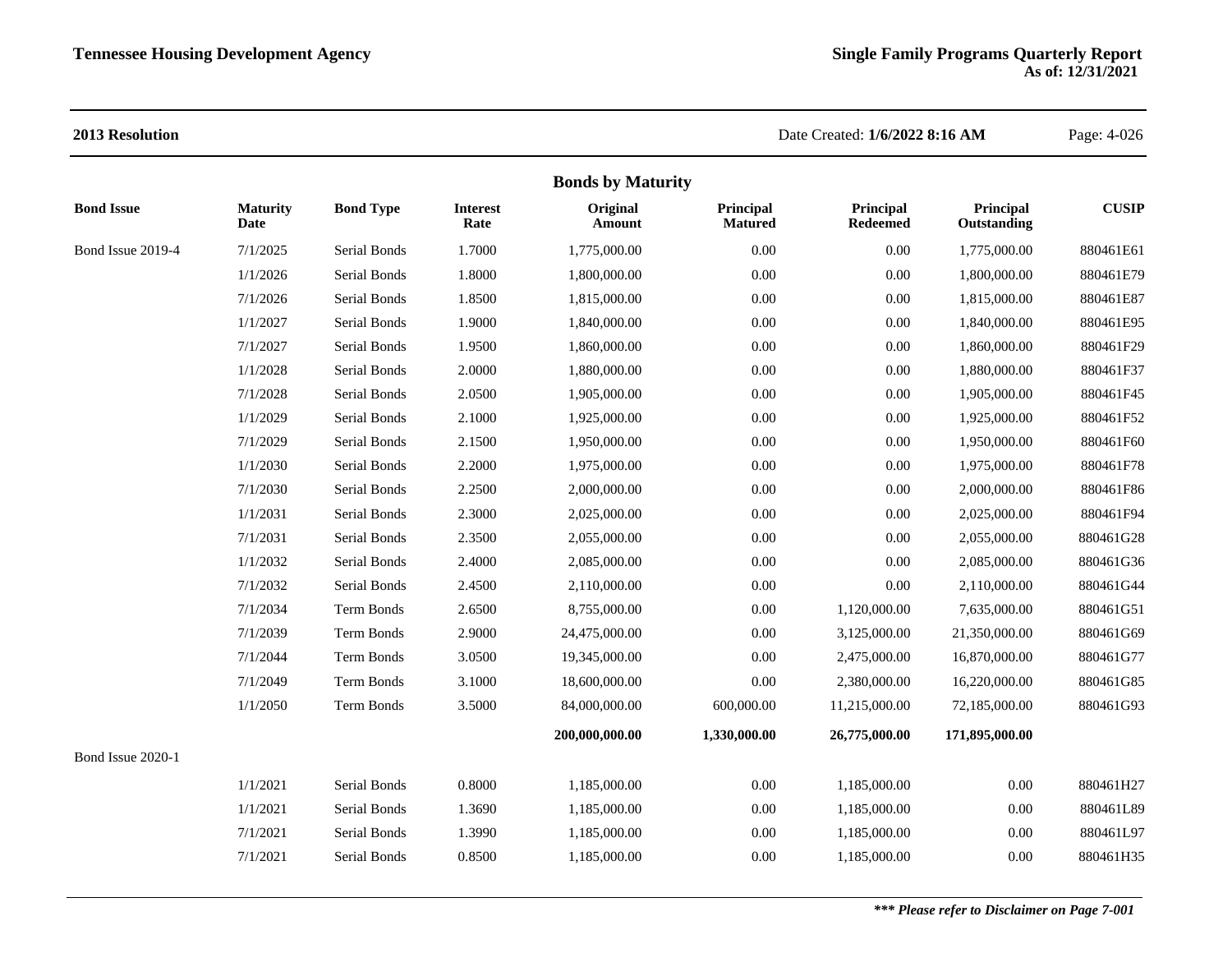|                   |                         |                     |                         | <b>Bonds by Maturity</b> |                             |                              |                          |              |
|-------------------|-------------------------|---------------------|-------------------------|--------------------------|-----------------------------|------------------------------|--------------------------|--------------|
| <b>Bond Issue</b> | <b>Maturity</b><br>Date | <b>Bond Type</b>    | <b>Interest</b><br>Rate | Original<br>Amount       | Principal<br><b>Matured</b> | Principal<br><b>Redeemed</b> | Principal<br>Outstanding | <b>CUSIP</b> |
| Bond Issue 2020-1 | 1/1/2022                | <b>Serial Bonds</b> | 0.9500                  | 1,195,000.00             | 0.00                        | 1,195,000.00                 | $0.00\,$                 | 880461H43    |
|                   | 1/1/2022                | Serial Bonds        | 1.4190                  | 1,195,000.00             | 0.00                        | 1,195,000.00                 | $0.00\,$                 | 880461M21    |
|                   | 7/1/2022                | Serial Bonds        | 1.4490                  | 1,200,000.00             | 0.00                        | 1,200,000.00                 | $0.00\,$                 | 880461M39    |
|                   | 7/1/2022                | Serial Bonds        | 1.0000                  | 1,200,000.00             | 0.00                        | 1,200,000.00                 | 0.00                     | 880461H50    |
|                   | 1/1/2023                | Serial Bonds        | 1.0500                  | 1,205,000.00             | 0.00                        | $0.00\,$                     | 1,205,000.00             | 880461H68    |
|                   | 1/1/2023                | Serial Bonds        | 1.4480                  | 1,205,000.00             | 0.00                        | $0.00\,$                     | 1,205,000.00             | 880461M47    |
|                   | 7/1/2023                | Serial Bonds        | 1.4980                  | 1,220,000.00             | 0.00                        | $0.00\,$                     | 1,220,000.00             | 880461M54    |
|                   | 7/1/2023                | Serial Bonds        | 1.0500                  | 1,220,000.00             | 0.00                        | $0.00\,$                     | 1,220,000.00             | 880461H76    |
|                   | 1/1/2024                | Serial Bonds        | 1.1000                  | 1,225,000.00             | 0.00                        | $0.00\,$                     | 1,225,000.00             | 880461H84    |
|                   | 1/1/2024                | Serial Bonds        | 1.5300                  | 1,225,000.00             | 0.00                        | $0.00\,$                     | 1,225,000.00             | 880461M62    |
|                   | 7/1/2024                | Serial Bonds        | 1.5500                  | 1,235,000.00             | 0.00                        | $0.00\,$                     | 1,235,000.00             | 880461M70    |
|                   | 7/1/2024                | Serial Bonds        | 1.1000                  | 1,235,000.00             | 0.00                        | $0.00\,$                     | 1,235,000.00             | 880461H92    |
|                   | 1/1/2025                | Serial Bonds        | 1.1250                  | 1,250,000.00             | 0.00                        | $0.00\,$                     | 1,250,000.00             | 880461J25    |
|                   | 1/1/2025                | Serial Bonds        | 1.6500                  | 1,250,000.00             | 0.00                        | $0.00\,$                     | 1,250,000.00             | 880461M88    |
|                   | 7/1/2025                | Serial Bonds        | 1.7200                  | 1,250,000.00             | 0.00                        | $0.00\,$                     | 1,250,000.00             | 880461M96    |
|                   | 7/1/2025                | Serial Bonds        | 1.1500                  | 1,250,000.00             | 0.00                        | $0.00\,$                     | 1,250,000.00             | 880461J33    |
|                   | 1/1/2026                | Serial Bonds        | 1.2500                  | 1,265,000.00             | 0.00                        | $0.00\,$                     | 1,265,000.00             | 880461J41    |
|                   | 1/1/2026                | Serial Bonds        | 1.8110                  | 1,265,000.00             | 0.00                        | $0.00\,$                     | 1,265,000.00             | 880461N20    |
|                   | 7/1/2026                | Serial Bonds        | 1.8610                  | 1,280,000.00             | 0.00                        | $0.00\,$                     | 1,280,000.00             | 880461N38    |
|                   | 7/1/2026                | Serial Bonds        | 1.3000                  | 1,280,000.00             | 0.00                        | $0.00\,$                     | 1,280,000.00             | 880461J58    |
|                   | 1/1/2027                | Serial Bonds        | 1.3500                  | 1,290,000.00             | 0.00                        | $0.00\,$                     | 1,290,000.00             | 880461J66    |
|                   | 1/1/2027                | Serial Bonds        | 1.9110                  | 1,290,000.00             | 0.00                        | $0.00\,$                     | 1,290,000.00             | 880461N46    |
|                   | 7/1/2027                | Serial Bonds        | 1.9610                  | 1,300,000.00             | 0.00                        | $0.00\,$                     | 1,300,000.00             | 880461N53    |
|                   | 7/1/2027                | Serial Bonds        | 1.4000                  | 1,300,000.00             | 0.00                        | $0.00\,$                     | 1,300,000.00             | 880461J74    |
|                   | 1/1/2028                | Serial Bonds        | 1.4500                  | 1,310,000.00             | 0.00                        | $0.00\,$                     | 1,310,000.00             | 880461J82    |
|                   | 1/1/2028                | Serial Bonds        | 2.0700                  | 1,310,000.00             | 0.00                        | $0.00\,$                     | 1,310,000.00             | 880461N61    |
|                   |                         |                     |                         |                          |                             |                              |                          |              |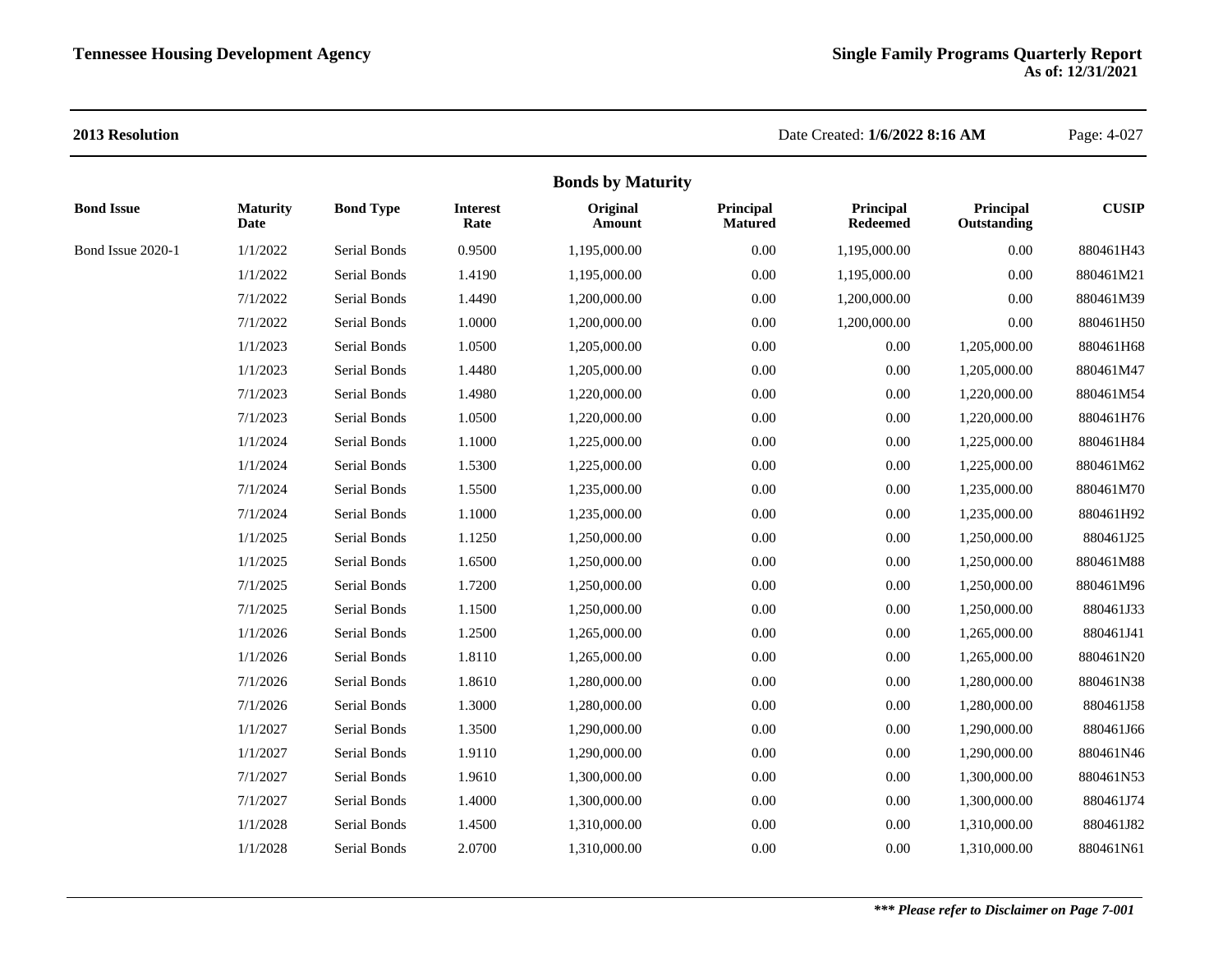|                   |                         |                  |                         | <b>Bonds by Maturity</b> |                             |                              |                          |              |
|-------------------|-------------------------|------------------|-------------------------|--------------------------|-----------------------------|------------------------------|--------------------------|--------------|
| <b>Bond Issue</b> | <b>Maturity</b><br>Date | <b>Bond Type</b> | <b>Interest</b><br>Rate | Original<br>Amount       | Principal<br><b>Matured</b> | Principal<br><b>Redeemed</b> | Principal<br>Outstanding | <b>CUSIP</b> |
| Bond Issue 2020-1 | 7/1/2028                | Serial Bonds     | 2.1200                  | 1,330,000.00             | 0.00                        | 0.00                         | 1,330,000.00             | 880461N79    |
|                   | 7/1/2028                | Serial Bonds     | 1.4500                  | 1,330,000.00             | 0.00                        | 0.00                         | 1,330,000.00             | 880461J90    |
|                   | 1/1/2029                | Serial Bonds     | 1.5000                  | 1,345,000.00             | 0.00                        | $0.00\,$                     | 1,345,000.00             | 880461K23    |
|                   | 1/1/2029                | Serial Bonds     | 2.1900                  | 1,345,000.00             | 0.00                        | 0.00                         | 1,345,000.00             | 880461N87    |
|                   | 7/1/2029                | Serial Bonds     | 2.2400                  | 1,350,000.00             | 0.00                        | 0.00                         | 1,350,000.00             | 880461N95    |
|                   | 7/1/2029                | Serial Bonds     | 1.5500                  | 1,350,000.00             | 0.00                        | 0.00                         | 1,350,000.00             | 880461K31    |
|                   | 1/1/2030                | Serial Bonds     | 1.6000                  | 1,375,000.00             | 0.00                        | 0.00                         | 1,375,000.00             | 880461K49    |
|                   | 1/1/2030                | Serial Bonds     | 2.2900                  | 1,375,000.00             | 0.00                        | $0.00\,$                     | 1,375,000.00             | 880461P28    |
|                   | 7/1/2030                | Serial Bonds     | 2.3200                  | 1,385,000.00             | 0.00                        | $0.00\,$                     | 1,385,000.00             | 880461P36    |
|                   | 7/1/2030                | Serial Bonds     | 1.6000                  | 1,385,000.00             | 0.00                        | 0.00                         | 1,385,000.00             | 880461K56    |
|                   | 1/1/2031                | Serial Bonds     | 1.6500                  | 1,405,000.00             | 0.00                        | 0.00                         | 1,405,000.00             | 880461K64    |
|                   | 1/1/2031                | Serial Bonds     | 2.3900                  | 1,405,000.00             | 0.00                        | $0.00\,$                     | 1,405,000.00             | 880461P44    |
|                   | 7/1/2031                | Serial Bonds     | 2.4200                  | 1,425,000.00             | 0.00                        | 0.00                         | 1,425,000.00             | 880461P51    |
|                   | 7/1/2031                | Serial Bonds     | 1.7000                  | 1,425,000.00             | 0.00                        | 0.00                         | 1,425,000.00             | 880461K72    |
|                   | 1/1/2032                | Serial Bonds     | 1.7500                  | 1,435,000.00             | 0.00                        | 0.00                         | 1,435,000.00             | 880461K80    |
|                   | 1/1/2032                | Serial Bonds     | 2.4600                  | 1,435,000.00             | 0.00                        | 0.00                         | 1,435,000.00             | 880461P69    |
|                   | 7/1/2032                | Serial Bonds     | 2.4900                  | 1,450,000.00             | 0.00                        | $0.00\,$                     | 1,450,000.00             | 880461P77    |
|                   | 7/1/2032                | Serial Bonds     | 1.8000                  | 1,450,000.00             | 0.00                        | 0.00                         | 1,450,000.00             | 880461K98    |
|                   | 1/1/2033                | Serial Bonds     | 1.8500                  | 1,470,000.00             | 0.00                        | 0.00                         | 1,470,000.00             | 880461L22    |
|                   | 7/1/2033                | Serial Bonds     | 1.9000                  | 1,495,000.00             | 0.00                        | 0.00                         | 1,495,000.00             | 880461L30    |
|                   | 7/1/2035                | Term Bonds       | 2.5400                  | 9,140,000.00             | 0.00                        | 430,000.00                   | 8,710,000.00             | 880461P85    |
|                   | 7/1/2035                | Term Bonds       | 2.0500                  | 6,175,000.00             | 0.00                        | 330,000.00                   | 5,845,000.00             | 880461L48    |
|                   | 7/1/2040                | Term Bonds       | 2.3000                  | 17,125,000.00            | 0.00                        | 905,000.00                   | 16,220,000.00            | 880461L55    |
|                   | 7/1/2040                | Term Bonds       | 2.8590                  | 17,125,000.00            | 0.00                        | 810,000.00                   | 16,315,000.00            | 880461P93    |
|                   | 1/1/2044                | Term Bonds       | 2.9390                  | 12,750,000.00            | 0.00                        | 600,000.00                   | 12,150,000.00            | 880461Q27    |
|                   | 1/1/2044                | Term Bonds       | 2.4000                  | 12,750,000.00            | 0.00                        | 670,000.00                   | 12,080,000.00            | 880461L63    |
|                   |                         |                  |                         |                          |                             |                              |                          |              |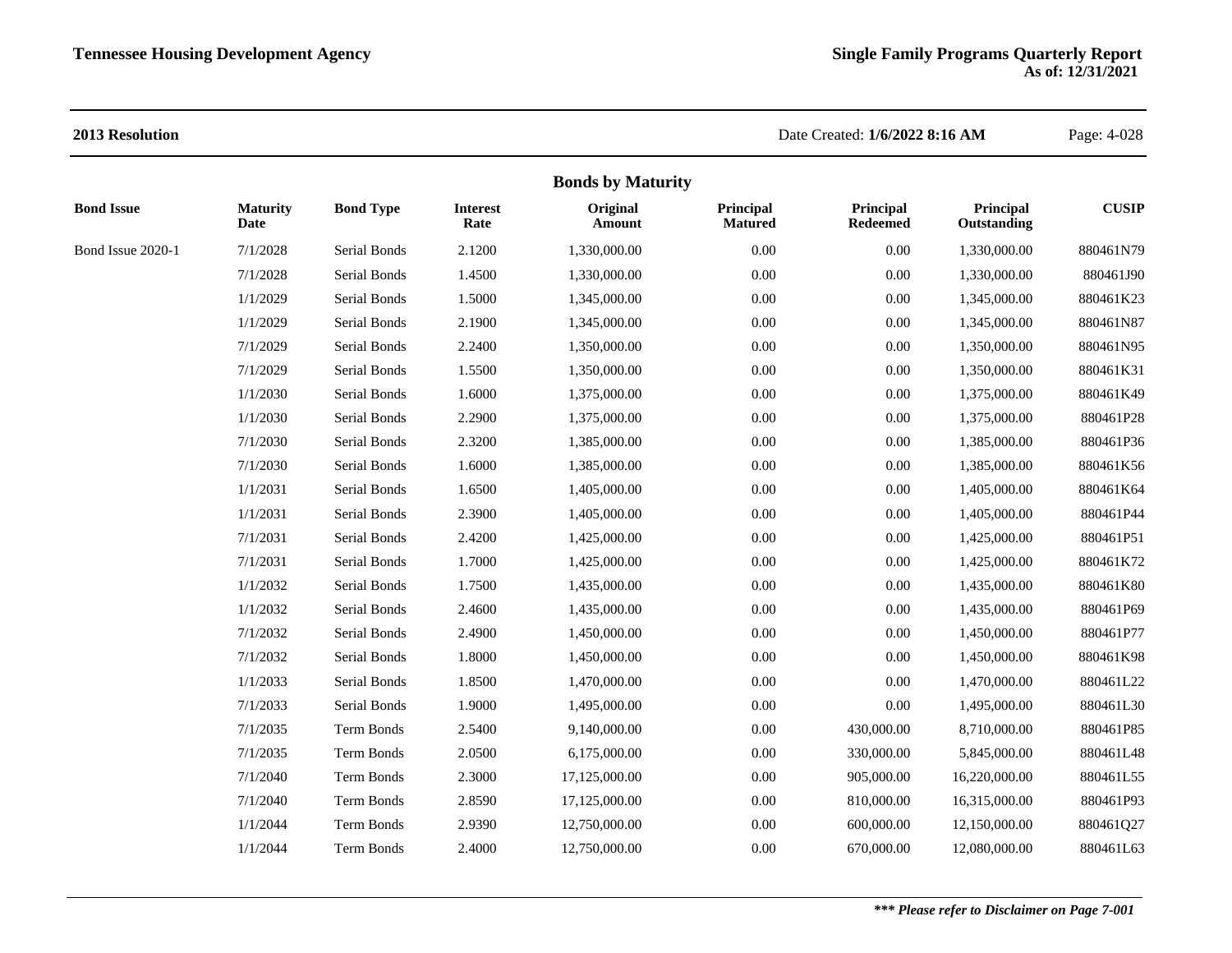### **2013 Resolution** Date Created: **1/6/2022 8:16 AM** Page: 4-029 **Bonds by Maturity Bond Issue Maturity Date Bond Type Interest Rate Original Amount Principal Matured Principal Redeemed Principal Outstanding CUSIP** Bond Issue 2020-1 7/1/2050 Term Bonds 3.5000 29,890,000.00 0.00 1,770,000.00 28,120,000.00 880461L71 7/1/2050 Term Bonds 3.7500 29,890,000.00 0.00 1,770,000.00 28,120,000.00 880461Q35 **200,000,000.00 0.00 16,815,000.00 183,185,000.00** Bond Issue 2020-2 1/1/2021 Serial Bonds 1.0800 1,935,000.00 0.00 1,935,000.00 0.00 880461Q43 7/1/2021 Serial Bonds 1.1300 2,185,000.00 0.00 2,185,000.00 0.00 880461Q50 1/1/2022 Serial Bonds 1.1800 2,200,000.00 0.00 2,200,000.00 0.00 880461Q68 7/1/2022 Serial Bonds 1.2800 2,220,000.00 0.00 2,220,000.00 0.00 880461Q76 1/1/2023 Serial Bonds 1.4950 2,235,000.00 0.00 10,000.00 2,225,000.00 880461Q84 7/1/2023 Serial Bonds 1.5450 2,255,000.00 0.00 10,000.00 2,245,000.00 880461Q92 1/1/2024 Serial Bonds 1.7230 2,275,000.00 0.00 10,000.00 2,265,000.00 880461R26 7/1/2024 Serial Bonds 1.7730 2,300,000.00 0.00 10,000.00 2,290,000.00 880461R34 1/1/2025 Serial Bonds 1.8230 2,320,000.00 0.00 10,000.00 2,310,000.00 880461R42 7/1/2025 Serial Bonds 1.9230 2,345,000.00 0.00 10,000.00 2,335,000.00 880461R59 1/1/2026 Serial Bonds 2.0110 2,365,000.00 0.00 10,000.00 2,355,000.00 880461R67 7/1/2026 Serial Bonds 2.0410 2,390,000.00 0.00 10,000.00 2,380,000.00 880461R75 1/1/2027 Serial Bonds 2.1210 2,415,000.00 0.00 10,000.00 2,405,000.00 880461R83 7/1/2027 Serial Bonds 2.1410 2,445,000.00 0.00 10,000.00 2,435,000.00 880461R91 1/1/2028 Serial Bonds 2.2080 2,470,000.00 0.00 10,000.00 2,460,000.00 880461S25 7/1/2028 Serial Bonds 2.2580 2,495,000.00 0.00 10,000.00 2,485,000.00 880461S33 1/1/2029 Serial Bonds 2.3080 2,525,000.00 0.00 10,000.00 2,515,000.00 880461S41 7/1/2029 Serial Bonds 2.3580 2,555,000.00 0.00 10,000.00 2,545,000.00 880461S58 1/1/2030 Serial Bonds 2.4080 2,585,000.00 0.00 10,000.00 2,575,000.00 880461S66 7/1/2030 Serial Bonds 2.4580 2,620,000.00 0.00 10,000.00 2,610,000.00 880461S74 1/1/2031 Serial Bonds 2.5080 2,650,000.00 0.00 10,000.00 2,640,000.00 880461S82 7/1/2031 Serial Bonds 2.5580 2,685,000.00 0.00 10,000.00 2,675,000.00 880461S90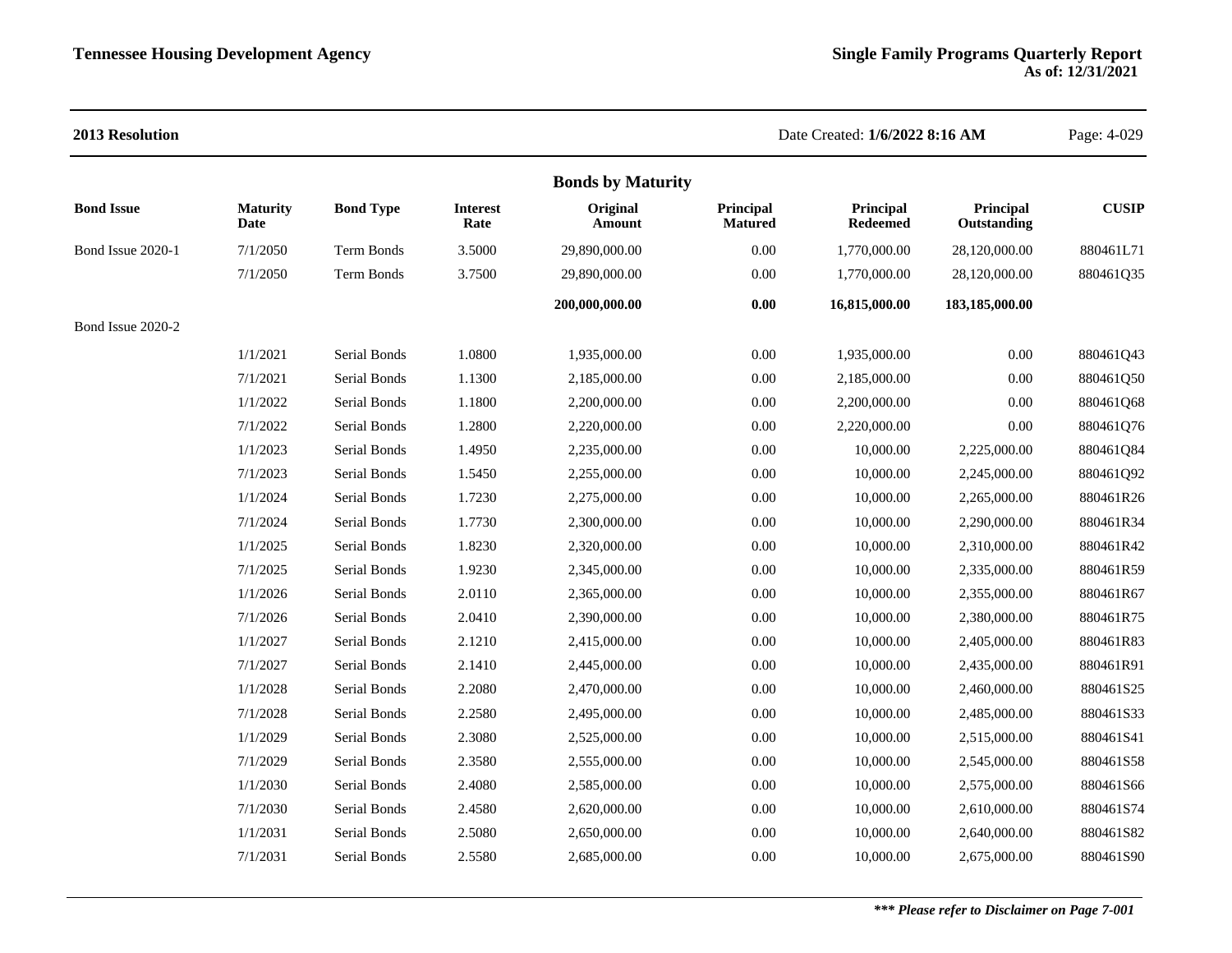| 2013 Resolution   |                         |                  |                         |                          |                             | Date Created: 1/6/2022 8:16 AM |                          | Page: 4-030  |
|-------------------|-------------------------|------------------|-------------------------|--------------------------|-----------------------------|--------------------------------|--------------------------|--------------|
|                   |                         |                  |                         | <b>Bonds by Maturity</b> |                             |                                |                          |              |
| <b>Bond Issue</b> | <b>Maturity</b><br>Date | <b>Bond Type</b> | <b>Interest</b><br>Rate | Original<br>Amount       | Principal<br><b>Matured</b> | Principal<br><b>Redeemed</b>   | Principal<br>Outstanding | <b>CUSIP</b> |
| Bond Issue 2020-2 | 1/1/2032                | Serial Bonds     | 2.6080                  | 2,720,000.00             | 0.00                        | 10,000.00                      | 2,710,000.00             | 880461T24    |
|                   | 7/1/2032                | Serial Bonds     | 2.6580                  | 2,760,000.00             | 0.00                        | 15,000.00                      | 2,745,000.00             | 880461T32    |
|                   | 1/1/2033                | Serial Bonds     | 2.7080                  | 2,800,000.00             | 0.00                        | 15,000.00                      | 2,785,000.00             | 880461T40    |
|                   | 7/1/2033                | Serial Bonds     | 2.7580                  | 2,845,000.00             | 0.00                        | 30,000.00                      | 2,815,000.00             | 880461T57    |
|                   | 7/1/2036                | Term Bonds       | 2.9580                  | 16,575,000.00            | 0.00                        | 16,575,000.00                  | 0.00                     | 880461T65    |
|                   | 7/1/2040                | Term Bonds       | 4.0000                  | 28,330,000.00            | 0.00                        | 8,630,000.00                   | 19,700,000.00            | 880461T73    |
|                   |                         |                  |                         | 108,500,000.00           | 0.00                        | 33,995,000.00                  | 74,505,000.00            |              |
| Bond Issue 2020-3 |                         |                  |                         |                          |                             |                                |                          |              |
|                   | 1/1/2021                | Serial Bonds     | 0.8040                  | 65,000.00                | 65,000.00                   | 0.00                           | $0.00\,$                 | 880461X45    |
|                   | 1/1/2021                | Serial Bonds     | 0.3500                  | 65,000.00                | 65,000.00                   | 0.00                           | 0.00                     | 880461T81    |
|                   | 7/1/2021                | Serial Bonds     | 0.8540                  | 800,000.00               | 205,000.00                  | 595,000.00                     | 0.00                     | 880461X52    |
|                   | 7/1/2021                | Serial Bonds     | 0.4000                  | 800,000.00               | 180,000.00                  | 620,000.00                     | 0.00                     | 880461T99    |
|                   | 1/1/2022                | Serial Bonds     | 0.4500                  | 825,000.00               | 0.00                        | 825,000.00                     | 0.00                     | 880461U22    |
|                   | 1/1/2022                | Serial Bonds     | 0.9540                  | 825,000.00               | 0.00                        | 825,000.00                     | 0.00                     | 880461X60    |
|                   | 7/1/2022                | Serial Bonds     | 1.0040                  | 830,000.00               | 0.00                        | 735,000.00                     | 95,000.00                | 880461X78    |
|                   | 7/1/2022                | Serial Bonds     | 0.5000                  | 830,000.00               | 0.00                        | 790,000.00                     | 40,000.00                | 880461U30    |
|                   | 1/1/2023                | Serial Bonds     | 1.0560                  | 835,000.00               | $0.00\,$                    | 0.00                           | 835,000.00               | 880461X86    |
|                   | 1/1/2023                | Serial Bonds     | 0.7500                  | 835,000.00               | 0.00                        | 0.00                           | 835,000.00               | 880461U48    |
|                   | 7/1/2023                | Serial Bonds     | 0.7500                  | 840,000.00               | $0.00\,$                    | 0.00                           | 840,000.00               | 880461U55    |
|                   | 7/1/2023                | Serial Bonds     | 1.1560                  | 840,000.00               | $0.00\,$                    | $0.00\,$                       | 840,000.00               | 880461X94    |
|                   | 1/1/2024                | Serial Bonds     | 1.2890                  | 845,000.00               | 0.00                        | 0.00                           | 845,000.00               | 880461Y28    |
|                   | 1/1/2024                | Serial Bonds     | 0.9000                  | 845,000.00               | 0.00                        | 0.00                           | 845,000.00               | 880461U63    |
|                   | 7/1/2024                | Serial Bonds     | 0.9500                  | 855,000.00               | 0.00                        | 0.00                           | 855,000.00               | 880461U71    |
|                   | 7/1/2024                | Serial Bonds     | 1.3890                  | 855,000.00               | 0.00                        | 0.00                           | 855,000.00               | 880461Y36    |
|                   | 1/1/2025                | Serial Bonds     | 1.4890                  | 860,000.00               | 0.00                        | 0.00                           | 860,000.00               | 880461Y44    |
|                   | 1/1/2025                | Serial Bonds     | 1.0000                  | 860,000.00               | 0.00                        | 0.00                           | 860,000.00               | 880461U89    |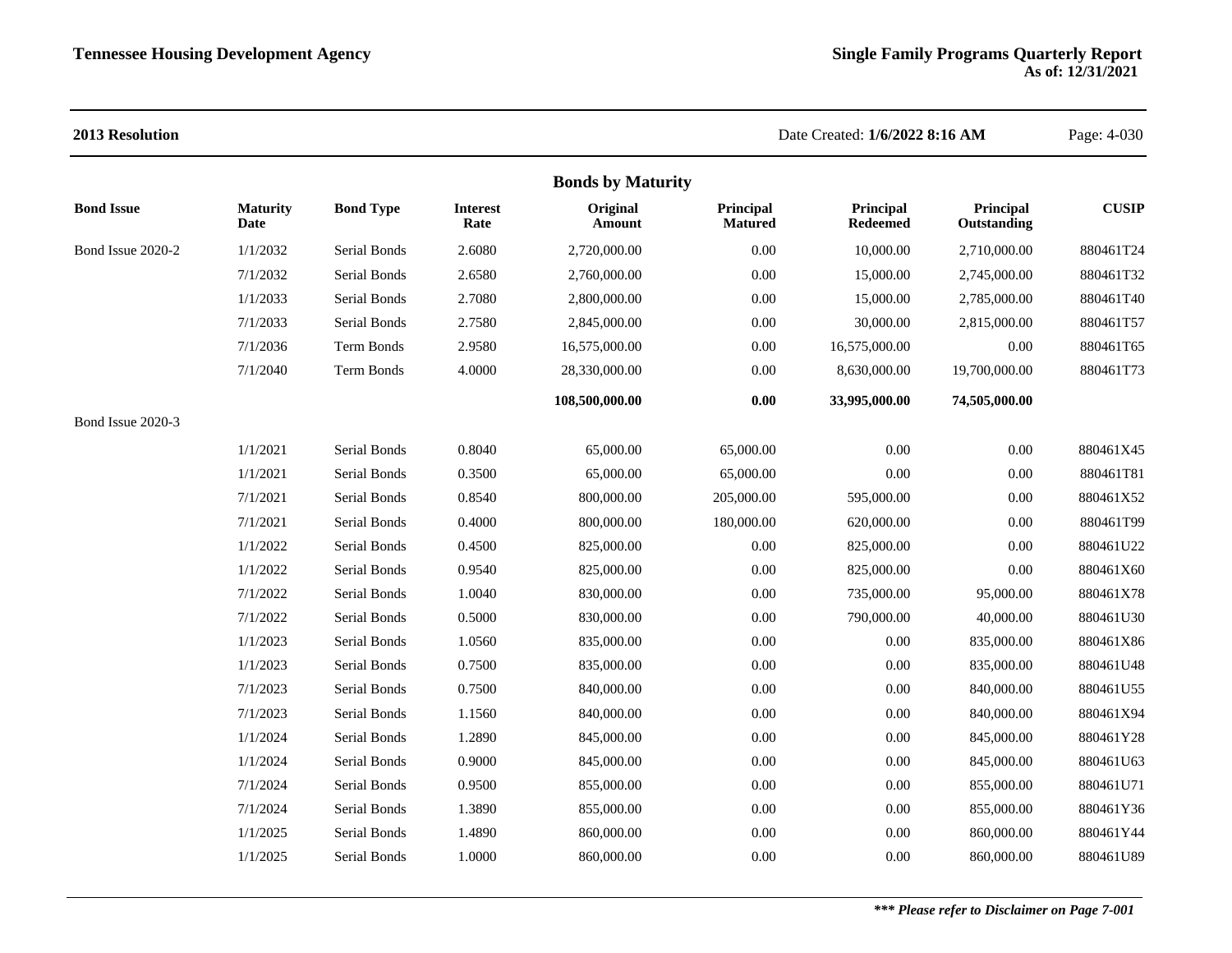|                   |                         |                  |                         | <b>Bonds by Maturity</b> |                             |                              |                          |              |
|-------------------|-------------------------|------------------|-------------------------|--------------------------|-----------------------------|------------------------------|--------------------------|--------------|
| <b>Bond Issue</b> | <b>Maturity</b><br>Date | <b>Bond Type</b> | <b>Interest</b><br>Rate | Original<br>Amount       | Principal<br><b>Matured</b> | Principal<br><b>Redeemed</b> | Principal<br>Outstanding | <b>CUSIP</b> |
| Bond Issue 2020-3 | 7/1/2025                | Serial Bonds     | 1.0500                  | 870,000.00               | 0.00                        | 0.00                         | 870,000.00               | 880461U97    |
|                   | 7/1/2025                | Serial Bonds     | 1.5890                  | 870,000.00               | 0.00                        | 0.00                         | 870,000.00               | 880461Y51    |
|                   | 1/1/2026                | Serial Bonds     | 1.7950                  | 880,000.00               | 0.00                        | 0.00                         | 880,000.00               | 880461Y69    |
|                   | 1/1/2026                | Serial Bonds     | 1.2500                  | 880,000.00               | 0.00                        | 0.00                         | 880,000.00               | 880461V21    |
|                   | 7/1/2026                | Serial Bonds     | 1.3000                  | 890,000.00               | 0.00                        | $0.00\,$                     | 890,000.00               | 880461V39    |
|                   | 7/1/2026                | Serial Bonds     | 1.8450                  | 890,000.00               | 0.00                        | 0.00                         | 890,000.00               | 880461Y77    |
|                   | 1/1/2027                | Serial Bonds     | 1.8950                  | 900,000.00               | 0.00                        | $0.00\,$                     | 900,000.00               | 880461Y85    |
|                   | 1/1/2027                | Serial Bonds     | 1.4500                  | 900,000.00               | 0.00                        | 0.00                         | 900,000.00               | 880461V47    |
|                   | 7/1/2027                | Serial Bonds     | 1.5000                  | 910,000.00               | 0.00                        | 0.00                         | 910,000.00               | 880461V54    |
|                   | 7/1/2027                | Serial Bonds     | 1.9450                  | 910,000.00               | 0.00                        | 0.00                         | 910,000.00               | 880461Y93    |
|                   | 1/1/2028                | Serial Bonds     | 2.0790                  | 920,000.00               | 0.00                        | 0.00                         | 920,000.00               | 880461Z27    |
|                   | 1/1/2028                | Serial Bonds     | 1.7000                  | 920,000.00               | 0.00                        | $0.00\,$                     | 920,000.00               | 880461V62    |
|                   | 7/1/2028                | Serial Bonds     | 1.7500                  | 935,000.00               | 0.00                        | $0.00\,$                     | 935,000.00               | 880461V70    |
|                   | 7/1/2028                | Serial Bonds     | 2.1590                  | 935,000.00               | 0.00                        | 0.00                         | 935,000.00               | 880461Z35    |
|                   | 1/1/2029                | Serial Bonds     | 2.2090                  | 945,000.00               | 0.00                        | 0.00                         | 945,000.00               | 880461Z43    |
|                   | 1/1/2029                | Serial Bonds     | 1.8000                  | 945,000.00               | 0.00                        | 0.00                         | 945,000.00               | 880461V88    |
|                   | 7/1/2029                | Serial Bonds     | 1.8500                  | 960,000.00               | 0.00                        | $0.00\,$                     | 960,000.00               | 880461V96    |
|                   | 7/1/2029                | Serial Bonds     | 2.2590                  | 960,000.00               | 0.00                        | 0.00                         | 960,000.00               | 880461Z50    |
|                   | 1/1/2030                | Serial Bonds     | 2.3090                  | 970,000.00               | 0.00                        | 0.00                         | 970,000.00               | 880461Z68    |
|                   | 1/1/2030                | Serial Bonds     | 1.9000                  | 970,000.00               | 0.00                        | 0.00                         | 970,000.00               | 880461W20    |
|                   | 7/1/2030                | Serial Bonds     | 1.9500                  | 985,000.00               | 0.00                        | 0.00                         | 985,000.00               | 880461W38    |
|                   | 7/1/2030                | Serial Bonds     | 2.3590                  | 985,000.00               | 0.00                        | 0.00                         | 985,000.00               | 880461Z76    |
|                   | 1/1/2031                | Serial Bonds     | 2.4090                  | 995,000.00               | 0.00                        | 0.00                         | 995,000.00               | 880461Z84    |
|                   | 1/1/2031                | Serial Bonds     | 2.0000                  | 995,000.00               | 0.00                        | 0.00                         | 995,000.00               | 880461W46    |
|                   | 7/1/2031                | Serial Bonds     | 2.0000                  | 1,010,000.00             | 0.00                        | 0.00                         | 1,010,000.00             | 880461W53    |
|                   | 7/1/2031                | Serial Bonds     | 2.4590                  | 1,010,000.00             | 0.00                        | 0.00                         | 1,010,000.00             | 880461Z92    |
|                   |                         |                  |                         |                          |                             |                              |                          |              |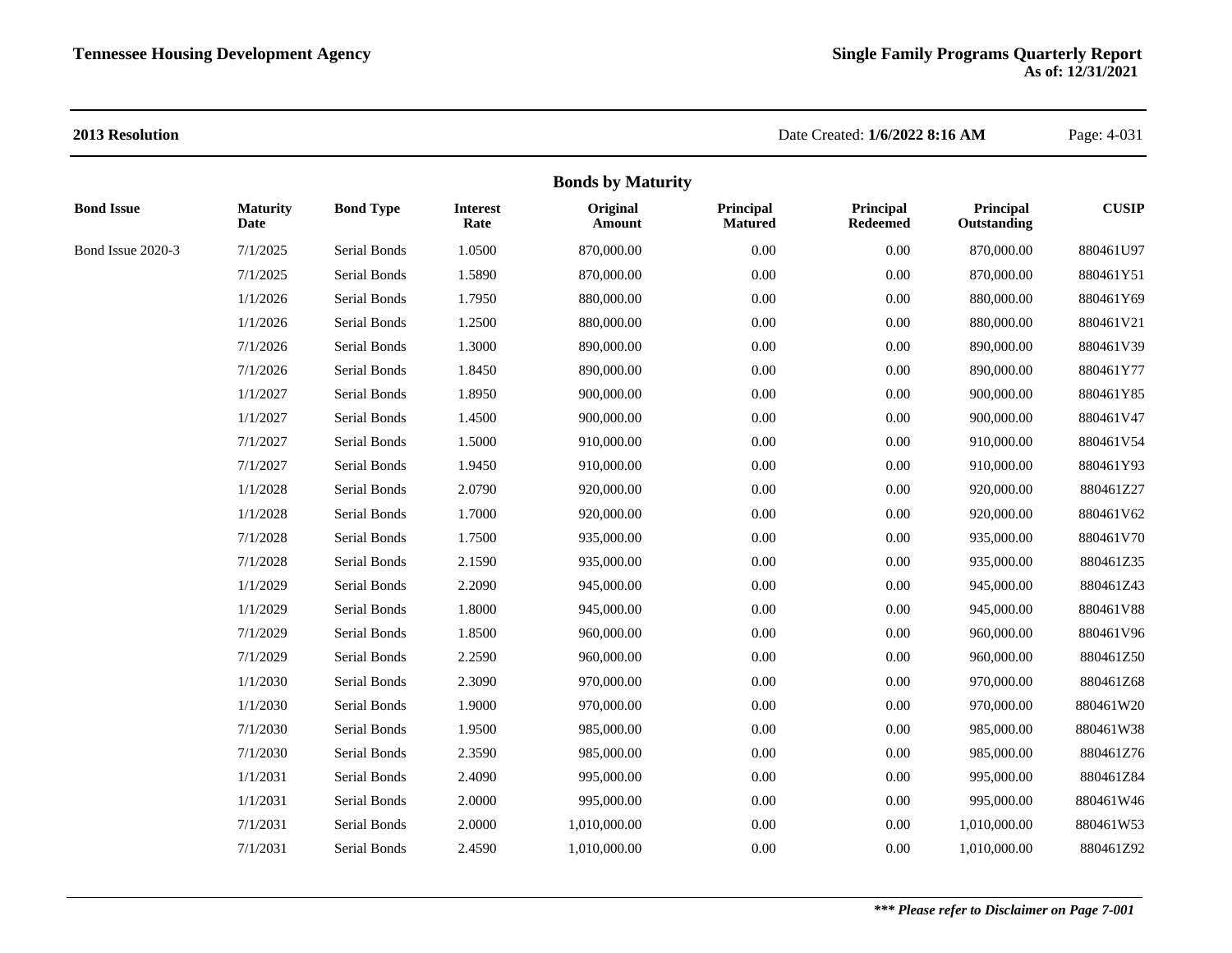|                   |                         |                     |                         | <b>Bonds by Maturity</b> |                             |                       |                          |              |
|-------------------|-------------------------|---------------------|-------------------------|--------------------------|-----------------------------|-----------------------|--------------------------|--------------|
| <b>Bond Issue</b> | <b>Maturity</b><br>Date | <b>Bond Type</b>    | <b>Interest</b><br>Rate | Original<br>Amount       | Principal<br><b>Matured</b> | Principal<br>Redeemed | Principal<br>Outstanding | <b>CUSIP</b> |
| Bond Issue 2020-3 | 1/1/2032                | Serial Bonds        | 2.5090                  | 1,025,000.00             | 0.00                        | 0.00                  | 1,025,000.00             | 8804612A5    |
|                   | 1/1/2032                | Serial Bonds        | 2.0500                  | 1,025,000.00             | 0.00                        | 0.00                  | 1,025,000.00             | 880461W61    |
|                   | 7/1/2032                | <b>Serial Bonds</b> | 2.0500                  | 1,040,000.00             | 0.00                        | 0.00                  | 1,040,000.00             | 880461W79    |
|                   | 7/1/2032                | Serial Bonds        | 2.5590                  | 1,040,000.00             | 0.00                        | 0.00                  | 1,040,000.00             | 8804612B3    |
|                   | 7/1/2035                | Term Bonds          | 2.1000                  | 6,570,000.00             | 0.00                        | 0.00                  | 6,570,000.00             | 880461W87    |
|                   | 7/1/2035                | Term Bonds          | 2.7090                  | 6,570,000.00             | 0.00                        | 0.00                  | 6,570,000.00             | 8804612C1    |
|                   | 7/1/2040                | Term Bonds          | 3.1040                  | 12,430,000.00            | 0.00                        | 0.00                  | 12,430,000.00            | 8804612D9    |
|                   | 7/1/2040                | Term Bonds          | 2.3500                  | 12,430,000.00            | 0.00                        | 0.00                  | 12,430,000.00            | 880461W95    |
|                   | 1/1/2045                | Term Bonds          | 2.5500                  | 11,845,000.00            | 0.00                        | 0.00                  | 11,845,000.00            | 880461X29    |
|                   | 1/1/2045                | <b>Term Bonds</b>   | 3.2540                  | 11,845,000.00            | 0.00                        | 0.00                  | 11,845,000.00            | 8804612E7    |
|                   | 7/1/2050                | <b>Term Bonds</b>   | 3.5000                  | 20,665,000.00            | 0.00                        | 1,140,000.00          | 19,525,000.00            | 880461X37    |
|                   | 7/1/2050                | Term Bonds          | 3.5000                  | 20,665,000.00            | 0.00                        | 1,160,000.00          | 19,505,000.00            | 8804612F4    |
|                   |                         |                     |                         | 145,000,000.00           | 515,000.00                  | 6,690,000.00          | 137,795,000.00           |              |
| Bond Issue 2020-4 |                         |                     |                         |                          |                             |                       |                          |              |
|                   | 7/1/2021                | Serial Bonds        | 0.1500                  | 1,310,000.00             | 1,310,000.00                | 0.00                  | 0.00                     | 8804612G2    |
|                   | 1/1/2022                | <b>Serial Bonds</b> | 0.2000                  | 1,310,000.00             | 0.00                        | 1,310,000.00          | 0.00                     | 8804612H0    |
|                   | 7/1/2022                | Serial Bonds        | 0.2500                  | 1,315,000.00             | 0.00                        | 345,000.00            | 970,000.00               | 8804612J6    |
|                   | 1/1/2023                | Serial Bonds        | 0.3500                  | 1,315,000.00             | 0.00                        | 0.00                  | 1,315,000.00             | 8804612K3    |
|                   | 7/1/2023                | Serial Bonds        | 0.4000                  | 1,325,000.00             | 0.00                        | 0.00                  | 1,325,000.00             | 8804612L1    |
|                   | 1/1/2024                | Serial Bonds        | 0.4500                  | 1,325,000.00             | 0.00                        | 0.00                  | 1,325,000.00             | 8804612M9    |
|                   | 7/1/2024                | Serial Bonds        | 0.5000                  | 1,330,000.00             | 0.00                        | 0.00                  | 1,330,000.00             | 8804612N7    |
|                   | 1/1/2025                | Serial Bonds        | 0.6000                  | 1,335,000.00             | 0.00                        | $0.00\,$              | 1,335,000.00             | 8804612P2    |
|                   | 7/1/2025                | Serial Bonds        | 0.6500                  | 1,340,000.00             | 0.00                        | 0.00                  | 1,340,000.00             | 8804612Q0    |
|                   | 1/1/2026                | Serial Bonds        | 0.8000                  | 1,345,000.00             | 0.00                        | 0.00                  | 1,345,000.00             | 8804612R8    |
|                   | 7/1/2026                | Serial Bonds        | 0.8500                  | 1,350,000.00             | 0.00                        | 0.00                  | 1,350,000.00             | 8804612S6    |
|                   | 1/1/2027                | Serial Bonds        | 1.0000                  | 1,365,000.00             | 0.00                        | 0.00                  | 1,365,000.00             | 8804612T4    |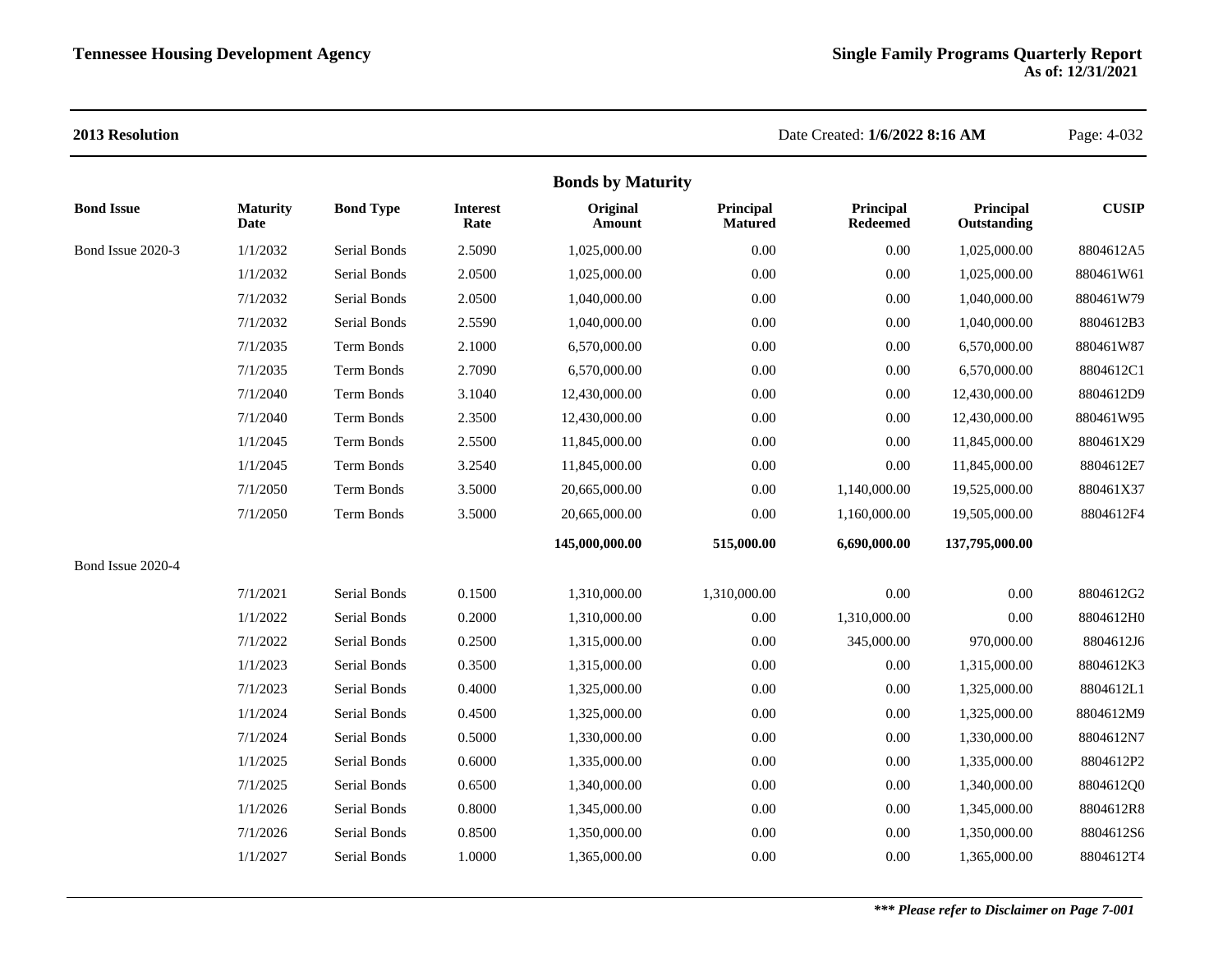|                   |                         |                  |                         | <b>Bonds by Maturity</b> |                             |                       |                          |              |
|-------------------|-------------------------|------------------|-------------------------|--------------------------|-----------------------------|-----------------------|--------------------------|--------------|
| <b>Bond Issue</b> | <b>Maturity</b><br>Date | <b>Bond Type</b> | <b>Interest</b><br>Rate | Original<br>Amount       | Principal<br><b>Matured</b> | Principal<br>Redeemed | Principal<br>Outstanding | <b>CUSIP</b> |
| Bond Issue 2020-4 | 7/1/2027                | Serial Bonds     | 1.0500                  | 1,370,000.00             | 0.00                        | 0.00                  | 1,370,000.00             | 8804612U1    |
|                   | 1/1/2028                | Serial Bonds     | 1.3000                  | 1,380,000.00             | 0.00                        | 0.00                  | 1,380,000.00             | 8804612V9    |
|                   | 7/1/2028                | Serial Bonds     | 1.3500                  | 1,390,000.00             | 0.00                        | 0.00                  | 1,390,000.00             | 8804612W7    |
|                   | 1/1/2029                | Serial Bonds     | 1.5000                  | 1,395,000.00             | 0.00                        | 0.00                  | 1,395,000.00             | 8804612X5    |
|                   | 7/1/2029                | Serial Bonds     | 1.5500                  | 1,410,000.00             | 0.00                        | $0.00\,$              | 1,410,000.00             | 8804612Y3    |
|                   | 1/1/2030                | Serial Bonds     | 1.6500                  | 1,420,000.00             | 0.00                        | 0.00                  | 1,420,000.00             | 8804612Z0    |
|                   | 7/1/2030                | Serial Bonds     | 1.7000                  | 1,430,000.00             | 0.00                        | 0.00                  | 1,430,000.00             | 8804613A4    |
|                   | 1/1/2031                | Serial Bonds     | 1.8000                  | 1,445,000.00             | 0.00                        | 0.00                  | 1,445,000.00             | 8804613B2    |
|                   | 7/1/2031                | Serial Bonds     | 1.8500                  | 1,455,000.00             | 0.00                        | $0.00\,$              | 1,455,000.00             | 8804613C0    |
|                   | 1/1/2032                | Serial Bonds     | 1.8750                  | 1,470,000.00             | 0.00                        | $0.00\,$              | 1,470,000.00             | 8804613D8    |
|                   | 7/1/2032                | Serial Bonds     | 1.9000                  | 1,485,000.00             | 0.00                        | 0.00                  | 1,485,000.00             | 8804613E6    |
|                   | 7/1/2035                | Term Bonds       | 2.0000                  | 9,230,000.00             | 0.00                        | 0.00                  | 9,230,000.00             | 8804613F3    |
|                   | 7/1/2040                | Term Bonds       | 2.1500                  | 16,765,000.00            | 0.00                        | $0.00\,$              | 16,765,000.00            | 8804613G1    |
|                   | 7/1/2045                | Term Bonds       | 2.3000                  | 18,810,000.00            | 0.00                        | $0.00\,$              | 18,810,000.00            | 8804613H9    |
|                   | 7/1/2050                | Term Bonds       | 2.4500                  | 21,230,000.00            | 0.00                        | 0.00                  | 21,230,000.00            | 8804613J5    |
|                   | 1/1/2051                | Term Bonds       | 3.0000                  | 47,350,000.00            | 475,000.00                  | 685,000.00            | 46,190,000.00            | 8804613K2    |
|                   |                         |                  |                         | 145,000,000.00           | 1,785,000.00                | 2,340,000.00          | 140,875,000.00           |              |
| Bond Issue 2021-1 |                         |                  |                         |                          |                             |                       |                          |              |
|                   | 1/1/2022                | Serial Bonds     | 0.2000                  | 1,980,000.00             | 0.00                        | 1,220,000.00          | 760,000.00               | 8804613L0    |
|                   | 7/1/2022                | Serial Bonds     | 0.2500                  | 1,980,000.00             | $0.00\,$                    | $0.00\,$              | 1,980,000.00             | 8804613M8    |
|                   | 1/1/2023                | Serial Bonds     | 0.3000                  | 1,985,000.00             | 0.00                        | 0.00                  | 1,985,000.00             | 8804613N6    |
|                   | 7/1/2023                | Serial Bonds     | 0.3750                  | 1,985,000.00             | 0.00                        | 0.00                  | 1,985,000.00             | 8804613P1    |
|                   | 1/1/2024                | Serial Bonds     | 0.4500                  | 1,990,000.00             | 0.00                        | $0.00\,$              | 1,990,000.00             | 8804613Q9    |
|                   | 7/1/2024                | Serial Bonds     | 0.5000                  | 1,995,000.00             | 0.00                        | $0.00\,$              | 1,995,000.00             | 8804613R7    |
|                   | 1/1/2025                | Serial Bonds     | 0.6000                  | 2,000,000.00             | 0.00                        | 0.00                  | 2,000,000.00             | 8804613S5    |
|                   | 7/1/2025                | Serial Bonds     | 0.6500                  | 2,005,000.00             | 0.00                        | 0.00                  | 2,005,000.00             | 8804613T3    |
|                   |                         |                  |                         |                          |                             |                       |                          |              |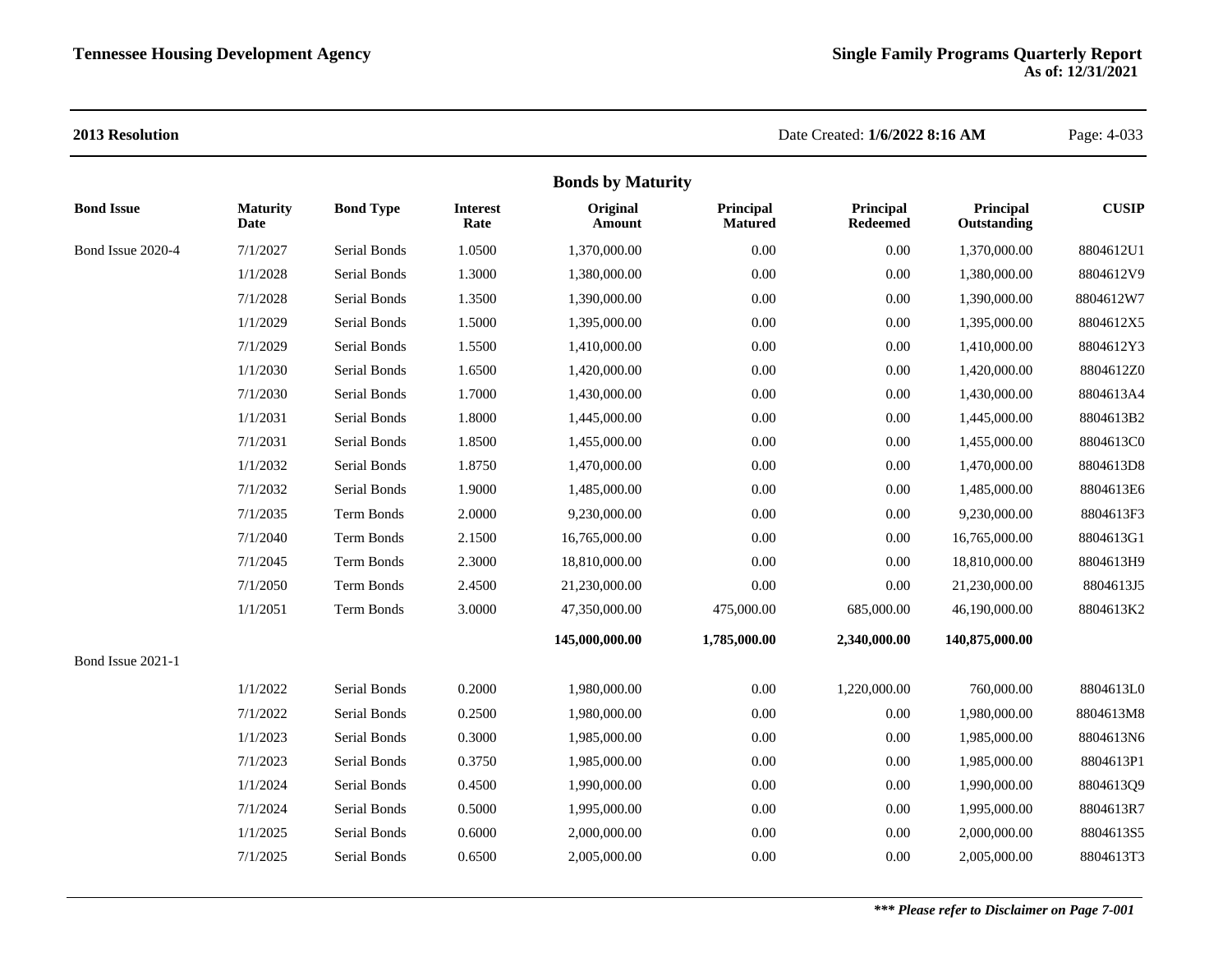|                   |                         |                  |                         | <b>Bonds by Maturity</b> |                             |                              |                          |              |
|-------------------|-------------------------|------------------|-------------------------|--------------------------|-----------------------------|------------------------------|--------------------------|--------------|
| <b>Bond Issue</b> | <b>Maturity</b><br>Date | <b>Bond Type</b> | <b>Interest</b><br>Rate | Original<br>Amount       | Principal<br><b>Matured</b> | Principal<br><b>Redeemed</b> | Principal<br>Outstanding | <b>CUSIP</b> |
| Bond Issue 2021-1 | 1/1/2026                | Serial Bonds     | 0.7000                  | 2,010,000.00             | 0.00                        | 0.00                         | 2,010,000.00             | 8804613U0    |
|                   | 7/1/2026                | Serial Bonds     | 0.8000                  | 2,020,000.00             | 0.00                        | $0.00\,$                     | 2,020,000.00             | 8804613V8    |
|                   | 1/1/2027                | Serial Bonds     | 0.9500                  | 2,025,000.00             | 0.00                        | 0.00                         | 2,025,000.00             | 8804613W6    |
|                   | 7/1/2027                | Serial Bonds     | 1.0500                  | 2,035,000.00             | 0.00                        | 0.00                         | 2,035,000.00             | 8804613X4    |
|                   | 1/1/2028                | Serial Bonds     | 1.1500                  | 2,050,000.00             | 0.00                        | $0.00\,$                     | 2,050,000.00             | 8804613Y2    |
|                   | 7/1/2028                | Serial Bonds     | 1.2500                  | 2,060,000.00             | 0.00                        | 0.00                         | 2,060,000.00             | 8804613Z9    |
|                   | 1/1/2029                | Serial Bonds     | 1.3500                  | 2,075,000.00             | 0.00                        | 0.00                         | 2,075,000.00             | 8804614A3    |
|                   | 7/1/2029                | Serial Bonds     | 1.4500                  | 2,090,000.00             | 0.00                        | 0.00                         | 2,090,000.00             | 8804614B1    |
|                   | 1/1/2030                | Serial Bonds     | 1.6000                  | 2,105,000.00             | $0.00\,$                    | $0.00\,$                     | 2,105,000.00             | 8804614C9    |
|                   | 7/1/2030                | Serial Bonds     | 1.6500                  | 2,120,000.00             | 0.00                        | 0.00                         | 2,120,000.00             | 8804614D7    |
|                   | 1/1/2031                | Serial Bonds     | 1.8000                  | 2,140,000.00             | 0.00                        | 0.00                         | 2,140,000.00             | 8804614E5    |
|                   | 7/1/2031                | Serial Bonds     | 1.8500                  | 2,160,000.00             | 0.00                        | $0.00\,$                     | 2,160,000.00             | 8804614F2    |
|                   | 1/1/2032                | Serial Bonds     | 1.9000                  | 2,180,000.00             | 0.00                        | 0.00                         | 2,180,000.00             | 8804614G0    |
|                   | 7/1/2032                | Serial Bonds     | 1.9500                  | 2,200,000.00             | 0.00                        | $0.00\,$                     | 2,200,000.00             | 8804614H8    |
|                   | 1/1/2033                | Serial Bonds     | 2.0000                  | 2,220,000.00             | $0.00\,$                    | $0.00\,$                     | 2,220,000.00             | 8804614J4    |
|                   | 7/1/2033                | Serial Bonds     | 2.0000                  | 2,245,000.00             | 0.00                        | 0.00                         | 2,245,000.00             | 8804614K1    |
|                   | 7/1/2036                | Term Bonds       | 2.0500                  | 13,965,000.00            | 0.00                        | 0.00                         | 13,965,000.00            | 8804614L9    |
|                   | 7/1/2041                | Term Bonds       | 2.2500                  | 25,425,000.00            | $0.00\,$                    | $0.00\,$                     | 25,425,000.00            | 8804614M7    |
|                   | 1/1/2046                | Term Bonds       | 2.4000                  | 23,065,000.00            | 0.00                        | 0.00                         | 23,065,000.00            | 8804614N5    |
|                   | 7/1/2051                | Term Bonds       | 3.0000                  | 37,880,000.00            | 0.00                        | 45,000.00                    | 37,835,000.00            | 8804614P0    |
|                   |                         |                  |                         | 149,990,000.00           | $0.00\,$                    | 1,265,000.00                 | 148,725,000.00           |              |
| Bond Issue 2021-2 |                         |                  |                         |                          |                             |                              |                          |              |
|                   | 7/1/2022                | Serial Bonds     | 0.1250                  | 925,000.00               | 0.00                        | 0.00                         | 925,000.00               | 8804614Q8    |
|                   | 1/1/2023                | Serial Bonds     | 0.1500                  | 930,000.00               | 0.00                        | $0.00\,$                     | 930,000.00               | 8804614R6    |
|                   | 7/1/2023                | Serial Bonds     | 0.2000                  | 930,000.00               | 0.00                        | 0.00                         | 930,000.00               | 8804614S4    |
|                   | 1/1/2024                | Serial Bonds     | 0.2500                  | 930,000.00               | 0.00                        | 0.00                         | 930,000.00               | 8804614T2    |
|                   |                         |                  |                         |                          |                             |                              |                          |              |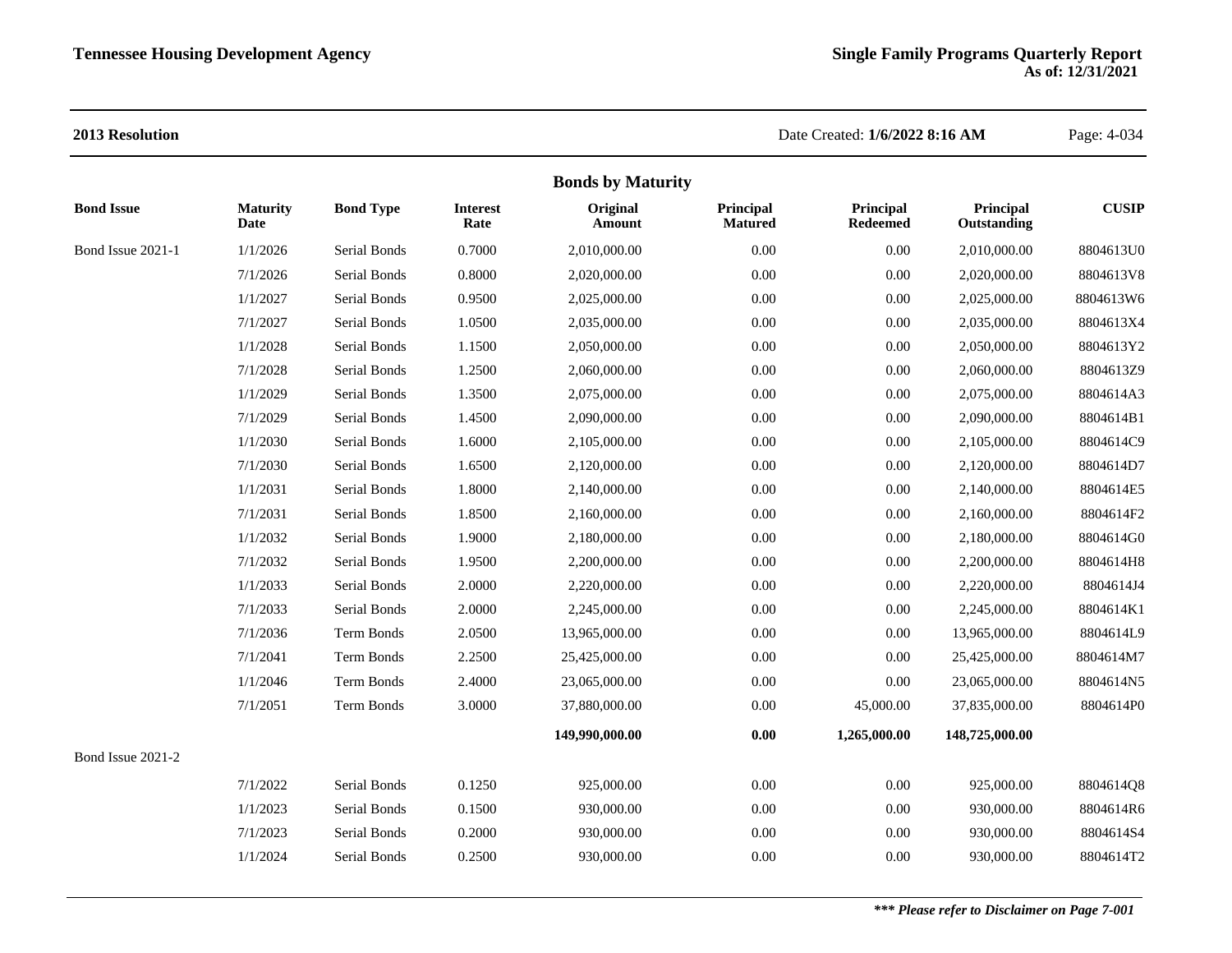|                   |                         |                  |                         | <b>Bonds by Maturity</b> |                             |                              |                          |              |
|-------------------|-------------------------|------------------|-------------------------|--------------------------|-----------------------------|------------------------------|--------------------------|--------------|
| <b>Bond Issue</b> | <b>Maturity</b><br>Date | <b>Bond Type</b> | <b>Interest</b><br>Rate | Original<br>Amount       | Principal<br><b>Matured</b> | Principal<br><b>Redeemed</b> | Principal<br>Outstanding | <b>CUSIP</b> |
| Bond Issue 2021-2 | 7/1/2024                | Serial Bonds     | 0.3000                  | 930,000.00               | 0.00                        | $0.00\,$                     | 930,000.00               | 8804614U9    |
|                   | 1/1/2025                | Serial Bonds     | 0.4000                  | 935,000.00               | 0.00                        | $0.00\,$                     | 935,000.00               | 8804614V7    |
|                   | 7/1/2025                | Serial Bonds     | 0.5000                  | 935,000.00               | 0.00                        | $0.00\,$                     | 935,000.00               | 8804614W5    |
|                   | 1/1/2026                | Serial Bonds     | 0.6000                  | 940,000.00               | 0.00                        | 0.00                         | 940,000.00               | 8804614X3    |
|                   | 7/1/2026                | Serial Bonds     | 0.6250                  | 940,000.00               | 0.00                        | $0.00\,$                     | 940,000.00               | 8804614Y1    |
|                   | 1/1/2027                | Serial Bonds     | 0.8000                  | 945,000.00               | 0.00                        | $0.00\,$                     | 945,000.00               | 8804614Z8    |
|                   | 7/1/2027                | Serial Bonds     | 0.9500                  | 950,000.00               | 0.00                        | $0.00\,$                     | 950,000.00               | 8804615A2    |
|                   | 1/1/2028                | Serial Bonds     | 1.0500                  | 955,000.00               | 0.00                        | $0.00\,$                     | 955,000.00               | 8804615B0    |
|                   | 7/1/2028                | Serial Bonds     | 1.1000                  | 960,000.00               | 0.00                        | $0.00\,$                     | 960,000.00               | 8804615C8    |
|                   | 1/1/2029                | Serial Bonds     | 1.2500                  | 965,000.00               | 0.00                        | $0.00\,$                     | 965,000.00               | 8804615D6    |
|                   | 7/1/2029                | Serial Bonds     | 1.3500                  | 975,000.00               | 0.00                        | $0.00\,$                     | 975,000.00               | 8804615E4    |
|                   | 1/1/2030                | Serial Bonds     | 1.4500                  | 980,000.00               | 0.00                        | $0.00\,$                     | 980,000.00               | 8804615F1    |
|                   | 7/1/2030                | Serial Bonds     | 1.5500                  | 985,000.00               | 0.00                        | $0.00\,$                     | 985,000.00               | 8804615G9    |
|                   | 1/1/2031                | Serial Bonds     | 1.7000                  | 995,000.00               | 0.00                        | $0.00\,$                     | 995,000.00               | 8804615H7    |
|                   | 7/1/2031                | Serial Bonds     | 1.7000                  | 1,005,000.00             | 0.00                        | $0.00\,$                     | 1,005,000.00             | 8804615J3    |
|                   | 1/1/2032                | Serial Bonds     | 1.8000                  | 1,010,000.00             | 0.00                        | $0.00\,$                     | 1,010,000.00             | 8804615K0    |
|                   | 7/1/2032                | Serial Bonds     | 1.8000                  | 1,020,000.00             | 0.00                        | $0.00\,$                     | 1,020,000.00             | 8804615L8    |
|                   | 1/1/2033                | Serial Bonds     | 1.9000                  | 1,030,000.00             | 0.00                        | $0.00\,$                     | 1,030,000.00             | 8804615M6    |
|                   | 7/1/2033                | Serial Bonds     | 1.9500                  | 1.040.000.00             | 0.00                        | $0.00\,$                     | 1,040,000.00             | 8804615N4    |
|                   | 7/1/2037                | Term Bonds       | 2.0000                  | 8,685,000.00             | 0.00                        | $0.00\,$                     | 8,685,000.00             | 8804615P9    |
|                   | 7/1/2041                | Term Bonds       | 2.2500                  | 9,440,000.00             | 0.00                        | $0.00\,$                     | 9,440,000.00             | 8804615Q7    |
|                   | 7/1/2046                | Term Bonds       | 2.3750                  | 13,045,000.00            | 0.00                        | $0.00\,$                     | 13,045,000.00            | 8804615R5    |
|                   | 7/1/2051                | Term Bonds       | 2.5000                  | 14,700,000.00            | 0.00                        | $0.00\,$                     | 14,700,000.00            | 8804615S3    |
|                   | 1/1/2052                | Term Bonds       | 3.0000                  | 31,910,000.00            | 0.00                        | 0.00                         | 31,910,000.00            | 8804615T1    |
|                   |                         |                  |                         | 99,990,000.00            | 0.00                        | 0.00                         | 99,990,000.00            |              |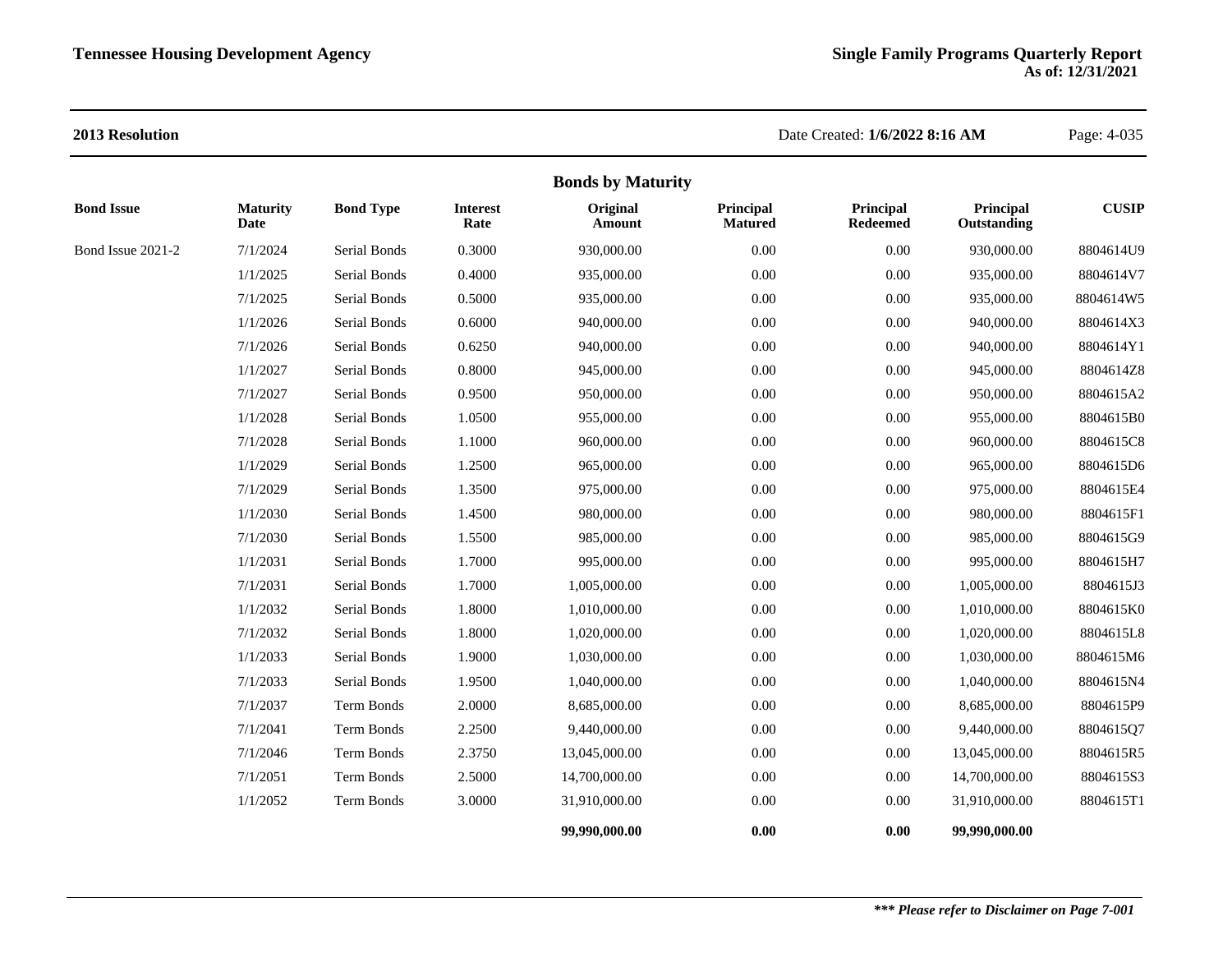| <b>Maturity</b>   |                  |                         |                    | <b>Bonds by Maturity</b>    |                              |                          |              |
|-------------------|------------------|-------------------------|--------------------|-----------------------------|------------------------------|--------------------------|--------------|
| Date              | <b>Bond Type</b> | <b>Interest</b><br>Rate | Original<br>Amount | Principal<br><b>Matured</b> | Principal<br><b>Redeemed</b> | Principal<br>Outstanding | <b>CUSIP</b> |
| Bond Issue 2021-3 |                  |                         |                    |                             |                              |                          |              |
| 7/1/2022          | Serial Bonds     | 0.2500                  | 79.180.000.00      | 0.00                        | 0.00                         | 79,180,000.00            | 8804616W3    |
| 7/1/2022          | Serial Bonds     | 0.2000                  | 710,000.00         | 0.00                        | $0.00\,$                     | 710,000.00               | 8804615U8    |
| 1/1/2023          | Serial Bonds     | 0.3000                  | 840,000.00         | 0.00                        | 0.00                         | 840,000.00               | 8804615V6    |
| 7/1/2023          | Serial Bonds     | 0.3500                  | 1,025,000.00       | 0.00                        | $0.00\,$                     | 1,025,000.00             | 8804615W4    |
| 1/1/2024          | Serial Bonds     | 0.4500                  | 1,030,000.00       | 0.00                        | $0.00\,$                     | 1,030,000.00             | 8804615X2    |
| 7/1/2024          | Serial Bonds     | 0.5000                  | 1,035,000.00       | 0.00                        | 0.00                         | 1,035,000.00             | 8804615Y0    |
| 1/1/2025          | Serial Bonds     | 0.6000                  | 1,045,000.00       | 0.00                        | $0.00\,$                     | 1,045,000.00             | 8804615Z7    |
| 7/1/2025          | Serial Bonds     | 0.7000                  | 1,050,000.00       | 0.00                        | $0.00\,$                     | 1,050,000.00             | 8804616A1    |
| 1/1/2026          | Serial Bonds     | 0.7500                  | 1,060,000.00       | 0.00                        | $0.00\,$                     | 1,060,000.00             | 8804616B9    |
| 7/1/2026          | Serial Bonds     | 0.8500                  | 1,070,000.00       | 0.00                        | $0.00\,$                     | 1,070,000.00             | 8804616C7    |
| 1/1/2027          | Serial Bonds     | 1.0000                  | 1,075,000.00       | 0.00                        | $0.00\,$                     | 1,075,000.00             | 8804616D5    |
| 7/1/2027          | Serial Bonds     | 1.1000                  | 1,085,000.00       | 0.00                        | 0.00                         | 1,085,000.00             | 8804616E3    |
| 1/1/2028          | Serial Bonds     | 1.2500                  | 1,100,000.00       | 0.00                        | $0.00\,$                     | 1,100,000.00             | 8804616F0    |
| 7/1/2028          | Serial Bonds     | 1.3000                  | 1,110,000.00       | 0.00                        | 0.00                         | 1,110,000.00             | 8804616G8    |
| 1/1/2029          | Serial Bonds     | 1.5000                  | 1,125,000.00       | 0.00                        | $0.00\,$                     | 1,125,000.00             | 8804616H6    |
| 7/1/2029          | Serial Bonds     | 1.5500                  | 1,135,000.00       | 0.00                        | 0.00                         | 1,135,000.00             | 8804616J2    |
| 1/1/2030          | Serial Bonds     | 1.6500                  | 1,150,000.00       | 0.00                        | 0.00                         | 1,150,000.00             | 8804616K9    |
| 7/1/2030          | Serial Bonds     | 1.7000                  | 1,165,000.00       | 0.00                        | $0.00\,$                     | 1,165,000.00             | 8804616L7    |
| 1/1/2031          | Serial Bonds     | 1.8000                  | 1,185,000.00       | 0.00                        | $0.00\,$                     | 1,185,000.00             | 8804616M5    |
| 7/1/2031          | Serial Bonds     | 1.8500                  | 1,200,000.00       | 0.00                        | $0.00\,$                     | 1,200,000.00             | 8804616N3    |
| 1/1/2032          | Serial Bonds     | 2.0000                  | 1,215,000.00       | 0.00                        | $0.00\,$                     | 1,215,000.00             | 8804616P8    |
| 7/1/2032          | Serial Bonds     | 2.0000                  | 1,235,000.00       | 0.00                        | $0.00\,$                     | 1,235,000.00             | 8804616Q6    |
| 7/1/2036          | Term Bonds       | 2.0500                  | 8,180,000.00       | 0.00                        | 0.00                         | 8,180,000.00             | 8804616R4    |
| 7/1/2041          | Term Bonds       | 2.3000                  | 10,125,000.00      | 0.00                        | $0.00\,$                     | 10,125,000.00            | 8804616S2    |
| 7/1/2046          | Term Bonds       | 2.5500                  | 6,125,000.00       | 0.00                        | 0.00                         | 6,125,000.00             | 8804616T0    |
|                   |                  |                         |                    |                             |                              |                          |              |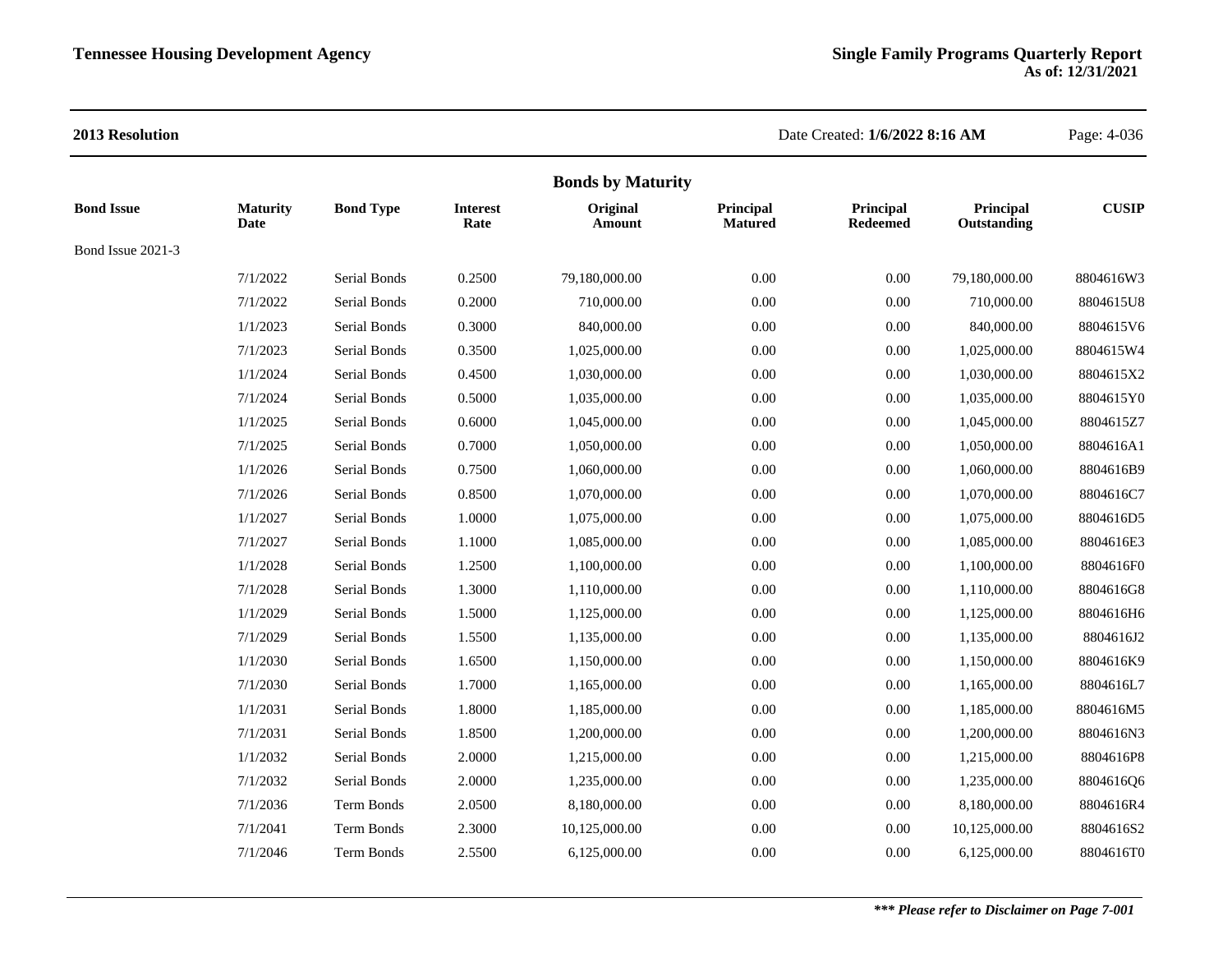| <b>2013 Resolution</b> | Date Created: 1/6/2022 8:16 AM |                  |                         |                          |                             |                              |                                        | Page: 4-037  |
|------------------------|--------------------------------|------------------|-------------------------|--------------------------|-----------------------------|------------------------------|----------------------------------------|--------------|
|                        |                                |                  |                         | <b>Bonds by Maturity</b> |                             |                              |                                        |              |
| <b>Bond Issue</b>      | <b>Maturity</b><br>Date        | <b>Bond Type</b> | <b>Interest</b><br>Rate | Original<br>Amount       | Principal<br><b>Matured</b> | <b>Principal</b><br>Redeemed | <b>Principal</b><br><b>Outstanding</b> | <b>CUSIP</b> |
| Bond Issue 2021-3      | 7/1/2051                       | Term Bonds       | 2.6000                  | 4,835,000.00             | 0.00                        | 0.00                         | 4,835,000.00                           | 8804616U7    |
|                        | 1/1/2052                       | Term Bonds       | 3.0000                  | 38,910,000.00            | 0.00                        | 0.00                         | 38,910,000.00                          | 8804616V5    |
|                        |                                |                  |                         | 170,000,000.00           | 0.00                        | 0.00                         | 170,000,000.00                         |              |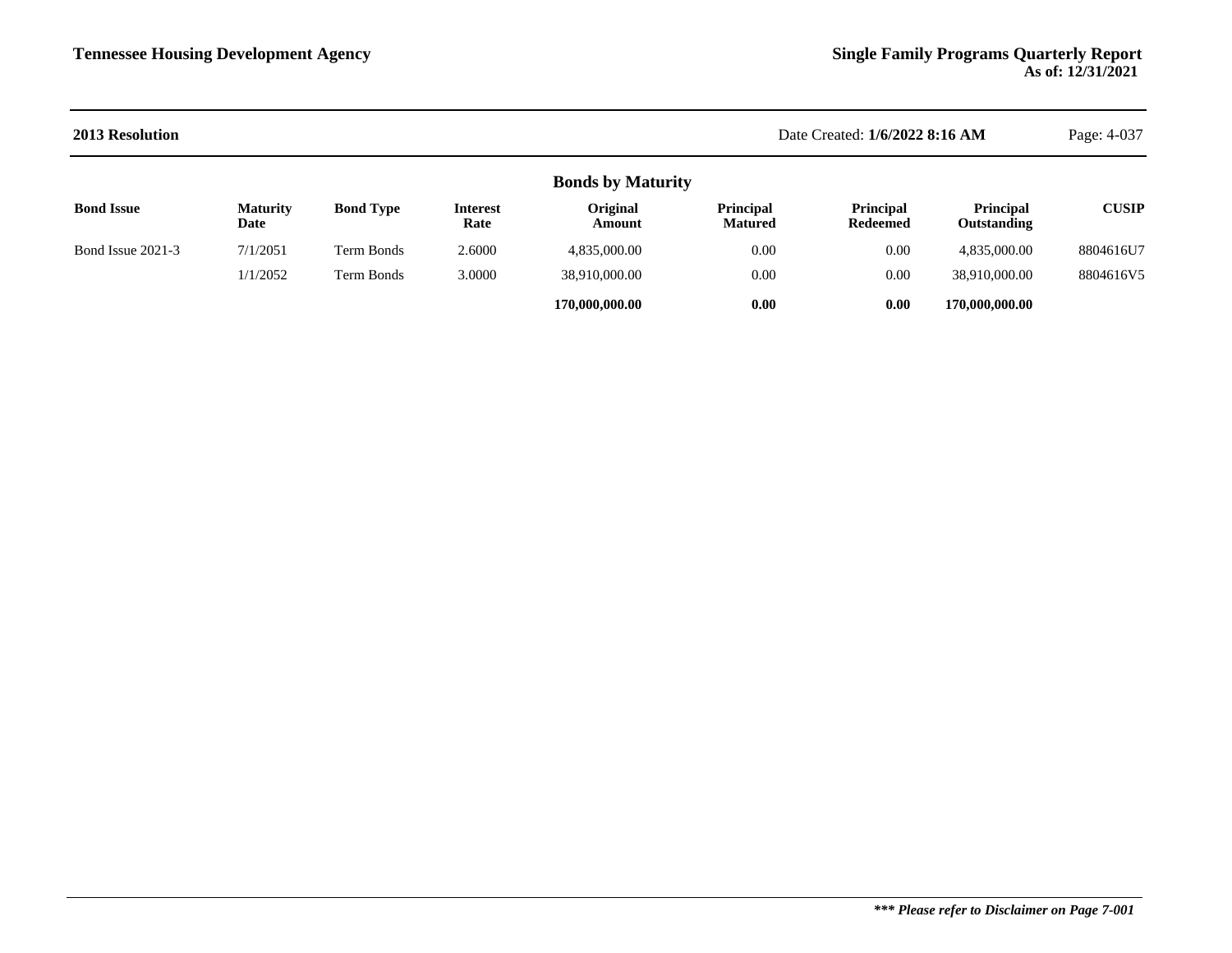| <b>Resolution</b>                                    | <b>2013 BOND RESOLUTION</b>                                                   |                                                                                     | Date Run: 01/06/2022                 |                                                   | Page: 5-001 |  |
|------------------------------------------------------|-------------------------------------------------------------------------------|-------------------------------------------------------------------------------------|--------------------------------------|---------------------------------------------------|-------------|--|
| Fund                                                 | <b>Investment Type</b>                                                        | <b>Outstanding Investments</b><br>(By funds over \$100,000)<br>Investment<br>Amount | Yield                                | Maturity                                          |             |  |
| 2013 OLD 74 RES                                      | <b>FHLB</b>                                                                   | 225,000.00                                                                          | 0.750%                               | 9/30/2025                                         |             |  |
| 2013 OLD 74 RES                                      | <b>FHLB</b><br><b>FHLB Total</b>                                              | 2,000,000.00<br>2,225,000.00                                                        | 1.000%                               | 12/30/2024                                        |             |  |
| 2013 OLD 74 RES                                      | <b>FNMA</b><br><b>FNMA Total</b>                                              | 1,000,000.00<br>1,000,000.00                                                        | 0.750%                               | 12/23/2026                                        |             |  |
|                                                      | 2013 OLD 74 RES Total                                                         | 3,225,000.00                                                                        |                                      |                                                   |             |  |
| 2013-1 RF                                            | <b>FHLB</b><br><b>FHLB Total</b>                                              | 1,985,000.00<br>1,985,000.00                                                        | 0.035%                               | 1/3/2022                                          |             |  |
| 2013-1 RF                                            | <b>US Treasury</b><br><b>US Treasury Total</b>                                | 725,000.00<br>725,000.00                                                            | 0.030%                               | 2/1/2022                                          |             |  |
|                                                      | 2013-1 RF Total                                                               | 2,710,000.00                                                                        |                                      |                                                   |             |  |
| 2013-1 BRF<br>2013-1 BRF<br>2013-1 BRF<br>2013-1 BRF | <b>FHLB</b><br><b>FHLB</b><br><b>FHLB</b><br><b>FHLB</b><br><b>FHLB Total</b> | 125,000.00<br>1,000,000.00<br>1,300,000.00<br>600,000.00<br>3,025,000.00            | 0.400%<br>0.500%<br>0.600%<br>1.000% | 3/12/2024<br>9/30/2024<br>3/28/2025<br>12/30/2024 |             |  |
| 2013-1 BRF<br>2013-1 BRF                             | <b>FHLMC</b><br><b>FHLMC</b><br><b>FHLMC Total</b>                            | 500,000.00<br>1,200,000.00<br>1,700,000.00                                          | 0.200%<br>0.250%                     | 12/15/2022<br>6/30/2023                           |             |  |
| 2013-1 BRF<br>2013-1 BRF<br>2013-1 BRF               | <b>FNMA</b><br><b>FNMA</b><br><b>FNMA</b><br><b>FNMA Total</b>                | 1,200,000.00<br>500,000.00<br>500,000.00<br>2,200,000.00                            | 0.300%<br>0.375%<br>4.090%           | 12/15/2023<br>6/14/2024<br>1/21/2028              |             |  |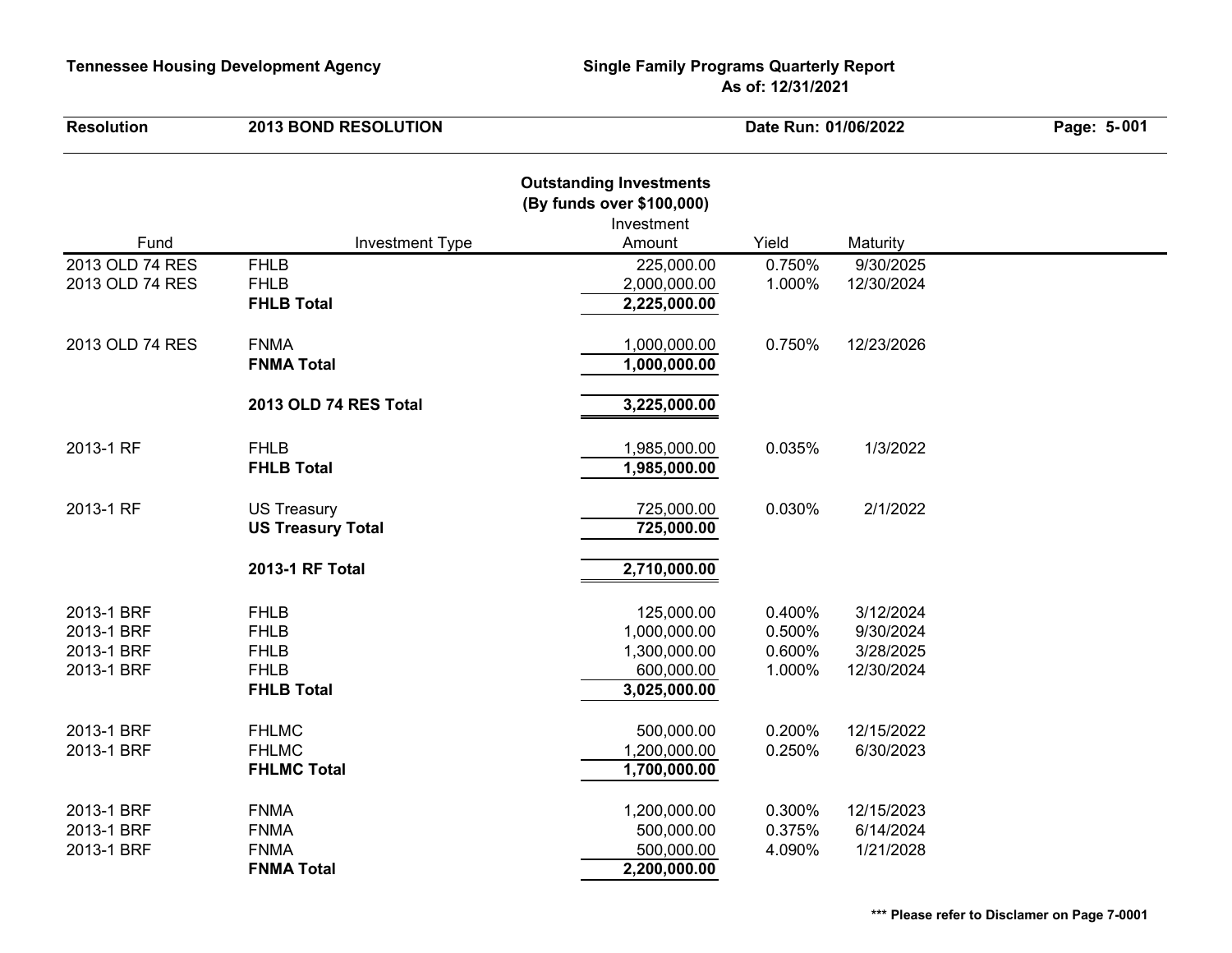| <b>Resolution</b>                                    | <b>2013 BOND RESOLUTION</b>                                                   |                                                                                     | Date Run: 01/06/2022                 | Page: 5-002                                      |  |
|------------------------------------------------------|-------------------------------------------------------------------------------|-------------------------------------------------------------------------------------|--------------------------------------|--------------------------------------------------|--|
| Fund                                                 | <b>Investment Type</b>                                                        | <b>Outstanding Investments</b><br>(By funds over \$100,000)<br>Investment<br>Amount | Yield                                | Maturity                                         |  |
|                                                      | 2013-1 BRF Total                                                              | 6,925,000.00                                                                        |                                      |                                                  |  |
|                                                      | Bond Issue 2013-1 Total                                                       | 9,635,000.00                                                                        |                                      |                                                  |  |
| 2013-2 RF                                            | <b>FHLB</b><br><b>FHLB Total</b>                                              | 1,365,000.00<br>1,365,000.00                                                        | 0.035%                               | 1/3/2022                                         |  |
| 2013-2 RF                                            | <b>US Treasury</b><br><b>US Treasury Total</b>                                | 870,000.00<br>870,000.00                                                            | 0.030%                               | 2/1/2022                                         |  |
|                                                      | 2013-2 RF Total                                                               | 2,235,000.00                                                                        |                                      |                                                  |  |
| 2013-2 BRF<br>2013-2 BRF<br>2013-2 BRF<br>2013-2 BRF | <b>FHLB</b><br><b>FHLB</b><br><b>FHLB</b><br><b>FHLB</b><br><b>FHLB Total</b> | 250,000.00<br>200,000.00<br>1,700,000.00<br>1,300,000.00<br>3,450,000.00            | 0.400%<br>0.500%<br>0.600%<br>0.750% | 3/12/2024<br>9/30/2024<br>3/28/2025<br>9/30/2025 |  |
| 2013-2 BRF                                           | <b>FHLMC</b><br><b>FHLMC Total</b>                                            | 290,000.00<br>290,000.00                                                            | 0.200%                               | 12/15/2022                                       |  |
|                                                      | 2013-2 BRF Total                                                              | 3,740,000.00                                                                        |                                      |                                                  |  |
|                                                      | Bond Issue 2013-2 Total                                                       | 5,975,000.00                                                                        |                                      |                                                  |  |
| 2014-1 RF                                            | <b>FHLB</b><br><b>FHLB Total</b>                                              | 2,415,000.00<br>2,415,000.00                                                        | 0.035%                               | 1/3/2022                                         |  |
| 2014-1 RF                                            | <b>US Treasury</b>                                                            | 1,390,000.00                                                                        | 0.030%                               | 2/1/2022                                         |  |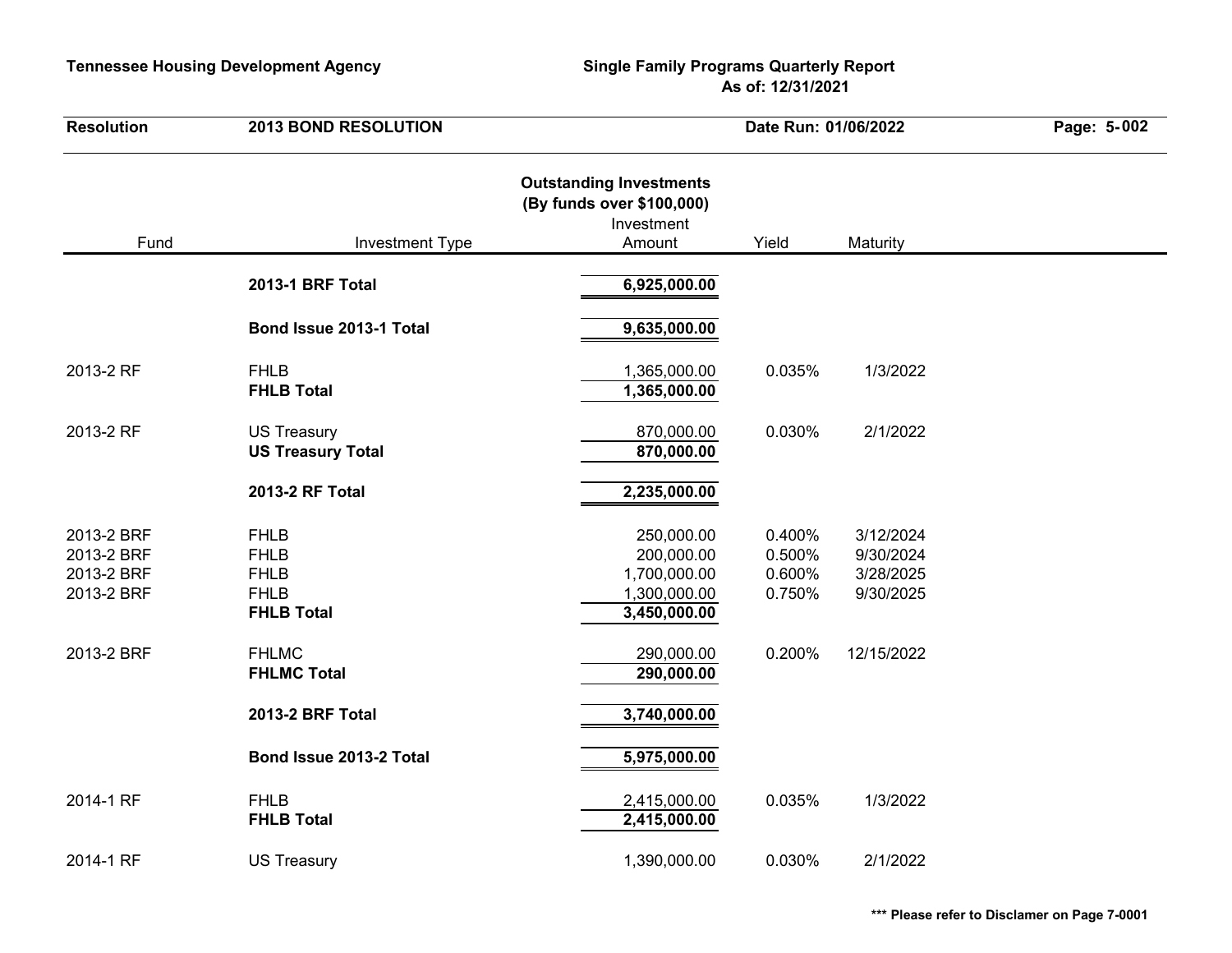| <b>Resolution</b>                                    | <b>2013 BOND RESOLUTION</b>                                                   |                                                                                     | Date Run: 01/06/2022                 | Page: 5-003                                       |  |
|------------------------------------------------------|-------------------------------------------------------------------------------|-------------------------------------------------------------------------------------|--------------------------------------|---------------------------------------------------|--|
| Fund                                                 | <b>Investment Type</b>                                                        | <b>Outstanding Investments</b><br>(By funds over \$100,000)<br>Investment<br>Amount | Yield                                | Maturity                                          |  |
|                                                      | <b>US Treasury Total</b>                                                      | 1,390,000.00                                                                        |                                      |                                                   |  |
|                                                      | 2014-1 RF Total                                                               | 3,805,000.00                                                                        |                                      |                                                   |  |
| 2014-1 BRF<br>2014-1 BRF<br>2014-1 BRF<br>2014-1 BRF | <b>FHLB</b><br><b>FHLB</b><br><b>FHLB</b><br><b>FHLB</b><br><b>FHLB Total</b> | 350,000.00<br>700,000.00<br>300,000.00<br>535,000.00<br>1,885,000.00                | 0.400%<br>0.500%<br>0.600%<br>1.000% | 3/12/2024<br>9/30/2024<br>3/28/2025<br>12/30/2024 |  |
| 2014-1 BRF<br>2014-1 BRF                             | <b>FHLMC</b><br><b>FHLMC</b><br><b>FHLMC Total</b>                            | 500,000.00<br>500,000.00<br>1,000,000.00                                            | 0.625%<br>0.200%                     | 12/17/2025<br>12/15/2022                          |  |
| 2014-1 BRF<br>2014-1 BRF                             | <b>FNMA</b><br><b>FNMA</b><br><b>FNMA Total</b>                               | 1,100,000.00<br>500,000.00<br>1,600,000.00                                          | 0.300%<br>0.375%                     | 12/15/2023<br>6/14/2024                           |  |
|                                                      | <b>2014-1 BRF Total</b>                                                       | 4,485,000.00                                                                        |                                      |                                                   |  |
|                                                      | Bond Issue 2014-1 Total                                                       | 8,290,000.00                                                                        |                                      |                                                   |  |
| 2014-2 RF                                            | <b>FHLB</b><br><b>FHLB Total</b>                                              | 2,090,000.00<br>2,090,000.00                                                        | 0.035%                               | 1/3/2022                                          |  |
| 2014-2 RF<br>2014-2 RF                               | <b>US Treasury</b><br><b>US Treasury</b><br><b>US Treasury Total</b>          | 900,000.00<br>190,000.00<br>1,090,000.00                                            | 0.030%<br>0.030%                     | 2/1/2022<br>2/1/2022                              |  |
|                                                      | <b>2014-2 RF Total</b>                                                        | 3,180,000.00                                                                        |                                      |                                                   |  |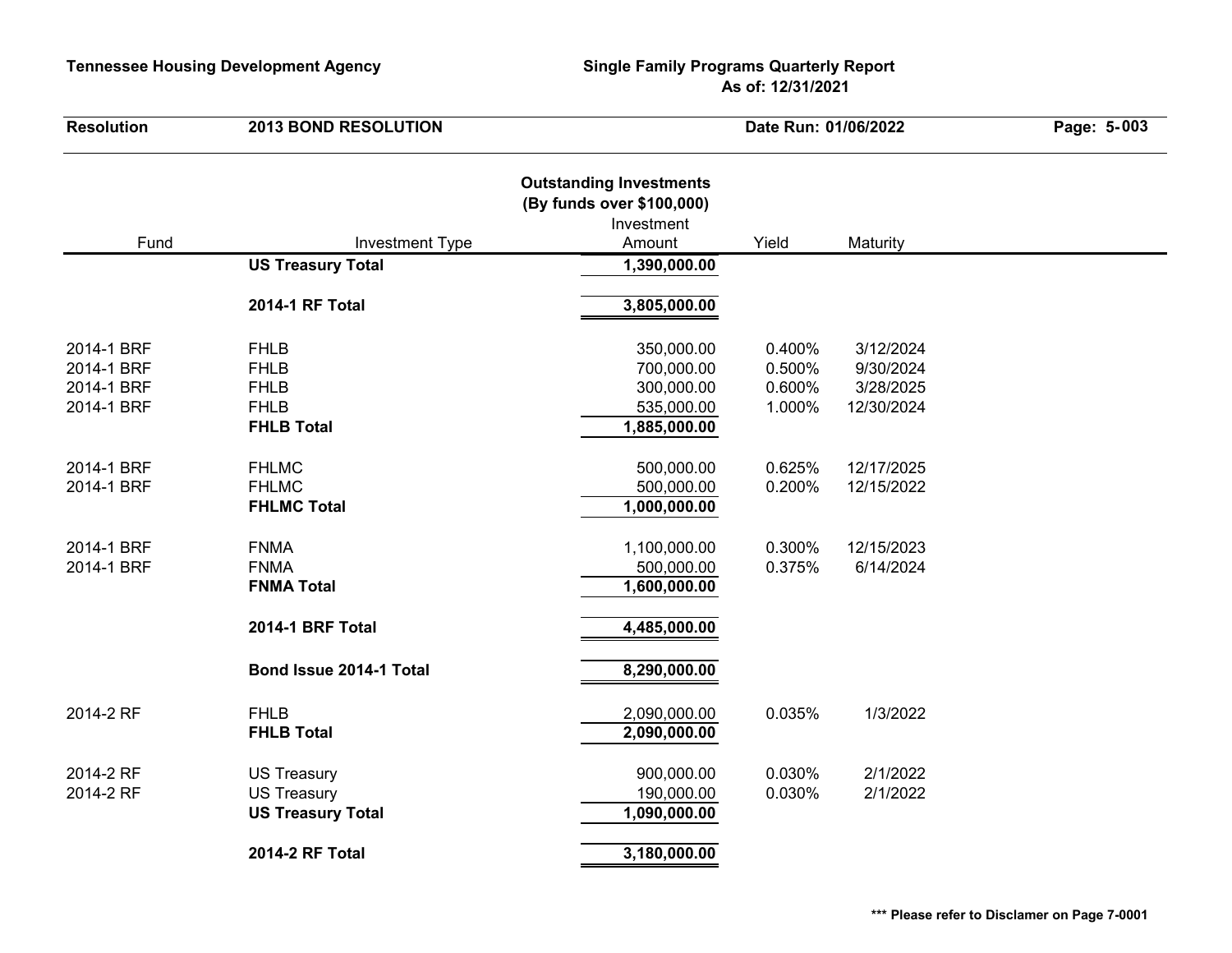| <b>Resolution</b> | <b>2013 BOND RESOLUTION</b> |                                                                                     | Date Run: 01/06/2022 |            |  |
|-------------------|-----------------------------|-------------------------------------------------------------------------------------|----------------------|------------|--|
| Fund              | <b>Investment Type</b>      | <b>Outstanding Investments</b><br>(By funds over \$100,000)<br>Investment<br>Amount | Yield                | Maturity   |  |
| 2014-2 BRF        | <b>FHLB</b>                 | 300,000.00                                                                          | 0.400%               | 3/12/2024  |  |
| 2014-2 BRF        | <b>FHLB</b>                 | 400,000.00                                                                          | 0.500%               | 9/30/2024  |  |
| 2014-2 BRF        | <b>FHLB</b>                 | 200,000.00                                                                          | 0.600%               | 3/28/2025  |  |
|                   | <b>FHLB Total</b>           | 900,000.00                                                                          |                      |            |  |
| 2014-2 BRF        | <b>FHLMC</b>                | 500,000.00                                                                          | 0.063%               | 12/17/2025 |  |
| 2014-2 BRF        | <b>FHLMC</b>                | 500,000.00                                                                          | 0.200%               | 12/15/2022 |  |
|                   | <b>FHLMC Total</b>          | 1,000,000.00                                                                        |                      |            |  |
| 2014-2 BRF        | <b>FNMA</b>                 | 1,100,000.00                                                                        | 0.300%               | 12/15/2023 |  |
| 2014-2 BRF        | <b>FNMA</b>                 | 550,000.00                                                                          | 0.375%               | 6/14/2024  |  |
| 2014-2 BRF        | <b>FNMA</b>                 | 500,000.00                                                                          | 4.090%               | 1/21/2028  |  |
|                   | <b>FNMA Total</b>           | 2,150,000.00                                                                        |                      |            |  |
|                   | 2014-2 BRF Total            | 4,050,000.00                                                                        |                      |            |  |
|                   | Bond Issue 2014-2 Total     | 7,230,000.00                                                                        |                      |            |  |
| 2015-1 RF         | <b>FHLB</b>                 | 1,850,000.00                                                                        | 0.035%               | 1/3/2022   |  |
|                   | <b>FHLB Total</b>           | 1,850,000.00                                                                        |                      |            |  |
| 2015-1 RF         | <b>US Treasury</b>          | 1,090,000.00                                                                        | 0.030%               | 2/1/2022   |  |
|                   | <b>US Treasury Total</b>    | 1,090,000.00                                                                        |                      |            |  |
|                   | 2015-1 RF Total             | 2,940,000.00                                                                        |                      |            |  |
| 2015-1 BRF        | <b>FHLB</b>                 | 400,000.00                                                                          | 0.400%               | 3/12/2024  |  |
| 2015-1 BRF        | <b>FHLB</b>                 | 700,000.00                                                                          | 0.500%               | 9/30/2024  |  |
| 2015-1 BRF        | <b>FHLB</b>                 | 375,000.00                                                                          | 1.000%               | 3/30/2027  |  |
|                   | <b>FHLB Total</b>           | 1,475,000.00                                                                        |                      |            |  |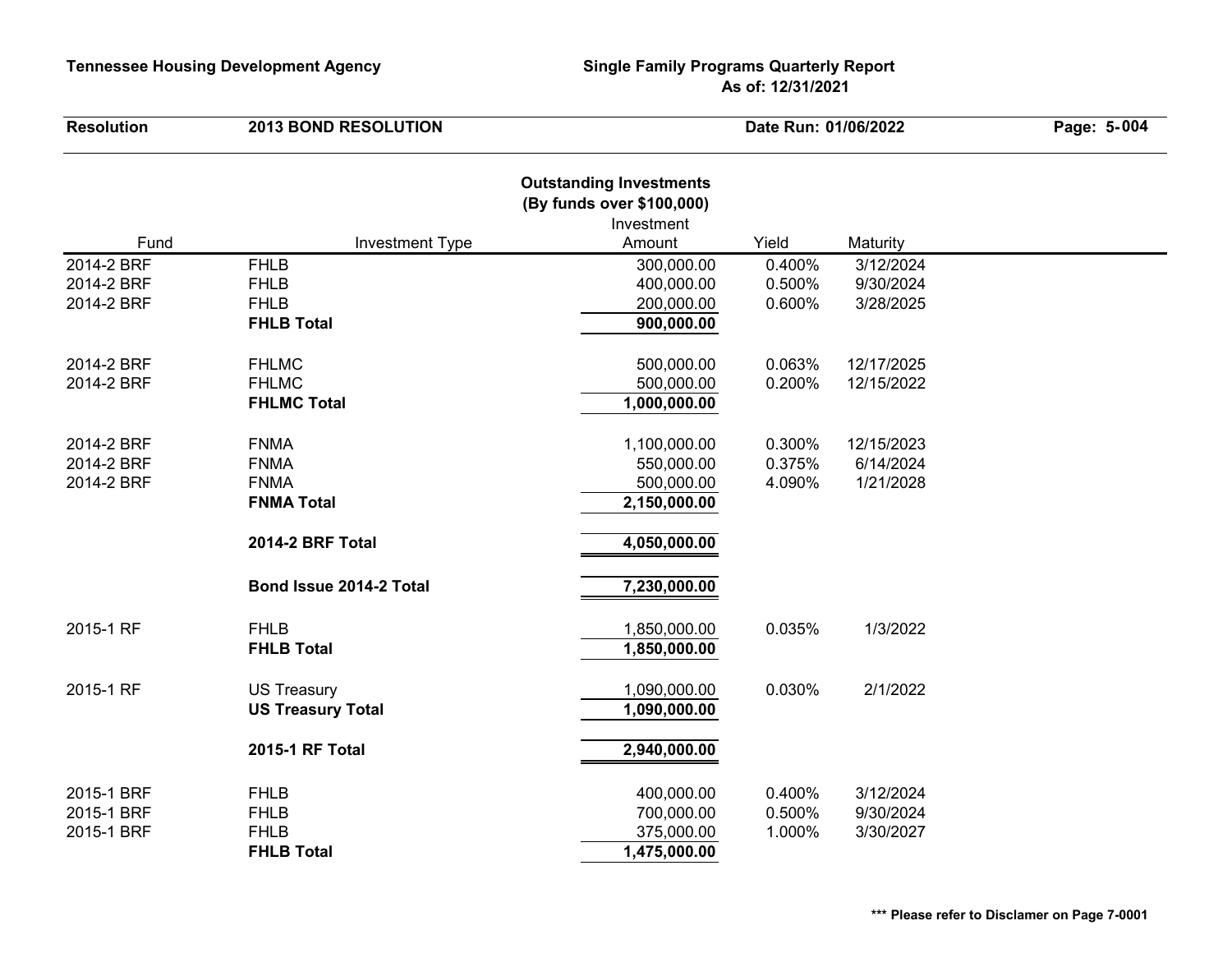| <b>Resolution</b> | <b>2013 BOND RESOLUTION</b>      | Date Run: 01/06/2022                                                                |        | Page: 5-005 |  |
|-------------------|----------------------------------|-------------------------------------------------------------------------------------|--------|-------------|--|
| Fund              | <b>Investment Type</b>           | <b>Outstanding Investments</b><br>(By funds over \$100,000)<br>Investment<br>Amount | Yield  | Maturity    |  |
| 2015-1 BRF        | <b>FHLMC</b>                     | 500,000.00                                                                          | 0.200% | 12/15/2022  |  |
|                   | <b>FHLMC Total</b>               | 500,000.00                                                                          |        |             |  |
| 2015-1 BRF        | <b>FNMA</b>                      | 505,000.00                                                                          | 0.375% | 6/14/2024   |  |
| 2015-1 BRF        | <b>FNMA</b>                      | 500,000.00                                                                          | 0.625% | 12/17/2025  |  |
|                   | <b>FNMA Total</b>                | 1,005,000.00                                                                        |        |             |  |
|                   | 2015-1 BRF Total                 | 2,980,000.00                                                                        |        |             |  |
|                   | Bond Issue 2015-1 Total          | 5,920,000.00                                                                        |        |             |  |
| 2015-2 RF         | <b>FHLB</b><br><b>FHLB Total</b> | 3,110,000.00<br>3,110,000.00                                                        | 0.035% | 1/3/2022    |  |
|                   |                                  |                                                                                     |        |             |  |
| 2015-2 RF         | <b>US Treasury</b>               | 1,700,000.00                                                                        | 0.030% | 2/1/2022    |  |
| 2015-2 RF         | <b>US Treasury</b>               | 275,000.00                                                                          | 0.030% | 2/1/2022    |  |
|                   | <b>US Treasury Total</b>         | 1,975,000.00                                                                        |        |             |  |
|                   | 2015-2 RF Total                  | 5,085,000.00                                                                        |        |             |  |
| 2015-2 BRF        | <b>FHLB</b>                      | 400,000.00                                                                          | 0.400% | 3/12/2024   |  |
| 2015-2 BRF        | <b>FHLB</b>                      | 700,000.00                                                                          | 0.500% | 9/30/2024   |  |
| 2015-2 BRF        | <b>FHLB</b>                      | 530,000.00                                                                          | 2.000% | 5/12/2031   |  |
| 2015-2 BRF        | <b>FHLB</b>                      | 500,000.00                                                                          | 0.600% | 3/28/2025   |  |
|                   | <b>FHLB Total</b>                | 2,130,000.00                                                                        |        |             |  |
| 2015-2 BRF        | <b>FHLMC</b>                     | 500,000.00                                                                          | 0.063% | 12/17/2025  |  |
| 2015-2 BRF        | <b>FHLMC</b>                     | 500,000.00                                                                          | 0.200% | 12/15/2022  |  |
|                   | <b>FHLMC Total</b>               | 1,000,000.00                                                                        |        |             |  |
| 2015-2 BRF        | <b>FNMA</b>                      | 720,000.00                                                                          | 0.300% | 12/15/2023  |  |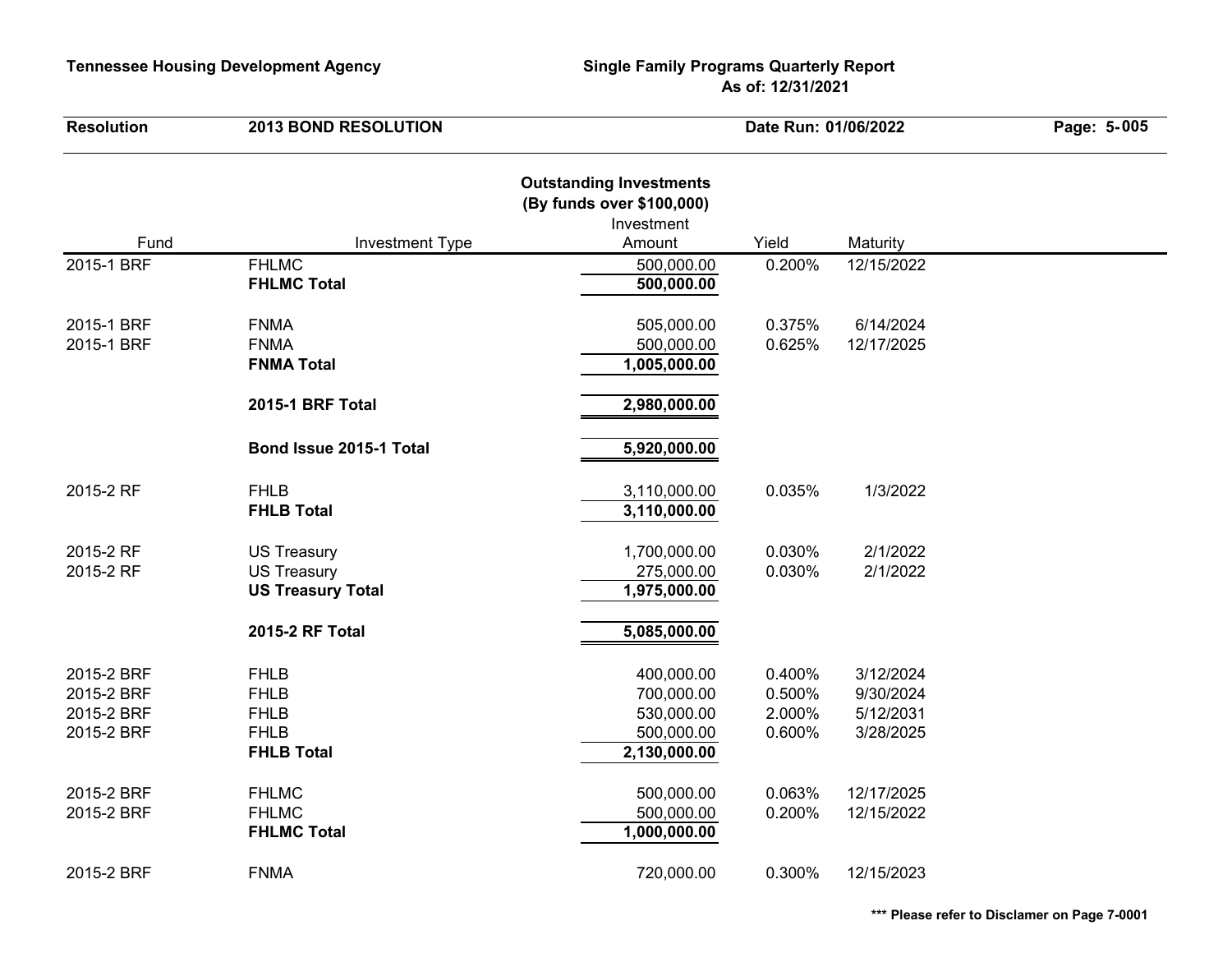| <b>Resolution</b>                                                                              | <b>2013 BOND RESOLUTION</b>                                                                                                | Date Run: 01/06/2022                                                                                                 |                                                                    | Page: 5-006                                                                              |  |
|------------------------------------------------------------------------------------------------|----------------------------------------------------------------------------------------------------------------------------|----------------------------------------------------------------------------------------------------------------------|--------------------------------------------------------------------|------------------------------------------------------------------------------------------|--|
|                                                                                                | <b>Investment Type</b>                                                                                                     | <b>Outstanding Investments</b><br>(By funds over \$100,000)<br>Investment<br>Amount                                  | Yield                                                              |                                                                                          |  |
| Fund                                                                                           | <b>FNMA</b>                                                                                                                |                                                                                                                      |                                                                    | Maturity                                                                                 |  |
| 2015-2 BRF                                                                                     | <b>FNMA Total</b>                                                                                                          | 500,000.00<br>1,220,000.00                                                                                           | 0.375%                                                             | 6/14/2024                                                                                |  |
|                                                                                                | 2015-2 BRF Total                                                                                                           | 4,350,000.00                                                                                                         |                                                                    |                                                                                          |  |
|                                                                                                | Bond Issue 2015-2 Total                                                                                                    | 9,435,000.00                                                                                                         |                                                                    |                                                                                          |  |
| 2016-1 RF<br>2016-1 RF                                                                         | <b>FHLB</b><br><b>FHLB</b><br><b>FHLB Total</b>                                                                            | 1,700,000.00<br>1,045,000.00<br>2,745,000.00                                                                         | 0.035%<br>0.035%                                                   | 1/3/2022<br>1/3/2022                                                                     |  |
| 2016-1 RF                                                                                      | <b>US Treasury</b><br><b>US Treasury Total</b>                                                                             | 1,100,000.00<br>1,100,000.00                                                                                         | 0.030%                                                             | 2/1/2022                                                                                 |  |
|                                                                                                | 2016-1 RF Total                                                                                                            | 3,845,000.00                                                                                                         |                                                                    |                                                                                          |  |
| 2016-1 BRF<br>2016-1 BRF<br>2016-1 BRF<br>2016-1 BRF<br>2016-1 BRF<br>2016-1 BRF<br>2016-1 BRF | <b>FHLB</b><br><b>FHLB</b><br><b>FHLB</b><br><b>FHLB</b><br><b>FHLB</b><br><b>FHLB</b><br><b>FHLB</b><br><b>FHLB Total</b> | 500,000.00<br>1,000,000.00<br>1,000,000.00<br>500,000.00<br>1,160,000.00<br>735,000.00<br>730,000.00<br>5,625,000.00 | 0.400%<br>0.520%<br>0.500%<br>2.000%<br>0.875%<br>1.000%<br>1.000% | 3/12/2024<br>6/30/2024<br>9/30/2024<br>5/12/2031<br>8/26/2026<br>3/30/2027<br>12/30/2026 |  |
| 2016-1 BRF<br>2016-1 BRF                                                                       | <b>FHLMC</b><br><b>FHLMC</b><br><b>FHLMC Total</b>                                                                         | 500,000.00<br>500,000.00<br>1,000,000.00                                                                             | 0.200%<br>0.250%                                                   | 12/15/2022<br>6/30/2023                                                                  |  |
| 2016-1 BRF<br>2016-1 BRF                                                                       | <b>FNMA</b><br><b>FNMA</b>                                                                                                 | 1,490,000.00<br>500,000.00                                                                                           | 0.300%<br>0.375%                                                   | 12/15/2023<br>6/14/2024                                                                  |  |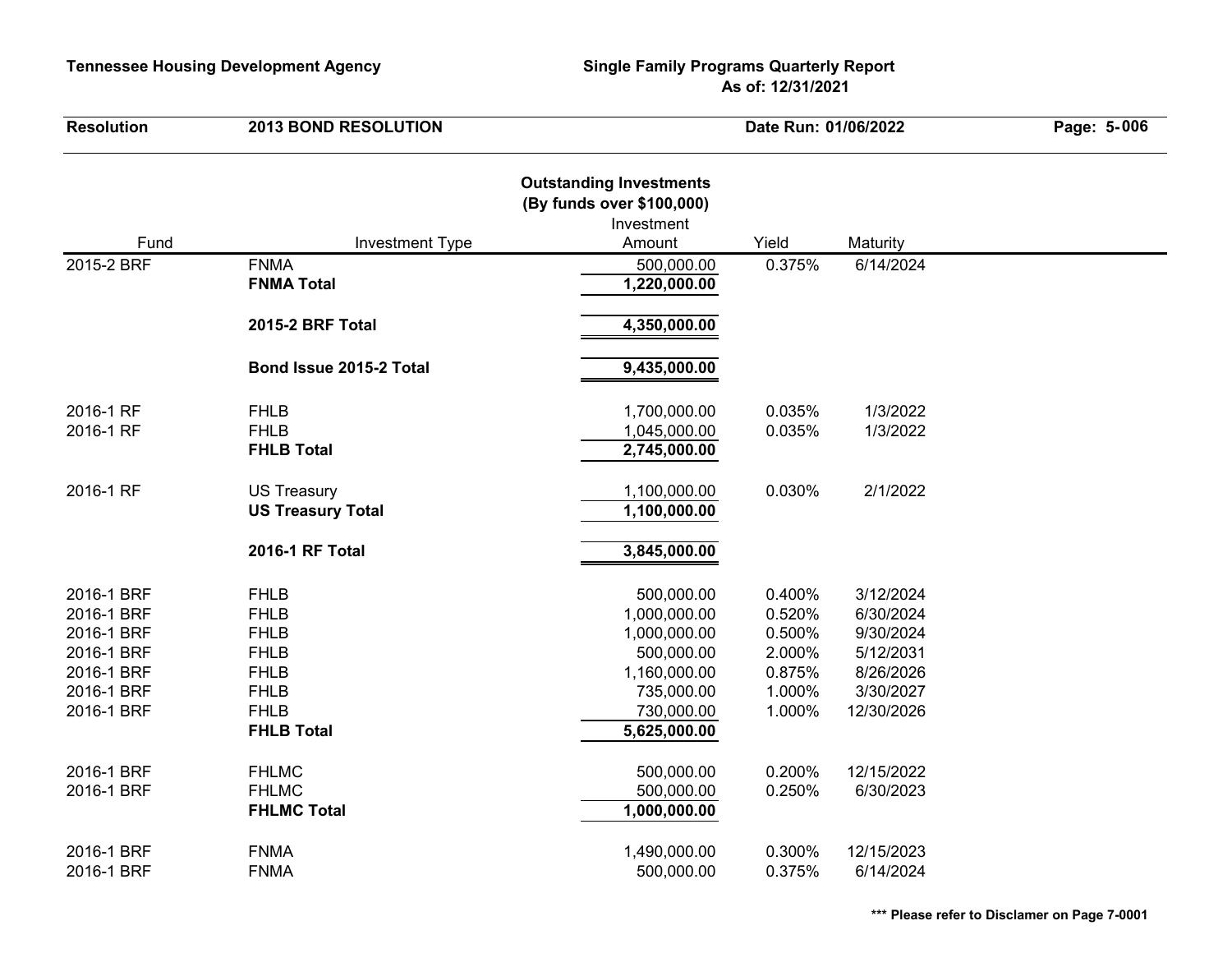| <b>Resolution</b>        | <b>2013 BOND RESOLUTION</b>                        | Date Run: 01/06/2022                                                                |                  | Page: 5-007              |  |
|--------------------------|----------------------------------------------------|-------------------------------------------------------------------------------------|------------------|--------------------------|--|
| Fund                     | <b>Investment Type</b>                             | <b>Outstanding Investments</b><br>(By funds over \$100,000)<br>Investment<br>Amount | Yield            | Maturity                 |  |
| 2016-1 BRF               | <b>FNMA</b>                                        | 500,000.00                                                                          | 0.625%           | 12/17/2025               |  |
| 2016-1 BRF               | <b>FNMA</b><br><b>FNMA Total</b>                   | 500,000.00<br>2,990,000.00                                                          | 0.750%           | 12/23/2026               |  |
|                          | 2016-1 BRF Total                                   | 9,615,000.00                                                                        |                  |                          |  |
|                          | Bond Issue 2016-1 Total                            | 13,460,000.00                                                                       |                  |                          |  |
| 2016-2 RF<br>2016-2 RF   | <b>FHLB</b><br><b>FHLB</b><br><b>FHLB Total</b>    | 1,365,000.00<br>710,000.00<br>2,075,000.00                                          | 0.035%<br>0.035% | 1/3/2022<br>1/3/2022     |  |
| 2016-2 RF                | <b>US Treasury</b><br><b>US Treasury Total</b>     | 1,745,000.00<br>1,745,000.00                                                        | 0.030%           | 2/1/2022                 |  |
|                          | 2016-2 RF Total                                    | 3,820,000.00                                                                        |                  |                          |  |
| 2016-2 BRF<br>2016-2 BRF | <b>FHLB</b><br><b>FHLB</b><br><b>FHLB Total</b>    | 250,000.00<br>200,000.00<br>450,000.00                                              | 0.400%<br>0.500% | 3/12/2024<br>9/30/2024   |  |
| 2016-2 BRF<br>2016-2 BRF | <b>FHLMC</b><br><b>FHLMC</b><br><b>FHLMC Total</b> | 500,000.00<br>280,000.00<br>780,000.00                                              | 0.063%<br>0.200% | 12/17/2025<br>12/15/2022 |  |
| 2016-2 BRF               | <b>FNMA</b><br><b>FNMA Total</b>                   | 500,000.00<br>500,000.00                                                            | 0.375%           | 6/14/2024                |  |
|                          | 2016-2 BRF Total                                   | 1,730,000.00                                                                        |                  |                          |  |
|                          | Bond Issue 2016-2 Total                            | 5,550,000.00                                                                        |                  |                          |  |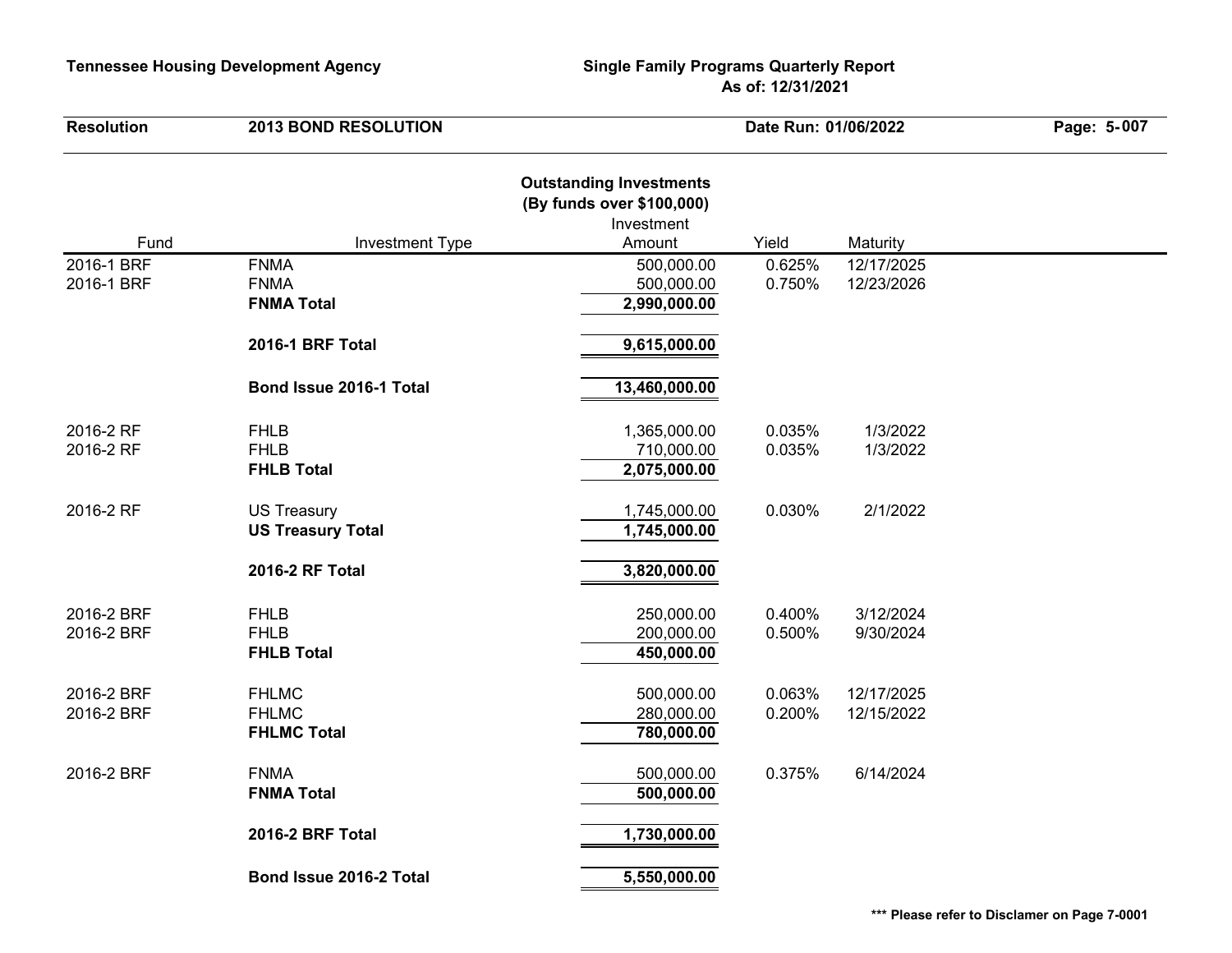| <b>Resolution</b>        | <b>2013 BOND RESOLUTION</b>                        | Date Run: 01/06/2022                                                                |                  | Page: 5-008              |  |
|--------------------------|----------------------------------------------------|-------------------------------------------------------------------------------------|------------------|--------------------------|--|
| Fund                     | <b>Investment Type</b>                             | <b>Outstanding Investments</b><br>(By funds over \$100,000)<br>Investment<br>Amount | Yield            | Maturity                 |  |
| 2016-3 RF                | <b>FHLB</b><br><b>FHLB Total</b>                   | 875,000.00<br>875,000.00                                                            | 0.035%           | 1/3/2022                 |  |
| 2016-3 RF                | <b>US Treasury</b><br><b>US Treasury Total</b>     | 225,000.00<br>225,000.00                                                            | 0.030%           | 2/1/2022                 |  |
|                          | 2016-3 RF Total                                    | 1,100,000.00                                                                        |                  |                          |  |
| 2016-3 BRF<br>2016-3 BRF | <b>FHLB</b><br><b>FHLB</b><br><b>FHLB Total</b>    | 200,000.00<br>160,000.00<br>360,000.00                                              | 0.500%<br>0.875% | 9/30/2024<br>8/26/2026   |  |
| 2016-3 BRF<br>2016-3 BRF | <b>FHLMC</b><br><b>FHLMC</b><br><b>FHLMC Total</b> | 250,000.00<br>140,000.00<br>390,000.00                                              | 0.063%<br>0.200% | 12/17/2025<br>12/15/2022 |  |
| 2016-3 BRF               | <b>FNMA</b><br><b>FNMA Total</b>                   | 300,000.00<br>300,000.00                                                            | 0.375%           | 6/14/2024                |  |
|                          | 2016-3 BRF Total                                   | 1,050,000.00                                                                        |                  |                          |  |
|                          | Bond Issue 2016-3 Total                            | 2,150,000.00                                                                        |                  |                          |  |
| 2017-1 RF                | <b>FHLB</b><br><b>FHLB Total</b>                   | 1,595,000.00<br>1,595,000.00                                                        | 0.035%           | 1/3/2022                 |  |
| 2017-1 RF                | <b>US Treasury</b><br><b>US Treasury Total</b>     | 900,000.00<br>900,000.00                                                            | 0.030%           | 2/1/2022                 |  |
|                          | 2017-1 RF Total                                    | 2,495,000.00                                                                        |                  |                          |  |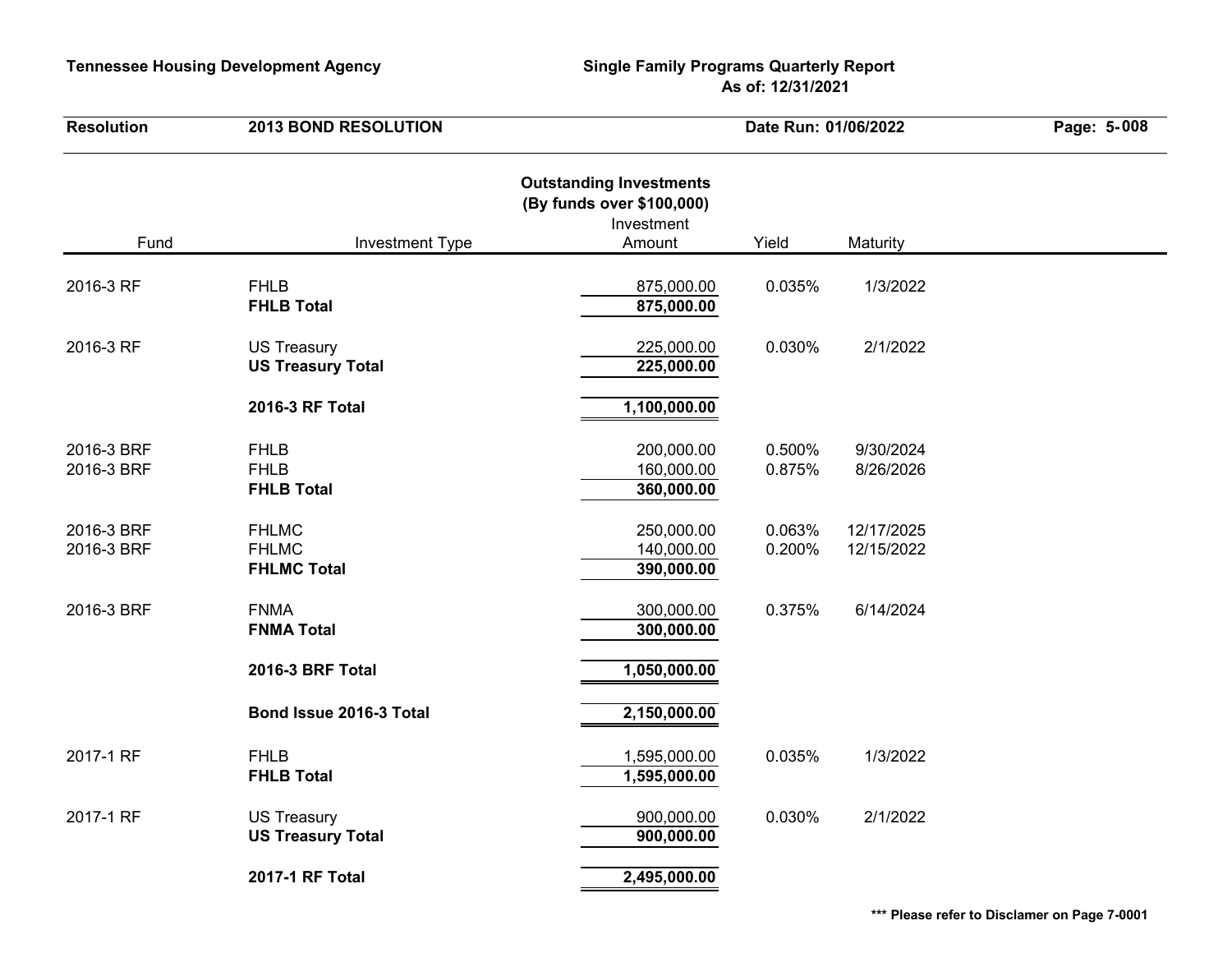| <b>Resolution</b>                                    | <b>2013 BOND RESOLUTION</b>                                                   | Date Run: 01/06/2022                                                                |                                      | Page: 5-009                                      |  |
|------------------------------------------------------|-------------------------------------------------------------------------------|-------------------------------------------------------------------------------------|--------------------------------------|--------------------------------------------------|--|
| Fund                                                 | <b>Investment Type</b>                                                        | <b>Outstanding Investments</b><br>(By funds over \$100,000)<br>Investment<br>Amount | Yield                                | Maturity                                         |  |
| 2017-1 BRF                                           | <b>FHLB</b><br><b>FHLB Total</b>                                              | 125,000.00<br>125,000.00                                                            | 0.875%                               | 8/26/2026                                        |  |
| 2017-1 BRF<br>2017-1 BRF                             | <b>FHLMC</b><br><b>FHLMC</b><br><b>FHLMC Total</b>                            | 500,000.00<br>120,000.00<br>620,000.00                                              | 0.063%<br>0.200%                     | 12/17/2025<br>12/15/2022                         |  |
| 2017-1 BRF<br>2017-1 BRF                             | <b>FNMA</b><br><b>FNMA</b><br><b>FNMA Total</b>                               | 300,000.00<br>500,000.00<br>800,000.00                                              | 0.375%<br>4.090%                     | 6/14/2024<br>1/21/2028                           |  |
|                                                      | <b>2017-1 BRF Total</b>                                                       | 1,545,000.00                                                                        |                                      |                                                  |  |
|                                                      | Bond Issue 2017-1 Total                                                       | 4,040,000.00                                                                        |                                      |                                                  |  |
| 2017-2 RF<br>2017-2 RF                               | <b>FHLB</b><br><b>FHLB</b><br><b>FHLB Total</b>                               | 365,000.00<br>4,000,000.00<br>4,365,000.00                                          | 0.035%<br>0.035%                     | 1/3/2022<br>1/3/2022                             |  |
| 2017-2 RF                                            | <b>US Treasury</b><br><b>US Treasury Total</b>                                | 2,395,000.00<br>2,395,000.00                                                        | 0.030%                               | 2/1/2022                                         |  |
|                                                      | 2017-2 RF Total                                                               | 6,760,000.00                                                                        |                                      |                                                  |  |
| 2017-2 BRF<br>2017-2 BRF<br>2017-2 BRF<br>2017-2 BRF | <b>FHLB</b><br><b>FHLB</b><br><b>FHLB</b><br><b>FHLB</b><br><b>FHLB Total</b> | 300,000.00<br>600,000.00<br>120,000.00<br>250,000.00<br>1,270,000.00                | 0.400%<br>0.500%<br>0.875%<br>1.000% | 3/12/2024<br>9/30/2024<br>8/26/2026<br>3/30/2027 |  |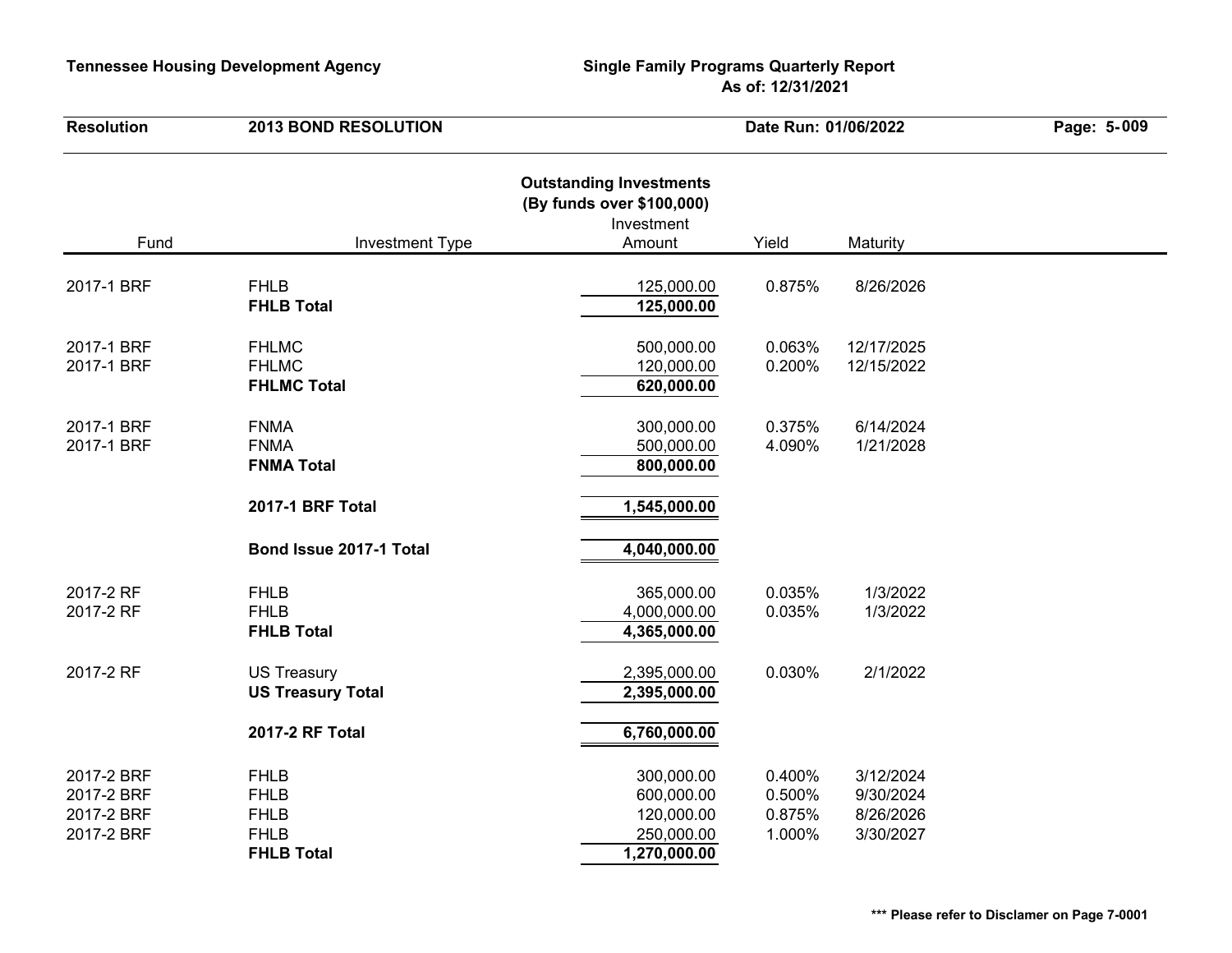| <b>Resolution</b> | <b>2013 BOND RESOLUTION</b> | Date Run: 01/06/2022                                                                |        | Page: 5-010 |  |
|-------------------|-----------------------------|-------------------------------------------------------------------------------------|--------|-------------|--|
| Fund              | <b>Investment Type</b>      | <b>Outstanding Investments</b><br>(By funds over \$100,000)<br>Investment<br>Amount | Yield  | Maturity    |  |
| 2017-2 BRF        | <b>FHLMC</b>                | 500,000.00                                                                          | 0.063% | 12/17/2025  |  |
| 2017-2 BRF        | <b>FHLMC</b>                | 500,000.00                                                                          | 0.200% | 12/15/2022  |  |
|                   | <b>FHLMC Total</b>          | 1,000,000.00                                                                        |        |             |  |
| 2017-2 BRF        | <b>FNMA</b>                 | 190,000.00                                                                          | 0.375% | 6/14/2024   |  |
| 2017-2 BRF        | <b>FNMA</b>                 | 500,000.00                                                                          | 0.750% | 12/23/2026  |  |
|                   | <b>FNMA Total</b>           | 690,000.00                                                                          |        |             |  |
|                   | <b>2017-2 BRF Total</b>     | 2,960,000.00                                                                        |        |             |  |
|                   | Bond Issue 2017-2 Total     | 9,720,000.00                                                                        |        |             |  |
| 2017-3 RF         | <b>FHLB</b>                 | 2,400,000.00                                                                        | 0.035% | 1/3/2022    |  |
|                   | <b>FHLB Total</b>           | 2,400,000.00                                                                        |        |             |  |
| 2017-3 RF         | <b>US Treasury</b>          | 1,090,000.00                                                                        | 0.030% | 2/1/2022    |  |
|                   | <b>US Treasury Total</b>    | 1,090,000.00                                                                        |        |             |  |
|                   | 2017-3 RF Total             | 3,490,000.00                                                                        |        |             |  |
| 2017-3 BRF        | <b>FHLB</b>                 | 150,000.00                                                                          | 0.400% | 3/12/2024   |  |
| 2017-3 BRF        | <b>FHLB</b>                 | 200,000.00                                                                          | 0.500% | 9/30/2024   |  |
|                   | <b>FHLB Total</b>           | 350,000.00                                                                          |        |             |  |
| 2017-3 BRF        | <b>FHLMC</b>                | 250,000.00                                                                          | 0.063% | 12/17/2025  |  |
| 2017-3 BRF        | <b>FHLMC</b>                | 150,000.00                                                                          | 0.200% | 12/15/2022  |  |
|                   | <b>FHLMC Total</b>          | 400,000.00                                                                          |        |             |  |
| 2017-3 BRF        | <b>FNMA</b>                 | 200,000.00                                                                          | 0.375% | 6/14/2024   |  |
|                   | <b>FNMA Total</b>           | 200,000.00                                                                          |        |             |  |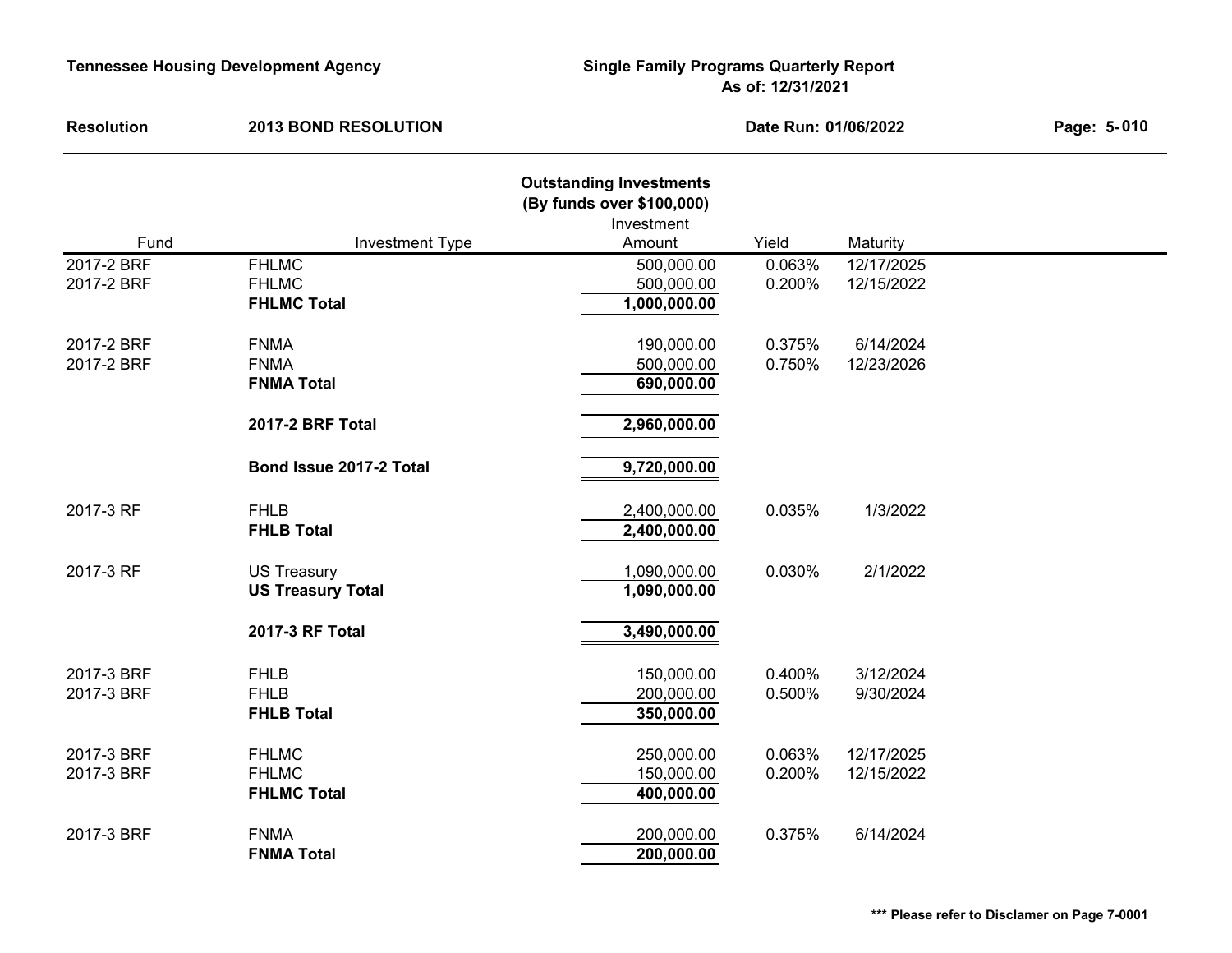| <b>Resolution</b>                      | <b>2013 BOND RESOLUTION</b>                                    |                                                                                     | Date Run: 01/06/2022       |                                     | Page: 5-011 |
|----------------------------------------|----------------------------------------------------------------|-------------------------------------------------------------------------------------|----------------------------|-------------------------------------|-------------|
| Fund                                   | <b>Investment Type</b>                                         | <b>Outstanding Investments</b><br>(By funds over \$100,000)<br>Investment<br>Amount | Yield                      | Maturity                            |             |
|                                        | 2017-3 BRF Total                                               | 950,000.00                                                                          |                            |                                     |             |
|                                        | Bond Issue 2017-3 Total                                        | 4,440,000.00                                                                        |                            |                                     |             |
| 2017-4 RF                              | <b>FHLB</b><br><b>FHLB Total</b>                               | 2,325,000.00<br>2,325,000.00                                                        | 0.035%                     | 1/3/2022                            |             |
| 2017-4 RF                              | <b>US Treasury</b><br><b>US Treasury Total</b>                 | 1,285,000.00<br>1,285,000.00                                                        | 0.030%                     | 2/1/2022                            |             |
|                                        | 2017-4 RF Total                                                | 3,610,000.00                                                                        |                            |                                     |             |
| 2017-4 BRF<br>2017-4 BRF<br>2017-4 BRF | <b>FHLB</b><br><b>FHLB</b><br><b>FHLB</b><br><b>FHLB Total</b> | 150,000.00<br>200,000.00<br>175,000.00<br>525,000.00                                | 0.400%<br>0.500%<br>0.875% | 3/12/2024<br>9/30/2024<br>8/26/2026 |             |
| 2017-4 BRF<br>2017-4 BRF               | <b>FHLMC</b><br><b>FHLMC</b><br><b>FHLMC Total</b>             | 250,000.00<br>185,000.00<br>435,000.00                                              | 0.063%<br>0.200%           | 12/17/2025<br>12/15/2022            |             |
| 2017-4 BRF                             | <b>FNMA</b><br><b>FNMA Total</b>                               | 200,000.00<br>200,000.00                                                            | 0.375%                     | 6/14/2024                           |             |
|                                        | 2017-4 BRF Total                                               | 1,160,000.00                                                                        |                            |                                     |             |
|                                        | Bond Issue 2017-4 Total                                        | 4,770,000.00                                                                        |                            |                                     |             |
| 2018-1 RF                              | <b>FHLB</b><br><b>FHLB Total</b>                               | 2,975,000.00<br>2,975,000.00                                                        | 0.035%                     | 1/3/2022                            |             |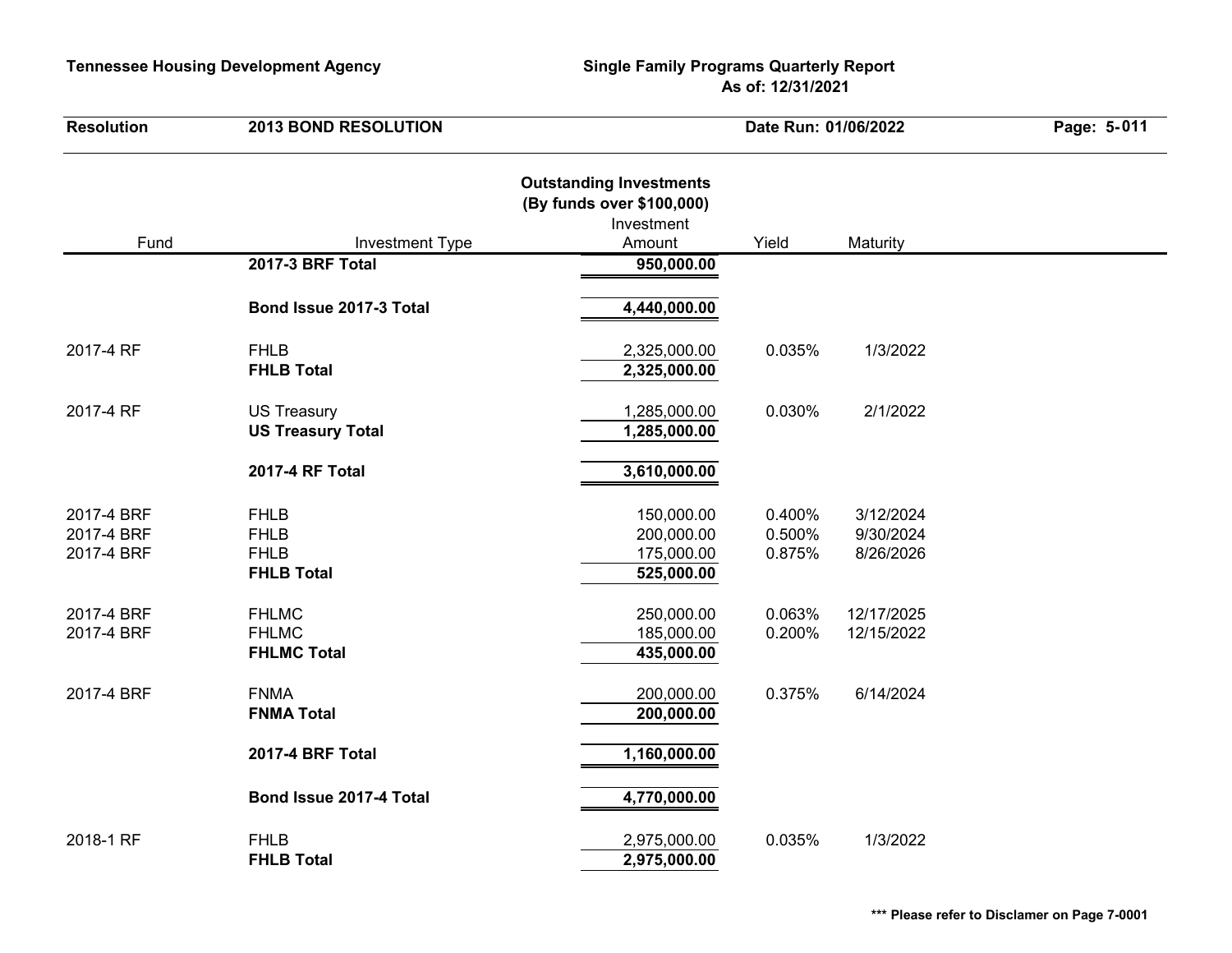| <b>Resolution</b>                      | <b>2013 BOND RESOLUTION</b>                                    | Date Run: 01/06/2022                                                                |                            | Page: 5-012                         |  |
|----------------------------------------|----------------------------------------------------------------|-------------------------------------------------------------------------------------|----------------------------|-------------------------------------|--|
| Fund                                   | <b>Investment Type</b>                                         | <b>Outstanding Investments</b><br>(By funds over \$100,000)<br>Investment<br>Amount | Yield                      | Maturity                            |  |
| 2018-1 RF                              | <b>US Treasury</b><br><b>US Treasury Total</b>                 | 1,255,000.00<br>1,255,000.00                                                        | 0.030%                     | 2/1/2022                            |  |
|                                        | 2018-1 RF Total                                                | 4,230,000.00                                                                        |                            |                                     |  |
| 2018-1 BRF                             | <b>FNMA</b><br><b>FNMA Total</b>                               | 425,000.00<br>425,000.00                                                            | 0.625%                     | 12/17/2025                          |  |
|                                        | 2018-1 BRF Total                                               | 425,000.00                                                                          |                            |                                     |  |
|                                        | Bond Issue 2018-1 Total                                        | 4,655,000.00                                                                        |                            |                                     |  |
| 2018-2 RF                              | <b>FHLB</b><br><b>FHLB Total</b>                               | 3,365,000.00<br>3,365,000.00                                                        | 0.035%                     | 1/3/2022                            |  |
| 2018-2 RF                              | <b>US Treasury</b><br><b>US Treasury Total</b>                 | 1,915,000.00<br>1,915,000.00                                                        | 0.030%                     | 2/1/2022                            |  |
|                                        | 2018-2 RF Total                                                | 5,280,000.00                                                                        |                            |                                     |  |
| 2018-2 BRF<br>2018-2 BRF<br>2018-2 BRF | <b>FHLB</b><br><b>FHLB</b><br><b>FHLB</b><br><b>FHLB Total</b> | 150,000.00<br>300,000.00<br>140,000.00<br>590,000.00                                | 0.400%<br>0.500%<br>0.875% | 3/12/2024<br>9/30/2024<br>8/26/2026 |  |
| 2018-2 BRF<br>2018-2 BRF               | <b>FHLMC</b><br><b>FHLMC</b><br><b>FHLMC Total</b>             | 250,000.00<br>175,000.00<br>425,000.00                                              | 0.063%<br>0.200%           | 12/17/2025<br>12/15/2022            |  |
| 2018-2 BRF                             | <b>FNMA</b>                                                    | 300,000.00                                                                          | 0.375%                     | 6/14/2024                           |  |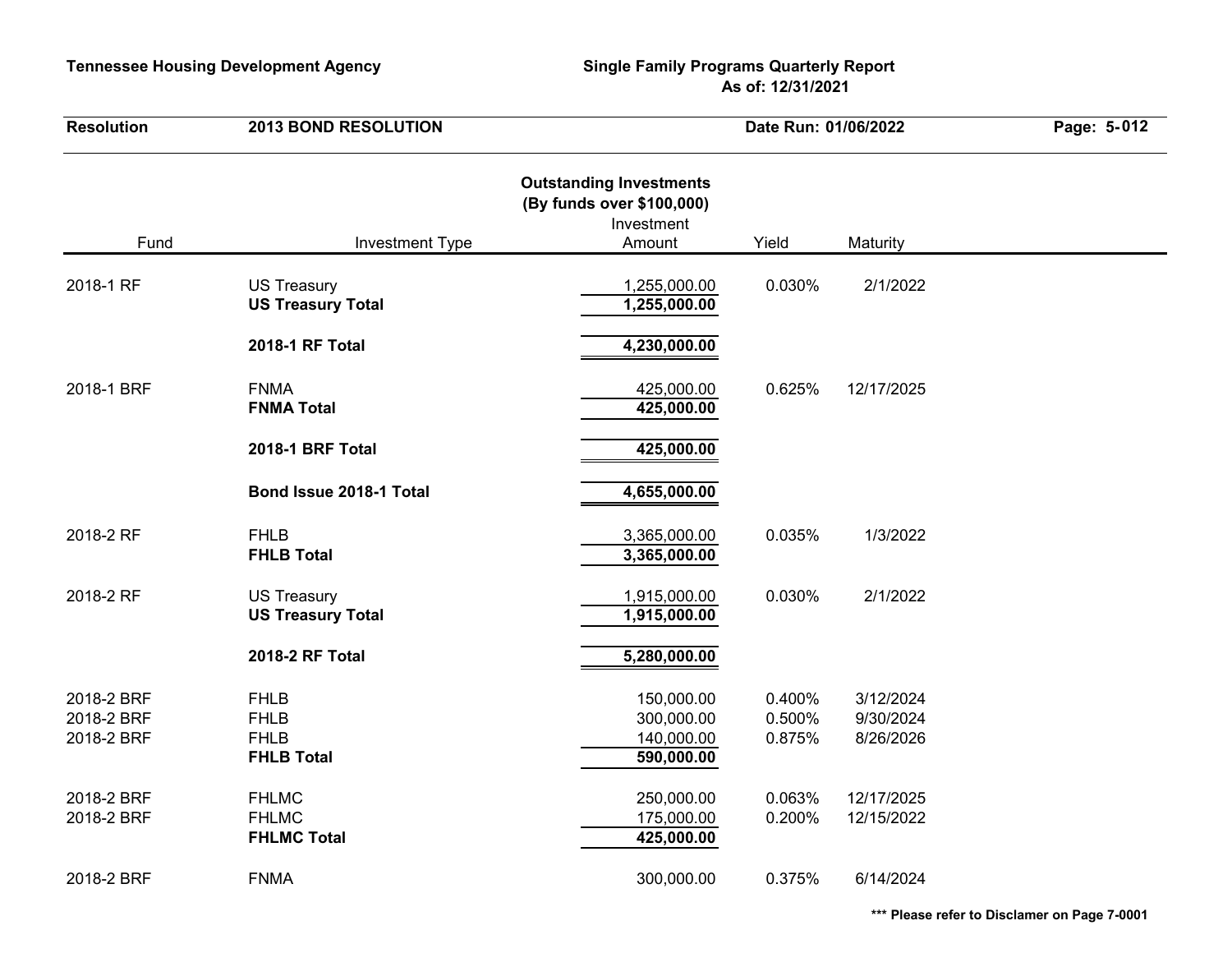| <b>Resolution</b>                                    | <b>2013 BOND RESOLUTION</b>                                                   | Date Run: 01/06/2022                                                                |                                      | Page: 5-013                                         |  |
|------------------------------------------------------|-------------------------------------------------------------------------------|-------------------------------------------------------------------------------------|--------------------------------------|-----------------------------------------------------|--|
| Fund                                                 | <b>Investment Type</b>                                                        | <b>Outstanding Investments</b><br>(By funds over \$100,000)<br>Investment<br>Amount | Yield                                | Maturity                                            |  |
| 2018-2 BRF                                           | <b>FNMA</b>                                                                   | 500,000.00                                                                          | 4.090%                               | 1/21/2028                                           |  |
|                                                      | <b>FNMA Total</b>                                                             | 800,000.00                                                                          |                                      |                                                     |  |
|                                                      | 2018-2 BRF Total                                                              | 1,815,000.00                                                                        |                                      |                                                     |  |
|                                                      | Bond Issue 2018-2 Total                                                       | 7,095,000.00                                                                        |                                      |                                                     |  |
| 2018-3 RF                                            | <b>FHLB</b><br><b>FHLB Total</b>                                              | 5,040,000.00<br>5,040,000.00                                                        | 0.035%                               | 1/3/2022                                            |  |
| 2018-3 RF                                            | <b>US Treasury</b><br><b>US Treasury Total</b>                                | 1,635,000.00<br>1,635,000.00                                                        | 0.030%                               | 2/1/2022                                            |  |
|                                                      | 2018-3 RF Total                                                               | 6,675,000.00                                                                        |                                      |                                                     |  |
| 2018-3 BRF<br>2018-3 BRF<br>2018-3 BRF               | <b>FHLB</b><br><b>FHLB</b><br><b>FHLB</b><br><b>FHLB Total</b>                | 300,000.00<br>300,000.00<br>500,000.00<br>1,100,000.00                              | 0.400%<br>0.500%<br>2.000%           | 3/12/2024<br>9/30/2024<br>5/12/2031                 |  |
| 2018-3 BRF<br>2018-3 BRF                             | <b>FHLMC</b><br><b>FHLMC</b><br><b>FHLMC Total</b>                            | 500,000.00<br>500,000.00<br>1,000,000.00                                            | 0.200%<br>0.250%                     | 12/15/2022<br>6/30/2023                             |  |
| 2018-3 BRF<br>2018-3 BRF<br>2018-3 BRF<br>2018-3 BRF | <b>FNMA</b><br><b>FNMA</b><br><b>FNMA</b><br><b>FNMA</b><br><b>FNMA Total</b> | 500,000.00<br>500,000.00<br>500,000.00<br>500,000.00<br>2,000,000.00                | 0.300%<br>0.375%<br>0.625%<br>0.750% | 12/15/2023<br>6/14/2024<br>12/17/2025<br>12/23/2026 |  |
|                                                      | <b>2018-3 BRF Total</b>                                                       | 4,100,000.00                                                                        |                                      |                                                     |  |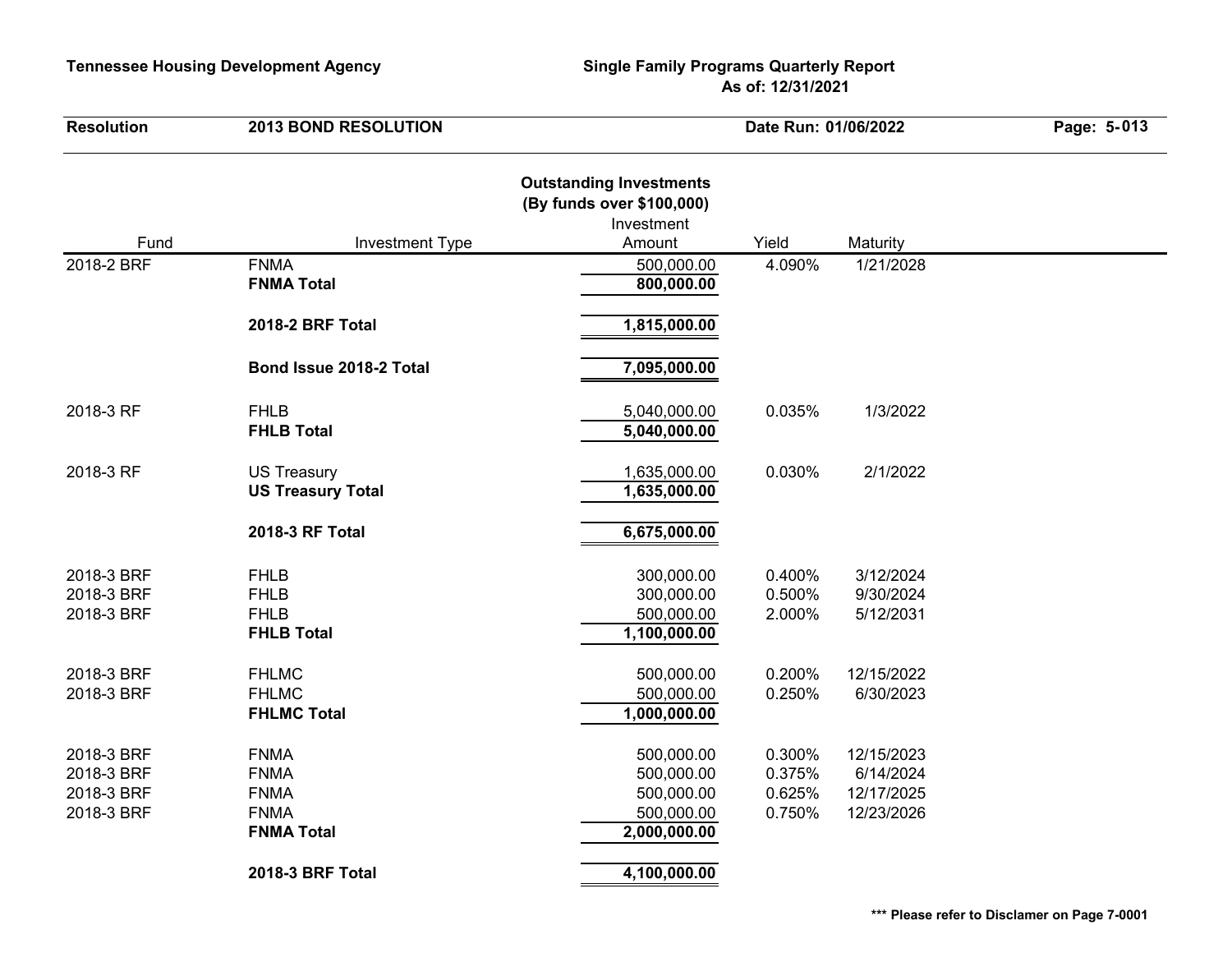| <b>Outstanding Investments</b><br>(By funds over \$100,000)<br>Investment<br>Fund<br>Amount<br>Yield<br><b>Investment Type</b><br>Maturity<br>Bond Issue 2018-3 Total<br>10,775,000.00<br>2018-4 RF<br>195,000.00<br>0.035%<br>1/3/2022<br><b>FHLB</b><br>2018-4 RF<br><b>FHLB</b><br>6,900,000.00<br>0.035%<br>1/3/2022<br><b>FHLB Total</b><br>7,095,000.00<br>0.030%<br>2/1/2022<br>2018-4 RF<br><b>US Treasury</b><br>3,310,000.00<br><b>US Treasury Total</b><br>3,310,000.00<br>10,405,000.00<br>2018-4 RF Total<br><b>FHLB</b><br>1.000%<br>2/25/2031<br>2018-4 BRF<br>1,000,000.00<br>3/12/2024<br>2018-4 BRF<br><b>FHLB</b><br>500,000.00<br>0.400%<br>9/30/2024<br>2018-4 BRF<br><b>FHLB</b><br>300,000.00<br>0.500%<br>2018-4 BRF<br><b>FHLB</b><br>500,000.00<br>2.000%<br>5/12/2031<br><b>FHLB</b><br>0.875%<br>8/26/2026<br>2018-4 BRF<br>465,000.00<br><b>FHLB</b><br>350,000.00<br>1.000%<br>3/30/2027<br>2018-4 BRF<br><b>FHLB</b><br>350,000.00<br>1.000%<br>2018-4 BRF<br>12/30/2026<br><b>FHLB Total</b><br>3,465,000.00<br><b>FHLMC</b><br>0.200%<br>12/15/2022<br>2018-4 BRF<br>500,000.00<br><b>FHLMC</b><br>500,000.00<br>0.250%<br>6/30/2023<br>2018-4 BRF<br><b>FHLMC Total</b><br>1,000,000.00<br><b>FNMA</b><br>500,000.00<br>0.300%<br>12/15/2023<br>2018-4 BRF<br>500,000.00<br>0.375%<br>6/14/2024<br>2018-4 BRF<br><b>FNMA</b><br>500,000.00<br>2018-4 BRF<br><b>FNMA</b><br>0.625%<br>12/17/2025<br><b>FNMA</b><br>500,000.00<br>0.750%<br>12/23/2026<br>2018-4 BRF<br><b>FNMA Total</b><br>2,000,000.00 | <b>Resolution</b> | <b>2013 BOND RESOLUTION</b> | Date Run: 01/06/2022 |  | Page: 5-014 |  |
|-------------------------------------------------------------------------------------------------------------------------------------------------------------------------------------------------------------------------------------------------------------------------------------------------------------------------------------------------------------------------------------------------------------------------------------------------------------------------------------------------------------------------------------------------------------------------------------------------------------------------------------------------------------------------------------------------------------------------------------------------------------------------------------------------------------------------------------------------------------------------------------------------------------------------------------------------------------------------------------------------------------------------------------------------------------------------------------------------------------------------------------------------------------------------------------------------------------------------------------------------------------------------------------------------------------------------------------------------------------------------------------------------------------------------------------------------------------------------------------------------------------------------------------------|-------------------|-----------------------------|----------------------|--|-------------|--|
|                                                                                                                                                                                                                                                                                                                                                                                                                                                                                                                                                                                                                                                                                                                                                                                                                                                                                                                                                                                                                                                                                                                                                                                                                                                                                                                                                                                                                                                                                                                                           |                   |                             |                      |  |             |  |
|                                                                                                                                                                                                                                                                                                                                                                                                                                                                                                                                                                                                                                                                                                                                                                                                                                                                                                                                                                                                                                                                                                                                                                                                                                                                                                                                                                                                                                                                                                                                           |                   |                             |                      |  |             |  |
|                                                                                                                                                                                                                                                                                                                                                                                                                                                                                                                                                                                                                                                                                                                                                                                                                                                                                                                                                                                                                                                                                                                                                                                                                                                                                                                                                                                                                                                                                                                                           |                   |                             |                      |  |             |  |
|                                                                                                                                                                                                                                                                                                                                                                                                                                                                                                                                                                                                                                                                                                                                                                                                                                                                                                                                                                                                                                                                                                                                                                                                                                                                                                                                                                                                                                                                                                                                           |                   |                             |                      |  |             |  |
|                                                                                                                                                                                                                                                                                                                                                                                                                                                                                                                                                                                                                                                                                                                                                                                                                                                                                                                                                                                                                                                                                                                                                                                                                                                                                                                                                                                                                                                                                                                                           |                   |                             |                      |  |             |  |
|                                                                                                                                                                                                                                                                                                                                                                                                                                                                                                                                                                                                                                                                                                                                                                                                                                                                                                                                                                                                                                                                                                                                                                                                                                                                                                                                                                                                                                                                                                                                           |                   |                             |                      |  |             |  |
|                                                                                                                                                                                                                                                                                                                                                                                                                                                                                                                                                                                                                                                                                                                                                                                                                                                                                                                                                                                                                                                                                                                                                                                                                                                                                                                                                                                                                                                                                                                                           |                   |                             |                      |  |             |  |
|                                                                                                                                                                                                                                                                                                                                                                                                                                                                                                                                                                                                                                                                                                                                                                                                                                                                                                                                                                                                                                                                                                                                                                                                                                                                                                                                                                                                                                                                                                                                           |                   |                             |                      |  |             |  |
|                                                                                                                                                                                                                                                                                                                                                                                                                                                                                                                                                                                                                                                                                                                                                                                                                                                                                                                                                                                                                                                                                                                                                                                                                                                                                                                                                                                                                                                                                                                                           |                   |                             |                      |  |             |  |
|                                                                                                                                                                                                                                                                                                                                                                                                                                                                                                                                                                                                                                                                                                                                                                                                                                                                                                                                                                                                                                                                                                                                                                                                                                                                                                                                                                                                                                                                                                                                           |                   |                             |                      |  |             |  |
|                                                                                                                                                                                                                                                                                                                                                                                                                                                                                                                                                                                                                                                                                                                                                                                                                                                                                                                                                                                                                                                                                                                                                                                                                                                                                                                                                                                                                                                                                                                                           |                   |                             |                      |  |             |  |
|                                                                                                                                                                                                                                                                                                                                                                                                                                                                                                                                                                                                                                                                                                                                                                                                                                                                                                                                                                                                                                                                                                                                                                                                                                                                                                                                                                                                                                                                                                                                           |                   |                             |                      |  |             |  |
|                                                                                                                                                                                                                                                                                                                                                                                                                                                                                                                                                                                                                                                                                                                                                                                                                                                                                                                                                                                                                                                                                                                                                                                                                                                                                                                                                                                                                                                                                                                                           |                   |                             |                      |  |             |  |
|                                                                                                                                                                                                                                                                                                                                                                                                                                                                                                                                                                                                                                                                                                                                                                                                                                                                                                                                                                                                                                                                                                                                                                                                                                                                                                                                                                                                                                                                                                                                           |                   |                             |                      |  |             |  |
|                                                                                                                                                                                                                                                                                                                                                                                                                                                                                                                                                                                                                                                                                                                                                                                                                                                                                                                                                                                                                                                                                                                                                                                                                                                                                                                                                                                                                                                                                                                                           |                   |                             |                      |  |             |  |
|                                                                                                                                                                                                                                                                                                                                                                                                                                                                                                                                                                                                                                                                                                                                                                                                                                                                                                                                                                                                                                                                                                                                                                                                                                                                                                                                                                                                                                                                                                                                           |                   |                             |                      |  |             |  |
|                                                                                                                                                                                                                                                                                                                                                                                                                                                                                                                                                                                                                                                                                                                                                                                                                                                                                                                                                                                                                                                                                                                                                                                                                                                                                                                                                                                                                                                                                                                                           |                   |                             |                      |  |             |  |
|                                                                                                                                                                                                                                                                                                                                                                                                                                                                                                                                                                                                                                                                                                                                                                                                                                                                                                                                                                                                                                                                                                                                                                                                                                                                                                                                                                                                                                                                                                                                           |                   |                             |                      |  |             |  |
|                                                                                                                                                                                                                                                                                                                                                                                                                                                                                                                                                                                                                                                                                                                                                                                                                                                                                                                                                                                                                                                                                                                                                                                                                                                                                                                                                                                                                                                                                                                                           |                   |                             |                      |  |             |  |
|                                                                                                                                                                                                                                                                                                                                                                                                                                                                                                                                                                                                                                                                                                                                                                                                                                                                                                                                                                                                                                                                                                                                                                                                                                                                                                                                                                                                                                                                                                                                           |                   |                             |                      |  |             |  |
|                                                                                                                                                                                                                                                                                                                                                                                                                                                                                                                                                                                                                                                                                                                                                                                                                                                                                                                                                                                                                                                                                                                                                                                                                                                                                                                                                                                                                                                                                                                                           |                   |                             |                      |  |             |  |
|                                                                                                                                                                                                                                                                                                                                                                                                                                                                                                                                                                                                                                                                                                                                                                                                                                                                                                                                                                                                                                                                                                                                                                                                                                                                                                                                                                                                                                                                                                                                           |                   |                             |                      |  |             |  |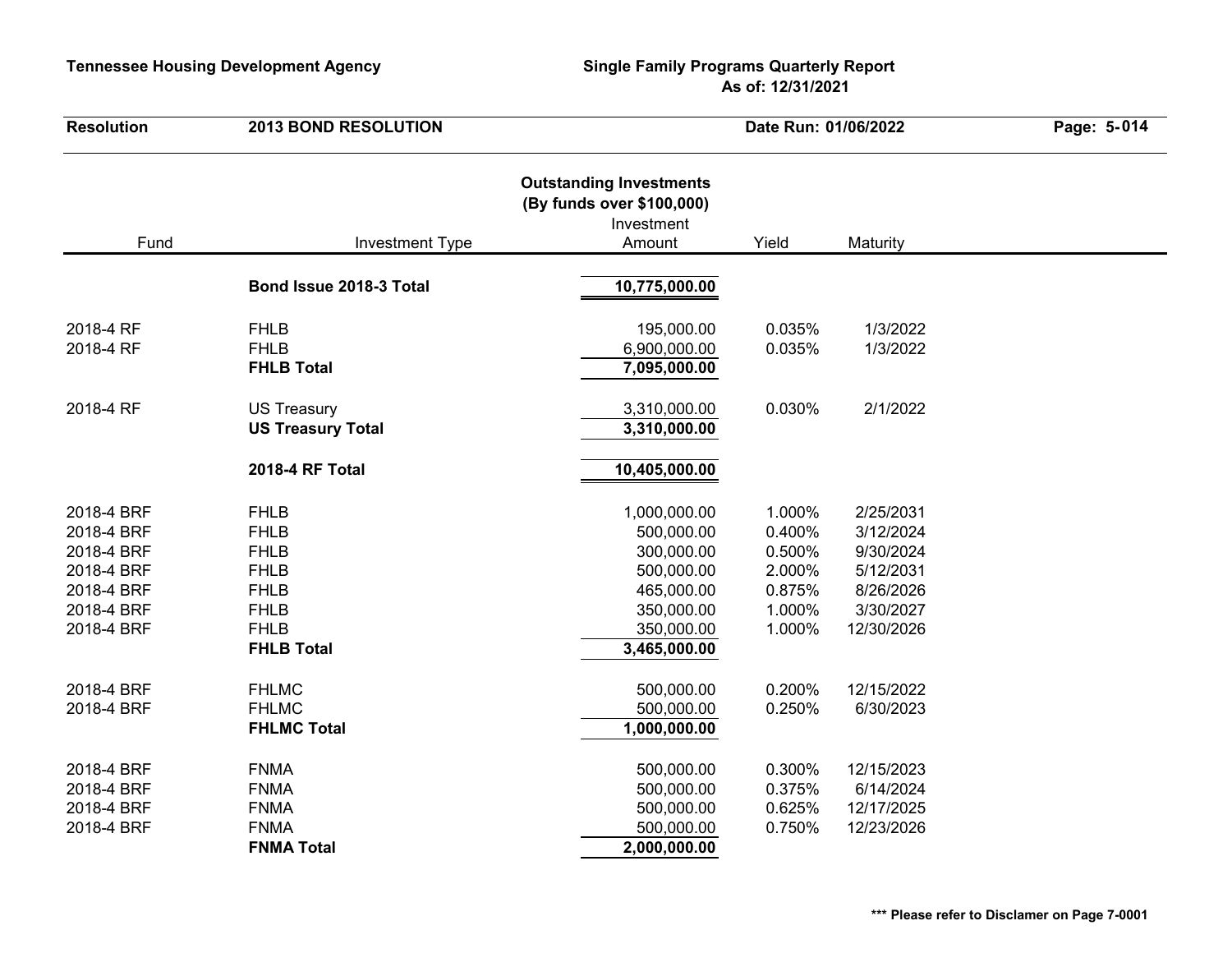| <b>Resolution</b>                                                  | <b>2013 BOND RESOLUTION</b>                                                                  |                                                                                     | Date Run: 01/06/2022                           |                                                               | Page: 5-015 |
|--------------------------------------------------------------------|----------------------------------------------------------------------------------------------|-------------------------------------------------------------------------------------|------------------------------------------------|---------------------------------------------------------------|-------------|
| Fund                                                               | <b>Investment Type</b>                                                                       | <b>Outstanding Investments</b><br>(By funds over \$100,000)<br>Investment<br>Amount | Yield                                          | Maturity                                                      |             |
|                                                                    | 2018-4 BRF Total                                                                             | 6,465,000.00                                                                        |                                                |                                                               |             |
|                                                                    | Bond Issue 2018-4 Total                                                                      | 16,870,000.00                                                                       |                                                |                                                               |             |
| 2019-1 RF                                                          | <b>FHLB</b><br><b>FHLB Total</b>                                                             | 5,010,000.00<br>5,010,000.00                                                        | 0.035%                                         | 1/3/2022                                                      |             |
| 2019-1 RF                                                          | <b>US Treasury</b><br><b>US Treasury Total</b>                                               | 2,240,000.00<br>2,240,000.00                                                        | 0.030%                                         | 2/1/2022                                                      |             |
|                                                                    | 2019-1 RF Total                                                                              | 7,250,000.00                                                                        |                                                |                                                               |             |
| 2019-1 BRF<br>2019-1 BRF<br>2019-1 BRF<br>2019-1 BRF<br>2019-1 BRF | <b>FHLB</b><br><b>FHLB</b><br><b>FHLB</b><br><b>FHLB</b><br><b>FHLB</b><br><b>FHLB Total</b> | 375,000.00<br>300,000.00<br>500,000.00<br>245,000.00<br>340,000.00<br>1,760,000.00  | 0.400%<br>0.500%<br>2.000%<br>0.875%<br>1.000% | 3/12/2024<br>9/30/2024<br>5/12/2031<br>8/26/2026<br>3/30/2027 |             |
| 2019-1 BRF<br>2019-1 BRF                                           | <b>FHLMC</b><br><b>FHLMC</b><br><b>FHLMC Total</b>                                           | 500,000.00<br>500,000.00<br>1,000,000.00                                            | 0.063%<br>0.200%                               | 12/17/2025<br>12/15/2022                                      |             |
| 2019-1 BRF<br>2019-1 BRF                                           | <b>FNMA</b><br><b>FNMA</b><br><b>FNMA Total</b>                                              | 230,000.00<br>500,000.00<br>730,000.00                                              | 0.375%<br>0.750%                               | 6/14/2024<br>12/23/2026                                       |             |
|                                                                    | 2019-1 BRF Total                                                                             | 3,490,000.00                                                                        |                                                |                                                               |             |
|                                                                    | Bond Issue 2019-1 Total                                                                      | 10,740,000.00                                                                       |                                                |                                                               |             |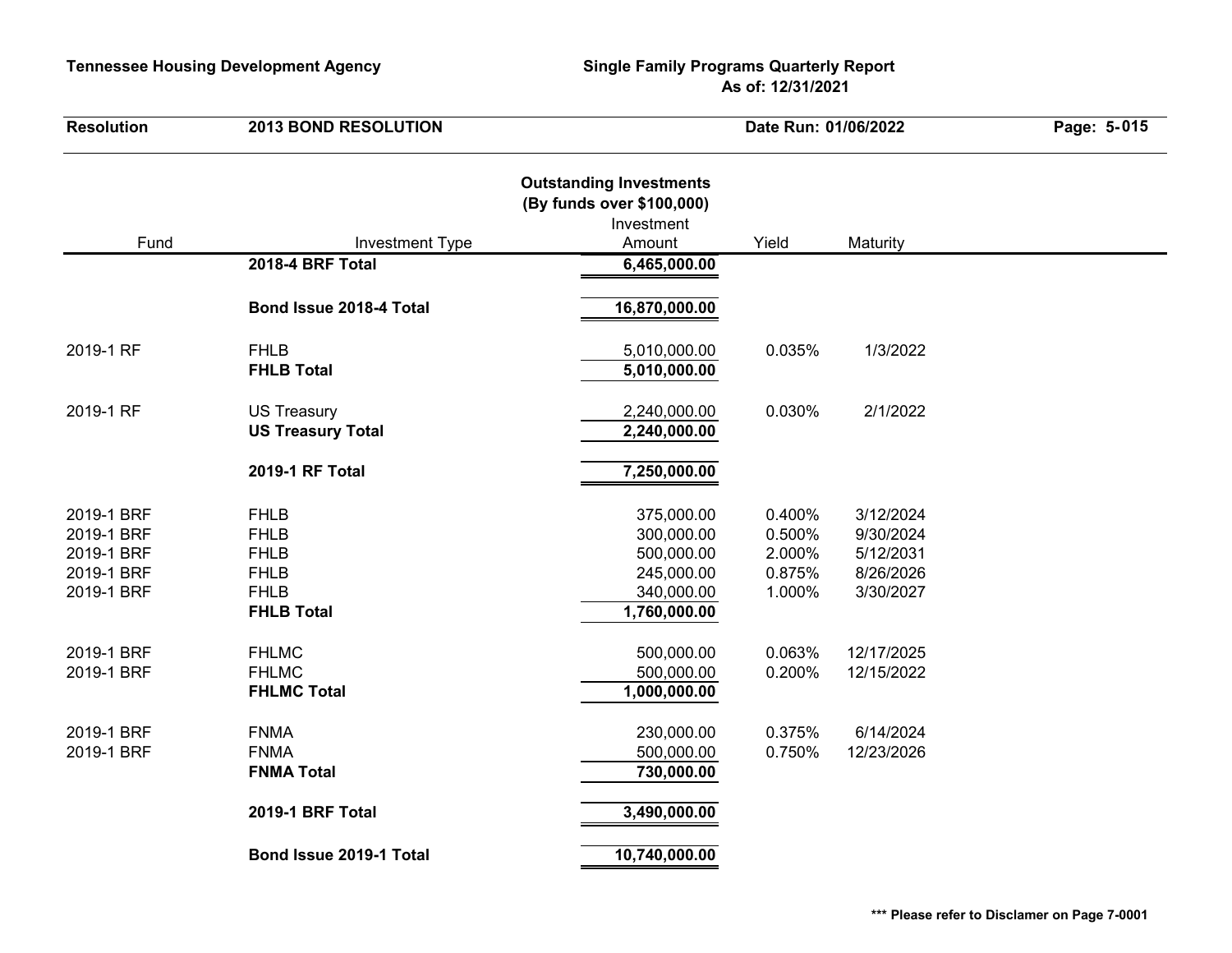| <b>Resolution</b>                                                                              | <b>2013 BOND RESOLUTION</b>                                                                                                |                                                                                                                    | Date Run: 01/06/2022                                               |                                                                                          | Page: 5-016 |
|------------------------------------------------------------------------------------------------|----------------------------------------------------------------------------------------------------------------------------|--------------------------------------------------------------------------------------------------------------------|--------------------------------------------------------------------|------------------------------------------------------------------------------------------|-------------|
| Fund                                                                                           | <b>Investment Type</b>                                                                                                     | <b>Outstanding Investments</b><br>(By funds over \$100,000)<br>Investment<br>Amount                                | Yield                                                              | Maturity                                                                                 |             |
| 2019-2 RF                                                                                      | <b>FHLB</b><br><b>FHLB Total</b>                                                                                           | 5,765,000.00<br>5,765,000.00                                                                                       | 0.035%                                                             | 1/3/2022                                                                                 |             |
| 2019-2 RF                                                                                      | <b>US Treasury</b><br><b>US Treasury Total</b>                                                                             | 2,070,000.00<br>2,070,000.00                                                                                       | 0.030%                                                             | 2/1/2022                                                                                 |             |
|                                                                                                | 2019-2 RF Total                                                                                                            | 7,835,000.00                                                                                                       |                                                                    |                                                                                          |             |
| 2019-2 BRF<br>2019-2 BRF<br>2019-2 BRF<br>2019-2 BRF<br>2019-2 BRF<br>2019-2 BRF<br>2019-2 BRF | <b>FHLB</b><br><b>FHLB</b><br><b>FHLB</b><br><b>FHLB</b><br><b>FHLB</b><br><b>FHLB</b><br><b>FHLB</b><br><b>FHLB Total</b> | 1,000,000.00<br>1,000,000.00<br>400,000.00<br>500,000.00<br>530,000.00<br>250,000.00<br>750,000.00<br>4,430,000.00 | 1.000%<br>0.520%<br>0.500%<br>2.000%<br>0.875%<br>1.000%<br>1.000% | 2/25/2031<br>6/30/2024<br>9/30/2024<br>5/12/2031<br>8/26/2026<br>3/30/2027<br>12/30/2026 |             |
| 2019-2 BRF<br>2019-2 BRF                                                                       | <b>FHLMC</b><br><b>FHLMC</b><br><b>FHLMC Total</b>                                                                         | 500,000.00<br>500,000.00<br>1,000,000.00                                                                           | 0.200%<br>0.250%                                                   | 12/15/2022<br>6/30/2023                                                                  |             |
| 2019-2 BRF<br>2019-2 BRF<br>2019-2 BRF<br>2019-2 BRF                                           | <b>FNMA</b><br><b>FNMA</b><br><b>FNMA</b><br><b>FNMA</b><br><b>FNMA Total</b>                                              | 500,000.00<br>500,000.00<br>500,000.00<br>500,000.00<br>2,000,000.00                                               | 0.300%<br>0.375%<br>0.625%<br>0.750%                               | 12/15/2023<br>6/14/2024<br>12/17/2025<br>12/23/2026                                      |             |
|                                                                                                | 2019-2 BRF Total                                                                                                           | 7,430,000.00                                                                                                       |                                                                    |                                                                                          |             |
|                                                                                                | Bond Issue 2019-2 Total                                                                                                    | 15,265,000.00                                                                                                      |                                                                    |                                                                                          |             |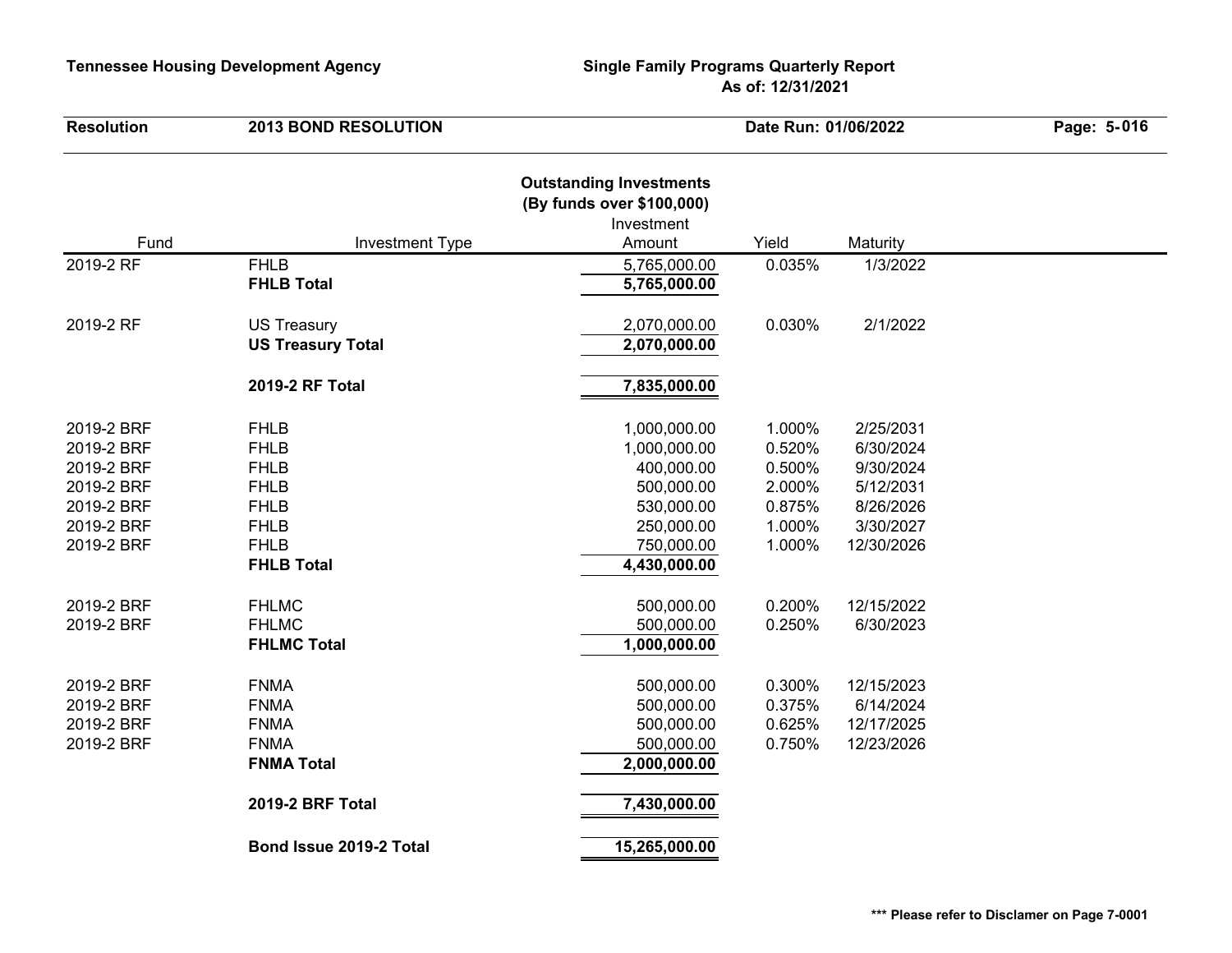| <b>Resolution</b>                                    | <b>2013 BOND RESOLUTION</b>                                                                                                  |                                                                                                                       | Date Run: 01/06/2022                 |                                                  | Page: 5-017 |
|------------------------------------------------------|------------------------------------------------------------------------------------------------------------------------------|-----------------------------------------------------------------------------------------------------------------------|--------------------------------------|--------------------------------------------------|-------------|
| Fund                                                 |                                                                                                                              | <b>Outstanding Investments</b><br>(By funds over \$100,000)<br>Investment                                             | Yield                                |                                                  |             |
|                                                      | <b>Investment Type</b>                                                                                                       | Amount                                                                                                                |                                      | Maturity                                         |             |
| 2019-3 RF<br>2019-3 RF                               | <b>FHLB</b><br><b>FHLB</b><br><b>FHLB Total</b>                                                                              | 480,000.00<br>3,965,000.00<br>4,445,000.00                                                                            | 0.035%<br>0.035%                     | 1/3/2022<br>1/3/2022                             |             |
| 2019-3 RF                                            | <b>US Treasury</b><br><b>US Treasury Total</b>                                                                               | 1,405,000.00<br>1,405,000.00                                                                                          | 0.030%                               | 2/1/2022                                         |             |
|                                                      | 2019-3 RF Total                                                                                                              | 5,850,000.00                                                                                                          |                                      |                                                  |             |
| 2019-3 BRF<br>2019-3 BRF<br>2019-3 BRF<br>2019-3 BRF | <b>FHLB</b><br><b>FHLB</b><br><b>FHLB</b><br><b>FHLB</b><br><b>FHLB Total</b><br>2019-3 BRF Total<br>Bond Issue 2019-3 Total | 1,790,000.00<br>175,000.00<br>200,000.00<br>1,125,000.00<br>3,290,000.00<br>3,290,000.00<br>$\overline{9,140,000.00}$ | 2.500%<br>0.875%<br>1.000%<br>1.500% | 5/19/2036<br>8/26/2026<br>3/30/2027<br>6/30/2026 |             |
| 2019-4 RF                                            | <b>FHLB</b><br><b>FHLB Total</b>                                                                                             | 5,535,000.00<br>5,535,000.00                                                                                          | 0.035%                               | 1/3/2022                                         |             |
| 2019-4 RF                                            | <b>US Treasury</b><br><b>US Treasury Total</b>                                                                               | 2,240,000.00<br>2,240,000.00                                                                                          | 0.030%                               | 2/1/2022                                         |             |
|                                                      | 2019-4 RF Total                                                                                                              | 7,775,000.00                                                                                                          |                                      |                                                  |             |
| 2019-4 BRF<br>2019-4 BRF<br>2019-4 BRF<br>2019-4 BRF | <b>FHLB</b><br><b>FHLB</b><br><b>FHLB</b><br><b>FHLB</b>                                                                     | 1,500,000.00<br>1,000,000.00<br>600,000.00<br>500,000.00                                                              | 1.482%<br>0.520%<br>0.500%<br>2.000% | 2/25/2031<br>6/30/2024<br>9/30/2024<br>5/12/2031 |             |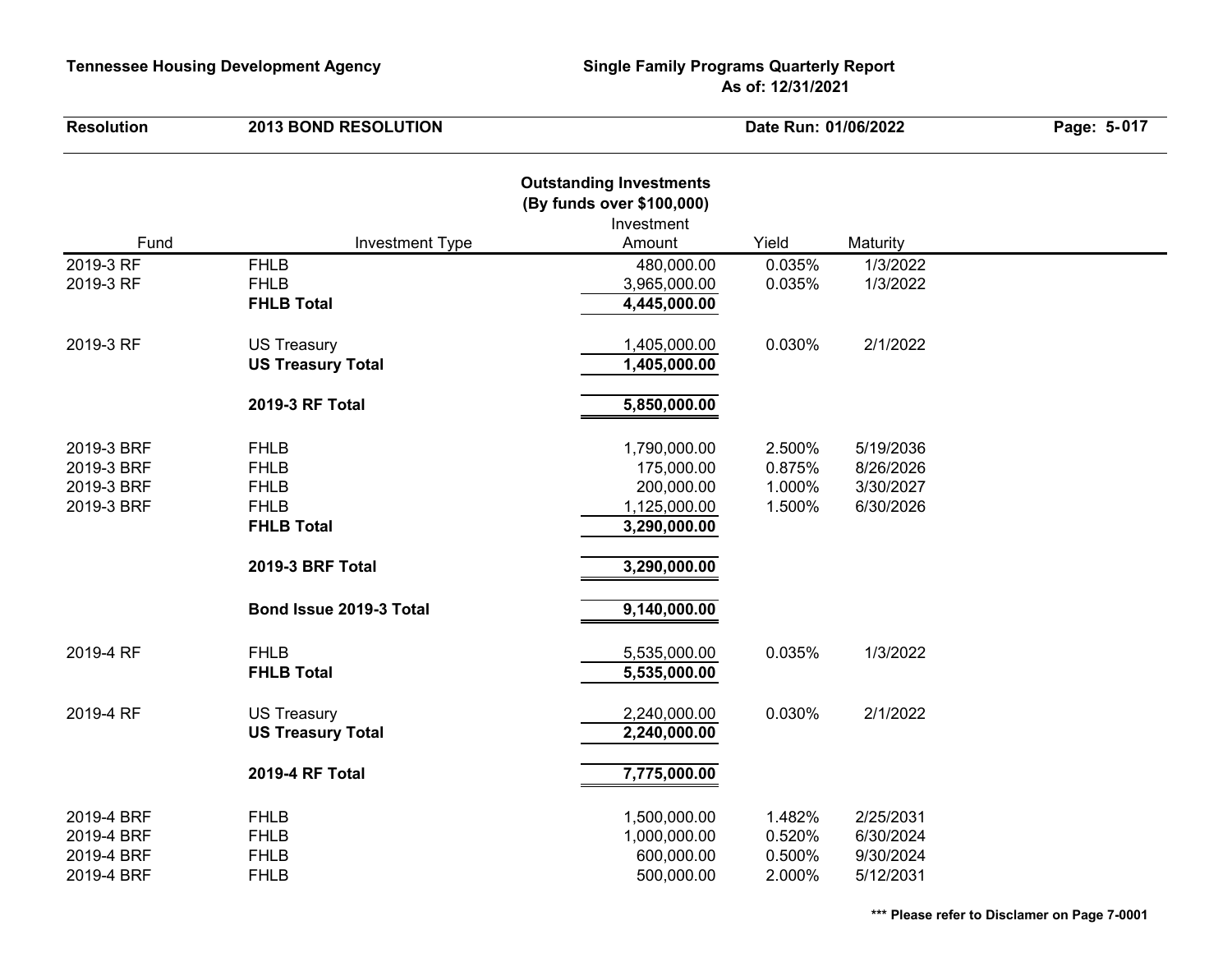| <b>Resolution</b> | <b>2013 BOND RESOLUTION</b> |                                                                                     | Date Run: 01/06/2022 |            | Page: 5-018 |
|-------------------|-----------------------------|-------------------------------------------------------------------------------------|----------------------|------------|-------------|
| Fund              | <b>Investment Type</b>      | <b>Outstanding Investments</b><br>(By funds over \$100,000)<br>Investment<br>Amount | Yield                | Maturity   |             |
| 2019-4 BRF        | <b>FHLB</b>                 | 965,000.00                                                                          | 0.875%               | 8/26/2026  |             |
| 2019-4 BRF        | <b>FHLB</b>                 | 250,000.00                                                                          | 1.000%               | 3/30/2027  |             |
| 2019-4 BRF        | <b>FHLB</b>                 | 750,000.00                                                                          | 1.000%               | 12/30/2026 |             |
|                   | <b>FHLB Total</b>           | 5,565,000.00                                                                        |                      |            |             |
|                   |                             |                                                                                     |                      |            |             |
| 2019-4 BRF        | <b>FHLMC</b>                | 500,000.00                                                                          | 0.200%               | 12/15/2022 |             |
| 2019-4 BRF        | <b>FHLMC</b>                | 500,000.00                                                                          | 0.250%               | 6/30/2023  |             |
|                   | <b>FHLMC Total</b>          | 1,000,000.00                                                                        |                      |            |             |
|                   |                             |                                                                                     |                      |            |             |
| 2019-4 BRF        | <b>FNMA</b>                 | 1,000,000.00                                                                        | 0.300%               | 12/15/2023 |             |
| 2019-4 BRF        | <b>FNMA</b>                 | 500,000.00                                                                          | 0.375%               | 6/14/2024  |             |
| 2019-4 BRF        | <b>FNMA</b>                 | 500,000.00                                                                          | 0.625%               | 12/17/2025 |             |
| 2019-4 BRF        | <b>FNMA</b>                 | 500,000.00                                                                          | 0.750%               | 12/23/2026 |             |
|                   | <b>FNMA Total</b>           | 2,500,000.00                                                                        |                      |            |             |
|                   | 2019-4 BRF Total            | 9,065,000.00                                                                        |                      |            |             |
|                   | Bond Issue 2019-4 Total     | 16,840,000.00                                                                       |                      |            |             |
| 2020-1 RF         | <b>FHLB</b>                 | 7,270,000.00                                                                        | 0.035%               | 1/3/2022   |             |
|                   | <b>FHLB Total</b>           | 7,270,000.00                                                                        |                      |            |             |
| 2020-1 RF         | <b>US Treasury</b>          | 3,590,000.00                                                                        | 0.030%               | 2/1/2022   |             |
|                   | <b>US Treasury Total</b>    | 3,590,000.00                                                                        |                      |            |             |
|                   | 2020-1 RF Total             | 10,860,000.00                                                                       |                      |            |             |
| 2020-1 BRF        | <b>FHLB</b>                 | 450,000.00                                                                          | 0.875%               | 8/26/2026  |             |
| 2020-1 BRF        | <b>FHLB</b>                 | 250,000.00                                                                          | 1.000%               | 3/30/2027  |             |
| 2020-1 BRF        | <b>FHLB</b>                 | 200,000.00                                                                          | 1.000%               | 12/30/2026 |             |
| 2020-1 BRF        | <b>FHLB</b>                 | 1,760,000.00                                                                        | 1.500%               | 6/30/2026  |             |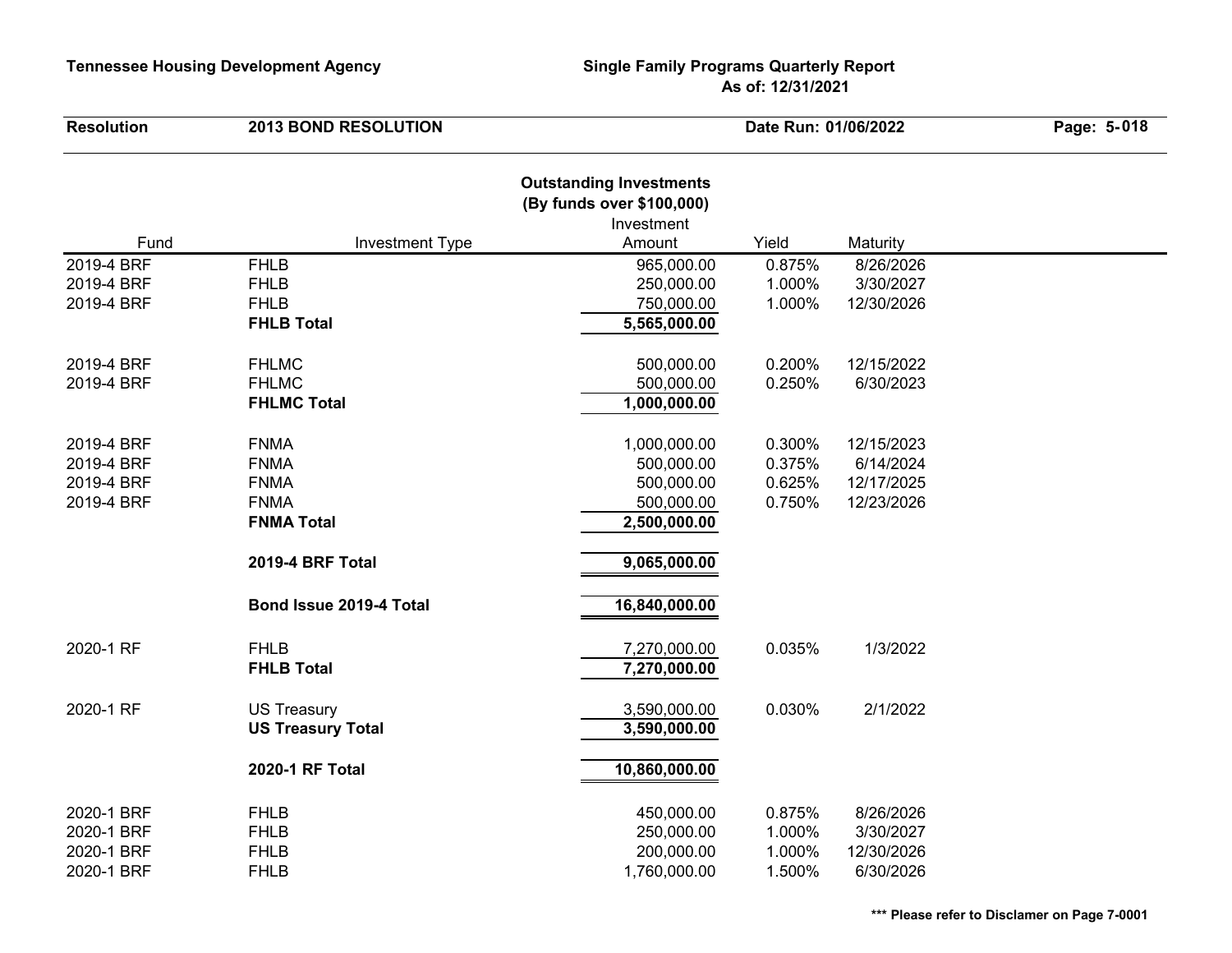| <b>Resolution</b>                                                                                                                        | <b>2013 BOND RESOLUTION</b>                                                                                                                                             | Date Run: 01/06/2022                                                                                                                                             |                                                                                                  | Page: 5-019                                                                                                                     |  |
|------------------------------------------------------------------------------------------------------------------------------------------|-------------------------------------------------------------------------------------------------------------------------------------------------------------------------|------------------------------------------------------------------------------------------------------------------------------------------------------------------|--------------------------------------------------------------------------------------------------|---------------------------------------------------------------------------------------------------------------------------------|--|
| Fund                                                                                                                                     | <b>Investment Type</b>                                                                                                                                                  | <b>Outstanding Investments</b><br>(By funds over \$100,000)<br>Investment<br>Amount                                                                              | Yield                                                                                            | Maturity                                                                                                                        |  |
| 2020-1 BRF                                                                                                                               | <b>FHLB</b>                                                                                                                                                             | 865,000.00                                                                                                                                                       | 1.000%                                                                                           | 12/30/2024                                                                                                                      |  |
|                                                                                                                                          | <b>FHLB Total</b>                                                                                                                                                       | 3,525,000.00                                                                                                                                                     |                                                                                                  |                                                                                                                                 |  |
|                                                                                                                                          | <b>2020-1 BRF Total</b>                                                                                                                                                 | 3,525,000.00                                                                                                                                                     |                                                                                                  |                                                                                                                                 |  |
|                                                                                                                                          | Bond Issue 2020-1 Total                                                                                                                                                 | 14,385,000.00                                                                                                                                                    |                                                                                                  |                                                                                                                                 |  |
| 2020-2 RF                                                                                                                                | <b>FHLB</b><br><b>FHLB Total</b>                                                                                                                                        | 2,635,000.00<br>2,635,000.00                                                                                                                                     | 0.035%                                                                                           | 1/3/2022                                                                                                                        |  |
| 2020-2 RF                                                                                                                                | <b>US Treasury</b><br><b>US Treasury Total</b>                                                                                                                          | 1,425,000.00<br>1,425,000.00                                                                                                                                     | 0.030%                                                                                           | 2/1/2022                                                                                                                        |  |
|                                                                                                                                          | 2020-2 RF Total                                                                                                                                                         | 4,060,000.00                                                                                                                                                     |                                                                                                  |                                                                                                                                 |  |
| 2020-2 BRF<br>2020-2 BRF<br>2020-2 BRF<br>2020-2 BRF<br>2020-2 BRF<br>2020-2 BRF<br>2020-2 BRF<br>2020-2 BRF<br>2020-2 BRF<br>2020-2 BRF | <b>FHLB</b><br><b>FHLB</b><br><b>FHLB</b><br><b>FHLB</b><br><b>FHLB</b><br><b>FHLB</b><br><b>FHLB</b><br><b>FHLB</b><br><b>FHLB</b><br><b>FHLB</b><br><b>FHLB Total</b> | 1,500,000.00<br>1,000,000.00<br>1,000,000.00<br>285,000.00<br>165,000.00<br>1,670,000.00<br>790,000.00<br>220,000.00<br>500,000.00<br>855,000.00<br>7,985,000.00 | 1.482%<br>0.520%<br>0.500%<br>2.050%<br>2.500%<br>2.000%<br>0.875%<br>1.000%<br>0.750%<br>1.500% | 2/25/2031<br>6/30/2024<br>9/30/2024<br>5/12/2031<br>5/19/2036<br>5/12/2031<br>8/26/2026<br>12/30/2026<br>9/30/2025<br>6/30/2026 |  |
| 2020-2 BRF<br>2020-2 BRF<br>2020-2 BRF<br>2020-2 BRF                                                                                     | <b>FHLMC</b><br><b>FHLMC</b><br><b>FHLMC</b><br><b>FHLMC</b>                                                                                                            | 1,900,000.00<br>1,700,000.00<br>500,000.00<br>1,300,000.00                                                                                                       | 1.000%<br>1.000%<br>0.200%<br>0.250%                                                             | 7/21/2028<br>10/19/2028<br>12/15/2022<br>6/30/2023                                                                              |  |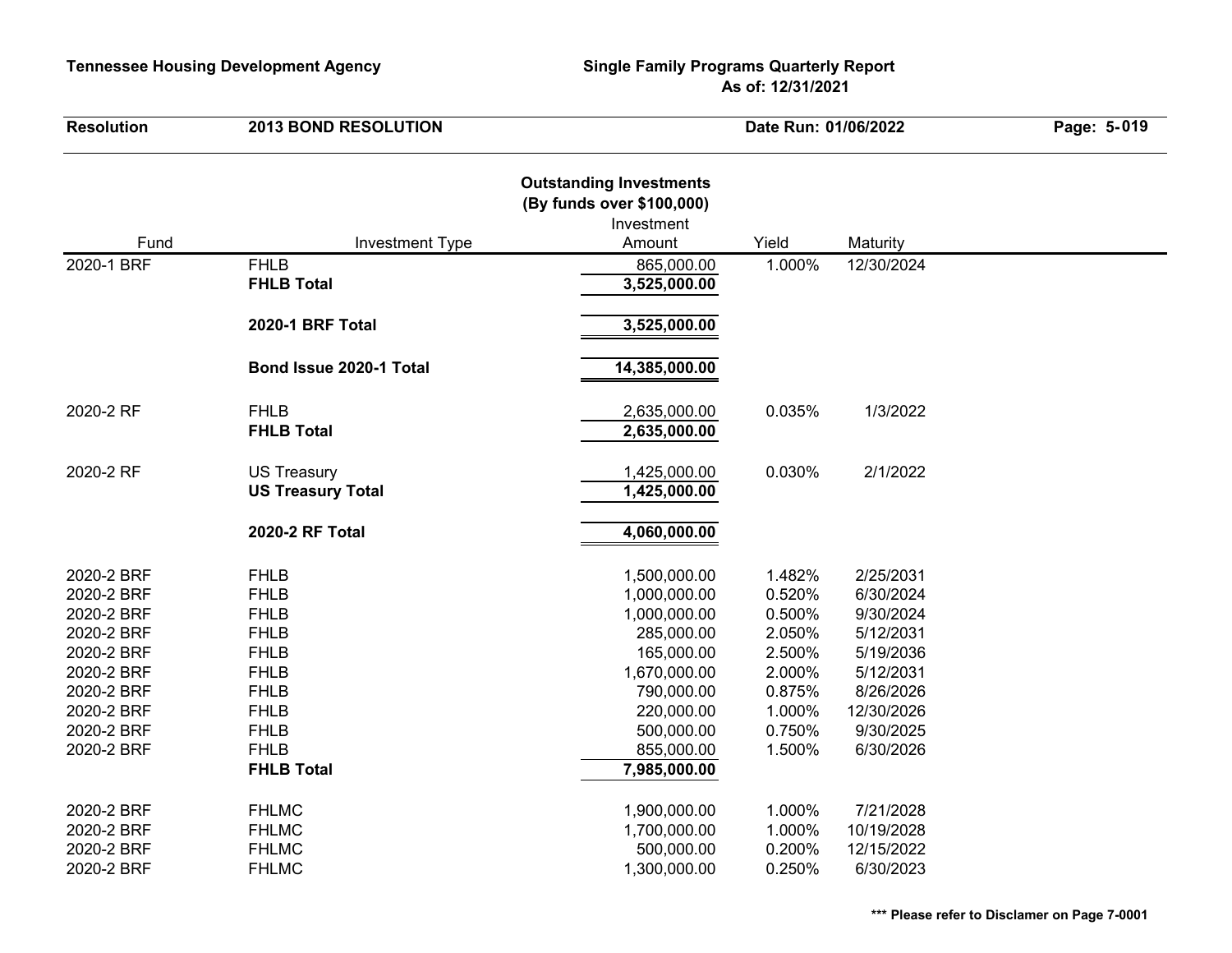| <b>Resolution</b>                                    | <b>2013 BOND RESOLUTION</b>                                                   |                                                                                     | Date Run: 01/06/2022                 |                                                     | Page: 5-020 |
|------------------------------------------------------|-------------------------------------------------------------------------------|-------------------------------------------------------------------------------------|--------------------------------------|-----------------------------------------------------|-------------|
| Fund                                                 | <b>Investment Type</b>                                                        | <b>Outstanding Investments</b><br>(By funds over \$100,000)<br>Investment<br>Amount | Yield                                | Maturity                                            |             |
|                                                      | <b>FHLMC Total</b>                                                            | 5,400,000.00                                                                        |                                      |                                                     |             |
| 2020-2 BRF<br>2020-2 BRF<br>2020-2 BRF<br>2020-2 BRF | <b>FNMA</b><br><b>FNMA</b><br><b>FNMA</b><br><b>FNMA</b><br><b>FNMA Total</b> | 565,000.00<br>500,000.00<br>500,000.00<br>500,000.00<br>2,065,000.00                | 0.300%<br>0.375%<br>0.625%<br>0.750% | 12/15/2023<br>6/14/2024<br>12/17/2025<br>12/23/2026 |             |
| 2020-2 BRF                                           | <b>US Treasury</b><br><b>US Treasury Total</b><br>2020-2 BRF Total            | 5,524,000.00<br>5,524,000.00<br>20,974,000.00                                       | 6.611%                               | 8/15/2023                                           |             |
|                                                      | Bond Issue 2020-2 Total                                                       | 25,034,000.00                                                                       |                                      |                                                     |             |
| 2020-3 RF                                            | <b>FHLB</b><br><b>FHLB Total</b>                                              | 3,880,000.00<br>3,880,000.00                                                        | 0.035%                               | 1/3/2022                                            |             |
| 2020-3 RF                                            | <b>UST</b><br><b>UST Total</b>                                                | 610,000.00<br>610,000.00                                                            | 0.030%                               | 2/1/2022                                            |             |
|                                                      | 2020-3 RF Total                                                               | 4,490,000.00                                                                        |                                      |                                                     |             |
| 2020-3 BRF                                           | <b>FHLB</b><br><b>FHLB Total</b>                                              | 1,395,000.00<br>1,395,000.00                                                        | 2.500%                               | 5/19/2036                                           |             |
|                                                      | 2020-3 BRF Total                                                              | 1,395,000.00                                                                        |                                      |                                                     |             |
|                                                      | Bond Issue 2020-3 Total                                                       | 5,885,000.00                                                                        |                                      |                                                     |             |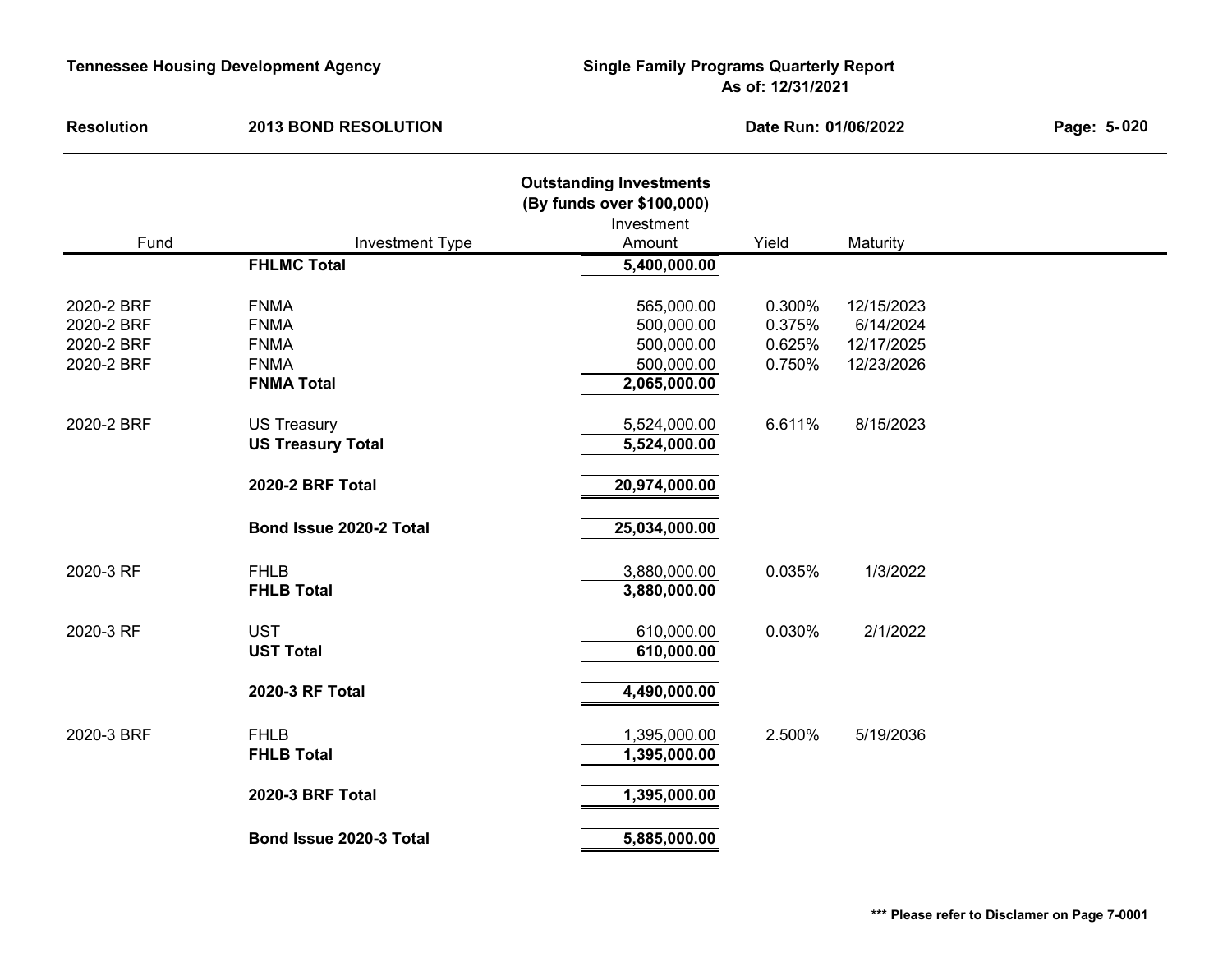| <b>Resolution</b> | <b>2013 BOND RESOLUTION</b>        |                                                                                     | Date Run: 01/06/2022 |            | Page: 5-021 |
|-------------------|------------------------------------|-------------------------------------------------------------------------------------|----------------------|------------|-------------|
| Fund              | <b>Investment Type</b>             | <b>Outstanding Investments</b><br>(By funds over \$100,000)<br>Investment<br>Amount | Yield                | Maturity   |             |
| 2020-4 LF         | <b>FHLB</b>                        | 3,000,000.00                                                                        | 0.400%               | 6/10/2024  |             |
|                   | <b>FHLB Total</b>                  | 3,000,000.00                                                                        |                      |            |             |
| 2020-4 LF         | <b>US Treasury</b>                 | 13,000,000.00                                                                       | 0.041%               | 3/31/2022  |             |
|                   | <b>US Treasury Total</b>           | 13,000,000.00                                                                       |                      |            |             |
|                   | 2020-4 LF Total                    | 16,000,000.00                                                                       |                      |            |             |
| 2020-4 RF         | <b>FHLB</b>                        | 2,470,000.00                                                                        | 0.035%               | 1/3/2022   |             |
|                   | <b>FHLB Total</b>                  | 2,470,000.00                                                                        |                      |            |             |
| 2020-4 RF         | <b>US Treasury</b>                 | 1,370,000.00                                                                        | 0.030%               | 2/1/2022   |             |
|                   | <b>US Treasury Total</b>           | 1,370,000.00                                                                        |                      |            |             |
|                   | 2020-4 RF Total                    | 3,840,000.00                                                                        |                      |            |             |
| 2020-4 BRF        | <b>FHLB</b>                        | 2,650,000.00                                                                        | 2.500%               | 5/19/2036  |             |
|                   | <b>FHLB Total</b>                  | 2,650,000.00                                                                        |                      |            |             |
|                   | 2020-4 BRF Total                   | 2,650,000.00                                                                        |                      |            |             |
|                   | Bond Issue 2020-4 Total            | 22,490,000.00                                                                       |                      |            |             |
|                   |                                    |                                                                                     |                      |            |             |
| 2021-1 LF         | <b>FHLB</b>                        | 3,000,000.00                                                                        | 0.400%               | 6/10/2024  |             |
| 2021-1 LF         | <b>FHLB</b><br><b>FHLB Total</b>   | 4,500,000.00<br>7,500,000.00                                                        | 0.606%               | 3/27/2025  |             |
|                   |                                    |                                                                                     |                      |            |             |
| 2021-1 LF         | <b>FHLMC</b><br><b>FHLMC Total</b> | 500,000.00<br>500,000.00                                                            | 0.062%               | 12/17/2025 |             |
|                   |                                    |                                                                                     |                      |            |             |
| 2021-1 LF         | <b>FNMA</b>                        | 500,000.00                                                                          | 0.300%               | 12/15/2023 |             |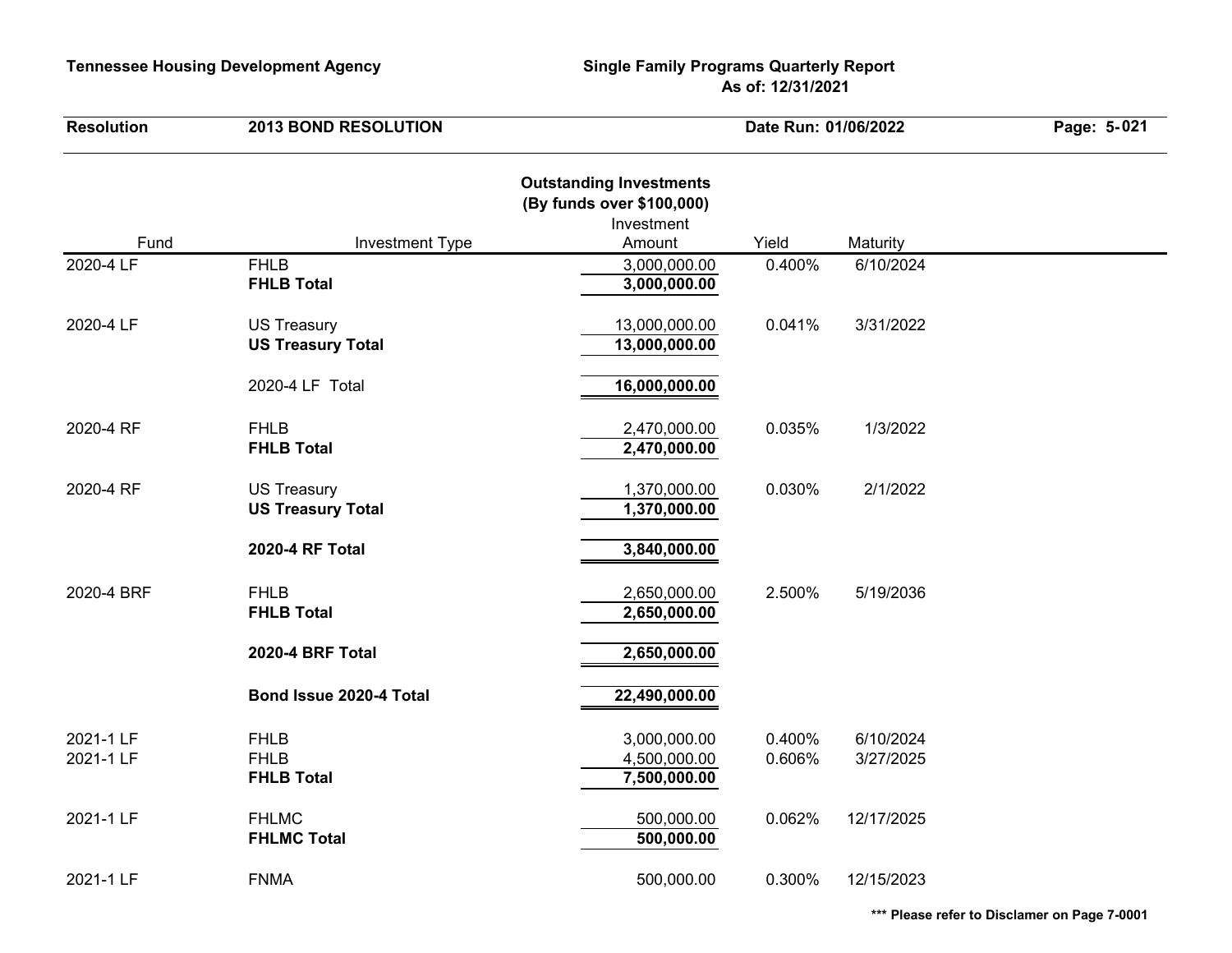| <b>Resolution</b>                                | <b>2013 BOND RESOLUTION</b>                                                   |                                                                                     | Date Run: 01/06/2022                 |                                                 | Page: 5-022 |
|--------------------------------------------------|-------------------------------------------------------------------------------|-------------------------------------------------------------------------------------|--------------------------------------|-------------------------------------------------|-------------|
| Fund                                             | <b>Investment Type</b>                                                        | <b>Outstanding Investments</b><br>(By funds over \$100,000)<br>Investment<br>Amount | Yield                                | Maturity                                        |             |
| 2021-1 LF                                        | <b>FNMA</b>                                                                   | 1,300,000.00                                                                        | 0.300%                               | 12/15/2023                                      |             |
| 2021-1 LF                                        | <b>FNMA</b><br><b>FNMA Total</b>                                              | 500,000.00<br>2,300,000.00                                                          | 0.625%                               | 12/17/2025                                      |             |
| 2021-1 LF                                        | <b>US Treasury</b><br><b>US Treasury Total</b>                                | 20,000,000.00<br>20,000,000.00                                                      | 0.041%                               | 3/31/2022                                       |             |
|                                                  | 2021-1 LF Total                                                               | 30,300,000.00                                                                       |                                      |                                                 |             |
| 2021-1 RF                                        | <b>FHLB</b><br><b>FHLB Total</b>                                              | 2,320,000.00<br>2,320,000.00                                                        | 0.035%                               | 1/3/2022                                        |             |
| 2021-1 RF                                        | <b>US Treasury</b><br><b>US Treasury Total</b>                                | 295,000.00<br>295,000.00                                                            | 0.030%                               | 2/1/2022                                        |             |
|                                                  | 2021-1 RF Total                                                               | 2,615,000.00                                                                        |                                      |                                                 |             |
| 2021-1 BRF                                       | <b>FHLB</b><br><b>FHLB Total</b>                                              | 1,140,000.00<br>1,140,000.00                                                        | 2.050%                               | 5/12/2031                                       |             |
|                                                  | 2021-1 BRF Total                                                              | 1,140,000.00                                                                        |                                      |                                                 |             |
|                                                  | Bond Issue 2021-1 Total                                                       | 34,055,000.00                                                                       |                                      |                                                 |             |
| 2021-2 LF<br>2021-2 LF<br>2021-2 LF<br>2021-2 LF | <b>FHLB</b><br><b>FHLB</b><br><b>FHLB</b><br><b>FHLB</b><br><b>FHLB Total</b> | 5,000,000.00<br>6,000,000.00<br>70,000.00<br>10,000,000.00<br>21,070,000.00         | 0.400%<br>0.500%<br>0.035%<br>0.015% | 3/12/2024<br>11/24/2023<br>1/3/2022<br>1/7/2022 |             |
| 2021-2 LF                                        | <b>FHLMC</b>                                                                  | 770,000.00                                                                          | 0.200%                               | 12/15/2022                                      |             |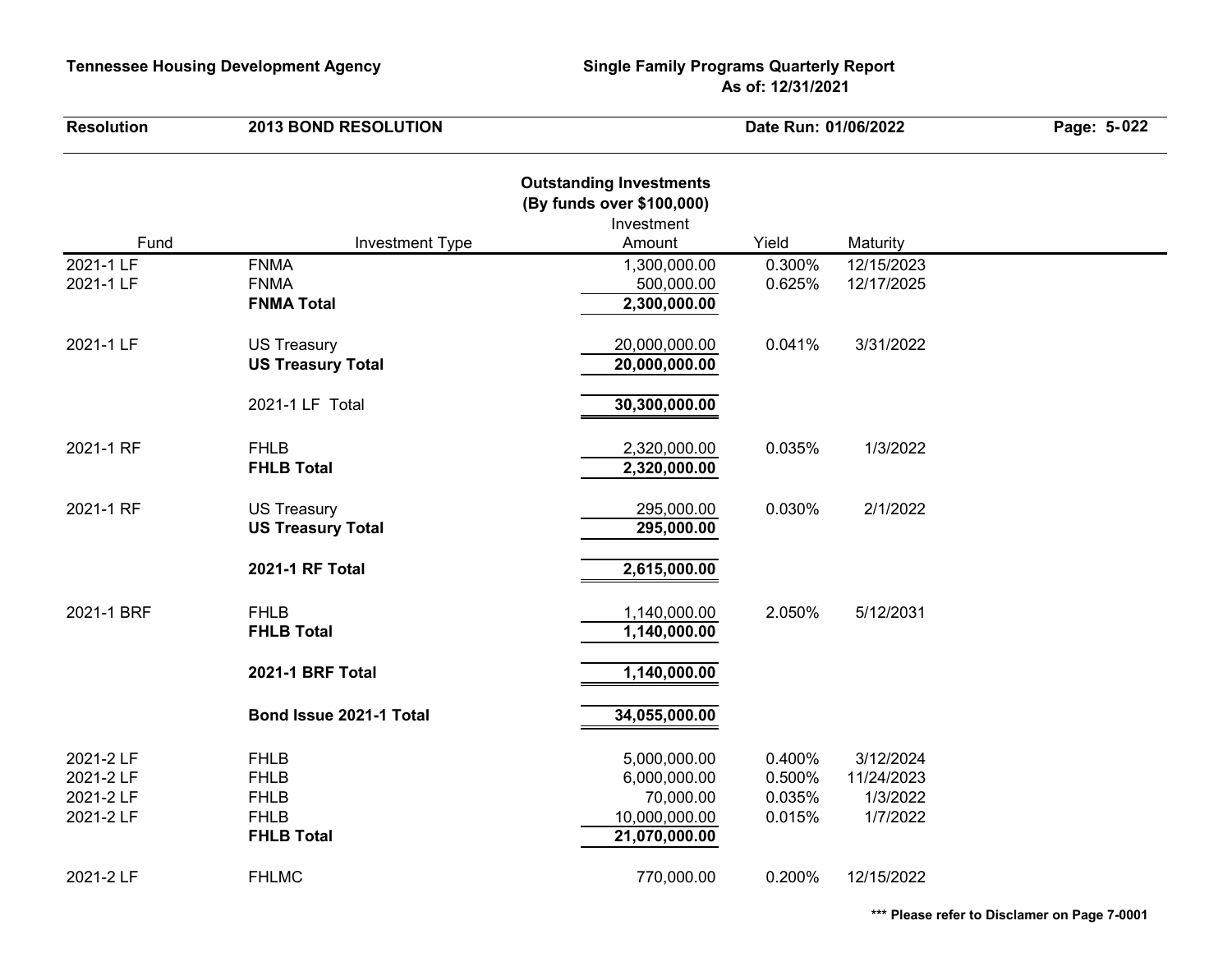| <b>Resolution</b>                   | <b>2013 BOND RESOLUTION</b>                     |                                                                           | Date Run: 01/06/2022       |                                    | Page: 5-023 |
|-------------------------------------|-------------------------------------------------|---------------------------------------------------------------------------|----------------------------|------------------------------------|-------------|
|                                     |                                                 | <b>Outstanding Investments</b><br>(By funds over \$100,000)<br>Investment |                            |                                    |             |
| Fund                                | <b>Investment Type</b>                          | Amount                                                                    | Yield                      | Maturity                           |             |
| 2021-2 LF                           | <b>FHLMC</b><br><b>FHLMC Total</b>              | 5,000,000.00<br>5,770,000.00                                              | 0.250%                     | 6/30/2023                          |             |
| 2021-2 LF                           | <b>FNMA</b><br><b>FNMA Total</b>                | 785,000.00<br>785,000.00                                                  | 0.375%                     | 6/14/2024                          |             |
| 2021-2 LF                           | <b>US Treasury</b>                              | 8,000,000.00                                                              | 0.041%                     | 3/31/2022                          |             |
| 2021-2 LF                           | <b>US Treasury</b>                              | 2,320,000.00                                                              | 0.030%                     | 2/1/2022                           |             |
|                                     | <b>US Treasury Total</b>                        | 10,320,000.00                                                             |                            |                                    |             |
|                                     | 2021-2 LF Total                                 | 37,945,000.00                                                             |                            |                                    |             |
| 2021-2 RF                           | <b>FHLB</b><br><b>FHLB Total</b>                | 590,000.00<br>590,000.00                                                  | 0.035%                     | 1/3/2022                           |             |
| 2021-2 RF                           | <b>US Treasury</b><br><b>US Treasury Total</b>  | 15,000.00<br>15,000.00                                                    | 0.030%                     | 2/1/2022                           |             |
|                                     | 2021-2 RF Total                                 | 605,000.00                                                                |                            |                                    |             |
| 2021-2 BRF<br>2021-2 BRF            | <b>FHLB</b><br><b>FHLB</b><br><b>FHLB Total</b> | 750,000.00<br>750,000.00<br>1,500,000.00                                  | 2.000%<br>0.750%           | 5/12/2031<br>9/30/2025             |             |
|                                     | 2021-2 BRF Total                                | 1,500,000.00                                                              |                            |                                    |             |
|                                     | Bond Issue 2021-2 Total                         | 40,050,000.00                                                             |                            |                                    |             |
| 2021-3 LF<br>2021-3 LF<br>2021-3 LF | <b>FHLB</b><br><b>FHLB</b><br><b>FHLB</b>       | 20,000,000.00<br>20,000,000.00<br>50,000,000.00                           | 0.020%<br>0.035%<br>0.041% | 1/20/2022<br>2/16/2022<br>3/1/2022 |             |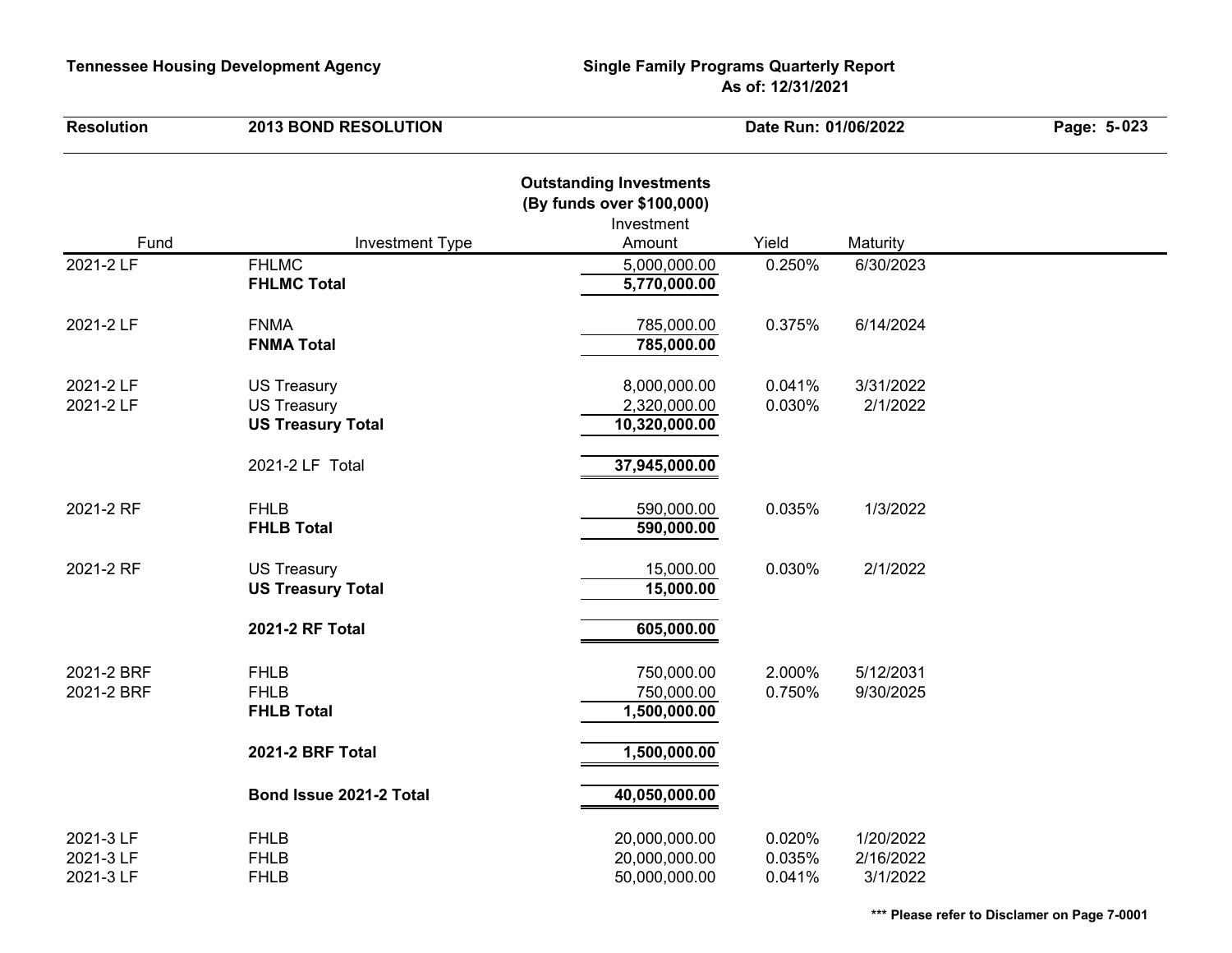| <b>Resolution</b> | <b>2013 BOND RESOLUTION</b>                    |                                                                                     | Date Run: 01/06/2022 |           |  |
|-------------------|------------------------------------------------|-------------------------------------------------------------------------------------|----------------------|-----------|--|
| Fund              | <b>Investment Type</b>                         | <b>Outstanding Investments</b><br>(By funds over \$100,000)<br>Investment<br>Amount | Yield                | Maturity  |  |
|                   | <b>FHLB Total</b>                              | 90,000,000.00                                                                       |                      |           |  |
| 2021-3 LF         | <b>US Treasury</b><br><b>US Treasury Total</b> | 9,000,000.00<br>9,000,000.00                                                        | 0.041%               | 3/31/2022 |  |
|                   | 2021-3 LF Total                                | 99,000,000.00                                                                       |                      |           |  |
| 2021-3 BRF        | <b>FHLB</b><br><b>FHLB Total</b>               | 1,260,000.00<br>1,260,000.00                                                        | 1.500%               | 6/30/2026 |  |
|                   | <b>2021-3 BRF Total</b>                        | 1,260,000.00                                                                        |                      |           |  |
|                   | Bond Issue 2021-3 Total                        | 100,260,000.00                                                                      |                      |           |  |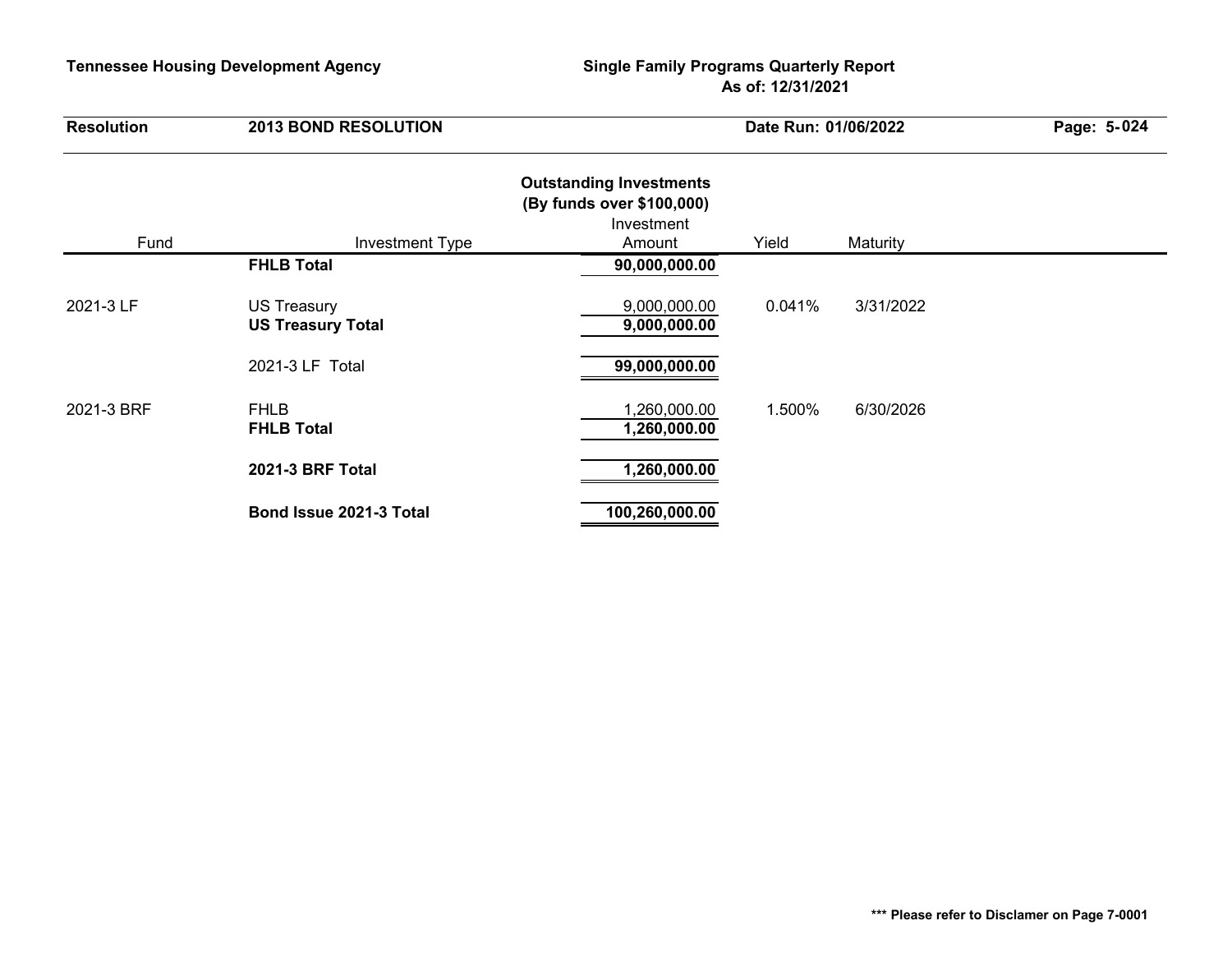| <b>Resolution</b>                        | <b>2013 BOND RESOLUTION</b> |                                                                                     | Date Run: 01/06/2022 |          | Page: 5-025 |
|------------------------------------------|-----------------------------|-------------------------------------------------------------------------------------|----------------------|----------|-------------|
| Fund                                     | <b>Investment Type</b>      | <b>Outstanding Investments</b><br>(By funds over \$100,000)<br>Investment<br>Amount | Yield                | Maturity |             |
| <b>Investment Summary</b>                |                             |                                                                                     |                      |          |             |
| Revenue Fund                             |                             | 126,845,000.00                                                                      |                      |          |             |
| Old 74 Cash/Inv                          |                             | 3,225,000.00                                                                        |                      |          |             |
| Debt Service Reserve Fund                |                             | 114,064,000.00                                                                      |                      |          |             |
| Loan Fund                                |                             | 183,245,000.00                                                                      |                      |          |             |
| <b>Total Investments 2013 Resolution</b> |                             | \$427,379,000.00                                                                    |                      |          |             |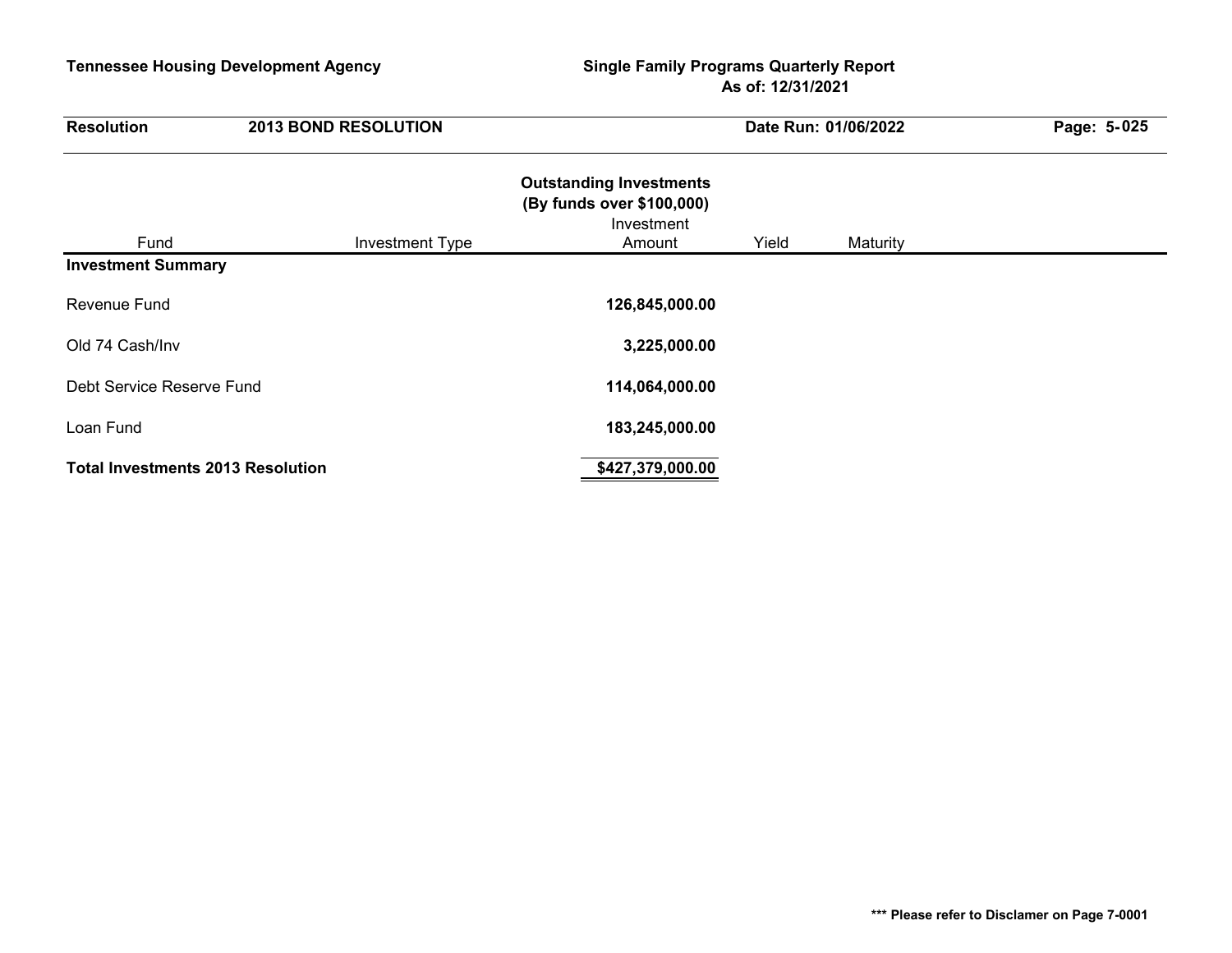| <b>Resolution</b>                    | <b>2013 BOND RESOLUTION</b>          |                      | Date Run: 01/06/2022 |          | Page: 5-026 |
|--------------------------------------|--------------------------------------|----------------------|----------------------|----------|-------------|
|                                      |                                      |                      |                      |          |             |
| Fund                                 | <b>Investment Type</b>               | Investment<br>Amount | Yield                | Maturity |             |
| Demand Deposits at December 31, 2021 |                                      |                      |                      |          |             |
| 2013 OLD 74 RES                      | 1st American US Govt Obligation MMKT | 18,230,681.34        | 0.599%               |          |             |
| 2013-1 RF                            | 1st American US Govt Obligation MMKT | 1,938,606.16         | 0.599%               |          |             |
| 2013-1 BRF                           | 1st American US Govt Obligation MMKT | 5,632.00             | 0.599%               |          |             |
| 2013-2 RF                            | 1st American US Govt Obligation MMKT | 548,407.63           | 0.599%               |          |             |
| 2013-2 BRF                           | 1st American US Govt Obligation MMKT | 2,150.58             | 0.599%               |          |             |
| 2014-1 RF                            | 1st American US Govt Obligation MMKT | 1,855,604.76         | 0.599%               |          |             |
| 2014-1 BRF                           | 1st American US Govt Obligation MMKT | 5,510.83             | 0.599%               |          |             |
| 2014-2 RF                            | 1st American US Govt Obligation MMKT | 584,546.58           | 0.599%               |          |             |
| 2014-2 BRF                           | 1st American US Govt Obligation MMKT | 64,734.65            | 0.599%               |          |             |
| 2015-1 RF                            | 1st American US Govt Obligation MMKT | 2,056,769.36         | 0.599%               |          |             |
| 2015-1 BRF                           | 1st American US Govt Obligation MMKT | 29,450.89            | 0.599%               |          |             |
| 2015-2 RF                            | 1st American US Govt Obligation MMKT | 1,433,653.10         | 0.599%               |          |             |
| 2015-2 BRF                           | 1st American US Govt Obligation MMKT | 13,083.06            | 0.599%               |          |             |
| 2016-1 RF                            | 1st American US Govt Obligation MMKT | 1,588,032.29         | 0.599%               |          |             |
| 2016-1 BRF                           | 1st American US Govt Obligation MMKT | 21,772.52            | 0.599%               |          |             |
| 2016-2 RF                            | 1st American US Govt Obligation MMKT | 1,461,658.83         | 0.599%               |          |             |
| 2016-2 BRF                           | 1st American US Govt Obligation MMKT | 61,894.38            | 0.599%               |          |             |
| 2016-3 RF                            | 1st American US Govt Obligation MMKT | 1,145,869.26         | 0.599%               |          |             |
| 2016-3 BRF                           | 1st American US Govt Obligation MMKT | 1,725.64             | 0.599%               |          |             |
| 2017-1 RF                            | 1st American US Govt Obligation MMKT | 2,472,404.76         | 0.599%               |          |             |
| 2017-1 BRF                           | 1st American US Govt Obligation MMKT | 2,711.99             | 0.599%               |          |             |
| 2017-2 RF                            | 1st American US Govt Obligation MMKT | 3,180,272.78         | 0.599%               |          |             |
| 2017-2 BRF                           | 1st American US Govt Obligation MMKT | 20,479.76            | 0.599%               |          |             |
| 2017-3 RF                            | 1st American US Govt Obligation MMKT | 1,995,746.12         | 0.599%               |          |             |
| 2017-3 BRF                           | 1st American US Govt Obligation MMKT | 10,503.83            | 0.599%               |          |             |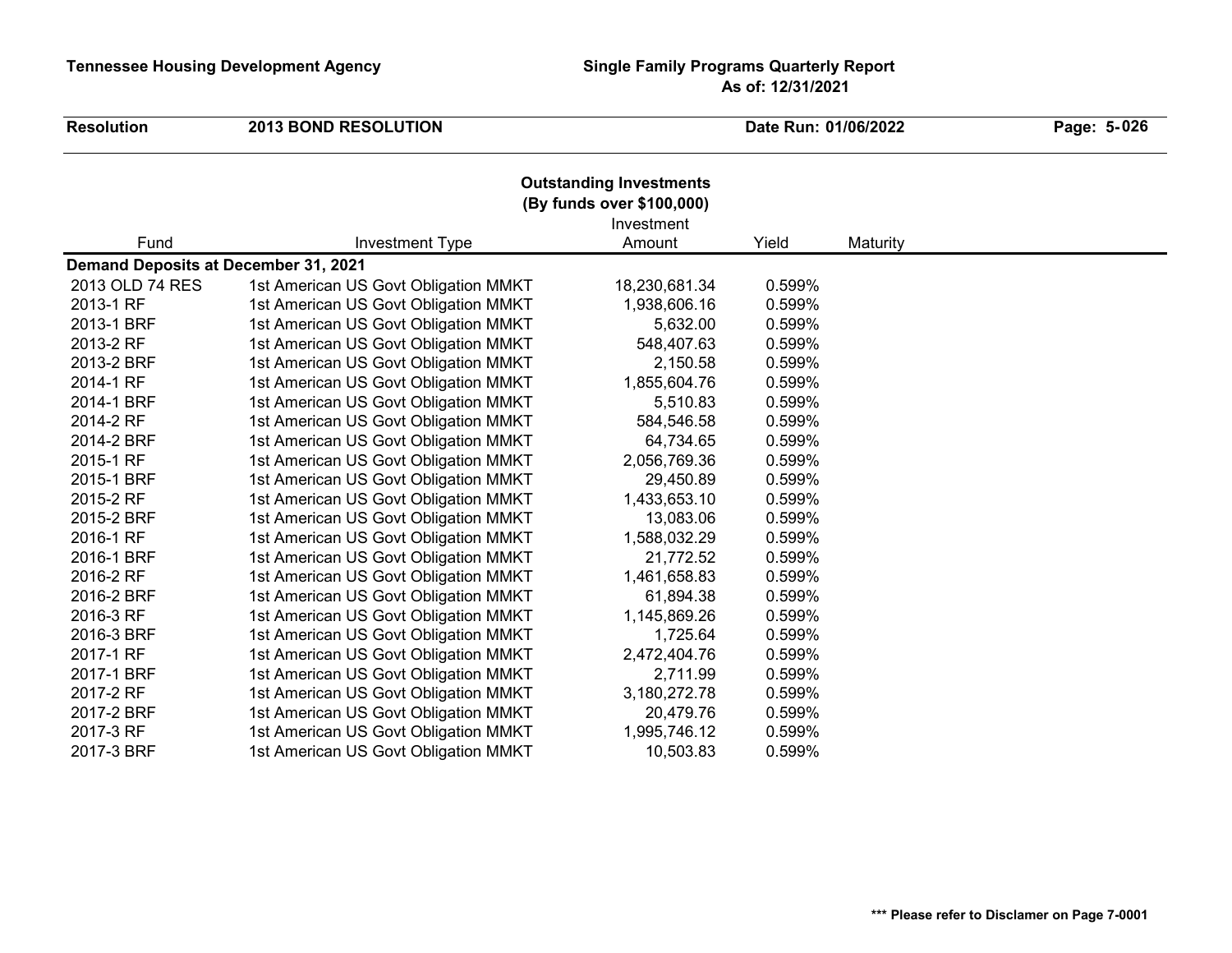$\overline{\phantom{a}}$ 

#### **Resolution**<br>**Resolution**<br>**Date Run:** 01/06/2022

 **027**

|            |                                      | <b>Outstanding Investments</b> |        |          |  |  |  |  |
|------------|--------------------------------------|--------------------------------|--------|----------|--|--|--|--|
|            | (By funds over \$100,000)            |                                |        |          |  |  |  |  |
|            |                                      | Investment                     |        |          |  |  |  |  |
| Fund       | Investment Type                      | Amount                         | Yield  | Maturity |  |  |  |  |
| 2017-4 RF  | 1st American US Govt Obligation MMKT | 995,183.81                     | 0.599% |          |  |  |  |  |
| 2017-4 BRF | 1st American US Govt Obligation MMKT | 2,027.79                       | 0.599% |          |  |  |  |  |
| 2018-1 RF  | 1st American US Govt Obligation MMKT | 1,843,660.00                   | 0.599% |          |  |  |  |  |
| 2018-1 BRF | 1st American US Govt Obligation MMKT | 4,886.35                       | 0.599% |          |  |  |  |  |
| 2018-2 RF  | 1st American US Govt Obligation MMKT | 3,281,371.30                   | 0.599% |          |  |  |  |  |
| 2018-2 BRF | 1st American US Govt Obligation MMKT | 2,237.65                       | 0.599% |          |  |  |  |  |
| 2018-3 RF  | 1st American US Govt Obligation MMKT | 2,722,610.97                   | 0.599% |          |  |  |  |  |
| 2018-3 BRF | 1st American US Govt Obligation MMKT | 50,484.34                      | 0.599% |          |  |  |  |  |
| 2018-4 RF  | 1st American US Govt Obligation MMKT | 3,040,041.22                   | 0.599% |          |  |  |  |  |
| 2018-4 BRF | 1st American US Govt Obligation MMKT | 13,956.93                      | 0.599% |          |  |  |  |  |
| 2019-1 RF  | 1st American US Govt Obligation MMKT | 3,642,679.58                   | 0.599% |          |  |  |  |  |
| 2019-1 BRF | 1st American US Govt Obligation MMKT | 10,996.61                      | 0.599% |          |  |  |  |  |
| 2019-2 RF  | 1st American US Govt Obligation MMKT | 3,271,837.94                   | 0.599% |          |  |  |  |  |
| 2019-2 BRF | 1st American US Govt Obligation MMKT | 7,748.29                       | 0.599% |          |  |  |  |  |
| 2019-3 RF  | 1st American US Govt Obligation MMKT | 3,360,812.85                   | 0.599% |          |  |  |  |  |
| 2019-3 BRF | 1st American US Govt Obligation MMKT | 2,704.67                       | 0.599% |          |  |  |  |  |
| 2019-4 RF  | 1st American US Govt Obligation MMKT | 4,481,179.08                   | 0.599% |          |  |  |  |  |
| 2019-4 BRF | 1st American US Govt Obligation MMKT | 7,185.90                       | 0.599% |          |  |  |  |  |
| 2020-1 RF  | 1st American US Govt Obligation MMKT | 4,610,709.08                   | 0.599% |          |  |  |  |  |
| 2020-1 BRF | 1st American US Govt Obligation MMKT | 1,611.19                       | 0.599% |          |  |  |  |  |
| 2020-2 RF  | 1st American US Govt Obligation MMKT | 8,472,550.42                   | 0.599% |          |  |  |  |  |
| 2020-2 BRF | 1st American US Govt Obligation MMKT | 4,891,487.04                   | 0.599% |          |  |  |  |  |
| 2020-3 RF  | 1st American US Govt Obligation MMKT | 2,028,016.01                   | 0.599% |          |  |  |  |  |
| 2020-3 BRF | 1st American US Govt Obligation MMKT | 3,531.64                       | 0.599% |          |  |  |  |  |
| 2020-4 LF  | 1st American US Govt Obligation MMKT | 929,337.26                     | 0.599% |          |  |  |  |  |
| 2020-4 RF  | 1st American US Govt Obligation MMKT | 2,658,452.04                   | 0.599% |          |  |  |  |  |
| 2020-4 BRF | 1st American US Govt Obligation MMKT | 40,405.10                      | 0.599% |          |  |  |  |  |
| 2021-1 LF  | 1st American US Govt Obligation MMKT | 80,060.55                      | 0.599% |          |  |  |  |  |
| 2021-1 RF  | 1st American US Govt Obligation MMKT | 787,567.86                     | 0.599% |          |  |  |  |  |
| 2021-2 LF  | 1st American US Govt Obligation MMKT | 6,894,525.76                   | 0.599% |          |  |  |  |  |
| 2021-2 RF  | 1st American US Govt Obligation MMKT | 666,390.26                     | 0.599% |          |  |  |  |  |
| 2021-2 BRF | 1st American US Govt Obligation MMKT | 14,720.97                      | 0.599% |          |  |  |  |  |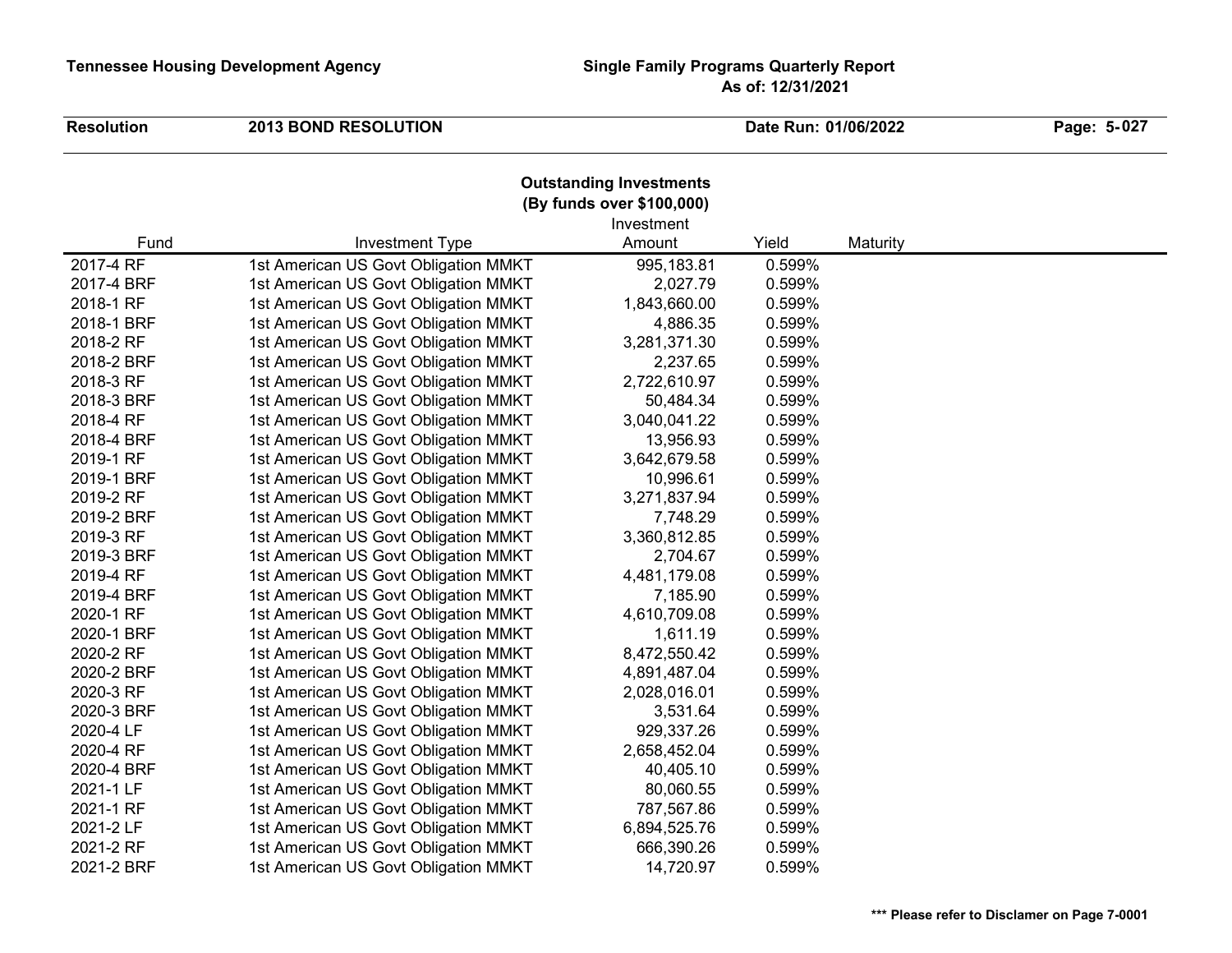| <b>Resolution</b> | <b>2013 BOND RESOLUTION</b>          |                                                                           | Date Run: 01/06/2022 |          | Page: 5-028 |
|-------------------|--------------------------------------|---------------------------------------------------------------------------|----------------------|----------|-------------|
|                   |                                      | <b>Outstanding Investments</b><br>(By funds over \$100,000)<br>Investment |                      |          |             |
| Fund              | Investment Type                      | Amount                                                                    | Yield                | Maturity |             |
| 2021-3 LF         | 1st American US Govt Obligation MMKT | 30,186,818.98                                                             | 0.599%               |          |             |
| 2021-3 RF         | 1st American US Govt Obligation MMKT | 3,168,343.00                                                              | 0.599%               |          |             |
| 2021-3A BRF       | 1st American US Govt Obligation MMKT | 1,512.03                                                                  | 0.599%               |          |             |
|                   | <b>US Govt Oblig MMKT Total</b>      | \$130,909,547.57                                                          |                      |          |             |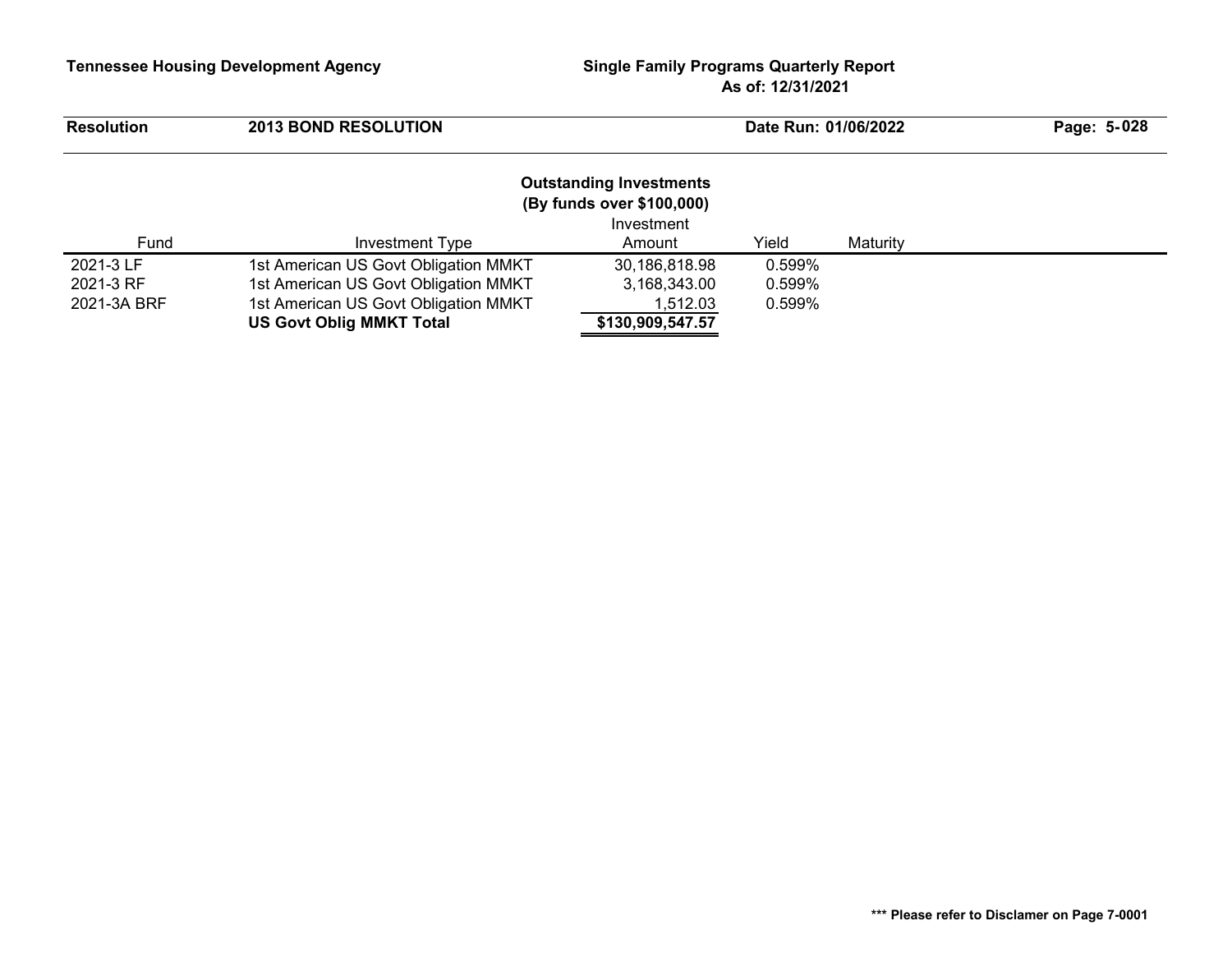| <b>Resolution</b> | <b>2013 Bond Resolution</b> | Run<br>Date | 2/2/2022 | 6-001<br>Page: |
|-------------------|-----------------------------|-------------|----------|----------------|
|-------------------|-----------------------------|-------------|----------|----------------|

|              |          | <b>Reserve Funds</b> |         |           |    | <b>Equity</b> |    |             |    |            |
|--------------|----------|----------------------|---------|-----------|----|---------------|----|-------------|----|------------|
|              | Original |                      | Current |           |    | Total         |    | Total       |    | Surplus or |
| <b>Notes</b> |          | Amount               |         | Amount    |    | Assets        |    | Liabilities |    | (Deficit)  |
| 2013-1       | $\$\$    | 6,900,000            | \$      | 6,996,393 | \$ | 65,532,008    | \$ | 40,791,098  | \$ | 24,740,911 |
| 2013-2       |          | 3,750,000            |         | 3,747,832 |    | 37,555,597    |    | 33,223,054  |    | 4,332,543  |
| 2014-1       |          | 4,477,186            |         | 4,492,700 |    | 57,865,113    |    | 45,445,997  |    | 12,419,116 |
| 2014-2       |          | 4,125,000            |         | 4,178,336 |    | 63,445,190    |    | 56,198,353  |    | 7,246,837  |
| 2015-1       |          | 3,000,000            |         | 3,012,023 |    | 63,991,106    |    | 60,379,488  |    | 3,611,618  |
| 2015-2       |          | 4,345,725            |         | 4,367,015 |    | 84,040,517    |    | 74,972,680  |    | 9,067,837  |
| 2016-1       |          | 9,601,720            |         | 9,647,255 |    | 77,732,168    |    | 64,427,061  |    | 13,305,107 |
| 2016-2       |          | 1,792,464            |         | 1,792,685 |    | 72,316,294    |    | 67,750,358  |    | 4,565,937  |
| 2016-3       |          | 1,052,027            |         | 1,052,591 |    | 28,809,610    |    | 17,383,918  |    | 11,425,692 |
| 2017-1       |          | 1,527,761            |         | 1,610,290 |    | 68,120,912    |    | 46,279,562  |    | 21,841,350 |
| 2017-2       |          | 2,981,105            |         | 2,982,881 |    | 122,507,581   |    | 100,805,537 |    | 21,702,044 |
| 2017-3       |          | 961,166              |         | 961,048   |    | 70,303,154    |    | 68,434,228  |    | 1,868,926  |
| 2017-4       |          | 1,162,307            |         | 1,163,107 |    | 71,936,347    |    | 70,045,539  |    | 1,890,807  |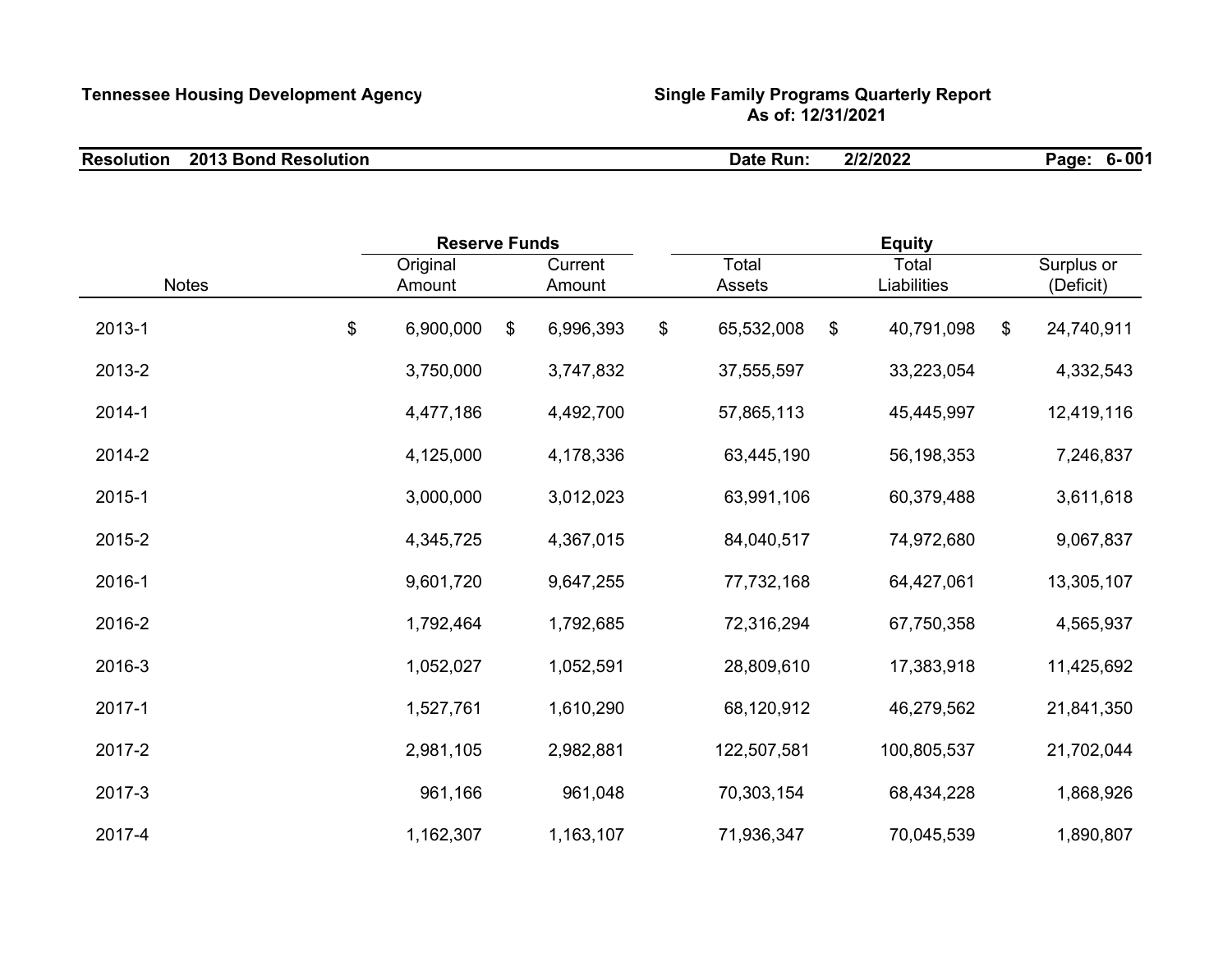| <b>Resolution</b> | 2013 Bond Resolution | :Run<br>Date | 2/2/2022 | $6 - 002$<br>Page: |
|-------------------|----------------------|--------------|----------|--------------------|
|                   |                      |              |          |                    |

|              | <b>Reserve Funds</b> |            | <b>Equity</b> |             |             |  |
|--------------|----------------------|------------|---------------|-------------|-------------|--|
|              | Original             | Current    | Total         | Total       | Surplus or  |  |
| <b>Notes</b> | Amount               | Amount     | Assets        | Liabilities | (Deficit)   |  |
| 2018-1       | 429,395              | 429,990    | 79,009,575    | 68,448,256  | 10,561,319  |  |
| 2018-2       | 1,817,238            | 1,880,366  | 117,021,987   | 112,530,773 | 4,491,214   |  |
| 2018-3       | 4,141,987            | 4,152,991  | 120,330,538   | 115,894,181 | 4,436,357   |  |
| 2018-4       | 6,468,238            | 6,487,513  | 178,442,621   | 168,301,677 | 10,140,944  |  |
| 2019-1       | 3,492,762            | 3,505,080  | 146,063,283   | 143,085,075 | 2,978,208   |  |
| 2019-2       | 7,434,341            | 7,447,095  | 185, 111, 735 | 170,638,231 | 14,473,504  |  |
| 2019-3       | 3,291,007            | 3,299,010  | 138, 127, 704 | 137,757,373 | 370,332     |  |
| 2019-4       | 9,069,180            | 9,084,924  | 190,339,415   | 180,297,276 | 10,042,140  |  |
| 2020-1       | 3,522,474            | 3,528,713  | 191,290,560   | 191,029,501 | 261,059     |  |
| 2020-2       | 25,845,858           | 26,084,540 | 148,343,406   | 76,563,765  | 71,779,641  |  |
| 2020-3       | 1,398,532            | 1,402,600  | 143,026,473   | 142,858,702 | 167,771     |  |
| 2020-4       | 2,652,385            | 2,698,134  | 147,222,138   | 146,997,453 | 224,685     |  |
| 2021-1       | 1,139,635            | 1,143,181  | 152,215,916   | 153,568,714 | (1,352,798) |  |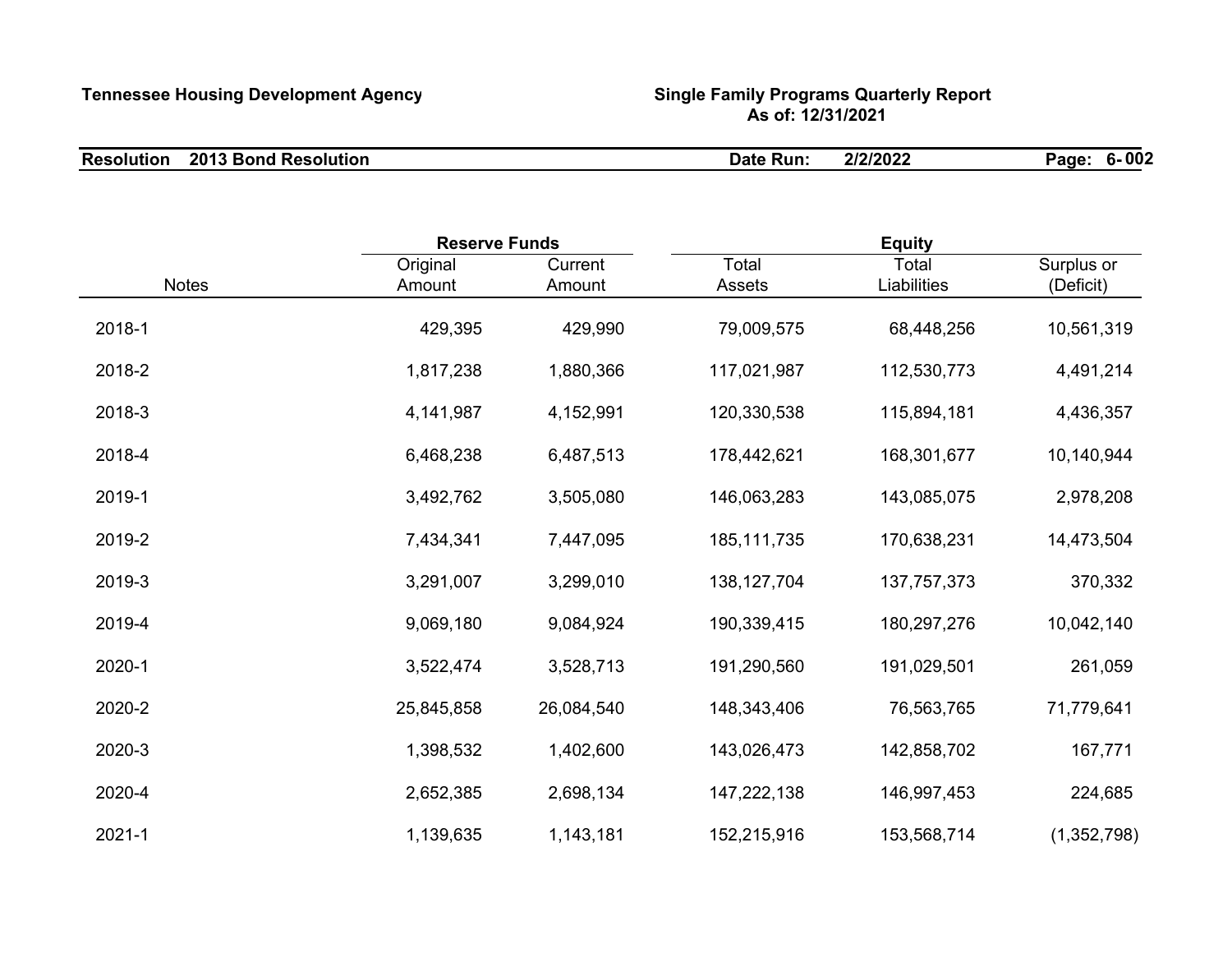| <b>Resolution</b> | <b>2013 Bond Resolution</b> | Date<br>∖ Run. | 2/2/2022 | - 003<br>Page <sup>®</sup><br>n. |
|-------------------|-----------------------------|----------------|----------|----------------------------------|
|                   |                             |                |          |                                  |

|                               | <b>Reserve Funds</b> |                    |                   | <b>Equity</b>          |                      |                         |  |  |
|-------------------------------|----------------------|--------------------|-------------------|------------------------|----------------------|-------------------------|--|--|
| <b>Notes</b>                  |                      | Original<br>Amount | Current<br>Amount | Total<br><b>Assets</b> | Total<br>Liabilities | Surplus or<br>(Deficit) |  |  |
| 2021-2                        |                      | 1,508,505          | 1,518,177         | 102,707,270            | 103,871,150          | (1, 163, 880)           |  |  |
| 2021-3                        |                      | 1,518,118          | 1,261,565         | 181,597,015            | 173,298,085          | 8,298,929               |  |  |
| Total for the 2013 Resolution |                      | 119,406,116        | 119,928,034       | 3,105,005,232          | 2,831,277,084        | 273,728,148             |  |  |